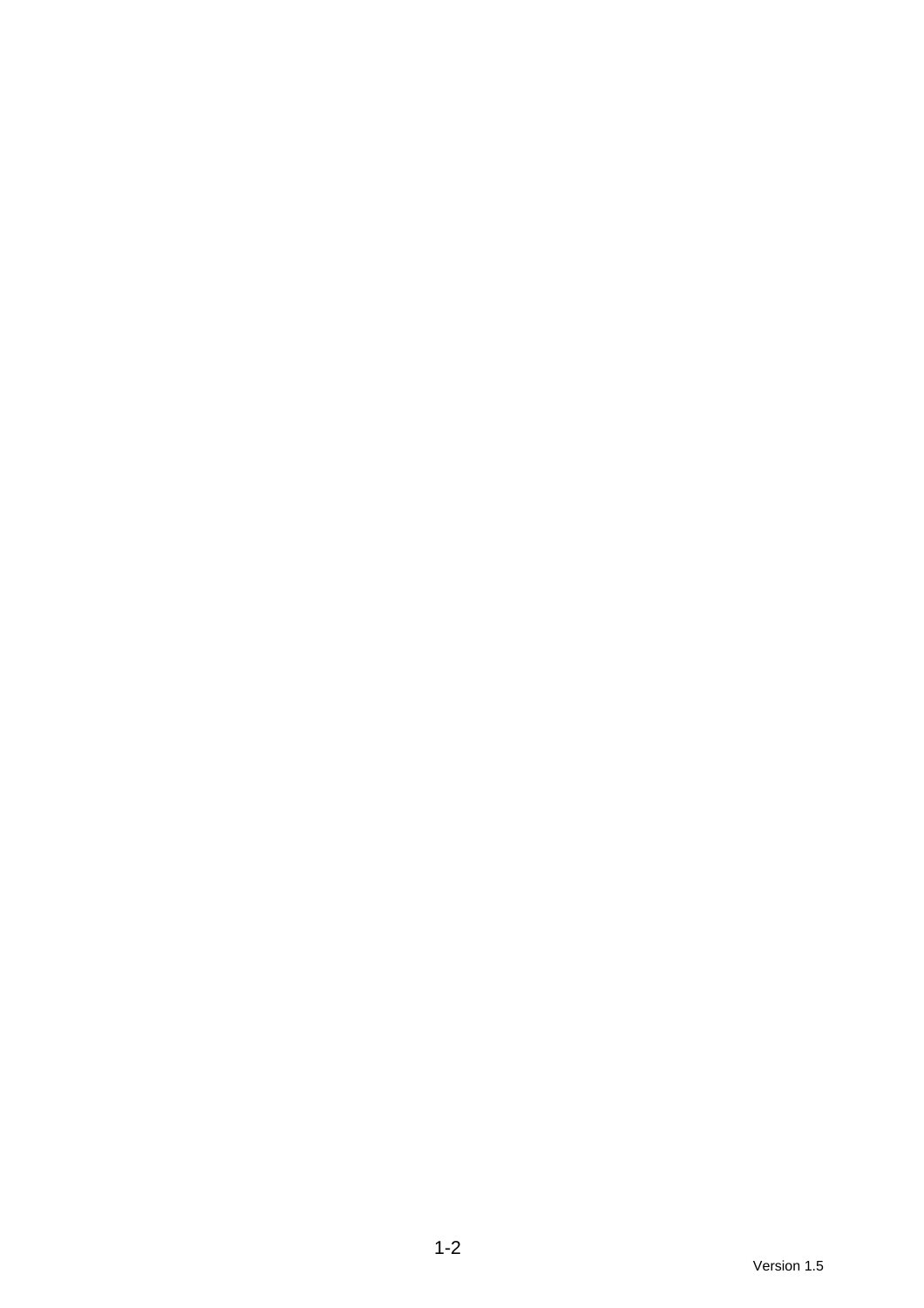| THE COUNCIL'S DECISION-MAKING STRUCTURE 1-11            |  |
|---------------------------------------------------------|--|
|                                                         |  |
|                                                         |  |
|                                                         |  |
|                                                         |  |
|                                                         |  |
|                                                         |  |
|                                                         |  |
|                                                         |  |
|                                                         |  |
|                                                         |  |
|                                                         |  |
|                                                         |  |
|                                                         |  |
|                                                         |  |
|                                                         |  |
|                                                         |  |
| PUBLIC ACCESS TO DOCUMENTS AFTER THE MEETING  3-3       |  |
| CIRCUMSTANCES WHERE THE PUBLIC ARE EXCLUDED FROM        |  |
|                                                         |  |
|                                                         |  |
|                                                         |  |
|                                                         |  |
|                                                         |  |
|                                                         |  |
|                                                         |  |
|                                                         |  |
|                                                         |  |
|                                                         |  |
|                                                         |  |
|                                                         |  |
|                                                         |  |
| GRANT AID SUB-COMMITTEE - TERMS OF REFERENCE  4-5       |  |
| PUBLIC HEALTH SUB-COMMITTEE - TERMS OF REFERENCE  4-6   |  |
| ADULT SOCIAL CARE AND HEALTH COMMITTEE - TERMS OF       |  |
| REFERENCE                                               |  |
| CHILDREN AND YOUNG PEOPLE'S COMMITTEE - TERMS OF        |  |
|                                                         |  |
| CORPORATE PARENTING SUB-COMMITTEE - TERMS OF            |  |
|                                                         |  |
| EARLY YEARS AND YOUNG PEOPLE'S SUB-COMMITTEE - TERMS OF |  |
|                                                         |  |
| COMMUNITY SAFETY COMMITTEE - TERMS OF REFERENCE  4-10   |  |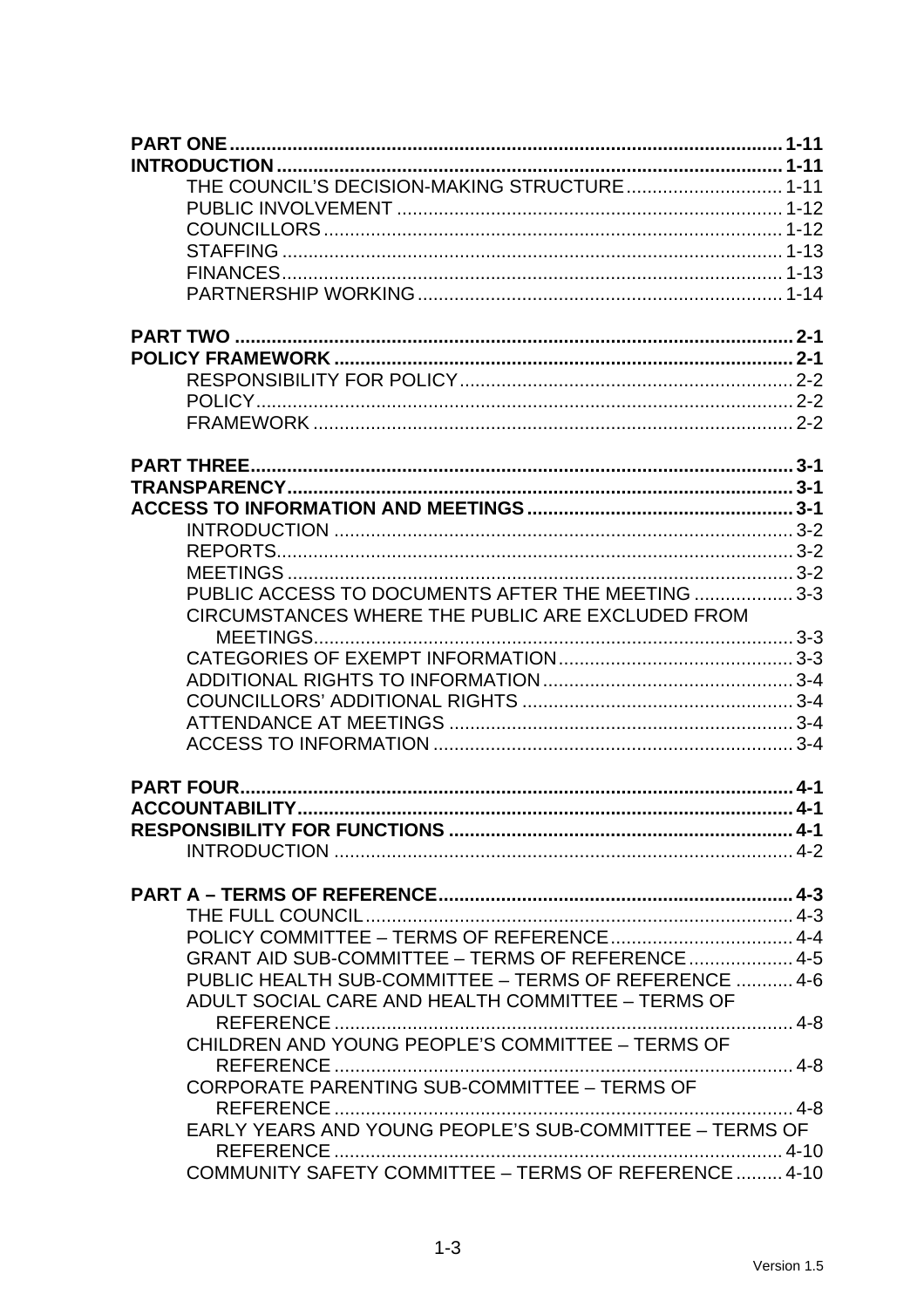| CULTURE COMMITTEE - TERMS OF REFERENCE  4-11<br>ECONOMIC DEVELOPMENT COMMITTEE - TERMS OF REFERENCE  4-<br>12 |  |
|---------------------------------------------------------------------------------------------------------------|--|
| <b>ENVIRONMENT AND SUSTAINABILITY COMMITTEE - TERMS OF</b><br>REFERENCE                                       |  |
| HEALTH AND WELLBEING BOARD - TERMS OF REFERENCE  4-12<br>HEALTH SCRUTINY COMMITTEE - TERMS OF REFERENCE 4-13  |  |
| JOINT COMMITTEE FOR STRATEGIC PLANNING AND                                                                    |  |
|                                                                                                               |  |
| JOINT CITY/COUNTY HEALTH SCRUTINY COMMITTEE - TERMS OF<br>REFERENCE                                           |  |
| LOCAL JOINT RESOLUTIONS COMMITTEE - TERMS OF                                                                  |  |
|                                                                                                               |  |
| PLANNING AND LICENSING COMMITTEE - TERMS OF REFERENCE4-14                                                     |  |
| RIGHTS OF WAY COMMITTEE - TERMS OF REFERENCE  4-14                                                            |  |
| <b>TRANSPORT AND HIGHWAYS COMMITTEE - TERMS OF</b>                                                            |  |
| REFERENCE                                                                                                     |  |
| ADMINISTRATION COMMITTEE - TERMS OF REFERENCE  4-15                                                           |  |
|                                                                                                               |  |
| FINANCE AND PROPERTY COMMITTEE - TERMS OF REFERENCE, 4-17                                                     |  |
| NOTTINGHAMSHIRE PENSION FUND COMMITTEE - TERMS OF                                                             |  |
|                                                                                                               |  |
| PENSIONS INVESTMENT SUB-COMMITTEE - TERMS OF REFERENCE4-<br>19                                                |  |
| PENSIONS SUB-COMMITTEE - TERMS OF REFERENCE  4-19                                                             |  |
| PERSONNEL COMMITTEE - TERMS OF REFERENCE  4-19<br>APPEALS SUB-COMMITTEE - TERMS OF REFERENCE  4-19            |  |
| SENIOR STAFFING SUB-COMMITTEE – TERMS OF REFERENCE  4-19                                                      |  |
|                                                                                                               |  |
|                                                                                                               |  |
|                                                                                                               |  |
| CORPORATE DIRECTOR ADULT SOCIAL CARE, HEALTH AND PUBLIC                                                       |  |
| CORPORATE DIRECTOR CHILDREN, FAMILIES AND CULTURAL                                                            |  |
|                                                                                                               |  |
| CORPORATE DIRECTOR ENVIRONMENT AND RESOURCES 4-23                                                             |  |
| CORPORATE DIRECTOR POLICY, PLANNING AND CORPORATE                                                             |  |
|                                                                                                               |  |
|                                                                                                               |  |
|                                                                                                               |  |
|                                                                                                               |  |
|                                                                                                               |  |
|                                                                                                               |  |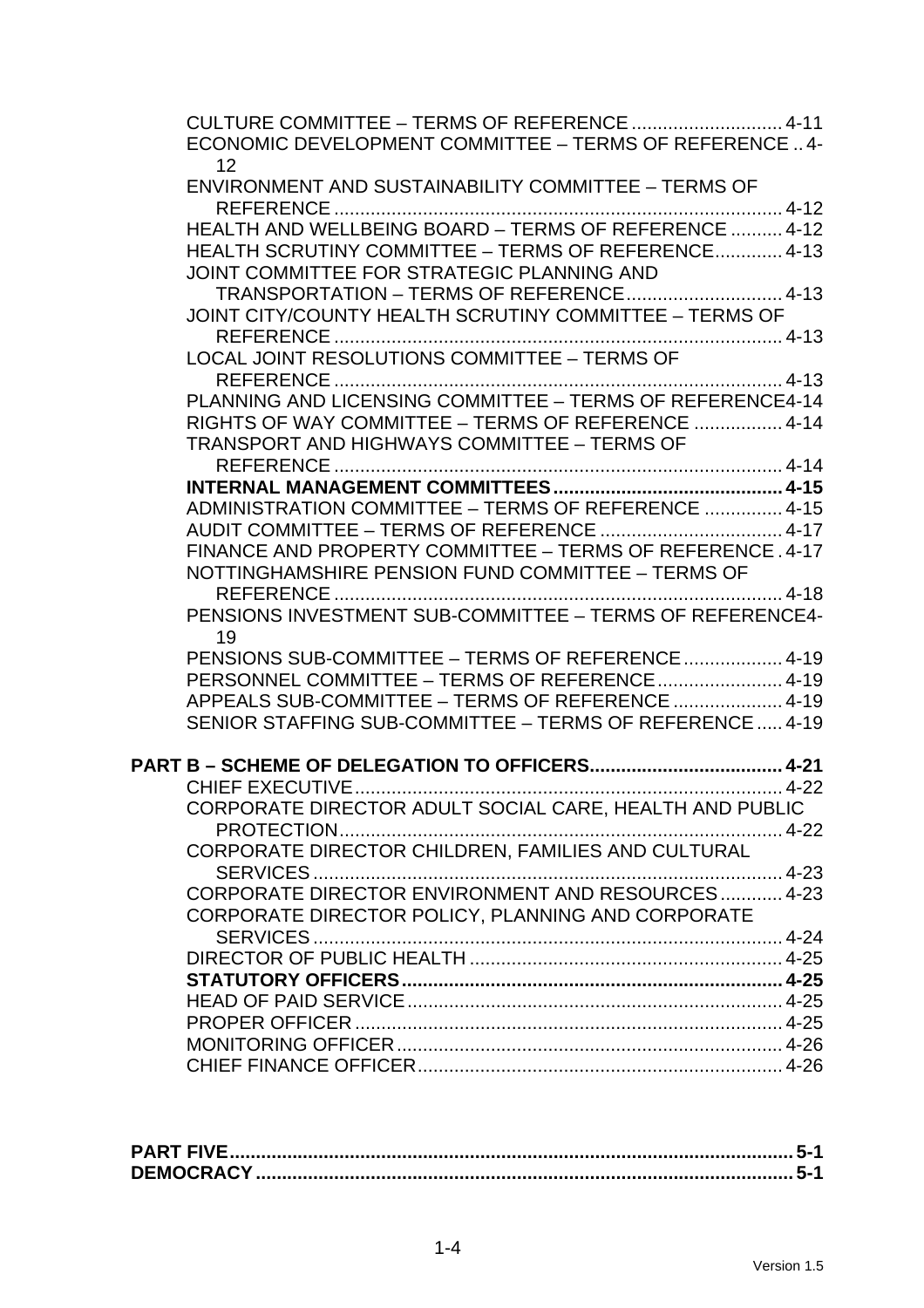| <b>PART A - PROCEDURE RULES FOR MEETINGS OF THE FULL COUNCIL 5-2</b> |           |
|----------------------------------------------------------------------|-----------|
|                                                                      |           |
|                                                                      |           |
|                                                                      |           |
|                                                                      |           |
| OTHER POINTS REGARDING THE ORDER OF BUSINESS  5-3                    |           |
|                                                                      |           |
|                                                                      |           |
|                                                                      |           |
|                                                                      |           |
| QUESTIONS REQUIRING A WRITTEN RESPONSE  5-6                          |           |
|                                                                      |           |
| CONSIDERATION OF REPORTS FOR DECISION BY COUNCIL  5-6                |           |
| CONSIDERATION OF INDIVIDUAL MOTIONS TABLED BY                        |           |
|                                                                      |           |
| MOTIONS NOT REQUIRING PRIOR WRITTEN NOTICE  5-7                      |           |
|                                                                      |           |
| POINTS OF ORDER AND PERSONAL EXPLANATIONS  5-8                       |           |
| AMENDMENTS TO RECOMMENDATIONS AND MOTIONS  5-8                       |           |
|                                                                      |           |
|                                                                      |           |
|                                                                      |           |
|                                                                      |           |
|                                                                      |           |
|                                                                      |           |
|                                                                      |           |
|                                                                      |           |
|                                                                      |           |
|                                                                      |           |
|                                                                      |           |
| <b>PART B - PROCEDURE RULES FOR COMMITTEE AND</b>                    |           |
|                                                                      | $ 5 - 13$ |
|                                                                      |           |
|                                                                      |           |
|                                                                      |           |
|                                                                      |           |
| OTHER POINTS REGARDING THE ORDER OF BUSINESS  5-14                   |           |
|                                                                      |           |
| CONSIDERATION OF RECOMMENDATIONS IN REPORTS  5-15                    |           |
|                                                                      |           |
|                                                                      |           |
| POINTS OF ORDER AND PERSONAL EXPLANATIONS  5-16                      |           |
| AMENDMENTS TO RECOMMENDATIONS AND MOTIONS  5-16                      |           |
|                                                                      |           |
|                                                                      |           |
|                                                                      |           |
|                                                                      |           |
| ATTENDANCE OF OTHER COUNTY COUNCILLORS  5-18                         |           |
|                                                                      |           |
|                                                                      |           |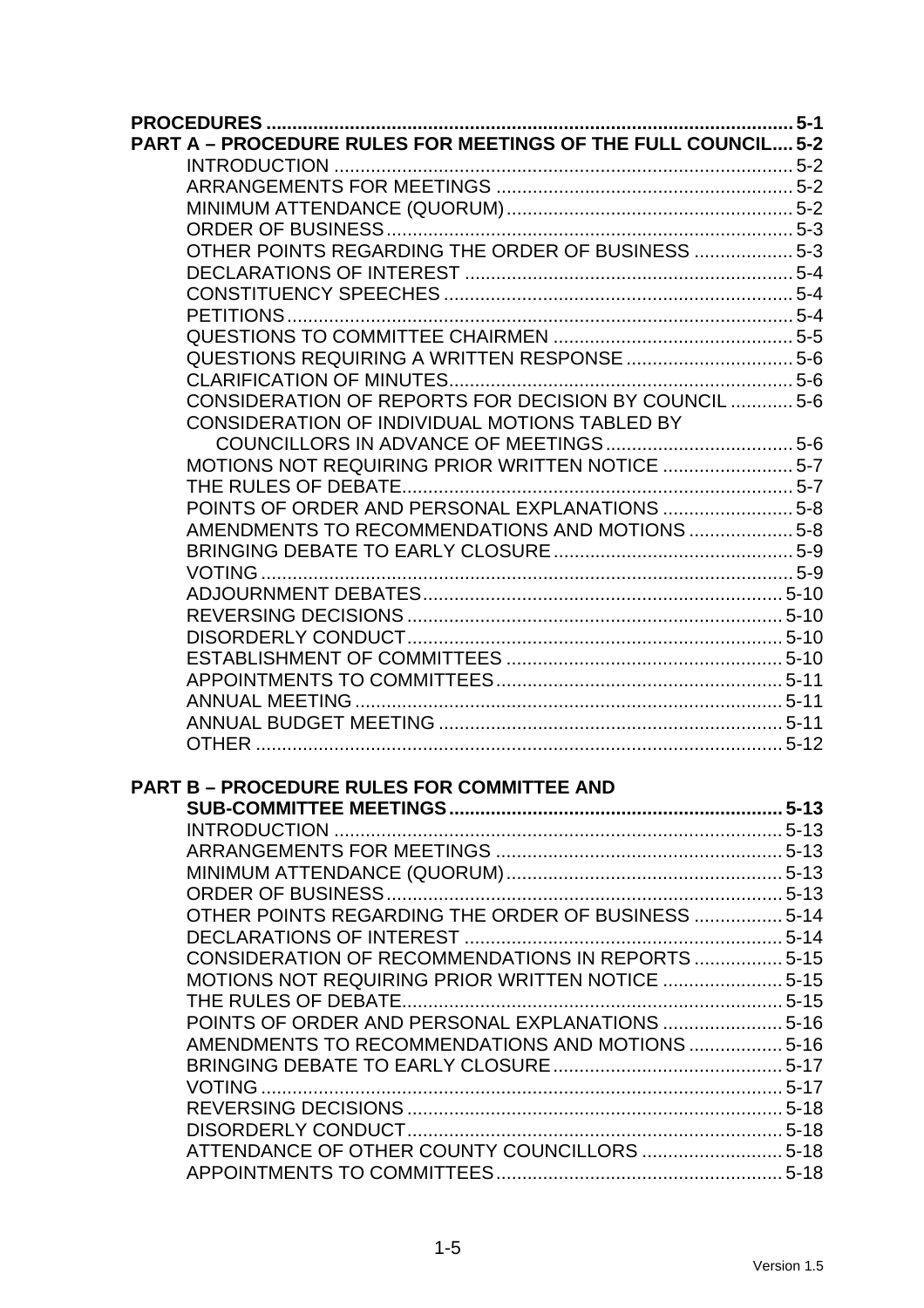| <b>PART C - THE PROCEDURE FOR TAKING URGENT DECISIONS  5-21</b> |  |
|-----------------------------------------------------------------|--|
|                                                                 |  |
|                                                                 |  |
| OPTION C - DECISION BY THE CHIEF EXECUTIVE 5-22                 |  |
| REPORT ON USE OF THE URGENCY PROCEDURE 5-22                     |  |
|                                                                 |  |
|                                                                 |  |
|                                                                 |  |
|                                                                 |  |
|                                                                 |  |
|                                                                 |  |
|                                                                 |  |
|                                                                 |  |
|                                                                 |  |
|                                                                 |  |
|                                                                 |  |
|                                                                 |  |
| 2. FINANCIAL PLANNING AND BUDGETARY CONTROL 6-3                 |  |
|                                                                 |  |
| 4. CAPITAL EXPENDITURE AND OTHER MAJOR PROJECTS  6-3            |  |
|                                                                 |  |
| 6. MANAGEMENT, RETENTION, SECURITY AND DISPOSAL OF              |  |
|                                                                 |  |
|                                                                 |  |
|                                                                 |  |
| 9. PROCUREMENT OF GOODS, SERVICES AND WORKS 6-3                 |  |
| 10. PAYMENT FOR GOODS, SERVICES AND WORKS 6-3                   |  |
| 11. INCOME, BANKING AND IMPREST ACCOUNTS  6-3                   |  |
|                                                                 |  |
|                                                                 |  |
|                                                                 |  |
|                                                                 |  |
|                                                                 |  |
|                                                                 |  |
|                                                                 |  |
| 19. INFORMATION AND COMMUNICATIONS TECHNOLOGY (ICT)  6-3        |  |
|                                                                 |  |
|                                                                 |  |
|                                                                 |  |
|                                                                 |  |
|                                                                 |  |
|                                                                 |  |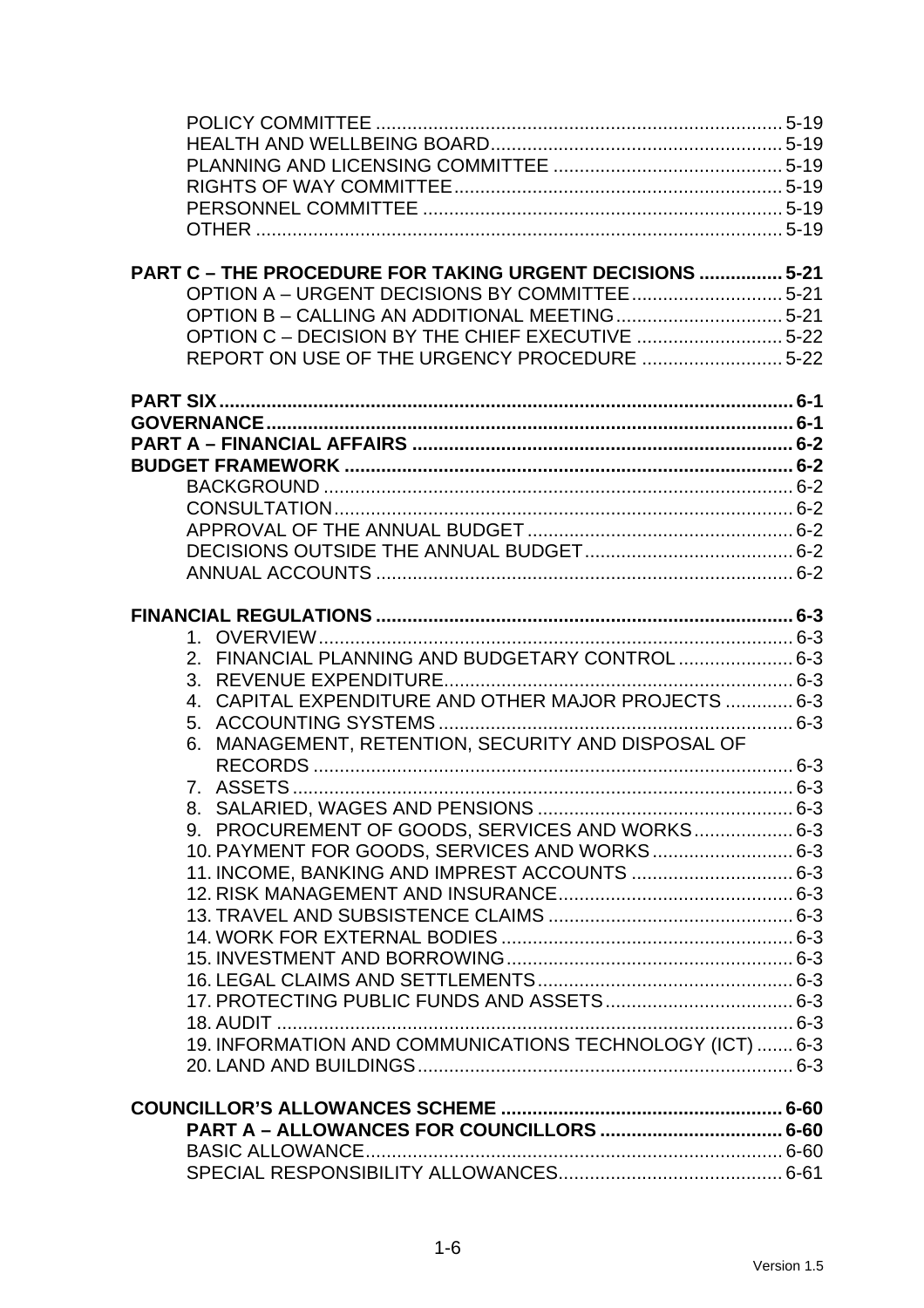| PART B - ALLOWANCES FOR STATUTORY CO-OPTEES 6-62       |  |
|--------------------------------------------------------|--|
| <b>PART C - ALLOWANCES FOR EDUCATION APPEAL PANEL</b>  |  |
|                                                        |  |
|                                                        |  |
|                                                        |  |
|                                                        |  |
|                                                        |  |
|                                                        |  |
|                                                        |  |
|                                                        |  |
|                                                        |  |
|                                                        |  |
|                                                        |  |
| APPROVED DUTIES (TRAVELLING AND SUBSISTENCE            |  |
|                                                        |  |
|                                                        |  |
| FOR STATUTORY CO-OPTEES AND OTHER CO-OPTED MEMBERS OF  |  |
| THE COUNCIL'S COMMITTEES AND SUB-COMMITTEES 6-70       |  |
| FOR MEMBERS OF EDUCATION APPEALS PANELS 6-70           |  |
|                                                        |  |
|                                                        |  |
|                                                        |  |
|                                                        |  |
|                                                        |  |
|                                                        |  |
|                                                        |  |
|                                                        |  |
|                                                        |  |
|                                                        |  |
|                                                        |  |
|                                                        |  |
|                                                        |  |
|                                                        |  |
| TRAVEL TO NORTHERN IRELAND/REPUBLIC OF IRELAND/OUTSIDE |  |
|                                                        |  |
|                                                        |  |
|                                                        |  |
| WITHIN THE UK (INCLUDING NORTHERN IRELAND)  6-75       |  |
|                                                        |  |
|                                                        |  |
|                                                        |  |
|                                                        |  |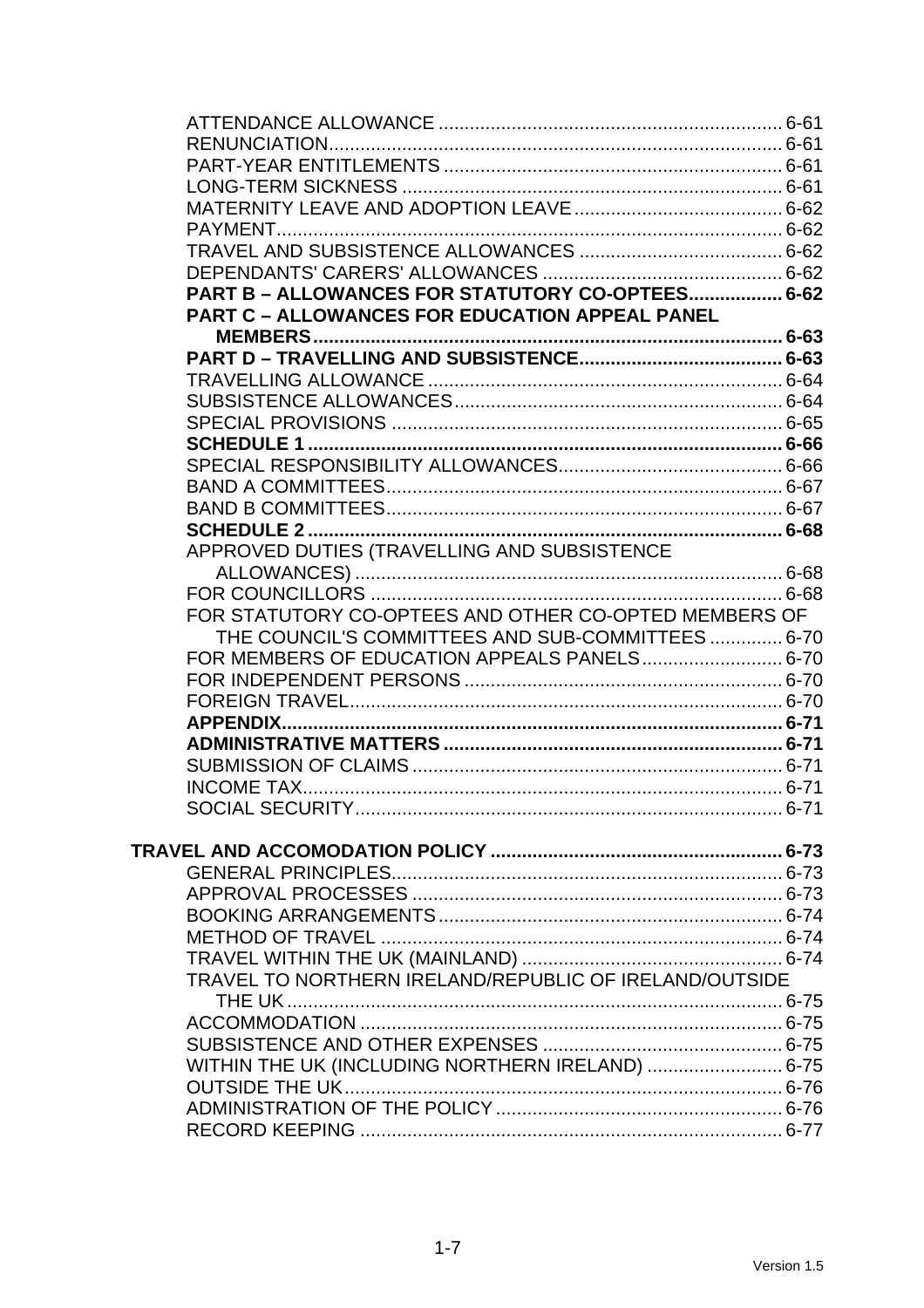| CODE OF CONDUCT FOR COUNCILLORS AND CO-OPTED MEMBERS 6-79<br>REGISTERING AND DECLARING PECUNIARY AND NON-PECUNIARY<br>WHAT TO DO IF YOU ARE OFFERED HOSPITALITY  6-86<br>THE RELATIONSHIP BETWEEN OFFICERS AND COUNCILLORS  6-87<br>THE RELATIONSHIP BETWEEN OFFICERS AND THE PUBLIC  6-87<br>THE RELATIONSHIP BETWEEN OFFICERS AND CONTRACTORS 6-87<br>APPOINTMENT AND OTHER EMPLOYMENT MATTERS 6-87<br>USE OF COUNCIL PREMISES OR FACILITIES FOR WORK NOT<br><b>PROTOCOL FOR COUNCILLOR AND OFFICER RELATIONSHIPS 6-90</b><br>THE RELATIONSHIP BETWEEN EMPLOYEES AND COUNCILLORS  6-91<br>OFFICER RELATIONSHIPS WITH PARTY GROUPS 6-92<br>EMPLOYEES TO KEEP COUNCILLORS INFORMED ABOUT LOCAL | <b>PART B - CODES OF CONDUCT AND GUIDANCE FOR COUNCILLORS AND</b> |  |
|------------------------------------------------------------------------------------------------------------------------------------------------------------------------------------------------------------------------------------------------------------------------------------------------------------------------------------------------------------------------------------------------------------------------------------------------------------------------------------------------------------------------------------------------------------------------------------------------------------------------------------------------------------------------------------------------|-------------------------------------------------------------------|--|
|                                                                                                                                                                                                                                                                                                                                                                                                                                                                                                                                                                                                                                                                                                |                                                                   |  |
|                                                                                                                                                                                                                                                                                                                                                                                                                                                                                                                                                                                                                                                                                                |                                                                   |  |
|                                                                                                                                                                                                                                                                                                                                                                                                                                                                                                                                                                                                                                                                                                |                                                                   |  |
|                                                                                                                                                                                                                                                                                                                                                                                                                                                                                                                                                                                                                                                                                                |                                                                   |  |
|                                                                                                                                                                                                                                                                                                                                                                                                                                                                                                                                                                                                                                                                                                |                                                                   |  |
|                                                                                                                                                                                                                                                                                                                                                                                                                                                                                                                                                                                                                                                                                                |                                                                   |  |
|                                                                                                                                                                                                                                                                                                                                                                                                                                                                                                                                                                                                                                                                                                |                                                                   |  |
|                                                                                                                                                                                                                                                                                                                                                                                                                                                                                                                                                                                                                                                                                                |                                                                   |  |
|                                                                                                                                                                                                                                                                                                                                                                                                                                                                                                                                                                                                                                                                                                |                                                                   |  |
|                                                                                                                                                                                                                                                                                                                                                                                                                                                                                                                                                                                                                                                                                                |                                                                   |  |
|                                                                                                                                                                                                                                                                                                                                                                                                                                                                                                                                                                                                                                                                                                |                                                                   |  |
|                                                                                                                                                                                                                                                                                                                                                                                                                                                                                                                                                                                                                                                                                                |                                                                   |  |
|                                                                                                                                                                                                                                                                                                                                                                                                                                                                                                                                                                                                                                                                                                |                                                                   |  |
|                                                                                                                                                                                                                                                                                                                                                                                                                                                                                                                                                                                                                                                                                                |                                                                   |  |
|                                                                                                                                                                                                                                                                                                                                                                                                                                                                                                                                                                                                                                                                                                |                                                                   |  |
|                                                                                                                                                                                                                                                                                                                                                                                                                                                                                                                                                                                                                                                                                                |                                                                   |  |
|                                                                                                                                                                                                                                                                                                                                                                                                                                                                                                                                                                                                                                                                                                |                                                                   |  |
|                                                                                                                                                                                                                                                                                                                                                                                                                                                                                                                                                                                                                                                                                                |                                                                   |  |
|                                                                                                                                                                                                                                                                                                                                                                                                                                                                                                                                                                                                                                                                                                |                                                                   |  |
|                                                                                                                                                                                                                                                                                                                                                                                                                                                                                                                                                                                                                                                                                                |                                                                   |  |
|                                                                                                                                                                                                                                                                                                                                                                                                                                                                                                                                                                                                                                                                                                |                                                                   |  |
|                                                                                                                                                                                                                                                                                                                                                                                                                                                                                                                                                                                                                                                                                                |                                                                   |  |
|                                                                                                                                                                                                                                                                                                                                                                                                                                                                                                                                                                                                                                                                                                |                                                                   |  |
|                                                                                                                                                                                                                                                                                                                                                                                                                                                                                                                                                                                                                                                                                                |                                                                   |  |
|                                                                                                                                                                                                                                                                                                                                                                                                                                                                                                                                                                                                                                                                                                |                                                                   |  |
|                                                                                                                                                                                                                                                                                                                                                                                                                                                                                                                                                                                                                                                                                                |                                                                   |  |
|                                                                                                                                                                                                                                                                                                                                                                                                                                                                                                                                                                                                                                                                                                |                                                                   |  |
|                                                                                                                                                                                                                                                                                                                                                                                                                                                                                                                                                                                                                                                                                                |                                                                   |  |
|                                                                                                                                                                                                                                                                                                                                                                                                                                                                                                                                                                                                                                                                                                |                                                                   |  |
|                                                                                                                                                                                                                                                                                                                                                                                                                                                                                                                                                                                                                                                                                                |                                                                   |  |
|                                                                                                                                                                                                                                                                                                                                                                                                                                                                                                                                                                                                                                                                                                |                                                                   |  |
|                                                                                                                                                                                                                                                                                                                                                                                                                                                                                                                                                                                                                                                                                                |                                                                   |  |
|                                                                                                                                                                                                                                                                                                                                                                                                                                                                                                                                                                                                                                                                                                |                                                                   |  |
|                                                                                                                                                                                                                                                                                                                                                                                                                                                                                                                                                                                                                                                                                                |                                                                   |  |
|                                                                                                                                                                                                                                                                                                                                                                                                                                                                                                                                                                                                                                                                                                |                                                                   |  |
|                                                                                                                                                                                                                                                                                                                                                                                                                                                                                                                                                                                                                                                                                                |                                                                   |  |
|                                                                                                                                                                                                                                                                                                                                                                                                                                                                                                                                                                                                                                                                                                |                                                                   |  |
|                                                                                                                                                                                                                                                                                                                                                                                                                                                                                                                                                                                                                                                                                                |                                                                   |  |
|                                                                                                                                                                                                                                                                                                                                                                                                                                                                                                                                                                                                                                                                                                |                                                                   |  |
|                                                                                                                                                                                                                                                                                                                                                                                                                                                                                                                                                                                                                                                                                                |                                                                   |  |
|                                                                                                                                                                                                                                                                                                                                                                                                                                                                                                                                                                                                                                                                                                |                                                                   |  |
|                                                                                                                                                                                                                                                                                                                                                                                                                                                                                                                                                                                                                                                                                                |                                                                   |  |
|                                                                                                                                                                                                                                                                                                                                                                                                                                                                                                                                                                                                                                                                                                |                                                                   |  |
|                                                                                                                                                                                                                                                                                                                                                                                                                                                                                                                                                                                                                                                                                                |                                                                   |  |
|                                                                                                                                                                                                                                                                                                                                                                                                                                                                                                                                                                                                                                                                                                |                                                                   |  |
|                                                                                                                                                                                                                                                                                                                                                                                                                                                                                                                                                                                                                                                                                                |                                                                   |  |
| <b>SUMMARY</b>                                                                                                                                                                                                                                                                                                                                                                                                                                                                                                                                                                                                                                                                                 |                                                                   |  |
| PROTOCOL FOR INVOLVEMENT IN OUTSIDE BODIES 6-94                                                                                                                                                                                                                                                                                                                                                                                                                                                                                                                                                                                                                                                |                                                                   |  |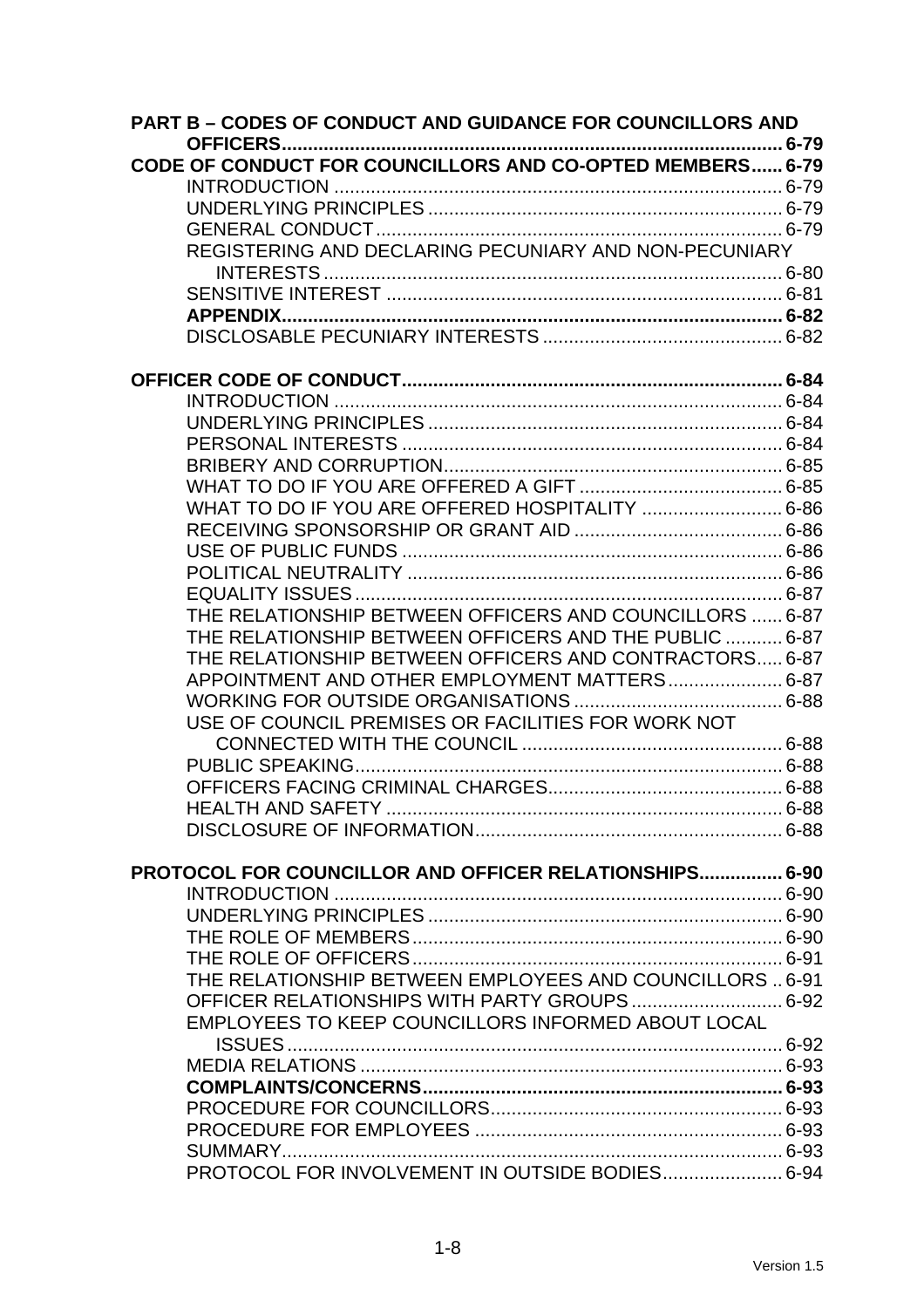| SUPPORT FOR REPRESENTATIVES ON OUTSIDE BODIES 6-94    |      |
|-------------------------------------------------------|------|
| RESPONSIBILITIES OF COUNTY COUNCIL REPRESENTATIVES ON |      |
|                                                       | 6-94 |
|                                                       |      |
|                                                       |      |
| APPOINTMENT AND DISMISSAL - SENIOR EMPLOYEES 6-97     |      |
|                                                       |      |
|                                                       |      |
| APPOINTMENT OF ASSISTANTS TO POLITICAL GROUPS  6-98   |      |
| APPOINTMENT, DISMISSAL AND MANAGEMENT OF ALL OTHER    |      |
|                                                       |      |
|                                                       |      |
|                                                       |      |
| CHANGES TO STAFFING AND STRUCTURE RECORDS  6-100      |      |
|                                                       |      |
| RESOLUTION OF DISPUTES UNDER THE EMPLOYMENT           |      |
|                                                       |      |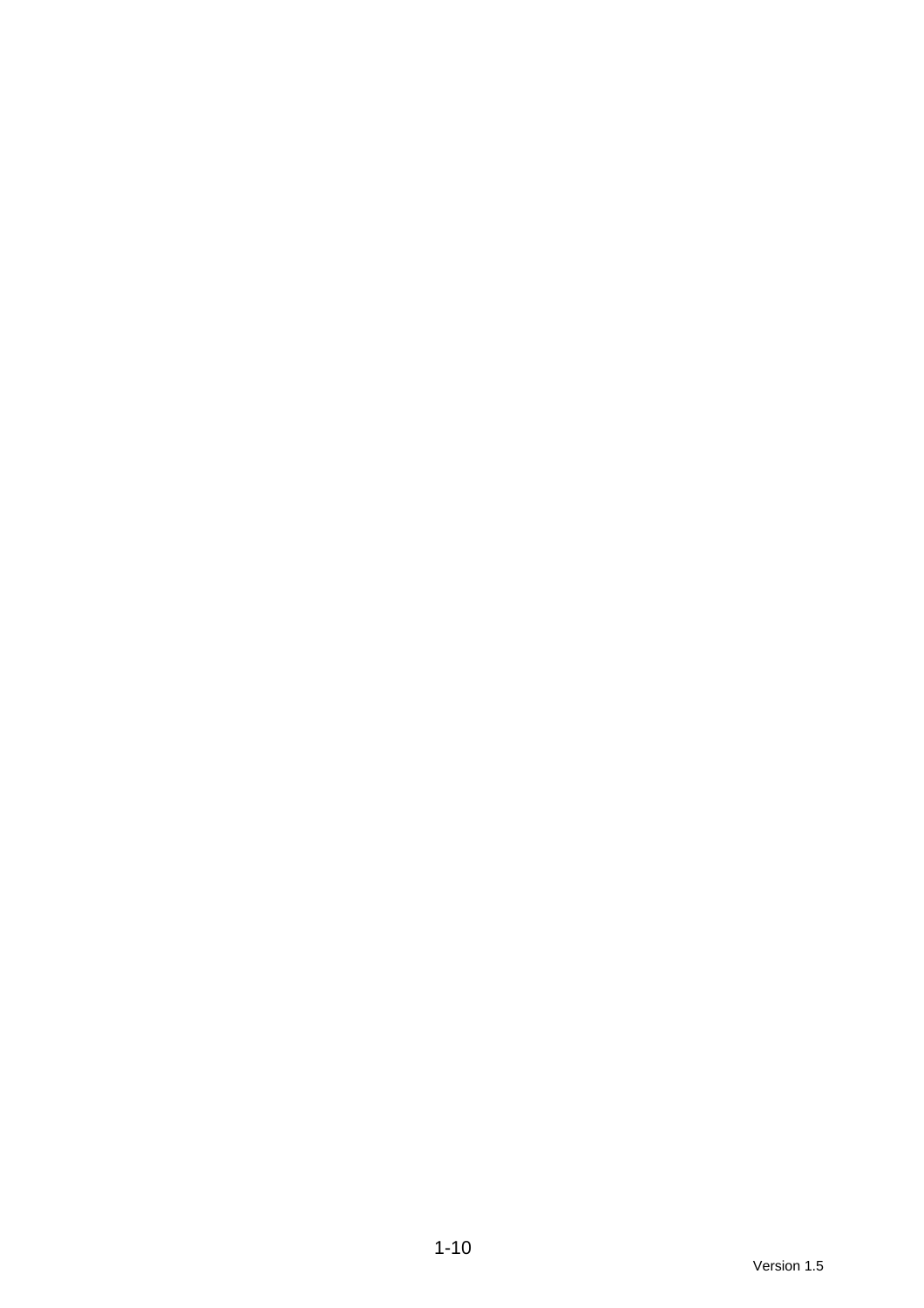# **PART ONE**

#### **INTRODUCTION**

1. This Constitution sets out how Nottinghamshire County Council is governed including how decisions are made.

#### **THE COUNCIL'S DECISION-MAKING STRUCTURE**

- 2. The Council and its committees and officers will make decisions in accordance with the Authority's governing principles which are as follows:
	- a. Creating and implementing a strategic vision for Nottinghamshire
	- b. Focusing on outcomes for the people of Nottinghamshire
	- c. Councillors and staff working together to achieve the Council's common purpose
	- d. Upholding high standards of conduct and behaviour
	- e. Taking informed and transparent decisions
	- f. Engaging with local people and other stakeholders to ensure robust public accountability and putting the customer at the heart of everything we do
	- g. Ensuring the effectiveness of Councillors and staff through appropriate support.
- 3. With the exception of day-to-day operational matters, all decisions of the Council are taken either at Full Council involving all 67 County Councillors, or by committees. Committees are comprised of councillors, to reflect the political balance of the Council.
- 4. The Council has appointed the following committees:

| <b>Administration Committee</b>                  | <b>Culture Committee</b>                                |
|--------------------------------------------------|---------------------------------------------------------|
| <b>Adult Social Care and Health</b><br>Committee | <b>Early Years and Youth Services Sub-</b><br>Committee |
| <b>Appeals Sub-Committee</b>                     | <b>Economic Development Committee</b>                   |
| <b>Audit Committee</b>                           | <b>Environment and Sustainability</b><br>Committee      |
| <b>Children and Young People's</b>               |                                                         |
| Committee                                        | <b>Finance and Property Committee</b>                   |
| <b>Community Safety Committee</b>                | <b>Grant Aid Sub-Committee</b>                          |
| <b>Corporate Parenting Sub-Committee</b>         | <b>Health Scrutiny Committee</b>                        |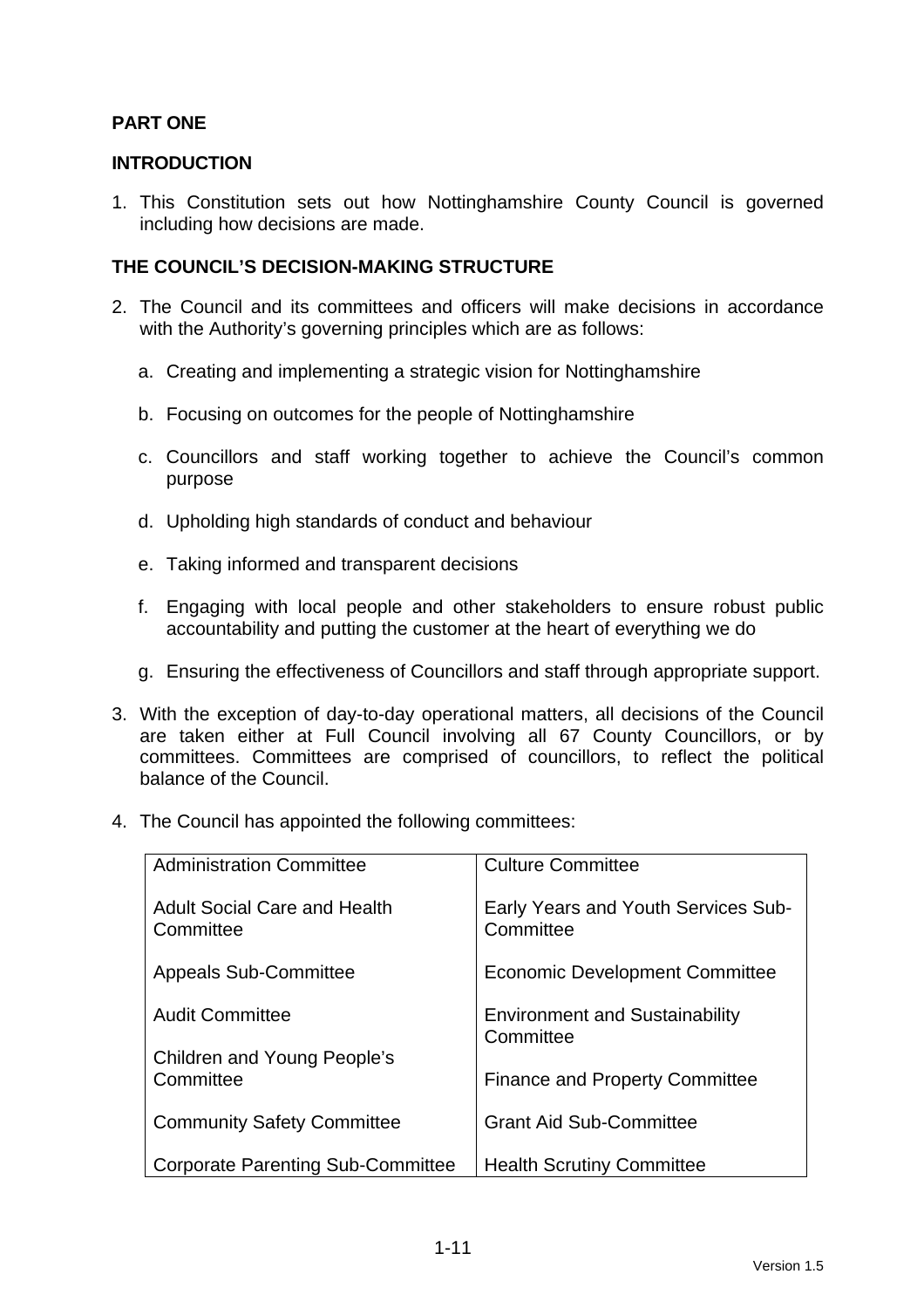| Joint Committee on Strategic              | <b>Personnel Committee</b>                |
|-------------------------------------------|-------------------------------------------|
| <b>Planning &amp; Transport</b>           | <b>Planning &amp; Licensing Committee</b> |
| Joint City/Council Health Scrutiny        |                                           |
| Committee                                 | <b>Policy Committee</b>                   |
| <b>Local Joint Resolutions Committee</b>  | <b>Public Health Sub-Committee</b>        |
| Nottinghamshire Pension Fund<br>Committee | <b>Rights of Way Committee</b>            |
|                                           | <b>Senior Staffing Sub-Committee</b>      |
| <b>Pensions Investment Sub-Committee</b>  |                                           |
| <b>Pensions Sub-Committee</b>             | Health and Wellbeing Board                |
|                                           | <b>Transport and Highways Committee</b>   |
|                                           |                                           |

- 5. Part Four of this Constitution sets out Council, committee and employee responsibilities in detail.
- 6. All Council and committee decisions are taken following consideration of a report which gives background information, any alternative options available and other relevant considerations such as the potential impact on equalities, crime and disorder and human rights. The procedure for committee meetings where decisions are taken is set out in Part Five.

#### **PUBLIC INVOLVEMENT**

- 7. The Council encourages the public of Nottinghamshire to get involved in local democracy and decision-making.
- 8. The public elects County Councillors every four years. They also have the right to submit petitions. More information on petitions is available in Part Five of this Constitution.
- 9. Access to the right information is essential if the public is to be properly involved; Part Three of this Constitution explains how information is made available. In particular, the public has the right to attend all meetings of Council and its committees, and to see reports and background papers. The Council's diary of meetings and reports are available on the Council's website: www.nottinghamshire.gov.uk
- 10. The Council operates complaints procedures which are overseen by the Local Government Ombudsman.

#### **COUNCILLORS**

11. Councillors collectively are the ultimate policy makers. The Council's Policy Framework is set out in Part Two of this Consitution. Their role is to act in the interests of the whole county of Nottinghamshire, and also to represent the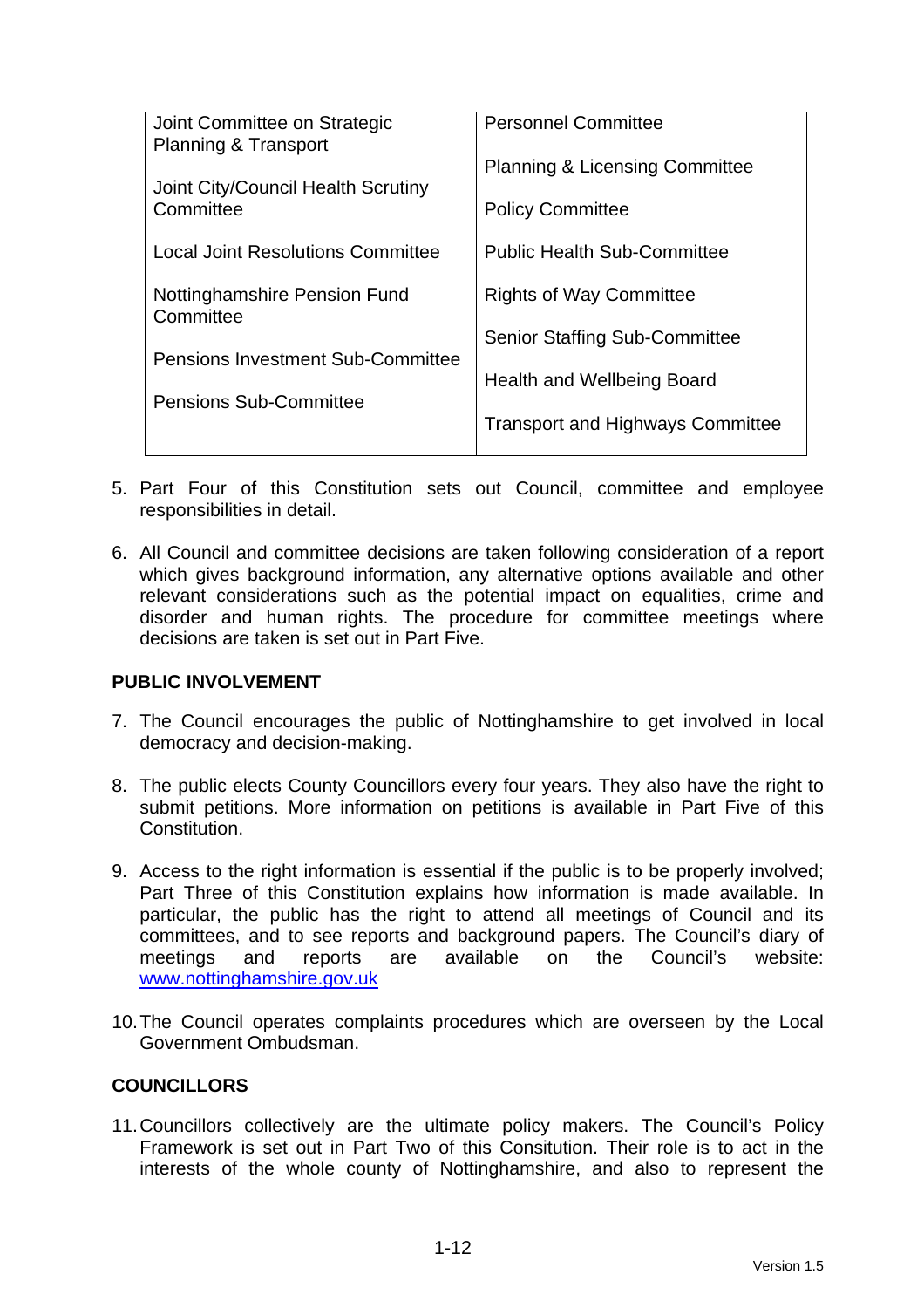communities which elected them, bringing their views to the decision-making process. In addition they deal with individual casework and act on behalf of constituents in resolving particular problems.

- 12. Nottinghamshire County Councillors have adopted a Code of Conduct to ensure the highest standards are maintained. This is set out in Part Six of this Constitution.
- 13. The Council elects a Chairman and Vice-Chairman of the Council annually. They will carry out the formal and ceremonial duties of the Council, chairing meetings of Full Council and representing the Authority at civic functions.
- 14. The Chairman of Policy Committee will be the Council Leader and the Vice-Chairman will be the Deputy Leader.

#### **STAFFING**

- 15. The Council employs staff to carry out its functions and decides every year how many are required. The Staffing Procedure Rules [see Part Six of this Constitution] set out how decisions relating to staffing issues will be taken.
- 16. The Council has also adopted a Code of Conduct to ensure the highest standards are maintained. This is set out in Part Six of this Constitution.
- 17. There is a legal requirement to allocate some specific responsibilities to officers and the Council has designated the following posts:

| Chief Executive                                          | Head of Paid Service & Proper Officer |
|----------------------------------------------------------|---------------------------------------|
| Corporate Director Policy, Planning   Monitoring Officer |                                       |
| and Corporate Services                                   |                                       |
| <b>Service Director Financial Services</b>               | Chief Finance Officer (also known as  |
|                                                          | Section 151 Officer)                  |

18. These post holders' specific responsibilities are set out in Part Four of this Constitution.

#### **FINANCES**

- 19. To ensure transparency and propriety in how the Council spends taxpayers' money, the Council has adopted Financial Regulations which are set out in Part Six of this Constitution. The Council sets its budget annually; the framework for the process is set out in Part Six of this Constitution.
- 20. It has also adopted a Scheme of Councillor Allowances and Travel and Accommodation Policy regarding expenses, both of which are set out in Part Six.
- 21. The Council publishes its annual statement of accounts and all individual items of expenditure over £500 on its website, and approves and publishes senior officer pay.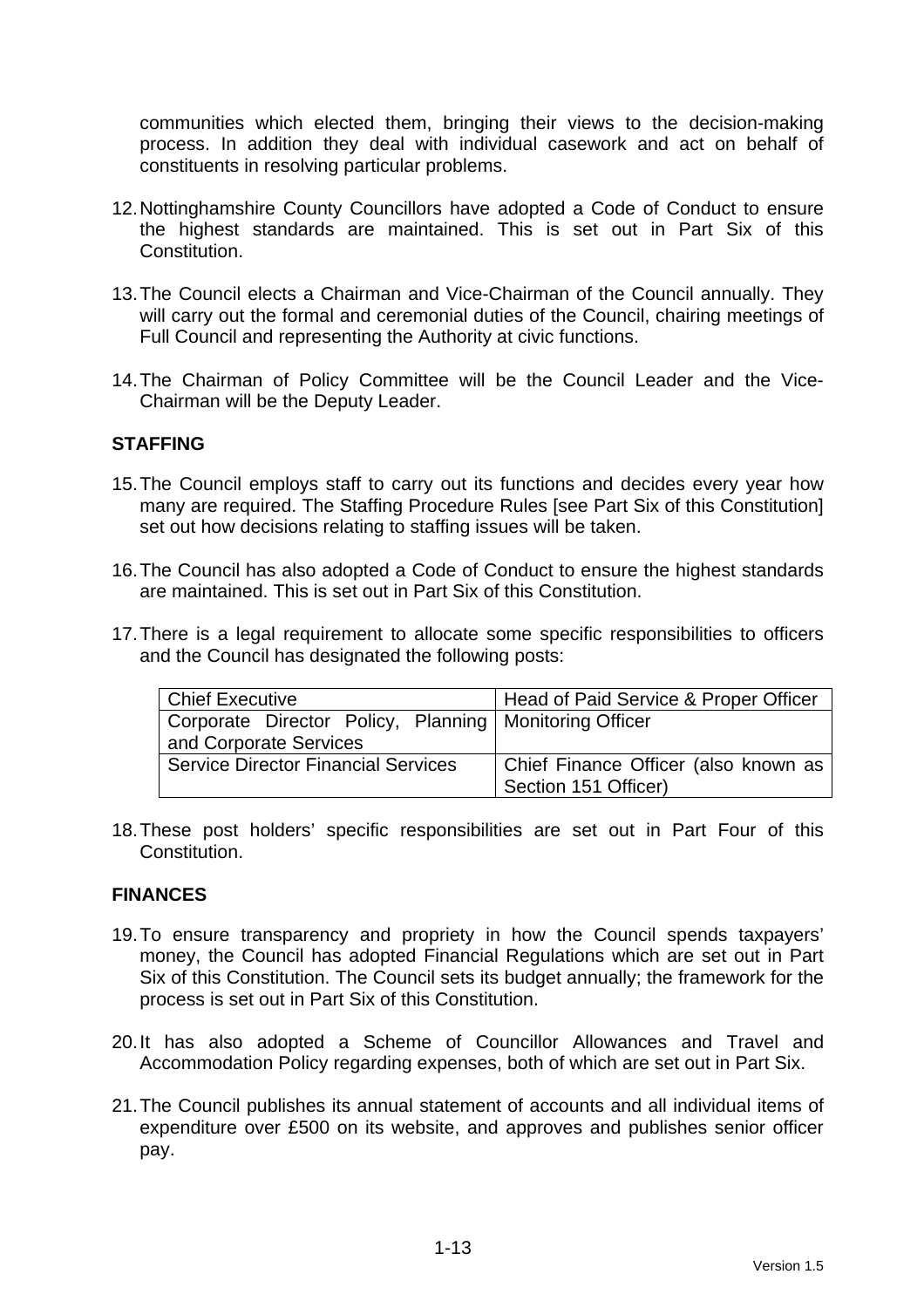## **PARTNERSHIP WORKING**

- 22. The Council is committed to working with its partners such as the City Council, district and borough councils, parish councils, the Health Service, the voluntary sector and other public bodies, to deliver services in the most effective way. The Council has adopted a protocol for councillors and officers involved with outside bodies. This is set out in Part Six of this Constitution.
- 23. The Council may also contract-out functions to other bodies or organisations where considered appropriate.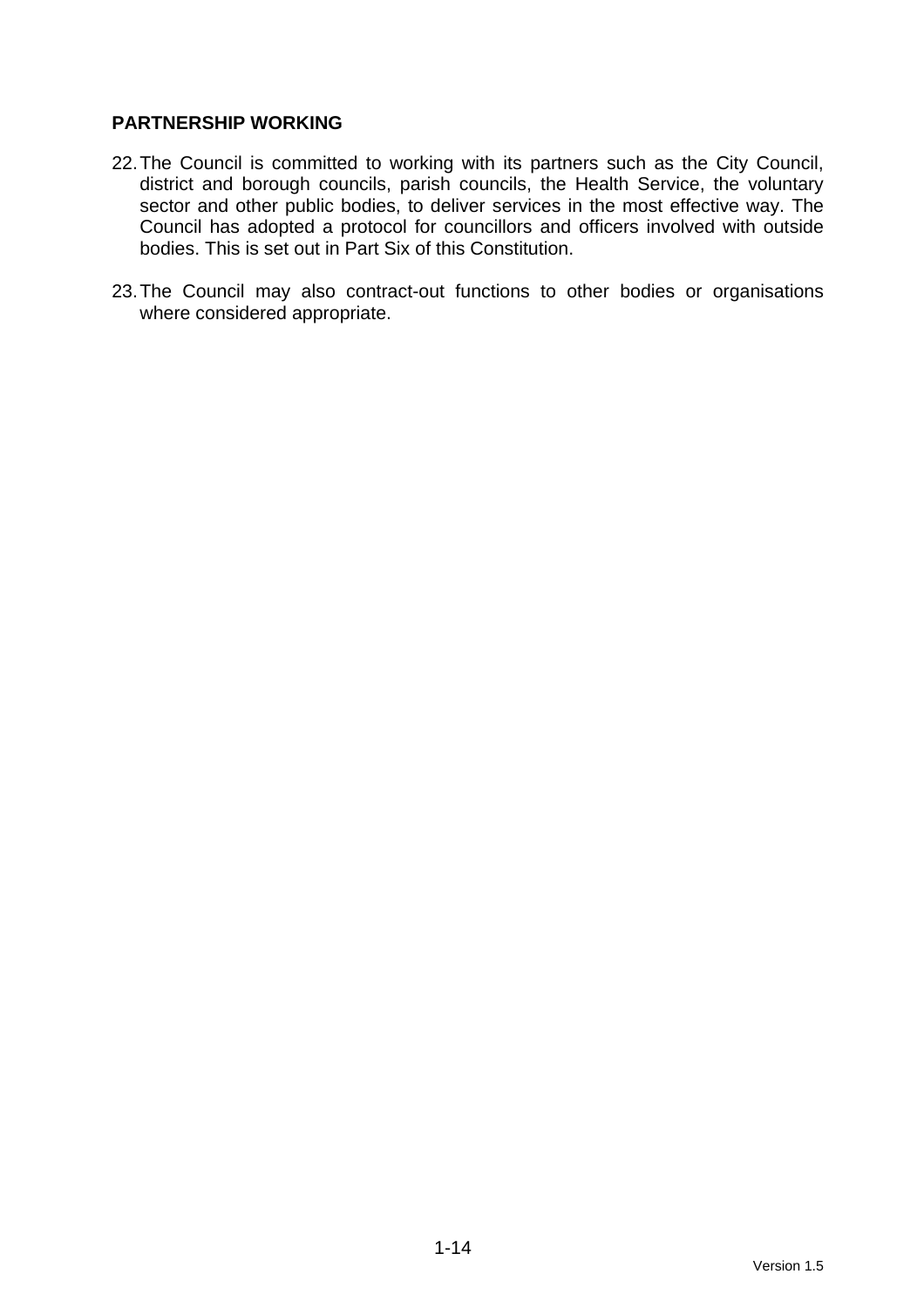# **PART TWO**

# **POLICY FRAMEWORK**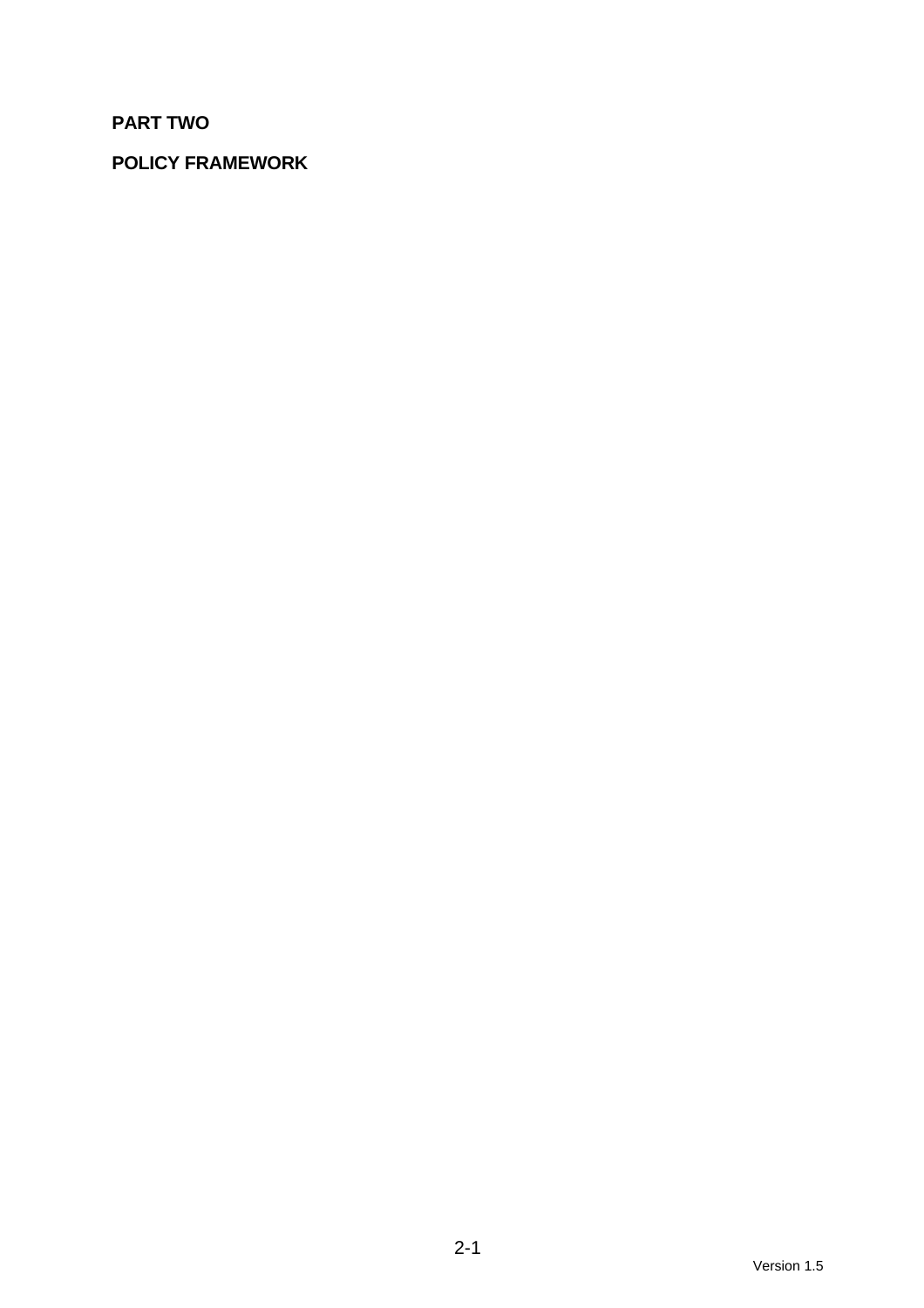# **RESPONSIBILITY FOR POLICY**

1. Councillors are collectively the ultimate policy makers for the County Council. The Council's policies are set by Councillors as set out in the responsibility for functions of the Full Council and the Policy Committee.

# **POLICY**

- 2. The Council's policies establish the principles that the organisation will follow in
	- a. according with the Council's governing principles
	- b. implementing the strategic vision for Nottinghamshire
	- c. all decision making
	- d. developing, improving, commissioning and providing services
	- e. representing the views of the Council and Nottinghamshire.
- 3. The council's ambitions, values and priorities will be set out in a strategic vision for Nottinghamshire.
- 4. The strategic vision for Nottinghamshire will be delivered through a Plan. The council will report progress and achievements against the Plan.

## **FRAMEWORK**

- 5. The Council's policies and strategies will be informed by the strategic vision for Nottinghamshire, the ambitions, values and priorities set out in the vision and the Plan to deliver it.
- 6. The Council's policies and strategies will be supported by a plan for implementation of the policy or delivery of the strategy. The council will report progress and achievements against these Plans.
- 7. The Council's policies and strategies will be accessed from a single policy library and will be subject to review.
- 8. The development and review of policy will be led by Councillors. The Council will usually set one policy with service specific considerations if appropriate.
- 9. The Council may develop procedures and issue guidance in accordance with its policies.
- 10. Within the responsibility for functions of the Full Council and the Policy Committee Policy is a collective term which includes the Council's policies, strategies and statutory plans.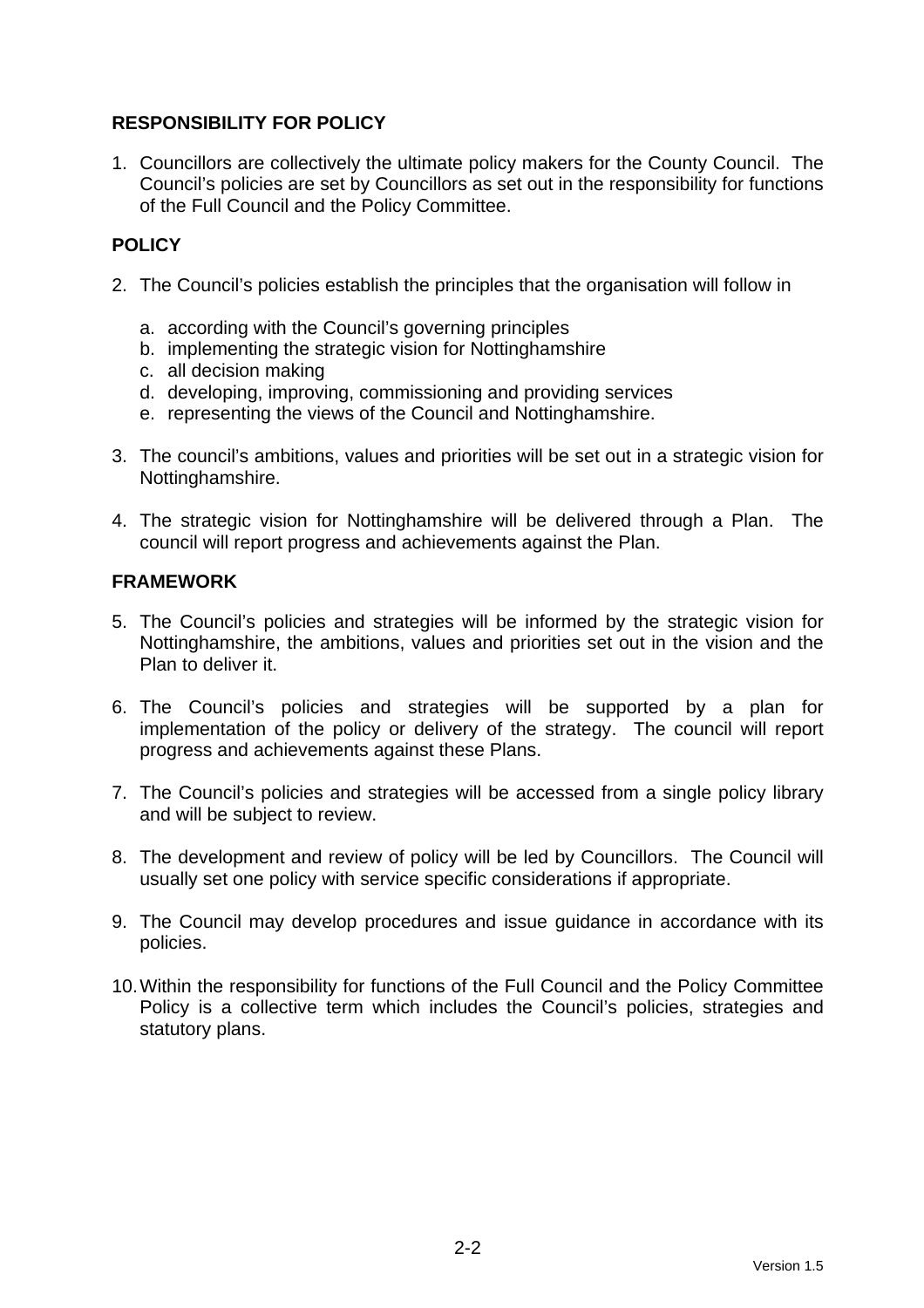**PART THREE** 

**TRANSPARENCY** 

**ACCESS TO INFORMATION AND MEETINGS**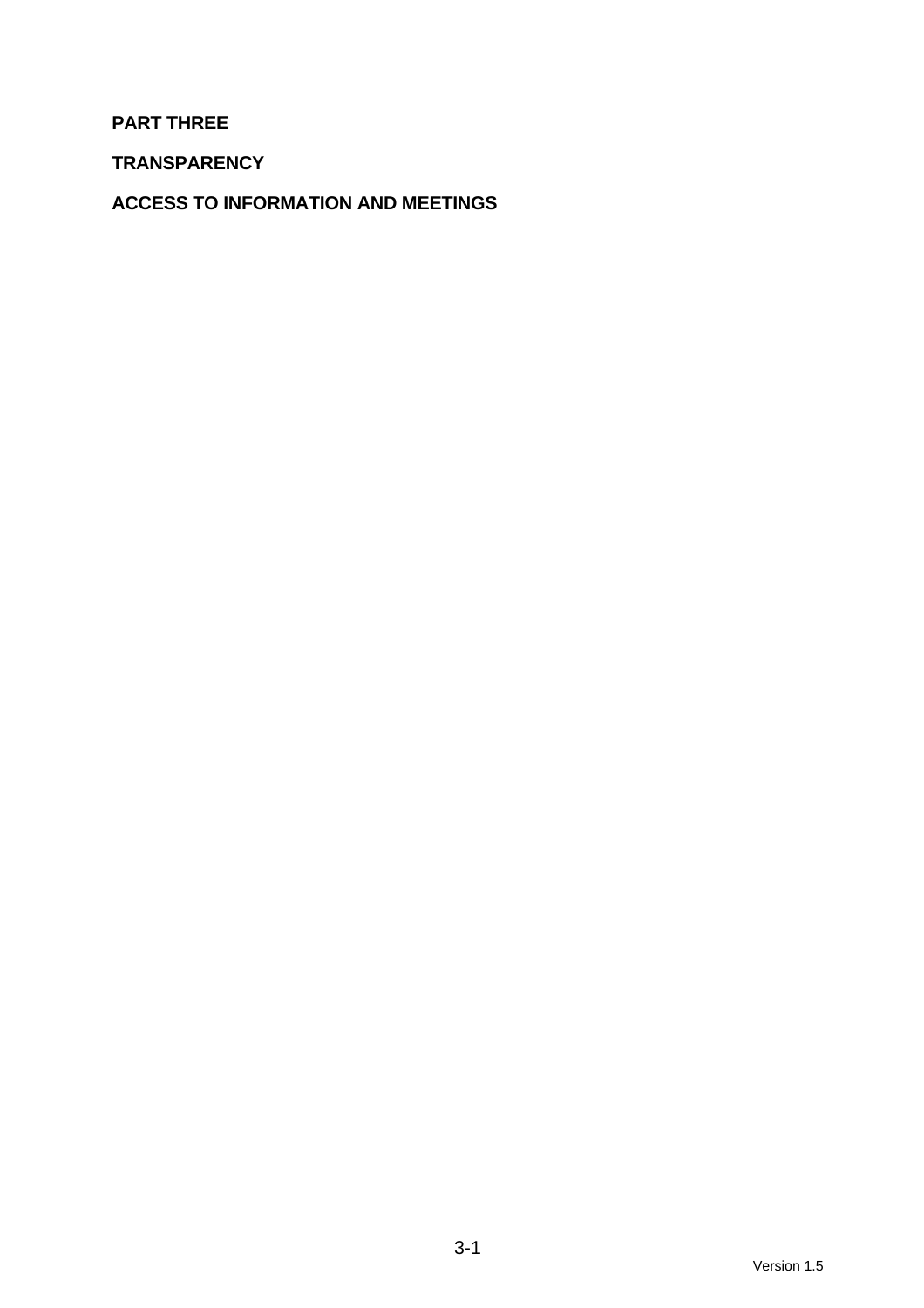# **INTRODUCTION**

- 1. Nottinghamshire County Council is committed to the principles of openness and accountability and encourages the public to attend meetings and take an active interest in how the Council works.
- 2. The Council is committed to making available minutes, agendas and reports for public inspection.
- 3. Councillors have additional rights to access information which they need to assist them in fulfilling their responsibilities.
- 4. These rules apply to all meetings of the Council, committees and sub-committees and set out the rights of individuals to attend meetings and access information.

# **REPORTS**

- 5. Committee reports will normally be available to the public. However if exempt information is required to enable a proper decision to be taken, it will be placed in an appendix to the report. Categories of exempt information are set out below.
- 6. Reports which include exempt information will set out the reason for this exemption and in the body of the report explain why it is not in the public interest to make that information available at that time.
- 7. On rare occasions it may be necessary for a whole report to be exempt and not publicly available due to the nature of the information it contains.
- 8. All reports will include a list of background papers (if any) relating to the subject matter of the report which:
	- a. have been relied on in preparing the report (e.g. a consultant's report);
	- b. disclose any facts or matters on which the report or an important part of the report is based;
- 9. Reports may also include a list of any previous reports on the same issue and other published information that is relevant
- 10. Anyone requiring a copy of background papers for any report should contact Democratic Services. The list of background papers should indicate whether any papers include exempt or confidential information which cannot be disclosed.

#### **MEETINGS**

- 11. The Council will give at least five clear working days' notice of all meetings. Details of all meetings will be posted on the notice board at County Hall and the Council's website: www.nottinghamshire.gov.uk.
- 12. Copies of the agenda and reports for meetings will be made available to the public for inspection at County Hall and will also be available on the Council's website. These documents will be made available: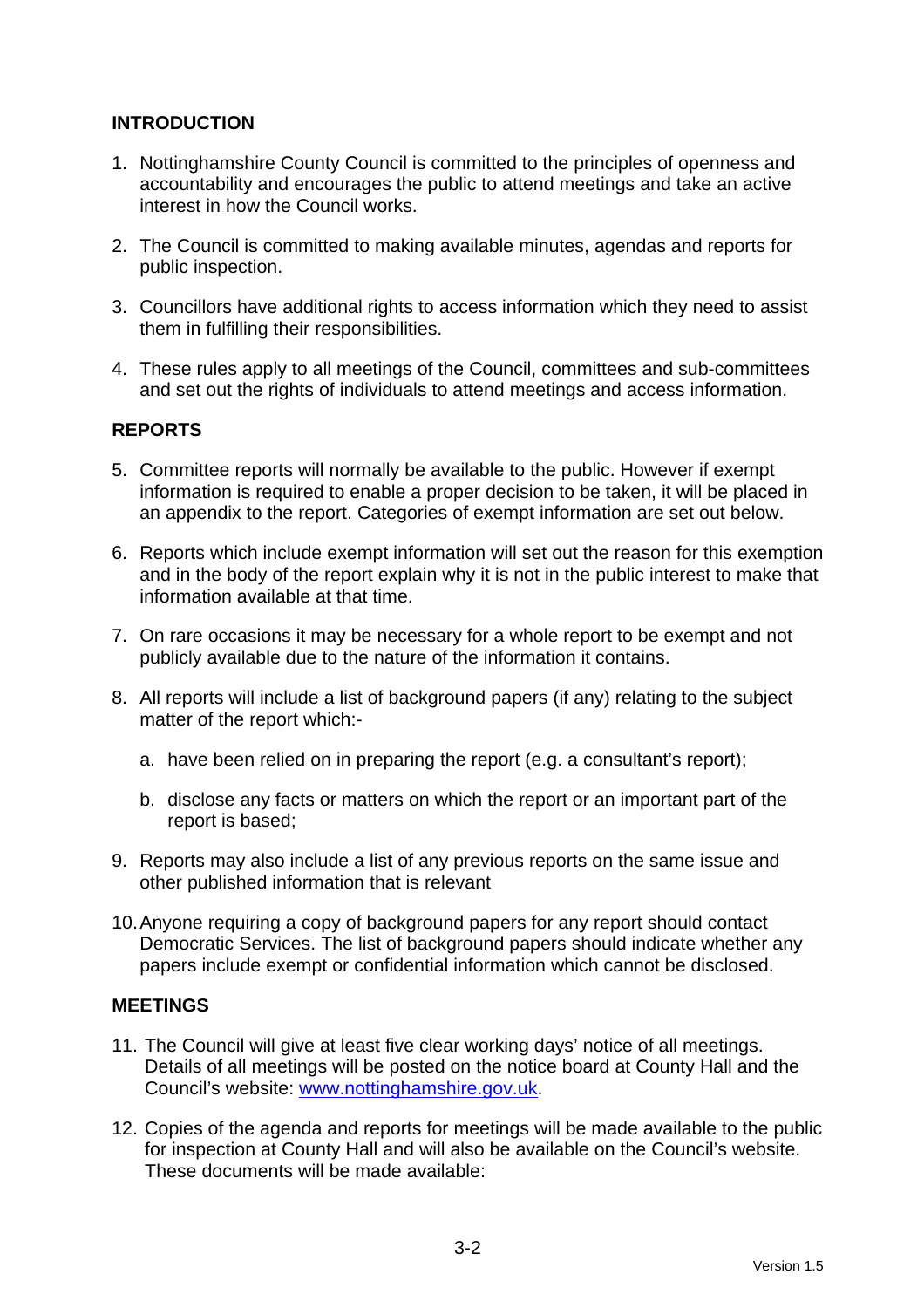- a. five clear working days before the meeting; or
- b. in the case of an urgent item or additional information, as soon as possible.
- 13. Members of the public may attend all meetings of the Council and its committees and will only be excluded when exempt information is discussed.

#### **PUBLIC ACCESS TO DOCUMENTS AFTER THE MEETING**

- 14. Copies of meeting documents will be publicly available for 6 years following the date of the meeting unless they relate to exempt or confidential information.
- 15. The Council will supply copies of the publicly available documents to any person who requests them but may make a charge for costs incurred such as postage and photocopying.

#### **CIRCUMSTANCES WHERE THE PUBLIC ARE EXCLUDED FROM MEETINGS**

- 16. Members of the public may be excluded from a meeting where exempt information as set out below is being discussed.
- 17. Members of the public must be excluded from a meeting where confidential information is being discussed. Confidential information for these purposes is:
	- a. information given to the Council by a Government Department on terms which do not permit its public disclosure; or
	- b. information which cannot be publicly disclosed by virtue of any enactment or by Court Order.

#### **CATEGORIES OF EXEMPT INFORMATION**

- 1. Information relating to any individual, such as names, addresses, telephone numbers, or job titles
- 2. Information which is likely to reveal the identity of an individual, such as names, addresses, telephone numbers, or job titles
- 3. Information relating to the financial or business affairs of individuals or organisations (including the Council). This could include contemplated as well as past or current activities
- 4. Information relating to any consultations or negotiations on employee relations
- 5. Information to which legal professional privilege applies
- 6. Information which discloses the Council's intention to issue a formal legal notice or make a formal legal order or direction
- 7. Information relating to any action taken or to be taken in connection with the prevention, investigation or prosecution of crime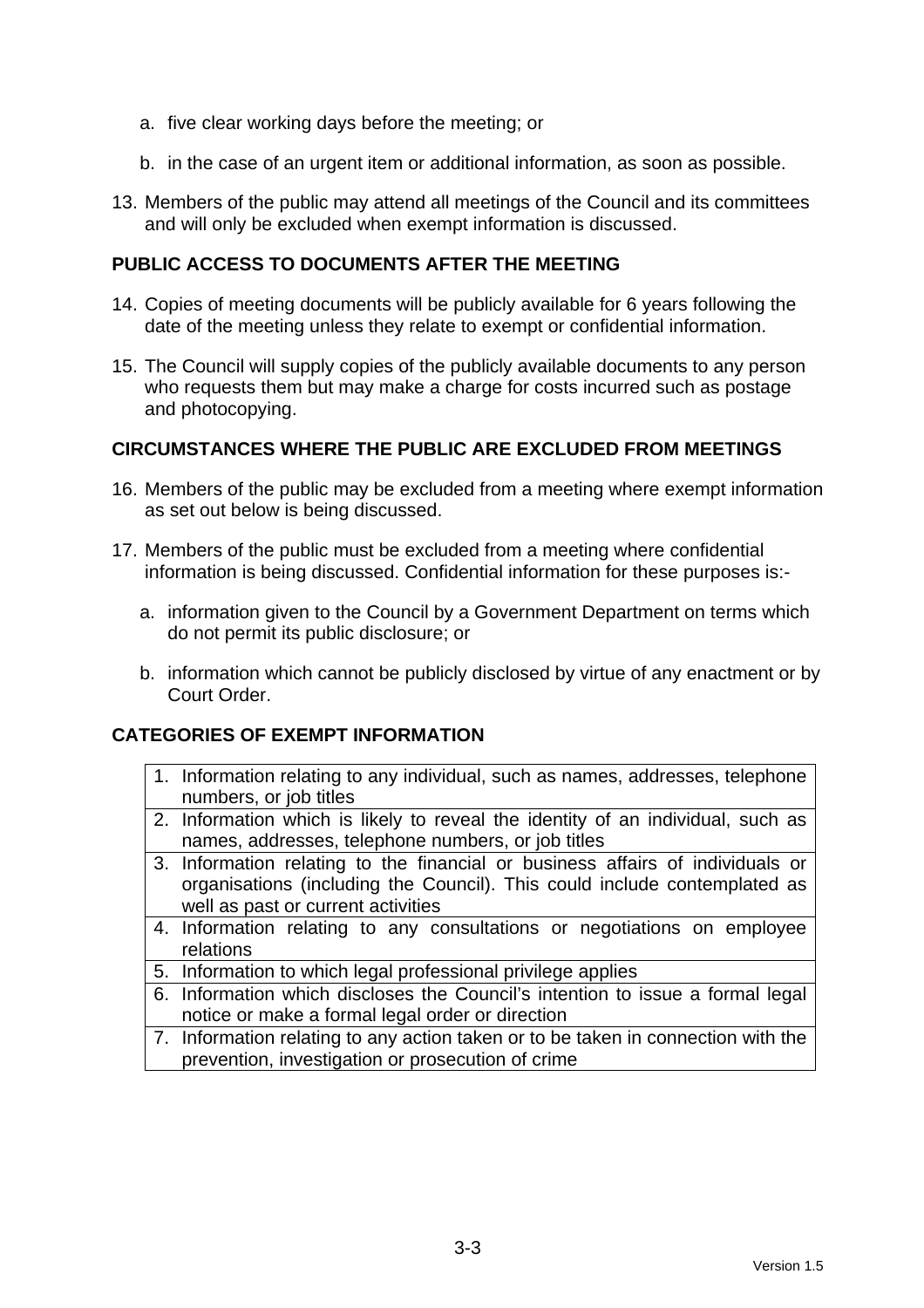- 18. General Conditions for all categories of exempt information:
	- a. Information **is not** exempt information if it relates to proposed development for which the Council as local planning authority may grant itself planning permission.
	- b. Information **is not** exempt if it is required by law to be publicly available.
	- c. Information can be exempt if it falls within one of the categories above and the public interest in maintaining the exemption outweighs the public interest in disclosing the information.

# **ADDITIONAL RIGHTS TO INFORMATION**

- 19. The provisions in this section of the Constitution do not affect any specific rights relating to the access of information which are contained elsewhere in this Constitution or the law; for example the Freedom of Information Act and the Data Protection Act
- 20. Previously exempt information may subsequently be made available if the reason for exemption no longer applies.

# **COUNCILLORS' ADDITIONAL RIGHTS**

# **ATTENDANCE AT MEETINGS**

21. The PART B – PROCEDURE RULES FOR COMMITTEE AND SUB-COMMITTEE MEETINGS set out the provisions that apply to Councillors who wish to attend meetings of which they are not a member.

# **ACCESS TO INFORMATION**

22. Councillors may request officers to provide them with any information they need to assist them in fulfilling their responsibilities as elected representatives. However, Councillors may not be able to access information which in the opinion of the Monitoring Officer is in draft form, contains confidential or exempt information as defined in this section, or where disclosure would breach the provisions of the Data Protection Act.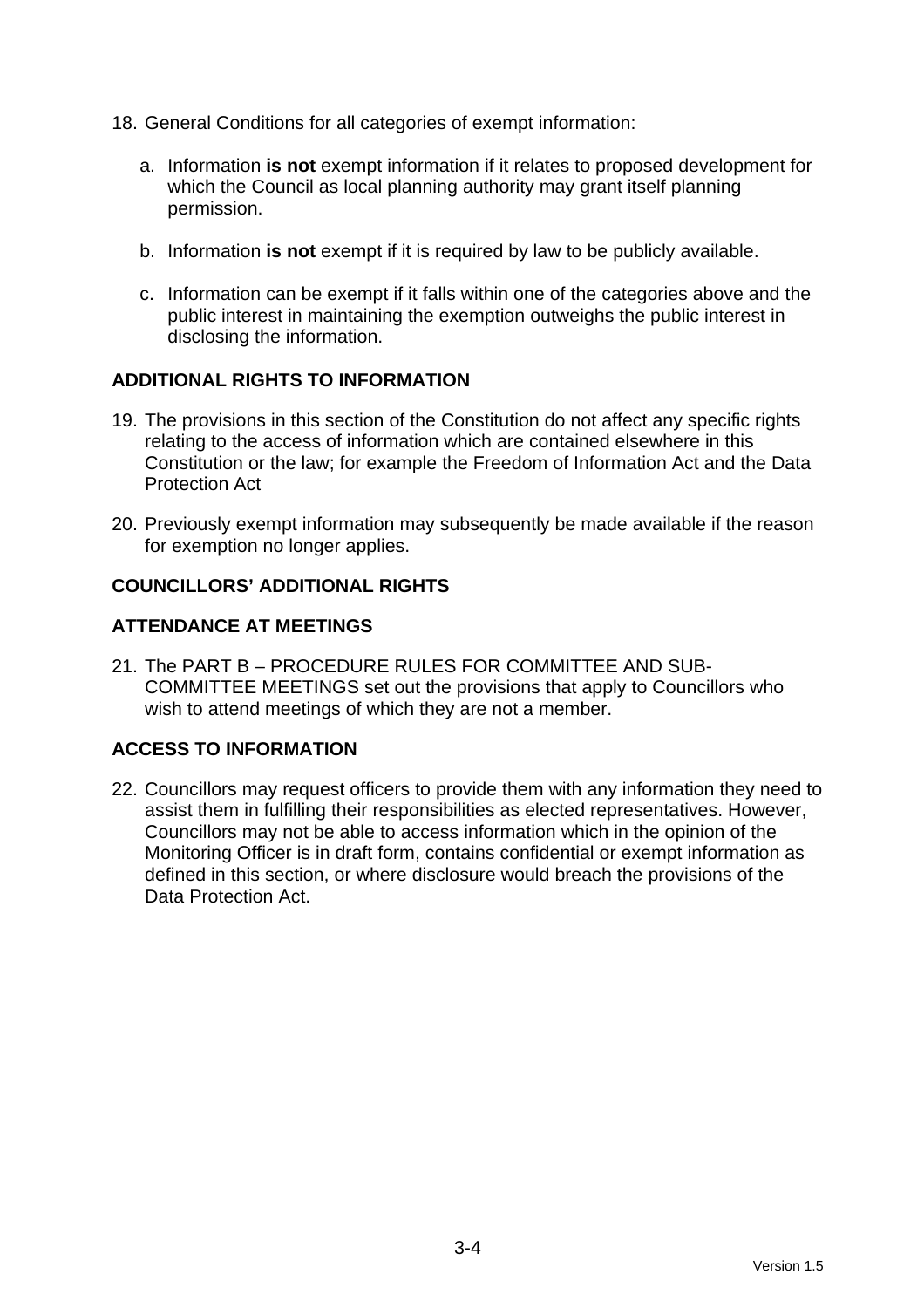**PART FOUR** 

**ACCOUNTABILITY** 

# **RESPONSIBILITY FOR FUNCTIONS**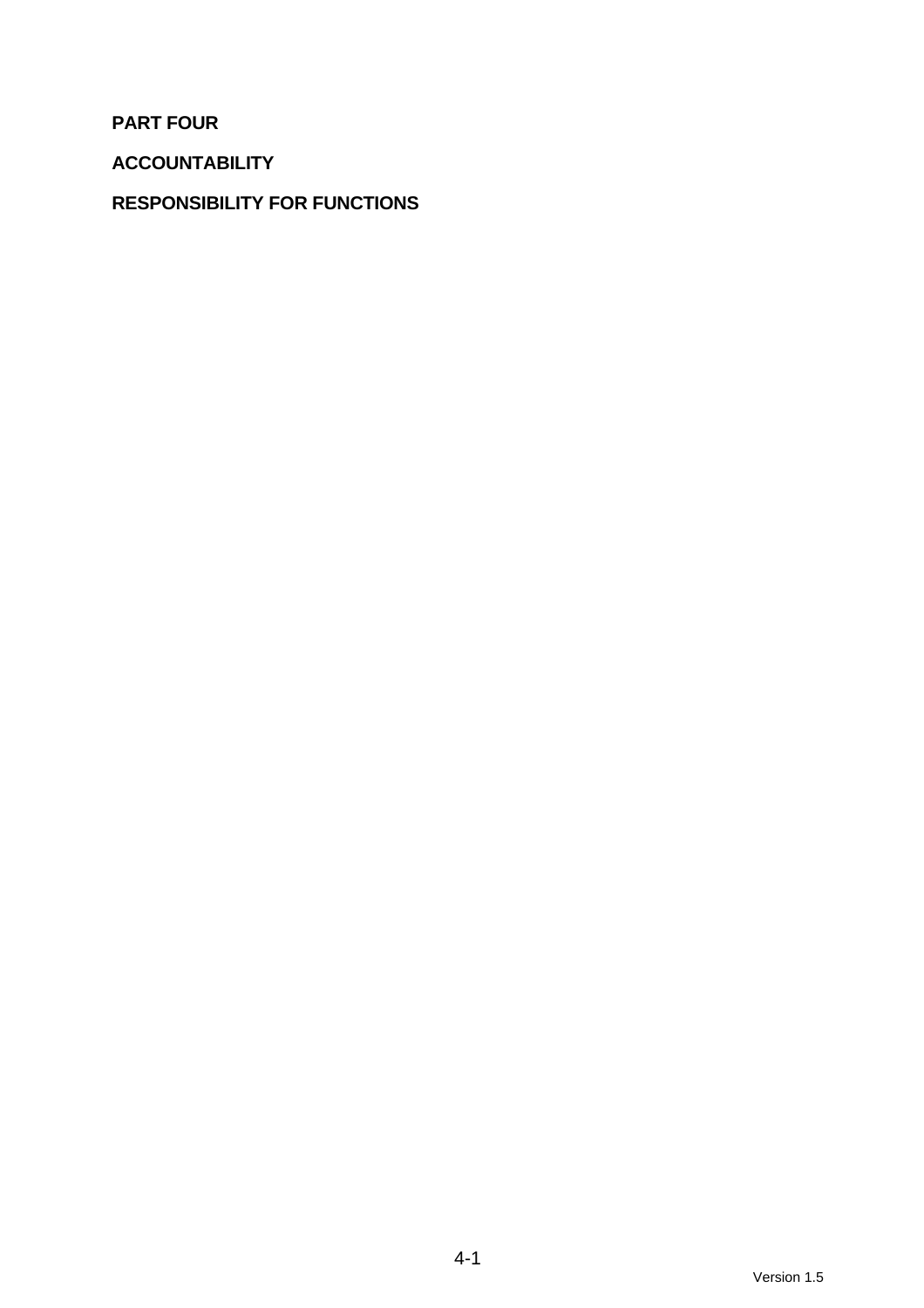# **INTRODUCTION**

- 1. This part of the Constitution sets out the responsibilities of Full Council, its committees and officers.
- 2. In the absence of the relevant committee chairman, the vice-chairman will substitute.
- 3. All Councillors are encouraged to undertake regular training and for the following committees there is a specific training requirement:
	- a. Appeals Committee
	- b. Planning and Licensing Committee
	- c. Rights of Way Committee
	- d. Senior Staffing Sub-Committee
- 4. The Council has established scrutiny committees to deal with health matters; other statutory scrutiny functions will be carried out by the Policy Committee.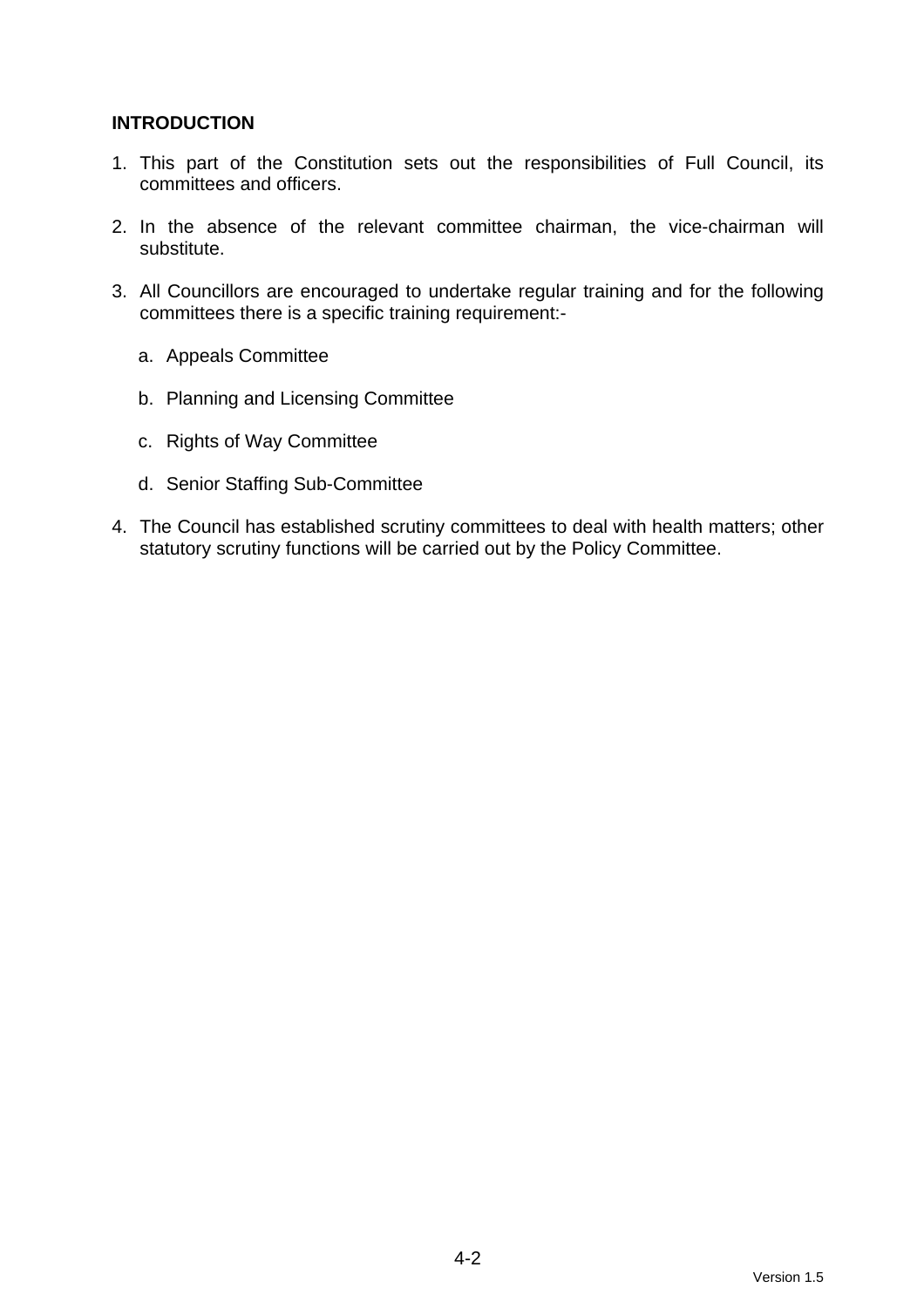# **PART A – TERMS OF REFERENCE**

#### **THE FULL COUNCIL**

- 1. The functions listed below are reserved to the Full Council and can only be discharged by the Full Council:
	- a. Determining all policies and plans statutorily reserved to the Full Council including:
		- Annual library plan/strategy
		- Crime and disorder reduction strategy (Community Safety Agreement)
		- Local transport plan
		- Plans and alterations which together comprise the Development Plan
		- Sustainable community strategy
		- Youth justice plan (Youth Crime Strategy)
	- b. The approval or adoption of a plan or strategy for the control of the Council's borrowing, investments or capital expenditure, or for determining the Council's minimum revenue provision; the Budget
	- c. The approval of any of the above documents in the event they, or part of them, need to be submitted to the Secretary of State or any Government Minister for final approval, including where they are to be submitted in draft form
	- d. The approval of changes to any plan or strategy referred to above, unless:
		- that change is required by the Secretary of State or any Government Minister where the plan or strategy has been submitted to them for approval, or
		- Full Council specifically delegated authority in relation to these functions when it approved or adopted the plan or strategy
	- e. Adopting and changing the Constitution
	- f. Establishing committees and deciding their terms of reference and size
	- g. Appointing and removing chairmen and vice-chairmen
	- h. Authorising appointments to any joint committees
	- i. Authorising appointments to the Nottinghamshire and City of Nottingham Fire Authority
	- j. Approving a Members' Allowances Scheme including any provision for Chairman's and Vice Chairman's expenses
	- k. Approving the annual Senior Officer Pay Policy Statement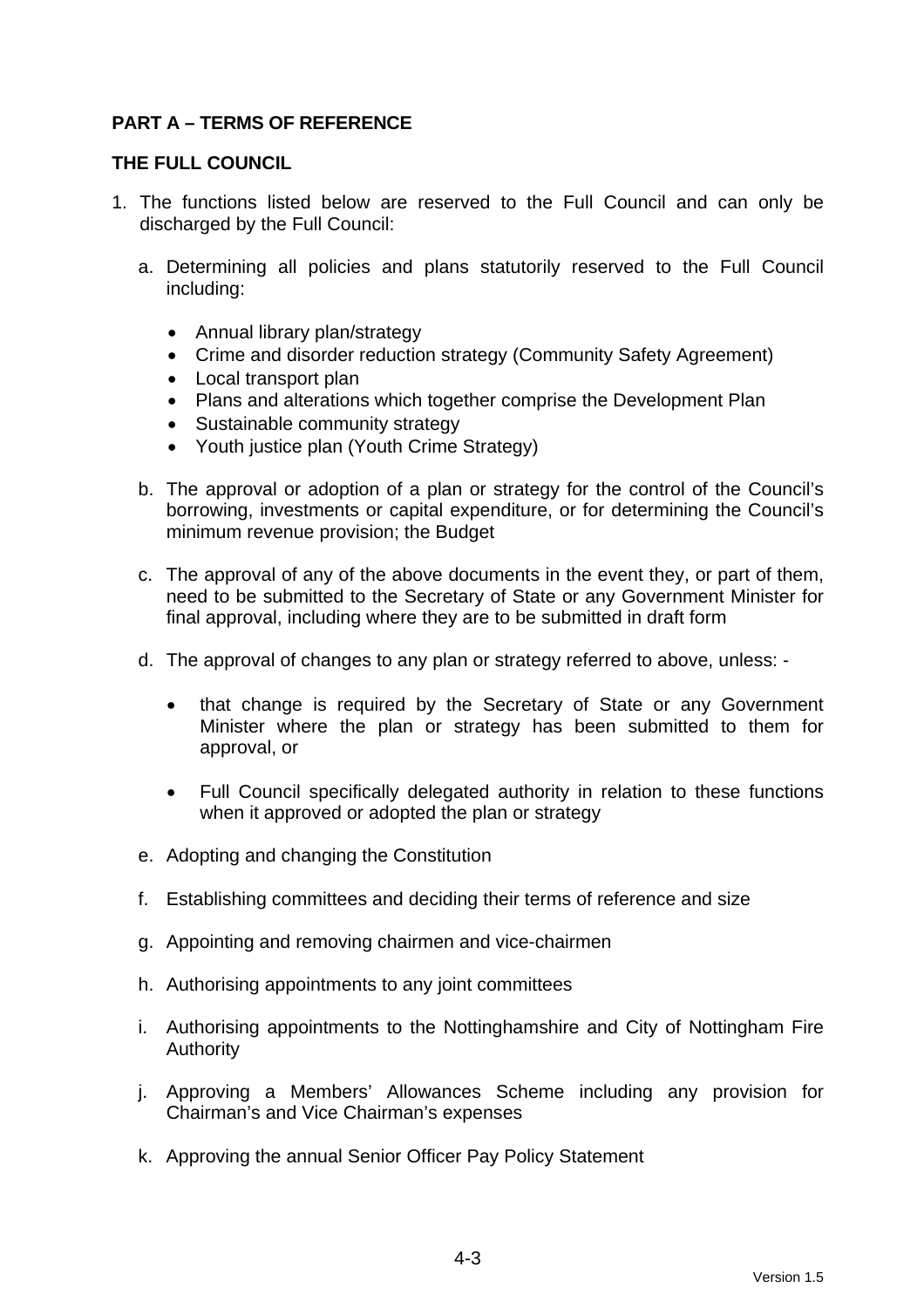- l. Confirming the appointment of, and dismissing, the Head of Paid Service, the Monitoring Officer and the Chief Finance Officer
- m. Making any request to the Local Government Boundary Commission for England for single-member electoral areas
- n. The passing of a resolution to change the County's electoral scheme
- o. Making an order to give effect to recommendations made in a community governance review
- p. In relation to any overview and scrutiny committees, permitting a co-opted member to vote at meetings of that committee
- q. Changing the name of the County
- r. Conferring the title of honorary alderman
- s. Making, amending, revoking, re-enacting and adopting bye-laws and promoting and opposing the making of local legislation and personal bills in Parliament
- t. Any other function which, by law, must be reserved to the Full Council

#### **POLICY COMMITTEE – TERMS OF REFERENCE**

- 2. The powers and functions set out below are delegated by the Full Council:
	- a. All decisions within the control of the Council including but not limited to those listed in the Table below
	- b. Policy development and approval except on matters reserved for the Full **Council**
	- c. Review of performance on at least a quarterly basis
	- d. Review of day to day operational decisions taken by Officers
	- e. Approval of consultation responses relating to the Committee's areas of responsibility
	- f. Approval of relevant staffing structures as required
- 3. If any report comes within the remit of more than one committee, to avoid the report being discussed at several committees, the report will be presented and determined at the most appropriate committee. If this is not clear, then the report will be discussed and determined by the Policy Committee.
- 4. As part of the detailed work programme the Committee will receive reports on the exercise of powers delegated to Officers.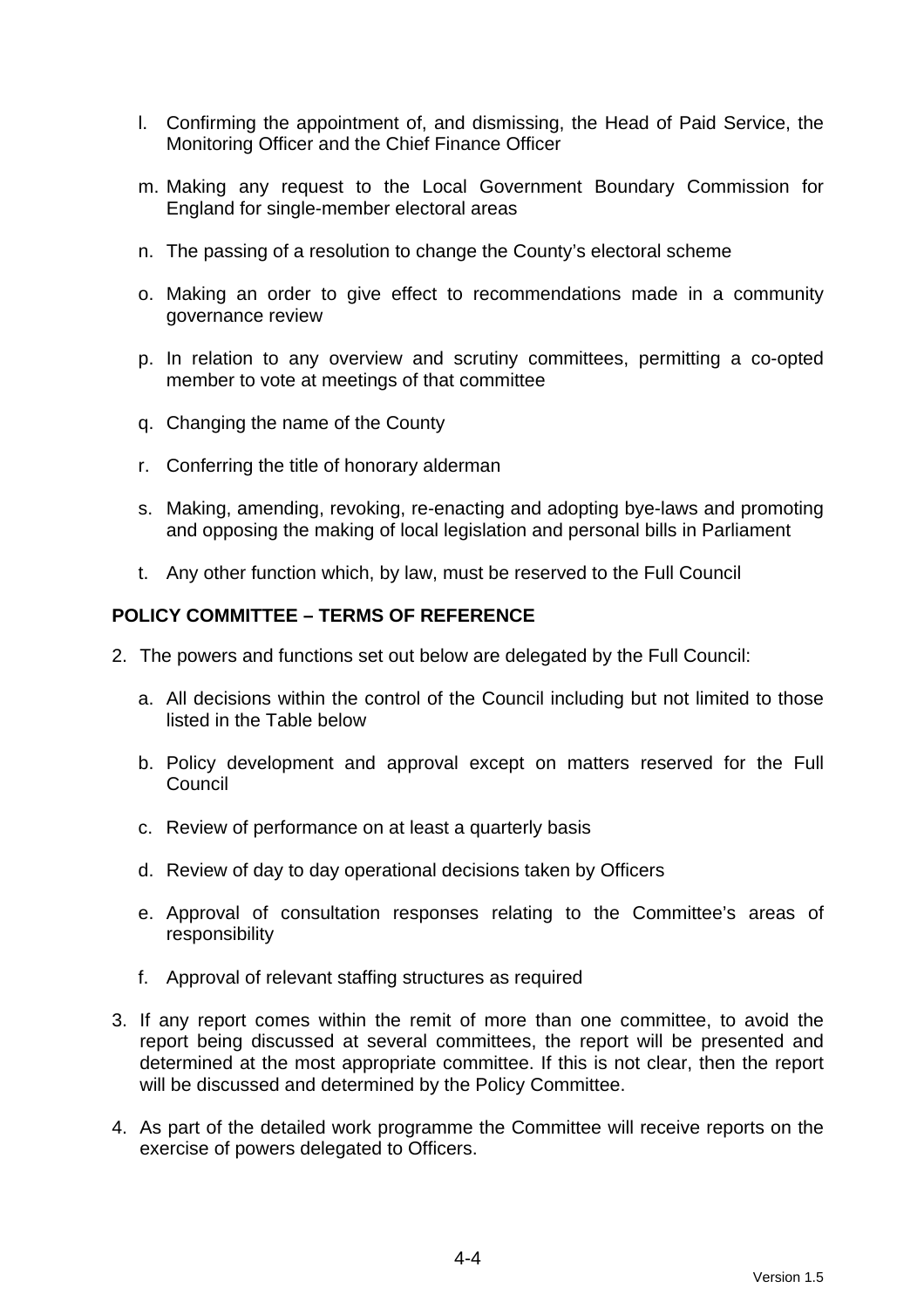5. The Committee will be responsible for its own projects but, where it considers it appropriate, projects will be co-ordinated by a cross-committee project steering group that will report back to the relevant Committee.

| Responsibility for ensuring that committees operate under the policy direction of   |
|-------------------------------------------------------------------------------------|
| the County Council and for determining policies not reserved to the Full Council    |
| Responsibility for the discharge of all functions and exercise of all powers of the |
| County Council not expressly reserved to the Full Council or to any other part of   |
| the County Council by statute or by this Constitution                               |
| Responsibility for monitoring and reviewing the overall performance of the          |
| Council                                                                             |
| Responding to any consultations within the remit of more than one committee as      |
| and when required                                                                   |
| Responsibility for those functions relating to elections and local democracy        |
| which are not reserved to the Full Council                                          |
| Responsibility for the Council's internal and external communications policy and    |
| its implementation                                                                  |
| Responsibility for Information Governance including but not limited to Data         |
| Protection and Freedom of Information                                               |
| Responsibility for monitoring and reviewing the Council's customer strategy and     |
| any matters dealt with by the Business Services Centre                              |
| Responsibility for ensuring the Council meets its equalities duties                 |
| Responsibility for ensuring high standards of conduct by the County Council, its    |
| Councillors, co-opted members and Officers                                          |
| Responsibility for dealing with all matters relating to alleged breaches of the     |
| Code of Conduct for Councillors and Co-opted Members                                |
| Responsibility for the implementation of and revision to all codes of conduct and   |
| practice of the County Council                                                      |
| Responsibility for all remaining statutory overview and scrutiny powers except      |
| those delegated to a health scrutiny committee                                      |
| Responsibility for the Council's risk management strategy                           |
| Responsibility for reviewing annual reports and inspection reports not within the   |
| remit of another committee                                                          |
| Responsibility for approving the recruitment process for any independent            |
| members of committees and panels required by statute                                |
| Responsibility for the Council's Improvement Programme                              |
| <b>Responsibility for Legal and Democratic Services</b>                             |

# **GRANT AID SUB-COMMITTEE – TERMS OF REFERENCE**

- 6. This is a sub-committee of the Policy Committee.
- 7. The exercise of the powers and functions set out below are delegated in relation to grant aid and voluntary sector liaison:
	- a. All decisions within the control of the Council including but not limited to those listed in the Table below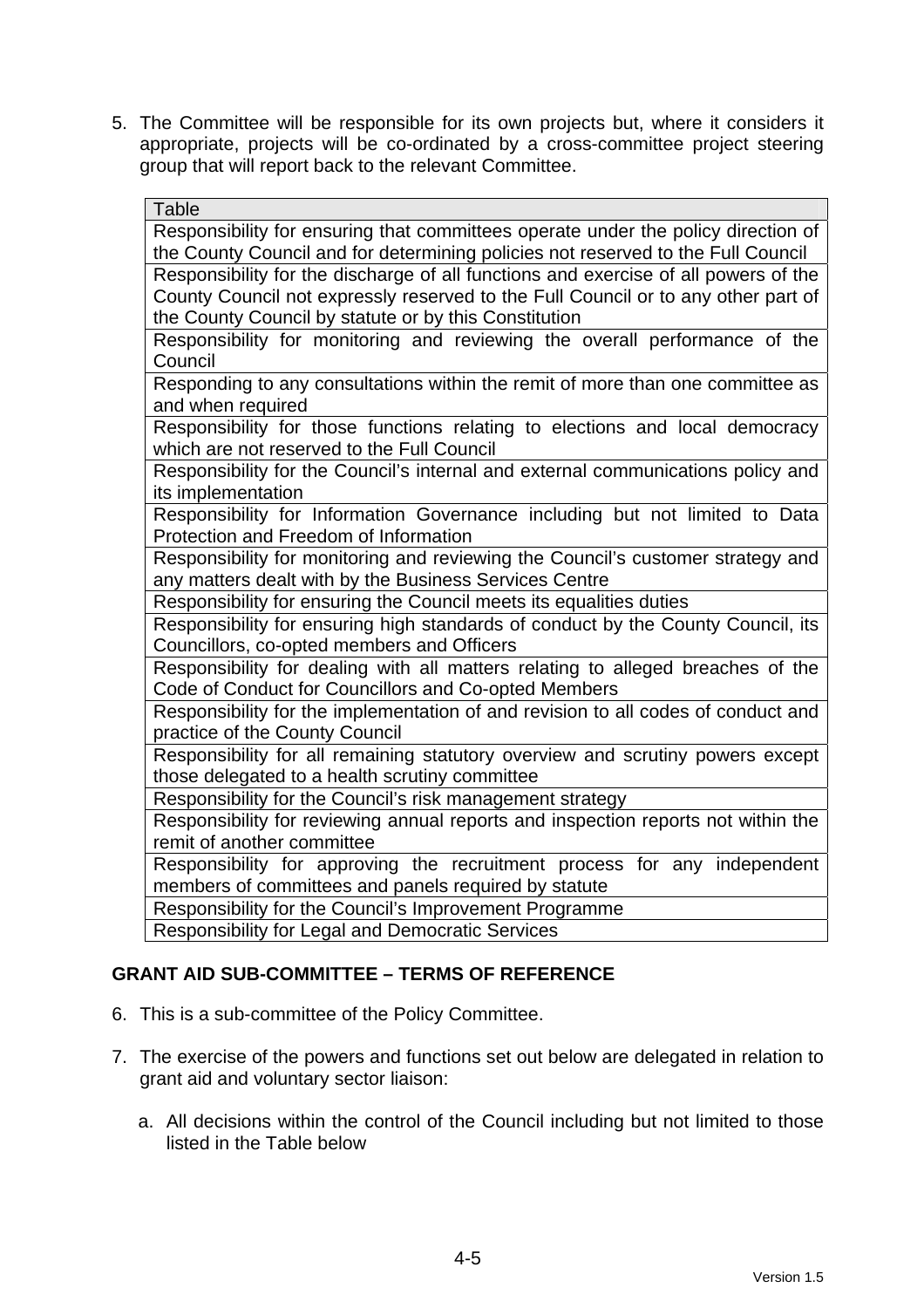- b. Policy development in relation to grant aid and voluntary sector liaison, subject to approval by the Policy Committee or the Full Council
- c. Review of performance on at least a quarterly basis
- d. Review of day to day operational decisions taken by Officers
- e. Approval of consultation responses
- 8. As part of the detailed work programme the Sub-Committee will receive reports on the exercise of powers delegated to Officers.
- 9. The Sub-Committee will be responsible for its own projects but, where it considers it appropriate, projects will be considered by a cross-committee project steering group that will report back to the Policy Committee.

**Table** 

Responsibility for Grant Aid as defined in the grant aid strategy Responsibility for strategic engagement with the voluntary sector

## **PUBLIC HEALTH SUB-COMMITTEE – TERMS OF REFERENCE**

- 10. This is a sub-committee of the Policy Committee.
- 11. The exercise of the powers and functions set out below are delegated in relation to Public Health:
	- a. All decisions within the control of the Council including but not limited to those listed in the Table below
	- b. Policy development in relation to Public Health, subject to approval by the Policy Committee or the Full Council
	- c. Review of performance on at least a quarterly basis
	- d. Review of day to day operational decisions taken by Officers
	- e. Approval of consultation responses
	- f. Approval of relevant staffing structures as required
- 12. If any report comes within the remit of more than one committee, to avoid the report being discussed at several committees, the report will be presented and determined at the most appropriate committee. If this is not clear, then the report will be discussed and determined by the Policy Committee.
- 13. As part of the detailed work programme the Sub-Committee will receive reports on the exercise of powers delegated to Officers.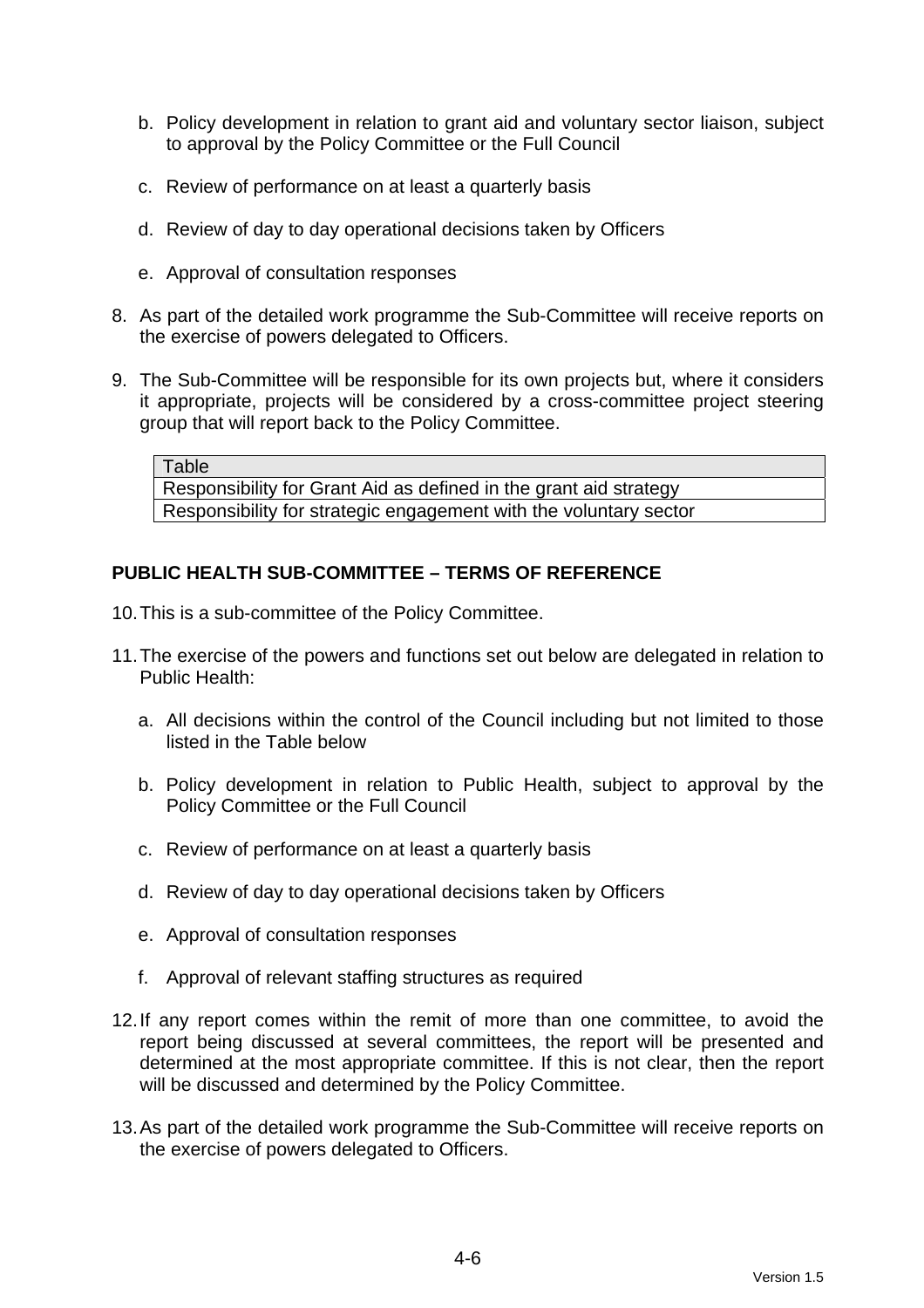14. The Sub-Committee will be responsible for its own projects but, where it considers it appropriate, projects will be considered by a cross-committee project steering group that will report back to the most appropriate committee.

Table

Responsibility for Public Health with the exception of functions reserved to the Health and Wellbeing Board

# **ADULT SOCIAL CARE AND HEALTH COMMITTEE – TERMS OF REFERENCE**

- 15. The exercise of the powers and functions set out below are delegated by the Full Council in relation to adult social care and health:
	- a. All decisions within the control of the Council including but not limited to those listed in the Table below
	- b. Policy development in relation to adult social care and health, subject to approval by the Policy Committee or the Full Council
	- c. Review of performance in relation to the services provided on at least a quarterly basis
	- d. Review of day to day operational decisions taken by Officers
	- e. Approval of relevant consultation responses
	- f. Approval of relevant staffing structures as required
- 16. If any report comes within the remit of more than one committee, to avoid the report being discussed at several committees, the report will be presented and determined at the most appropriate committee. If this is not clear, then the report will be discussed and determined by the Policy Committee.
- 17. As part of the detailed work programme the Committee will receive reports on the exercise of powers delegated to Officers.
- 18. The Committee will be responsible for its own projects but, where it considers it appropriate, projects will be considered by a cross-committee project steering group that will report back to the most appropriate Committee.

Responsibility for adult social care matters (eg. people aged 18 or over with eligible social care needs and their carers)

Responsibility for promoting choice and independence in the provision of all adult social care

Responsibility for promoting good health, health improvement and individual and community wellbeing and the reduction of health inequalities

Table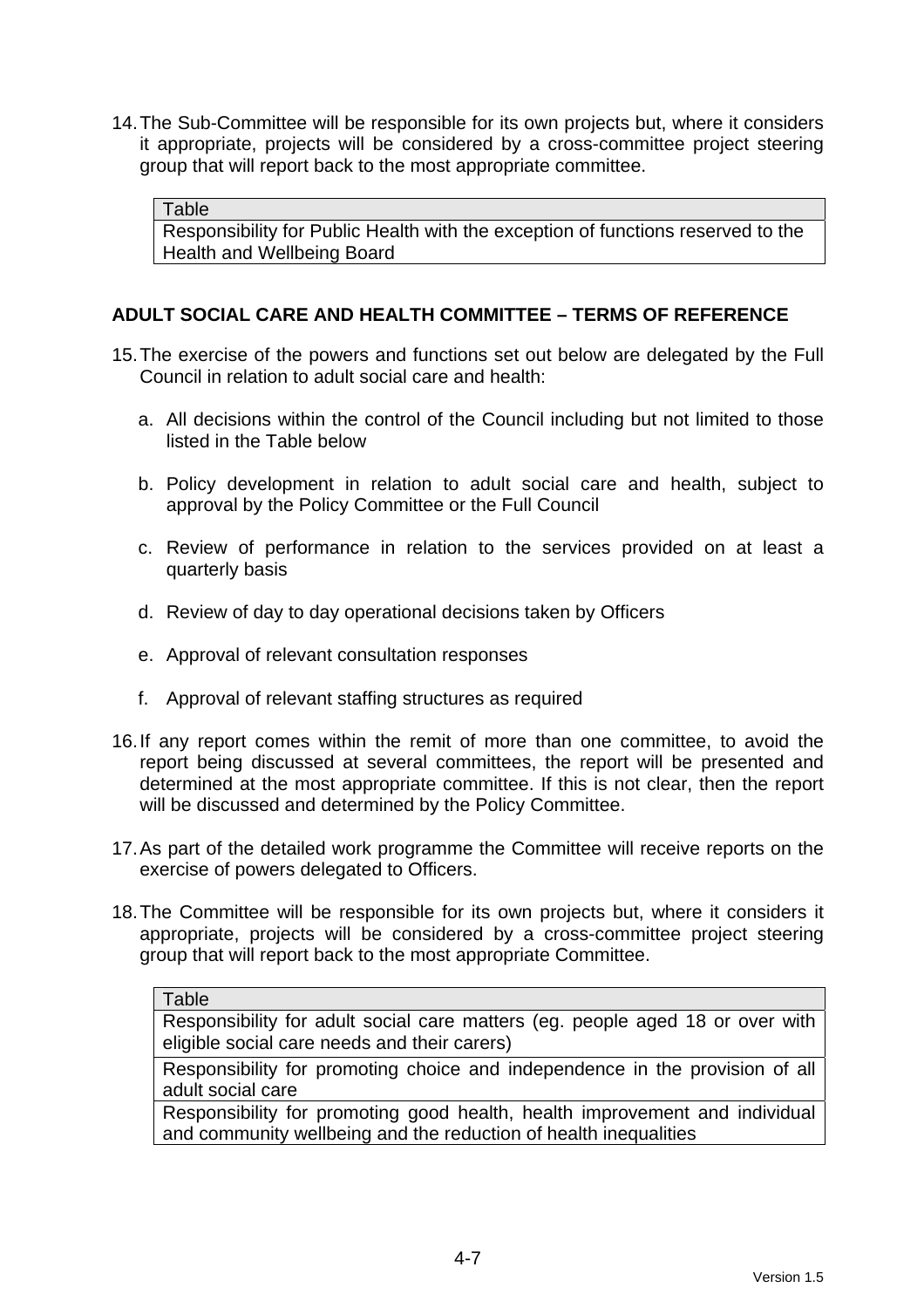# **CHILDREN AND YOUNG PEOPLE'S COMMITTEE – TERMS OF REFERENCE**

- 19. The exercise of the powers and functions set out below are delegated by the Full Council in relation to children and young people to the Committee and its Sub-Committees.
	- a. All decisions within the control of the Council including but not limited to those listed in the Table below
	- b. Policy development in relation to children and young people, subject to approval by the Policy Committee or the Full Council
	- c. Review of performance in relation to the services provided on at least a quarterly basis
	- d. Review of day to day operational decisions taken by Officers
	- e. Approval of consultation responses
	- f. Approval of departmental staffing structures as required
- 20. If any report comes within the remit of more than one committee, to avoid the report being discussed at several committees, the report will be presented and determined at the most appropriate committee. If this is not clear, then the report will be discussed and determined by the Policy Committee.
- 21. As part of the detailed work programme the Committee will receive reports on the exercise of powers delegated to Officers.
- 22. The Committee will be responsible for its own projects but, where it considers it appropriate, projects will be considered by a cross-committee project steering group that will report back to the most appropriate Committee.

| Table                                                                          |
|--------------------------------------------------------------------------------|
| Responsibility for services to children and young people in relation to their  |
| care, wellbeing, education or health                                           |
| Responsibility for the functions and powers conferred on or exercisable by the |
| County Council as Local Authority in relation to education                     |
| Responsibility for working with all schools including academies in relation to |
| raising standards of attainment and developing opportunities                   |
| Responsibility for environmental education                                     |
| Responsibility for arts education                                              |
|                                                                                |

23. The Chairman of the Children and Young People's Committee will be designated the lead Councillor for Children and Young People's Services in accordance with Section 19 of the Children Act 2004.

#### **CORPORATE PARENTING SUB-COMMITTEE – TERMS OF REFERENCE**

24. This is a sub-committee of the Children and Young People's Committee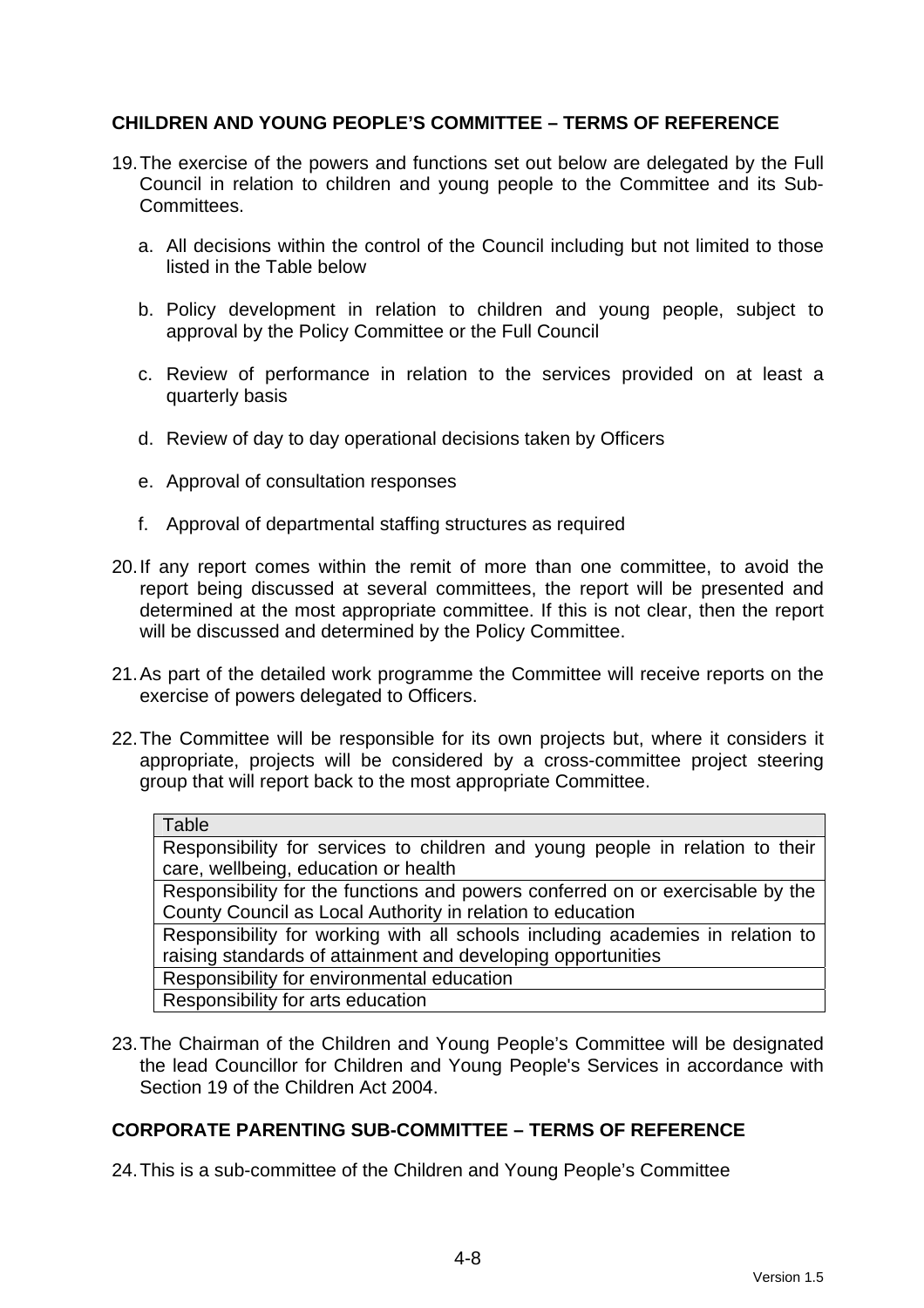25. The Sub-Committee is responsible for the following:

Table

Responsibility for overseeing the County Council's responsibilities as the corporate parent of children and young people in care

Responsibility for championing the interests of children and young people in care

#### **EARLY YEARS AND YOUNG PEOPLE'S SUB-COMMITTEE – TERMS OF REFERENCE**

26. This is a sub-committee of the Children and Young People's Committee

27. The Sub-Committee is responsible for the following:

**Table** 

Responsibility for the Young People's Service

Responsibility for Early Years and the Early Years Intervention Service including Children's Centres

Responsibility for Young People's Sports and Arts Services

Responsibility for the Targeted Support and Youth Justice Service

## **COMMUNITY SAFETY COMMITTEE – TERMS OF REFERENCE**

- 28. The exercise of the powers and functions set out below are delegated by the Full Council in relation to community safety:
	- a. All decisions within the control of the Council including but not limited to those listed in the Table below
	- b. Policy development in relation to community safety, subject to approval by the Policy Committee or the Full Council
	- c. Review of performance in relation to the services provided on at least a quarterly basis
	- d. Review of day to day operational decisions taken by officers
	- e. Approval of consultation responses
	- f. Approval of departmental staffing structures as required
- 29. If any report comes within the remit of more than one committee, to avoid the report being discussed at several committees, the report will be presented and determined at the most appropriate committee. If this is not clear, then the report will be discussed and determined by the Policy Committee.
- 30. As part of the detailed work programme the Committee will receive reports on the exercise of powers delegated to Officers.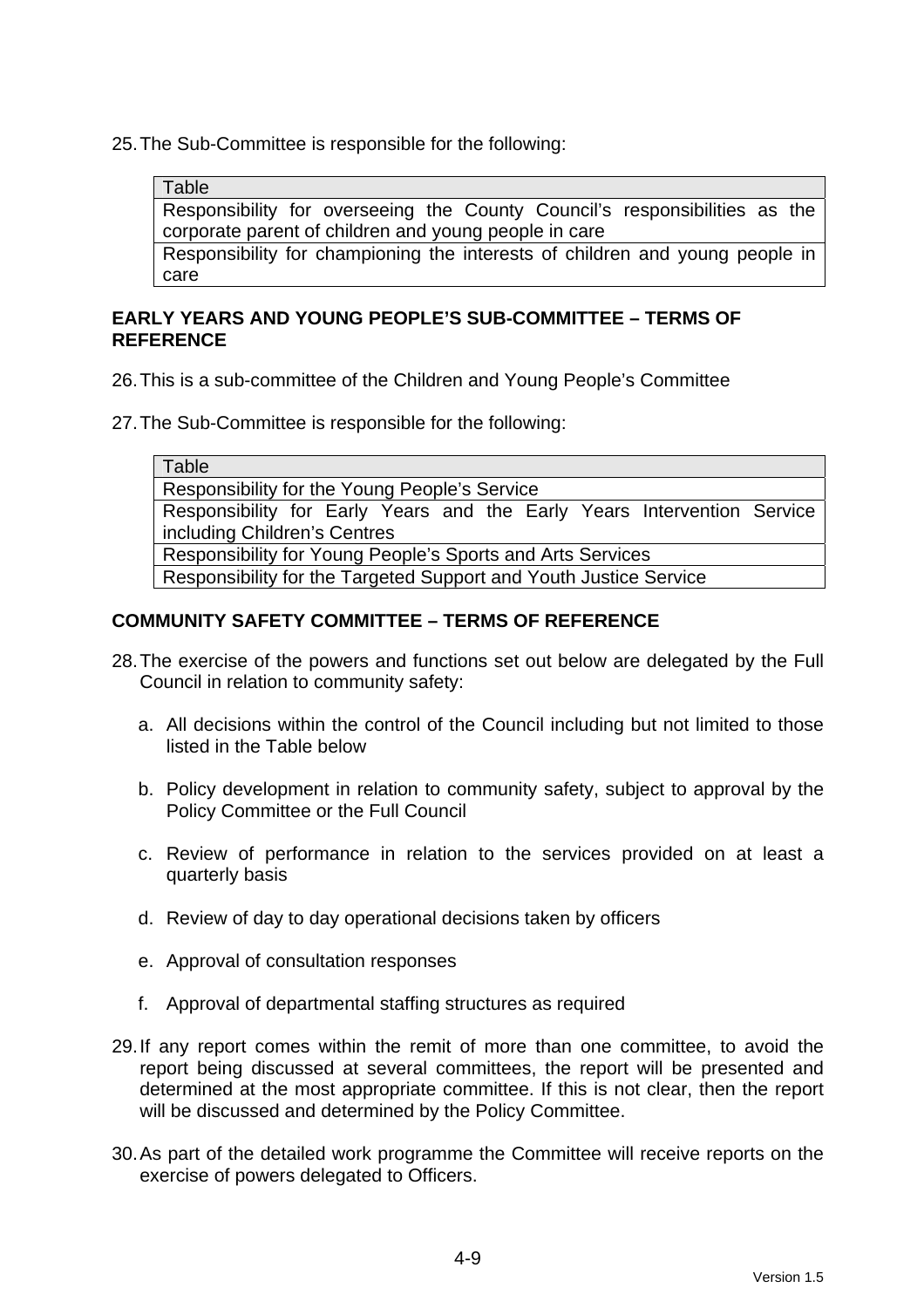31. The Committee will be responsible for its own projects but, where it considers it appropriate, projects will be considered by a cross-committee project steering group that will report back to the most appropriate Committee.

#### **Table**

Responsibility for the following statutory duties:-

- community safety
- as a Food Authority
- as a Weights and Measures Authority
- as a Trading Standards Authority and in relation to consumer protection and advice
- the Coroner's Service

Responsibility for civil defence and emergency planning

Responsibility for the registration services for births, deaths and marriages Responsibility for the safety of sports grounds

#### **CULTURE COMMITTEE – TERMS OF REFERENCE**

- 32. The exercise of the powers and functions set out below are delegated by the Full Council in relation to culture:
	- a. All decisions within the control of the Council including but not limited to those listed in the Table below
	- b. Policy development in relation to culture, subject to approval by the Policy Committee or the Full Council
	- c. Review of performance in relation to the services provided on at least a quarterly basis
	- d. Review of day to day operational decisions taken by officers
	- e. Approval of consultation responses
	- f. Approval of departmental staffing structures as required
- 33. If any report comes within the remit of more than one committee, to avoid the report being discussed at several committees, the report will be presented and determined at the most appropriate committee. If this is not clear, then the report will be discussed and determined by the Policy Committee.
- 34. As part of the detailed work programme the Committee will receive reports on the exercise of powers delegated to Officers.
- 35. The Committee will be responsible for its own projects but, where it considers it appropriate, projects will be considered by a cross-committee project steering group that will report back to the most appropriate Committee.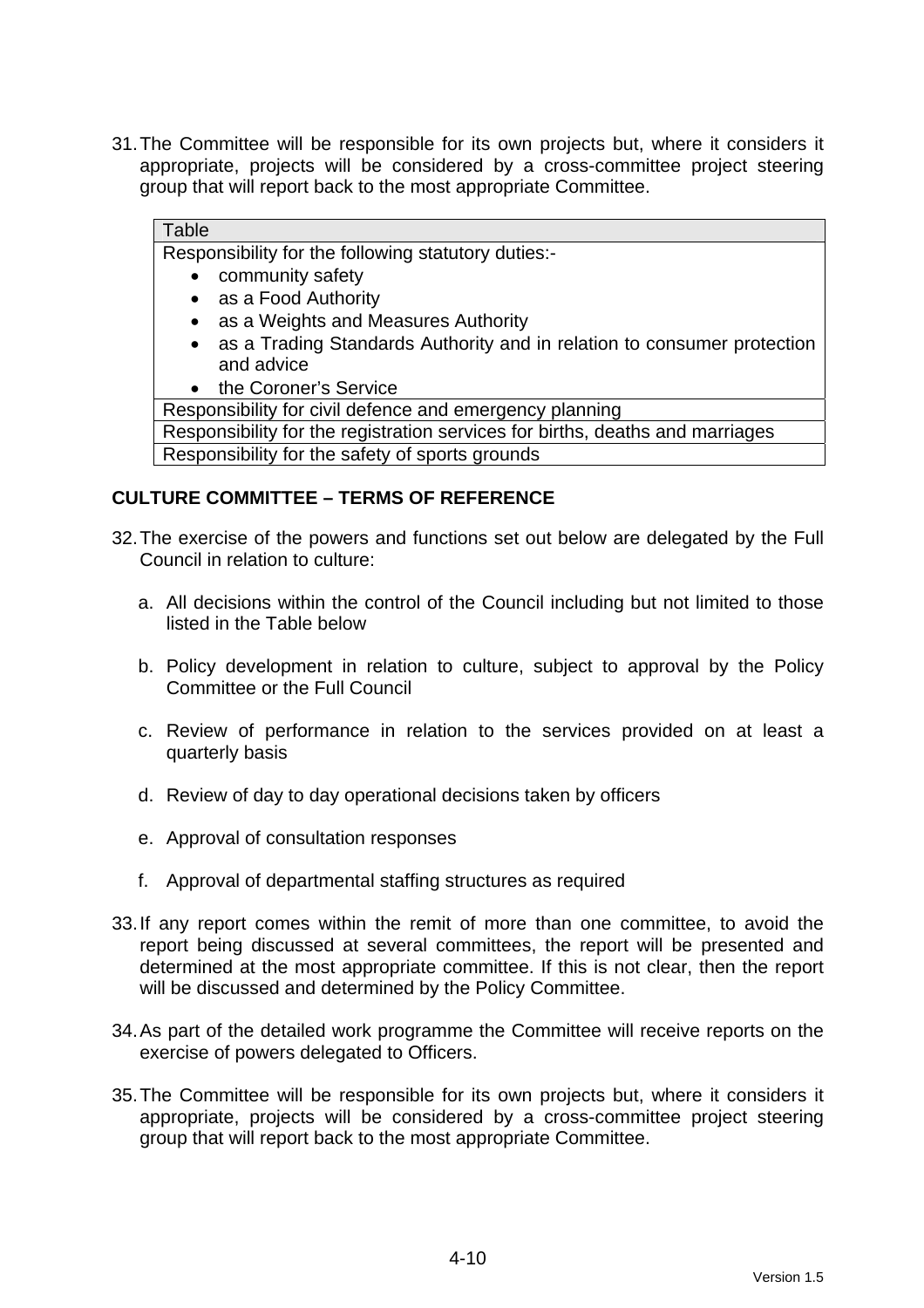| Table                                                                        |
|------------------------------------------------------------------------------|
| Responsibility for libraries and archives                                    |
| Responsibility for adult learning                                            |
| Responsibility for strategic development of the arts                         |
| Responsibility for development of cultural and heritage activities           |
| Responsibility for support for sports development and sports facilities      |
| throughout the County                                                        |
| Responsibility for country parks, open spaces and other countryside services |
| Responsibility for promotion and development of tourism in the County        |
| Responsibility for conservation and archaeology                              |
|                                                                              |

# **ECONOMIC DEVELOPMENT COMMITTEE – TERMS OF REFERENCE**

- 36. The exercise of the powers and functions set out below are delegated by the Full Council in relation to economic development:
	- a. All decisions within the control of the Council including but not limited to those listed in the Table below
	- b. Policy development in relation to economic development, subject to approval by the Policy Committee or the Full Council
	- c. Review of performance in relation to the services provided on at least a quarterly basis
	- d. Review of day to day operational decisions taken by officers
	- e. Approval of consultation responses
	- f. Approval of departmental staffing structures as required
- 37. If any report comes within the remit of more than one committee, to avoid the report being discussed at several committees, the report will be presented and determined at the most appropriate committee. If this is not clear, then the report will be discussed and determined by the Policy Committee.
- 38. As part of the detailed work programme the Committee will receive reports on the exercise of powers delegated to officers.
- 39. The Committee will be responsible for its own projects but, where it considers it appropriate, projects will be considered by a cross-committee project steering group that will report back to the most appropriate committee.

| ı | apı |  |
|---|-----|--|
|   |     |  |

Responsibility for promoting economic development, regeneration and associated activities

Responsibility for liaising with business clubs in the County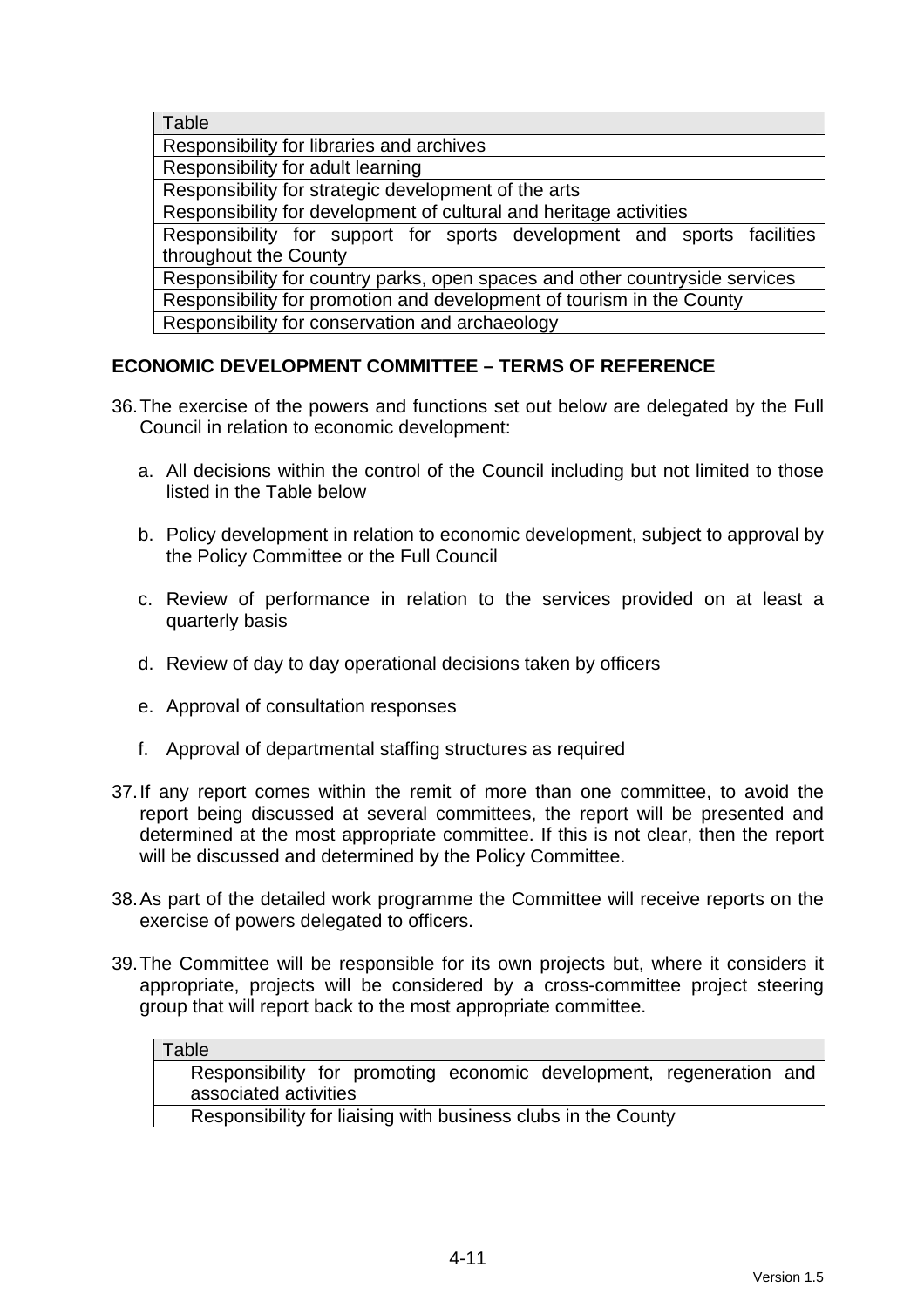# **ENVIRONMENT AND SUSTAINABILITY COMMITTEE – TERMS OF REFERENCE**

- 40. The exercise of the powers and functions set out below are delegated by the Full Council in relation to environment and sustainability:
	- a. All decisions within the control of the Council including but not limited to those listed in the Table below
	- b. Policy development in relation to environment and sustainability, subject to approval by the Policy Committee or the Full Council
	- c. Review of performance in relation to the services provided on at least a quarterly basis
	- d. Review of day to day operational decisions taken by officers
	- e. Approval of consultation responses
	- f. Approval of departmental staffing structures as required
- 41. If any report comes within the remit of more than one committee, to avoid the report being discussed at several committees, the report will be presented and determined at the most appropriate committee. If this is not clear, then the report will be discussed and determined by the Policy Committee.
- 42. As part of the detailed work programme the Committee will receive reports on the exercise of powers delegated to officers.
- 43. The Committee will be responsible for its own projects but, where it considers it appropriate, projects will be considered by a cross-committee project steering group that will report back to the most appropriate Committee.

| Table                                                                              |  |  |  |  |
|------------------------------------------------------------------------------------|--|--|--|--|
| Responsibility for all matters relating to minerals and waste planning not falling |  |  |  |  |
| within the delegation of any other committee.                                      |  |  |  |  |
| Responsibility for all matters relating to Council's role as Waste Disposal        |  |  |  |  |
| Authority.                                                                         |  |  |  |  |
| Responsibility for the Local Improvement Scheme                                    |  |  |  |  |
| Responsibility for making observations on planning matters on which the            |  |  |  |  |
| County Council is consulted, in accordance with the agreed protocol                |  |  |  |  |
| Responsibility for all matters relating to environmental awareness and             |  |  |  |  |
| sustainability                                                                     |  |  |  |  |
| Responsibility for any matter relating to the control of pollution or the          |  |  |  |  |
| management of air quality                                                          |  |  |  |  |
|                                                                                    |  |  |  |  |

#### **HEALTH AND WELLBEING BOARD – TERMS OF REFERENCE**

44. To prepare and publish a joint strategic needs assessment.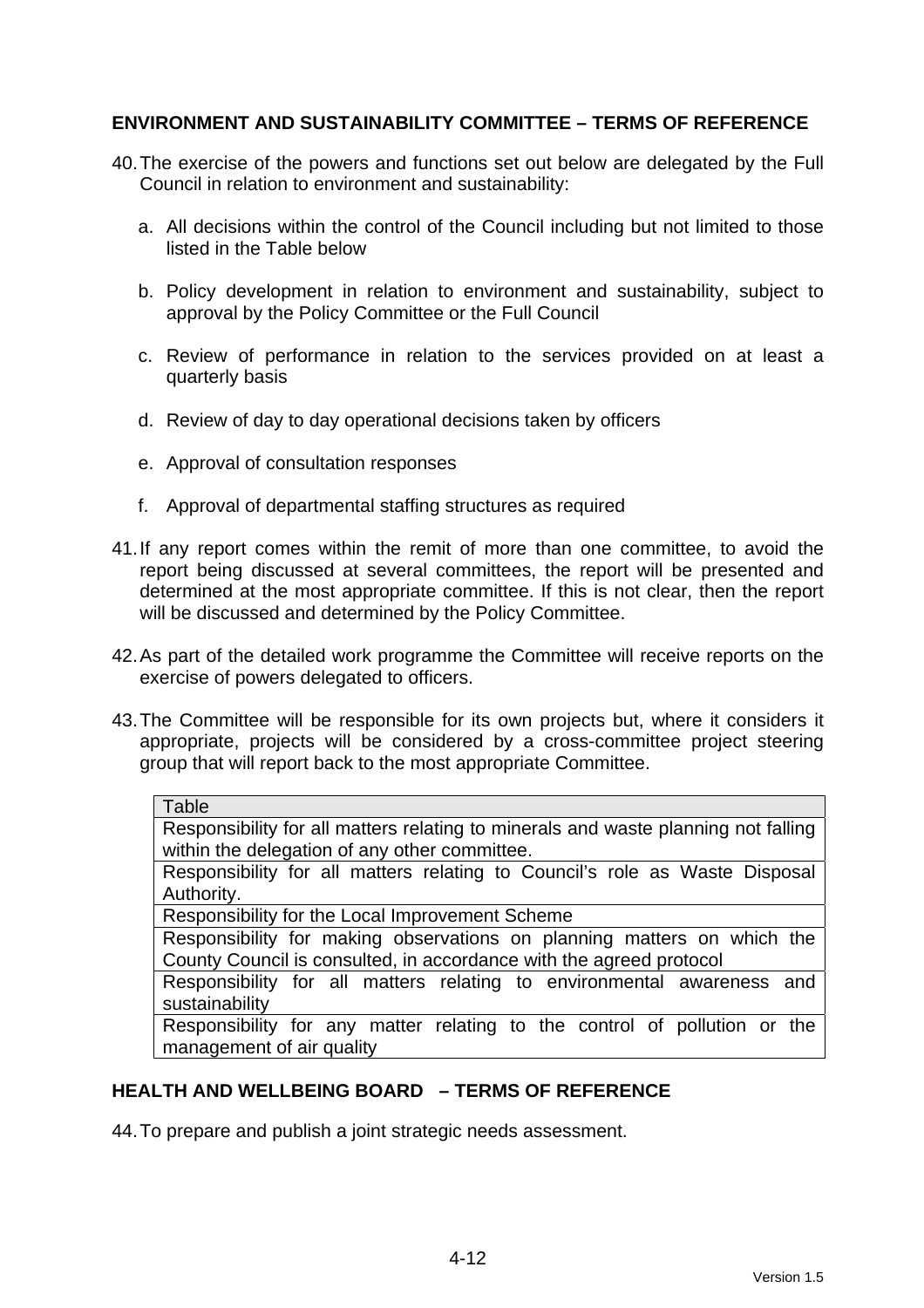- 45. To prepare and publish a health and wellbeing strategy based on the needs identified in the joint strategic needs assessment and to oversee the implementation of the strategy.
- 46. Discretion to give Nottinghamshire County Council an opinion on whether the Council is discharging its statutory duty to have due regard to the joint strategic needs assessment and the health and wellbeing strategy.
- 47. To promote and encourage integrated working including joint commissioning in order to deliver cost effective services and appropriate choice. This includes providing assistance and advice and other support as appropriate, and joint working with services that impact on wider health determinants.

#### **HEALTH SCRUTINY COMMITTEE – TERMS OF REFERENCE**

48. Responsibility for scrutinising health matters in the areas covered by the Clinical Commissioning Groups for Ashfield, Bassetlaw, Mansfield and Newark and Sherwood.

#### **JOINT COMMITTEE FOR STRATEGIC PLANNING AND TRANSPORTATION – TERMS OF REFERENCE**

49. To advise the County Council and the City Council on strategic planning and transport matters taking account the best interests of the whole of Greater Nottingham.

#### **JOINT CITY/COUNTY HEALTH SCRUTINY COMMITTEE – TERMS OF REFERENCE**

- 50. To scrutinise health matters which impact on the areas covered by Nottingham City Council and the Broxtowe, Gedling, Hucknall and Rushcliffe areas of Nottinghamshire.
- 51. Where an NHS Trust operates in a wider area than above, to scrutinise any health matter which affects that area with the proviso that it will defer to the relevant City or County Health scrutiny body as requested.

#### **LOCAL JOINT RESOLUTIONS COMMITTEE – TERMS OF REFERENCE**

- 52. The exercise of the powers and functions set out below are delegated by the Full Council:
	- a. Responsibility for considering any issues where agreement cannot be reached between management and the trade unions.

**NOTE:** The Committee will have no delegated authority; any recommendations will be referred either to the Personnel Committee or to the Full Council for approval. This Committee will meet only as and when required.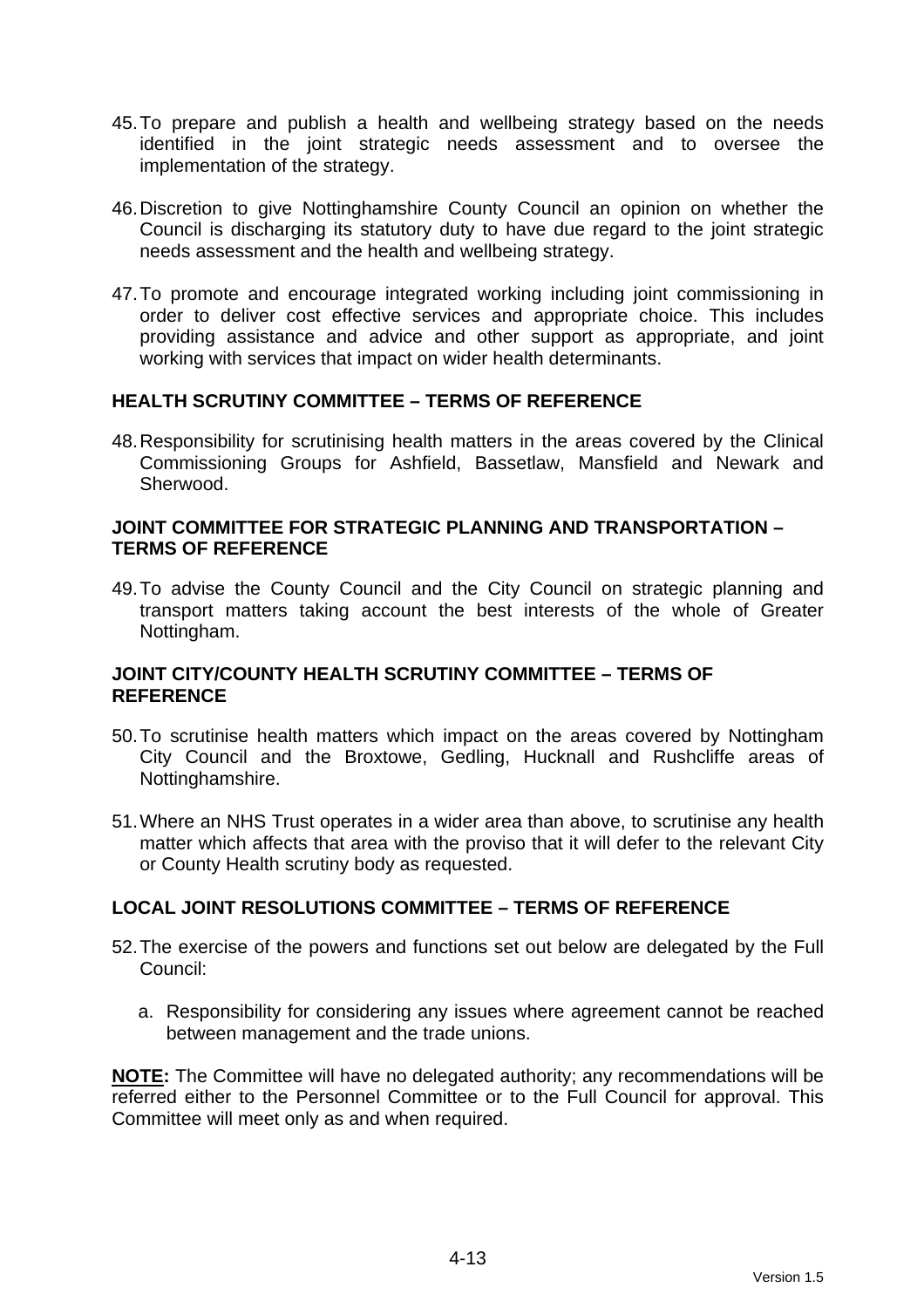# **PLANNING AND LICENSING COMMITTEE – TERMS OF REFERENCE**

- 53. The exercise of the powers and functions set out below are delegated by the Full Council:
	- a. Responsibility for the regulatory functions of the Council in relation to planning, monitoring, enforcement and licensing.
	- b. Responsibility for all licensing functions given to the Authority by law, except safety of sports grounds.
	- c. Receiving reports on the exercise of powers delegated to officers in relation to functions for which this Committee is responsible.
	- d. Approval for consultation responses relating to the Committee's functions.

# **RIGHTS OF WAY COMMITTEE – TERMS OF REFERENCE**

- 54. The exercise of the powers and functions set out below are delegated by the Full Council:
	- a. Responsibility for discharging the Council's regulatory powers relating to:
		- public rights of way
		- cycle tracks
		- gating orders on recommendation from the relevant committee or as necessary
		- common land
		- town and village greens
		- non-statutory public access routes
		- land management agreements
		- permissive paths
	- b. Receiving reports on the exercise of powers delegated to officers in relation to functions for which this Committee is responsible
	- c. Approval of consultation responses relating to the Committee's functions.

# **TRANSPORT AND HIGHWAYS COMMITTEE – TERMS OF REFERENCE**

- 55. The exercise of the powers and functions set out below are delegated by the Full Council in relation to transport and highways:
	- a. All decisions within the control of the Council including but not limited to those listed in the Table below
	- b. Policy development in relation to transport and highways, subject to approval by the Policy Committee or the Full Council
	- c. Review of performance in relation to the services provided on at least a quarterly basis
	- d. Review of day to day operational decisions taken by officers
	- e. Approval of consultation responses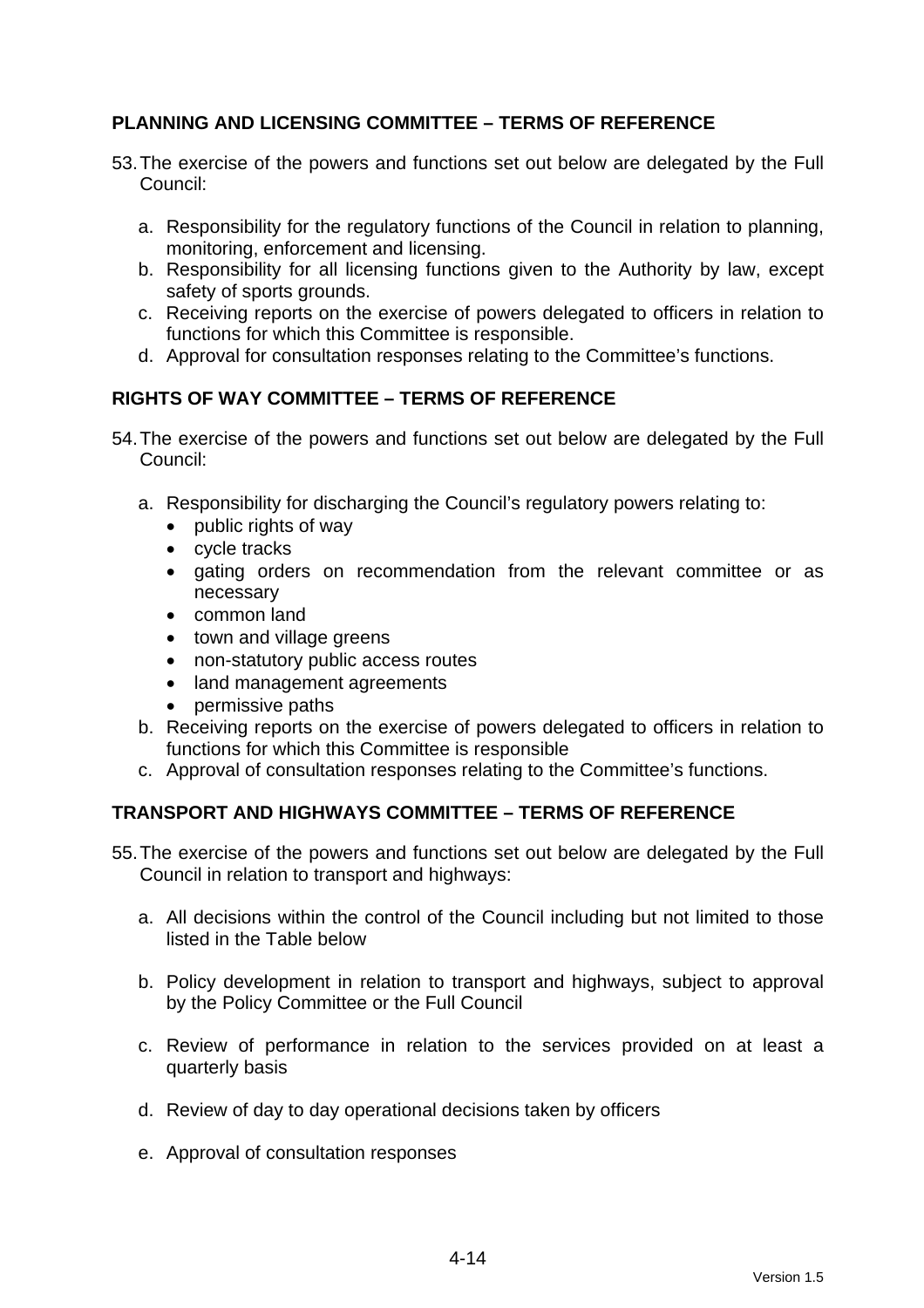- f. Approval of departmental staffing structures as required
- 56. If any report comes within the remit of more than one committee, to avoid the report being discussed at several committees, the report will be presented and determined at the most appropriate committee. If this is not clear, then the report will be discussed and determined by the Policy Committee.
- 57. As part of the detailed work programme the Committee will receive reports on the exercise of powers delegated to officers.
- 58. The Committee will be responsible for its own projects but, where it considers it appropriate, projects will be considered by a cross-committee project steering group that will report back to the most appropriate Committee.

#### **Table**

Responsibility for transport and highways (except those which are delegated to other committees) including:

- the planning, management and maintenance of highways including traffic management and residents' parking schemes
- the development of integrated transport systems
- road safety

Responsibility for making highways observations relating to planning applications, on which the County Council is consulted as required by the agreed protocol

Responsibility for the provision of passenger transport services, including bus and rail initiatives

Responsibility for the Council's highways internal trading organisations

#### **INTERNAL MANAGEMENT COMMITTEES**

#### **ADMINISTRATION COMMITTEE – TERMS OF REFERENCE**

- 59. The exercise of the powers and functions set out below are delegated by the Full Council to the Administration Committee:
	- a. Approving all Councillor attendance at conferences, seminars and training events, including any expenditure incurred, and officer travel outside the UK.
	- b. Approving appointments to outside bodies and determining which committee should receive regular updates from those outside bodies.
	- c. Approving the level and nature of support services for County Councillors including IT.
	- d. Authorising hospitality to be offered by the County Council except where the cost is to be covered by the Chairman of the County Council's individual budget.
	- e. Responsibility for resolving any issues arising from the Members' Allowances Scheme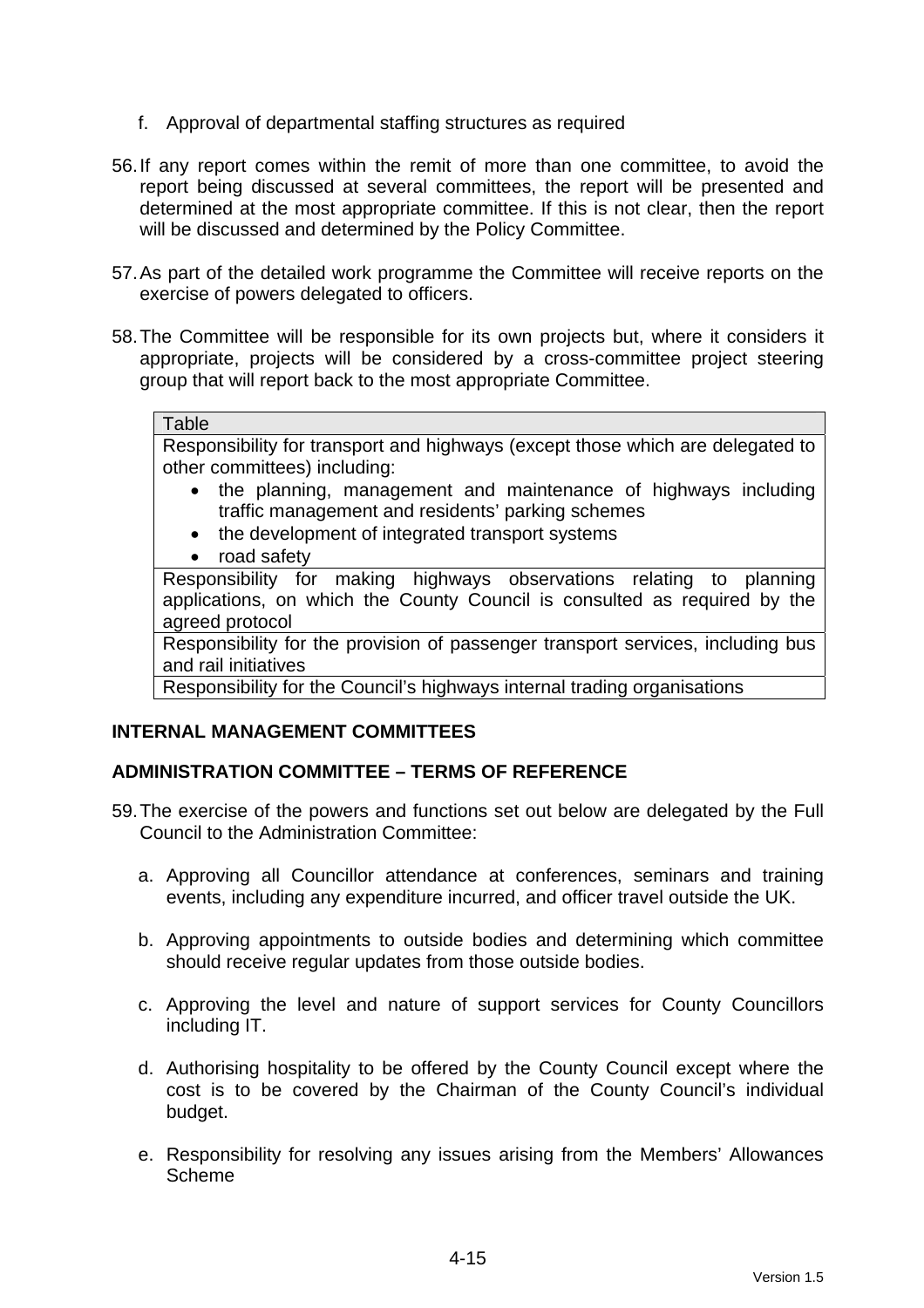f. Responsibility for determining any variation to maximum rates for dependent care allowances in the light of particular individual circumstances.

# **AUDIT COMMITTEE – TERMS OF REFERENCE**

- 60. The exercise of the powers and functions set out below are delegated by the Full Council:
	- a. Responsibility for advising Council on the adequacy of the Council's systems of internal control and overseeing the external auditor's annual audit of the accounts
	- b. Responsibility for maintaining an overview of the Council's Financial Regulations and anti-fraud and anti-corruption strategies

## **FINANCE AND PROPERTY COMMITTEE – TERMS OF REFERENCE**

- 61. The exercise of the powers and functions set out below are delegated by the Full Council in relation to finance and property:
	- a. All decisions within the control of the Council including but not limited to those listed in the Table below
	- b. Policy development in relation to finance and property, subject to approval by the Policy Committee or the Full Council
	- c. Review of performance in relation to the services provided on at least a quarterly basis
	- d. Review of day to day operational decisions taken by officers
	- e. Approval of consultation responses
	- f. Approval of departmental staffing structures as required
- 62. If any report comes within the remit of more than one committee, to avoid the report being discussed at several committees, the report will be presented and determined at the most appropriate committee. If this is not clear, then the report will be discussed and determined by the Policy Committee.
- 63. As part of the detailed work programme the Committee will receive reports on the exercise of powers delegated to officers.
- 64. The Committee will be responsible for its own projects but, where it considers it appropriate, projects will be considered by a cross-committee project steering group that will report back to the most appropriate Committee.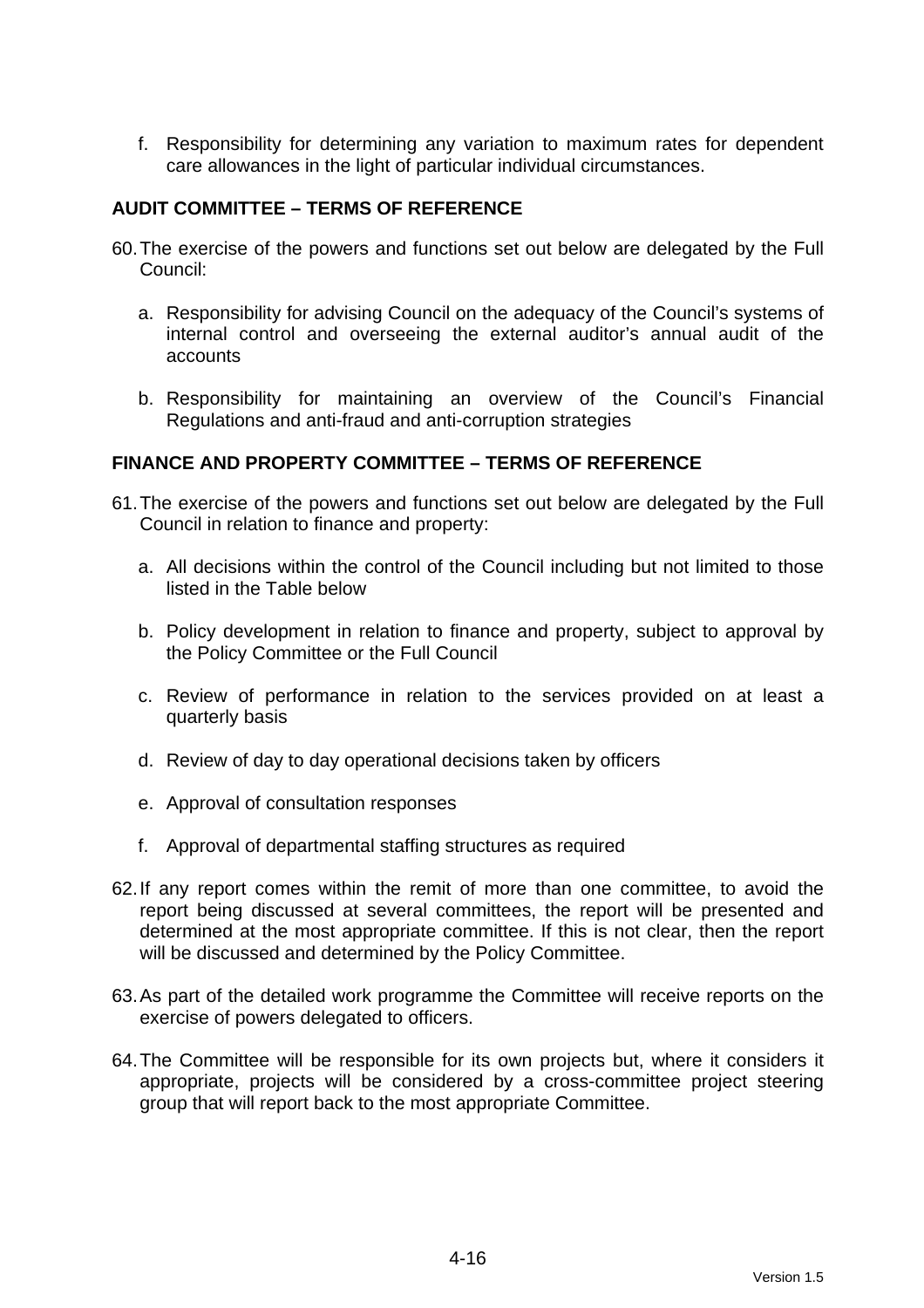| Table                                                                          |
|--------------------------------------------------------------------------------|
| Responsibility for the financial management of the Authority including         |
| recommending to Council the financial strategy, annual revenue budget,         |
| annual capital budget, asset management plan and precept on billing            |
| authorities                                                                    |
| Responsibility for the monitoring, reviewing and development of the financial  |
| framework of the Council including its audit, investments, budgeting and       |
| accounting functions                                                           |
| Responsibility for corporate procurement                                       |
| Responsibility for all property related functions including acquisitions and   |
| disposals                                                                      |
| Responsibility for property design and construction and related consultancy    |
| services                                                                       |
| Responsibility for the Council's information and communication technology      |
| (ICT) strategy                                                                 |
| Responsibility for monitoring the Councillors' Divisional Fund                 |
| Responsibility for the Council's County Supplies internal trading organisation |
| Reviewing and recommending Financial Regulations to the Council for            |
| adoption                                                                       |

## **NOTTINGHAMSHIRE PENSION FUND COMMITTEE – TERMS OF REFERENCE**

- 65. The exercise of the powers and functions set out below are delegated by the Full Council in relation to pensions:
	- a. All decisions within the control of the Council including but not limited to those listed in the Table below
	- b. Policy development in relation to pensions, subject to approval by the Policy Committee or the Full Council
	- c. Review of performance in relation to the services provided on at least a quarterly basis
	- d. Review of day to day operational decisions taken by officers
	- e. Approval of consultation responses
- 66. If any report comes within the remit of more than one committee, to avoid the report being discussed at several committees, the report will be presented and determined at the most appropriate committee. If this is not clear, then the report will be discussed and determined by the Policy Committee.
- 67. As part of the detailed work programme the Committee will receive reports on the exercise of powers delegated to officers.
- 68. The Committee will be responsible for its own projects but, where it considers it appropriate, projects will be considered by a cross-committee project steering group that will report back to the most appropriate Committee.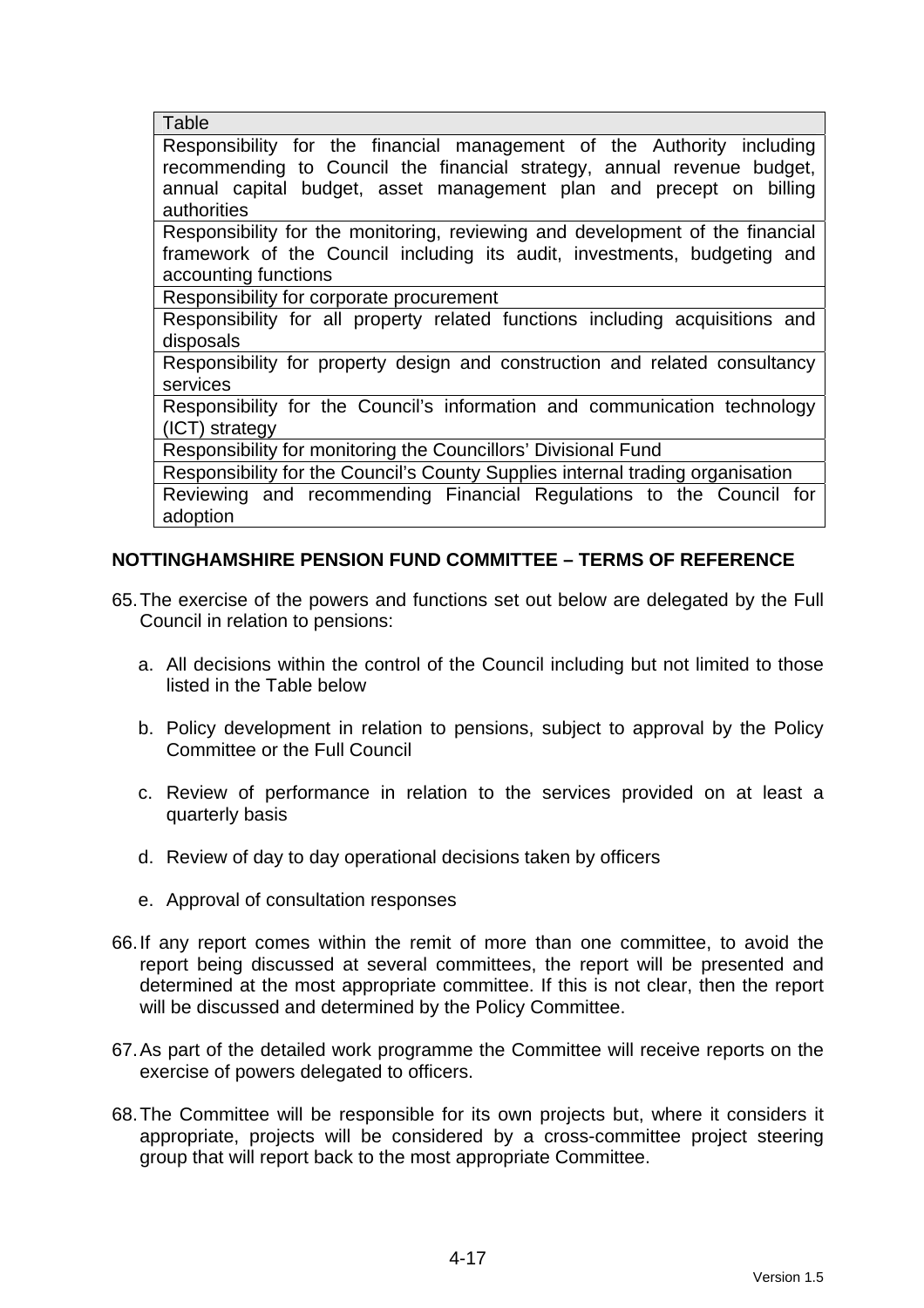#### **Table**

Administering the Nottinghamshire Pension Fund, including investments by and management of pension funds

**NOTE:** The County Council administers this Pension Fund on behalf of Nottinghamshire County Council, Nottingham City Council, the District and Borough Councils and other admitted bodies in Nottinghamshire.

## **PENSIONS INVESTMENT SUB-COMMITTEE – TERMS OF REFERENCE**

69. This is a sub-committee of the Nottinghamshire Pension Fund Committee

- 70. The exercise of the powers and functions set out below are delegated:
	- a. Responsibility for investment performance management of the Fund Managers and making appropriate recommendations to the Nottinghamshire Pension Fund Committee.

### **PENSIONS SUB-COMMITTEE – TERMS OF REFERENCE**

71. This is a sub-committee of the Nottinghamshire Pension Fund Committee

- 72. The exercise of the powers and functions set out below are delegated:
	- a. Responsibility for making recommendations to the Nottinghamshire Pension Fund Committee on matters relating to the administration and investment of the Pensions Fund.

## **PERSONNEL COMMITTEE – TERMS OF REFERENCE**

- 73. The exercise of the powers and functions set out below are delegated by the Full Council in relation to personnel:
	- a. All decisions within the control of the Council including but not limited to those listed in the Table below
	- b. Policy development in relation to personnel, subject to approval by the Policy Committee or the Full Council
	- c. Review of performance in relation to the services provided on at least a quarterly basis
	- d. Review of day to day operational decisions taken by officers
	- e. Approval of consultation responses
- 74. If any report comes within the remit of more than one committee, to avoid the report being discussed at several committees, the report will be presented and determined at the most appropriate committee. If this is not clear, then the report will be discussed and determined by the Policy Committee.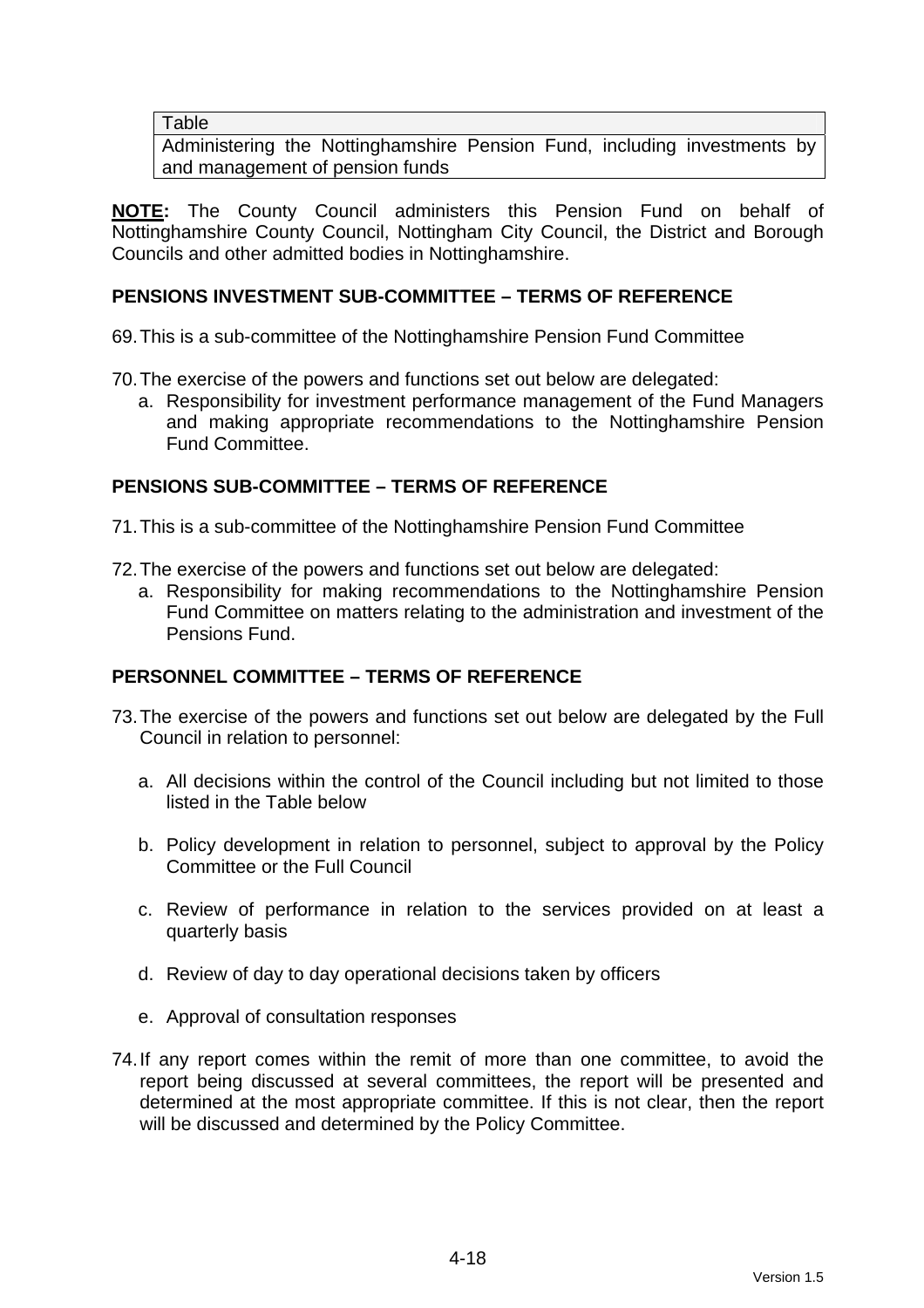- 75. As part of the detailed work programme the Committee will receive reports on the exercise of powers delegated to officers.
- 76. The Committee will be responsible for its own projects but, where it considers it appropriate, projects will be considered by a cross-committee project steering group that will report back to the most appropriate Committee.

| Table                                                                          |
|--------------------------------------------------------------------------------|
| Responsibility for the pay, terms and conditions of service and training of    |
| employees except for approving the annual Senior Officer Pay Policy            |
| Statement which is reserved to the Full Council                                |
| Responsibility for employee relations including arrangements for consultation/ |
| negotiation with Trades Unions                                                 |
| Responsibility for health and safety related matters                           |
| Reviewing and recommending Staffing Regulations to the Council for adoption    |
| Reviewing annually the overall staffing structure of the Council               |
| Considering any matters relating to Trade Union recognition                    |
| Responsibility for the Council's catering and facilities management internal   |
| trading organisation                                                           |

## **APPEALS SUB-COMMITTEE – TERMS OF REFERENCE**

- 77. This is a sub-committee of the Personnel Committee
- 78. The exercise of the powers and functions set out below are delegated by the Full Council:
	- a. Responsibility for determining appeals and complaints by employees under the Council's disciplinary, grievance and harassment procedures and other employment related procedures (This does not include appeals relating to pay, grading or discretionary awards in respect of redundancy or early retirement)
	- b. Responsibility for appeals against decisions not to include providers, or to remove them from the Council's directory of providers for funded early years education

**NOTE:** Complaints Review Panels are not formal meetings of the County Council. The responsibilities of these Panels are contained in the Complaints Procedures.

### **SENIOR STAFFING SUB-COMMITTEE – TERMS OF REFERENCE**

- 79. This is a sub-committee of the Policy Committee.
- 80. The exercise of the powers and functions set out below are delegated by the Full Council to the Senior Staffing Sub-Committee:
	- a. Responsibility for the appointment and dismissal of, and taking disciplinary action against, senior employees as set out in the Employment Procedure Rules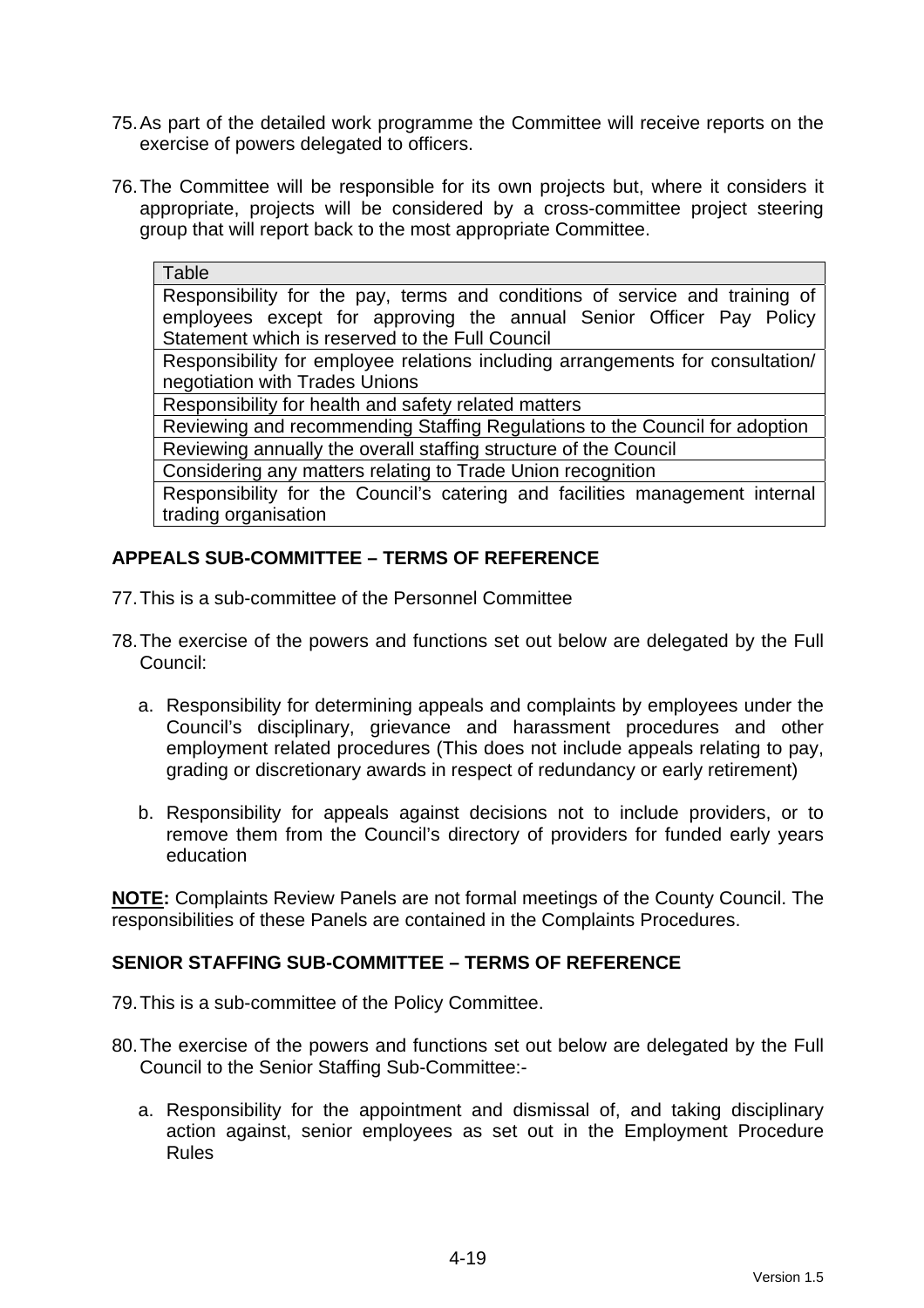# **NOTE:-**

- The appropriate committee chairman for the post being considered will always be present as a member of the Sub-Committee. Where the issue being considered relates to the Council's Chief Executive or a Corporate Director the Sub-Committee will have a membership of nine; otherwise the Sub-Committee will have a membership of five.
- The Sub-Committee will be required to follow the Council's Recruitment and Selection Code of Practice.
- The procedures the Sub-Committee is required to follow are set out in the Council's Staffing Regulations.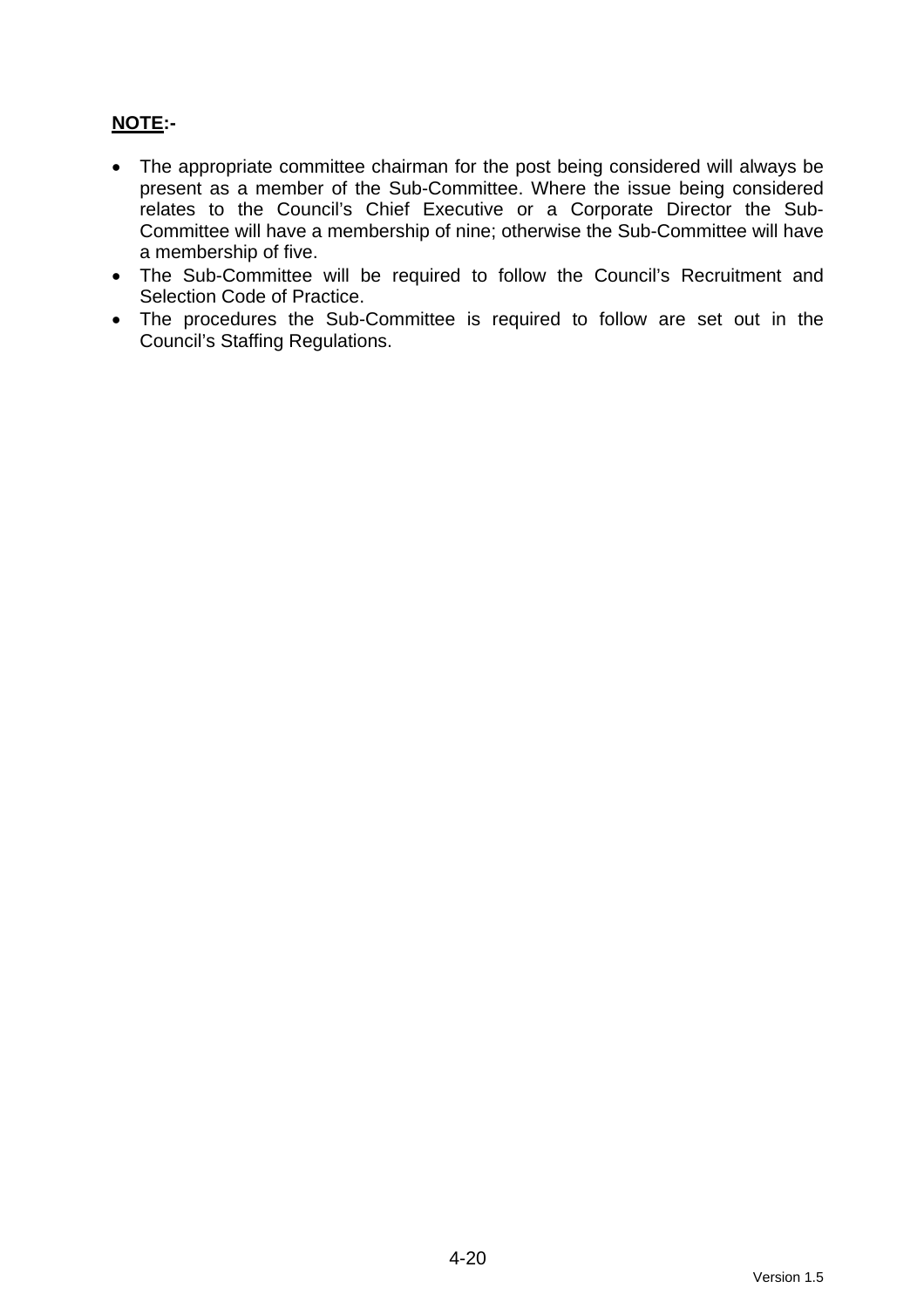## **PART B – SCHEME OF DELEGATION TO OFFICERS**

- 1. 1. This Scheme sets out the delegated powers of officers of the County Council. For the purposes of the Scheme of Delegation the term 'Corporate Director' includes the Chief Executive and the Director of Public Health.
- 2. Corporate Directors may delegate these powers to other officers and must ensure they appoint another officer to substitute in their absence.
- 3. Officers can only exercise delegated powers in accordance with approved policies and decisions made by committees or the Full Council.
- 4. All matters which are not day to day operational matters or contained in this Scheme of Delegation must be decided by the relevant committee. For urgent decisions see the Procedure for Urgent Decisions.
- 5. The chairman of the relevant committee may request an officer not to exercise their delegated power in any particular case and, if so, a report will be taken to the next available meeting of this committee for consideration.
- 6. Appointments of staff below Service Director level will be made by Officers. Any other appointment must be made by the Senior Staffing Sub-Committee.
- 7. Corporate Directors may not add to the establishment of their departments except in accordance with Employment Procedure Regulations, or any other specific committee approval.
- 8. Corporate Directors will agree with their respective chairman and vice-chairman the nature and level of information they require regarding the exercise of officers' delegated powers.
- 9. Corporate Directors must ensure that adequate arrangements are in place to brief and consult committee chairmen (or vice-chairmen in their absence) within their service areas as agreed with these chairmen.
- 10. Corporate Directors will exercise their delegated powers in accordance with any requirements of the Chief Executive.
- 11. Corporate Directors must ensure that their department maintains a list of specific delegations to officers, which must be available for public inspection at all times.
- 12. Corporate Directors have authority to exercise the powers of the County Council in the event of an emergency or disaster, including making or approving any arrangements for the protection of persons or property, and will report back to the next appropriate committee or meeting Council in the event that this authority is exercised.
- 13. Corporate Directors have authority to decide whether or not to commence or defend proceedings within their areas of responsibility. This includes decisions on settlements which must be made in consultation with the Group Manager, Legal and Democratic Services and the Chief Finance Officer. Policy Committee will receive regular reports on settlements. This is not the same as authorising the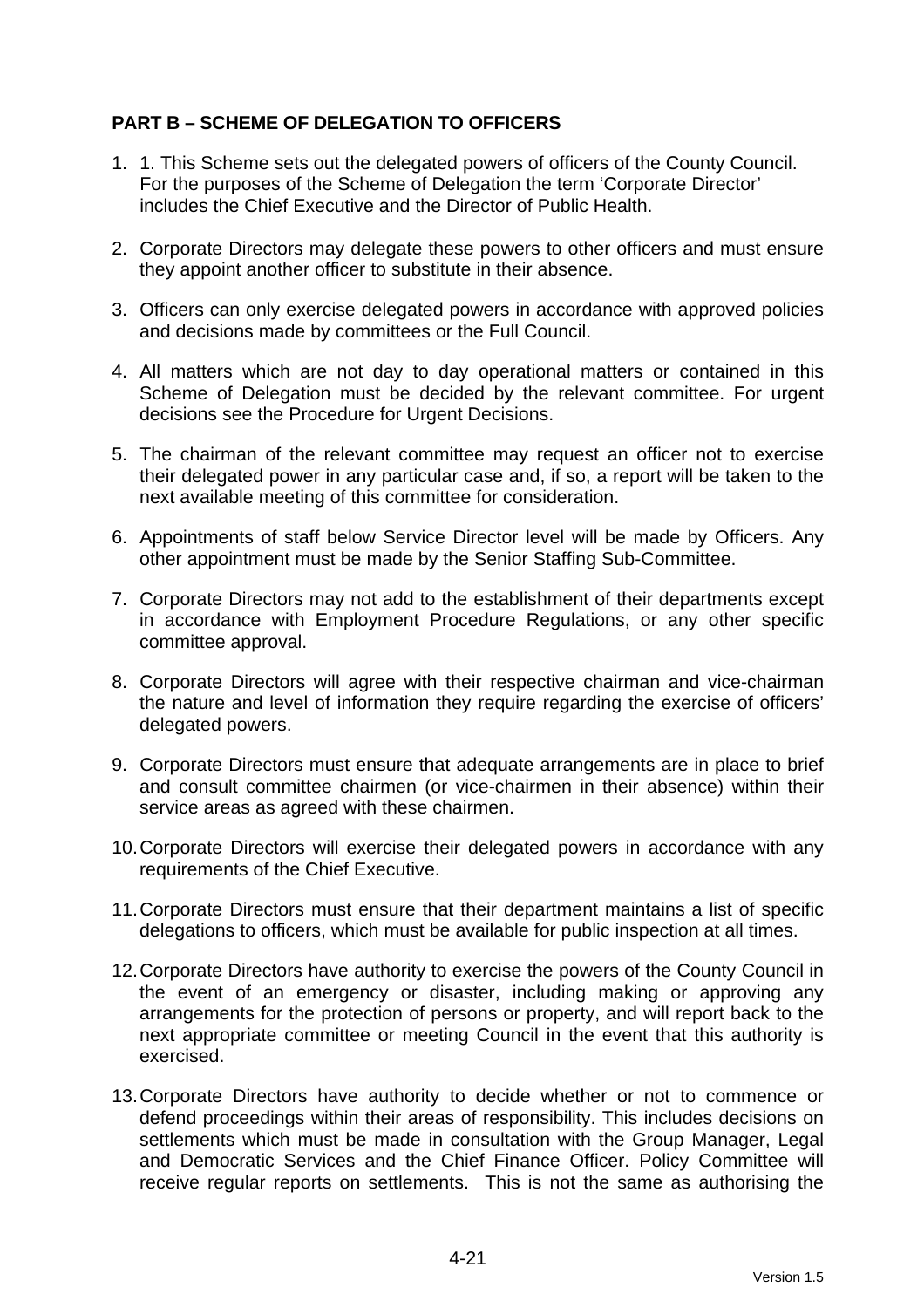formal commencement or defence of, or participation in, any legal proceedings, including appearing in proceedings and signing documents necessary to any legal procedure. The Corporate Director Policy, Planning and Corporate Services is responsible for this (see paragraph 21b below).

- 14. Corporate Directors have authority to settle ombudsman complaints and to determine payments under the Payments for Maladministration Policy. Policy Committee will receive regular reports on the operation of the Policy and payments.
- 15. Corporate Directors have authority to determine ex-gratia claims of up to £1,000 in respect of employees or volunteers carrying out their duties who suffer damage to personal belongings. Personnel Committee will receive regular reports.
- 16. The Chief Executive, the Corporate Director Policy, Planning and Corporate Services, the Group Manager Legal and Democratic Services and Principal and Senior Solicitors have authority to certify the fixing of the Common Seal of the Council to a document where this is required in order to give effect to a decision.

## **CHIEF EXECUTIVE**

- 17. The exercise of the responsibilities set out below are delegated by the County Council:
	- a. Taking all operational decisions necessary to secure the provision of services and/or the discharge of statutory functions, including the power to enter into contracts, in accordance with approved policies and Financial Regulations across the Authority.
	- b. Making any decision normally reserved to committee or another officer in accordance with the Urgency Procedure Rules.
	- c. Taking decisions whether to grant dispensations to Councillors and co-opted members from requirements relating to interests and their participation in meetings.
	- d. Taking any decision on any matter not reserved to another officer by law.
	- e. Holding to account Corporate Directors for the performance of their departments.

### **CORPORATE DIRECTOR ADULT SOCIAL CARE, HEALTH AND PUBLIC PROTECTION**

- 18. The exercise of the responsibilities set out below are delegated by the County Council:
	- a. Taking all operational decisions necessary to secure the provision of services and/or the discharge of statutory functions, including the power to enter into contracts, in accordance with approved policies and Financial Regulations in relation to the following areas: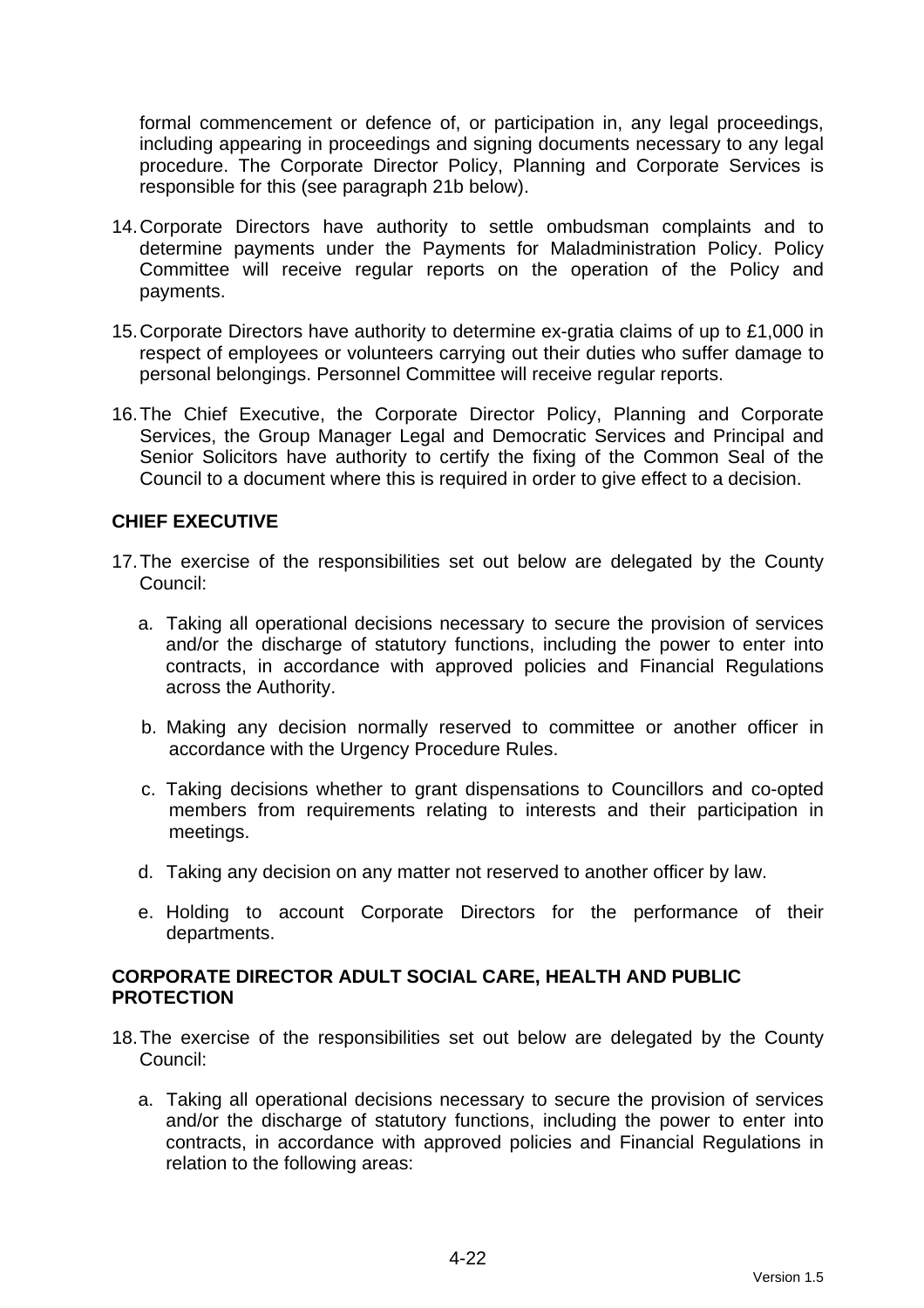Adult social care including:

- Safeguarding
- Mental health
- Disability
- Older people
- Residential services
- Day services

Public protection including:

- Trading Standards
- Emergency management
- Registration services
- b. Holding officers to account for the performance of their service areas

## **CORPORATE DIRECTOR CHILDREN, FAMILIES AND CULTURAL SERVICES**

- 19. To be the designated Director of Children Services in accordance with Section 19 of the Children's Act 2004.
- 20. The exercise of the responsibilities set out below are delegated by the County Council:
	- a. Taking all operational decisions necessary to secure the provision of service and/or the discharge of statutory functions, including the power to enter into contracts, in accordance with approved policies and Financial Regulations in relation to the following areas:
		- **Education**
		- Special educational needs and disability
		- Safeguarding
		- Children's social care
		- Youth services
		- Libraries
		- Country parks
		- Sport and Arts
		- Early Years
	- b. Holding officers to account for the performance of their service areas.
	- c. Approving school governor appointments for which the Council has responsibility and reporting these decisions quarterly to the Children and Young People's Committee.

### **CORPORATE DIRECTOR ENVIRONMENT AND RESOURCES**

21. The exercise of the responsibilities set out below are delegated by the County Council: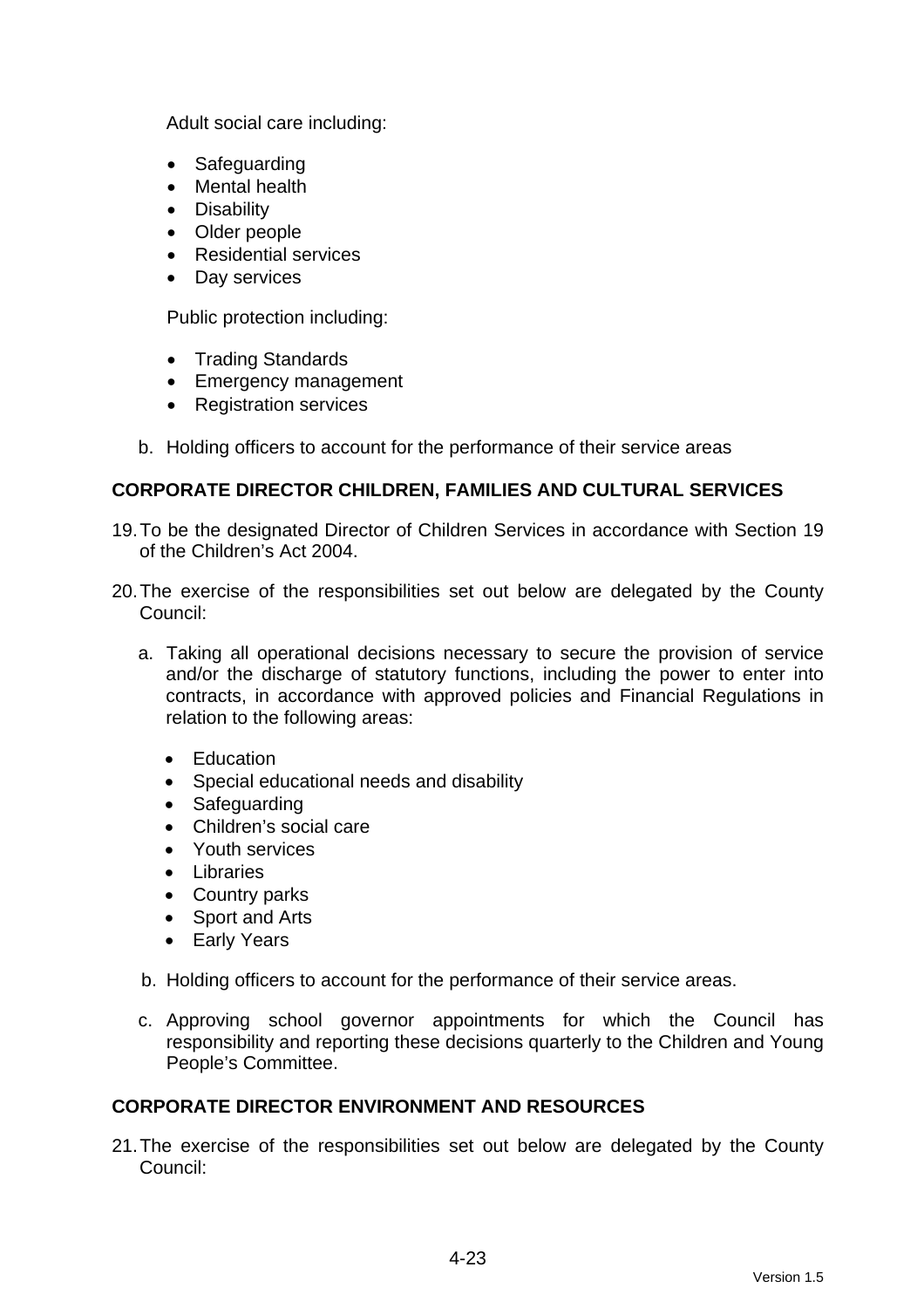- a. Taking all operational decisions necessary to secure the provision of service and/or the discharge of statutory functions, including the power to enter into contracts, in accordance with approved policies and Financial Regulations in relation to the following areas:
	- Waste Disposal
	- Transport
	- Highways
	- Property
	- Financial Services
	- Information and Communications Technology (ICT)
	- Catering and Facilities Management
	- Holding officers to account for the performance of their service areas.
	- Human Resources and Customer Services

## **CORPORATE DIRECTOR POLICY, PLANNING AND CORPORATE SERVICES**

- 22. The exercise of the responsibilities set out below are delegated by the County Council:
	- a. Taking all operational decisions necessary to secure the provision of service and/or the discharge of statutory functions, including the power to enter into contracts, in accordance with approved policies and Financial Regulations in relation to the following areas:
		- Improvement Programme
		- Planning
		- Corporate performance
		- Complaints
		- Economic development
		- Legal & Democratic Services
		- Policy development
		- Localism
		- Grant aid administration
		- Equalities
		- Community Engagement
		- Community Safety
		- Communications and Marketing
		- **Conservation**
	- b. Authorising the commencement or defence of, or participation in, any legal proceedings, including appearing in proceedings and signing documents necessary to any legal procedure, and authorising other officers to do so on behalf of the County Council. This is not the same as deciding whether to commence or defend proceedings and making decisions on settlements. The relevant Corporate Director is responsible for this (see paragraph 13 above).
	- c. Holding officers to account for the performance of their service areas.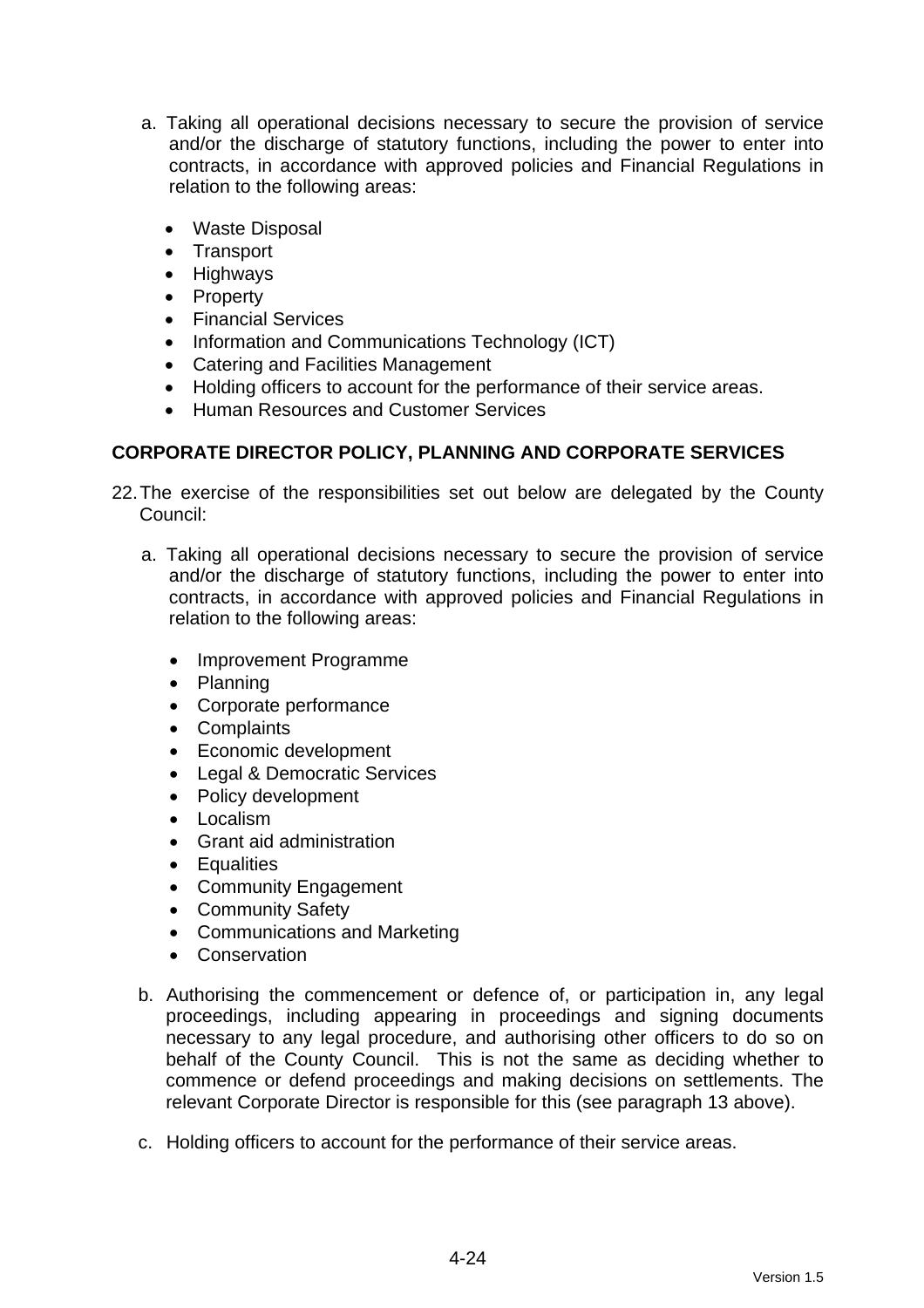## **DIRECTOR OF PUBLIC HEALTH**

- 23. The exercise of the responsibilities set out below are delegated by the County Council:
- 24. To be the designated Director of Public Health in accordance with Section 30 of the Health and Social Care Act 2012.
- 25. The exercise of the responsibilities set out below are delegated by the County Council:
	- a. Taking all operational decisions necessary to secure the provision of service and/or the discharge of statutory functions, including the power to enter into contracts, in accordance with approved policies and Financial Regulations in relation to the following areas:
		- Public Health
	- b. Holding officers to account for the performance of their service areas.

### **STATUTORY OFFICERS**

26. There is a legal requirement to allocate some specific responsibilities to officers and the Council has designated the following posts:

| <b>Chief Executive</b>                                   | Head of Paid Service & Proper Officer |
|----------------------------------------------------------|---------------------------------------|
| Corporate Director Policy, Planning   Monitoring Officer |                                       |
| and Corporate Services                                   |                                       |
| <b>Service Director Financial Services</b>               | Chief Finance Officer (also known as  |
|                                                          | Section 151 Officer)                  |

### **HEAD OF PAID SERVICE**

- 27. Responsibility for reporting to the Full Council on the manner in which the discharge of the Council's functions is co-ordinated, the number and grade of officers required for the discharge of functions and the organisation of officers.
- 28. Responsibility for considering applications from officers for exemption from political restriction in respect of the post held by that officer.

**NOTE:** The Head of Paid Service may not be the Monitoring Officer but may hold the post of Chief Finance Officer if a qualified accountant.

#### **PROPER OFFICER**

29. Responsibility for acting as the Proper Officer as set out in Section 270(3) of the Local Government Act 1972 in connection with committees.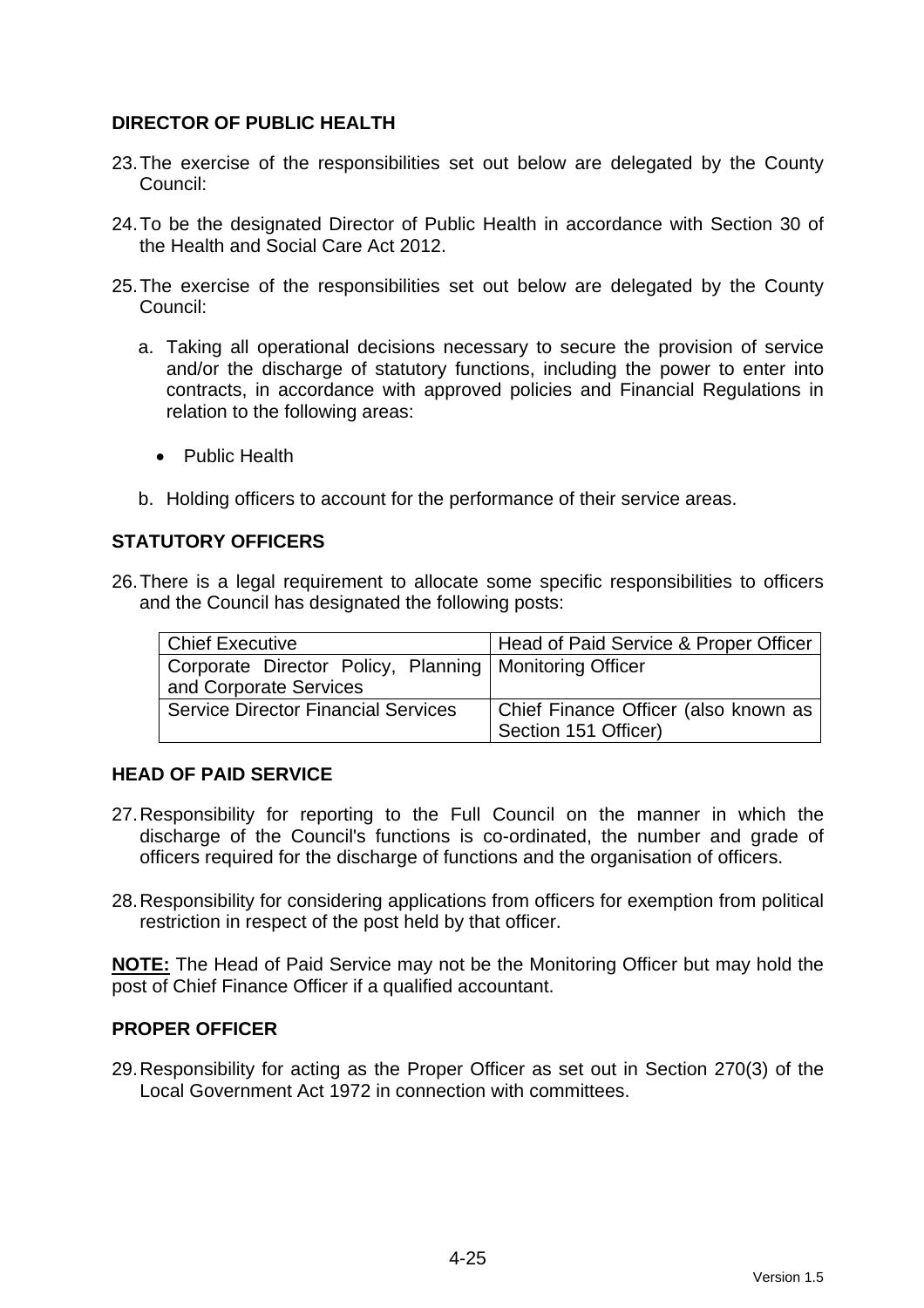### **MONITORING OFFICER**

- 30. Responsibility for maintaining the Constitution, ensuring it is available for inspection and making minor changes as a result of any restructuring.
- 31. Responsibility for ensuring the lawfulness and fairness of decision making; this includes authority, after consulting with the Head of Paid Service and Chief Finance Officer, to report to the Full Council if they consider that any proposal, decision or omission would give rise to unlawfulness or maladministration.
- 32. Responsibility for contributing to the promotion and maintenance of high standards of conduct.

**NOTE:** The Monitoring Officer cannot be the Chief Finance Officer or the Head of Paid Service.

## **CHIEF FINANCE OFFICER**

- 33. Responsibility for ensuring the lawfulness and financial prudence of decision making; this includes authority, after consulting with the Head of Paid Service and Monitoring Officer, to report to the Full Council if they consider that any proposal, decision or omission would give rise to unlawful expenditure, or is unlawful and is likely to cause a loss or deficiency or if the Council is about to enter an item of account unlawfully.
- 34. Responsibility for the administration of the financial affairs of the Council.
- 35. Responsibility for providing advice on the scope of powers and authority to take decisions, maladministration, financial impropriety and probity.
- 36. Responsibility for providing financial information to the media, members of the public and the community.

**NOTE:** The Chief Finance Officer cannot be the Monitoring Officer but may hold the post of Head of Paid Service.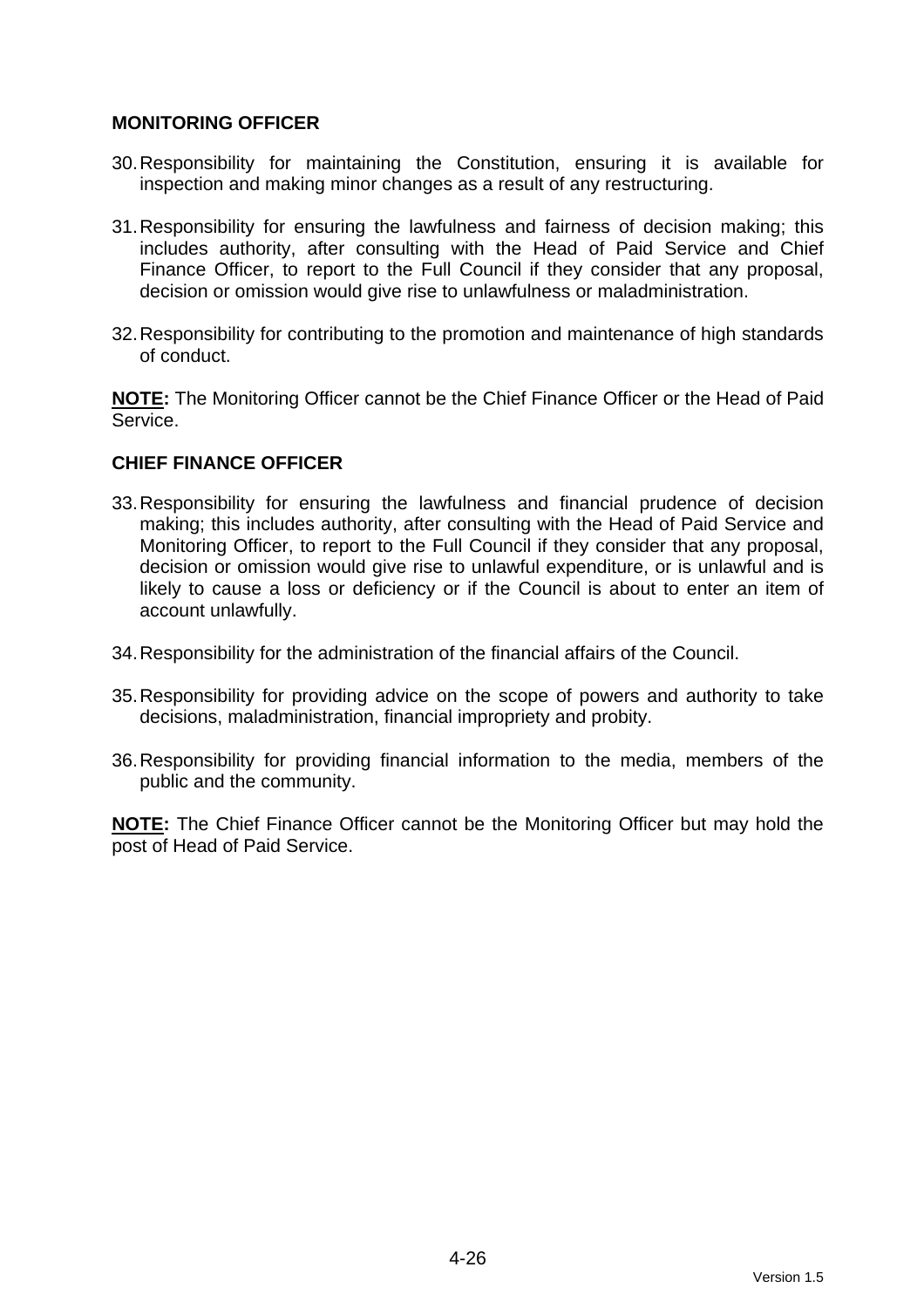**PART FIVE** 

**DEMOCRACY** 

**PROCEDURES**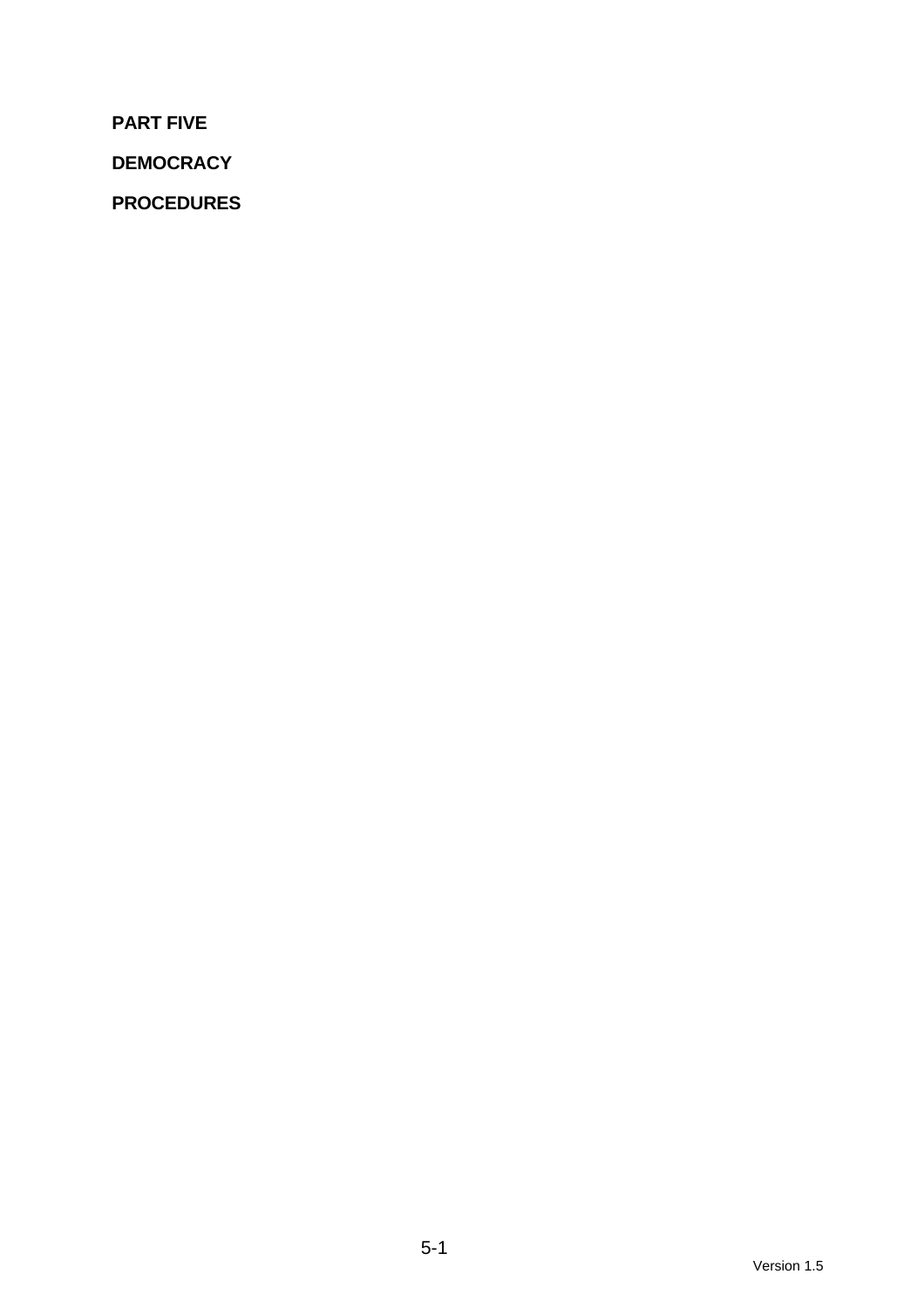## **PART A – PROCEDURE RULES FOR MEETINGS OF THE FULL COUNCIL**

#### **INTRODUCTION**

- 1. These rules are designed to ensure meetings of the Full Council run smoothly and are conducted properly.
- 2. So far as the law allows, any of these rules may be suspended at any meeting of the Full Council, either for the whole meeting or for a particular item on the agenda. In order to achieve this, a motion must be moved and seconded and a vote carried.
- 3. If any issues arise at a meeting in relation to interpretation of the procedure rules, the Chairman's decision will be final.
- 4. For the annual budget meeting some procedure rules will be suspended and alternative rules applied. See paragraph 87 below.

### **ARRANGEMENTS FOR MEETINGS**

- 5. Full Council meetings are normally held every 8 weeks on a Thursday. Meetings normally start at 10.00am.
- 6. The agenda and papers for meetings of the Full Council must be available at least five clear working days before the meeting.
- 7. Meetings of the Full Council will not continue beyond midnight unless it appears to the Chairman that the meeting will finish shortly after that time. Any remaining business will be held over until the next meeting. The annual budget meeting will continue beyond midnight if necessary.
- 8. The annual meeting of the Full Council is normally held each May.
- 9. The County Council's annual budget will normally be considered at the February meeting.
- 10. A special meeting will be arranged if the Chairman of the Council, the Council Leader, or any five County Councillors request such a meeting. A Special Meeting will be held on any day of the week.

#### **MINIMUM ATTENDANCE (QUORUM)**

- 11. At least one quarter (17) of the whole number of elected County Councillors must be present for the meeting to proceed or continue.
- 12. If the Chairman or the Chief Executive concludes that an insufficient number of Councillors is present the meeting will not proceed. The Division Bell will be sounded, and if after more than five minutes there is still an insufficient number present at the meeting it will be adjourned to a time fixed by the Chairman.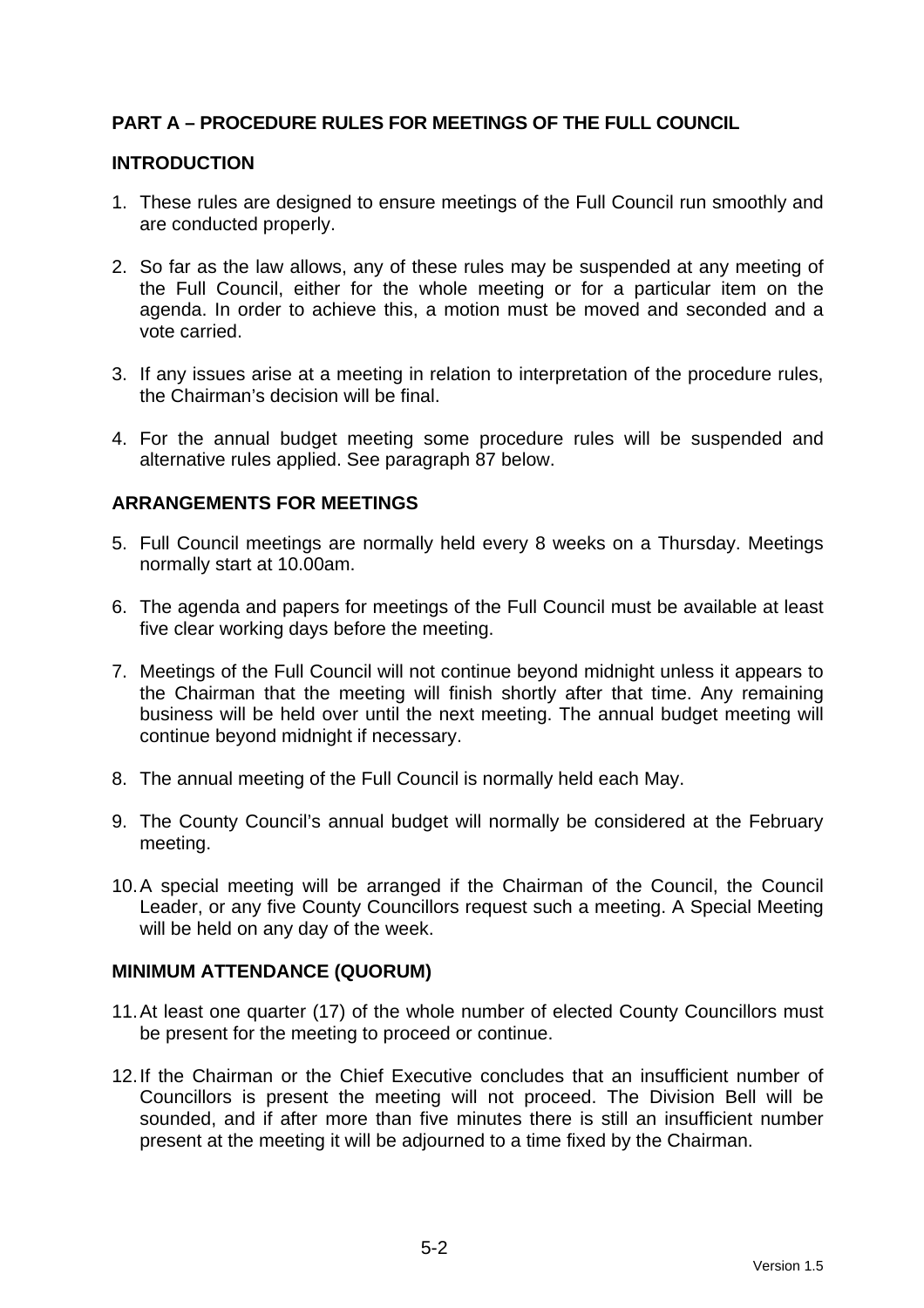### **ORDER OF BUSINESS**

- 13. Except for the annual meeting at which the election of Chairman and Vice-Chairman will be considered first, the order of business will usually be:
	- a. the choice of a person to preside if the Chairman and Vice-Chairman are absent
	- b. any business having priority by law
	- c. confirmation of the minutes of the last meeting of the Full Council
	- d. apologies for absence, including reasons
	- e. declarations of interest
	- f. business outstanding from the last meeting
	- g. Chairman of the County Council's business
	- h. constituency speeches
	- i. petitions
	- j. questions to Nottinghamshire and City of Nottingham Fire Authority and responses
	- k. questions to Committee Chairmen and responses
	- l. clarification on minutes of committee meetings
	- m. reports for decision by the Full Council
	- n. consideration of motions
	- o. any debate adjourned from earlier in the meeting (Adjournment Debate)

### **OTHER POINTS REGARDING THE ORDER OF BUSINESS**

- 14. At any time during the meeting the Chairman can adjourn the meeting.
- 15. The order of business can be varied at the discretion of the Chairman.
- 16. The minutes of ordinary meetings will not normally be confirmed at special meetings.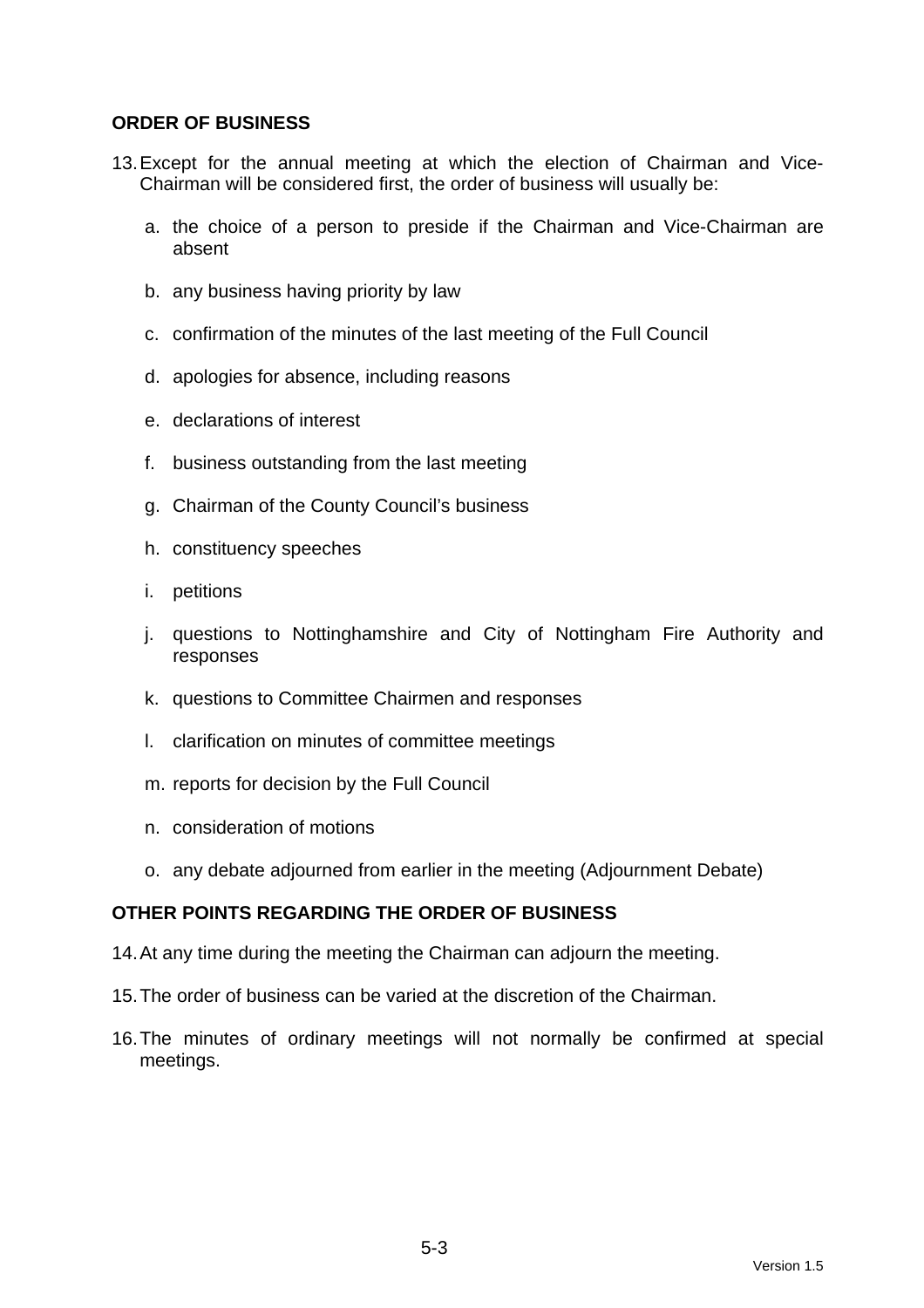## **DECLARATIONS OF INTEREST**

- 17. Where any Councillor has an interest in any matter to be discussed or decided, they will, in accordance with the Code of Conduct for Councillors and Co-opted Members, declare the existence and nature of that interest and whether the interest is a Disclosable Pecuniary Interest. Any declaration of interest will be recorded in the minutes of the meeting.
- 18. Where any Councillor has declared a Disclosable Pecuniary Interest in any matter, they will leave the room in which the meeting is being held while the matter is under consideration unless:
	- a. Policy Committee has granted them a dispensation; or
	- b. the matter is only under consideration by the meeting as part of a report of the Minutes of Council, a committee or sub-committee and is not itself the subject of debate.
- 19. If the Councillor has chosen to remain within easy reach, that Councillor will be recalled by an appropriate officer before any further business is started.
- 20. Any person or officer of the authority who is appointed to do anything in connection with the County Council which enables them to speak at meetings, will make the same disclosures of interests and will withdraw from the room in which the meeting is being held on the same occasions as they would have to do if they were a County Councillor.

## **CONSTITUENCY SPEECHES**

- 21. At any Full Council meeting except the annual meeting, a special meeting and the annual budget meeting, Councillors will be given an opportunity to speak for up to three minutes on any issue arising in their division.
- 22. Such a speech will not give rise to a debate or a question and answer session.
- 23. Any Councillor who wishes to make a three minute speech must notify Democratic Services by 10 am two working days before the Full Council meeting.
- 24. A maximum of 30 minutes is allowed for this item. If the number of Councillors wishing to make three minute speeches is such that this 30 minute allocation would be exceeded, Councillors authorised to speak will be decided by ballot based on political proportionality.

### **PETITIONS**

25. In accordance with the Council's Petitions Scheme, at any Full Council meeting any Councillor may present a petition to the Chairman of the Council on any matter affecting the residents of their division, and in relation to which the County Council has powers or duties.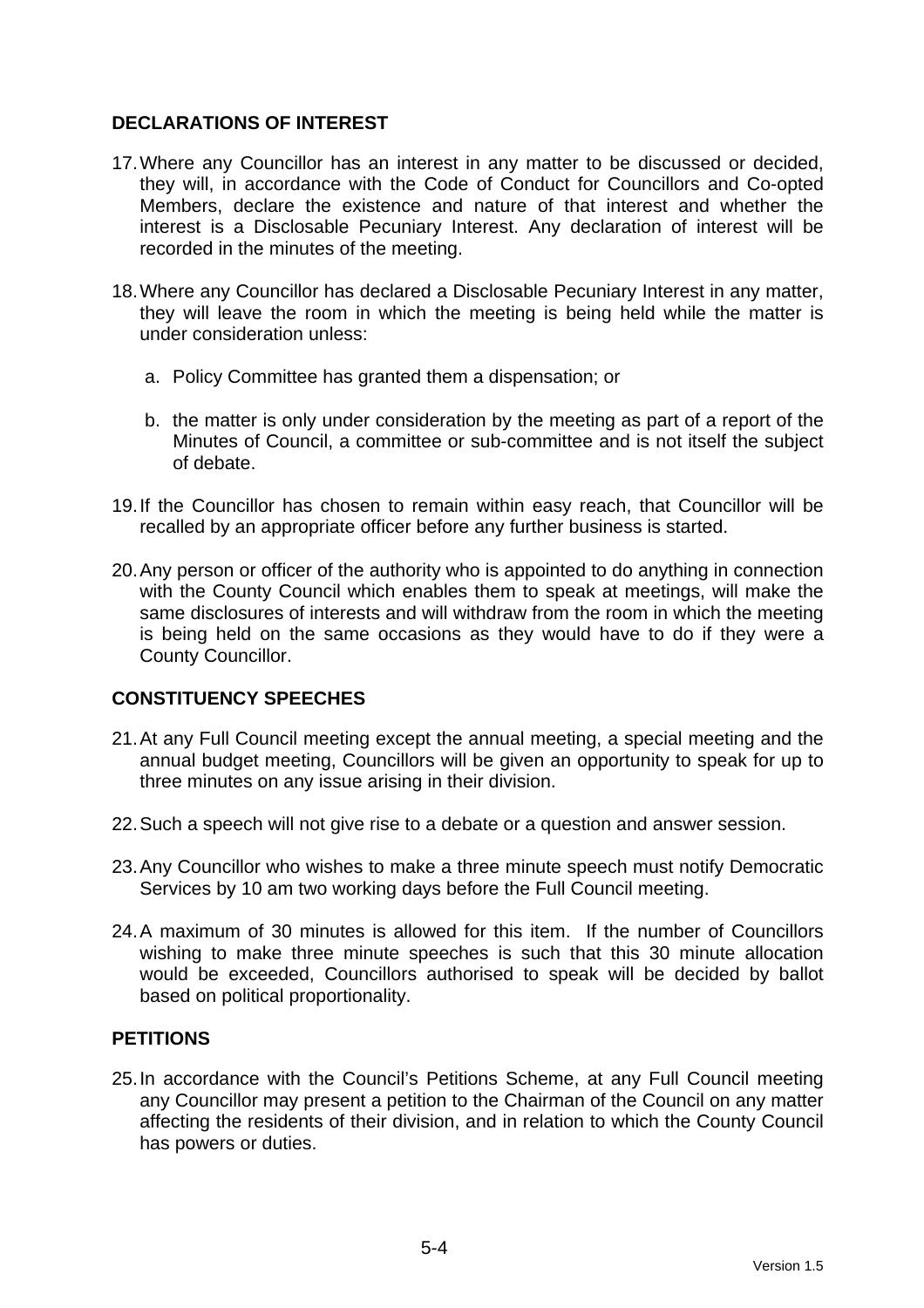- 26. Any Councillor who wishes to submit a petition must notify Democratic Services by 10 am the day before the meeting, giving details about the petition.
- 27. The Councillor presenting the petition can introduce and speak about the petition for up to one minute.
- 28. If a Councillor is unable to be at the meeting, they may request and agree to another Councillor presenting a petition on their behalf.
- 29. If a petition relates to more than one division the petition can be presented jointly if the relevant Councillors agree. If agreement cannot be reached the petition will be presented by the Council's Vice-Chairman.
- 30. Any petition presented will be referred without debate to the appropriate committee for consideration. A report back to Council on the outcome of that consideration will be made at its next meeting.
- 31. If a petition relates to the annual budget it will be included within the consultation responses and will not be presented separately under the normal petitions scheme.

### **QUESTIONS TO COMMITTEE CHAIRMEN**

- 32. At any meeting of the Full Council, except the annual budget meeting, a Councillor may ask any committee chairman one or more questions on matters within the remit of their committee. A maximum of 60 minutes is allowed for questions to Committee Chairmen after which any remaining questions will be dealt with under the procedure set out in paragraph 38.
- 33. At any meeting of the Full Council, except the annual budget meeting, a Councillor may ask the Chairman of Nottinghamshire and City of Nottingham Fire Authority one or more questions on matters within the remit of their authority. A maximum of 30 minutes is allowed for these questions after which any remaining questions will be dealt with under procedure set out in paragraph 38.
- 34. Councillors must post a copy of their question(s) under paragraph 31 and 32 in the box in Democratic Services or email council.questions@nottscc.gov.uk no later than 10 am two working days before the meeting.
- 35. The order in which questions are put at the meeting will be determined by the Chairman.
- 36. After receiving an answer from the relevant chairman, or their nominee, that Councillor, or any other Councillor, may ask supplementary questions on the same matter. The original questioner has the right to ask the first supplementary question. The number of supplementary questions allowed will be at the discretion of the Chairman having regard to paragraph 31 and 32 above.
- 37. Instead of asking a supplementary question the original questioner has the right to require a debate. Such a request must be made prior to any supplementary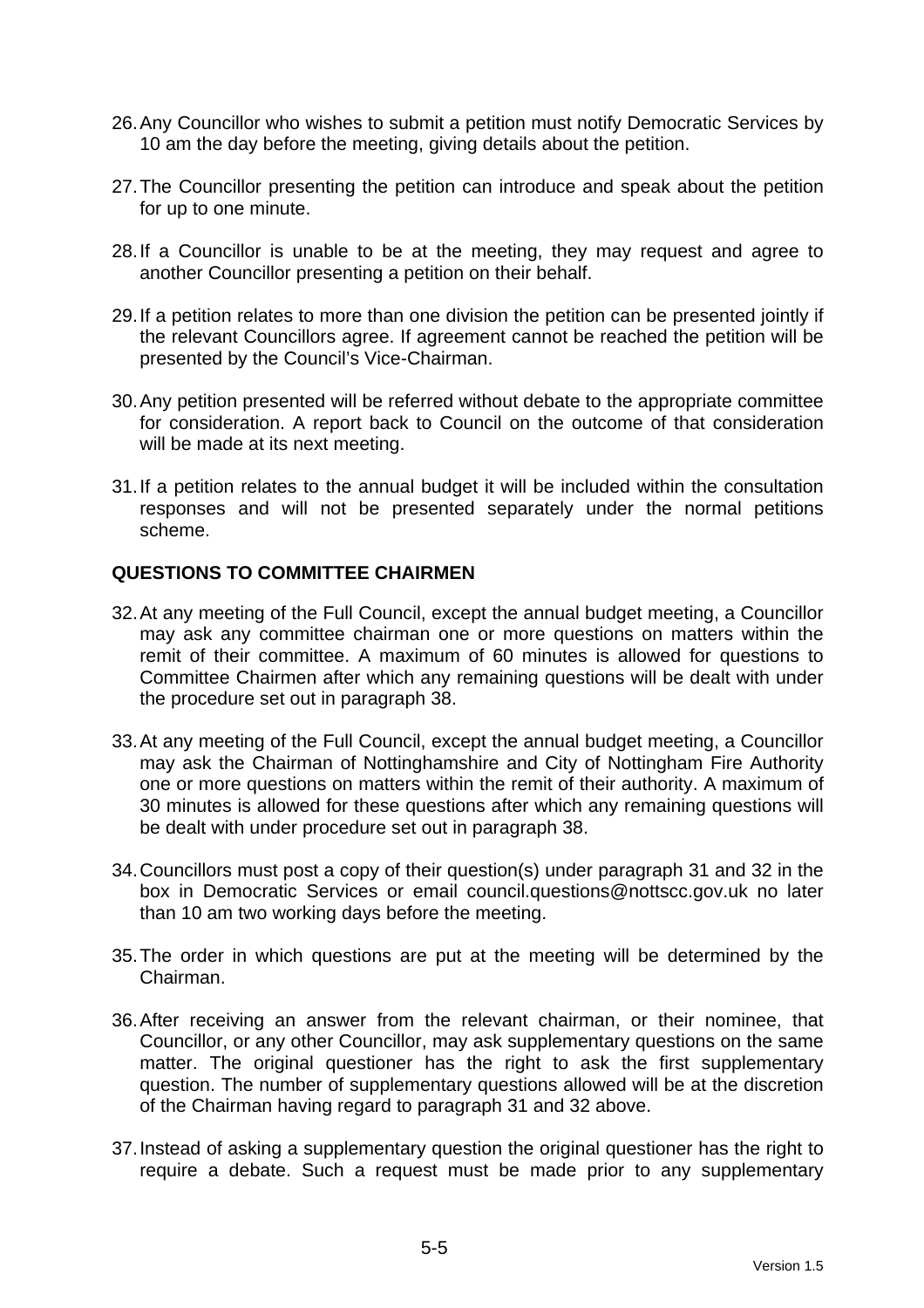questions being asked. If the motion for a debate is seconded the matter will then be adjourned for debate later in the meeting under the 'Adjournment Debate' item on the agenda and no supplementary questions can be asked.

38. The same supplementary question procedures apply to questions to the Chairman of the Fire Authority except that there is no right to request an adjournment debate.

## **QUESTIONS REQUIRING A WRITTEN RESPONSE**

39. Any Councillor may at any time, by writing to Democratic Services, put a question to a committee chairman and will be sent a reply within 15 working days. Every such question and the answer given will be included for information with papers for the next convenient Full Council meeting.

### **CLARIFICATION OF MINUTES**

- 40. Any Councillor may ask the relevant committee chairman for clarification of any issue contained in the minutes of meetings published since the last meeting of Full Council. No general debate will take place.
- 41. The number of points of clarification permitted will be at the discretion of the Chairman.

### **CONSIDERATION OF REPORTS FOR DECISION BY COUNCIL**

- 42. Reports are introduced by the relevant committee chairman.
- 43. The report recommendation is then 'moved' by one Councillor and 'seconded' by another Councillor. It then becomes a 'motion' for debate. The motion is then debated before a vote is taken.

### **CONSIDERATION OF INDIVIDUAL MOTIONS TABLED BY COUNCILLORS IN ADVANCE OF MEETINGS**

- 44. Councillors may raise an issue at Full Council meetings by submitting a motion. The procedure for submitting a motion for debate is as follows:
	- a. Notice must be given either by submitting a signed copy of the motion to Democratic Services or by emailing council.questions@nottscc.gov.uk no later than 10 am six clear working days before the Full Council meeting.
	- b. The motion must be proposed and seconded.
	- c. The motion will be included in the agenda for the meeting.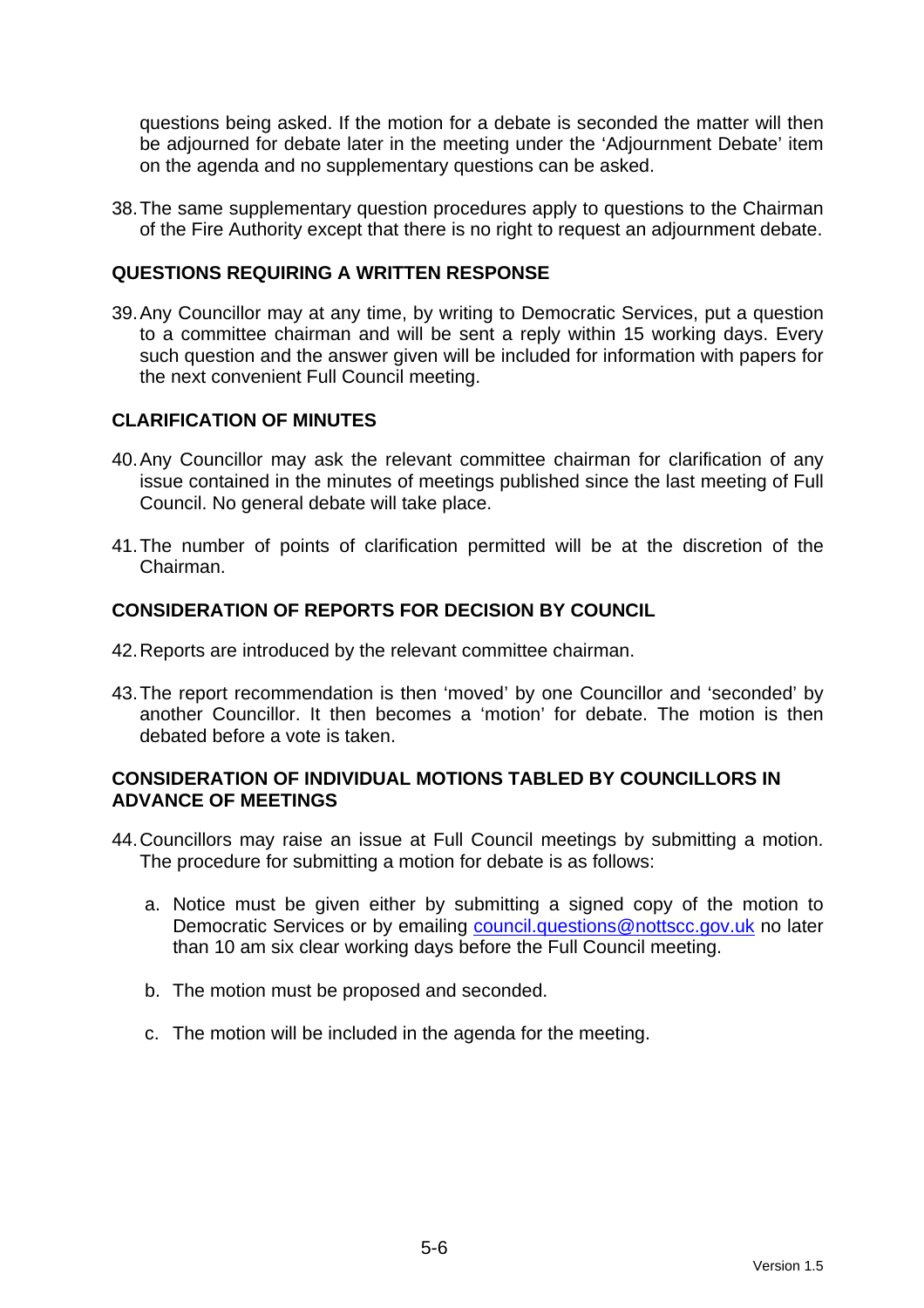## **MOTIONS NOT REQUIRING PRIOR WRITTEN NOTICE**

- 45. Motions can be moved and seconded orally at meetings to ensure meetings run smoothly and are conducted properly. The following are examples of such motions:
	- a. appointment of a chairman for the meeting in the absence of the Chairman and Vice-Chairman
	- b. request to withdraw a motion
	- c. that the matter be put to a vote
	- d. that the meeting be adjourned
	- e. variation of the order of business
	- f. suspension of the procedure rules
	- g. exclusion of the public
	- h. that a named Councillor should not be heard further
- 46. Motions relating to the following may be moved and seconded without notice but must be provided in writing to the Chairman when being moved
	- a. amendments to motions
	- b. the appointment of Councillors to Committees

### **THE RULES OF DEBATE**

- 47. If a Councillor wishes to speak they should indicate their intention by raising their hand.
- 48. The Chairman will decide the order in which speakers will be heard. Any Councillor who wishes to speak will be given the opportunity to do so unless any of the exceptions contained in these rules of debate apply.
- 49. Councillors can speak for a maximum of 20 minutes subject to any exceptions set out below.
- 50. Councillors will stand when speaking and must address the Chairman.
- 51. Councillors must speak strictly to the subject under discussion.
- 52. Whenever the Chairman stands during a debate any Councillor standing must sit down and the Full Council must be silent.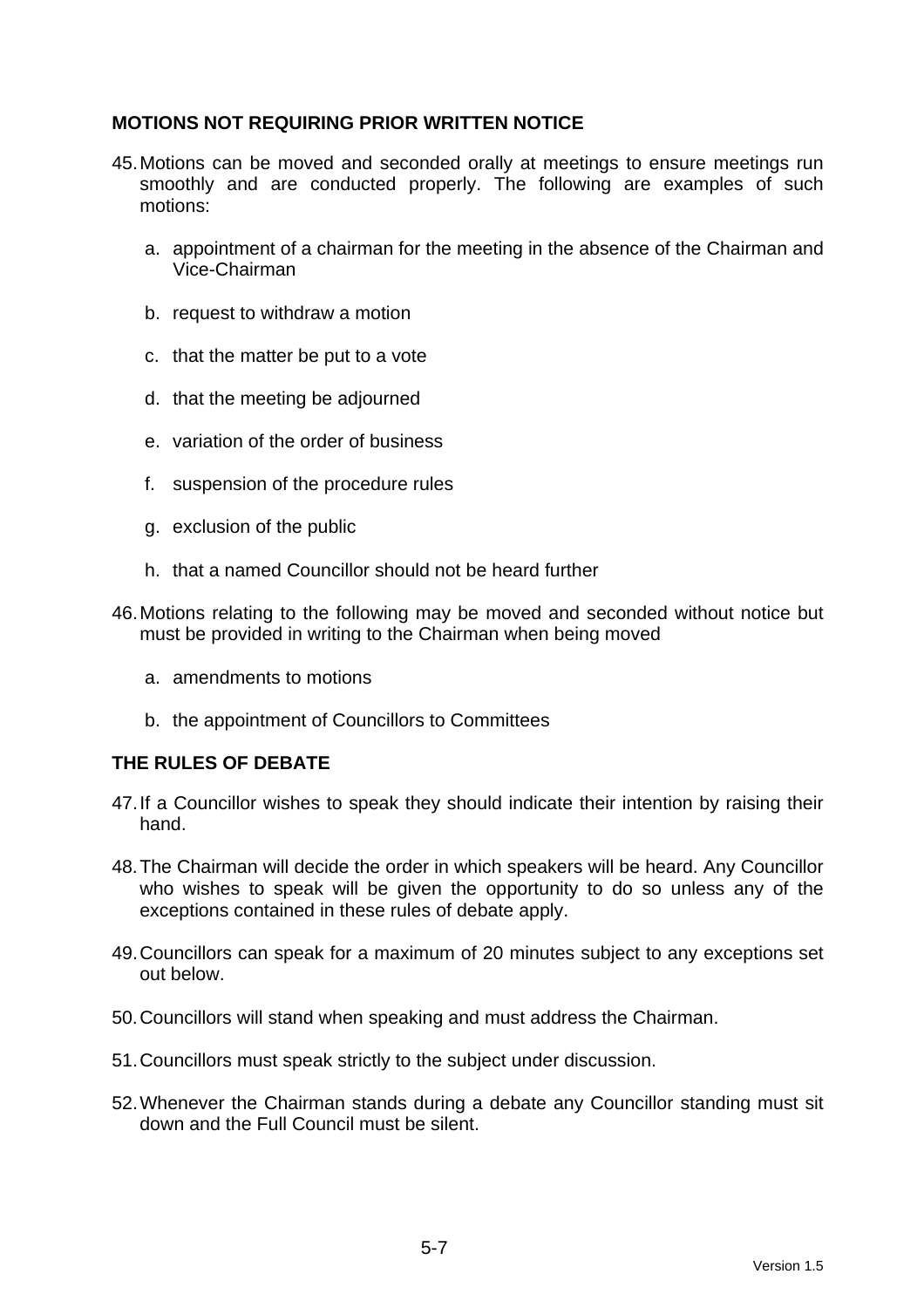- 53. Any Councillor may at anytime during a meeting request that the meeting be adjourned for up to one hour. The Chairman of the meeting has discretion to decide whether to agree the request and, if agreed, to determine the length of any such adjournment
- 54. Councillors may speak once on any motion. However if a motion is amended, Councillors may speak once on each amendment.
- 55. If the motion has been amended since the Councillor last spoke, that Councillor may move a further amendment to the motion.
- 56. The Councillor who moved the original motion has a right of reply at the close of the debate on that motion or any agreed amendment.
- 57. If an amendment to a motion has been moved and seconded, the mover of the original motion has the right of reply at the close of the debate on the amendment, following the mover of the amendment's closing remarks.
- 58. A motion may be altered with the consent of the mover and seconder.

## **POINTS OF ORDER AND PERSONAL EXPLANATIONS**

- 59. With the consent of the Chairman any Councillor may make a brief comment, ask a question designed to clarify a matter which has been raised, or indicate where they feel the procedure rules have not been followed. They may not introduce new material or make a speech on the issue raised.
- 60. The Chairman of the County Council's ruling will be final and they may limit such exchanges to maintain the flow of debate.

### **AMENDMENTS TO RECOMMENDATIONS AND MOTIONS**

- 61. Amendments to a motion can be moved or seconded by any Councillor in the following situations:
	- a. to refer a subject of debate to a committee for further consideration
	- b. to leave out words, to add words or both. However such changes must not have the effect of fundamentally altering the spirit or intention of, or directly reversing the spirit or intention of, the original proposal (for example to recommend approval instead of refusal) and must be relevant to the original motion.
- 62. The motion will remain in the name of the original mover if they propose or accept the amendment.
- 63. Amendments must be dealt with and voted on one at a time, subject to the exceptions set out in the Rules of Debate.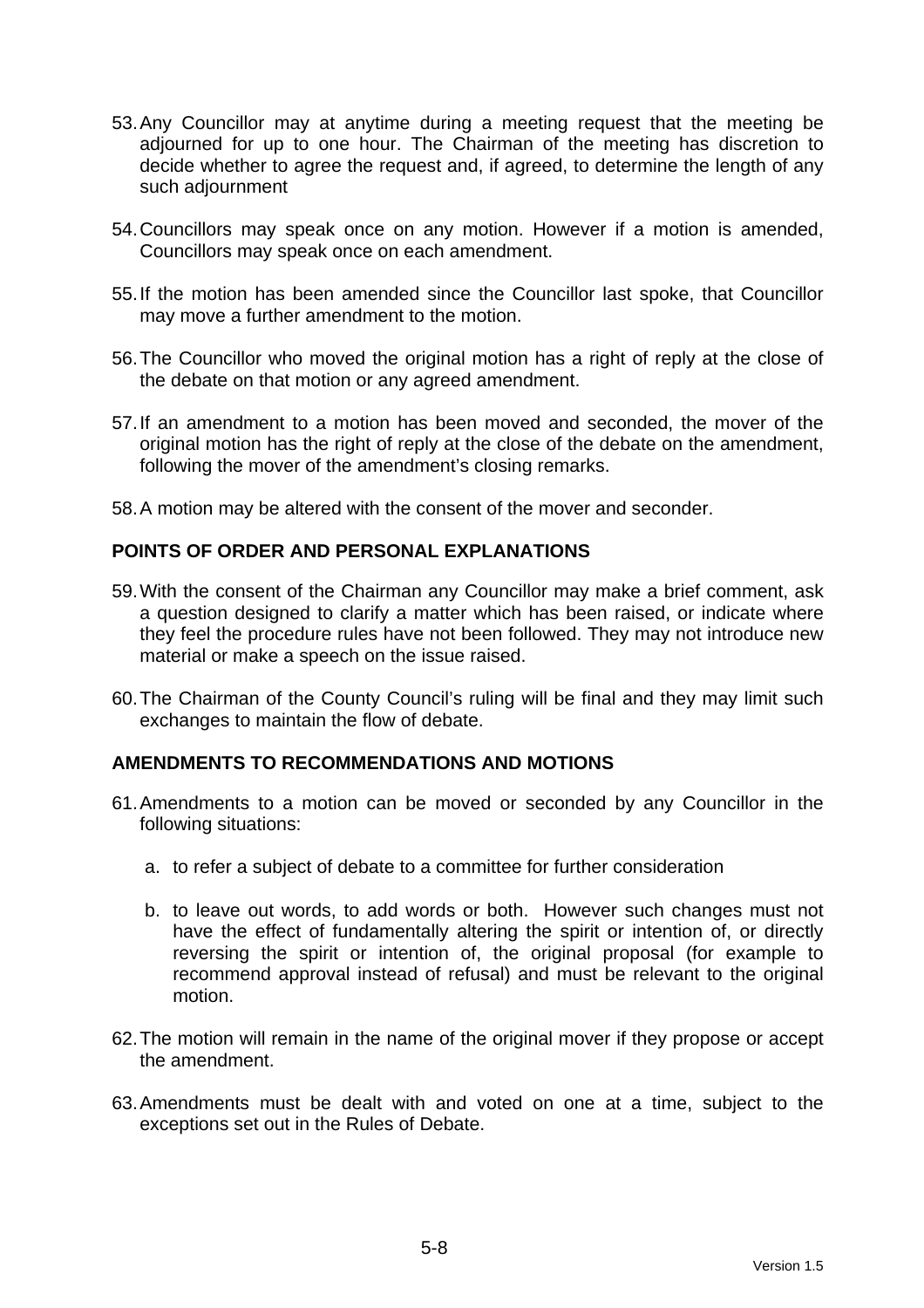- 64. If a motion to move an amendment is rejected following a vote then alternative amendments can be moved.
- 65. If an amendment is not accepted by the mover of the original motion, the following procedure will apply:
	- a. the amendment will be debated
	- b. a vote will then be taken on whether the amendment should become the substantive motion
	- c. if the amendment is carried, then the new substantive motion will be in the name of the Councillor who moved the successful amendment
	- d. debate will continue and further amendments may be moved
	- e. after all amendments have been dealt with using the procedure stated above then a vote will be taken on the final substantive motion

### **BRINGING DEBATE TO EARLY CLOSURE**

- 66. A Councillor who has not already spoken on the matter may orally move a motion that a vote should be taken immediately. This must be seconded.
- 67. If the Chairman feels there has been sufficient discussion of the issue he may put the oral motion to the vote.
- 68. If the vote is carried the motion or amendment will be put to the vote following closing remarks by the proposer of the motion or amendment.

#### **VOTING**

- 69. Votes in Full Council are to be determined by a show of hands.
- 70. Where there is an equal number of votes for and against a motion the Chairman can exercise a second or casting vote.
- 71. A recorded vote will be taken if 10 or more Councillors request it. The process will be as follows:
	- a. The Division Bell will be sounded.
	- b. The Chief Executive will then call the names of all Councillors and record the vote of each Councillor.
	- c. The Chairman will announce the result.
	- d. The minutes will record how each Councillor voted.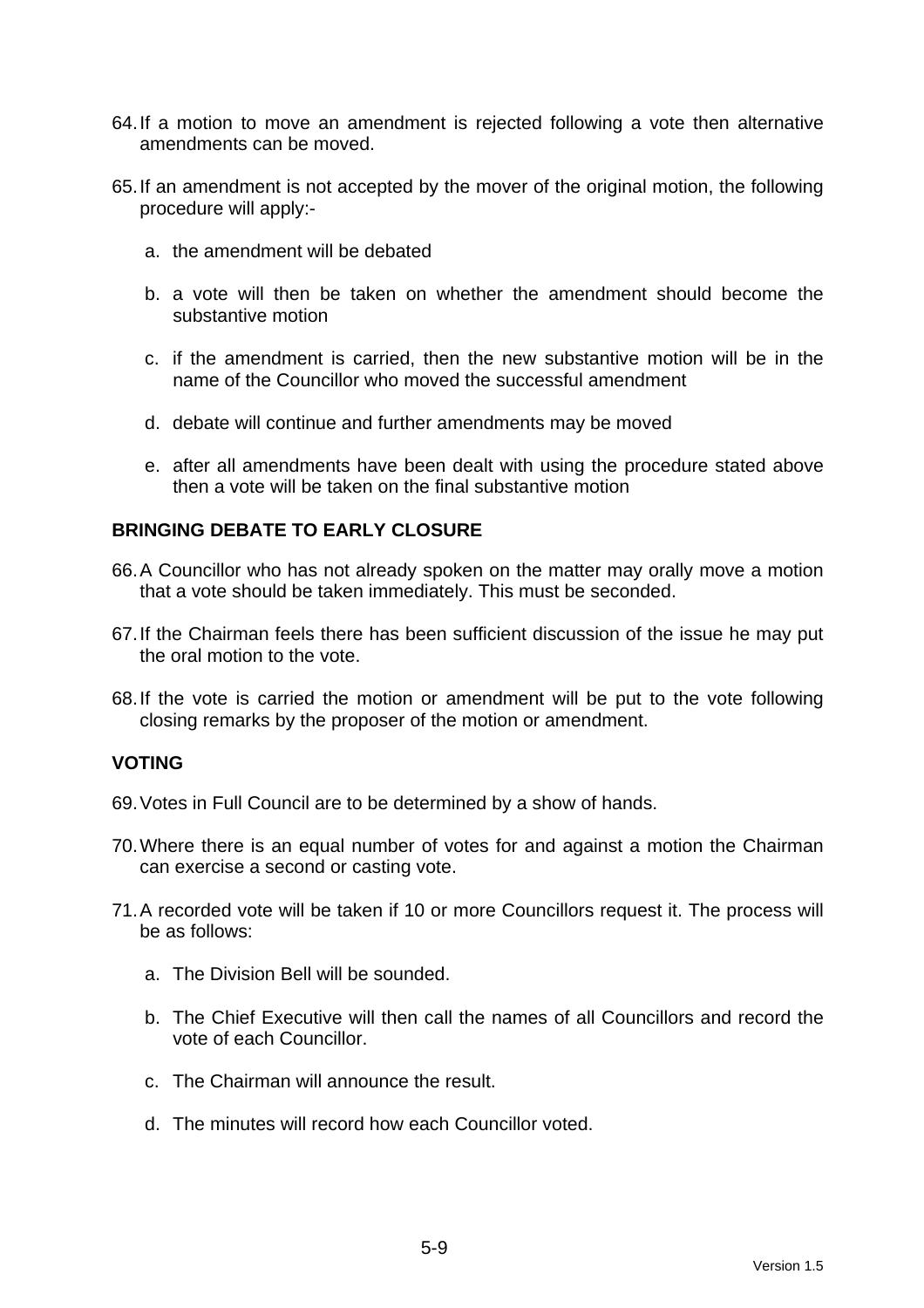72. Any Councillor can require that the minutes of the meeting record how they voted on any decision taken.

## **ADJOURNMENT DEBATES**

- 73. The Councillor who requested the adjournment debate may speak on the matter referred to in their original question for up to five minutes.
- 74. After that, any other Councillor may speak on the matter for up to three minutes.
- 75. The relevant committee chairman may speak for up to five minutes in reply.
- 76. No vote will be taken on an adjournment debate.

#### **REVERSING DECISIONS**

77. Council decisions are final and should normally not be altered or amended for 6 months. However, where a decision proves to be unworkable for whatever reason a further report on the issue will be brought back to Full Council for further consideration on a request from the Council's Chairman and Vice Chairman.

### **DISORDERLY CONDUCT**

- 78. If, at any meeting, any Councillor in the opinion of the Chairman of the County Council misbehaves by persistently disregarding their ruling, or by behaving improperly or offensively, or by obstructing the business of the Full Council, the Chairman may move "that [the Councillor named] should not be further heard" and the motion, if seconded, will be voted on without discussion.
- 79. If any Councillor named continues the misconduct after a "should not be further heard" motion has been carried, the Chairman:
	- a. may request the Councillor to leave the meeting; or
	- b. may adjourn the meeting of the Full Council for any period considered necessary
- 80. In the event of a general disturbance which in the opinion of the Chairman makes business impossible, the Chairman, may adjourn the meeting for any period considered necessary and/or order that the public leave.

## **ESTABLISHMENT OF COMMITTEES**

81. Every committee set up by the Full Council will perform the functions given to them until the Full Council resolves otherwise. Full Council can revise the functions of committees at any time.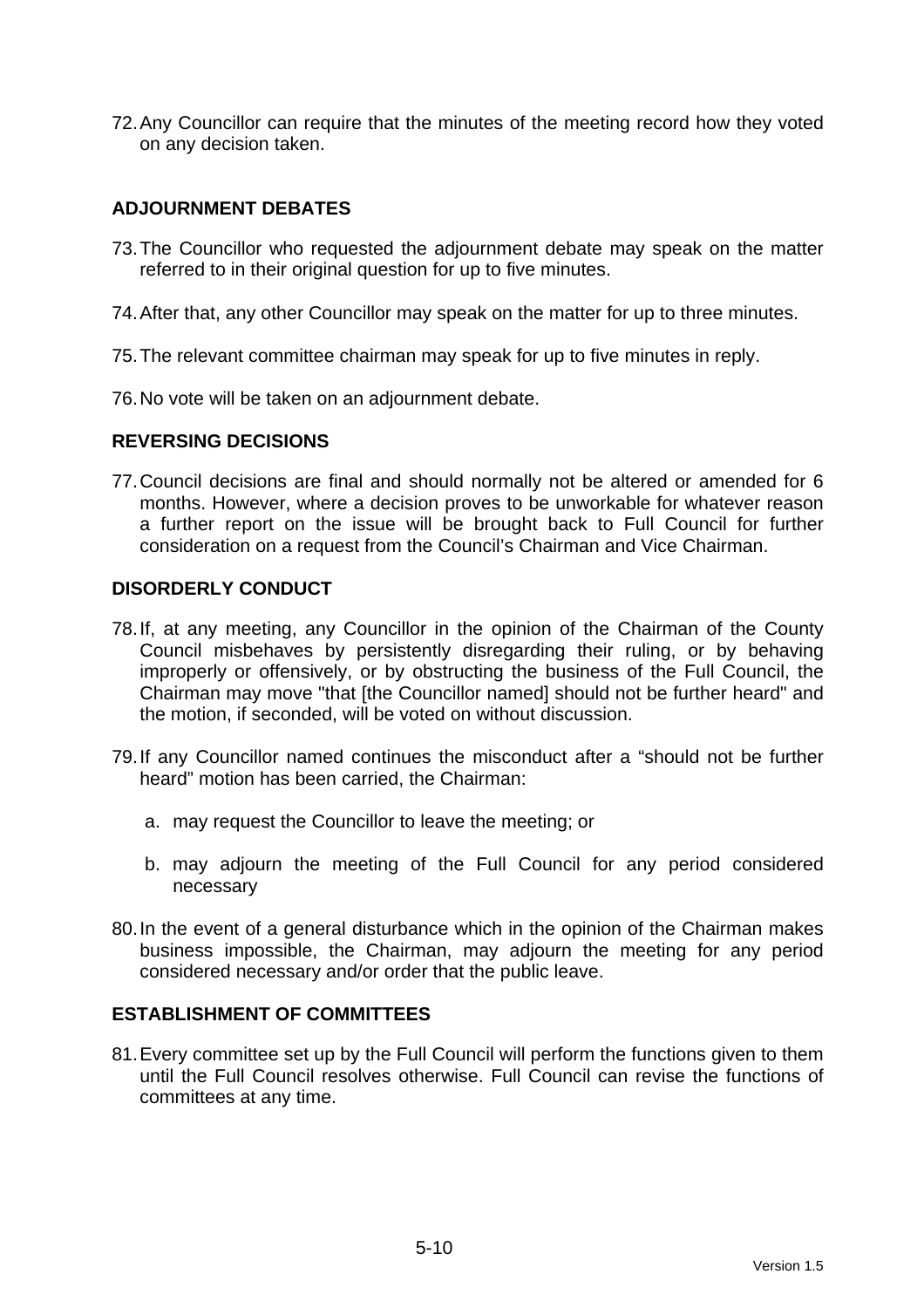## **APPOINTMENTS TO COMMITTEES**

- 82. Every person appointed to be a member of a committee or sub-committee will remain a member of that committee until the first of the following events:
	- a. they cease to be a Councillor
	- b. their resignation
	- c. changes to political balance necessitate changes to committee membership
	- d. removal by the Proper Officer at the request of their group
- 83. The Full Council is required to keep the allocation of seats to groups under review.
- 84. Whenever allocation of seats is considered by the Full Council the Chief Executive will submit a report showing what the allocation of seats should be in order to ensure committees reflect the overall political balance of the Council.
- 85. Democratic Services will ensure that all appointments to committees are reported to the next meeting of the appropriate committee.
- 86. Any changes in membership must be notified to Democratic Services no later than 4 pm on the working day before the relevant meeting.

#### **ANNUAL MEETING**

87. Subject to any statutory requirements, the Full Council at its annual meeting:

- a. Will elect the Chairman and Vice-Chairman of the County Council for the forthcoming year.
- b. Will resolve what committees and sub-committees will be established, the terms of reference and size of these committees and may appoint the chairman and vice-chairman of each committee.
- c. Will note the membership of each group and their agreed officers.

#### **ANNUAL BUDGET MEETING**

- 88. To ensure the smooth flow of business the following provisions will operate for the Annual Budget meeting:
	- a. After the budget proposals have been moved and seconded any budget amendments will be moved and seconded. The seconders of the amendments may either speak to them when seconding or may reserve their speech for later in the debate.
	- b. With the exceptions below, no Councillor will speak more than once or for more than 20 minutes: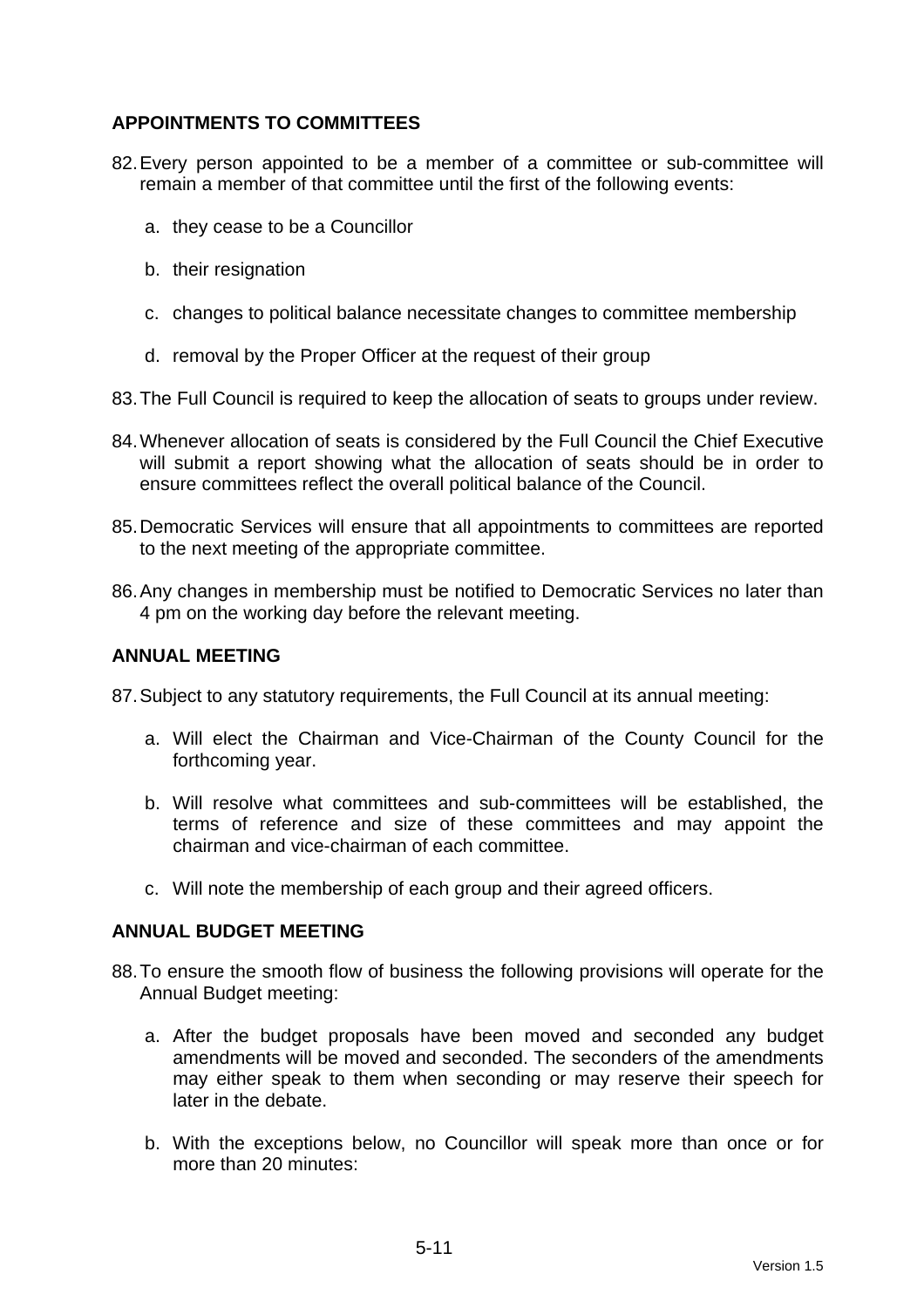- the Councillor who moves the budget proposals is not subject to a time limit and is entitled to speak twice; once when moving proposals and once when replying to the debate
- the movers of any amendments may speak for an unlimited time when moving those amendments and for 20 minutes when summing up
- c. There will be a single debate on the motion and any amendments
- d. At the conclusion of the winding-up speeches, the amendments will be voted on in the order determined by the Chairman then a vote will be taken on the substantive motion.

#### **OTHER**

- 89. Placards, banners, advertising materials and similar items are not permitted in any Council meeting.
- 90. Other than any recording carried out by approved Council staff, the use of recording devices and cameras is only allowed with the consent of the Chairman. If consent is given the Chairman will notify Full Council at the start of a meeting and in the event of objection by Councillors a vote will be taken.
- 91. Mobile phones must be switched to silent.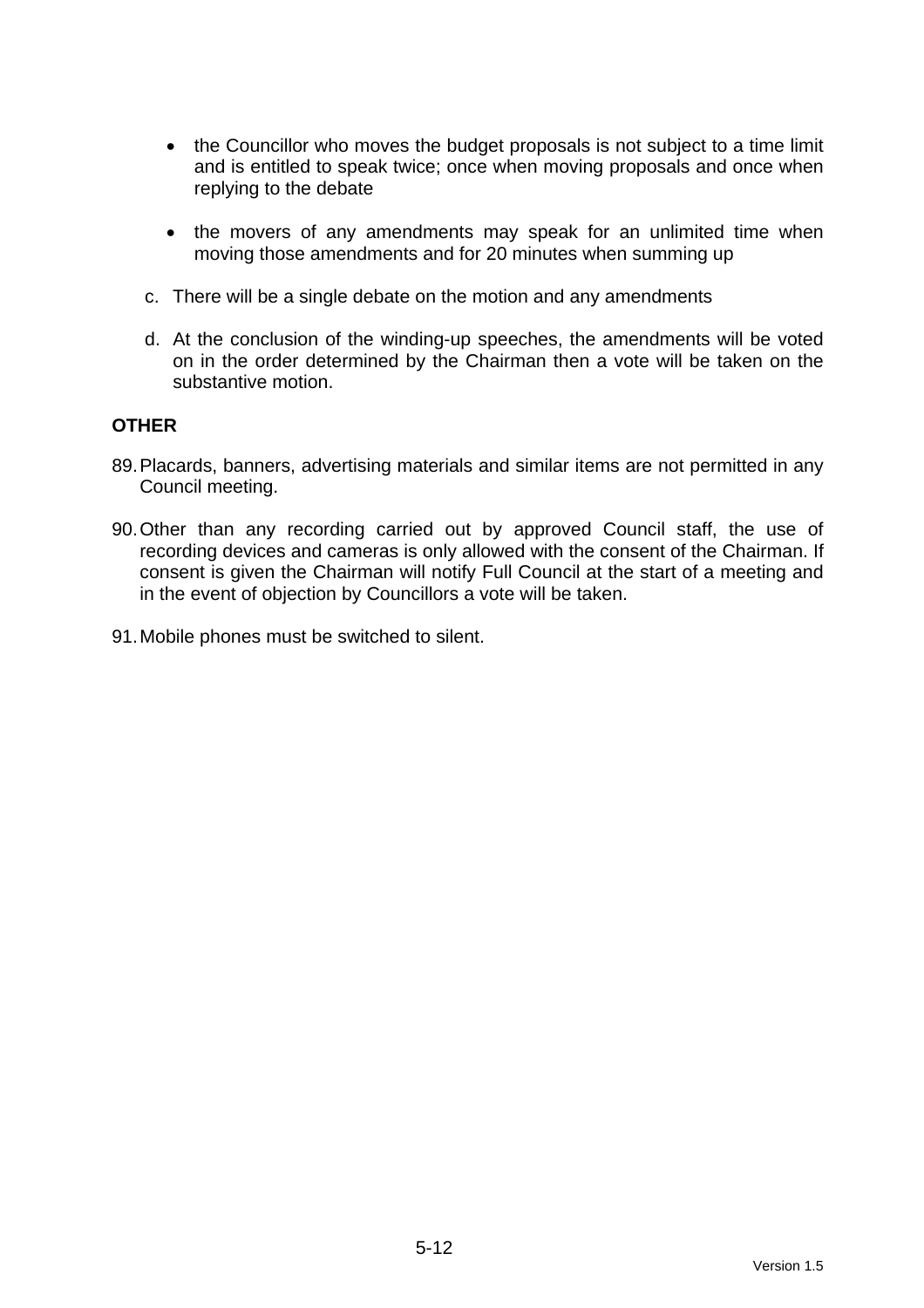### **PART B – PROCEDURE RULES FOR COMMITTEE AND SUB-COMMITTEE MEETINGS**

### **INTRODUCTION**

- 1. These rules are designed to ensure meetings run smoothly and are conducted properly.
- 2. So far as the law allows any of these rules may be suspended at any meeting, either for the whole meeting or for a particular item on the agenda. In order to achieve this, a motion must be moved and seconded and a vote carried.

### **ARRANGEMENTS FOR MEETINGS**

- 3. The agenda and papers for meetings must be available at least five clear working days before the meeting.
- 4. A special meeting is arranged if the chairman or vice-chairman of the relevant committee, or any 4 of its members request such a meeting.
- 5. If any issues arise at a meeting in relation to interpretation of the procedure rules, the Chairman's decision will be final.

#### **MINIMUM ATTENDANCE (QUORUM)**

- 6. The following number of committee members must be present for the meeting to proceed or continue:
	- a. Less than 15 voting members 3
	- b. 15 to 25 voting members 4
	- c. More than 25 voting members 5
- 7. If there is an insufficient number of committee members present, the meeting will not proceed.

#### **ORDER OF BUSINESS**

- 8. The order of business will usually be:
	- a. at the first meeting after the annual Council meeting, appointing or noting the appointment of the Chairman and Vice-Chairman of the committee
	- b. the choice of a person to preside if the Chairman and Vice-Chairman are absent
	- c. confirmation of the minutes of the last meeting of the committee
	- d. apologies for absence, including reasons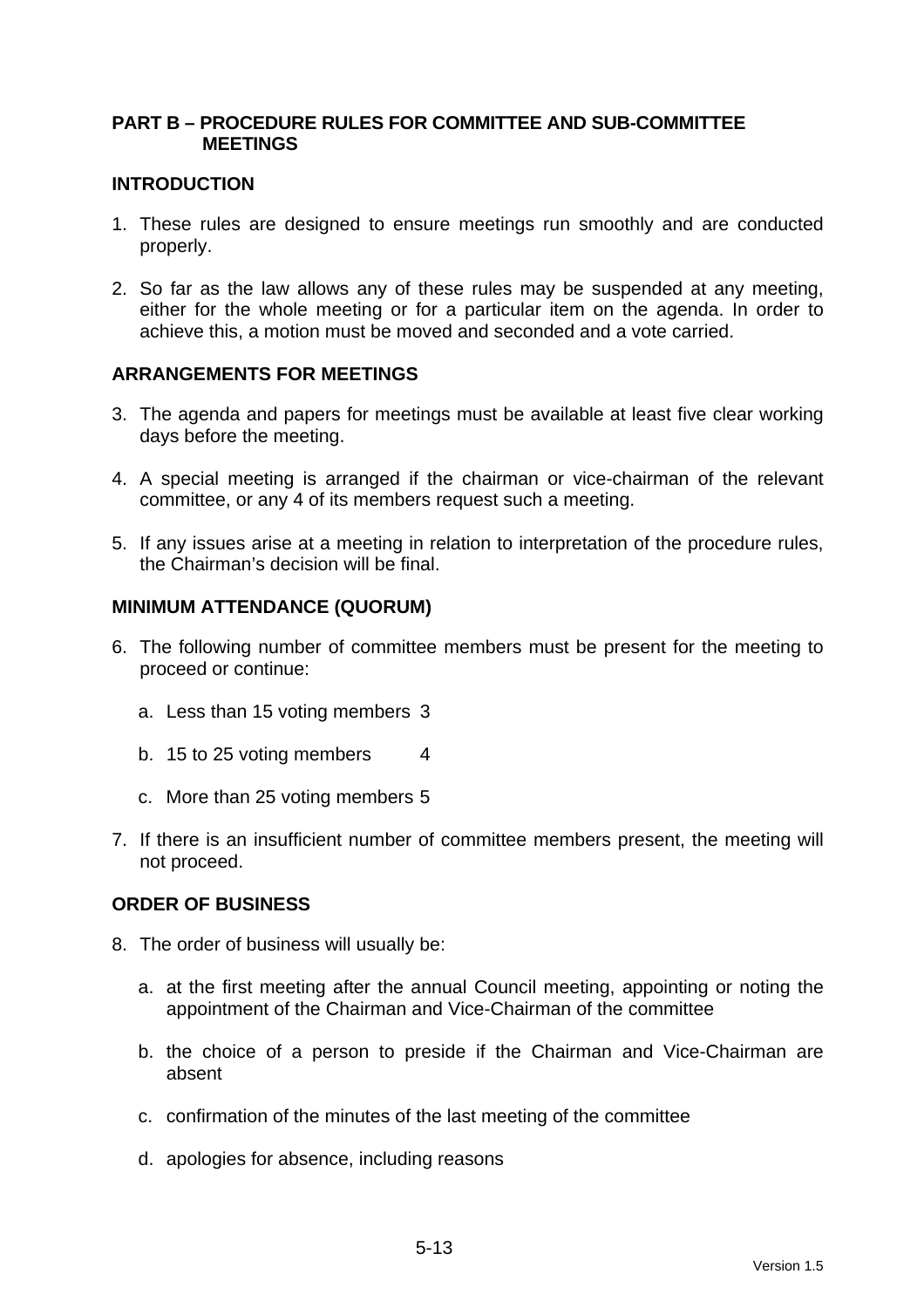- e. declarations of interest
- f. business outstanding from the last meeting
- g. reports for decision by committee
- h. reports for information
- i. work programme (if applicable)

## **OTHER POINTS REGARDING THE ORDER OF BUSINESS**

- 9. At any time during the meeting the Chairman can adjourn the meeting.
- 10. The order of business can be varied at the discretion of the Chairman.
- 11. The minutes of ordinary meetings will not normally be confirmed at special meetings.

### **DECLARATIONS OF INTEREST**

- 12. Where any Councillor has an interest in any matter to be discussed or decided, they will, in accordance with the Code of Conduct for Councillors and Co-opted Members, declare the existence and nature of that interest and whether the interest is Disclosable Pecuniary Interest. Any declaration of interest will be recorded in the minutes of the meeting.
- 13. Where any Councillor has declared a Disclosable Pecuniary Interest in any matter, they will leave the room in which the meeting is being held while the matter is under consideration unless:
	- a. Policy Committee has granted them a dispensation; or
	- b. the matter is only under consideration by the meeting as part of a report of the Minutes of a committee or sub-committee and is not itself the subject of debate.
- 14. If the Councillor has chosen to remain within easy reach, that Councillor will be recalled by an appropriate officer before any further business is started.
- 15. Subject to paragraph 15, any person or officer of the authority who is appointed to do anything in connection with the County Council which enables them to speak at meetings, will make the same disclosures of interests and will withdraw from the room in which the meeting is being held on the same occasions as they would have to do if they were a County Councillor.
- 16. Paragraph 14 above does not apply to members of the public who are entitled to speak at Planning and Licensing Committee or Rights of Way Committee.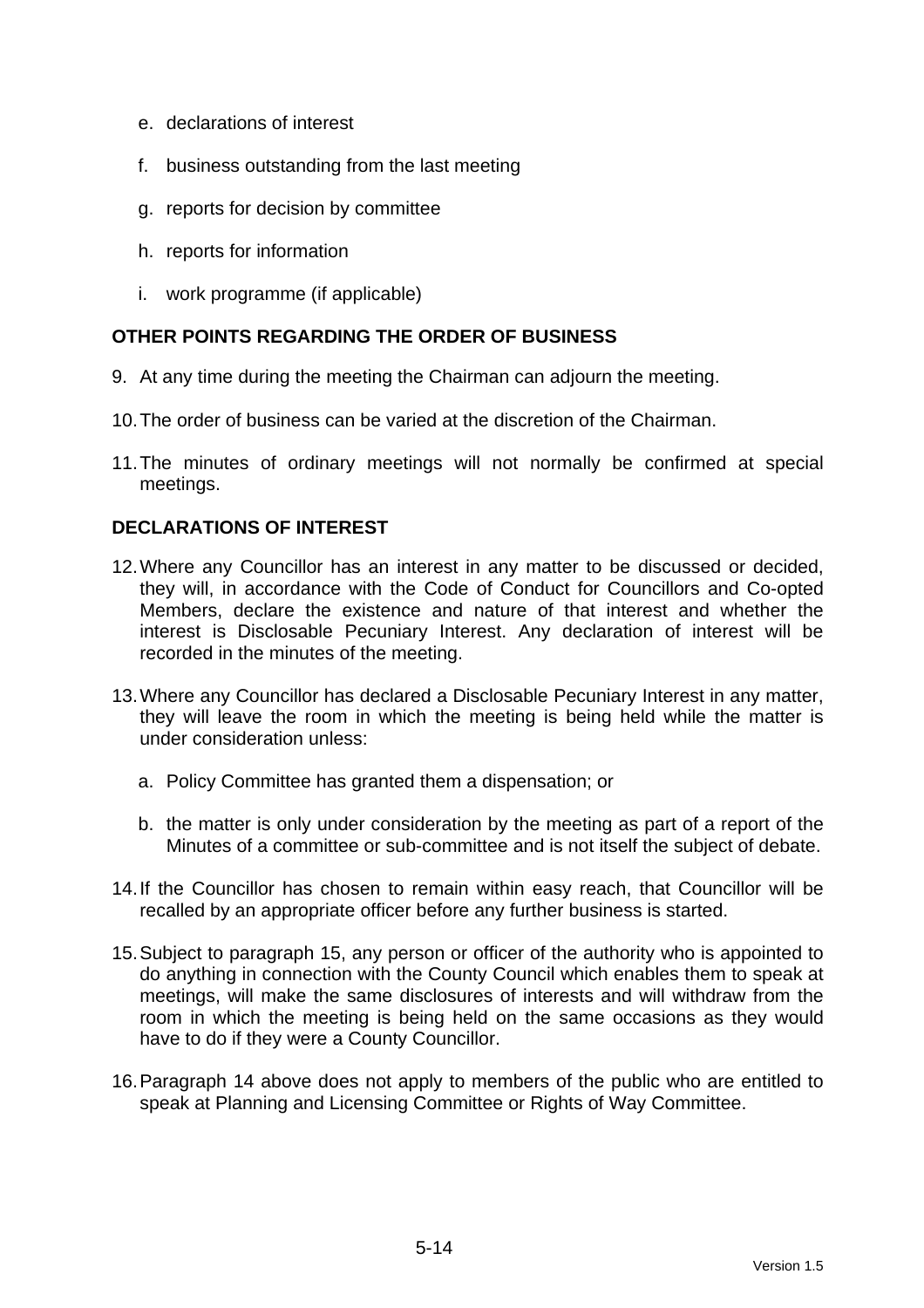## **CONSIDERATION OF RECOMMENDATIONS IN REPORTS**

- 17. The report recommendation should be 'moved' by one committee member and 'seconded' by another committee member. It then becomes a 'motion' which may be debated before a vote is taken.
- 18. Motions relating to the following may be moved and seconded without notice but must be provided in writing to the Chairman when being moved:
	- a. an alternative to a recommendation in the report
	- b. amendments to motions

### **MOTIONS NOT REQUIRING PRIOR WRITTEN NOTICE**

- 19. The following motions can be moved and seconded orally to ensure meetings run smoothly and are conducted properly:
	- a. appointment of a Chairman for the meeting in the absence of the Chairman and Vice-Chairman
	- b. request to withdraw a motion
	- c. that the matter be put to a vote
	- d. that the meeting be adjourned
	- e. variation of the order of business
	- f. suspension of the procedure rules
	- g. exclusion of the public
	- h. that a named committee member should not be heard further

### **THE RULES OF DEBATE**

- 20. If a committee member wishes to speak they should indicate their intention by raising their hand.
- 21. The Chairman will decide the order in which speakers will be heard. Any committee member who wishes to speak will be given the opportunity to do so unless any of the exceptions contained in these rules of debate apply.
- 22. Committee members can speak for a maximum of 20 minutes, subject to any exceptions set out below.
- 23. Committee members when speaking must address the Chairman.
- 24. Councillors must speak strictly to the subject under discussion.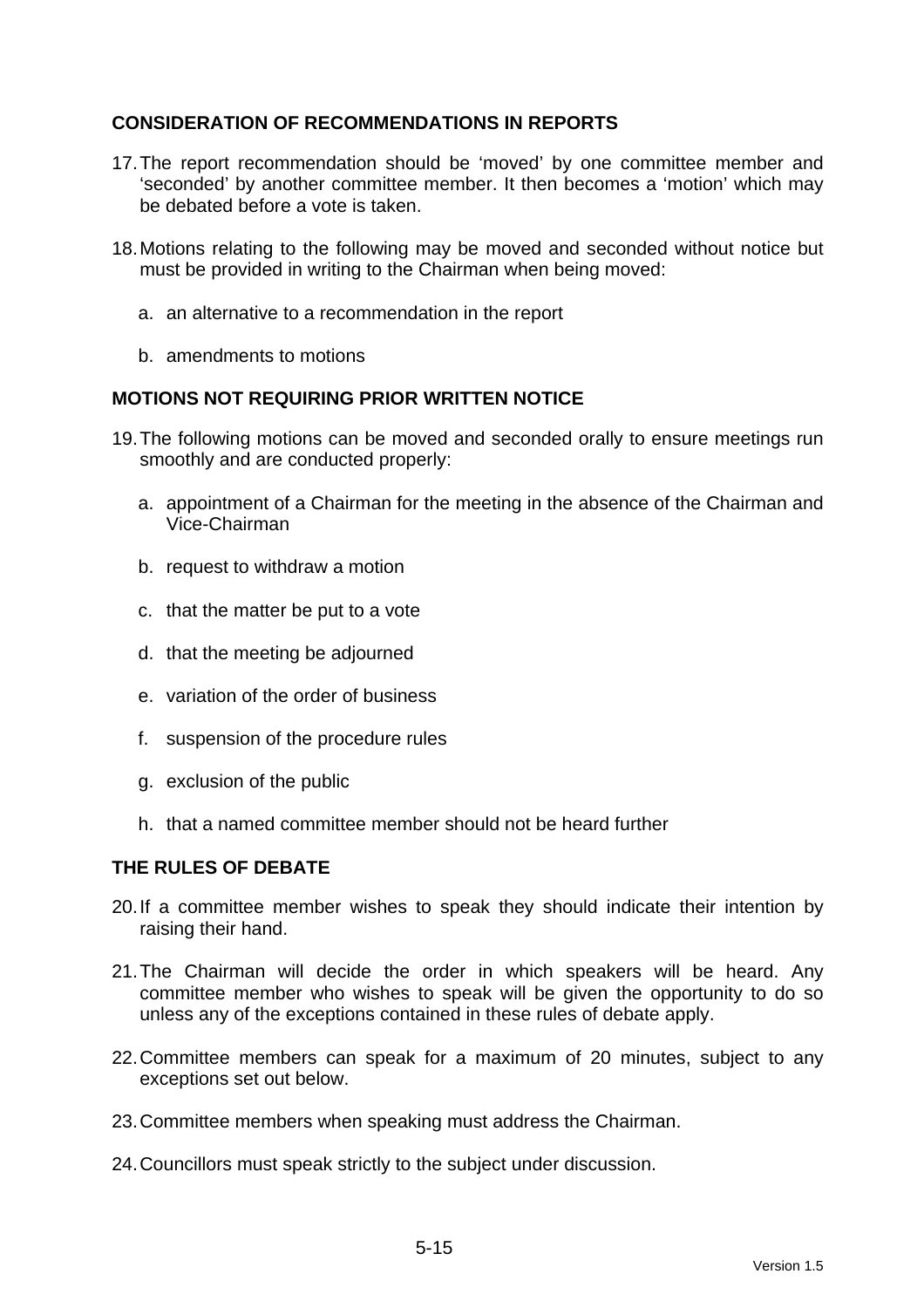- 25. Whenever the Chairman stands during a debate the committee must be silent.
- 26. Any committee member may at anytime during a meeting request that the meeting be adjourned for up to one hour. The Chairman of the meeting has discretion to decide whether to agree the request and, if agreed, to determine the length of any such adjournment.
- 27. Committee members may speak once on any motion. However if a motion is amended, members may speak once on each amendment.
- 28. If the motion has been amended since the committee member last spoke, that member may move a further amendment to the motion.
- 29. The committee member who moved the original motion has a right of reply at the close of the debate on that motion or any agreed amendment.
- 30. If an amendment to a motion has been moved and seconded, the mover of the original motion has the right of reply at the close of the debate on the amendment following the mover of the amendment's closing remarks.
- 31. A motion may be altered with the consent of the mover and seconder.

#### **POINTS OF ORDER AND PERSONAL EXPLANATIONS**

- 32. With the consent of the Chairman any committee member may make a brief comment, ask a question designed to clarify a matter which has been raised, or indicate where they feel the procedure rules have not been followed. They may not introduce new material or make a speech on this.
- 33. The Chairman's ruling on this will be final and they may limit such exchanges to maintain the flow of debate.

#### **AMENDMENTS TO RECOMMENDATIONS AND MOTIONS**

- 34. Amendments to a motion can be moved or seconded by any committee member to leave out words, to add words or both provided that such changes must not have the effect of fundamentally altering the spirit or intention of, or directly reversing the spirit or intention of, the original proposal (for example to recommend approval instead of refusal) and must be relevant to the original motion.
- 35. The motion will remain in the name of the original mover if they propose or accept the amendment.
- 36. Amendments must be dealt with and voted on one at a time, subject to the exceptions set out in the Rules of Debate.
- 37. If a motion to move an amendment is rejected following a vote then alternative amendments can be moved.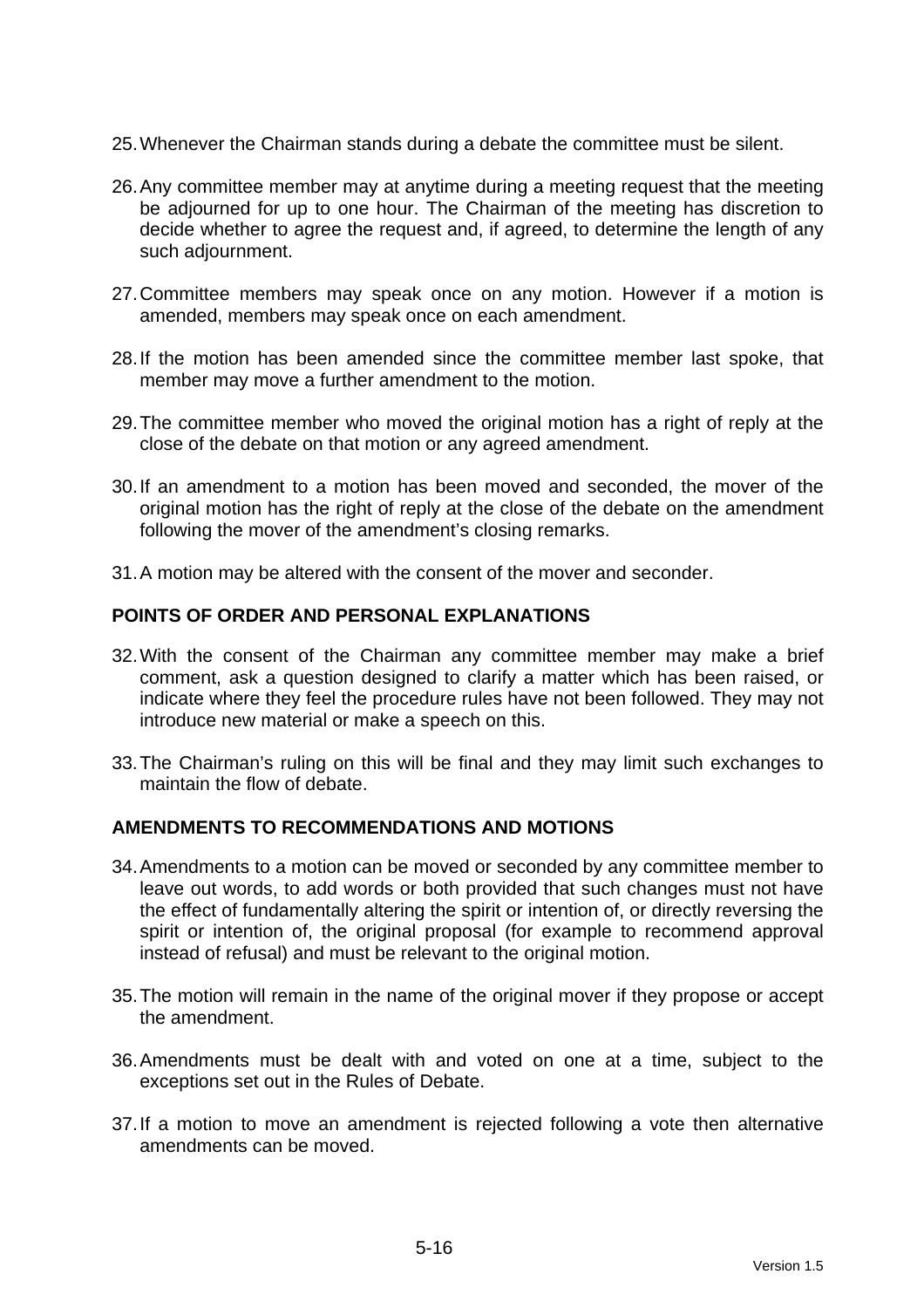- 38. If an amendment is not accepted by the mover of the original motion, the following procedure will apply:
	- a. the amendment will be debated
	- b. a vote will then be taken on whether the amendment should become the substantive motion
	- c. if the amendment is carried, then the new substantive motion will be in the name of the committee member who moved the successful amendment
	- d. debate will continue and further amendments may be moved
	- e. after all amendments have been dealt with using the procedure stated above then a vote will be taken on the final substantive motion

### **BRINGING DEBATE TO EARLY CLOSURE**

- 39. A committee member who has not already spoken on the matter may orally move a motion that a vote should be taken immediately. This must be seconded.
- 40. If the Chairman feels there has been sufficient discussion of the issue he may put the oral motion to the vote.
- 41. If the vote is carried the motion or amendment will be put to the vote following closing remarks by the proposer of the motion or amendment.

### **VOTING**

- 42. Votes in committee are to be determined by a show of hands.
- 43. Where there is an equal number of votes for and against a motion the Chairman can exercise a second or casting vote.
- 44. A recorded vote will be taken if 2 or more committee members request it. The process will be as follows:
	- a. The names of all committee members will be called and the vote of each member recorded.
	- b. The Chairman will announce the result.
	- c. The minutes will record how each committee member voted.
- 45. Any committee member can require that the minutes of the meeting record how they voted on any decision taken.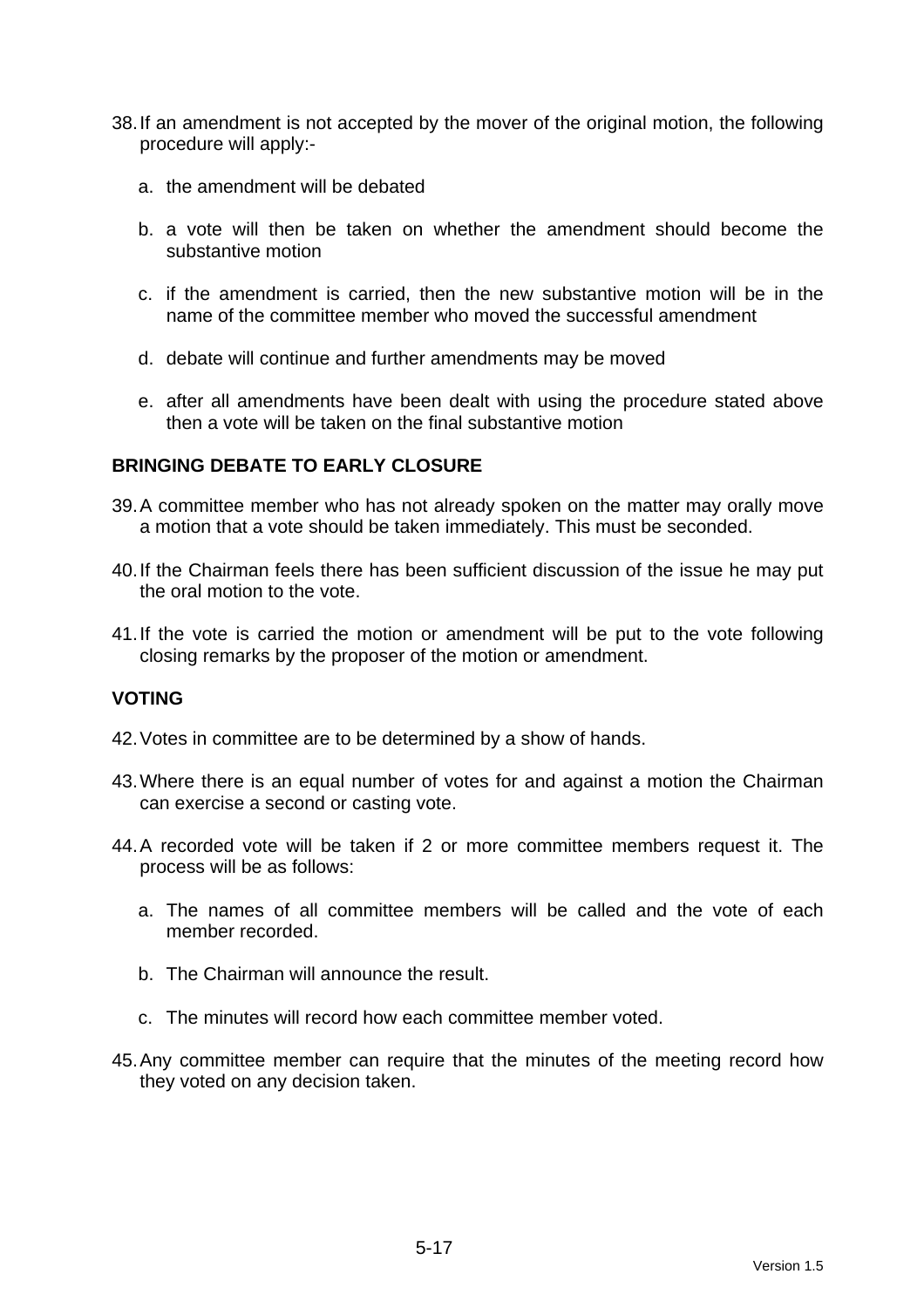## **REVERSING DECISIONS**

46. Committee decisions are final and should normally not be altered or amended for 6 months. However, where a decision proves to be unworkable for whatever reason a further report on the issue will be brought back to the original decision-making meeting for further consideration on a request from the Committee's Chairman and Vice Chairman.

## **DISORDERLY CONDUCT**

- 47. If, at any meeting, any committee member in the opinion of the Chairman of the meeting misbehaves by persistently disregarding their ruling, or by behaving improperly or offensively, or by obstructing the business of the meeting, the Chairman may move "that [the member named] should not be further heard" and the motion, if seconded, will be voted on without discussion.
- 48. If any committee member named continues the misconduct after a "should not be further heard" motion has been carried, the Chairman:
	- a. may request the member to leave the meeting; or
	- b. may adjourn the meeting for any period considered necessary
- 49. In the event of a general disturbance which in the opinion of the Chairman makes business impossible, the Chairman, may adjourn the meeting for any period considered necessary and/or order that the public leave.

### **ATTENDANCE OF OTHER COUNTY COUNCILLORS**

- 50. Any County Councillor who wishes to attend a meeting of a committee or subcommittee of which they are not a member will be entitled to do so. With the consent of the Chairman they will be entitled to speak once and for a maximum of 20 minutes on any matter that is of primary importance to their electoral division or its inhabitants rather than a general matter, but not to vote.
- 51. A County Councillor who attends a meeting in this capacity will be entitled to remain in the meeting when a resolution excluding the public is in force.
- 52. These provisions apply to Planning and Licensing Committee and Rights of Way Committee but not to any other committee or sub-committee that is exercising a function which is judicial in nature.

## **APPOINTMENTS TO COMMITTEES**

- 53. Any changes in a committee's membership must be notified to Democratic Services no later than 4pm on the working day before the relevant meeting. (For the Health and Wellbeing Board, see paragraph 55 below)
- 54. Democratic Services will ensure that all appointments to committees are reported to the next meeting of the appropriate committee.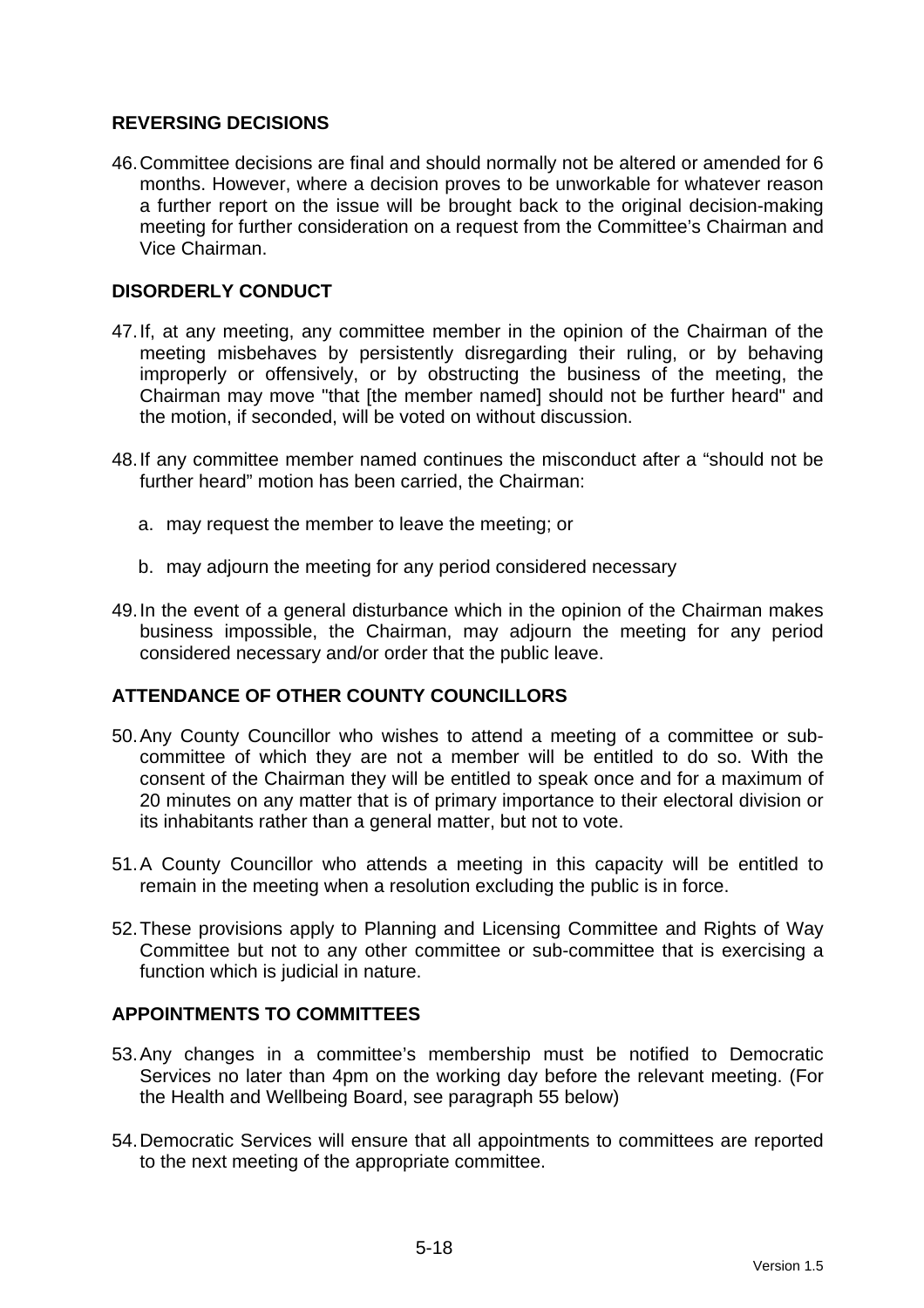## **POLICY COMMITTEE**

55. When exercising its scrutiny functions, the Committee may invite people to discuss issues of local concern and/or answer questions. It may for example wish to hear from residents and representatives of other organisations.

## **HEALTH AND WELLBEING BOARD**

- 56. Substitute members can be appointed for the non-County Council representatives. Substitute members will have all the powers and duties of any ordinary member on the Board but will not be able to exercise any special powers or duties exercisable by the person they are substituting. Substitute members may attend meetings in this capacity only:
	- a. To take the place of the ordinary member for whom they are substituting where the ordinary member will be absent for whole of the meeting
	- b. After the Proper Officer has been officially notified

### **PLANNING AND LICENSING COMMITTEE**

- 57. The Committee will comply with its Code of Best Practice
- 58. The Committee's Code of Best Practice sets out who is entitled to speak at meetings of Planning and Licensing Committee.

### **RIGHTS OF WAY COMMITTEE**

- 59. The Committee will comply with its Code of Best Practice
- 60. The Committee's Code of Conduct and Best Practice sets out who is entitled to speak at meetings of Rights of Way Committee.

### **PERSONNEL COMMITTEE**

61. That Trade Union representatives be entitled to speak but not to vote at meetings of Personnel Committee.

### **OTHER**

- 62. Placards, banners, advertising materials and similar items are not permitted in any committee meeting.
- 63. Other than any recording carried out by approved Council staff, the use of recording devices and cameras is only allowed with the consent of the Chairman. If consent is given the Chairman will notify the committee at the start of a meeting and in the event of objection by committee members a vote will be taken.
- 64. Mobile phones must be switched to silent.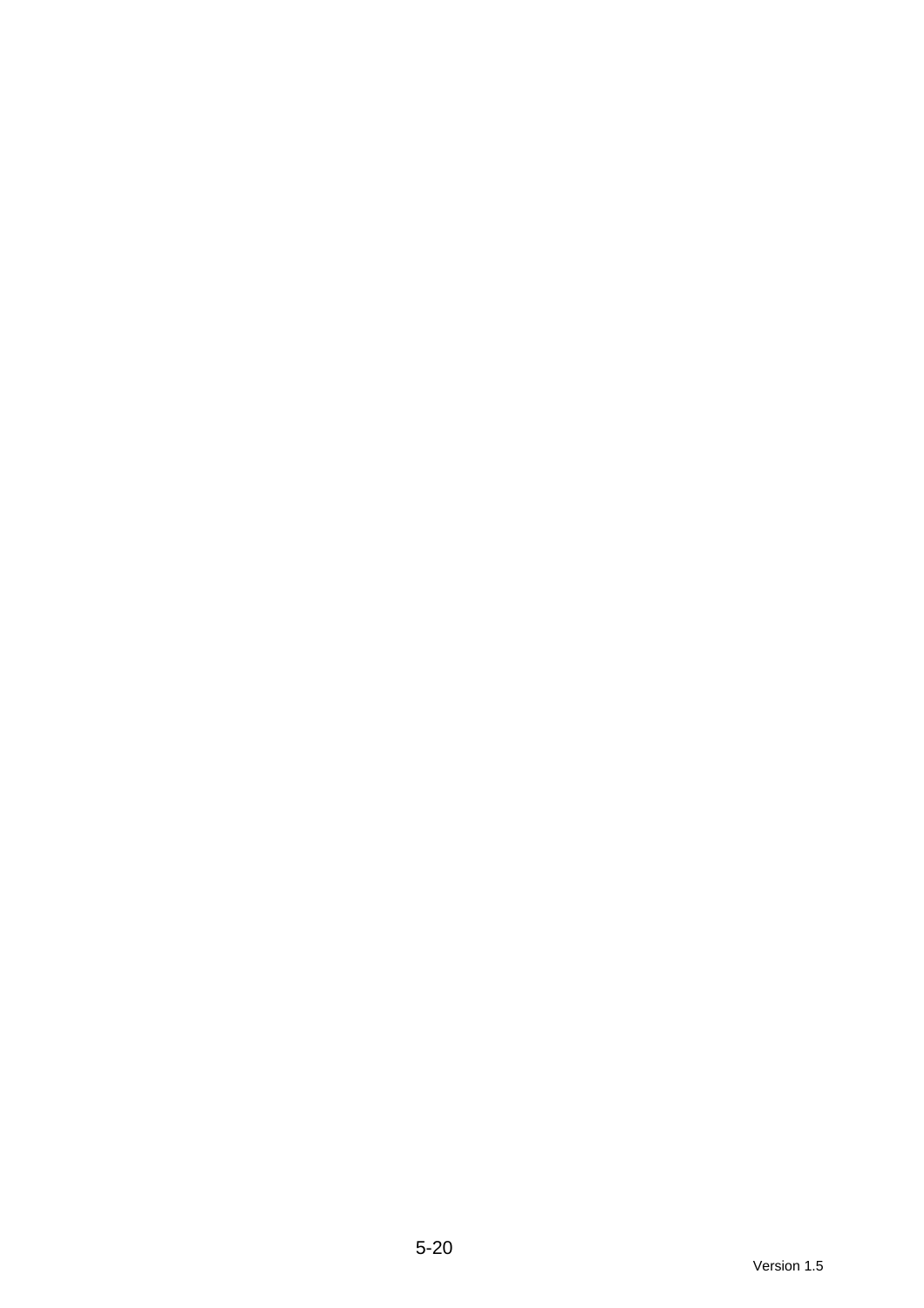## **PART C – THE PROCEDURE FOR TAKING URGENT DECISIONS**

- 1. The Council's Constitution sets out who in the Council has authority to make decisions and the procedures for making those decisions.
- 2. Sometimes events will occur which require decisions to be taken urgently. The County Council needs to be able to respond quickly where failure to do so would not be in the public interest.
- 3. The procedure for taking urgent decisions should only be used where failure to take the decision quickly would, or would be likely to, harm the interests of the Council and the public, for example:
	- a. a service not being provided;
	- b. the Council breaking the law or financial rules;
	- c. the public being put at serious risk of harm;
	- d. the Council suffering financial loss;
	- e. consultation deadlines not being met.
- 4. The following are not suitable reasons for the use of the procedure:
	- a. poor planning;
	- b. the possibility of embarrassment being caused to an officer or Councillor;
	- c. the possibility of adverse publicity being caused to the Council;
	- d. in order to circumvent the requirements of Financial Regulations without good cause and justification.

### **OPTION A – URGENT DECISIONS BY COMMITTEE**

- 5. Where the agenda for the relevant committee has been published, an urgent item may be added to the agenda if it meets the urgency criteria set out in paragraphs 3 and 4. Democratic Services and the chairman of the committee will require an explanation before authorisation is given.
- 6. Every effort must be made to circulate the urgent report to Councillors at least 24 hours before the meeting.
- 7. The urgent report will be made available for public inspection as soon as possible.

### **OPTION B – CALLING AN ADDITIONAL MEETING**

8. The issue may be of such significance that it may be more appropriate to call an additional meeting. The procedure for calling additional meetings is set out in the Council Procedure Rules at paragraph 9 and the Committee Procedure Rules at paragraph 4.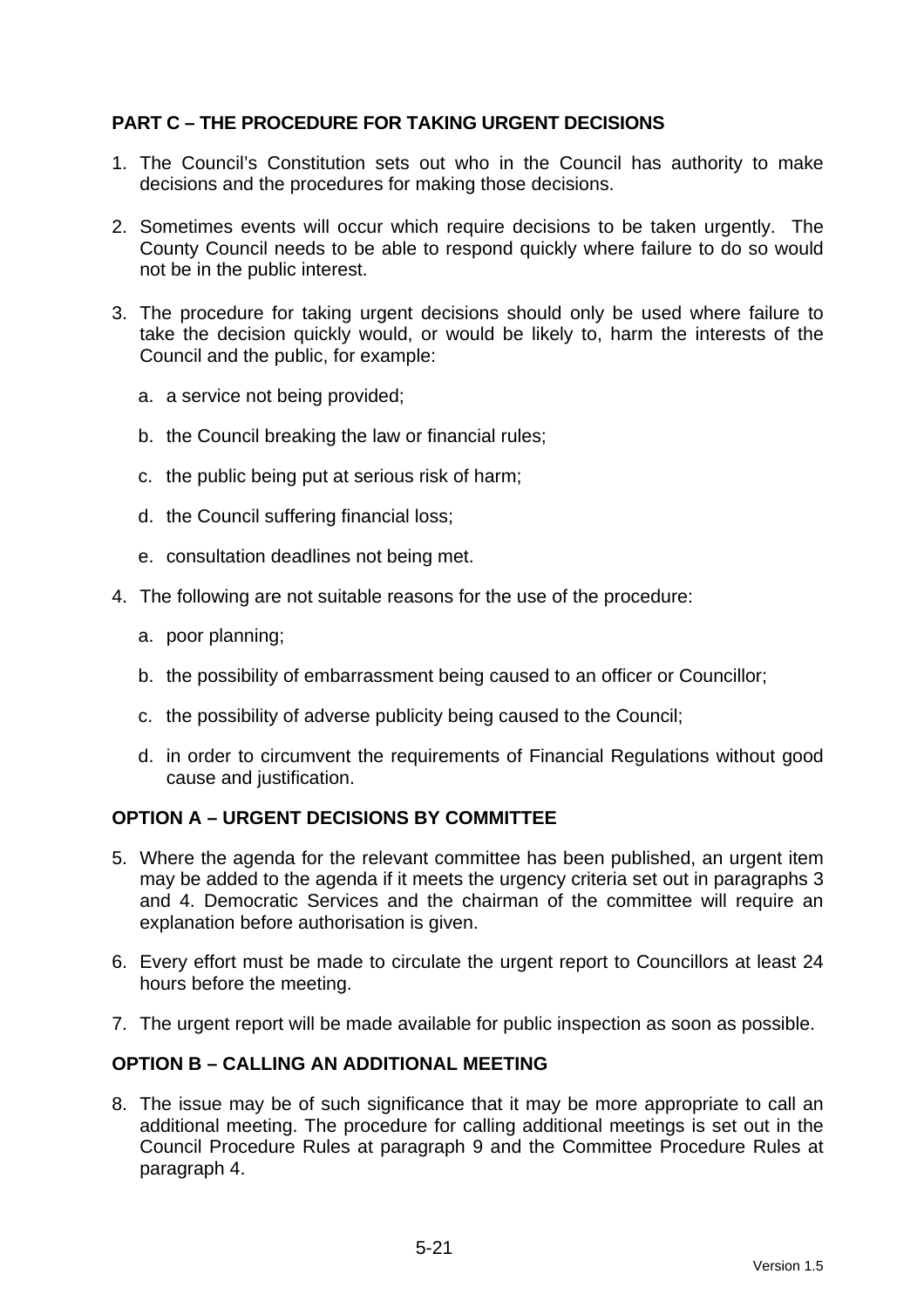## **OPTION C – DECISION BY THE CHIEF EXECUTIVE**

- 9. The Chief Executive may take a decision which is normally reserved to committee or another officer, where he believes that the decision is urgent, after first:
	- a. taking into account the guidelines set out in paragraphs 3 and 4above; and
	- b. where possible, seeking the views of the following in respect of the proposed decision:-
		- the Leader of the Council.
		- the chairman and the vice-chairman of the relevant committee with authority to take the decision, and
		- $\bullet$  the leader(s) of opposition group(s).
	- c. The Chief Executive will take into account any views he considers are relevant. The decision is the Chief Executive's alone.
	- d. The decision together with the reasons why it was urgent must be recorded in writing. The record of urgent decisions will be held by Democratic Services and will be made available for inspection.
	- e. Following the decision, a report will be submitted to the next available relevant committee meeting explaining:
		- the decision:
		- the reasons for it: and
		- why the decision was treated as a matter of urgency.
	- f. In the absence of the Chief Executive, his responsibilities under this procedure are delegated to a Corporate Director and all references to the Chief Executive under this procedure will also apply to that person.

### **REPORT ON USE OF THE URGENCY PROCEDURE**

10. In addition to any reports submitted to the relevant committee, twice yearly a report will be presented to Policy Committee detailing the number of occasions these provisions have been used and the reasons for their use.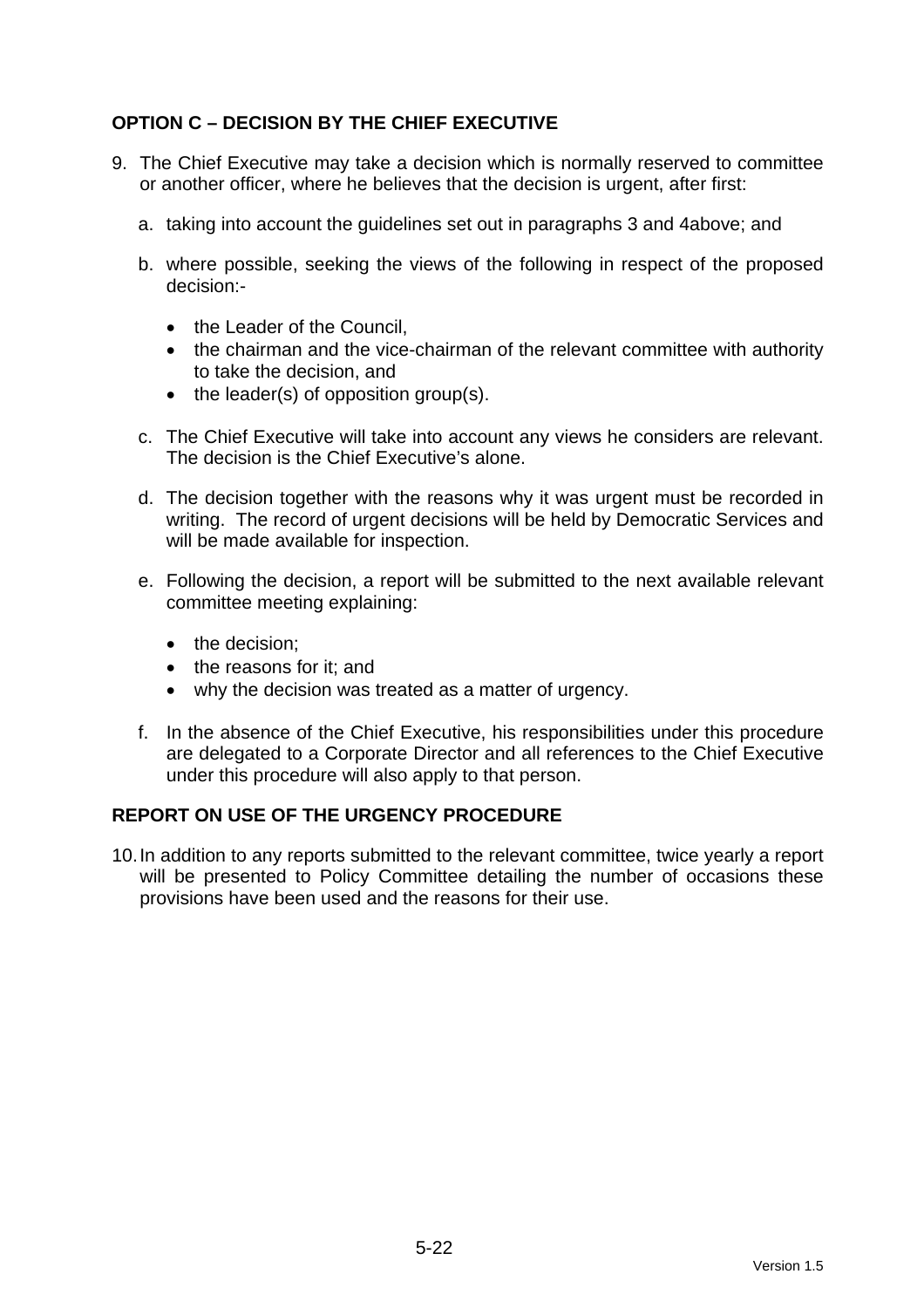**PART SIX** 

**GOVERNANCE**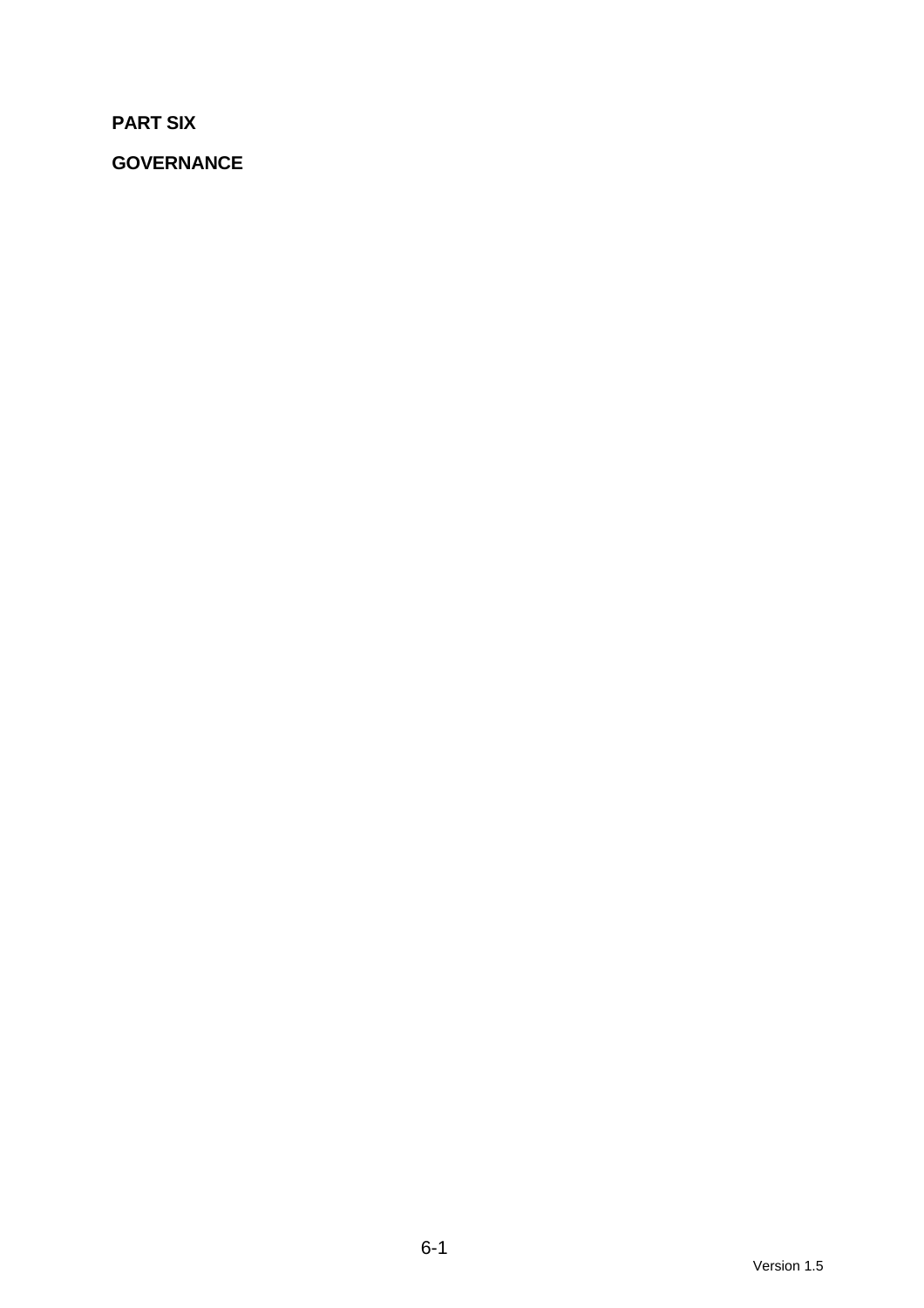## **PART A – FINANCIAL AFFAIRS**

#### **BUDGET FRAMEWORK**

### **BACKGROUND**

1. The Full Council is responsible for the approval of the Annual Budget. The Council's committees are responsible for implementing it.

### **CONSULTATION**

- 2. Before the budget is adopted the Council will publish initial proposals, having first canvassed the views of local stakeholders and members of the public as appropriate.
- 3. Any representations made will be taken into account in formulating proposals, and shall be reflected in any report dealing with them.

## **APPROVAL OF THE ANNUAL BUDGET**

- 4. The Full Council will be responsible for approving the annual budget.
- 5. In approving the annual budget the Council will also specify the extent of virement (the limits for the transfer of budget provision from one budget head to another) within the budget and degree of in-year changes to the Annual Budget.
- 6. The annual budget must be approved by the end of February each year.

### **DECISIONS OUTSIDE THE ANNUAL BUDGET**

- 7. Subject to the provisions regarding virement set out in the Financial Regulations, committees and officers may take only those decisions which are in accordance with the Annual Budget.
- 8. Any decision outside the Annual Budget and the virement provisions must be taken by Full Council.
- 9. If cases of urgency the Urgency Procedure should be followed.

### **ANNUAL ACCOUNTS**

10. The Council's Section 151 Officer is required by law to sign off the annual accounts by 30 June each year. These accounts will be presented to Full Council. Once the accounts are externally audited the final accounts will be presented to Full Council by 30 September as required by law.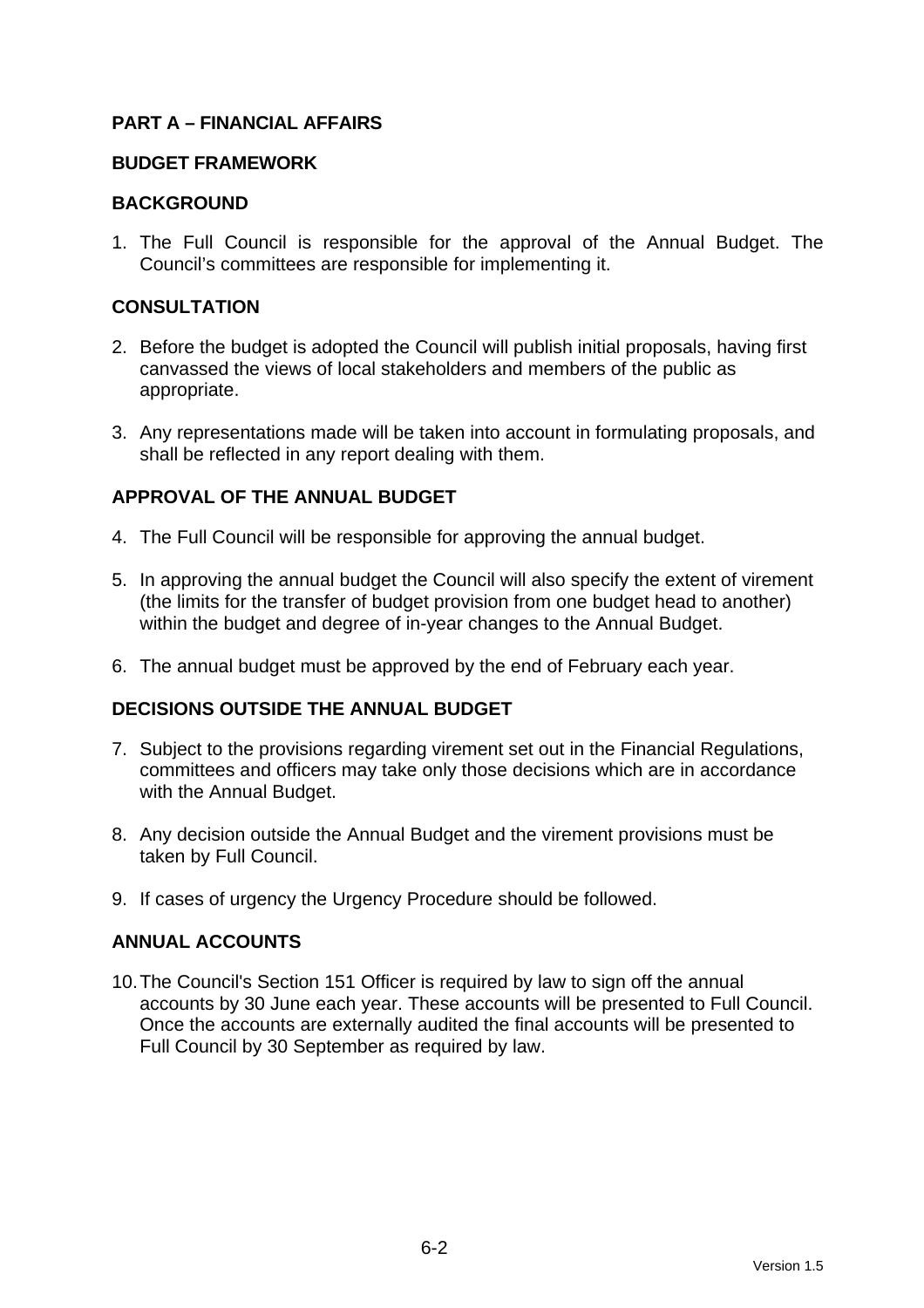# **FINANCIAL REGULATIONS**

| 1.  |                                                     |
|-----|-----------------------------------------------------|
| 2.  | FINANCIAL PLANNING AND BUDGETARY CONTROL6-5         |
| 3.  |                                                     |
| 4.  | CAPITAL EXPENDITURE AND OTHER MAJOR PROJECTS6-11    |
| 5.  |                                                     |
| 6.  | MANAGEMENT, RETENTION, SECURITY AND DISPOSAL OF     |
| 7.  |                                                     |
| 8.  |                                                     |
| 9.  | PROCUREMENT OF GOODS, SERVICES AND WORKS6-23        |
| 10. |                                                     |
| 11. |                                                     |
| 12. |                                                     |
| 13. |                                                     |
| 14. |                                                     |
| 15. |                                                     |
| 16. |                                                     |
| 17. |                                                     |
| 18. |                                                     |
| 19. | INFORMATION AND COMMUNICATIONS TECHNOLOGY (ICT)6-52 |
| 20. |                                                     |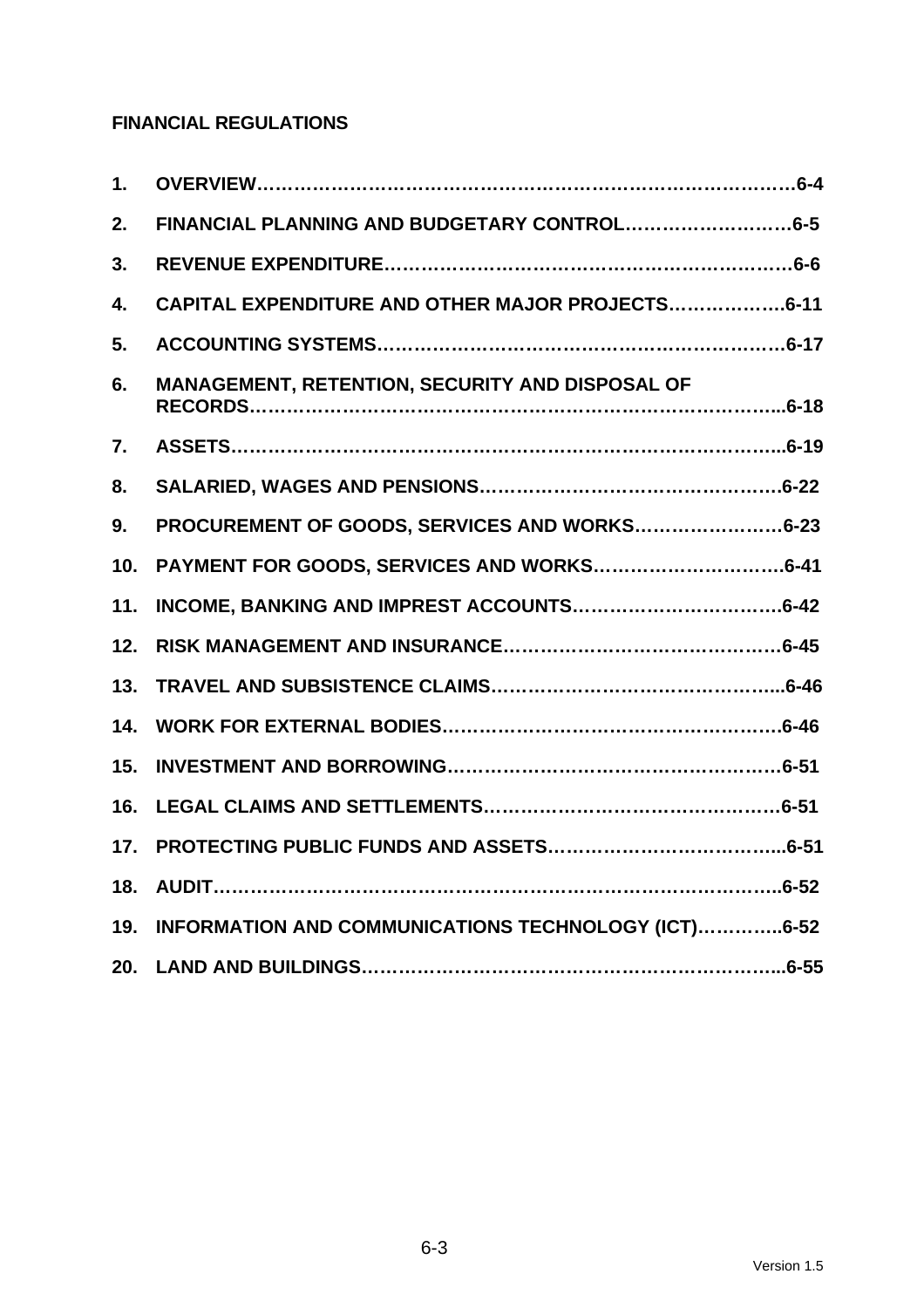## **1. OVERVIEW**

- 1.1 These Financial Regulations provide the framework of financial control and standards necessary to achieve the proper administration of the Council's financial affairs and are designed to safeguard the interests of both the Council and its employees. These Regulations cover the Council's main activities, its Trading Organisations and Pension Funds, and partnerships where the Council acts as the lead authority or where it acts as the accountable body.
- 1.2 A key objective of these regulations is to ensure that the Authority provides services to its users and the community in accordance with best value legislation. The regulations are designed to support Corporate Directors in achieving this aim whilst working within a framework of the principles of best value. Under the former Compulsory Competitive Tendering (CCT) system, value for money was generally proven by following a tendering procedure and awarding the contract to the lowest tenderer. However, in addition to cost, best value requires that the principles of integration, quality, partnering, innovation, performance management, and customer focus are also taken into account as well as the achievement of corporate objectives such as sustainability and social cohesion.
- 1.3 All projects should be managed in accordance with the principles of good project management. Projects **over £250,000** should be managed and delivered using best practice Project Management techniques e.g. PRINCE2. Where significant risks have been identified, they should be included in the Corporate Risk Register and addressed in accordance with the Authority's Risk Management strategy.
- 1.4 For the purpose of Section 151 of the Local Government Act 1972, the Service Director Finance and Procurement is the appointed Section 151 Officer for the Authority. The postholder is responsible for the proper administration of the Council's financial affairs and, subject to the Constitution and any resolutions of any Committee or the Full Council, may do all things necessary for the administration of the Council's financial affairs.
- 1.5 Where the Section 151 Officer considers that there is a likelihood of a significant overall overspending, or a significant overspending on a Committee budget, a report will be taken to Council, in accordance with Section 114 of the Local Government Finance Act 1988.
- 1.6 As the Council's financial and economic advisor, the Section 151 Officer will prepare a budget showing the sources of income and proposed expenditure in each financial year and will keep the Finance and Property Committee informed of the Council's overall financial performance, compared with the approved budget(s). The information required and the frequency of reporting will be determined by the Finance and Property Committee.
- 1.7 The Section 151 Officer, after consulting with the Group Manager for Legal and Democratic Services, may vary, waive or suspend any regulation. Requests to waive Financial Regulations should be submitted in accordance with the approved waiver request procedure.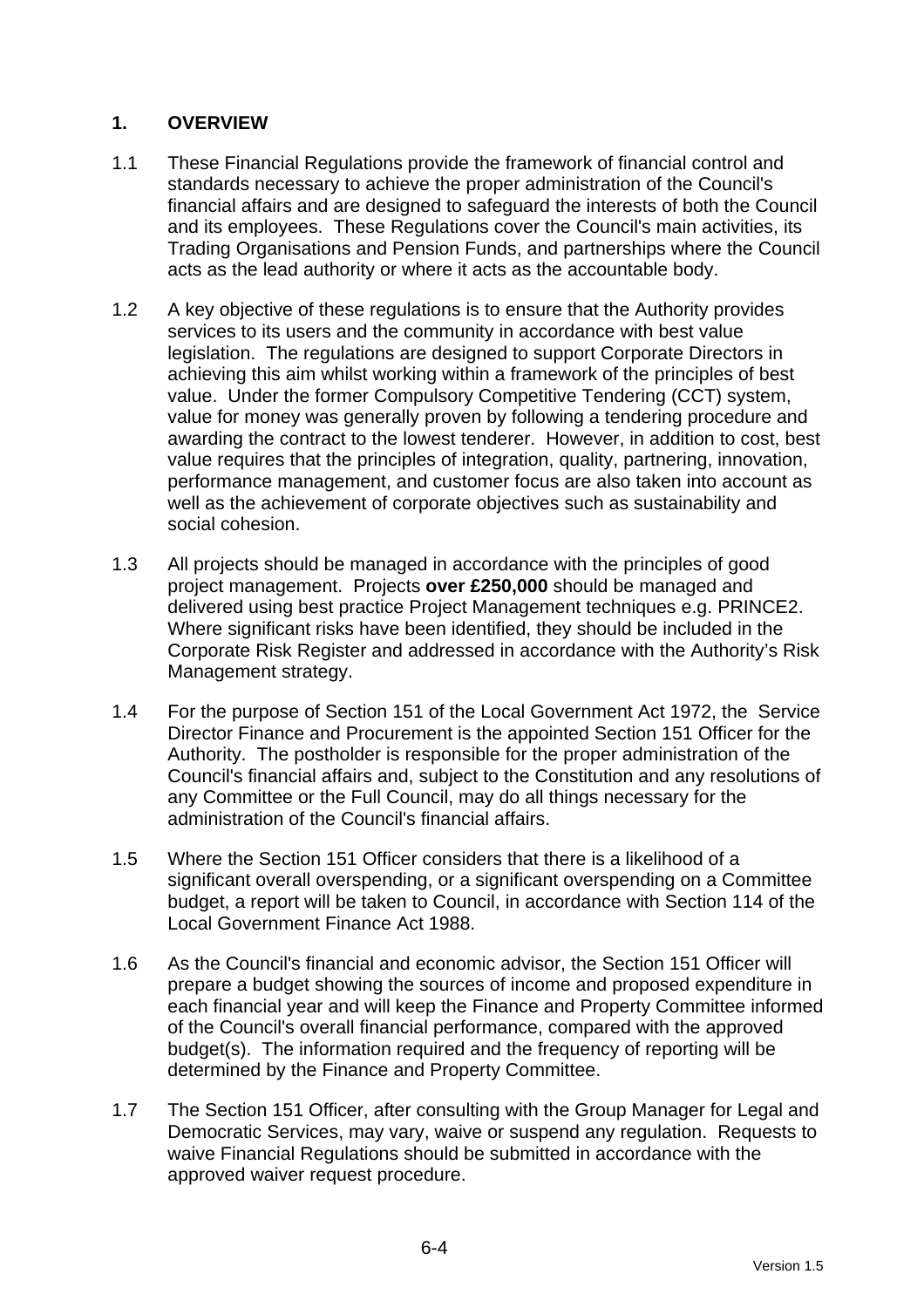- 1.8 Where reference is made in these regulations to specific officers, they may nominate other officers to act on their behalf provided that they keep appropriate up-to-date written records of the nominated officers and the limits to their delegated powers.
- 1.9 Corporate Directors are responsible for ensuring that employees in their departments are aware of, and comply with these Financial Regulations and that failure to comply may result in disciplinary action.
- 1.10 Corporate Directors must consult the Section 151 Officer on any matter which is liable to affect the finances of the Council before any provision or other commitment is incurred or before reporting to the Finance and Property Committee. The Section 151 Officer has the right to be represented at meetings with partnerships or outside bodies where matters of major financial significance are to be discussed.
- 1.11 Each Corporate Director and each Committee is responsible for the observance of Financial Regulations and Codes of Procedures, and for compliance with the decision making process defined in the Constitution.
- 1.12 The Section 151 Officer shall add any financial comments, as thought fit, to reports being submitted to Committee or Council regarding the financial consequences of any proposed action. These comments may include the sufficiency of the budget to finance the proposals being made or set out the action to be taken to make the necessary finance available. All reports will have a Section 151 Officer financial comment. These reports must be submitted to the Section 151 Officer or his/her representative, at least 5 working days before the distribution of papers.
- 1.13 If there is a conflict between the Council's Financial Regulations and other specific County Council regulations or codes of procedure, these Financial Regulations shall prevail.
- 1.14 The Freedom of Information Act 2000 requires the Council to meet standards of openness and transparency with respect to access to all of the information it holds. The Council has an Information Management Policy which should be followed. Particular issues are also addressed in section 6 and section 9 of these regulations. Further guidance is available on the intranet and in the Contracts Manual.

# **2. FINANCIAL PLANNING AND BUDGETARY CONTROL**

- 2.1 In February of each year, Full Council will approve an annual revenue budget, capital programme, Medium Term Financial Strategy and Council Tax Precept.
- 2.2 Each Member of the Council must be provided with a copy of the budget proposals together with a statement by the Section 151 Officer of the effect on the Council's finances and the precept to be levied at least seven days before the Meeting of the Full Council at which such matters will be considered.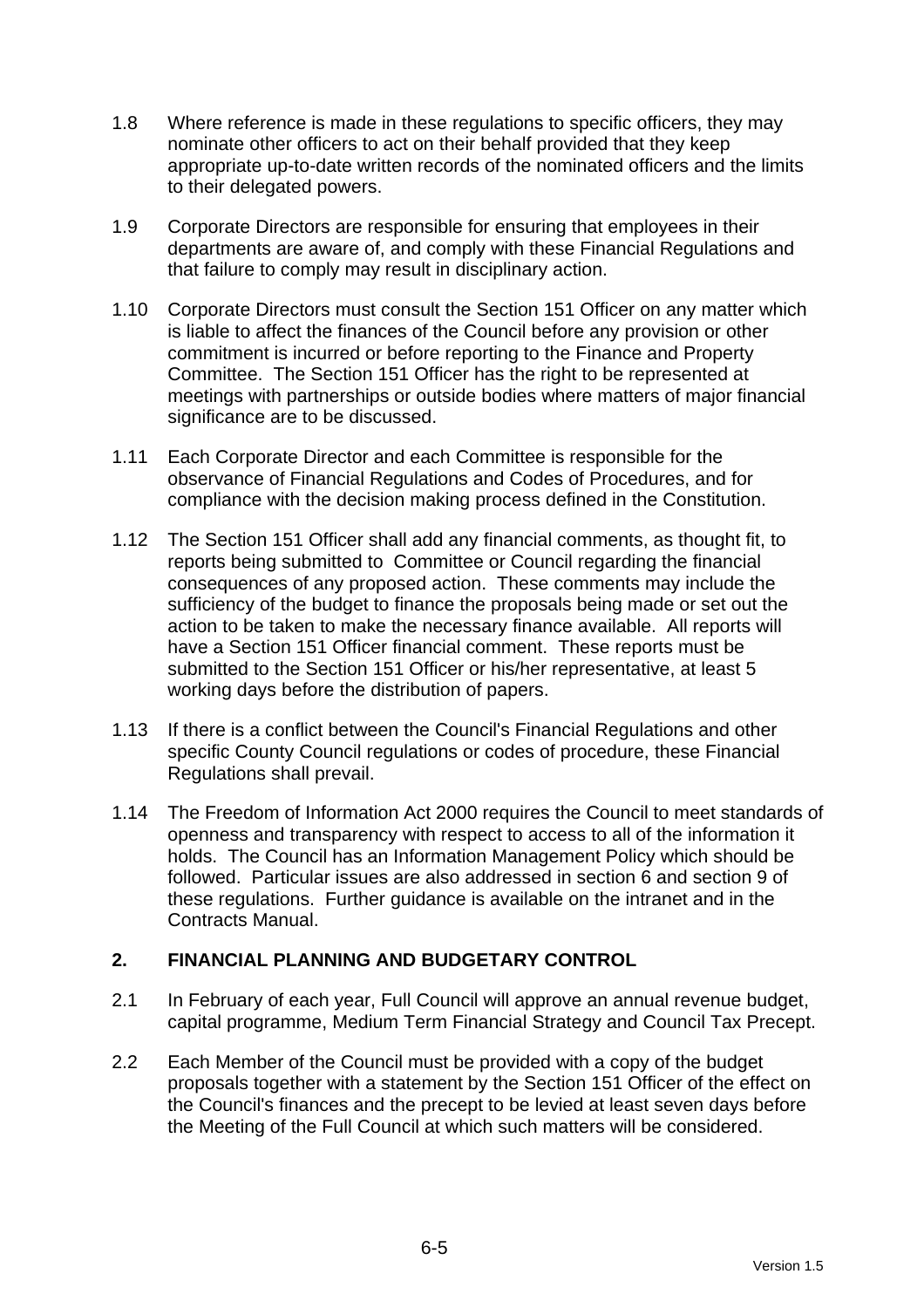- 2.3 It is the responsibility of all Committees, in consultation with the relevant Corporate Directors, to monitor and control the budgets approved for the year.
- 2.4 Amounts provided under each heading of the approved annual revenue estimates must not be diverted to other purposes except as allowed by Financial Regulations.
- 2.5 The inclusion of items in the approved revenue estimates constitutes authority to incur expenditure, subject to the regulations for procurement of Goods, Services and Works, except where the Council, Committee or Financial Regulations of the Council has placed a restriction on any item. Where items cannot be identified from the approved revenue estimates, authority for expenditure on those items must be obtained from the appropriate decision making body within the Council depending on the amount.
- 2.6 Where external funding is available to cover additional revenue expenditure, Corporate Directors must obtain the approval of Finance and Property Committee for the additional expenditure.
- 2.7 Where expenditure is required on items not included within the approved budget, and which cannot be funded within the regulations for virement Corporate Directors must obtain approval from the Finance and Property Committee.
- 2.8 Capital expenditure is not authorised until the necessary regulations have been complied with and a business case accepted by Finance and Property Committee and/or Policy Committee.
- 2.9 Where a Committee wishes to take a course of action which has financial implications contrary to the advice provided by the Section 151 Officer, the Section 151 Officer may submit a report to this effect to Policy Committee.
- 2.10 The Section 151 Officer must submit a report to the Full Council on each year's final accounts as soon as practicable, and in accordance with the statutory Accounts and Audit Regulations.

# **3. REVENUE EXPENDITURE**

### **3.1 Preparation of Revenue Budgets**

- 3.1.1 Revenue budgets must be prepared within the Budget and Policy Framework and the resource allocation limits prescribed by the Council.
- 3.1.2 Detailed annual revenue budgets must be prepared in accordance with all instructions on budgeting issued by the Section 151 Officer. It is the responsibility of Corporate Directors to ensure that detailed budget preparation takes place, that the amounts included are realistic, and that there has been correct application of budget conventions and procedures for their service.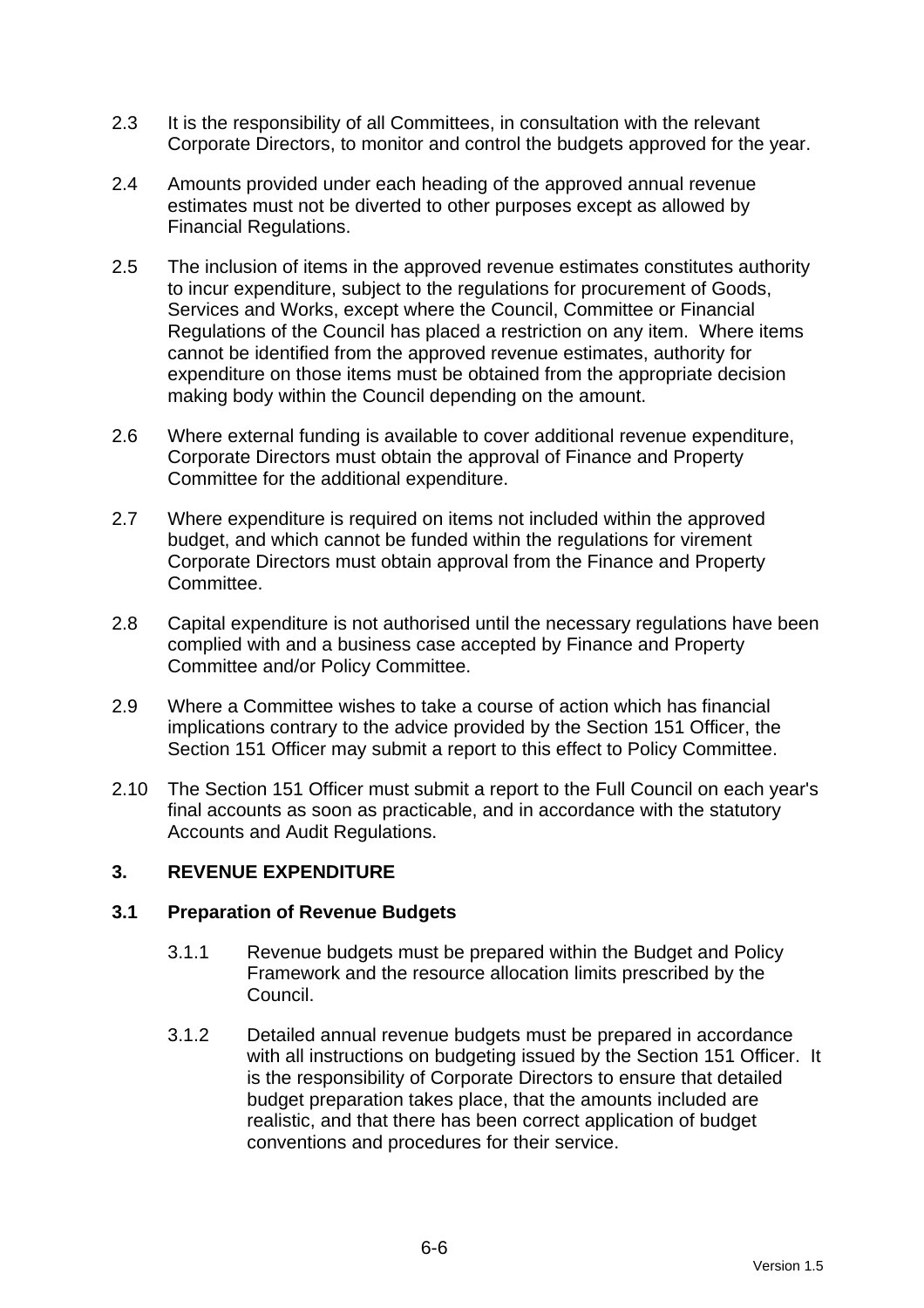- 3.1.3 Where there is uncertainty about the proper approach to be adopted in preparing a budget, guidance should be sought from the Section 151 Officer.
- 3.1.4 The Section 151 Officer will, during the year, seek approval from Finance and Property Committee for allocations from the General Contingency approved by Council.
- 3.1.5 Where external income arises from a set scale of charges, fees etc., the Corporate Director must review the level of fees at least once a year in consultation with the Section 151 Officer. Revised fees must be agreed by the relevant Committee.

### **3.2 Control of Revenue Budget**

- 3.2.1 Corporate Directors and Committees are responsible for controlling expenditure within approved budgets. To assist them with this, virement of budget provision from one budget head to another may be permitted.
- 3.2.2 Variation between any budget head and actual expenditure or income which cannot be covered within the rules for virement must be reported to the Finance and Property Committee after consultation with the Department's Corporate Director and the Section 151 Officer.
- 3.2.3 Where new policies or significant variations to existing policies or practices are proposed, a report must be presented to Policy Committee providing details of the financial implications of the proposed policies for the current year and two further years.
- 3.2.4 A Corporate Director's authority to incur expenditure, for which provision has been made in the detailed annual revenue budget and which is in accordance with Council policies, is subject to the procurement regulations and the conditions below.

### **3.3 Special Items**

### **1. Use of Consultants, Individuals as Contractors and Special Advisors**

- 3.3.1.1 Unless prior approval has been obtained from Policy Committee to engage consultants (e.g. as part of an approved capital programme), the following regulations apply in addition to the normal procurement rules:-
- 3.3.1.2 Corporate Directors may employ consultants, individuals as contractors or specialist advisors provided that there is sufficient budget provision and an annual report is made to the Policy Committee on the use of this discretion.
- 3.3.1.3 If the estimated value of the contract is **over £50,000** prior approval must be obtained from the Chief Executive and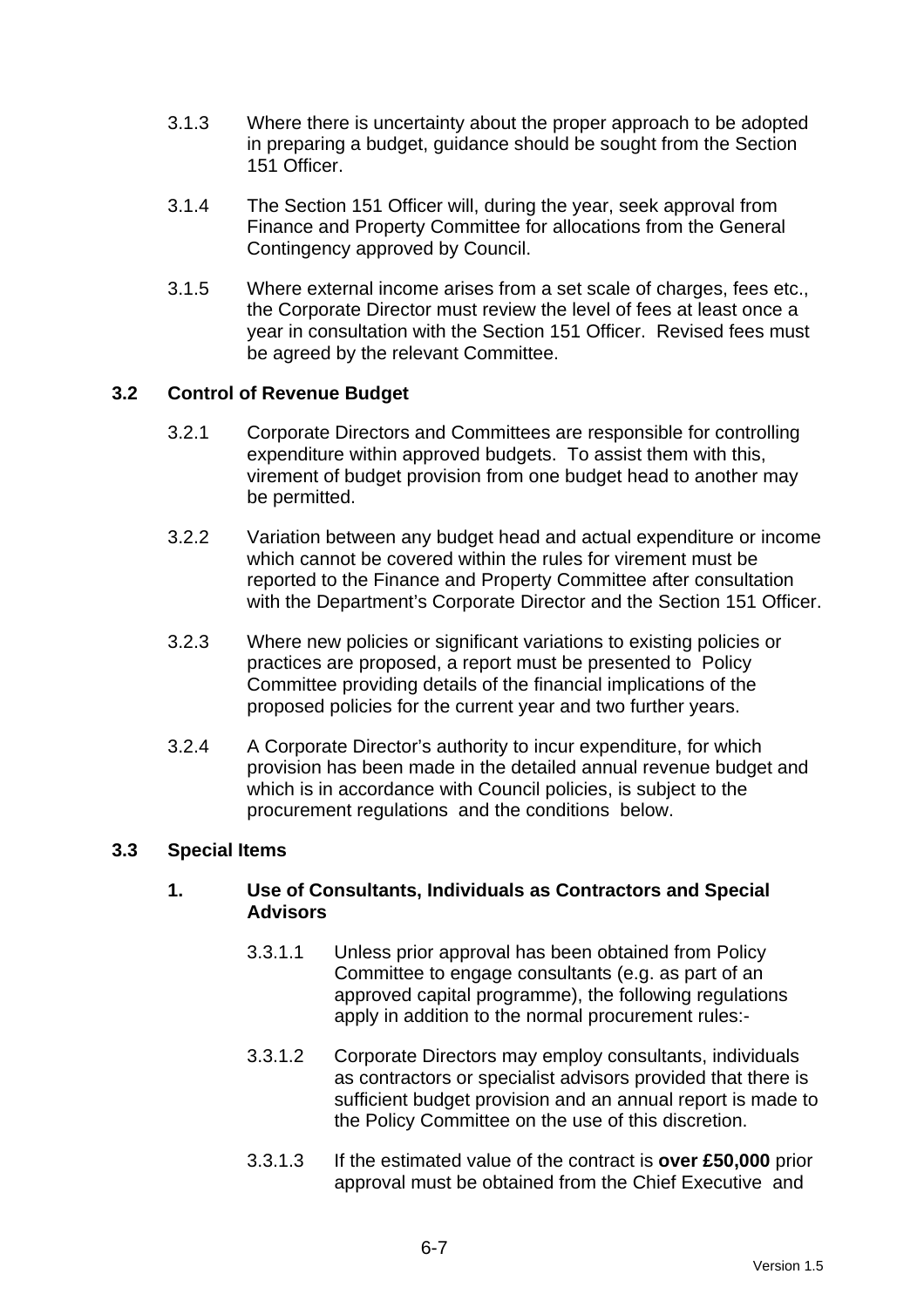the Section 151 Officer. Requests for approval must be submitted on the approved form. (NB Regardless of value, all consultants must be procured in accordance with procurement procedures.)

- 3.3.1.4 Where contracts need to be extended and the total value of the whole contract will **exceed £50,000,** further permission must be obtained from the Chief Executive and the Section 151 Officer before the contract is extended.
- 3.3.1.5 When employing individuals as consultants, contractors or specialist advisors, Corporate Directors must determine whether the nature of their employment is 'Employed' or 'Self Employed' as set out in the guidance note IR56 issued by HM Revenue and Customs. The Authority has produced some guidance and a form to help with this assessment. If a Consultant or Contractor is deemed to be 'Employed' the Corporate Director must arrange for the Consultant or Contractor to be paid through the Authority's payroll.

#### **2. Leases**

- 3.3.1.6 All leases or credit arrangements **over £6,000** which are not for Land and Buildings must be approved by the Section 151 Officer before they are entered into.
- 3.3.1.7 For leases of Land and Buildings, separate regulations must be followed.

### **3. Grants to External Bodies**

3.3.3.1 Grant aid as defined in the grant aid strategy must be approved by the Grant Aid Sub-Committee.

### **4. Loans to External Bodies**

3.3.1.8 All proposals for loans to individuals or outside bodies should be accompanied by an appropriate risk assessment. Loans to individuals or outside bodies must be approved by Policy Committee.

# **5. State Aid**

3.3.1.9 State Aid is financial aid or other advantage to business from a Member State of the EU which meets all the criteria in Article 87(1) of the EC Treaty. State Aid, which could distort competition and affect trade by favouring certain undertakings or the production of certain goods, is incompatible with the common market unless there is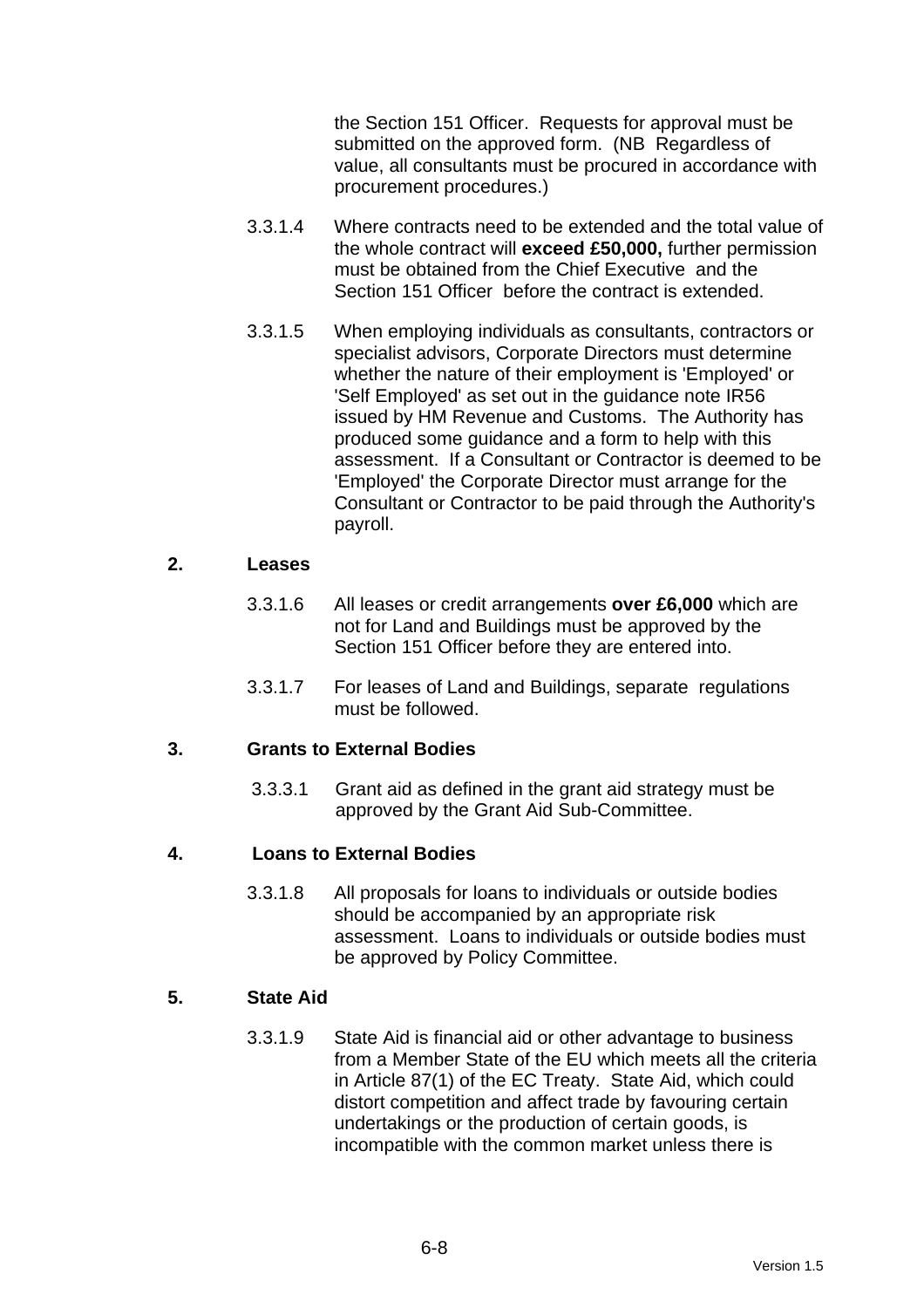special provision for it within the EC Treaty (usually through certain types of block exemption).

- 3.3.1.10 There are four characteristics of State Aid:
	- 3.3.1.10.1 **it is granted through the State or through State resources** (including public funds administered through Local Authorities);
	- 3.3.1.10.2 **it favours certain undertakings or production of certain goods** – ie by conferring an advantage to an entity engaged in economic activity (which can include voluntary and non profit making public or private bodies when they engage in activities which have commercial competitors);
	- 3.3.1.10.3 **it distorts or threatens to distort competition** by actually or potentially strengthening the position of the recipient in relation to competitors. Virtually all selective aid will have this potential regardless of the scale of the potential distortion;
	- 3.3.1.10.4 **it affects trade between Member States.** Most products or services are traded between Member States, therefore, almost any selective aid for business activities is capable of affecting trade between States, even if the business itself does not trade directly with Member States.
- 3.3.1.11 State Aid can take many forms including grants, subsidies, preferential interest rates, loans with preferential terms, acquisition of land either gratuitously or on favourable terms, provision of goods or services on favourable terms, reimbursement of costs in the event of success, capital transfers and many other actions. Some forms of public private partnerships and contracts are not open to competitive tendering.
- 3.3.1.12 The rules on State Aid are lengthy and complex and therefore if there is any concern about activities or proposals possibly contravening these rules then specific advice on the circumstances should be sought from Legal and Democratic Services. See the state aid website.

### **3.4 Virement**

3.4.1 The transfer of budget provision from one budget head to another is permitted as follows: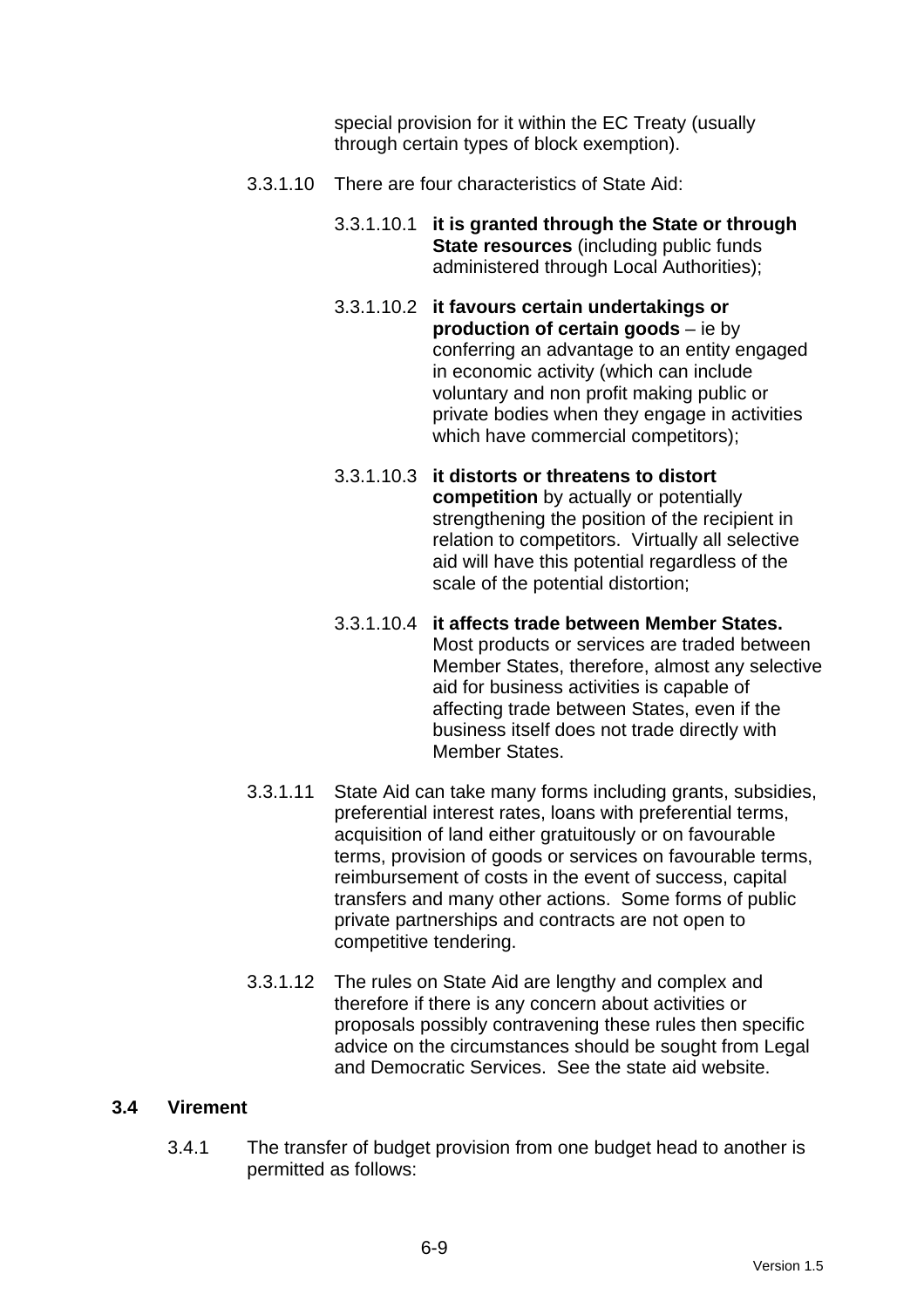- a. **up to £50,000** (£100,000 within the Highways Maintenance budget) within a Committee's revenue budget - by a Corporate Director and the Section 151 Officer;
- 3.4.1.1 **up to £200,000** within a Committee's revenue budget by the Finance and Property Committee;
- 3.4.1.2 **up to £200,000** between the revenue budgets of two or more committees - with the agreement of both or all the relevant committees and the Finance and Property Committee;
- 3.4.1.3 **over £200,000** within or between the revenue budgets of Committees - by the Finance and Property Committee.
- 3.4.2 Where the Section 151 Officer considers that any proposed virement causes a variation to existing policy, s/he may require the Corporate Director to present a report to Policy Committee setting out the reasons for the virement.
- 3.4.3 A Corporate Director may incur expenditure which is essential to meet any immediate needs created by a sudden emergency, subject to this action being reported immediately to the Chief Executive and the Section 151 Officer, and to the next Finance and Property Committee.
- 3.4.4 When a sudden emergency arises, Corporate Directors must keep a separate record of the essential expenditure incurred in connection with the emergency until advised by the Section 151 Officer that separate records are no longer required.

### **3.5 Monitoring of the Revenue Budget**

- 3.5.1 Corporate Directors must ensure that budgets are monitored via the Council's Business Management System. Corporate Directors will report at least quarterly to the relevant Committee and Finance and Property Committee regarding the actual income and expenditure compared with the budget. Explanations of significant variations must be made available to the Section 151 Officer when requested, together with proposals for avoiding any continuing budget problems.
- 3.5.2 Each Corporate Director, in conjunction with the Section 151 Officer, must prepare an annual report for the relevant Committee and Finance and Property Committee comparing actual expenditure for the year with the revenue budget. Explanations for significant variations must be provided by the Corporate Director.
- 3.5.3 The Section 151 Officer must prepare an annual report to Full Council for all budgets, comparing the actual expenditure for the year with the agreed revised estimate for the year and explanations of significant variations. Budgets may be carried forward to the following year after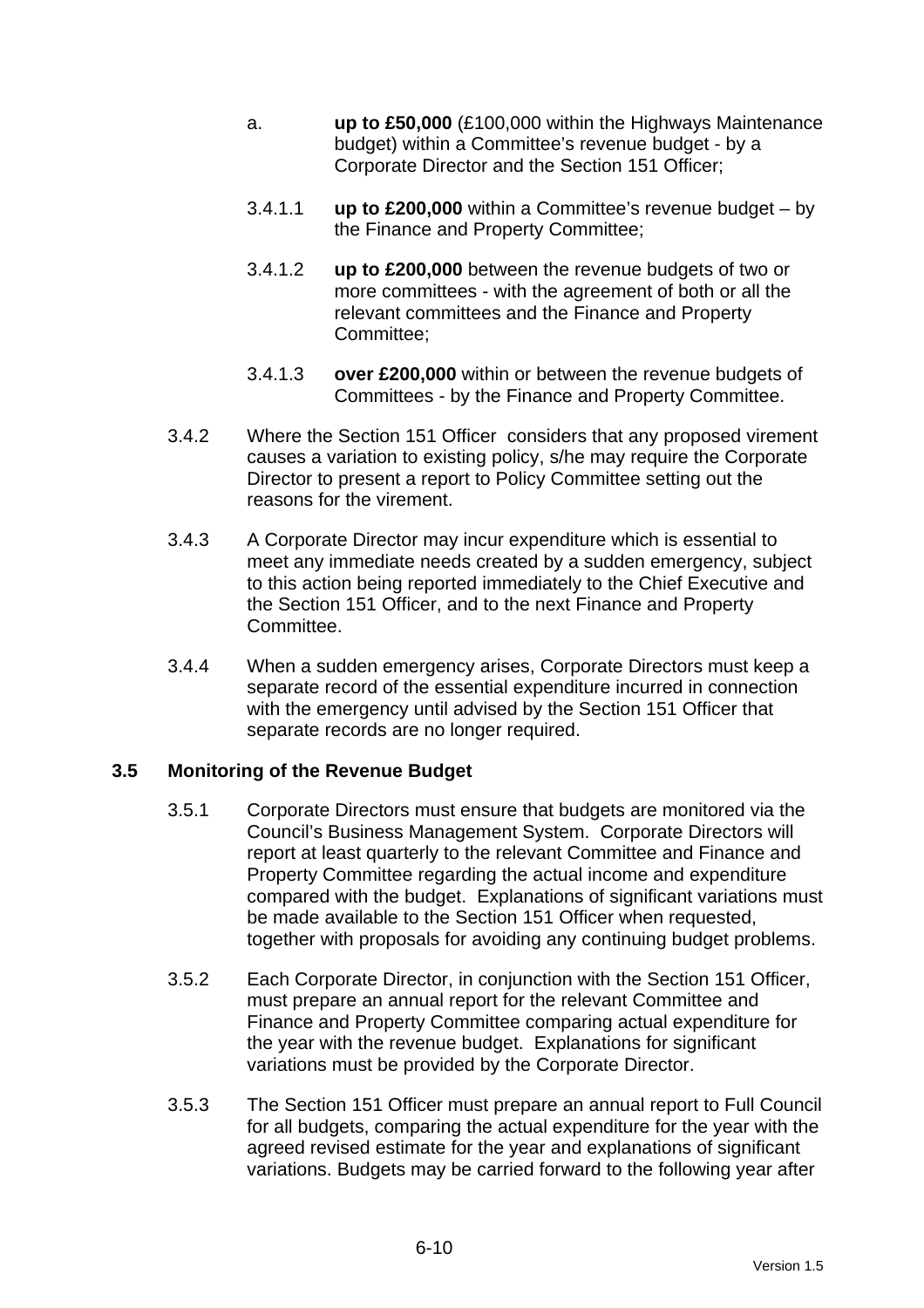consideration by Finance and Property Committee and approval by Council. Other reserves may be created from budget underspending for specific purposes, subject to approval by Finance and Property Committee.

3.5.4 The annual surpluses and deficits of Trading Organisations will be carried forward in an 'Earmarked Reserve'. The level of these reserves will be kept under review by the Section 151 Officer and reported annually to Finance and Property Committee.

#### **4. CAPITAL EXPENDITURE AND OTHER MAJOR PROJECTS**

#### **4.1 Management of Projects**

4.1.1 All projects will be managed using a best practice project management methodology eg PRINCE2 by suitably experienced project managers with project reviews at key milestones which meet Gateway Review standards.

#### **4.2 Inclusion of schemes in the Capital Programme**

- 4.2.1 Schemes can be added to the Capital Programme by:
	- 4.2.1.1 the Annual Review Process that culminates in the approval of the County Council's budget each February; or
	- 4.2.1.2 decisions taken during the year on an ad-hoc basis where the schemes are fully funded from external sources; or
	- 4.2.1.3 decisions taken during the year on an ad-hoc basis where additional County Council funds are required.

The processes are shown schematically in the attached decision tree.

- 4.2.2 All proposed schemes, or programmes of work, should include a business case appraisal which has been carried out before detailed design work begins, and, where appropriate, the full lifecycle costs of the investment and the impact on future budgets.
- 4.2.3 The options appraisal report should include:
	- 4.2.3.1 how each scheme, or programme of work, relates to the approved Council objectives and what other options have been considered, what consultation has been undertaken and what the anticipated outcomes are;
	- 4.2.3.2 the estimated capital costs;
	- 4.2.3.3 the estimated revenue costs for each of the first three years of the scheme or programme of work, including the eventual revenue costs for a full year of operating the scheme or programme of work.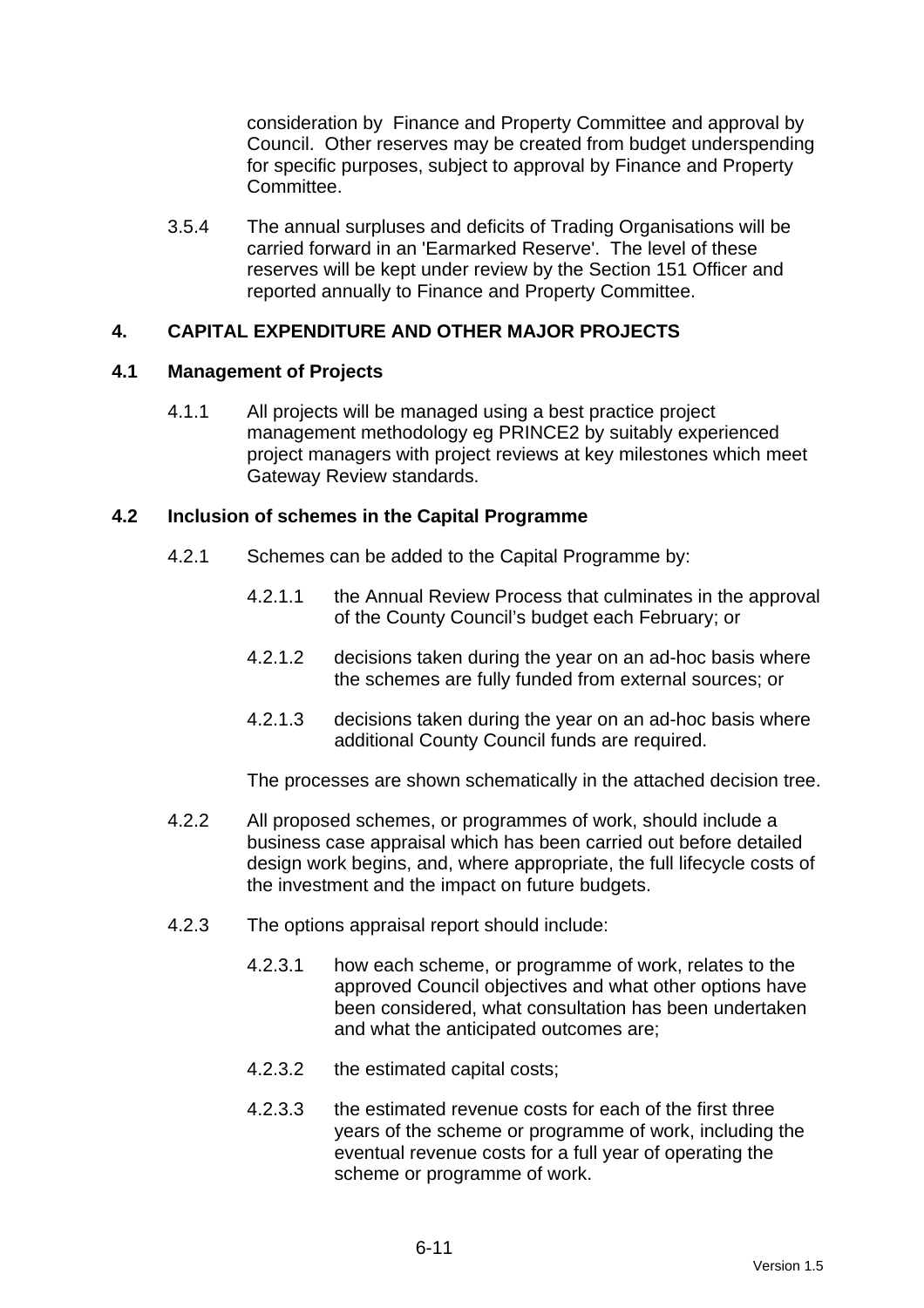- 4.2.4 All proposals for capital expenditure that require additional resources to be found by the County Council should be considered initially by the Corporate Asset Management Group (CAMG) who will advise on the relative priority of future capital schemes, in accordance with the agreed prioritisation criteria within the Capital Strategy. Approval must then be obtained as follows:
	- 4.2.4.1 for schemes being considered through the Annual Review process, CAMG will make recommendations to the Member Reference Group who, in turn, will make recommendations to the Corporate Leadership Team (CLT). CLT will then make their recommendations to Policy Committee for approval;
	- 4.2.4.2 for schemes arising during the budget year on an ad-hoc basis, CAMG will consider and advise the Member Reference Group who, in turn, will advise and seek approval from Policy Committee.
- 4.2.5 The outcome of the Annual Review process is the capital programme approved by Council which includes the schemes approved for the forthcoming financial year and the two following years.
- 4.2.6 Where proposals are made for additional schemes during the year, or for cost variations to existing schemes, decisions can be taken as follows:
	- 4.2.6.1 schemes, or variation increases, **up to £250,000** by the Section 151 Officer after consultation with the Chairman of the Finance and Property Committee;
	- 4.2.6.2 schemes, or variation increases, **over £250,000 and up to £2 million** by Finance and Property Committee;
	- 4.2.6.3 schemes, or variation increases, **over £2 million** by Council.
- 4.2.7 After approvals have been obtained, Latest Estimated Cost (LEC) reports should be prepared and presented before tenders are sought.
- 4.2.8 All schemes with an estimated cost **over £7.5 million** are subject to the following additional requirements:
	- 4.2.8.1 a report on alternative design proposals is taken to Finance and Property Committee;
	- 4.2.8.2 no detailed design work is undertaken prior to the report being approved.
- 4.2.9 Where major projects are being procured through a 'Private Finance Initiative' (PFI) or 'Public Private Partnership' (PPP), an options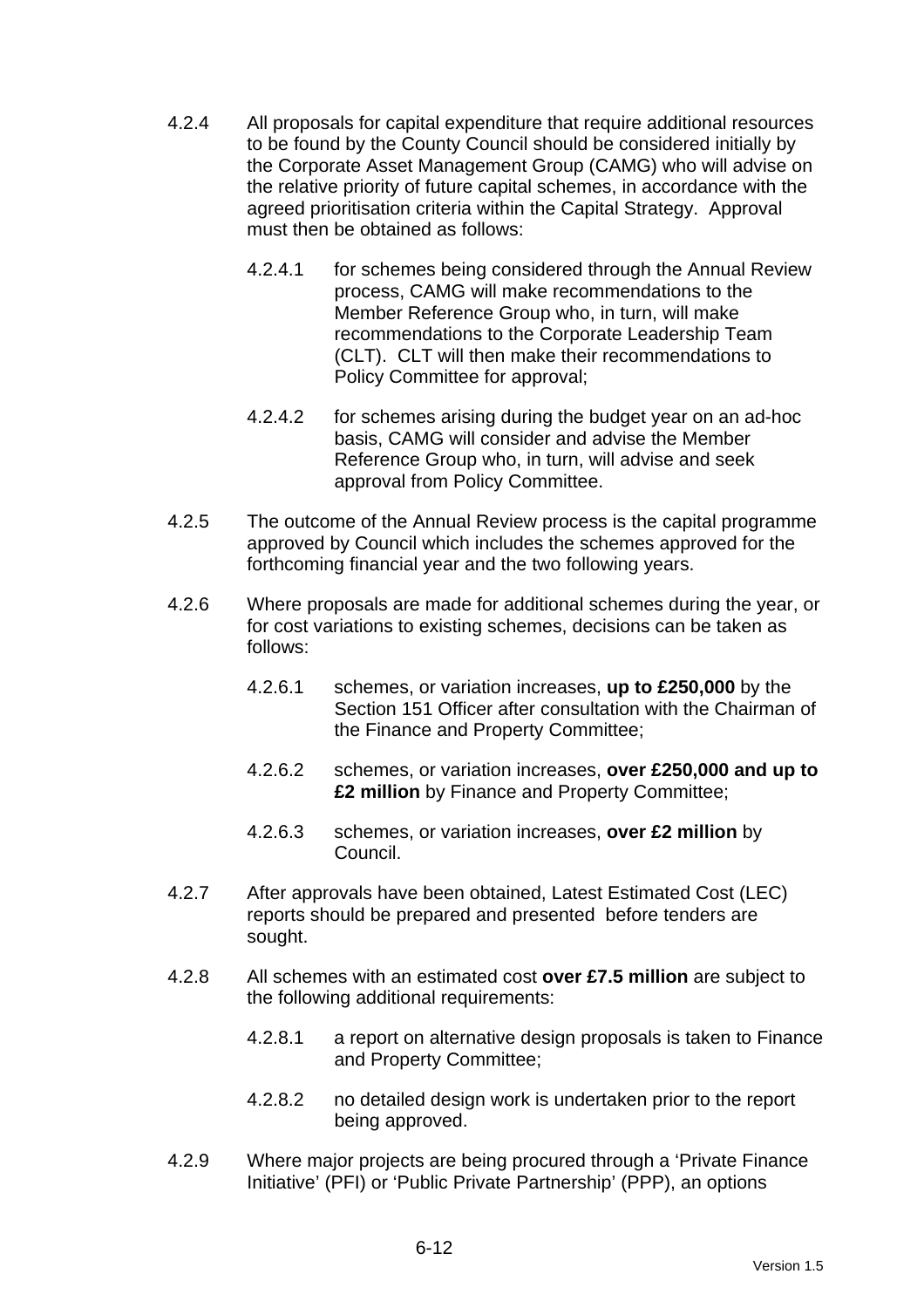appraisal report should be prepared and approval must be obtained from Council before bids are invited.

# **4.3 Content of Bids for Capital Expenditure**

- 4.3.1 All bids for capital expenditure must be prepared by Corporate Directors in the form laid down by the Section 151 Officer.
- 4.3.2 The advice of an appropriate technical officer must always be sought before a scheme is included in any capital programme. The appropriate technical officers are shown below:

| <b>Area of Activity</b>                   | <b>Technical Officer</b>                  |  |
|-------------------------------------------|-------------------------------------------|--|
| Building, Construction and associated     | Service Director, Transport, Property and |  |
| works                                     | Environment                               |  |
| <b>Civil Engineering works</b>            | Corporate Director, Environment and       |  |
|                                           | <b>Resources</b>                          |  |
| Computer technology                       | Service Director, ICT                     |  |
| Expenditure over £100,000 relating to the | Service Director, Transport, Property and |  |
| management of Council Land, Building      | Environment                               |  |
| and Property                              |                                           |  |
| Change of use of land, buildings or       | Service Director, Transport, Property and |  |
| property                                  | Environment                               |  |
| New or replacement land, buildings or     | Service Director, Transport, Property and |  |
| property                                  | Environment                               |  |

- 4.3.3 Construction schemes should not normally be included in the first year of a capital programme unless the following criteria have been considered and the risks evaluated:
	- 4.3.3.1 purchase, lease or lease option of the land or property has been completed. In the case of transportation and land reclamation projects, a right of entry should have been obtained;
	- 4.3.3.2 outline planning permission should have been obtained, where appropriate, especially if the development involves a change of use or is a new development;
	- 4.3.3.3 the sources of funding, including any grants or contributions from outside organisations, have been finalised - except for land reclamation projects where grant notification is not normally received until the year of the project;
	- 4.3.3.4 the service department has prepared a detailed brief for the project which has been agreed with the relevant technical officer who will carry out the design;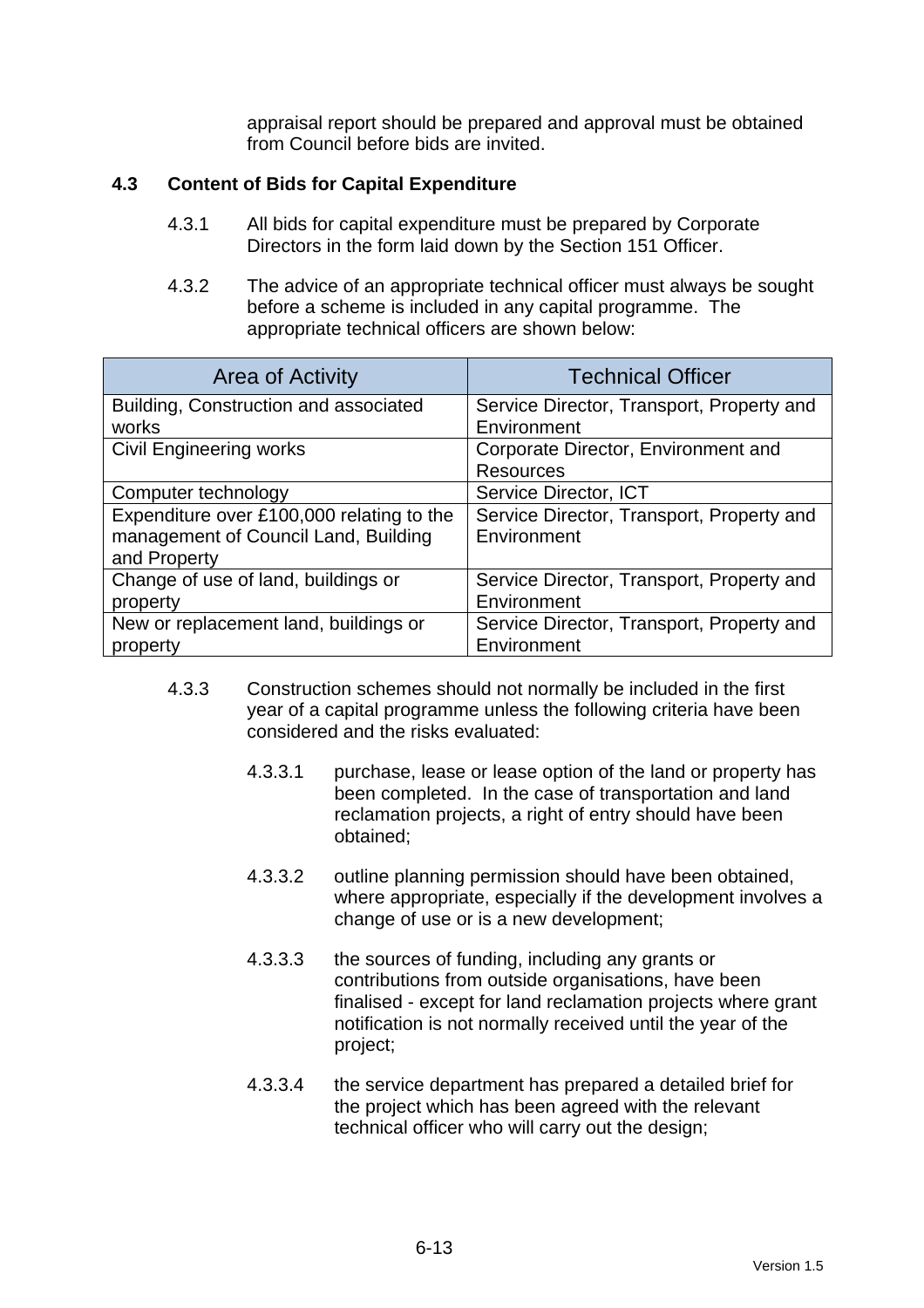- 4.3.3.5 the Service Director, Transport, Property and Environment has confirmed that the proposal complies with Corporate Property Policies;
- 4.3.3.6 a proper assessment of the time-scale required for the project has been made;
- 4.3.3.7 where existing property is affected by the proposed development, the service department has agreed proposals for dealing with staff or clients who might be temporarily displaced during construction; and
- 4.3.3.8 relevant sustainability issues.
- 4.3.4 The capital programme for each Committee must be prepared within the block allocation and individual scheme approvals approved by Finance and Property Committee. All costs should be at estimated out-turn prices, unless otherwise determined by the Section 151 Officer.
- 4.3.5 The revenue costs of all schemes in the capital programme must be assessed each year. The staffing, lifecycle maintenance and other running costs must be included in the revenue budget. The financing costs for expenditure funded by borrowing or leasing will be calculated by the Section 151 Officer and included within the overall revenue budget.

### **4.4 Feasibility Studies**

- 4.4.1 The appropriate technical officer can carry out preparatory work on any scheme included in the approved capital programme. The costs of this work must be charged to that scheme. If for any reason the scheme does not go ahead, then the costs of preparatory work undertaken must be charged to the revenue budget of the Committee concerned, which will need to make available sufficient budget cover for this. In practice, this means that the technical officer should not carry out preparatory work unless an undertaking has been secured for the funding of any abortive costs from the service department.
- 4.4.2 Design work must not take place on schemes which are not included within the approved capital programme unless written approval has been obtained from the Chief Executive and the Section 151 Officer.
- 4.4.3 The appropriate technical officer can carry out feasibility work on any other scheme not in the approved capital programme subject to:
	- 4.4.3.1 the Corporate Director agreeing to the cost being met from its revenue budget for the year; and
	- 4.4.3.2 prior approval from the Section 151 Officer has been obtained if the estimated cost of the feasibility study is **over £25,000.**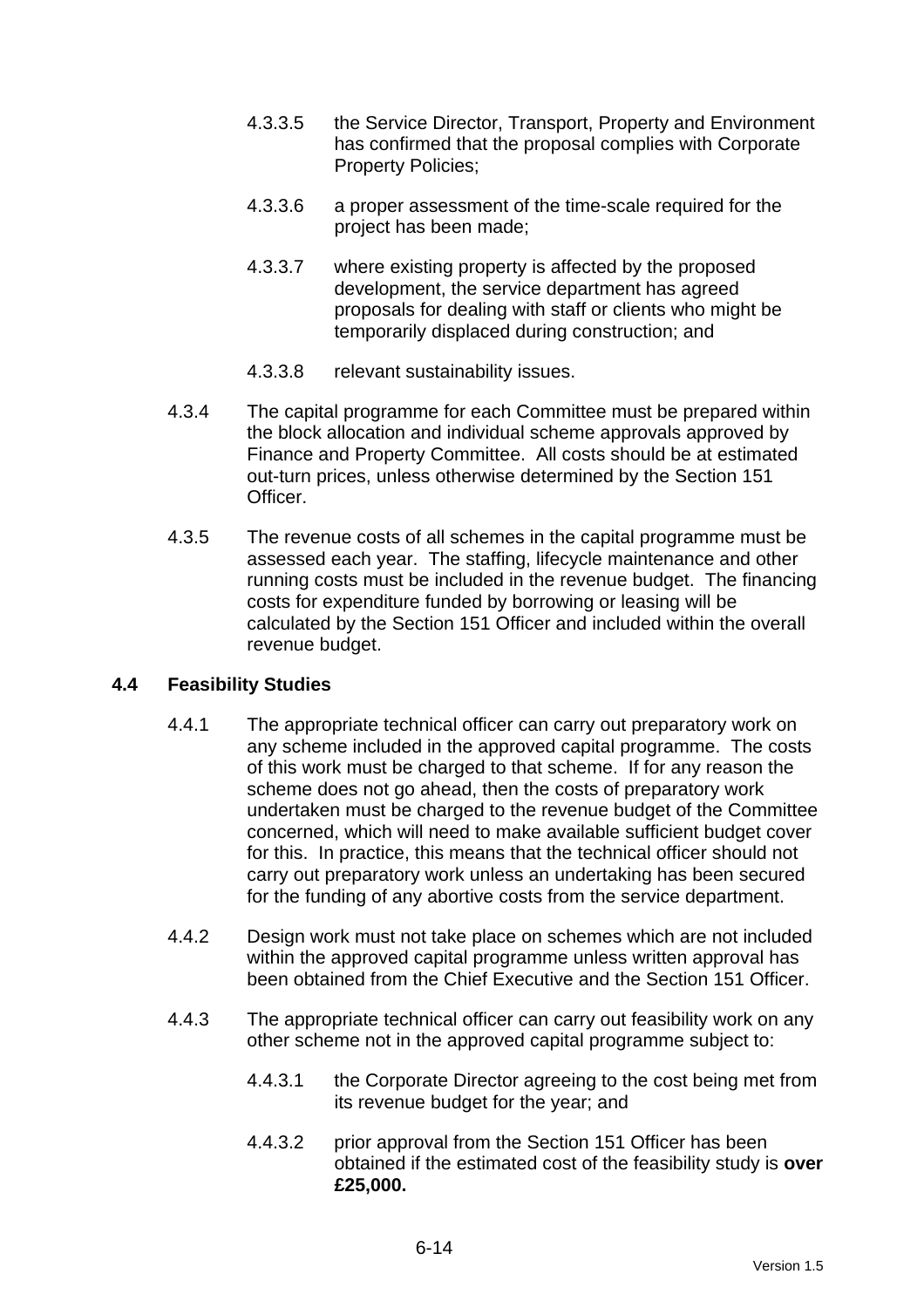# **4.5 Reports on "Latest Estimated Costs" of Proposed Schemes**

- 4.5.1 Corporate Directors must take a report to Finance and Property Committee setting out the latest estimated costs of all proposed capital schemes where the capital cost is over £1 million. The report must be made after detailed design work has been completed but before tenders are invited and should contain:
	- 4.5.1.1 Capital costs analysed into:
		- 4.5.1.1.1 land acquisition;
		- 4.5.1.1.2 construction costs;
		- 4.5.1.1.3 acquisition of plant, equipment and furniture;
		- 4.5.1.1.4 professional fees and project management costs;
		- 4.5.1.1.5 any other relevant costs.
	- 4.5.1.2 Revenue costs identified and analysed into:
		- 4.5.1.2.1 staffing costs;
		- 4.5.1.2.2 other running costs;
		- 4.5.1.2.3 financing costs;
		- 4.5.1.2.4 lifecycle maintenance costs.

In addition to total costs, the phasing of these costs over financial years should also be shown. If the costs exceed the existing capital programme provision for that scheme, the report must contain a statement on how these extra costs can be contained within the approved total capital programme or, if further capital funds are required, approval to increase the capital programme must be sought from the appropriate body within the Council.

- 4.5.2 For all schemes in the capital programme estimated to cost between £250,000 and £1 million**,** the Corporate Director, in conjunction with the appropriate technical officer, must submit a report on the latest estimated costs of the scheme to the Section 151 Officer and to the Finance and Property Committee.
- 4.5.3 Where the gross costs of an existing capital scheme exceed the approved budget, further approval for the increased costs (the capital variation) must be obtained. The requirement to submit an LEC report remains.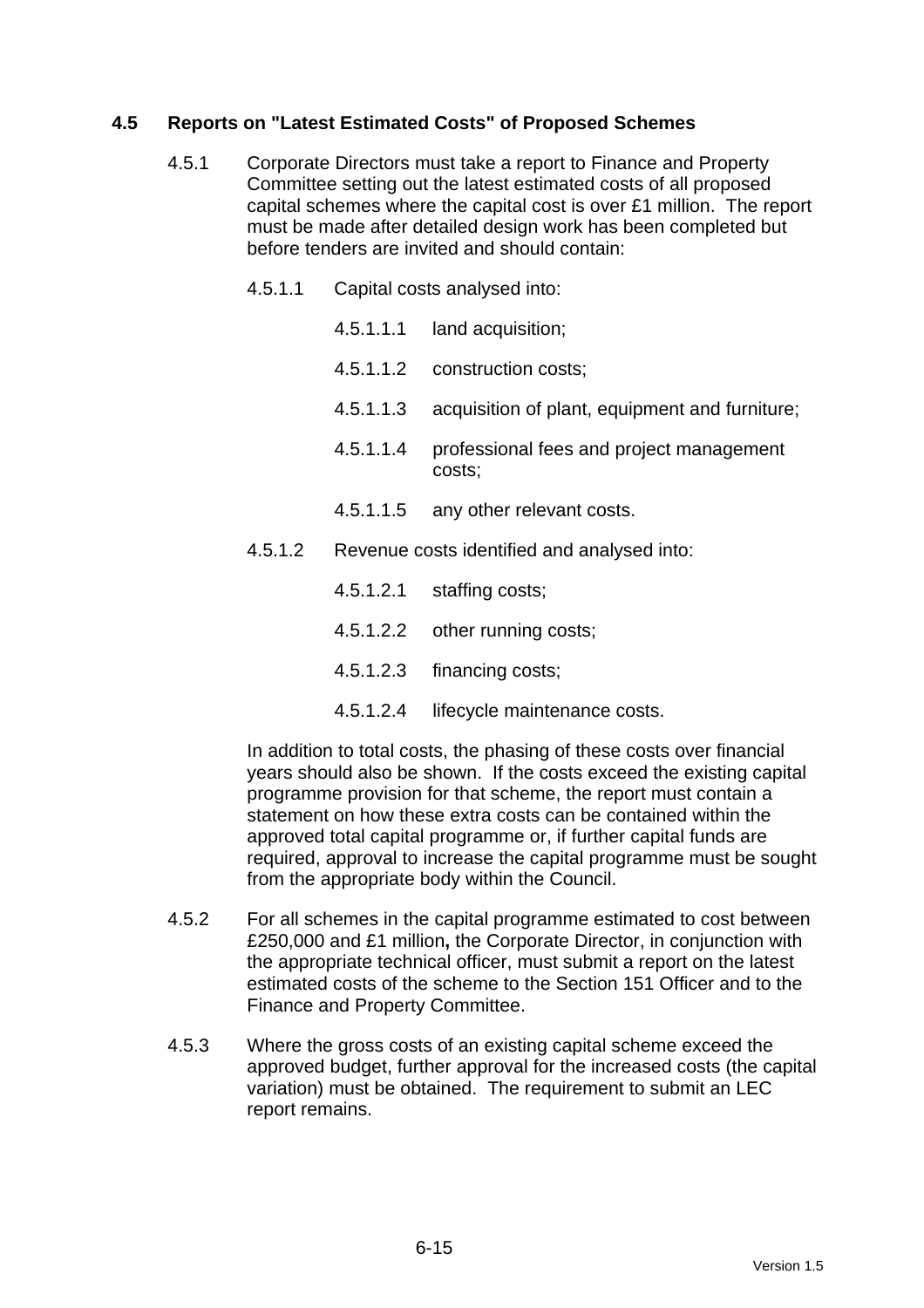#### **4.6 Budgetary approval prior to Contract Award**

 Where the preferred tender exceeds the LEC or Capital Programme estimate, Corporate Directors must submit a revised LEC report and obtain all necessary approvals for the additional expenditure needed before accepting the tender.

 Each Corporate Director must keep a record of the difference between accepted tenders and capital programme provisions.

 The accepted tender cost becomes the figure included in the capital programme. If this gives rise to a variation in professional fees, the Section 151 Officer should be informed so that an amendment can be made to the capital programme.

 The award of contracts must comply with the procedures for the procurement of Goods, Services and Works and the guidance in the Contracts Manual.

#### **4.7 Post-Project Evaluations**

- 4.7.1 For completed projects, post-project evaluations must be carried out by the Corporate Asset Management Group and a report submitted to Finance and Property Committee as follows:
	- 4.7.1.1 projects **up to £5 million** for a sample of projects selected by Corporate Asset Management Group;
	- 4.7.1.2 projects **over £5 million** all projects.
- 4.7.2 The post project evaluation should normally address the following matters:
	- 4.7.2.1 out-turn costs vs original cost estimates and the reasons for any cost increases;
	- 4.7.2.2 breakdown of the professional fees incurred;
	- 4.7.2.3 actual timetable achieved vs original planned timetable and the reasons for slippage and delays;
	- 4.7.2.4 overall project outcomes and quality of project management;
	- 4.7.2.5 achievement of service objectives and benefits;
	- 4.7.2.6 lessons to be learned for future projects.
- 4.7.3 Technical officers should carry out a post project review for all their projects and report to the Corporate Director and, where different, the client, regarding the achievement of projected benefits and lessons to be learned for future projects.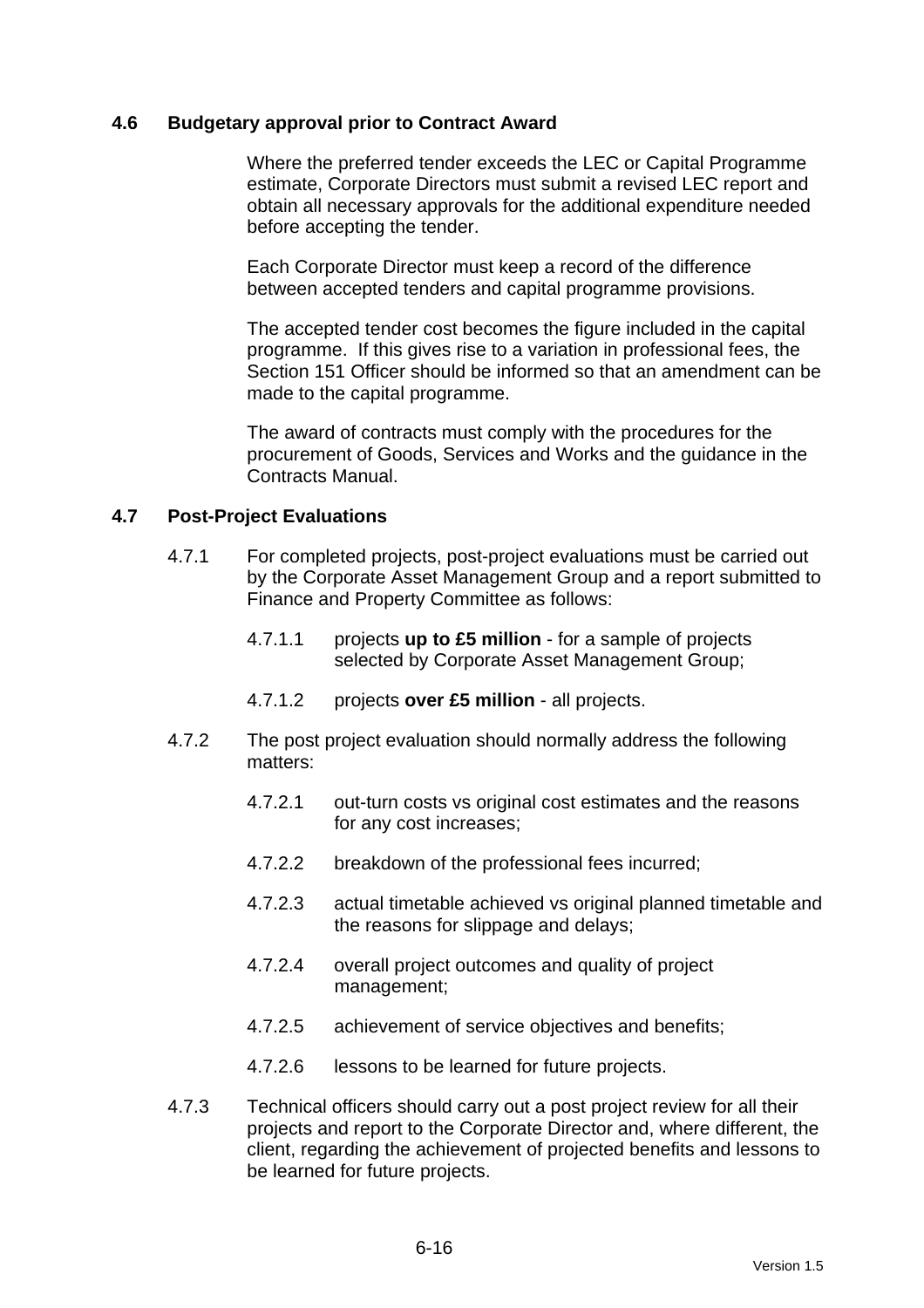# **4.8 Capital Financing**

- 4.8.1 The Section 151 Officer will make arrangements for the financing of capital expenditure in accordance with the CIPFA 'Prudential Code for Capital Finance' and the annual budget report approved by Council.
- 4.8.2 Decisions on leasing must be made by the Section 151 Officer, who will also determine whether proposed leases are 'finance leases' or 'operating leases'.

### **4.9 Capital Loans**

4.9.1 All proposals for loans to individuals or outside bodies should be accompanied by an appropriate risk assessment. Loans to individuals or outside bodies for regeneration purposes must be recommended by the Economic Development Committee for approval by the Finance and Property Committee or Policy Committee.

#### **4.10 Investment in Equities**

- 4.10.1 Investment in equity stock must be recommended by the Economic Development Committee for approval by the Finance and Property Committee or Policy Committee.
- 4.10.2 These restrictions do not apply to pension fund investments.

## **5. ACCOUNTING SYSTEMS**

- 5.1 All staff must comply with accounting instructions issued from time to time by the Section 151 Officer. Accounting systems should provide information that is useful for both stewardship and management responsibilities. Any new accounting systems and retention of associated records, or records of assets and liabilities and any changes to such systems must be approved by the Section 151 Officer.
- 5.2 The Council accepts the CIPFA Accounting Codes of Practice and the supporting guidance statements. Standards of accounting must accord with these codes of best practice.
- 5.3 Corporate Directors and Committees are responsible for ensuring that all opportunities to obtain Government grants and other external funding towards the expenditure of their Department are exploited.
- 5.4 All interim or final claims in respect of Government grant and reimbursements or contributions from outside bodies, other than those recovered by Sundry Debtor accounts, must be signed by the Section 151 Officer. Corporate Directors must supply such information as the Section 151 Officer considers necessary to enable successful claims to be made promptly to ensure a satisfactory cash flow is achieved. The Section 151 Officer will provide guidance on the information required to support grant claims.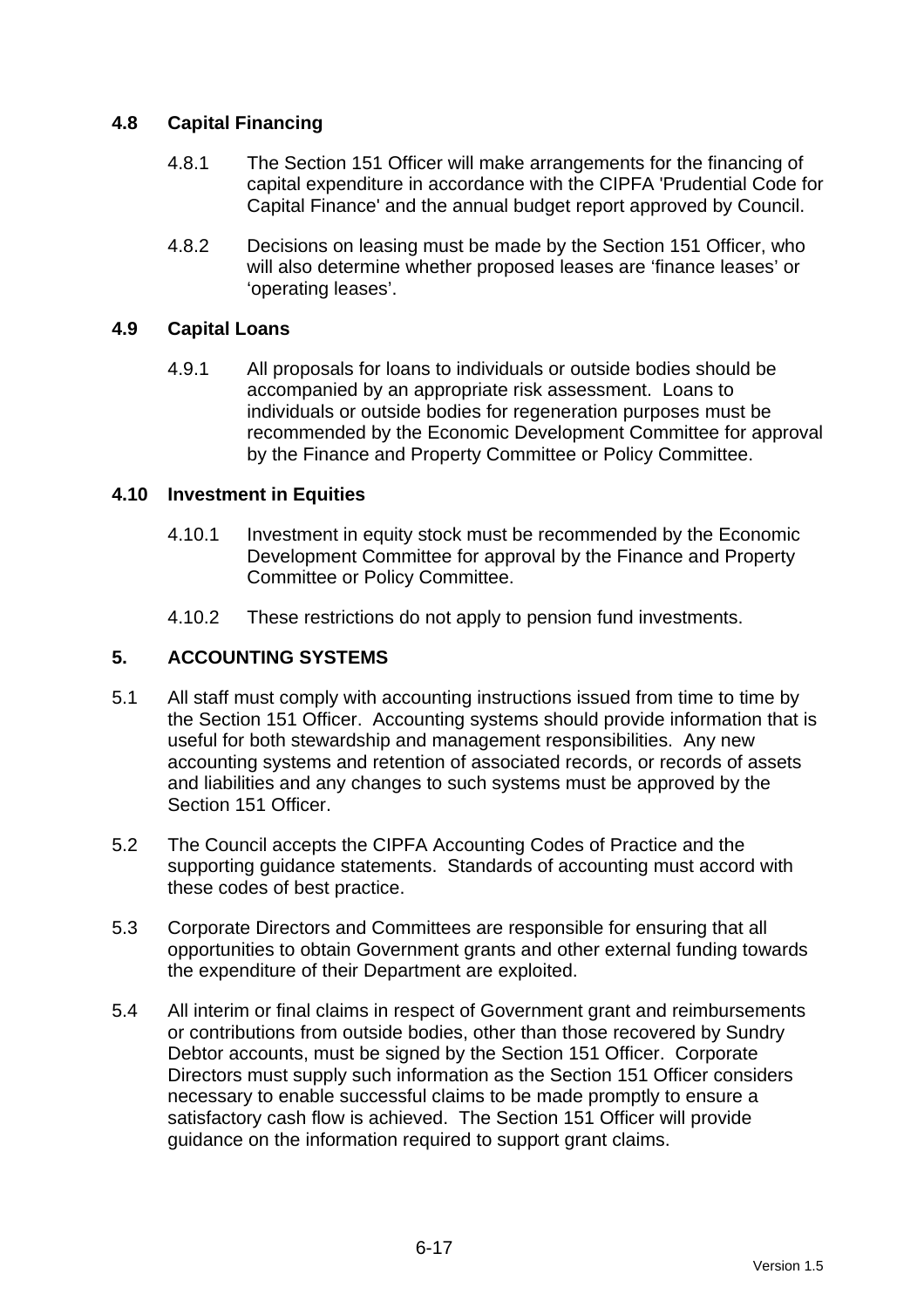- 5.5 Corporate Directors are responsible for ensuring that appropriate systems and procedures are in place for the proper transfer of all financial records and assets, eg stocks, stores, imprest accounts, inventories, valuables, cash, etc, when an officer ceases to be responsible for these items.
- 5.6 The accounting control systems must include:
	- 5.6.1 measures to ensure that the financial transactions of the Authority are recorded as soon as reasonably practicable and as accurately as reasonably possible;
	- 5.6.2 measures to enable the prevention and detection of inaccuracies and fraud, and the ability to reconstitute any lost records promptly and at reasonable cost;
	- 5.6.3 identification of the duties of officers dealing with financial transactions and division of responsibilities of those officers in relation to significant transactions.
- 5.7 At the end of each financial year, Corporate Directors must notify the Section 151 Officer of all outstanding expenditure relating to the previous financial year in such detail and by such date as may be required by the Section 151 Officer so that accounts can be prepared to meet statutory reporting requirements.

# **6. MANAGEMENT, RETENTION, SECURITY AND DISPOSAL OF RECORDS**

## **6.1 General**

- 6.1.1 All Nottinghamshire County Council records, whether electronic or paper-based, are subject to the Authority's Information Management Policy which establishes key principles for the management, retention, security and disposal of these records.
- 6.1.2 Corporate Directors are responsible for providing suitable storage for Departmental records and for ensuring compliance with corporate policies governing the management, retention, security and disposal of records within their Department.
- 6.1.3 All retained records must be held in a manner which allows speedy and efficient retrieval of information, having due regard for the appropriate security requirements.

### **6.2 Retention of Records**

- 6.2.1 All business records should be retained in accordance with the retention schedules contained in the Corporate Information Policy. .
- 6.2.2 Where uncertainty exists about individual documents or records, the nominated Departmental Information Officers should be consulted for guidance.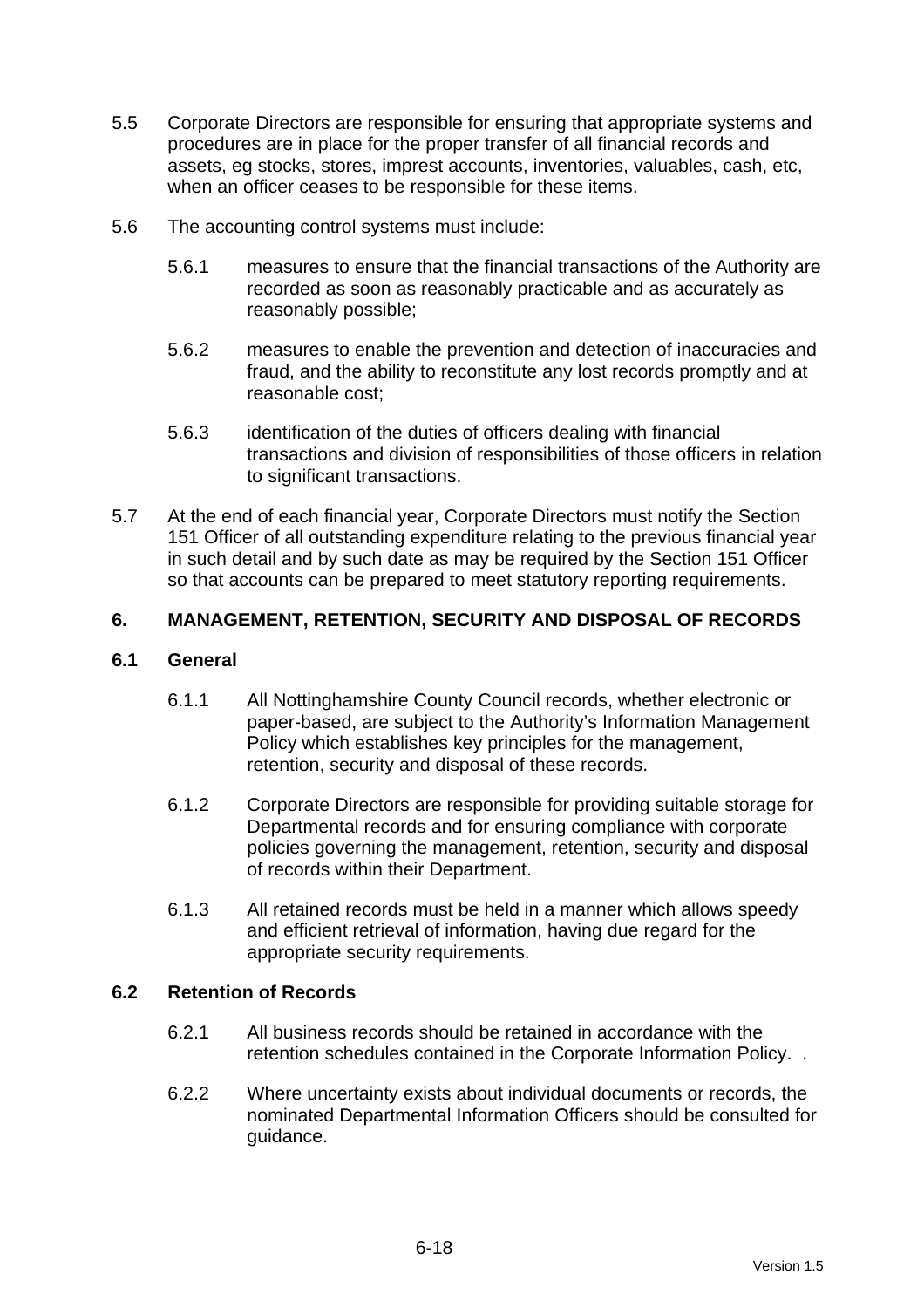# **6.3 Disposal of Records**

6.3.1 All records are subject to disposal policy standards which include the need to obtain prior authorisation and to maintain a record of the disposal. Officers seeking to dispose of business records must complete a records destruction form and follow the disposal guidance contained in the Information Management Policy.

# **6.4 Projects in receipt of European Grant Aid**

- 6.4.1 The European Commission has strict rules governing document retention periods and the format in which documents must be kept. All supporting documents for projects in receipt of European Grant Aid must be kept for the minimum retention period, and in the format, specified by the European Programme of which the project is part. Therefore, it is essential to check with the Managing Authority for the relevant Programme to confirm both the allowable format of documents to be retained and the retention period.
- 6.4.2 Before any original supporting documentation is destroyed, it is essential to confirm with the Managing Authority that the retention requirements have not been extended or changed.

# **7. ASSETS**

Assets include land and buildings, stocks and stores, cash, equipment and furniture, and electronic data.

### **7.1 Stocks and Stores**

- 7.1.1 Corporate Directors are responsible for ensuring that appropriate systems and procedures are in place for the safe custody and physical control of the stocks and stores in their Department. They must arrange for periodic stocktaking by an independent person to ensure that all items are checked at least once per annum or at such other frequency as the Section 151 Officer may agree. Test checks should be carried out from time to time.
- 7.1.2 Records relating to assets and the method and frequency of stores and inventory checks will be determined by the Section 151 Officer.
- 7.1.3 Departments should not hold excessive stocks and Corporate Directors must ensure that a periodic review of stock turnover and stock levels of all items is undertaken and that action is taken to dispose of excessive or obsolete stocks.
- 7.1.4 Corporate Directors must notify the Section 151 Officer each year of the value of stock held by their Department as at 31 March and must supply such other information relating to stocks and stores as may be required by the Section 151 Officer.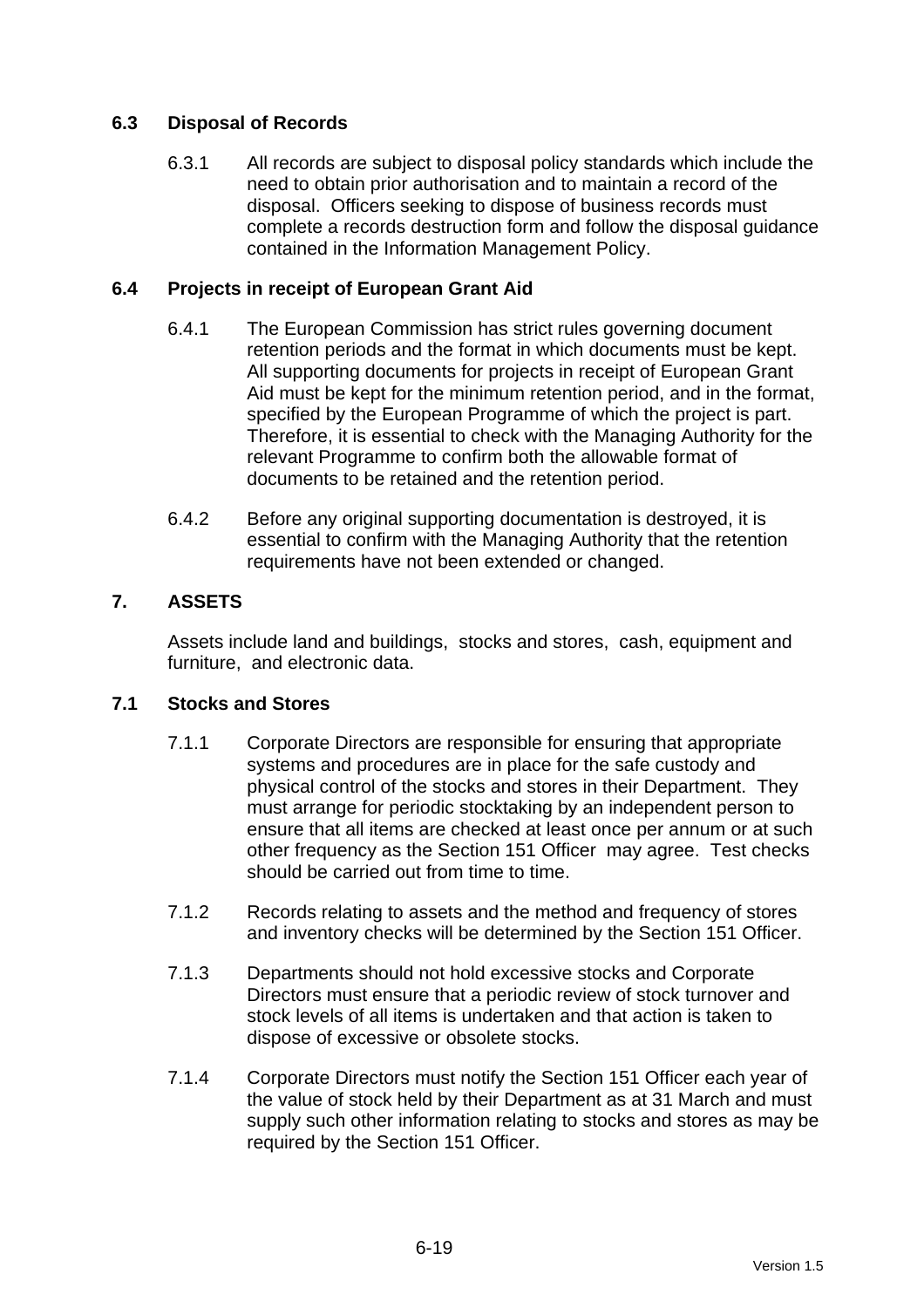- 7.1.5 Discrepancies revealed at a stock taking may be adjusted by the Corporate Director provided that it is under £1,000 in aggregate. Discrepancies over £1,000 must be reported to the Section 151 Officer who may authorise the necessary adjustment or refer any item to Internal Audit.
- 7.1.6 Surplus stocks, stores or materials must be disposed of in accordance with the procedures below:
	- 7.1.6.1 items estimated to realise **£500 or less** at the Corporate Directors' discretion;
	- 7.1.6.2 items estimated to realise **between £500 and £10,000** competitive quotations must be sought;
	- 7.1.6.3 items estimated to realise **more than £10,000** an appropriate number of tenders must be obtained (and retained) to demonstrate that best value has been obtained from the sale of the assets.

# **7.2 Cash, Equipment and Furniture**

- 7.2.1 Corporate Directors are responsible for maintaining appropriate security for all cash, furniture and equipment etc under their control.
- 7.2.2 Money held at premises must be placed in a cash box which must be kept locked and put in a secure place.
- 7.2.3 Safes must be kept locked and the key removed. Keys to safes, strong rooms and similar locked areas are to be stored securely at all times. The loss of such keys must be reported immediately. Master keys and spare safe keys should be stored securely at a separate location.
- 7.2.4 Where several officers use the same safe, each officer must use a separate lockable cash box for the monies they are responsible for.

### **7.3 Protection of Private Property**

- 7.3.1 Where an officer assumes responsibility for moveable property belonging to a private person, s/he must ensure that a formal itemised inventory is prepared promptly, and where possible, in the presence of two officers who must sign and date the inventory to certify its accuracy. The property must be held securely.
- 7.3.2 All valuables such as jewellery, watches and other small articles of a similar nature and documents of title must be kept in safe custody.
- 7.3.3 All reasonable steps must be taken to return the private property to its rightful owner. Where a significant cost has been incurred by the Council in providing safe custody, the cost should be recovered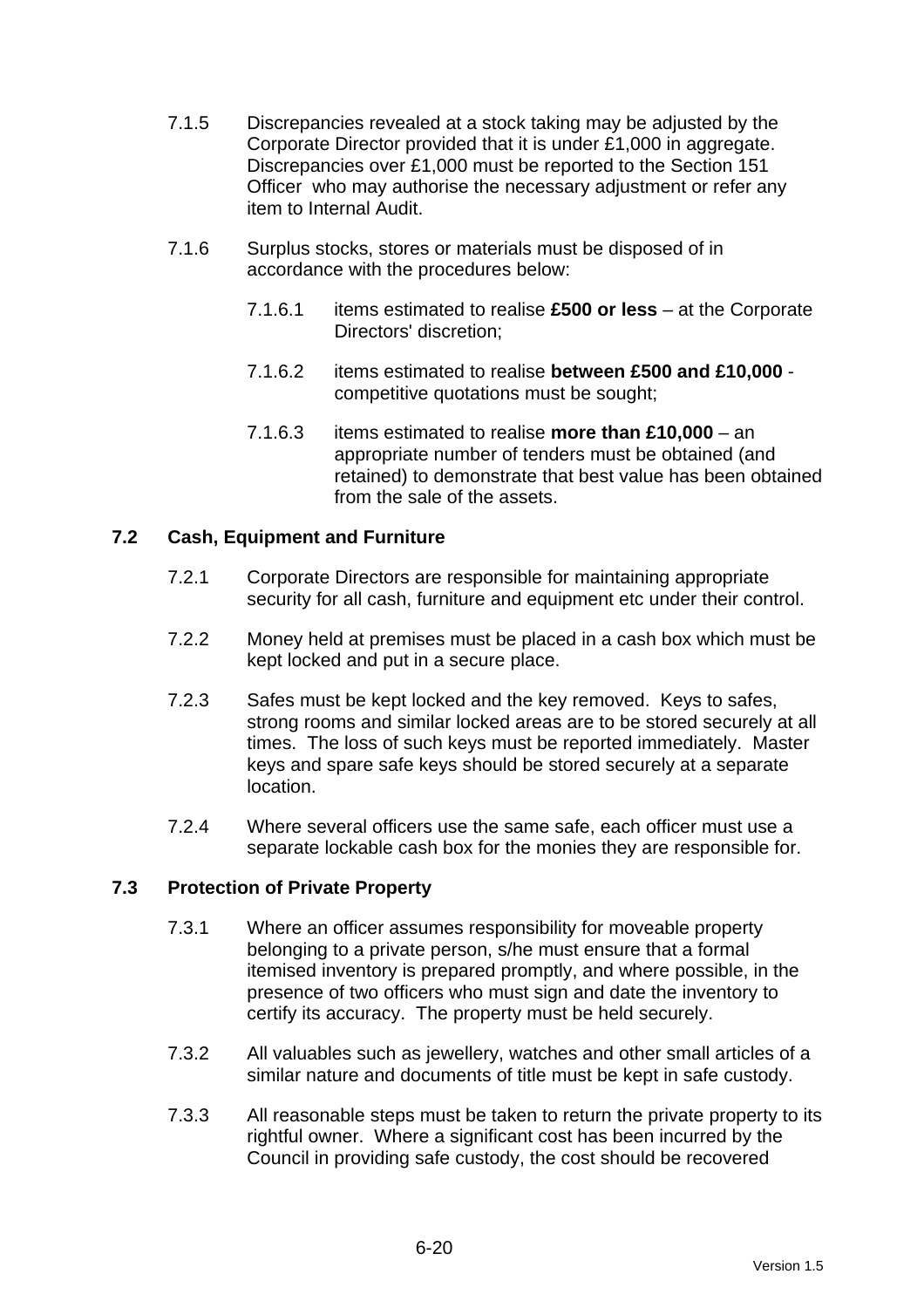before the property is returned and an official receipt provided for monies received.

#### **7.4 Disposal of Assets**

- 7.4.1 Where land or buildings are concerned, the Code of Procedures for the Disposal of Land and Buildings must be complied with.
- 7.4.2 Where ICT equipment is concerned, disposal must comply with the ICT disposal procedures.
- 7.4.3 Before disposing of an asset, officers should consult with the Section 151 Officer and must satisfy themselves that the asset has not been leased and cannot be economically re-used elsewhere in the Authority.
- 7.4.4 Surplus assets must be disposed of in accordance with the procedures below:
	- 7.4.4.1 items estimated to realise **less than £500** at the Corporate Directors' discretion;
	- 7.4.4.2 items estimated to realise **between £500 and £10,000** competitive quotations must be sought;
	- 7.4.4.3 items estimated to realise **more than £10,000** an appropriate number of tenders must be obtained (and retained) to demonstrate that best value has been obtained from the sale of the assets.
- 7.4.5 The Section 151 Officer will advise on the method of disposal to ensure that the most advantageous price is obtained. This will be subject to statutory requirements and any specific County Council policies.
- 7.4.6 Assets which have been sold may be released to the purchaser where payment has been made by cheque (covered by a valid guarantee card), debit card, credit card or by cash. Where payment is made by other means, the assets should not be released to the purchaser until the Section 151 Officer confirms that monies have been deposited in the Council's bank account.

#### **7.5 Inventories**

- 7.5.1 Inventories of the Council's property must be prepared and kept upto-date by each Corporate Director.
- 7.5.2 Inventories must be in a form agreed by the Section 151 Officer and the Corporate Director must arrange for the inventory to be checked with the physical assets at least annually and whenever an officer ceases to be the responsible officer.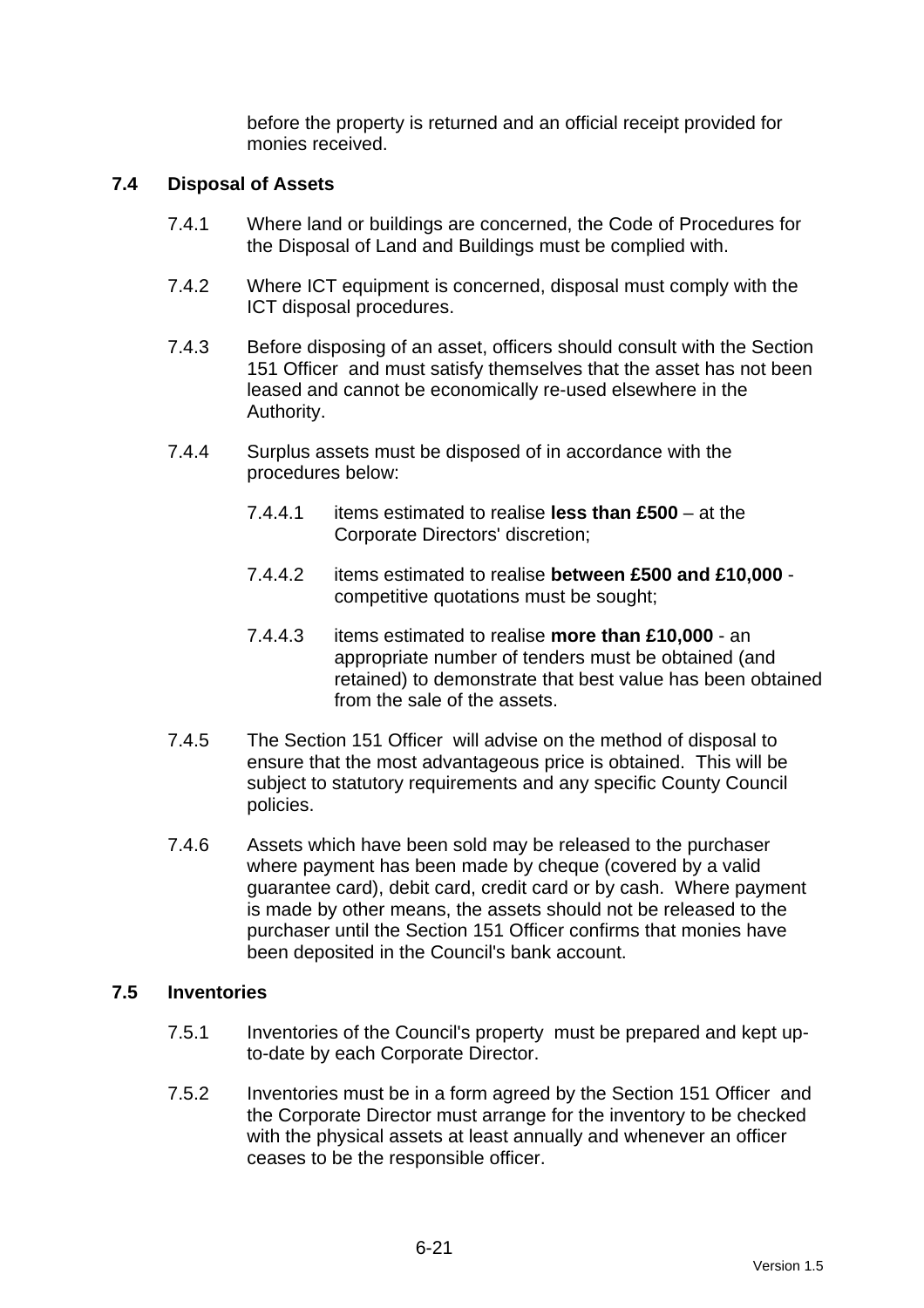- 7.5.3 An annual list of inventory items to be written-off must be submitted to the Corporate Director who may authorise the write-off of those items that have come to the end of their useful life due to fair wear and tear.
- 7.5.4 All other items for write-off must be reported by the Corporate Director to the Section 151 Officer who may authorise the write-off, inform Internal Audit and/or refer any item s/he considers appropriate to Finance and Property Committee.
- 7.5.5 The Council's property must not be removed from its usual location or used for unofficial purposes except with the express permission of the line manager.

# **8. SALARIES, WAGES AND PENSIONS**

- 8.1 The payment of salaries, wages, pensions or other emoluments will be made only by the Service Director, Human Resources and Customer Service. Each Corporate Director must notify the Service Director, Human Resources and Customer Service as soon as possible, and in the form prescribed, of all matters affecting an officer's pay. In particular this includes:
	- 8.1.1 all appointments, resignations, dismissals, suspensions, secondments and transfers;
	- 8.1.2 absences for sickness or other reason, apart from approved leave;
	- 8.1.3 changes in remuneration, other than normal increments and pay awards and agreements of general application;
	- 8.1.4 information necessary to maintain records of service for pension purposes, and other statutory requirements such as income tax and national insurance.
- 8.2 Appointments of all employees must be made in accordance with appropriate conditions of service and any approved establishments or employment procedure rules and staffing standing orders.
- 8.3 All time records or other pay input documents must be in a form prescribed or approved by the Service Director, Human Resources and Customer Service . Corporate Directors must formally nominate the officers authorised to approve pay input documents and maintain a list for reference. Officers authorised to approve pay input documents must comply with the relevant Employment Procedure Rules as set out in the Constitution.
- 8.4 Overtime claims must be submitted promptly. Where these claims are over three months in arrears they will only be paid with the approval of the Service Director, Human Resources and Customer Service.
- 8.5 No person should be paid by the Council unless they have a valid contract of service with the Council.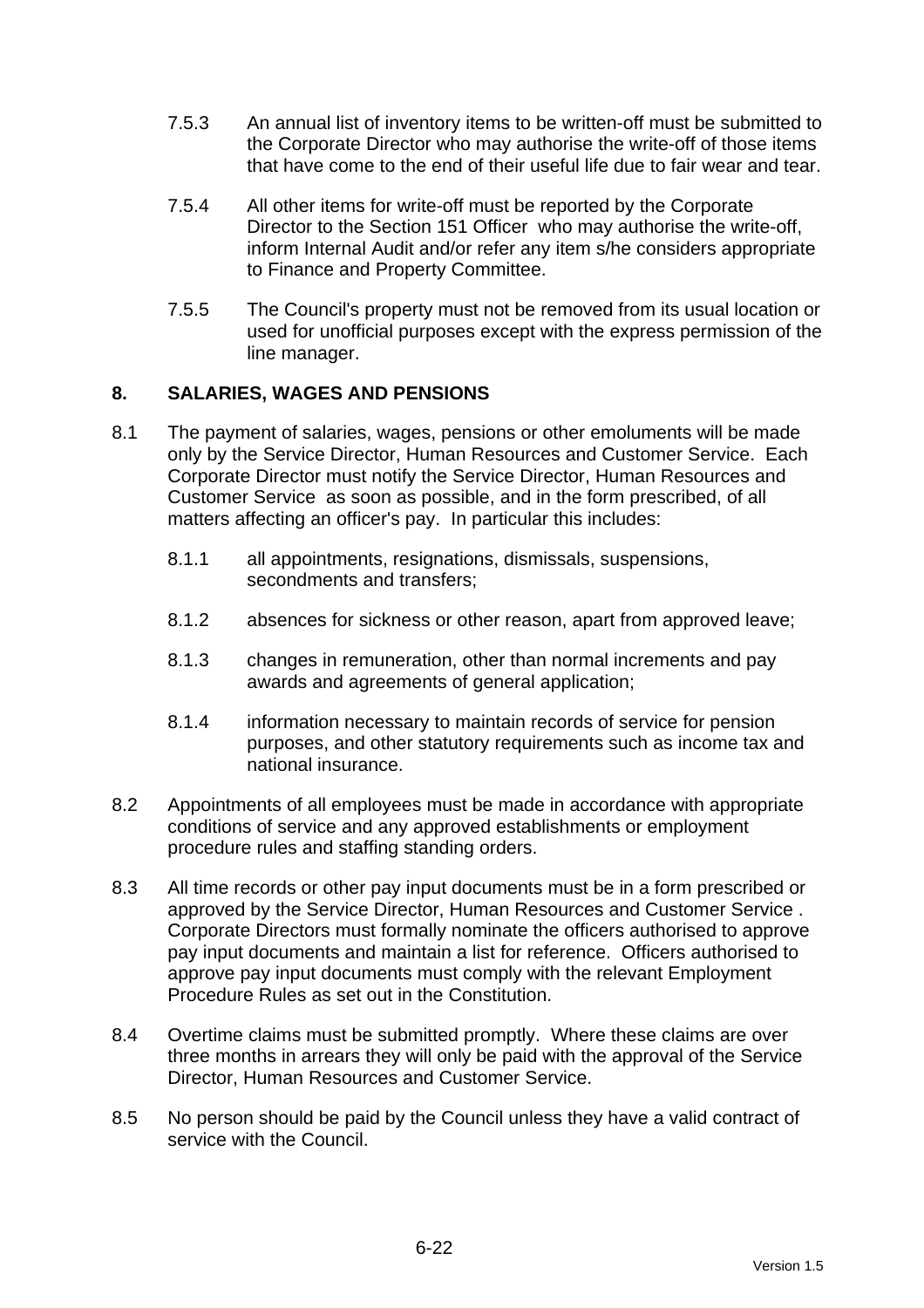8.6 For income tax purposes, temporary staff who are paid directly by the Council, whether describing themselves as self-employed or not, shall be treated as employees unless they provide acceptable documentary evidence from HM Revenue and Customs that they may be paid without deduction of income tax and national insurance.

# **9. PROCUREMENT OF GOODS, SERVICES AND WORKS**

### **9.1 General**

- 9.1.1 All procurement undertaken by the Authority, of whatever value, is subject to EU rules. For the avoidance of doubt, where there is any conflict between UK and EU legislation and these regulations, UK and EU law shall prevail.
- 9.1.2 These procurement regulations are intended to ensure the following objectives are met:
	- 9.1.2.1 **Probity and Openness:** Honesty, integrity and openness in all dealings and the avoidance of corruption;
	- 9.1.2.2 **Best Value:** The optimum outcome for the Authority and the residents of Nottinghamshire;
	- 9.1.2.3 **Equal Treatment of Suppliers:** Fair and equitable treatment for all potential suppliers;
	- 9.1.2.4 **Officer Protection:** Avoidance of situations which may lead to accusations of officer impropriety.
- 9.1.3 To achieve this, the Authority has developed a Corporate Procurement Strategy and these regulations are designed to support this strategy.
- 9.1.4 The procurement of goods, services and works, including the employment of consultants and specialist advisors, must comply with these regulations and the guidance provided in the Contracts Manual. The guiding principle of this Code is that Corporate Directors must, in all cases, comply with the principles of the best value legislation using a combination of tendering, partnering and other innovative procurement methods. All procurement, contracts and related matters must comply with any legislation.
- 9.1.5 Councillors and officers who have a personal or prejudicial interest in a contract, or other procurement decision, which they could influence, must ensure they comply, as appropriate, with the Code of Conduct for Councillors and Co-opted Members or Code of Conduct for Officers and shall not be supplied with or given access to any tender documents, contracts or other relevant related information without the authority of the Group Manager for Legal and Democratic Services.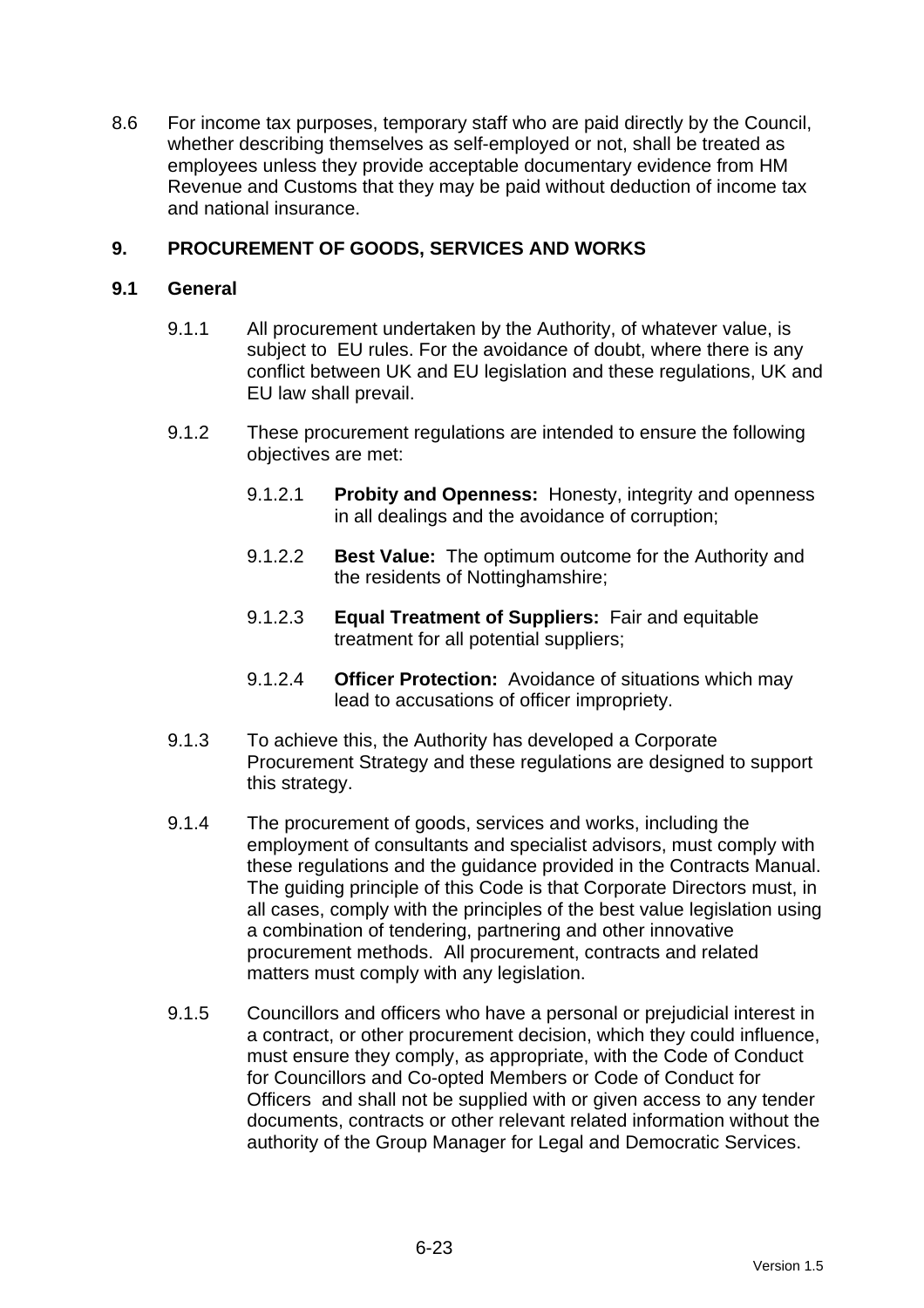## **9.2 Partnerships and Procurement**

- 9.2.1 Working in partnership with external organisations is widespread across the Authority. All partnership agreements should be subject to appropriate contractual arrangements which have been approved by the Group Manager for Legal and Democratic Services.
- 9.2.2 Partnerships are established for varying reasons and can take many different forms. It is important to ensure that the reasons for entering into a partnership are clear and remain under review. Appropriate accounting and audit arrangements must be put in place and the Authority's policy guidance on partnerships and work for outside bodies should be followed.
- 9.2.3 Partners must formally acknowledge and accept their respective roles and responsibilities within the partnership before the project commences, having assessed the risks and resources required to deliver the project.
- 9.2.4 The Council may procure goods, services and works through collaborative procurement exercises or joint commissioning in partnership with other public sector organisations. Where such joint procurement takes place the guidance in this section must be followed. In addition, the authorities involved in the exercise must decide which of them is to act as the lead authority for the purposes of the particular service, supplies or works being commissioned and the procurement procedures of the lead authority must be followed in the joint tendering exercise.
- 9.2.5 Where the County Council acts as lead authority it must carefully assess the risks involved, ensure that it does not take on liabilities of other public bodies by acting as lead and must follow any procedural safeguards as advised by Legal and Democratic Services to protect the Council's position.
- 9.2.6 Goods, services and works must be procured through corporate procurement arrangements wherever they exist. Corporate Directors must contact the Corporate Procurement Unit (CPU) to enquire whether such arrangements exist before commencing a new procurement exercise. When these arrangements are used, there is no requirement for Corporate Directors to obtain further tenders or quotations.
- 9.2.7 Where a Council department provides goods, services or works of a particular kind, and can demonstrate that it provides value for money, that department must be given the opportunity to provide the required goods, services or works. If the goods, services or works are obtained from in-house sources, there is no requirement to obtain quotations and tenders. Where external suppliers have been used to obtain goods, services or works that are available from in-house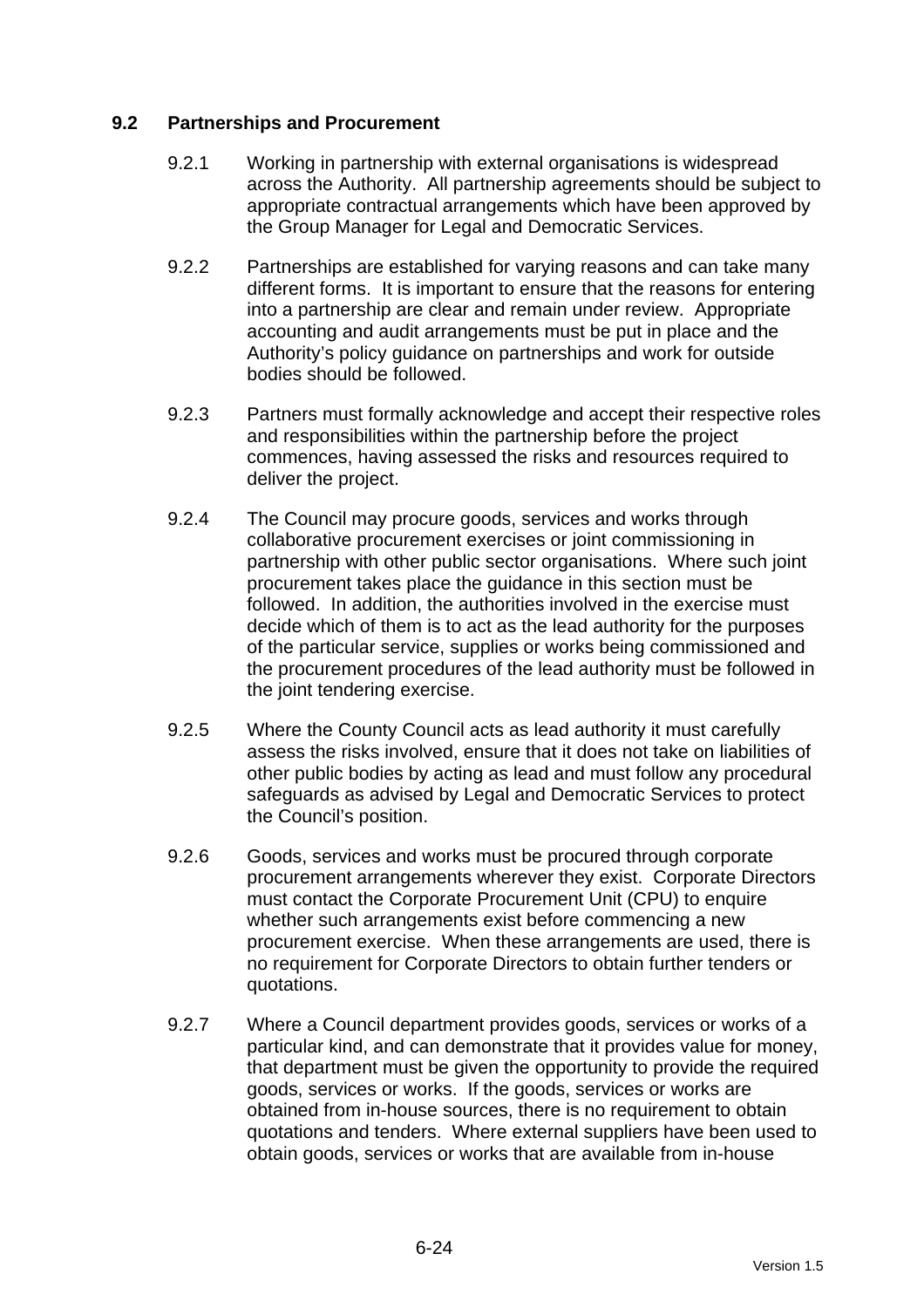providers, the reasons for not using the in-house provider should be retained on file.

9.2.8 Where in-house provision for goods, services or works exists, the decision of whether or not to expose this provision to alternative procurement arrangements, in accordance with the Authority's Procurement Strategy, should be reviewed periodically.

# **9.3 Use of External Suppliers**

- 9.3.1 The Council's Corporate Procurement Unit (CPU) shall be notified in advance of all procurement exercises with an estimated value greater than £10,000 and shall advise on areas for procurement efficiency to be achieved through central procurement arrangements, including framework agreements, partnerships and collaborative procurement. Contracts may be procured using arrangements put in place by Central Purchasing Bodies (such as the Government Procurement Service or the Pro5 Organisations) provided that certain safeguards are followed to minimise the risk to the Council. Guidance can be found in the Contracts Manual.
- 9.3.2 Where goods, services or works are NOT obtained through an existing, approved framework agreement, partnership or in-house provider, the procedure to be followed is dependent on whether the requirement is for 'Supplies and Services' or 'Works' and the estimated total value of the purchase over the full duration of the order or contract.
- 9.3.3 The current thresholds and a link to the procurement rules are set out in the table below, however, valuation of contracts is not always straightforward. The legislation requires the aggregation of contracts having similar characteristics within a particular period. This applies to all Council contracts of that type which exceed the threshold even if the total amount purchased is through lots of small contracts. (NB It is the Council's total purchases that count and not just each Department's total purchases.) Large contracts must not be split up to avoid applying the rules. Further guidance on these rules is available in the Contracts Manual.
- 9.3.4 Where any procurement exercise is undertaken which is backed by or involves the expenditure of European Regional Development Funds (ERDF) or other external funding then it must comply with the procurement requirements attached to that funding from time to time.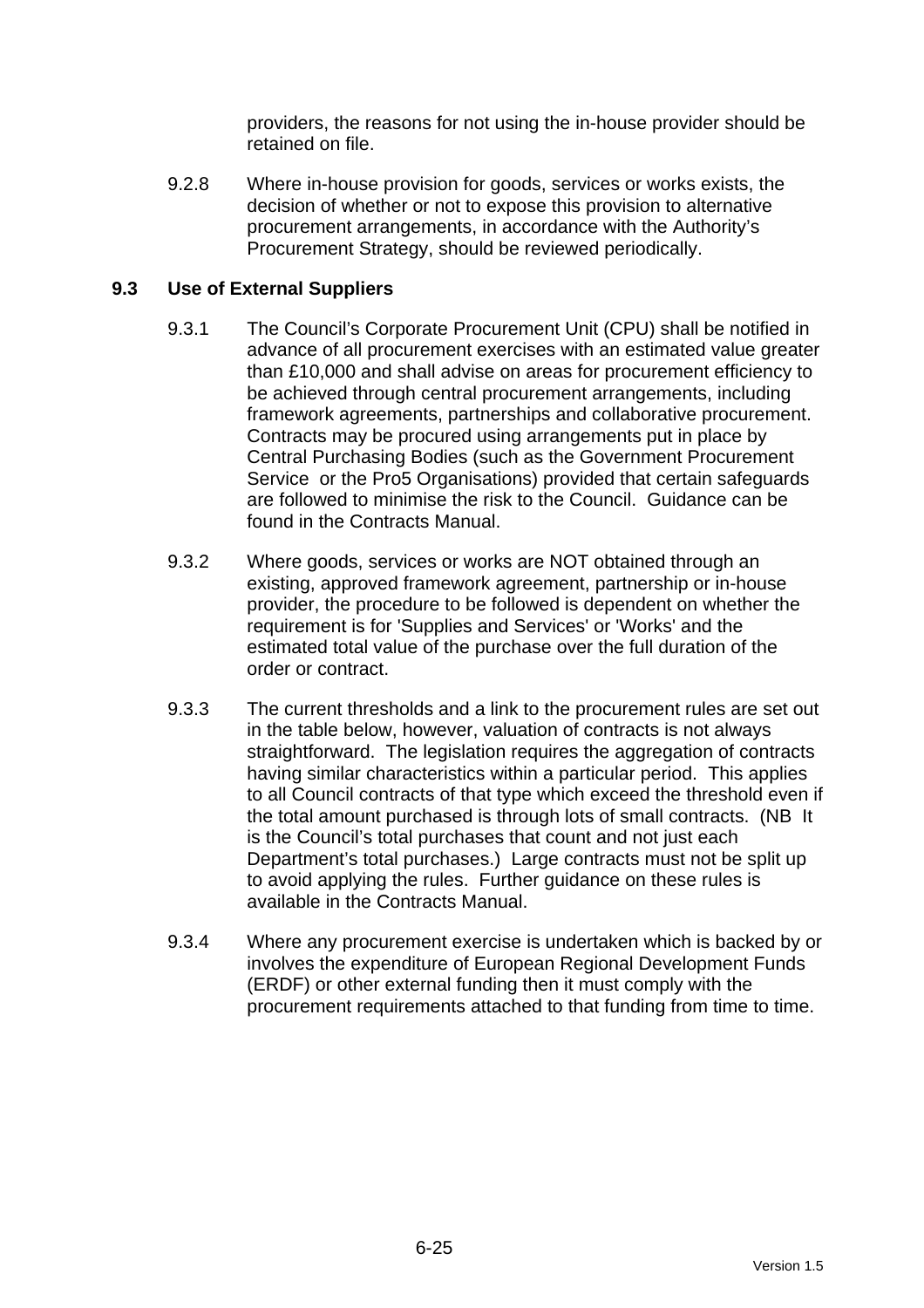#### A. CONTRACTS FOR SUPPLIES AND SERVICES **Estimated Total Contract Value | Minimum Requirements** Up to £1,000  $\vert$  Quotations to be sought if deemed appropriate by the Corporate Director or his/her nominee. Details of the suppliers approached and prices quoted to be kept on file. £1,001 to £10,000 Quotations must be obtained from more than one supplier. Details of the suppliers approached and prices quoted to be kept on file. £10,001 to £25,000 Three written competitive quotations must be obtained. Details of all quotations sought and received to be kept on file. £25,001 to £50,000 Three tenders must be invited. Details of tenders sought and received to be kept on file. £50,001 to EU threshold\* for Supplies and Services (£173,934 as at January 2012) Five tenders must be invited. Details of all tenders sought and received to be kept on file. Above EU threshold\* for Supplies and **Services** EU procurement rules must be complied with. Details of all tenders sought and received to be kept on file. B. CONTRACTS FOR WORKS **Estimated Total Contract Value Minimum Requirements** Up to £10,000 Prices must be obtained from more than one supplier. Details of the suppliers approached and prices quoted to be kept on file. £10,001 to £25,000 Three written competitive quotations must be obtained. Details of all quotations sought and received to be kept on file. £25,001 to £250,000 Three tenders must be invited. Details of all tenders sought and received to be kept on file. £250,001 to EU threshold\* for Works (£ 4,348,350 as at January 2012) Five tenders must be invited. Details of all tenders sought and received to be kept on file. Above EU threshold\* for Works **EU** procurement rules must be complied with. Details of all tenders sought and received to be kept on file.

\*NB The value of EU thresholds is published by OGC at www.ogc.gov.uk

For EU procurement thresholds, the County Council is categorised as 'Other public sector contracting authorities'.

Further guidance can be found in the Contracts Manual.

- 9.3.5 Except in cases of emergency, no work shall be carried out or goods, materials or services ordered or consultant appointed unless there is adequate budget available.
- 9.3.6 For goods, services or works valued up to £50,000 an official order should be raised before they are ordered.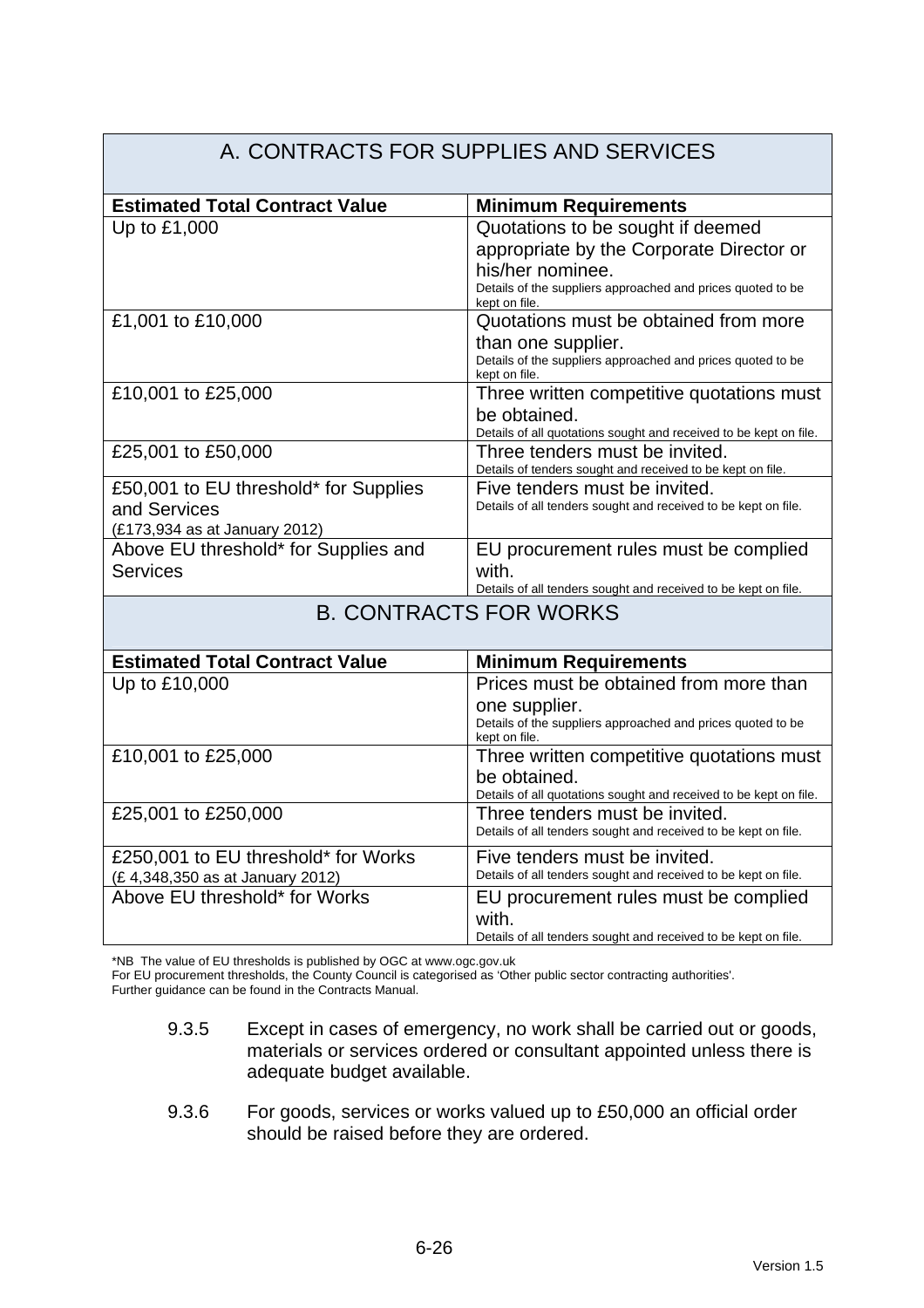- 9.3.7 For goods, services or materials where the total value is over £50,000, no work may be commenced on site or goods ordered, until a formal contract (and a completed bond if appropriate) approved by Legal and Democratic Services, has been duly executed by the contractor and returned to the Council.
- 9.3.8 No work shall be carried out, or goods, materials or services ordered until the relevant client Corporate Director, where appropriate, has been consulted. Where the procurement is delegated or subcontracted to an appropriate technical officer, the responsibility for complying with these procedures is assumed by that officer. All contracts must conform with any directions issued by the Group Manager for Legal and Democratic Services.
- 9.3.9 Where regular use of external contractors is envisaged, suitable framework or partnership arrangements should be established, using appropriate tendering procedures, to minimise the need to obtain quotations or tenders. The use of contractors must be in accordance with the terms of the framework agreement.
- 9.3.10 Where ICT equipment, software and services are to be purchased, separate rules must be complied with.
- 9.3.11 Where it is decided that a pilot scheme is required to test a particular product, services or works (eg due to the existence of a new funding stream or new technological developments that are best assessed through a pilot exercise) then the pilot scheme should be established in accordance with the rules on tendering.
- 9.3.12 If the specification for any tender is developed by or in conjunction with any consultant or supplier, then that consultant or supplier shall be excluded from a future tendering exercise for those services, supplies or works. It is important that no supplier has an unfair advantage over others by having an opportunity to develop the specification for the tender for which it will later be bidding. This does not prohibit the Council from openly consulting with industry to develop its specification and does not prohibit the Competitive Dialogue procedure permitted under the EU procurement rules.

### **9.4 Use of Electronic Procurement Systems**

9.4.1 The use of 'e-procurement' methods, such as 'e-auctions' or 'e-tendering' and dynamic purchasing systems to obtain prices is permissible provided regulation 21 of the Public Contracts Regulations 2006 AND the Authority's procedures for e-procurement are complied with. The Authority's procedures shall be determined jointly by Legal and Democratic Services and Internal Audit.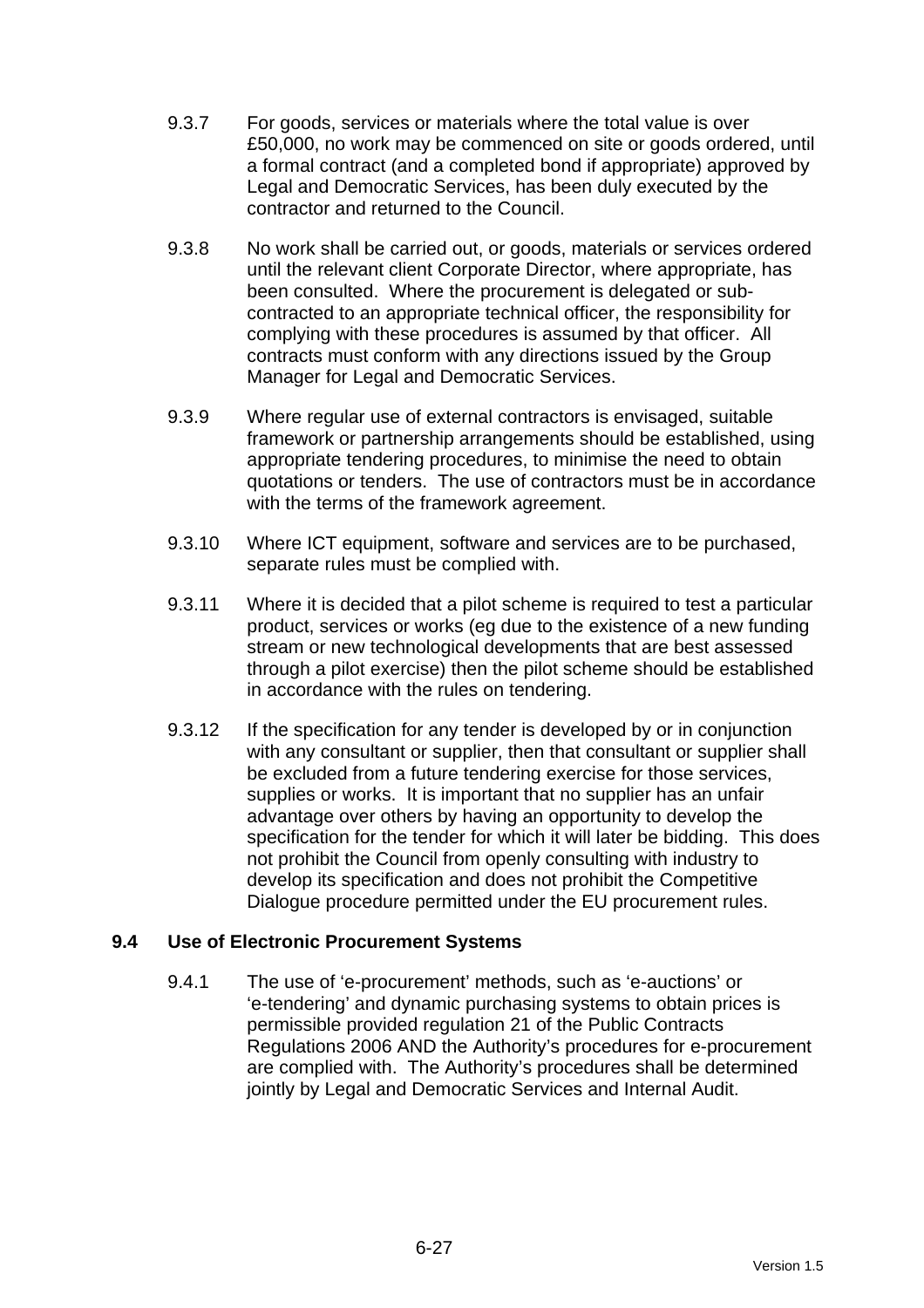# **9.5 Selection of Tenderers**

9.5.1 Contractors should be selected in accordance with the guidance provided in the Authority's Contracts Manual.

### **6. Allowed Exceptions**

- 9.5.1.1 There are a number of circumstances where obtaining quotations and tenders for amounts less than the EU threshold may not be possible or necessary. Subject to the EU rules and proper approval , tenders and quotations need not be sought if:
	- 9.5.1.1.1 the work to be executed or the goods or materials to be supplied constitute the first valid extension of an existing contract, which has been procured through a best value exercise, provided that such an extension has received the necessary budget approval and does not exceed the value of the original contract or the next value threshold . Contracts must not be extended where the total value will exceed the EU threshold. ;
	- 9.5.1.1.2 the Council is buying from a contract entered into following a proper tendering exercise by a consortium, collaboration, or similar central procurement body, of which the Council is a member and which the Council is authorised to buy from or through. Guidance on the use of Central Procurement Bodies is available in the Contracts Manual;
	- 9.5.1.1.3 the work to be executed or the goods or materials to be supplied consist of repairs to, or parts for, existing proprietary machinery, where such repairs or parts are specific to that machinery OR upgrades to existing software packages. For upgrades to software, the Service Director, ICT should also be consulted;
	- 9.5.1.1.4 works, supplies or services are urgently needed for the immediate protection of life or property, or to maintain the immediate functioning of a public service for which the Council is responsible. In such cases the contract must only last as long as is reasonably necessary to deal with the specific emergency;
	- 9.5.1.1.5 the Corporate Director decides that special circumstances make it appropriate and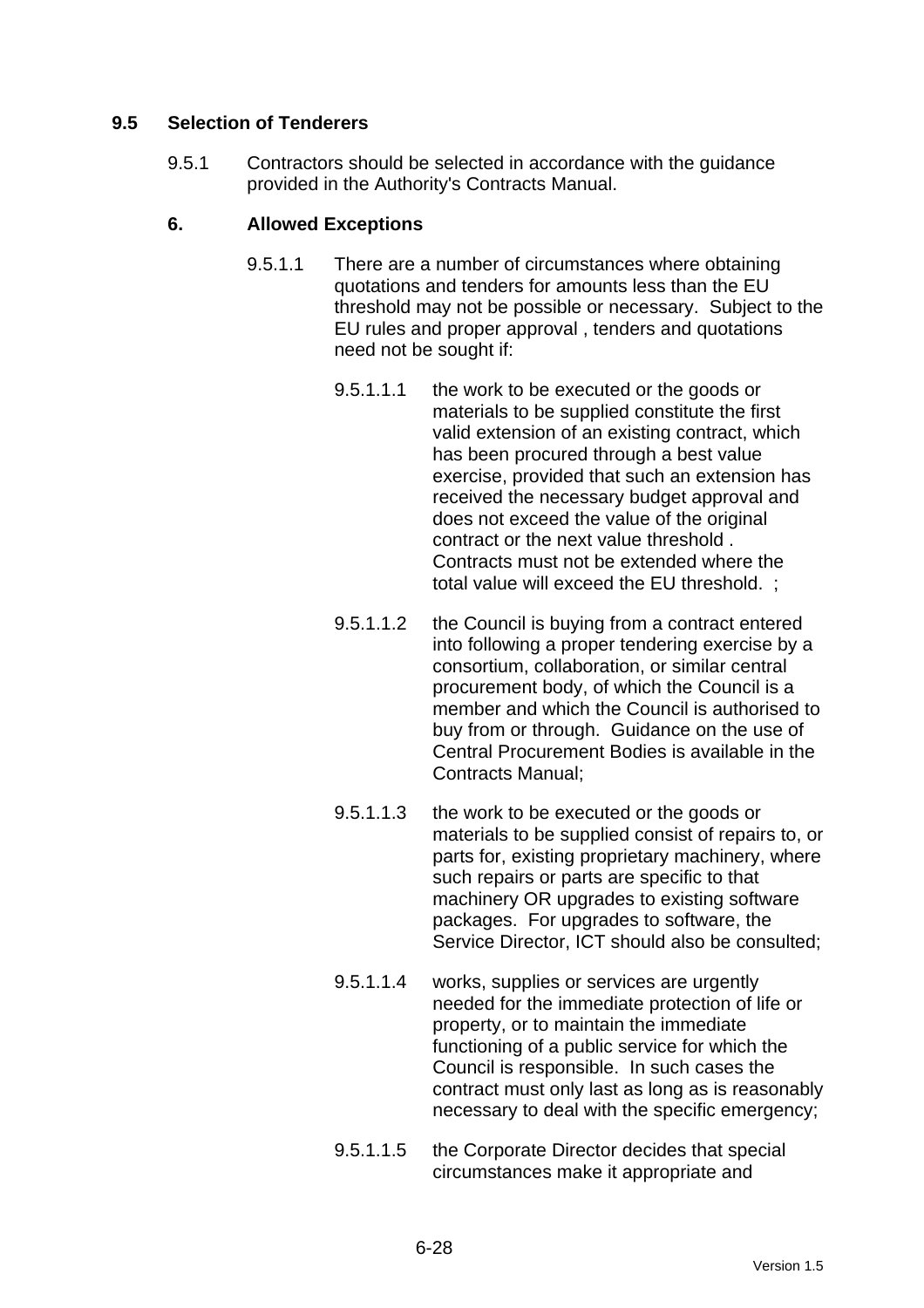beneficial to negotiate with a single firm or that a single tender be invited. This will include occasions when it can be established that there is only a single source available or where the Corporate Director or his/her designate can demonstrate that best value for the Authority can be better achieved by not tendering.

- 9.5.2 Prior approval from the Section 151 Officer must be obtained for all exceptions.
- 9.5.3 Where special circumstances lead to negotiation with a single firm and the expected expenditure is over £25,000, prior approval must be also obtained from the Section 151 Officer AND the Group Manager for Legal and Democratic Services. In all cases formal approval must be sought using the approved waiver request procedure.
- 9.5.4 Corporate Directors must ensure that, for all the above exceptions, there is documented justification for the waiver request and a copy of the formal approval in the relevant project file.

### **9.6 Tender Preparation**

- 9.6.1 Tenders may be invited for submission by any means jointly approved by the Section 151 Officer and the Group Manager for Legal and Democratic Services eg by physical means such as post, courier or hand delivery) OR by electronic means such as approved e-tendering. The invitation to tender (ITT) must clearly specify the means of submission to be used for each tender and any associated rules pertaining to the submission.
- 9.6.2 All invitations to tender must specify that the Council is not bound to accept the lowest or any quotation or tender.
- 9.6.3 Where prior advertisement has not specified the award criteria, the invitation to tender must state the award criteria in objective terms together with the weighting for each of the chosen criteria. (This does not apply to the sale of property.) Further guidance on evaluation and award criteria is available in the Contracts Manual.
- 9.6.4 Subject to the EU Procurement Rules, the invitation to tender should normally include the County Council's contract terms. All invitation documents for contracts above the EU threshold must contain information for tenderers about the way the standstill period will be applied – see Contracts Manual.
- 9.6.5 All invitations to tender must include such other information or instructions as the Section 151 Officer or Group Manager for Legal and Democratic Services may require.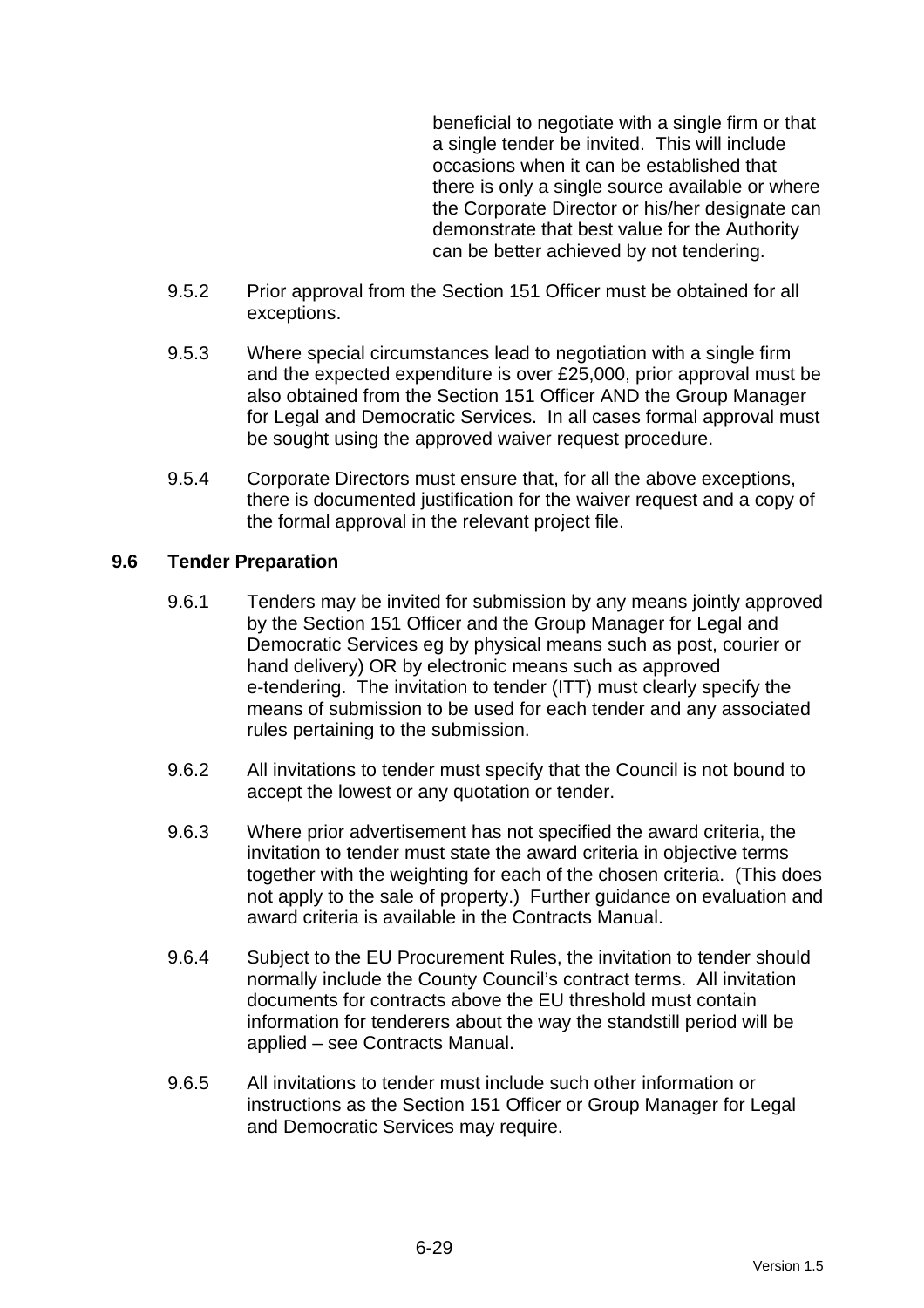- 9.6.6 All instructions to tenderers must include specific instructions on the application of the Freedom of Information Act 2000 and the Human Rights Act 1998. Further guidance on these matters is available in the Contracts Manual.
- 9.6.7 Pre-Tender enquiries may be carried out prior to the issue of an invitation to tender. The purpose is to ensure that an effective Invitation to Tender is prepared, for example, where the technical specification is so complex that it cannot be drawn up without information from prospective contractors. All potential contractors must be treated equally within this process.
- 9.6.8 If post-tender negotiations are anticipated, the tender documents must state that these may take place.
- 9.6.9 The invitation to tender should specify that, where examination of tenders reveals errors which would affect the tender figure in an otherwise successful tender, the tenderer must be notified of such errors and given the opportunity to clarify and confirm or withdraw their tender.
- 9.6.10 Tenders may be evaluated on the basis of price, or a mixture of price and quality criteria. The basis on which the tender will be evaluated must be determined before tenders are invited and included as part of the invitation to tender information.
- 9.6.11 Prospective tenderers must be informed that no work may start on site or goods or materials ordered until either:
	- 9.6.11.1 an official order has been issued; or
	- 9.6.11.2 a formal contract and a completed bond, has been duly executed by the contractor and returned to the Council.
- 9.6.12 If a performance bond is required, the nature and amount of the security to be given should be specified in the conditions of tender.
- 9.6.13 All tenders for the execution of works or the supply of goods or materials must be based on a clearly defined specification or bill of quantities.
- 9.6.14 All tenders shall require that, as a minimum, goods and materials used in their execution must be in accordance with relevant specifications issued by the British Standards Institute, or by the European Union, or its equivalent.
- 9.6.15 Tenders for capital works should include evaluation of the full lifecycle costs applicable to the works. This may also apply to other purchases such as ICT hardware and software where the cost of consumables or annual licences and support contracts can significantly increase costs over time.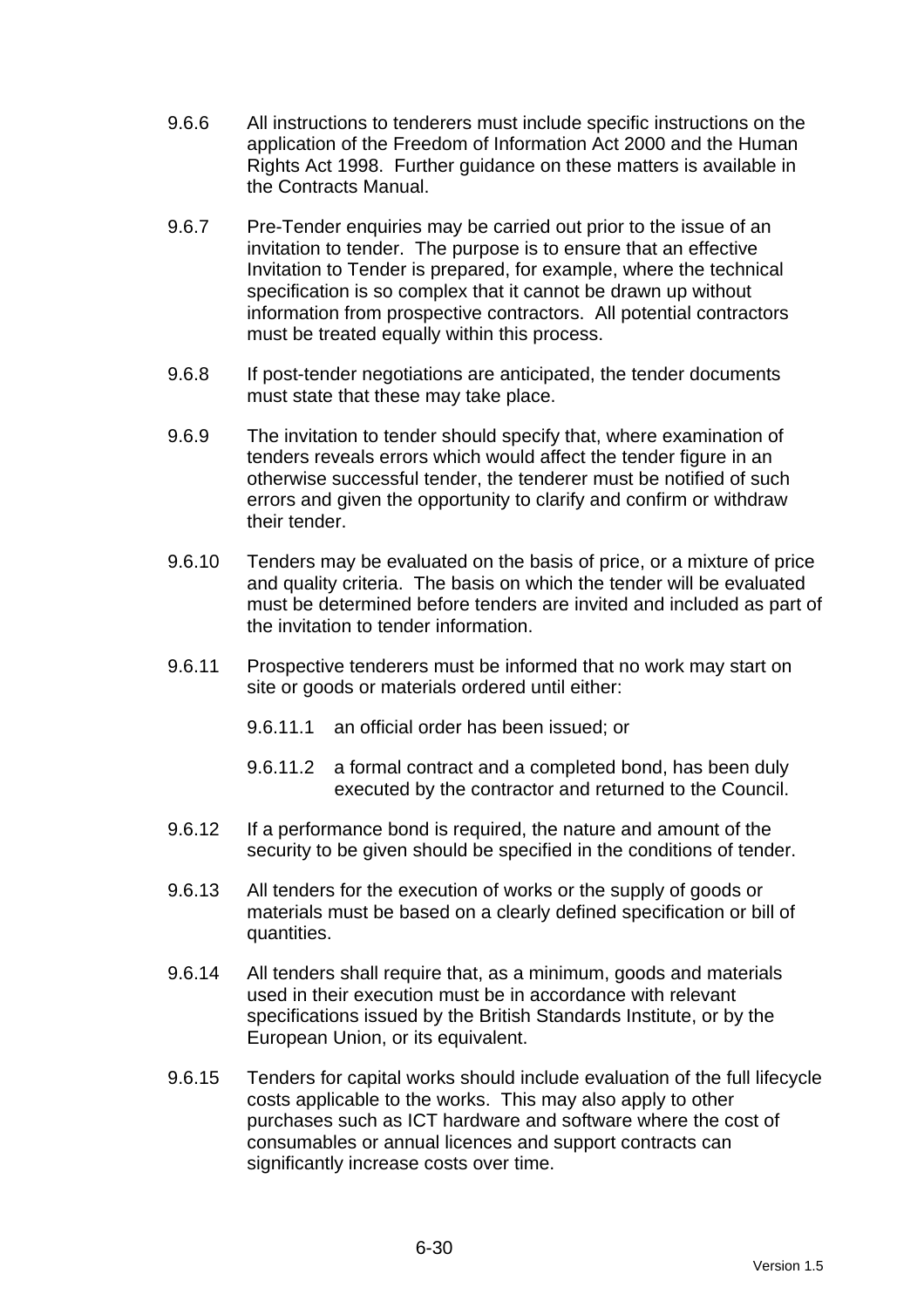# **9.7 Receipt and Opening of Tenders**

- 9.7.1 Every invitation to tender must state that a tender will only be considered if it is submitted in accordance with the instructions provided, and received by the date and time specified in the invitation to tender. The invitation to tender must also state that tenders which do not comply fully may be rejected.
- 9.7.2 Tenders submitted electronically must comply with, and be processed in accordance with the Authority's approved electronic tendering procedures.
- 9.7.3 Tenders submitted by physical means (eg by post or courier) must arrive in a sealed, plain envelope or package with the word "Tender" and the title of the contract clearly written on each envelope or package.
- 9.7.4 Such envelopes and packages must be addressed impersonally to:
	- 9.7.4.1 the appropriate Corporate Director, for tenders where the total expenditure over the duration of the contract is estimated to be **less than £100,000**; or
	- 9.7.4.2 the Group Manager for Legal and Democratic Services, for tenders where the total expenditure over the duration of the contract is estimated to **£100,000 or more.**
- 9.7.5 Until the time specified for opening tenders, tender envelopes or packages received must remain in the custody of the Group Manager for Legal and Democratic Services or the appropriate Corporate Director, as the case may be. Electronic tenders must be held securely in a manner approved by the Section 151 Officer.
- 9.7.6 The opening of tenders must comply with the following requirements:
	- 9.7.6.1 **Total estimated cost less than £100,000** tenders must be opened and recorded at one time in the presence of:
		- 9.7.6.1.1 the person responsible for letting the contract; and
		- 9.7.6.1.2 a supervising officer, with suitable seniority, training and experience in the role and responsibilities of a supervising officer, who must not have any direct involvement in the administration of the contract to be awarded.
	- 9.7.6.2 **Total estimated cost £100,000 or more** tenders must be opened and recorded at one time in the presence of:
		- 9.7.6.2.1 a representative of the Group Manager for Legal and Democratic Services;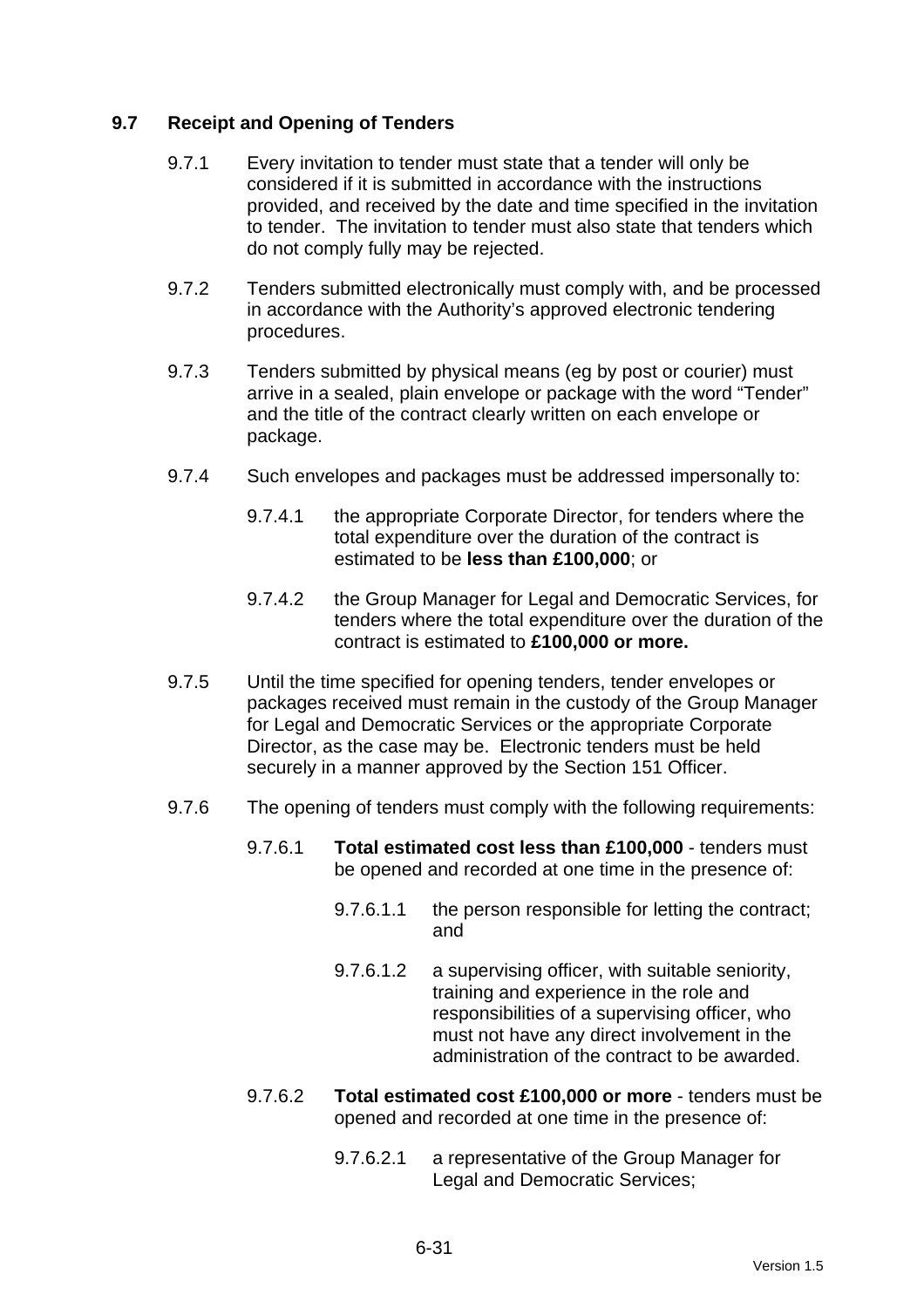- 9.7.6.2.2 a representative from the appropriate department;
- 9.7.6.2.3 a supervising officer of senior officer grade or above, provided by the Group Manager for Legal and Democratic Services or the Section 151 Officer.
- 9.7.7 A formal record of all tenders received for each contract must be retained and must include:
	- 9.7.7.1 description of the contract being let;
	- 9.7.7.2 the date and time set for receipt of tenders;
	- 9.7.7.3 the date and time tenders were opened;
	- 9.7.7.4 the supervising officer and other officers present;

And for each tender:

- 9.7.7.5 the tenderer's name;
- 9.7.7.6 the date received;
- 9.7.7.7 the tendered value (where applicable);
- 9.7.7.8 details of any noteworthy events (eg tender excluded with reasons).
- 9.7.8 The procedures to be followed when opening tenders will be determined by the Group Manager for Legal and Democratic Services and the Section 151 Officer. These procedures must include provision for dealing with late tenders and other complications that may arise – see the Guidance for Supervising Officers.

### **9.8 Clarification of Tenders**

- 9.8.1 If the examination of tenders and supporting documentation reveals errors, discrepancies or ambiguities which would affect an otherwise successful tender, such errors or discrepancies must be dealt with in accordance with the procedures set out in the invitation to tender.
- 9.8.2 Where the procedure for dealing with errors or discrepancies is not clearly specified by the invitation to tender, the tender must be referred to the Group Manager for Legal and Democratic Services and the Section 151 Officer for a decision on the appropriate action to be taken.
- 9.8.3 Under no circumstances must the clarification process be used to attempt to seek an adjustment of prices or other changes to the specification tendered. Nor must prices or other confidential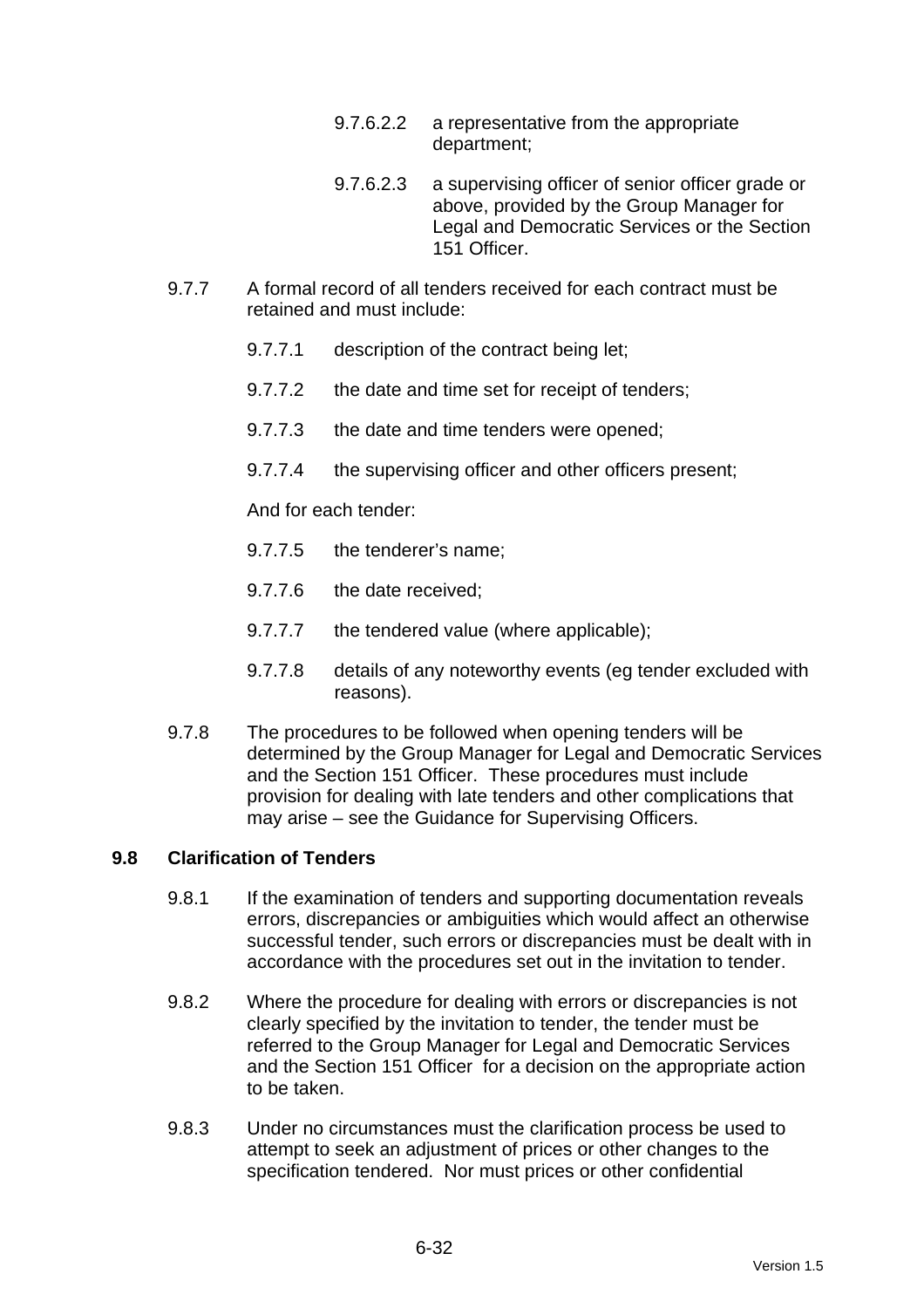information from any tender be divulged to other bidders, or individuals not properly connected with the evaluation of tenders.

9.8.4 Care should be taken to check that tenders submitted contain realistic prices and are not abnormally low. Where tenders are received that appear to be abnormally low they may be rejected but only if certain steps are followed (see Regulation 30(6) of Public Contracts Regulations 2006).

## **9.9 Post-Tender Negotiations**

- 9.9.1 The following rules only apply to tenders under the EU threshold. Where EU procurement regulations apply, negotiations may only be conducted in accordance with EU regulations after consultation with the Group Manager for Legal and Democratic Services and Section 151 Officer.
- 9.9.2 Post-tender negotiation constitutes discussion with tenderers after the submission of a tender, but before the award of the contract, including negotiations following the receipt of non-compliant bids. The purpose of post-tender discussion may be to obtain an adjustment to the price, delivery or content of the contract.
- 9.9.3 Post-tender negotiations may only be entered into if advanced notice is included in the tender documents.
- 9.9.4 The relevant Corporate Director must provide written approval before post tender negotiations are entered into.
- 9.9.5 Negotiations should be conducted by a team of at least three senior officers, one of whom must be from an independent division. A lead officer must be appointed with responsibility for ensuring that these procedures are adhered to. The team must observe the highest standards of integrity and fairness.
- 9.9.6 Negotiations must be conducted with all tenderers to ensure equality of treatment and opportunity, unless there are clear and objectively justifiable reasons for excluding one or more of them. All negotiations must be recorded and retained on file. In case of doubt, the lead officer should seek advice from the Group Manager for Legal and Democratic Services.
- 9.9.7 Comprehensive, written records of all negotiations must be retained to ensure that the requirements for accountability are met. The records must contain details of the officers involved, the name of the tenderer(s), reasons for entering negotiation and any exclusions from the negotiation, time, date, manner (eg meeting, email, telephone etc) and details of discussions and agreements reached. The record must be signed by the officers involved to confirm its accuracy.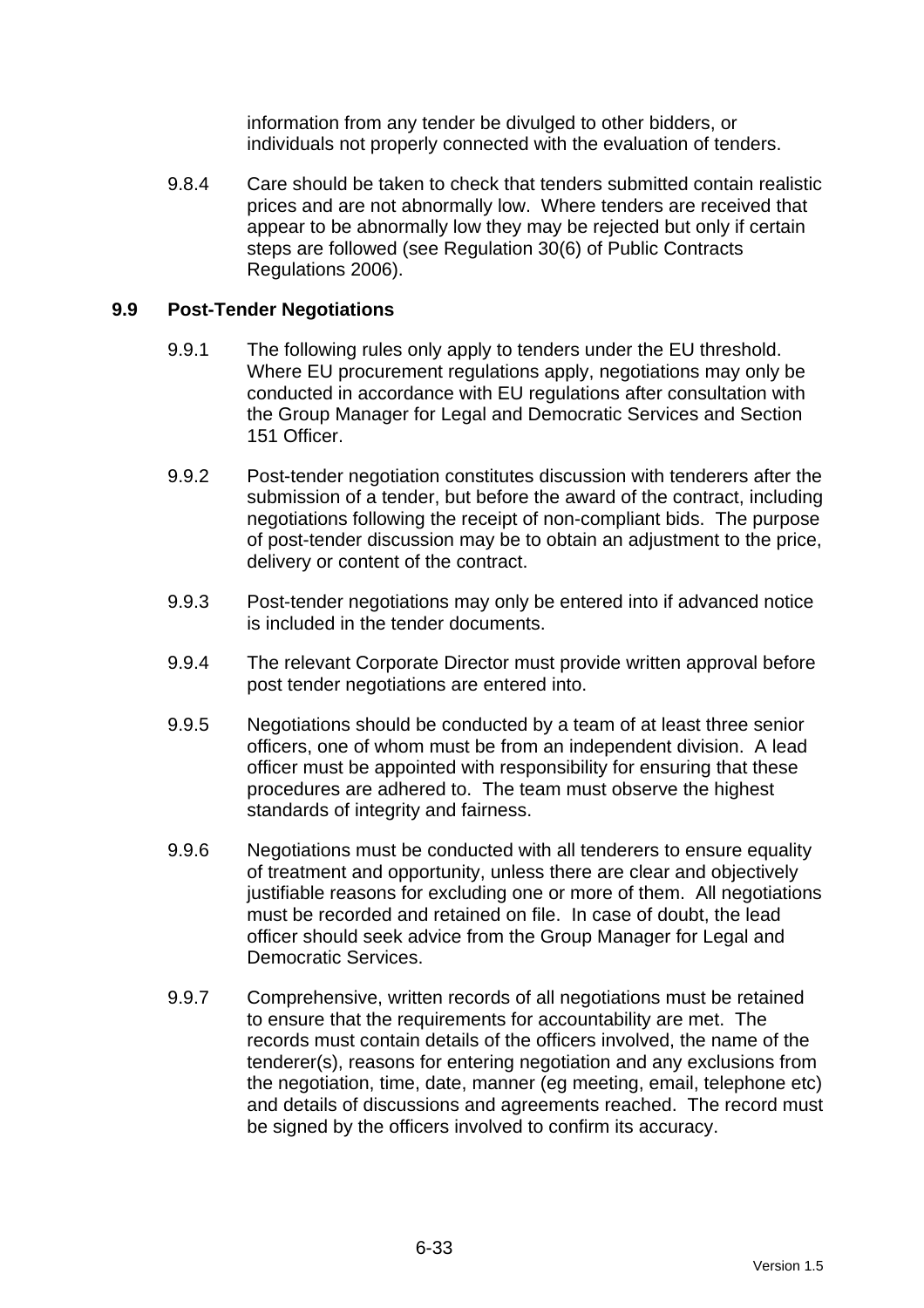9.9.8 Agreements reached during negotiations must be incorporated into the contract.

# **9.10 Acceptance of Tenders**

- 9.10.1 Subject to the relevant requirements a tender may be accepted as the winning tender by the appropriate Corporate Director using a form of acceptance letter approved by Legal and Democratic Services. Notification of acceptance must also be provided to the Corporate Procurement Unit giving the details they need to maintain their Contracts Database.
- 9.10.2 For capital contracts, where the winning tender exceeds the figure in the latest estimated cost (LEC) report, the following requirements apply:
	- 9.10.2.1 where the excess is over 20% of the LEC, the Corporate Director must reappraise the project to confirm it is still viable and must inform the Section 151 Officer about the reappraisal and the proposed methods of financing the additional cost. The Section 151 Officer may submit a report to Finance and Property Committee if considered necessary;
	- 9.10.2.2 approval for the additional funds required to proceed with the scheme must be obtained by the Corporate Director submitting a revised LEC report and obtaining all necessary approvals for the additional expenditure needed before accepting the tender.
- 9.10.3 Where the tender sum **exceeds £2 million** a tender must not be accepted until the Section 151 Officer has been consulted and approved it.
- 9.10.4 The successful tender(s) will be selected by applying the evaluation criteria to each bid received in accordance with the evaluation scheme set out in the invitation to tender (ITT). The selection will be either on the basis of the Most Economically Advantageous Tender to the Council or the lowest price offered. In most cases the Most Economically Advantageous Tender criteria will be applied by considering both price and relevant quality factors. Only in relatively few cases will price alone be capable of meeting the Council's duty to secure best value. Further guidance on tender evaluation is given in the Contracts Manual.
- 9.10.5 Subject to the requirement for a standstill period, all tenderers must be notified of the result of the procurement as soon as possible after the award decision. The notification must contain:

9.10.5.1 the award criteria;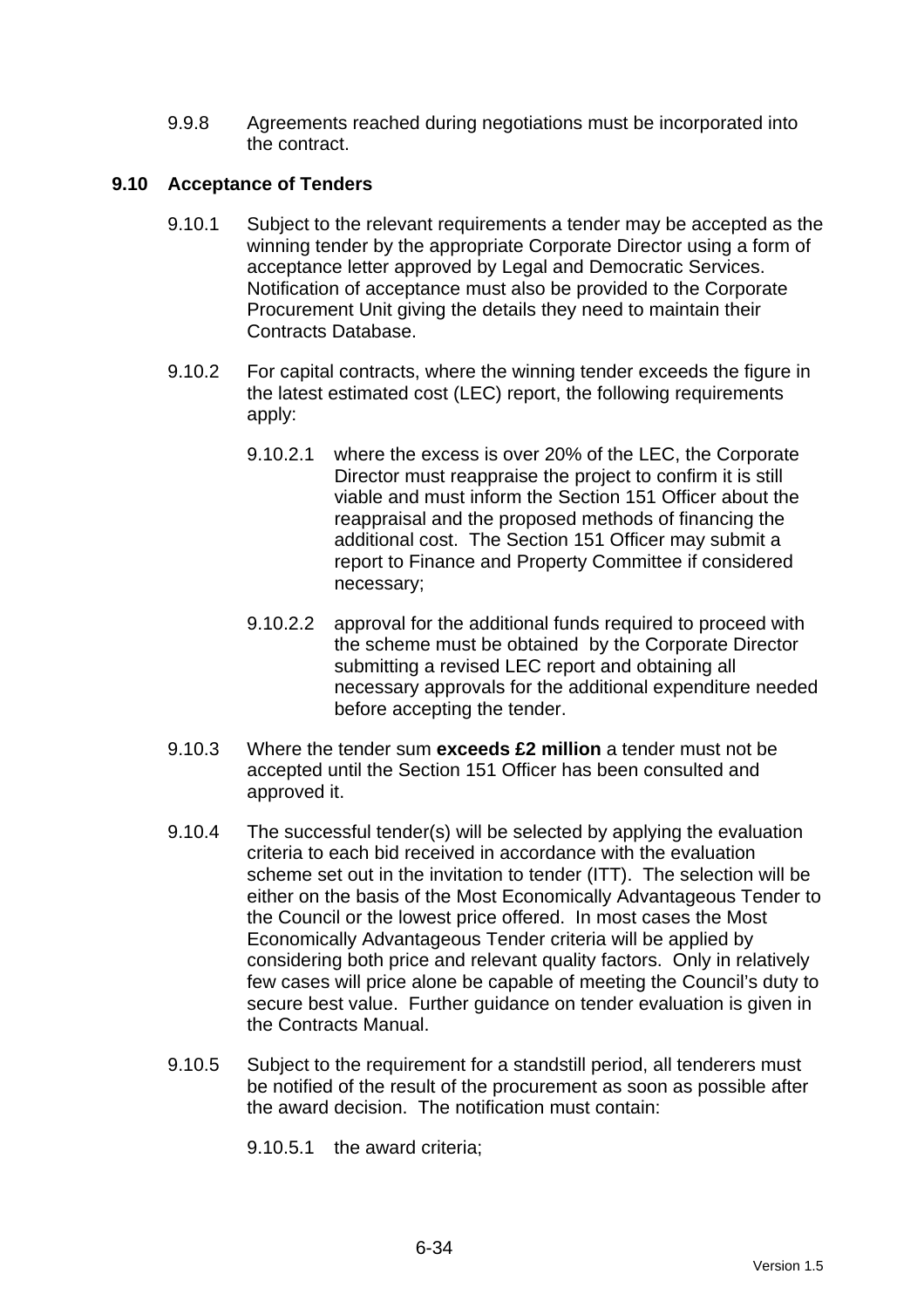- 9.10.5.2 where appropriate, the tenderer's score;
- 9.10.5.3 where appropriate, the winning tenderer's score;
- 9.10.5.4 the name of the winning tenderer.
- 9.10.6 Where a tenderer requests information on how the award decision was reached by midnight of the second working day of the standstill period (called a request for an "Accelerated Debrief") this information must be provided at least 3 days before the end of the standstill period or if necessary the standstill period must be extended accordingly. In all other cases detailed information must be provided within 15 calendar days of the request. (See also debriefing quidance in the Contracts manual.)
- 9.10.7 Within 48 days of awarding an EU contract, a Contract Award Notice, in the prescribed form, must be sent to the Official Journal of the European Union (OJEU).

#### **9.11 Contracts and Orders**

- 9.11.1 Except in cases of emergency no contract may be awarded, or order raised, unless the expenditure has been included in approved estimates or in capital or revenue accounts, or has been otherwise approved by, or on behalf of, the Council.
- 9.11.2 For contracts above the EU threshold, there must be a minimum standstill period of at least 10 calendar days between communicating the award decision to all tenderers and contract conclusion. This does not apply to procurement outside the full scope of EU procurement directives or where single tendering takes place under the extreme urgency provision of the negotiated process. (See guidance provided in the Contracts Manual.)
- 9.11.3 A 10 day standstill period is required before awarding a contract after a stand-alone e-auction is closed (ie an e-auction which is run outside a framework agreement) or at the end of an e-auction run within a Dynamic Purchasing System. E-auctions held within framework agreements are for specific call-offs so they do not need a standstill period. For e-auctions outside of a framework agreement the terms and conditions of contract will need to be amended prior to the e-auction to ensure that the contract is not automatically formed when the final bid is accepted, to ensure compliance with UK and EU legislation.
- 9.11.4 All contracts for construction and maintenance work must be executed as Deeds under Seal along with any other contracts or agreements as may be specified from time to time by the Group Manager for Legal and Democratic Services.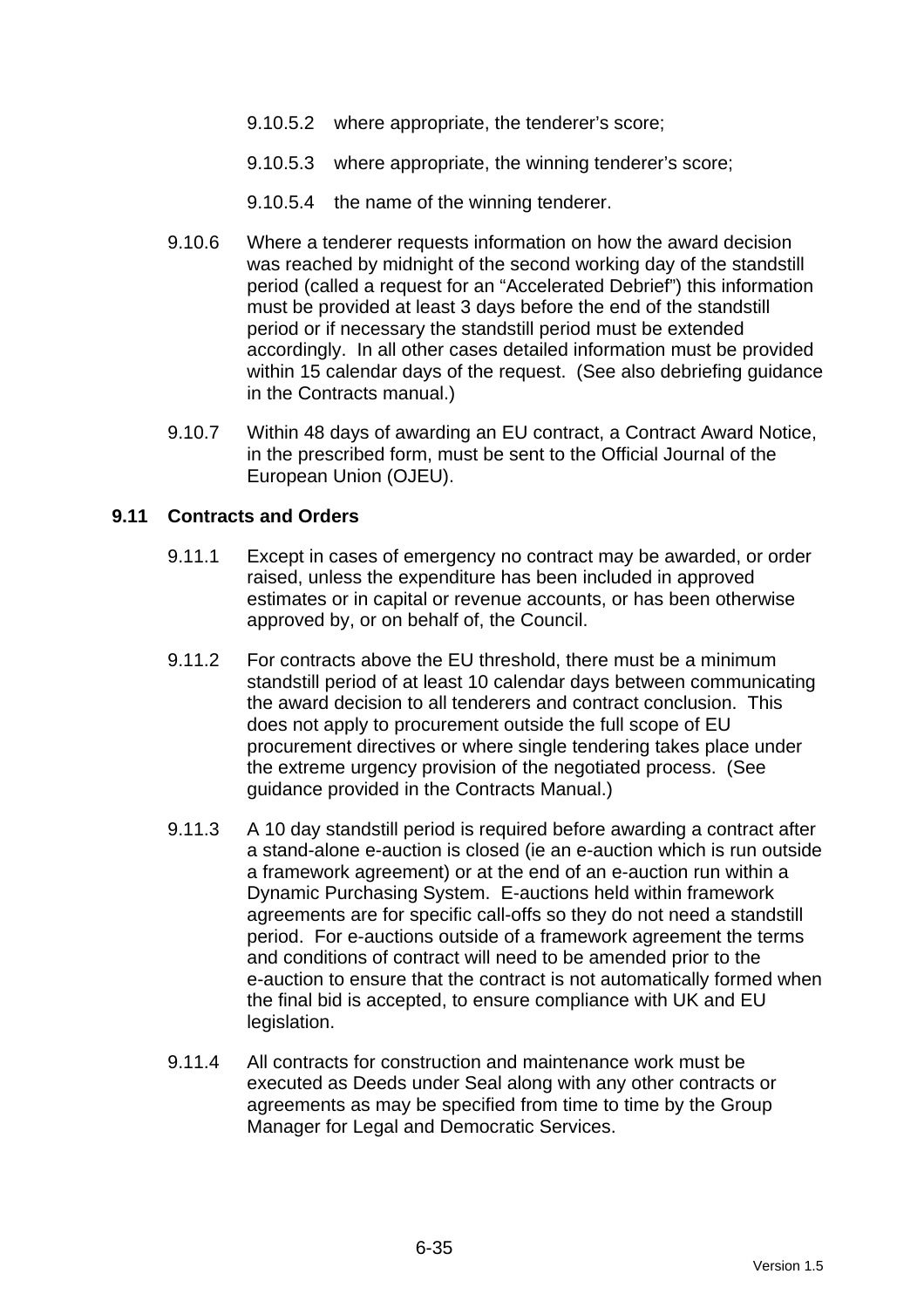9.11.5 Other orders and contracts must, as a minimum, be signed in accordance with the table below. (NB Officers authorised to sign higher value contracts may also sign the lower value orders and contracts):

| <b>Estimated Value</b> | <b>1st Signatory</b>                  | 2nd Signatory                                             |
|------------------------|---------------------------------------|-----------------------------------------------------------|
| <b>Under £50,000</b>   | Budget Holder*                        | n/a                                                       |
| £50,000 - £250,000     | <b>Budget Holder</b>                  | Officer of equal or senior<br>status to the Budget Holder |
| £250,001 - £1m         | <b>Budget Holder</b>                  | 3rd tier officer or above                                 |
| Over £1m               | must be executed as a deed under seal |                                                           |

\* For orders under £50,000, the budget holder may set up a formal list of officers authorised to sign orders against his/her budget. This list must specify the value limit of the delegated authority for each officer.

- NB Where there is no relevant budget holder for an order or contract (eg where items are procured corporately on behalf of all Departments) the Budget Holder role may be undertaken by an appropriately authorised officer within the Corporate Procurement Unit.
	- 9.11.6 All tender and contract documents and orders must be in a form drawn up or approved by the Group Manager for Legal and Democratic Services and Group Manager Procurement.
	- 9.11.7 Corporate Directors are responsible for the control of all official orders issued from their Department. Order forms should be standardised wherever possible and approved by Legal and Democratic Services every three years to confirm that the terms and conditions in use are appropriate.
	- 9.11.8 Any contract in which the Council provides an indemnity or guarantee must have prior approval from the Group Manager for Legal and Democratic Services.
	- 9.11.9 Official orders are not required for metered supplies of utility services once a contract is in place; for periodic payments such as rents and rates; for petty cash purchases or for other exceptions approved by the Section 151 Officer.

### **9.12 Contract Provisions**

9.12.1 Contracts for the execution of work or for the supply of goods or materials by a particular date, or series of dates, must provide for liquidated and ascertained damages, unless deemed unnecessary by the appropriate technical officer after consultation with Group Manager for Legal and Democratic Services. The amount to be specified in each such contract will be determined by the appropriate technical officer in consultation with the Group Manager for Legal and Democratic Services.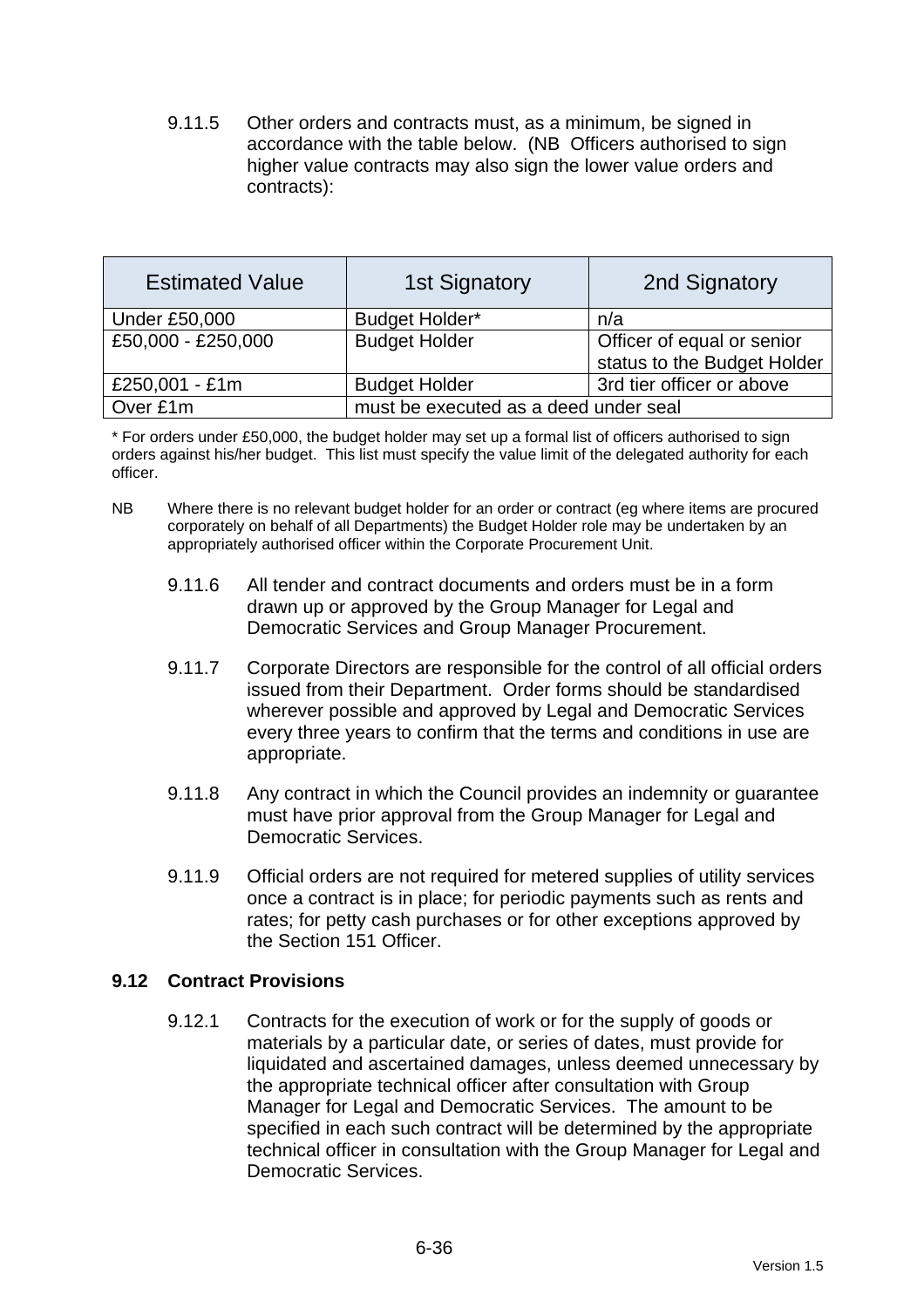- 9.12.2 Security in the form of a bond is required for the due performance of a contract, where:
	- 9.12.2.1 the total value of the contract **exceeds £1 million**; and
	- 9.12.2.2 the contract is for the execution of work or for the supply of goods or services by a particular date or series of dates.
- 9.12.3 The Corporate Director or appropriate technical officer may decide that a bond is required below £1 million if the Authority is at particular risk. This may arise where the contractor concerned has a number of other contracts with the Authority which in aggregate exceed £1 million or if the contract period is particularly long or if the contract is particularly complex.
- 9.12.4 Where a bond is required, the Corporate Director or appropriate technical officer, in consultation with the Group Manager for Legal and Democratic Services and the Section 151 Officer, must specify, as a provisional item in the conditions of tender, the nature and amount of the security to be given. The security must be in a form, and be obtained from an institution, approved by the Section 151 Officer.
- 9.12.5 All construction and maintenance contracts must provide for a payment retention to be withheld for an appropriate period to allow for the rectification of faults and defects. The retention should normally be 5% of the contract sum but technical officers may vary this rate if they consider it appropriate to do so. Justification for using a different retention rate must be retained on file.
- 9.12.6 The requirement for bonds and retentions does not apply when the Corporate Director or appropriate technical officer concerned is of the opinion that such security is unnecessary after consultation with the Group Manager for Legal and Democratic Services and the Section 151 Officer.
- 9.12.7 On satisfactory completion of the work, the release of any security must be authorised by the Corporate Director or appropriate technical officer in consultation with the Section 151 Officer.
- 9.12.8 All contracts for the execution of works or the supply of goods or materials must be based on a clearly defined specification or bill of quantities.
- 9.12.9 All contracts must require that, as a minimum, goods and materials used in their execution will be in accordance with relevant specifications issued by the British Standards Institute, or the European Union or its equivalent.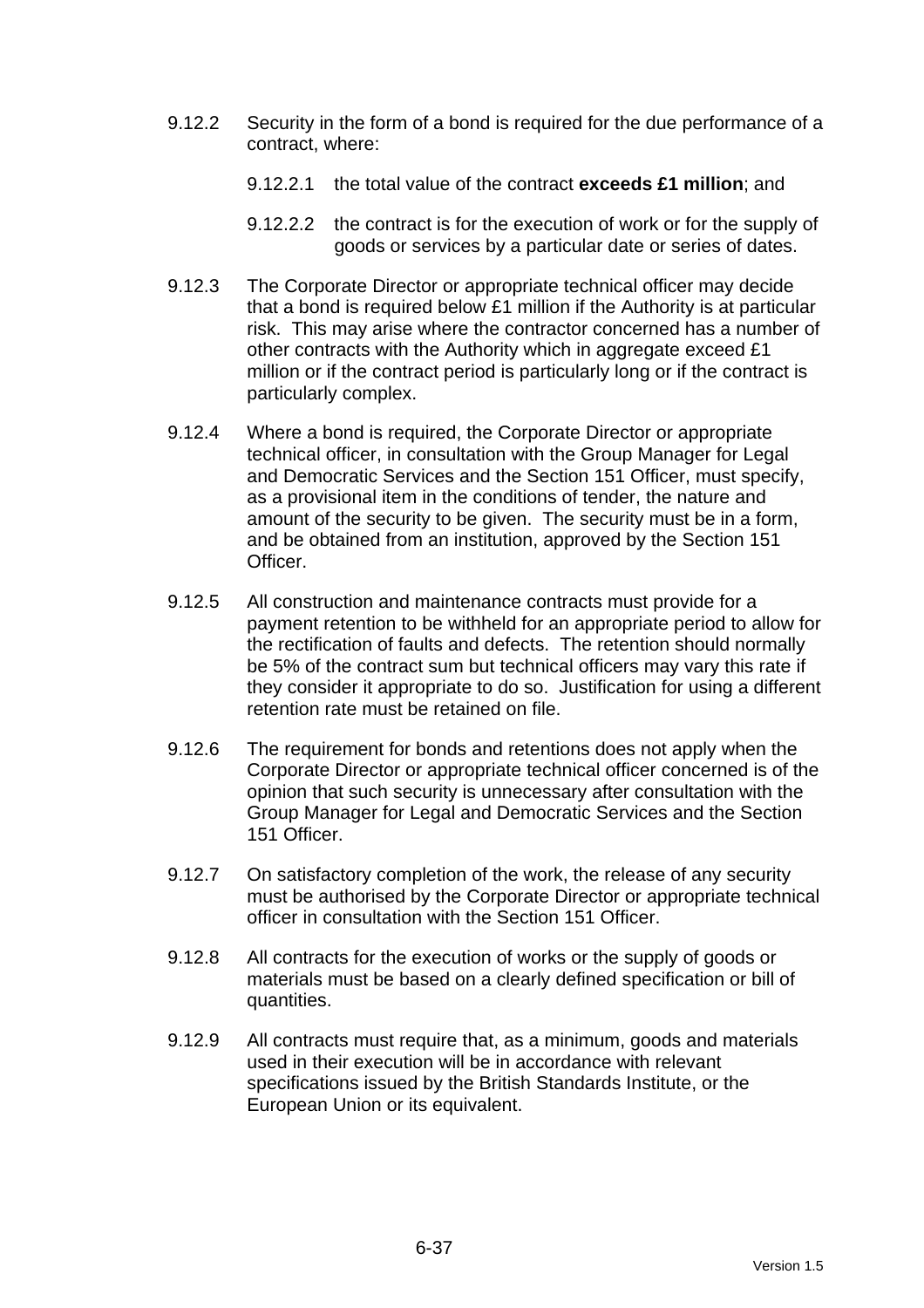### **9.13 Retention of Records and Information on Contracts and Tenders**

- 9.13.1 There are some specific issues to consider in respect of information management where contracts and tenders are concerned.
- 9.13.2 There is a general presumption in favour of disclosure of information and information can and should only be withheld if certain limited exceptions are met. Careful consideration of the issues will be required in accordance with the Council's Information Management Policy.
- 9.13.3 The most relevant exceptions in the context of procurement are:
	- 9.13.3.1 information provided in confidence (where the Council is contractually bound not to disclose certain information and to do so would be liable for breach of contract). Care should, therefore, be taken not to enter into blanket confidentiality clauses in contracts or tender documents;
	- 9.13.3.2 the public interest test (whereby the respective public interests in disclosure versus non-disclosure are weighed);
	- 9.13.3.3 commercial interest (such as trade secrets of information genuinely unique to a bidder or contractor which, if revealed, is likely to cause real or significant harm to that trade or business);
	- 9.13.3.4 timing (very often in a commercial environment the timing of any disclosure of information held will be critical. For example, information submitted during a tender process is more likely to be commercially sensitive whilst the tender process is ongoing compared to after the contract has been awarded, although some information may remain commercially confidential throughout the contract).
- 9.13.4 Due to the particular risks involved the following safeguards should be followed:
	- 9.13.4.1 all tender documents must make reference to the Council's statutory duty in respect of Freedom of Information (FOI) and the potential requirement to disclose information submitted unless the limited exceptions are satisfied;
	- 9.13.4.2 rules to be followed when information requests are received should be set out in the contract (especially larger more complex contracts);
	- 9.13.4.3 consultation with affected bidders is advisable before disclosing information, although ultimately the decision on whether or not to release any information held is a matter for the Council alone.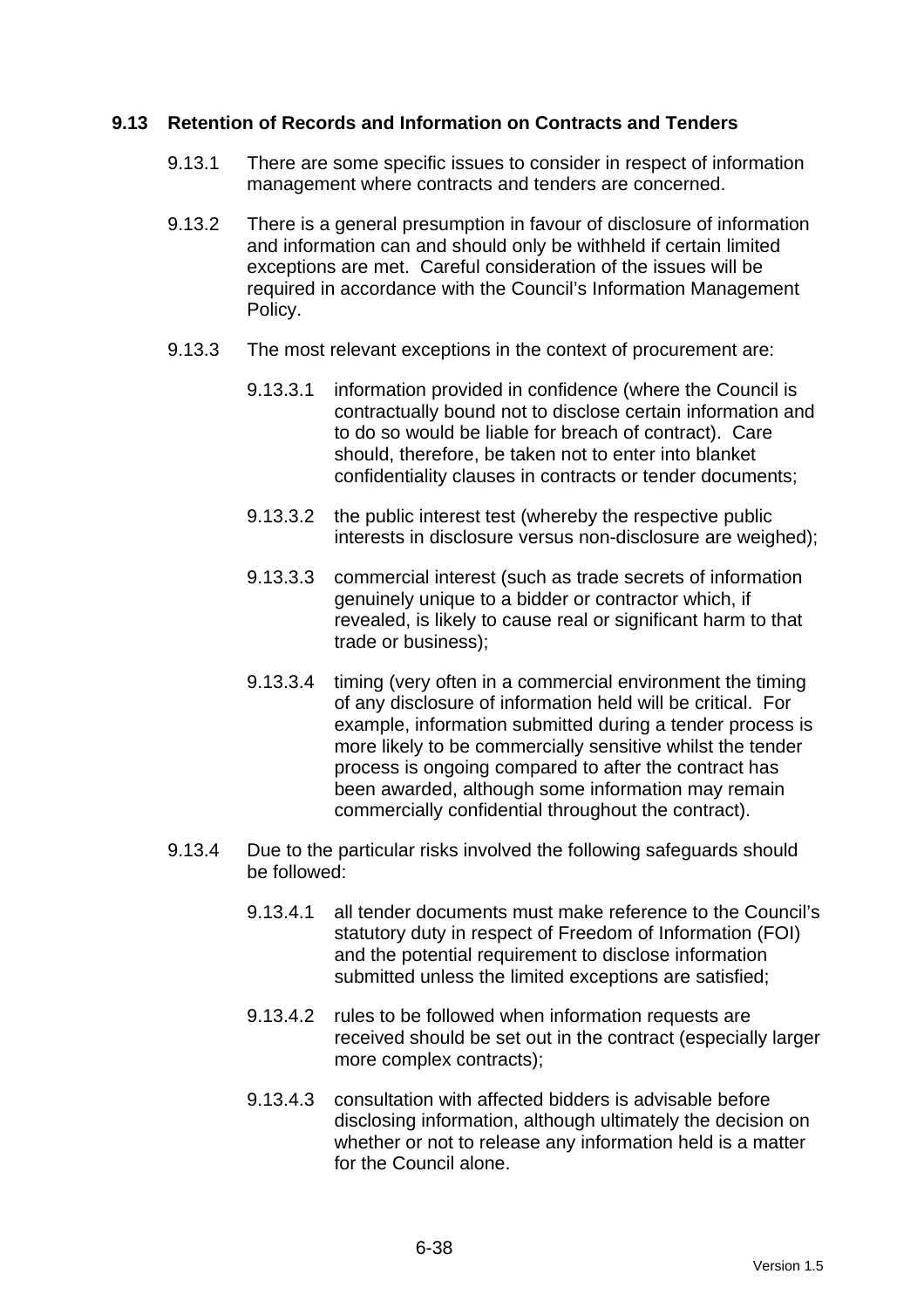9.13.5 Guidance on FOI and the Council's Information Management Policy is available on the Council's Intranet site. Detailed guidance about FOI and procurement is available on the OGC website, from the Information Commissioner's website, in the Contracts Manual and from Legal and Democratic Services.

# **9.14 Contract Payments**

- 9.14.1 Where contracts provide for payment to be made by instalments, the appropriate Corporate Director must maintain a record of the payments made on the project file. The record(s) must show the state of account on each contract between the Council and the contractor together with any other payments and the related professional fees.
- 9.14.2 Payments to contractors on account of such contracts must be made only on provision of a certificate showing the total amount of contract, the value of the work executed to date, retention monies, the amount paid to date and the amount now certified. These certificates should be issued by the appropriate Corporate Director or the Consultant responsible for the contract.
- 9.14.3 The approved sum payable to the contractor is the tender sum as accepted under the procedure plus such additional sums due under the contract as have also been properly approved.
- 9.14.4 Where certificates are submitted for amounts which exceed the approved sum, the Section 151 Officer only has authority to pay such certificates where the amounts can be justified and it is in the best interest of the Council to do so.
- 9.14.5 As soon as it becomes apparent that the approved sum will be exceeded, a report must be presented to the Section 151 Officer, who may also require a report to be submitted to the Finance and Property Committee.
- 9.14.6 In respect of variable price contracts, such as PFI or PPP contracts which have complex variation procedures, the appropriate Corporate Director must periodically review the cost and report to the Section 151 Officer if the contract sum is likely to be exceeded. These reports must be made whenever significant increases are identified and at least every six months up to completion of the contract.

### **9.15 Contract Administration**

- 9.15.1 Corporate Directors or the appropriate technical officers must provide written guidelines on the minimum standards of record keeping required for supervising contracts.
- 9.15.2 Claims from contractors regarding matters which are not clearly within the terms of the contract must be referred to the Group Manager for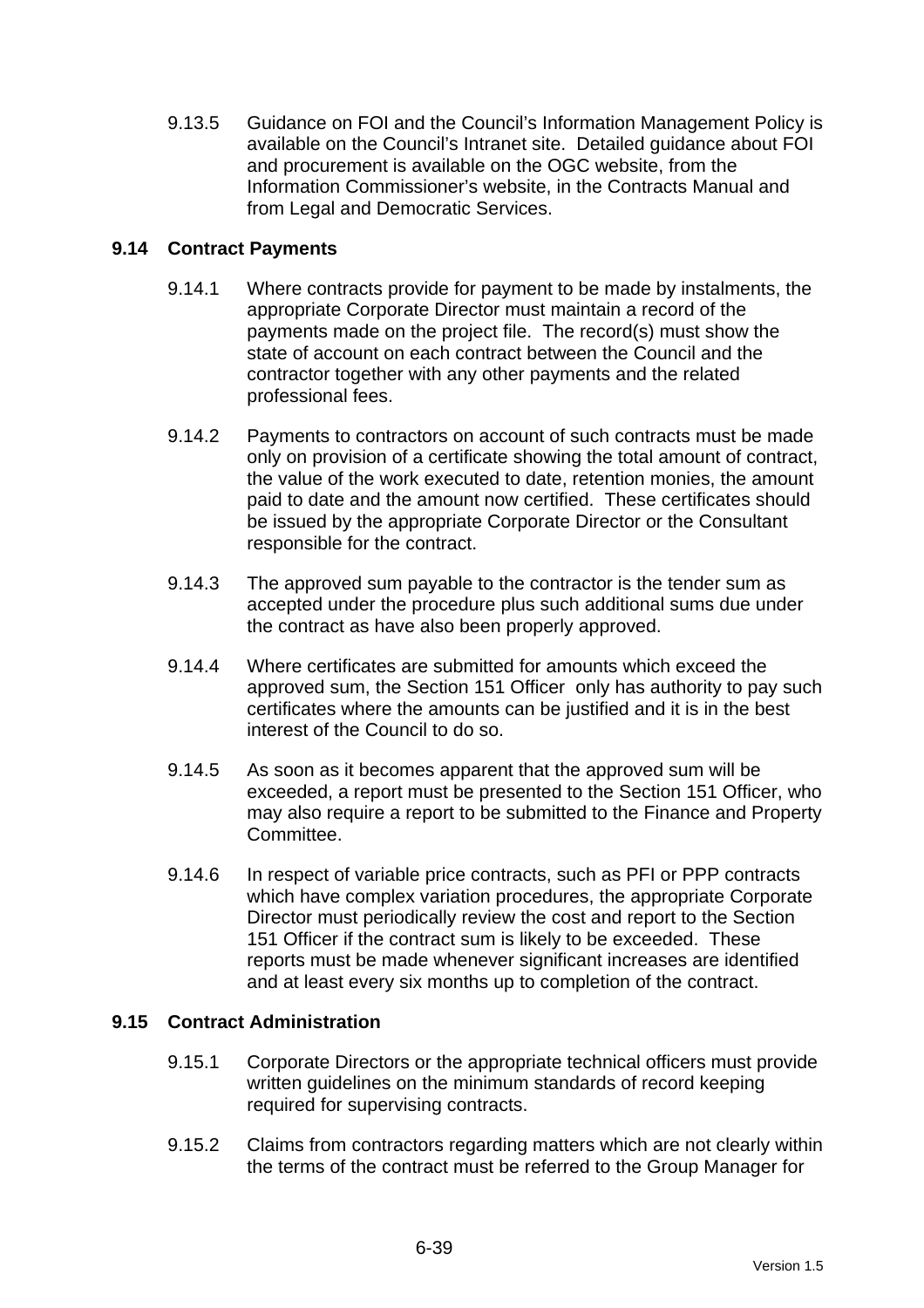Legal and Democratic Services for consideration of the Council's legal liability as soon as they are notified to the Council. Where the Group Manager for Legal and Democratic Services considers it necessary, these claims must also be referred to the Section 151 Officer for financial consideration before a settlement is reached.

- 9.15.3 Valid claims for loss and expense arising from delays and disruption must be notified to the Group Manager for Legal and Democratic Services where they are likely to exceed £100,000 or where there is a possibility of legal proceedings, including arbitration or alternative dispute resolution procedures provided by the contract.
- 9.15.4 Liquidated and ascertained damages, where allowed for, must be applied in respect of contracts which are not completed within the original contract period together with any extensions of time granted in accordance with the contract unless the Section 151 Officer and the Group Manager for Legal and Democratic Services agree otherwise.

#### **9.16 Final Accounts**

- 9.16.1 Final accounts for building and constructional works carried out under formal contract must be reported to the relevant Committee by the appropriate Corporate Director, if required by the Section 151 Officer.
- 9.16.2 The Section 151 Officer shall, where considered necessary, examine the contract final accounts and is entitled to make all such enquiries and receive such information and explanations as may be required to confirm the completeness and accuracy of the accounts.

### **9.17 Administration of Contracts by Consultants**

- 9.17.1 Where a consultant (eg an architect, engineer, surveyor or other consultant) who is not an employee of the Council, is engaged to be responsible to the Council for the administration of a contract on its behalf, the consultant must:
	- 9.17.1.1 be notified of, and comply with, the Council's Financial Regulations as would a Corporate Director;
	- 9.17.1.2 be notified of, and comply with, the Code of Conduct for Officers;
	- 9.17.1.3 retain all relevant records regarding the contract for a period specified by the responsible Corporate Director;
	- 9.17.1.4 allow access to contract records and documentation upon request from the responsible Corporate Director or the Section 151 Officer: and
	- 9.17.1.5 hand over the appropriate "as-built" drawings promptly together with all project and contract documentation to the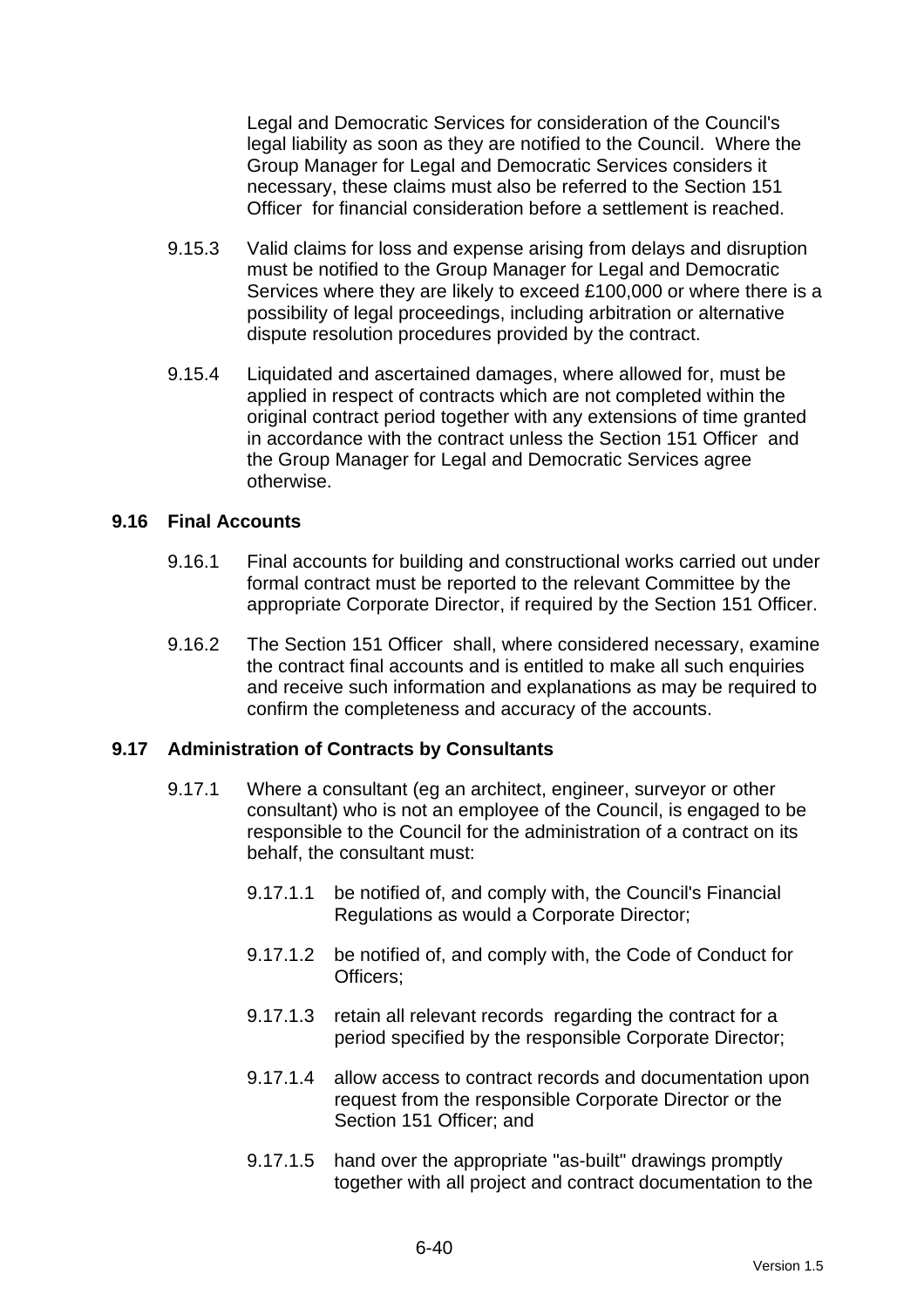Council, and in any case within six months of completion of the works.

## **10. PAYMENT FOR GOODS, SERVICES AND WORKS**

- 10.1 Before authorising an official purchase invoice, or any process that may lead to a payment, officers must:
	- 10.1.1 ensure they are authorised to process the payment;
	- 10.1.2 satisfy themselves that the goods/services/works are a proper charge on the funds under their control;
	- 10.1.3 satisfy themselves that the goods/services/works have been received, conform in all respects with the official order and are acceptable in every way;
	- 10.1.4 ensure that amounts are correct and include all discounts due;
	- 10.1.5 where payment is made by purchase card, charge card or credit card, it may not be possible to be satisfied that goods/services/works have been received, conform and are acceptable, but officers must ensure compliance with the other procedures above and with the guidance for the use of purchase cards.
- 10.2 The Council's normal method of payment of monies owed is by BACS or cheque or purchase card.
- 10.3 Direct Debits must not be set up on any of the Authority's bank accounts, including imprest accounts, without the prior written approval of the Section 151 Officer.
- 10.4 Direct Debits must be cancelled promptly when the related goods or services are no longer being received. All Direct Debits must be reviewed annually to confirm they are still appropriate.
- 10.5 In addition to the responsibilities set out in Financial Regulations, an officer initiating payment should also ensure that the account has not previously been passed for payment and that it is coded to the correct accountancy code for which prior approval has been obtained from the budget holder.
- 10.6 The duties of ordering, receiving goods and certifying invoices for payment must not be performed by the same officer without prior agreement of the Section 151 Officer. Where electronic procurement systems have been approved, these systems may allow single officers to do this, provided that they have suitable security protocols to the satisfaction of the Section 151 Officer.
- 10.7 On no account can VAT invoices be amended. A credit note or replacement invoice must be obtained from the supplier.
- 10.8 Invoices must not be made out by officers of the Council except in the case of recurring or other items, eg rent where no invoice is normally receivable, when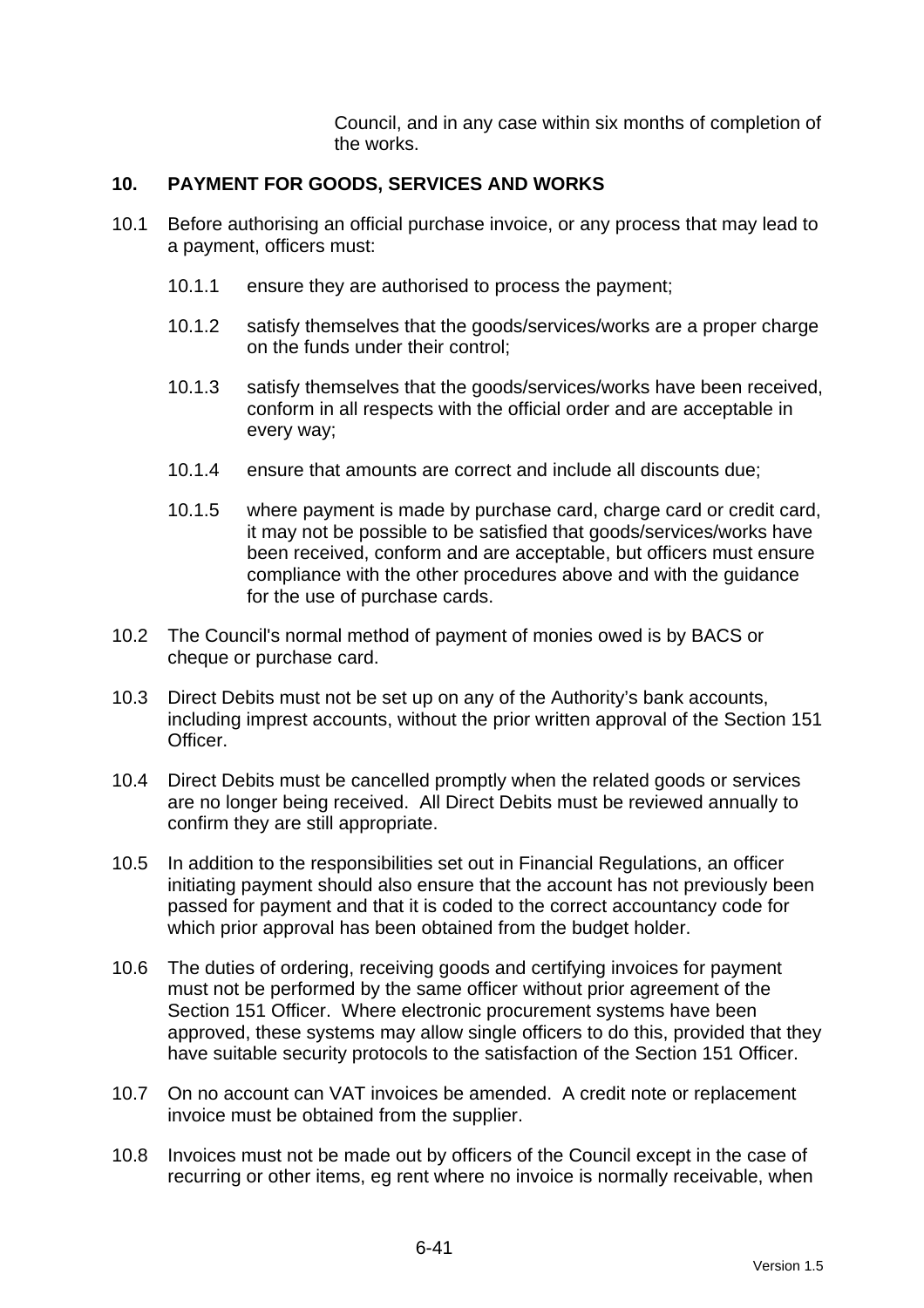a special form of internal invoice may be used. An officer must not add any additional item or items to an invoice received by the County Council.

10.9 The Section 151 Officer may carry out additional checks on high value payments as thought necessary.

# **11. INCOME, BANKING AND IMPREST ACCOUNTS**

#### **11.1 Income and Receipts**

- 11.1.1 To comply with anti money-laundering regulations, the Authority has nominated the Section 151 Officer as its anti money-laundering officer and introduced an anti money-laundering policy and an anti moneylaundering guidance note. Corporate Directors must ensure compliance with this policy.
- 11.1.2 Cash payments of more than £10,000 must not be accepted for a single transaction without the formal approval of the Section 151 Officer.
- 11.1.3 The following requirements apply to all income received:
	- 11.1.3.1 all income must be recorded and accounted for immediately it is received. Where appropriate, an official receipt must be provided;
	- 11.1.3.2 the transfer of money from one employee to another must be properly recorded and acknowledged;
	- 11.1.3.3 income must be banked intact and not used to finance expenditure;
	- 11.1.3.4 encashment of personal cheques is forbidden;
	- 11.1.3.5 income must be held securely until suitable arrangements for banking it are made.
- 11.1.4 All official receipt books relating to the collection of income are ordered, and issued by the Section 151 Officer unless otherwise agreed with the Section 151 Officer. The issue of all such documents must be acknowledged by signature of the officer to whom the issue was made.
- 11.1.5 Where income is received by cheque, it must be cross-referenced on the bank paying-in slip to the drawer, either by receipt number or name. In addition, the reverse of each cheque must show the department, office or establishment that paid the cheque into the bank.
- 11.1.6 All monies received must be banked intact, and as promptly as possible and at least weekly.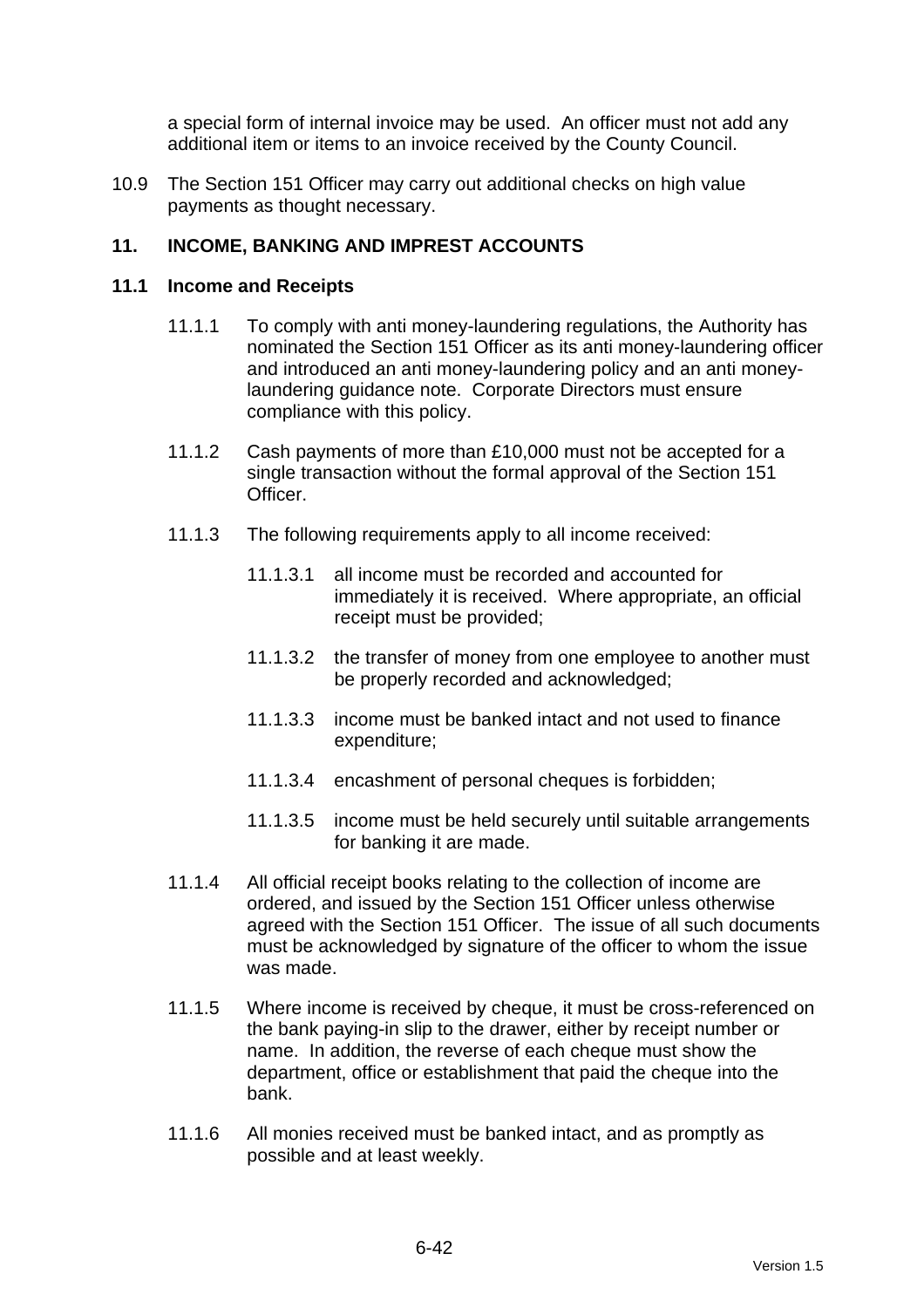- 11.1.7 Where there is a main collection eg school meals money, all monies must be banked, or lodged with the approved collector, on the day of the collection.
- 11.1.8 If an officer fails to comply with the above guidelines and a loss occurs, the Section 151 Officer may, where appropriate, seek restitution from the officer concerned in accordance with the Personnel Handbook.
- 11.1.9 Money received by officers which is held in trust but not being official Council money must be properly recorded in a form agreed by the Section 151 Officer
- 11.1.10 All arrangements to receive payments by Credit Card, Direct Debit, Standing Order, or other e-payment methods must be first approved by the Section 151 Officer.

# **11.2 Debtors**

- 11.2.1 It is the Council's policy to recover all collectable debt owed to it in accordance with the approved payment terms. Corporate Directors are responsible for ensuring that formal invoices, in respect of the goods and/or services being supplied on credit, are raised within 10 working days of the goods and/or services being provided unless all the necessary information to raise the invoice is not available. Guidance is provided on the Council's intranet.
- 11.2.2 Sales invoices should not normally be raised to cover sums due to the County of **less than £30**. Wherever possible small sums should be collected in cash or by cheque in advance. Accounts for sums due to the Council at fixed intervals eg rents, wayleaves, etc, will be issued by the Section 151 Officer and payment should be made to the Section 151 Officer. Corporate Directors must submit sufficient information for the Section 151 Officer to undertake these duties.

#### **11.3 Write-Offs**

- 11.3.1 The Section 151 Officer may agree to debts of **up to £1,000** being written-off by the Corporate Director. Amounts **over £1,000** may be written-off by the Section 151 Officer after consultation with the Group Manager for Legal and Democratic Services and appropriate Corporate Directors.
- 11.3.2 A summary of all write-offs must be included in the Final Accounts report to Finance and Property Committee.
- 11.3.3 Where a sales invoice requires cancellation a credit note must be raised, complete with a cross-reference to the original sales invoice. The credit note must be duly certified on behalf of the Corporate Director.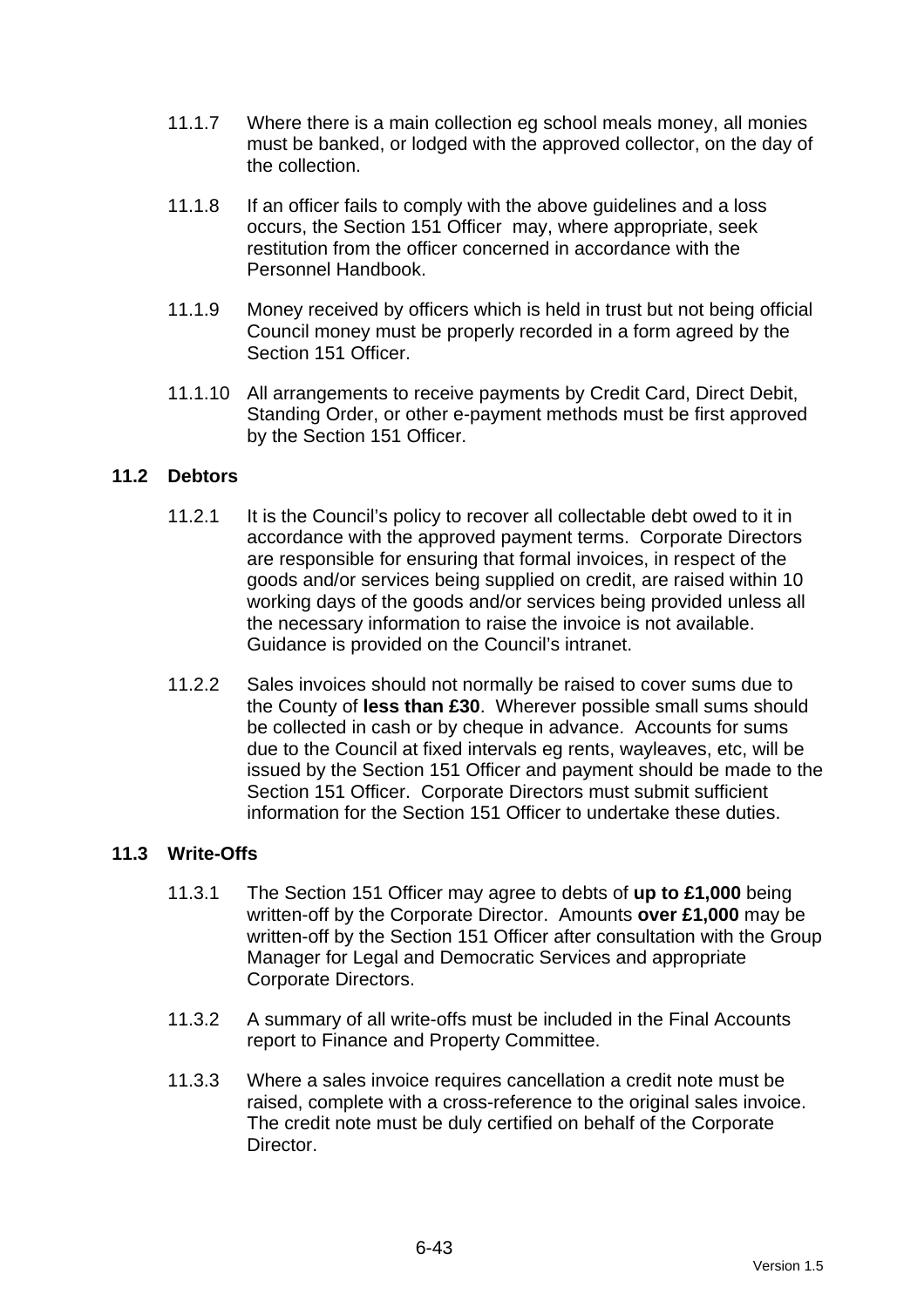# **11.4 Imprest Accounts**

- 11.4.1 Corporate Directors must operate imprest accounts in accordance with the guidance provided and arrangements between their department and the Section 151 Officer.
- 11.4.2 The Section 151 Officer will control the opening and closing of imprest accounts in line with overall banking arrangements at the request of the appropriate Corporate Director.
- 11.4.3 The Section 151 Officer will determine the appropriate level of the Imprest, based on the average monthly level of petty cash expenditure in the establishment concerned.
- 11.4.4 The nominated imprest holder must ensure that all transactions are recorded promptly and that monthly statements are submitted to the Section 151 Officer.
- 11.4.5 The nominated imprest holder must ensure that the imprest account is not overdrawn.
- 11.4.6 Income received on behalf of the Council must not be paid into an imprest account.
- 11.4.7 Payments from an imprest account should normally be limited to minor or urgent items of expenditure, or payments via charge cards. Each payment must be supported by a receipt which should be appended to the subsequent reimbursement claim.
- 11.4.8 All imprest accounts are subject to Council audit. The officer in charge of the account will be required to give to the Section 151 Officer a certificate as to the state of the imprest account upon request.
- 11.4.9 Where an officer responsible for an imprest account leaves the Authority, the Corporate Director concerned must notify the Section 151 Officer as soon as possible that the officer is no longer responsible for that account. On leaving the Authority or upon transfer to another post, the officer responsible must formally hand over responsibility to the new designated person.

#### **11.5 Banking**

- 11.5.1 The Section 151 Officer must operate banking accounts in accordance with the bank contract approved by the Finance and Property Committee.
- 11.5.2 All bank accounts must have a title which incorporates the Authority's name and in no circumstances should a bank account be opened or operated in the name of an individual.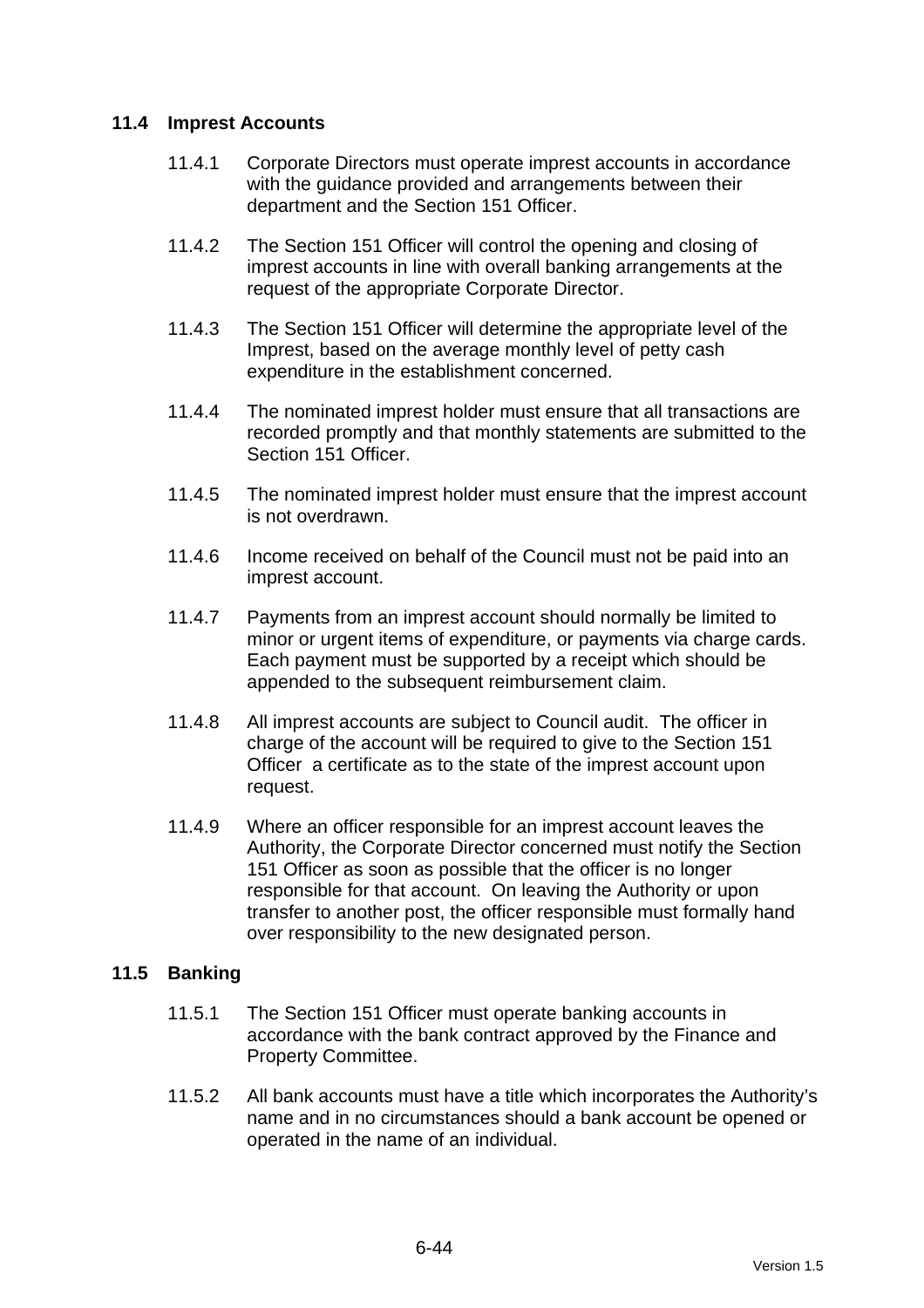- 11.5.3 All payments to and from Council bank accounts must be made under the direction of the Section 151 Officer.
- 11.5.4 All cheques drawn on the Council's main bank accounts must bear the printed signature of the Section 151 Officer. Where required by the Council's bank mandate, cheques must also be countersigned by a second officer who is authorised to do so by the Section 151 Officer. A register of authorised cheque signatories should be maintained.
- 11.5.5 All payments by CHAPS must be authorised by a senior officer nominated by the Section 151 Officer.

# **12. RISK MANAGEMENT AND INSURANCE**

- 12.1 The Authority's approach to risk management is detailed in its Risk Management Strategy and the Corporate Risk Register contains the key risks facing the Authority and how these risks will be managed. Corporate Directors are responsible for ensuring that risk management is applied appropriately within their Department and for notifying the holder of the Corporate Risk Register of all appropriate risks in accordance with the Risk Management Strategy.
- 12.2 The Section 151 Officer is responsible for arranging all necessary insurance cover and for reviewing the adequacy of this cover regularly, in consultation with Corporate Directors. The Section 151 Officer will also keep Corporate Directors informed of claims experience.
- 12.3 Corporate Directors are responsible for notifying the Section 151 Officer of all material changes in insurance risks and must submit insurance claims in accordance with the arrangements made by the Section 151 Officer.
- 12.4 In the event of buildings, contents, motor vehicles etc being damaged, contact must be made with the Risk and Insurance Section as soon as practicable.
- 12.5 Where there is death or very serious injury to an employee or other person arising from County Council operations (including the use of vehicles), the Risk and Insurance Section must be contacted as soon as possible for appropriate insurance advice.
- 12.6 Under no circumstances must liability be admitted in connection with accidents involving a third party.
- 12.7 The Risk and Insurance Manager may negotiate and agree settlements on any insured loss / claim up to the individual policy excess. Above this limit, the Risk and Insurance Manager must consult the Section 151 Officer and agree settlements as appropriate, in consultation with the Authority's Insurers and Loss Adjusters. Reports detailing all significant claims settled will be submitted to the Finance and Property Committee.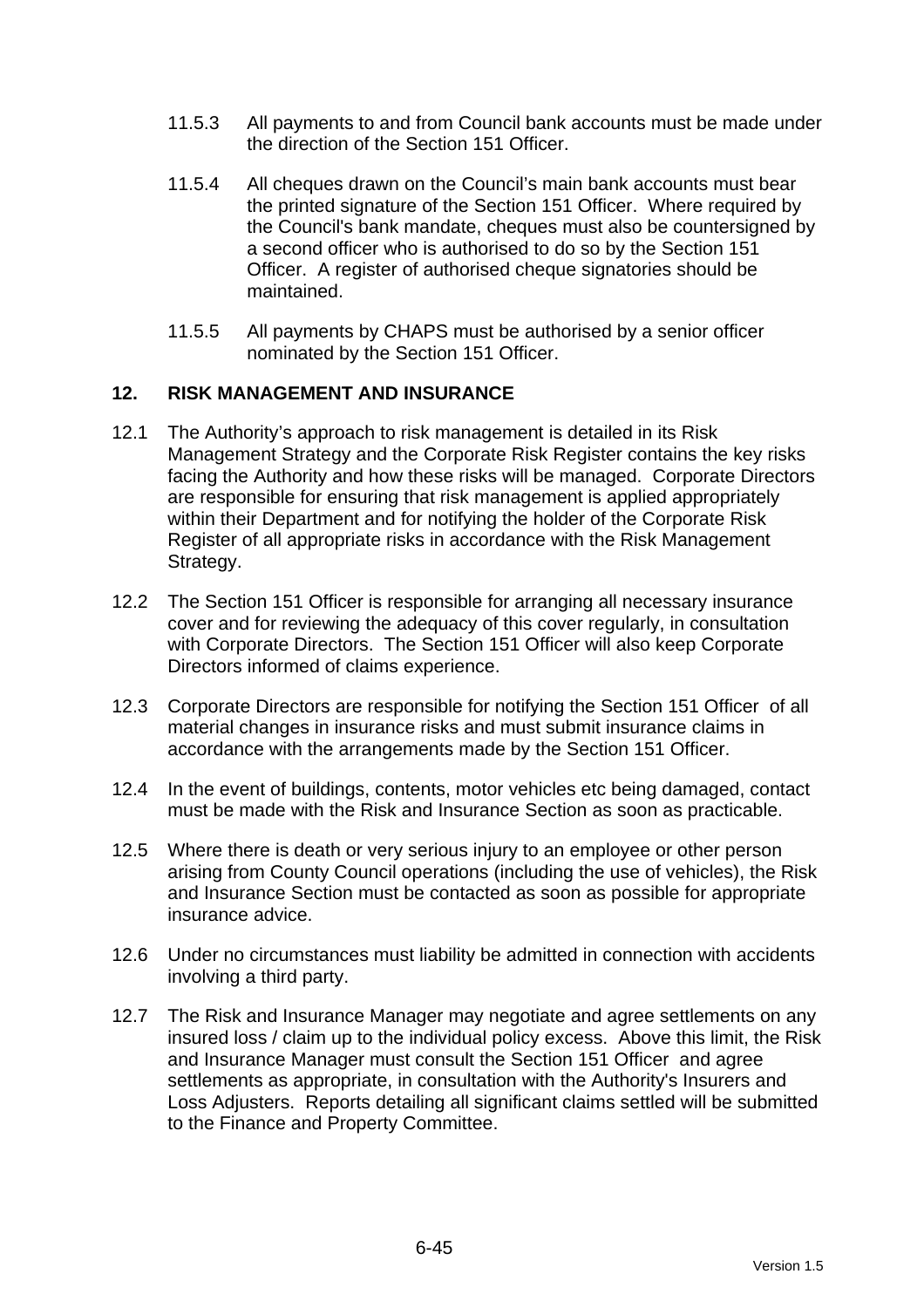# **13. TRAVEL AND SUBSISTENCE CLAIMS**

#### **13.1 Travel and Subsistence**

- 13.1.1 Travel and subsistence incurred by officers in connection with their duties is covered by the Authority's Travel and Accommodation Policy set out in the Constitution.
- 13.1.2 Travel, subsistence and incidental expense claims made by officers are governed by nationally agreed terms and conditions of service. These conditions are supplemented by the Council's local conditions laid down in the Personnel Handbook. The prevailing rates of allowances are available on the intranet.
- 13.1.3 All claims for officers' expenses should be submitted monthly in a form approved by the Section 151 Officer, and be authorised by a Corporate Director, or nominee, prior to payment. VAT receipts should be provided to support all claims, including fuel purchased for private cars where mileage is claimed.
- 13.1.4 The officer certifying claims for payment must be satisfied that the journeys undertaken were legitimate and that the expenses claimed were properly and necessarily incurred. Mileage claims should be verified wherever possible. Officers are responsible for ensuring that the costs claimed are kept to a minimum without unduly reducing the efficiency of the tasks carried out.
- 13.1.5 Where claims are submitted more than six months after the expenses were incurred, the claim will only be paid with the express approval of the relevant Corporate Director, and will be reduced in accordance with the Personnel Handbook.

#### **13.2 Taxation Implications**

13.2.1 HM Revenue and Customs regard certain travel expenses to be taxable payments and the Section 151 Officer is required to make appropriate arrangements to recover the sums due. Guidance on Taxable Benefits is available on the NCC Intranet and full details of taxation requirements are obtainable from Departmental Personnel **Officers** 

#### **14. WORK FOR EXTERNAL BODIES**

#### **14.1 General Requirements**

14.1.1 The Council has the power under the Local Authorities (Goods and Services) Act 1970 to undertake and tender for the work of other public bodies. Public Bodies are defined in the act or can be designated by Order of the secretary of State. Other powers introduced in the Local Government Act 2003 enable the Council to: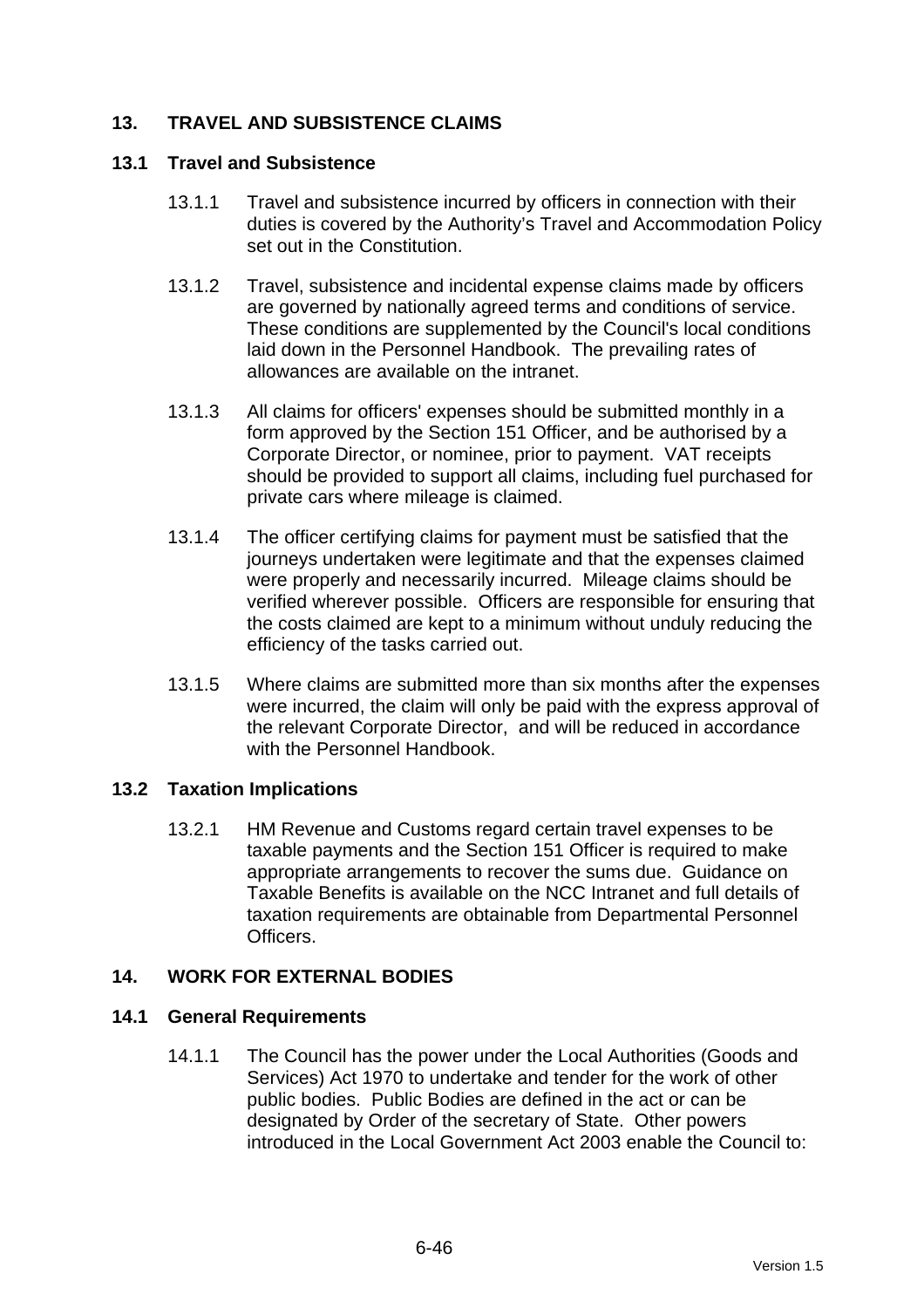- 14.1.1.1 charge for discretionary services subject to certain rules; and
- 14.1.1.2 trade for a profit provided that a separate company is set up.

(See below for further details regarding these powers.)

- 14.1.2 In all cases where a Department wishes to explore the possibility of working for, or trading with, external bodies, Corporate Directors must consult with the Group Manager for Legal and Democratic Services and the Section 151 Officer.
- 14.1.3 Where work is carried out for external bodies, officers must follow the guidance for such work which is available in the Contracts Manual.
- 14.1.4 Before entering into any contract or agreement to work for, or trade with, external bodies, Corporate Directors must present a report to, and obtain prior approval from the relevant Committee.
- 14.1.5 Where it is intended to trade for a profit, Corporate Directors must prepare a sound business case, based on a genuine risk-based approach, for the proposed trading activity. The business case must be a robust commercial assessment and explain why trading through a company is desirable and will provide best value for the Council.
- 14.1.6 The Group Manager for Legal and Democratic Services and the Section 151 Officer must be informed of all contracts to supply services governed by the 1970 Act or the 2003 Act and all new contracts must be approved by the Group Manager for Legal and Democratic Services.

#### **14.2 Background**

14.2.1 The powers for local authorities to work for, and trade with, external bodies are governed by the Local Authorities (Goods and Services) Act 1970, Local Government Act 2000 and the Local Government Act 2003.

# **a. Local Authorities (Goods and Services) Act 1970**

- 14.2.1.1.1 The Council has the power under the Local Authorities (Goods and Services) Act 1970 to undertake and tender for the work of other public bodies. Public bodies are defined in the Act or can be designated by order of the Secretary of State.
- 14.2.1.1.2 The Council has some discretion under the 1970 Act whether to charge for any work undertaken for another public body. However, as a general principle the charge for any work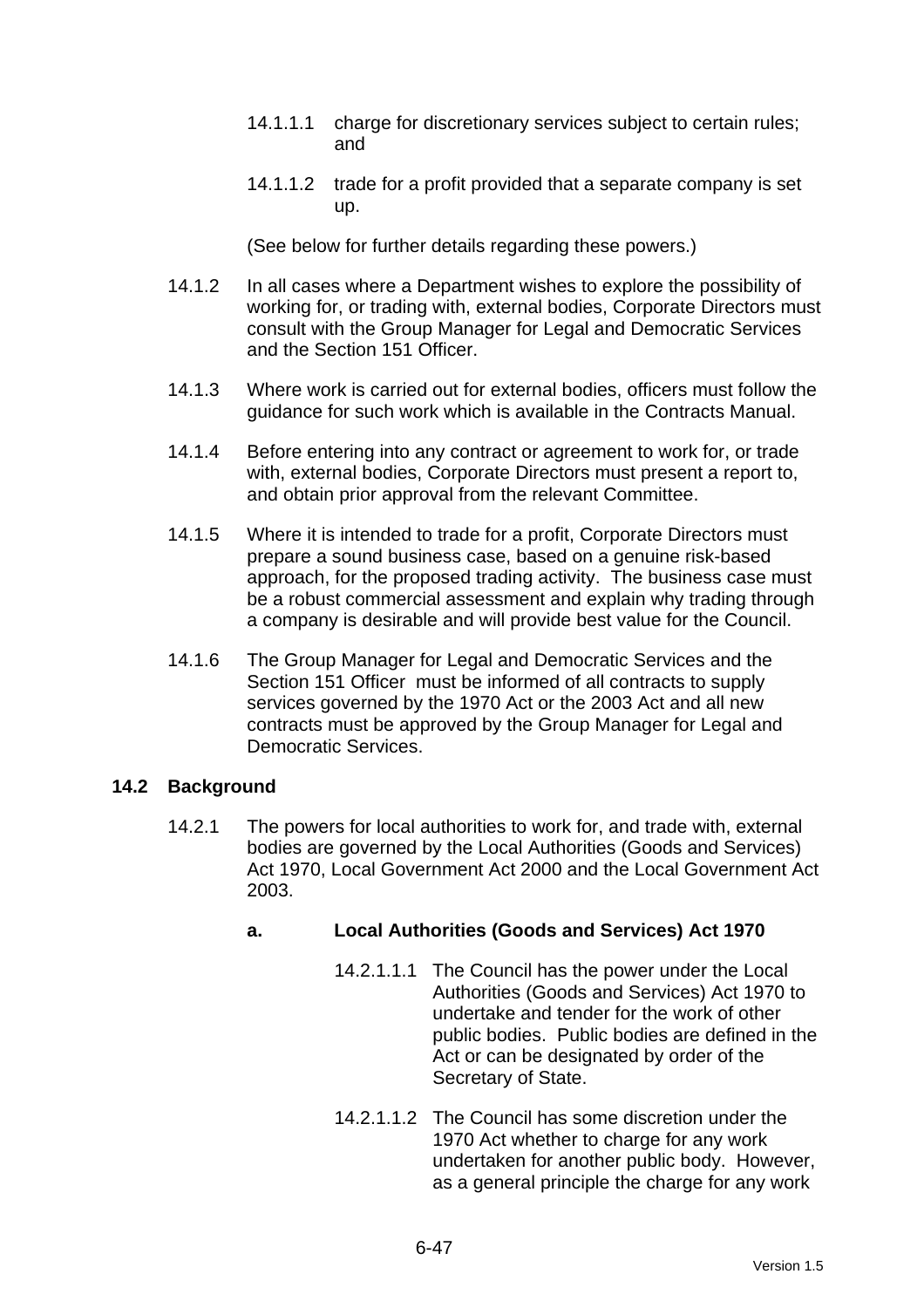should cover the estimated full cost of undertaking the work, including the direct cost eg staff time costs, travel and printing expenses and a contribution towards overheads eg office expenses and accommodation costs.

#### **b. Local Government Act 2003**

14.2.1.1.3 The Local Government Act 2003 provides best value authorities with new powers to trade for profit, and charge for discretionary services. This extends beyond the powers under the 1970 Act referred to above.

#### **14.3 Charging for Discretionary Services**

- 14.3.1 The Council is able to charge for services which it has the power to provide, but is not obliged to provide to the public, ie discretionary services.
- 14.3.2 The Council is under a duty to ensure that, taking one year with another, the charges made do not exceed the cost of providing the services (ie the provision of the service should not amount to trading for a profit). Charges can be set so that different people are charged different amounts, or are not charged for the service at all.
- 14.3.3 The person receiving the service must have agreed to receive the service and pay for it.
- 14.3.4 The power does not override any other legislation which expressly prohibits the Council from charging for a discretionary service.
- 14.3.5 Where charges are made for discretionary services arrangements should be put in place, and fully documented in a form approved by Legal and Democratic Services, to provide the recipient of the service with:
	- 14.3.5.1 the terms and conditions for the provision of the service;
	- 14.3.5.2 information about charges, including discounts and annual increases;
	- 14.3.5.3 billing and payment arrangements.
- 14.3.6 Careful consideration should also be given by the relevant department to issues such as:
	- 14.3.6.1 the risks to the Council as a whole of engaging in such activity;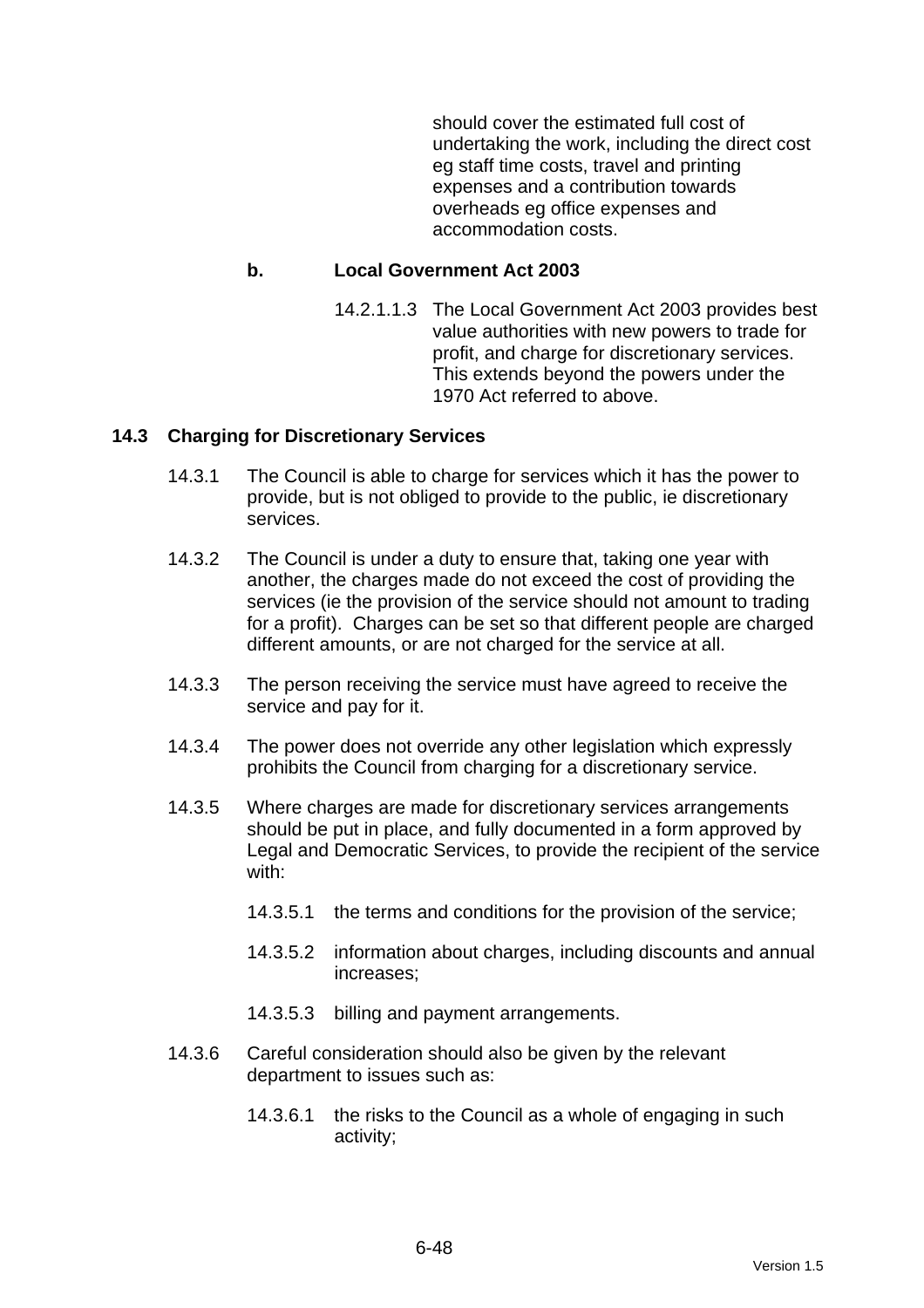- 14.3.6.2 the need to ensure appropriate skill and expertise is in place before offering to undertake work for external bodies;
- 14.3.6.3 the need to ensure that the proposals are properly costed before agreeing to supply the goods, works or services;
- 14.3.6.4 the type of warranties and/or indemnities that the external body may require from the Council regarding the quality of work/service provided (this is especially likely when tendering for work for other bodies);
- 14.3.6.5 the provision of adequate insurance arrangements to cover the Council for any liability in negligence or contract for the work undertaken;
- 14.3.6.6 due consideration being given to the impact of such arrangements on the Council's core duties, functions and obligations to prevent any adverse impact on them;
- 14.3.6.7 ensuring that the Council is not at risk from bad debts and to seek, where appropriate and possible, advance payment for goods, works or services to be supplied;
- 14.3.6.8 ensuring that no contracts for external bodies are subsidised by the Council from public funds.

#### **14.4 The power to trade**

- 14.4.1 This power allows the Council to trade in any of its ordinary functions for a commercial purpose (ie for profit) through a company.
- 14.4.2 Where it is intended to trade for profit, Corporate Directors must prepare a sound business case for the proposed activity, based on a genuine risk-based approach. The business case must be a robust commercial assessment which explains why trading through a company is desirable and will provide best value for the Council.
- 14.4.3 All work for, or trade with, external bodies for profit must be conducted through a separate incorporated company which has been formally set up for the purpose.
- 14.4.4 The approval of the County Council will need to be sought to exercise a power to trade and to set up the company. It should be noted that when the company has been established it will be a separate legal entity from the Council and consideration within the business case will be required for each of the matters set out above plus such issues as:
	- 14.4.4.1 the need to transfer staff and consideration of the Transfer of Undertakings (Protection of Employment) regulations (TUPE);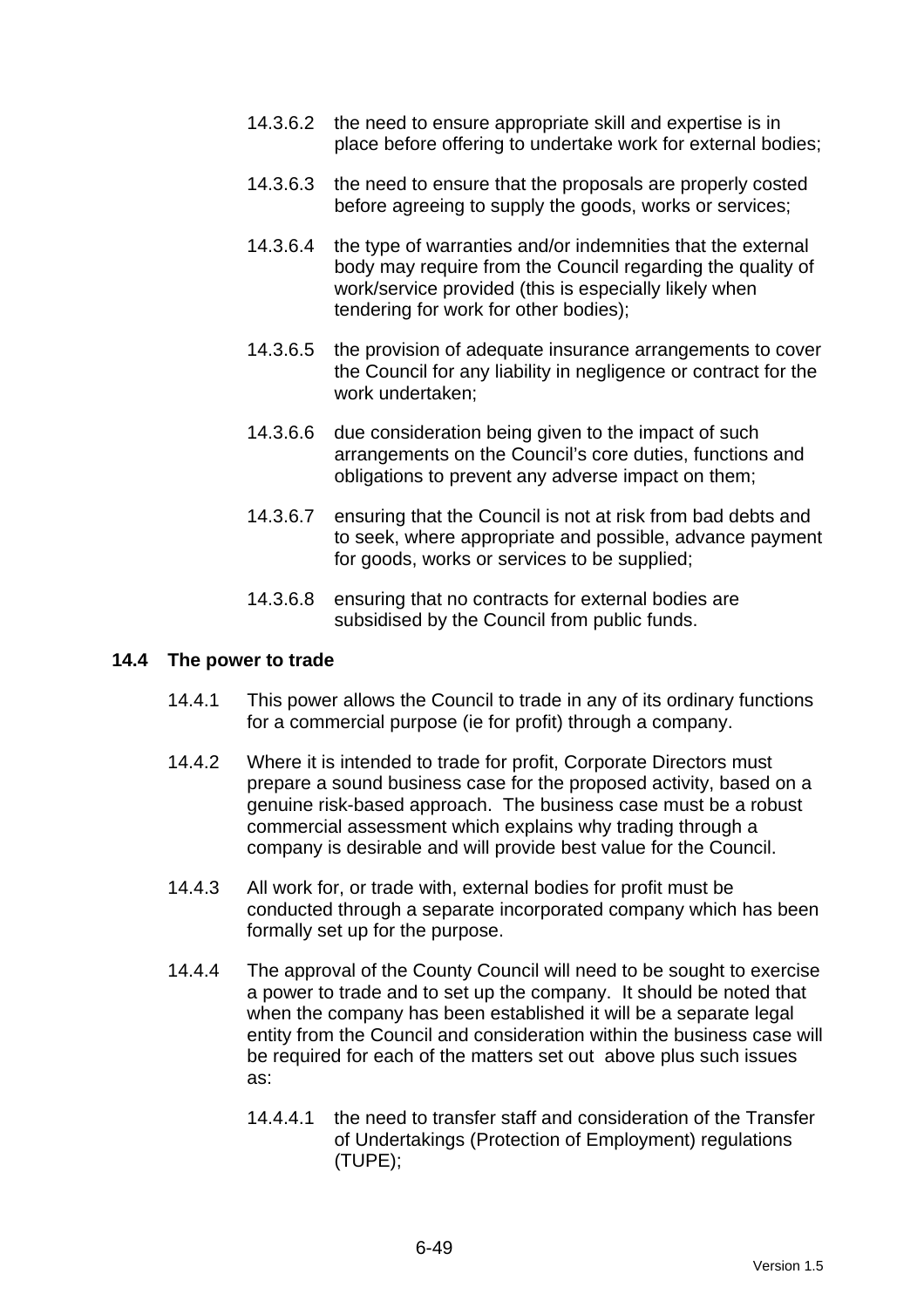- 14.4.4.2 the impact of the trading activities of the service, as it may no longer be possible to award work directly to the company – they may have to bid for it via a tender process and may not therefore win the work which they previously provided to the Council as an in-house service;
- 14.4.4.3 pensions implications;
- 14.4.4.4 premises requirements;
- 14.4.4.5 taxation implications.
- 14.4.5 More information about charging and trading, including the preparation of a business case, can be found in the Contracts Manual.

# **14.5 Pricing, Charging and Accounting Issues**

- 14.5.1 Under the 1970 Act and the 2003 Act in respect of charging for discretionary services, the Council has some discretion in terms of whether or not to charge for the services provided and how much. In the case of charging for discretionary services the Council is under a duty to secure that, taking one year with another, the income from charges does not exceed the costs of provision.
- 14.5.2 As a general principle, the charge for any work performed for an external organisation should cover the estimated full cost of undertaking the work. The full cost would include the direct cost of undertaking the work (eg based on the number of days of staff time the work is likely to take, any associated travelling expenses, printing costs etc) and a contribution towards overheads (eg office expenses, management overheads, accommodation costs etc). Any deviation from this principle must be approved by the Section 151 Officer.
- 14.5.3 Charging, accounting and monitoring arrangements should be as follows:
	- 14.5.3.1 income should be collected in accordance with the Council's Financial Regulations;
	- 14.5.3.2 invoices should be rendered promptly and normally within one month of supply or in accordance with the contractual arrangements;
	- 14.5.3.3 the income arising from the performance of work for external organisations must be identified separately within the relevant service's accounts and it should be possible to determine associated direct expenditure;
	- 14.5.3.4 appropriate arrangements should be devised to monitor resource inputs, eg if the contract price is based on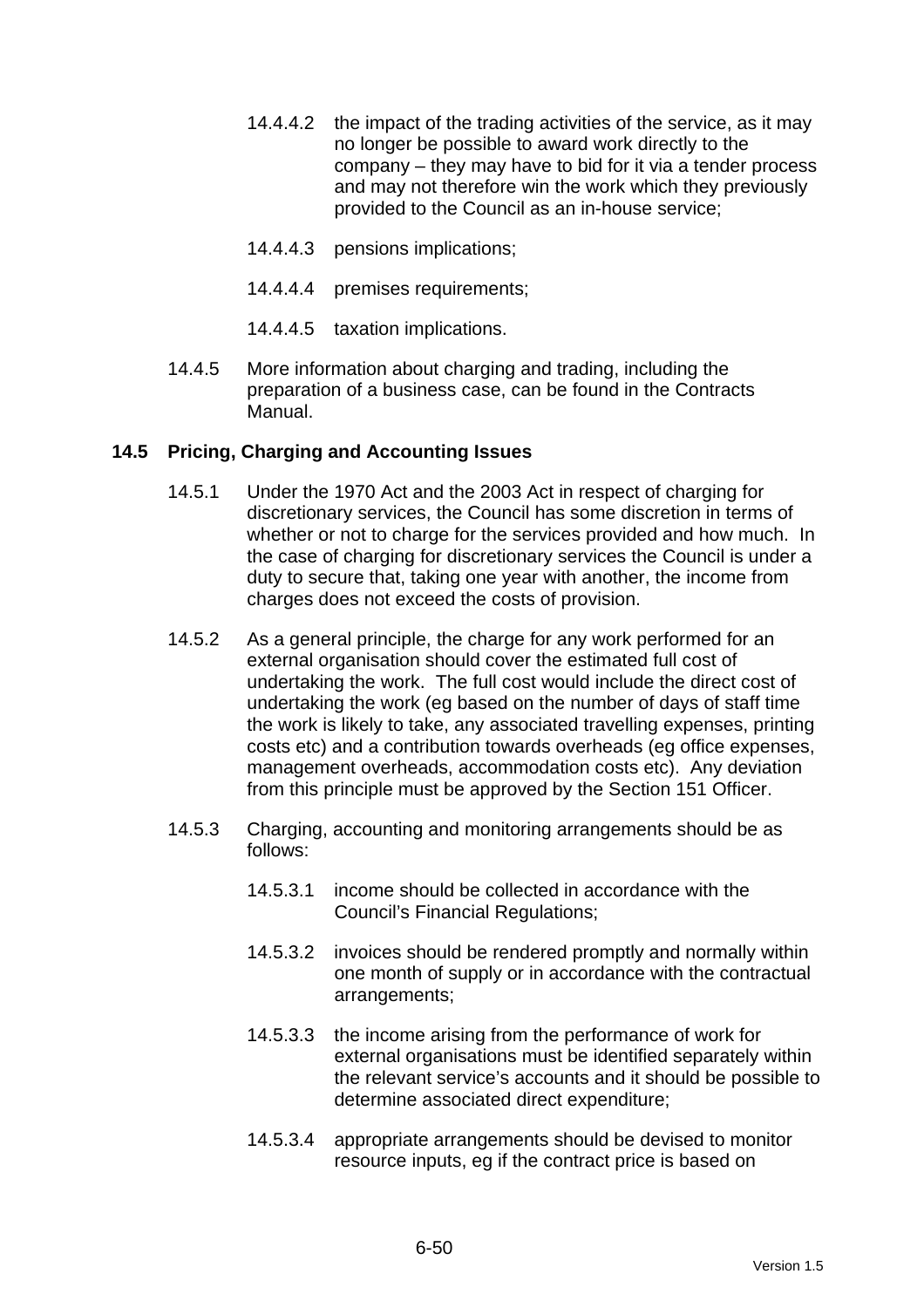person-days, the number of person-days actually taken should be monitored;

- 14.5.3.5 for External Audit requirements it is important to be able to identify work carried out for external organisations separately in the Authority's accounts.
- 14.5.4 Corporate Directors should produce an annual report on the work carried out for external organisations for the relevant Committee, providing the information outlined in the Guidance Note to the Code of Practice on Local Authority Accounting, but without breaking the Commercial Code.

# **15. INVESTMENT AND BORROWING**

- 15.1 The Section 151 Officer is responsible for arranging the investment of Council funds and the Pension Fund in accordance with approved Council policies.
- 15.2 The Section 151 Officer is responsible for arranging the borrowing and lending of money on the best available terms taking into account present and anticipated economic conditions and projected flow of funds.
- 15.3 The Council has accepted the CIPFA Prudential Code for Capital Finance, and the Code of Treasury Management. The Section 151 Officer must report any significant variations to the Prudential Indicators, with any necessary explanations to the Finance and Property Committee as soon as practical.

#### **16. LEGAL CLAIMS AND SETTLEMENTS**

- 16.1 Corporate Directors must inform the Group Manager for Legal and Democratic Services of all matters where the Council might have a legal claim against a third party and of all occasions where there is a likelihood that the Council will be sued by an outside body or individual.
- 16.2 Corporate Directors must inform the Section 151 Officer where the Council's finances might be affected and the Section 151 Officer should be involved in any resultant negotiations.
- 16.3 The Group Manager for Legal and Democratic Services, in consultation with the appropriate Corporate Director and the Section 151 Officer, have the power to settle such claims in order to avoid litigation and/or to achieve best value for the Authority.
- 16.4 Any financial settlements, including redundancy payments made in relation to the employment of any staff, must be reported on a quarterly basis to the Personnel Committee.

# **17. PROTECTING PUBLIC FUNDS AND ASSETS**

17.1 The Council has a responsibility to protect its public funds and assets and has developed a strategy to deter fraud and corruption whether attempted on the Council from outside or from within.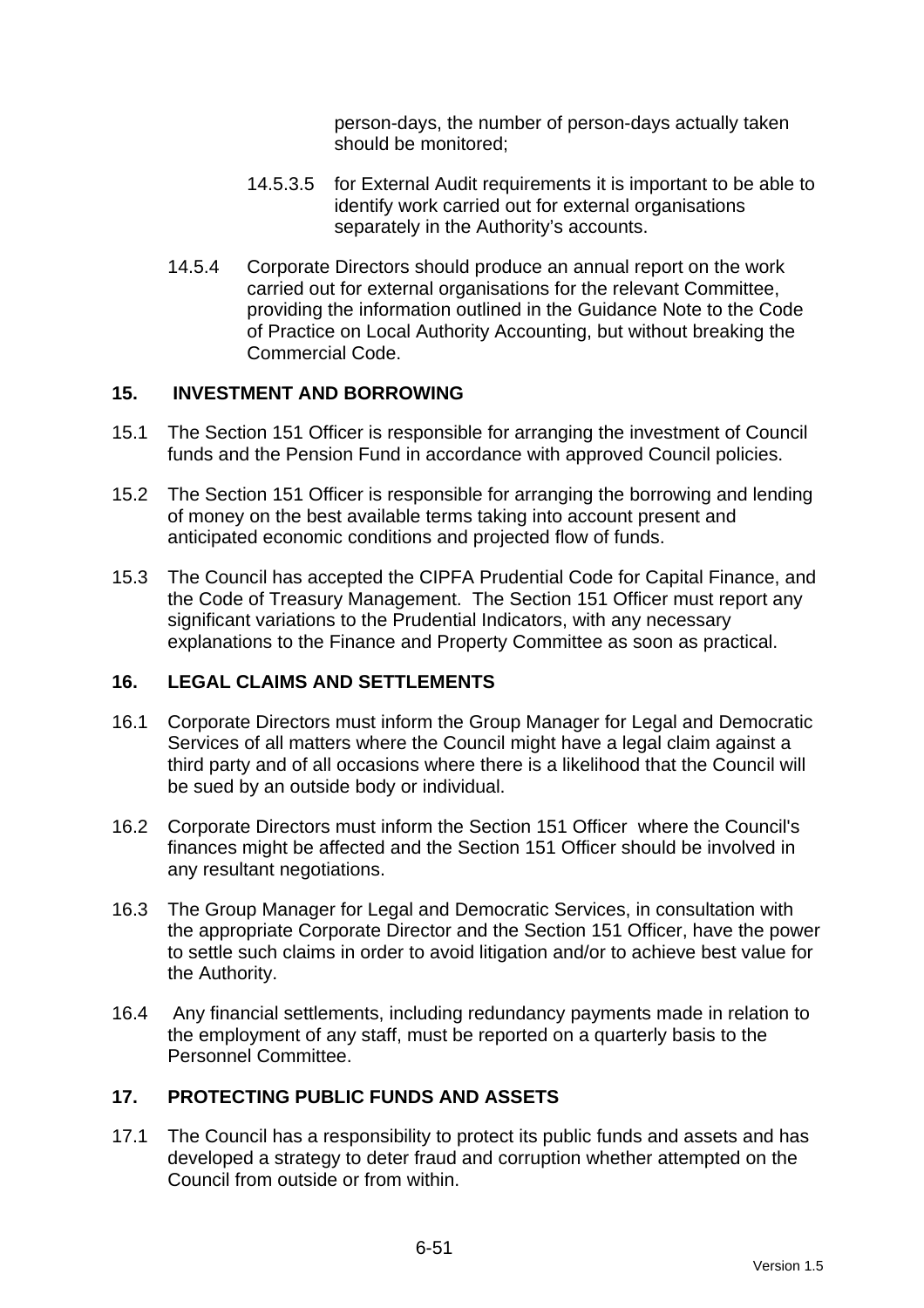17.2 The Council is committed to the highest possible standards of openness, probity and accountability. Part of meeting that commitment is to encourage employees and others who have serious concerns about any aspect of the Council's work to come forward and voice those concerns. To facilitate this, the Council has approved a Whistle Blowing Policy to allow these concerns to be raised in confidence and dealt with appropriately.

# **18. AUDIT**

- 18.1 The Section 151 Officer is responsible for arranging the continuous independent internal audit of the Council. The Internal Audit Service will be provided in accordance with its terms of reference and the CIPFA Code of Practice for Internal Audit in Local Government in the United Kingdom (2006).
- 18.2 Internal Audit focuses on the Authority's control environment and independently appraises the internal controls present in financial and other systems. The arrangements made by Corporate Directors to secure the economic, efficient and effective use of resources are also reviewed. Internal Audit reports are produced containing recommendations which should be responded to formally in writing. The results of Internal Audit work contribute to the Authority's Statement on Internal Control.
- 18.3 Internal Audit staff have the right of access to such records, assets, premises and personnel, and are entitled to receive such information and explanation, as they think necessary for the proper fulfilment of their duties.
- 18.4 If an irregularity occurs or is suspected, which may involve financial loss, it must be reported immediately to the Section 151 Officer who may investigate and report to the Group Manager for Legal and Democratic Services and the relevant Corporate Director. The Section 151 Officer and the Group Manager for Legal and Democratic Services will jointly determine what further action to take, in consultation with the Corporate Director and Chairman of the Finance and Property Committee.
- 18.5 The Internal Audit Service reports on relevant audit issues on a regular basis to the Authority's Audit Committee. Frequent liaison also occurs between Internal Audit and the Authority's External Auditors who rely upon the work of Internal Audit when forming their opinion on the Authority's key financial and other systems.

# **19. INFORMATION AND COMMUNICATIONS TECHNOLOGY (ICT)**

- 19.1 The Service Director, ICT is responsible for ICT services, and for advising on all ICT equipment, software and services acquired by the Council.
- 19.2 The acquisition, development, maintenance and use of ICT equipment, services and solutions must conform with the Council's ICT Strategy and Standards. Proposed ICT activity, which may contravene any of the ICT policies and standards, should be referred to the Service Director, ICT for prior approval. In all cases such approval must be sought using the approved ICT waiver request procedure.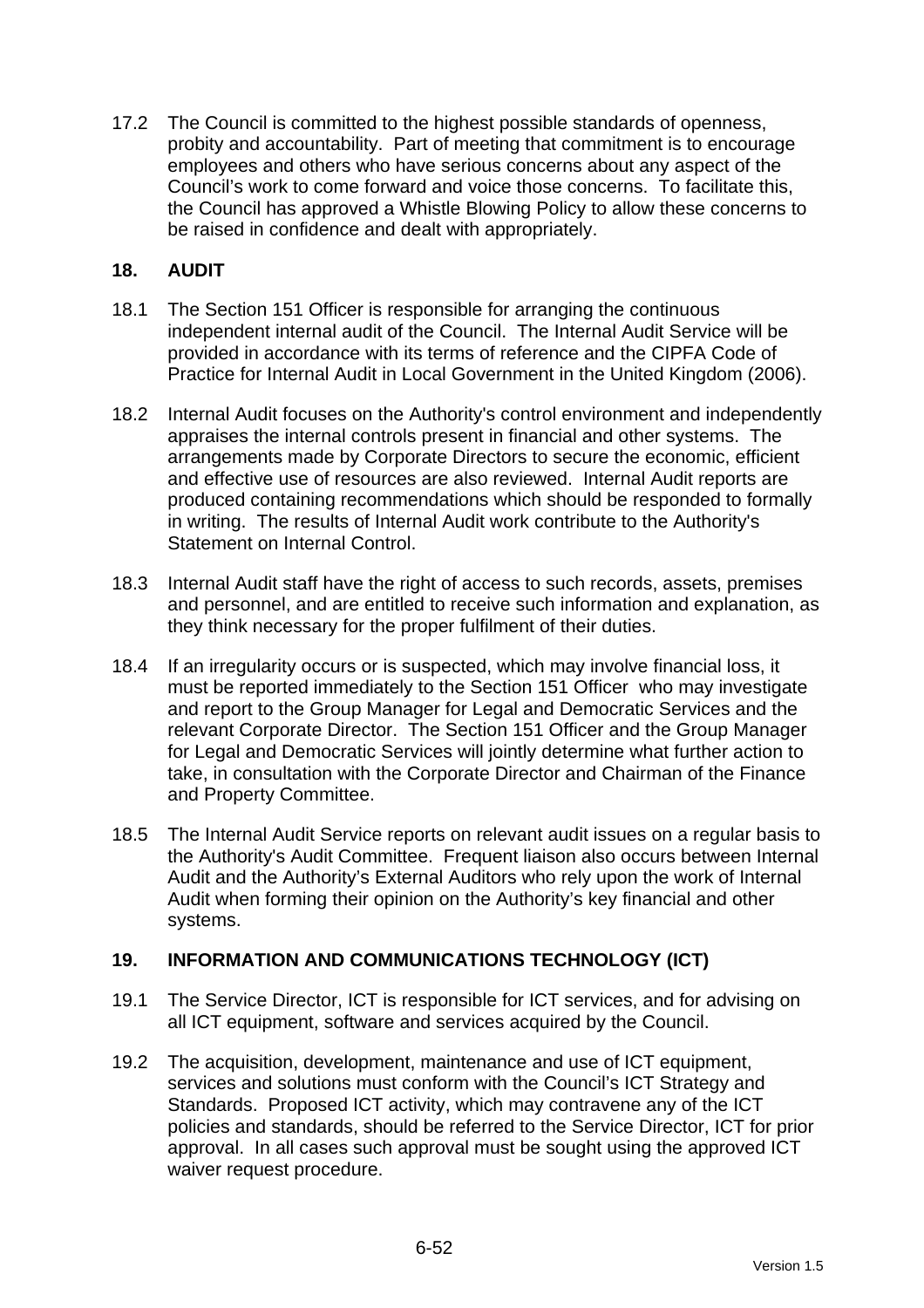- 19.3 The procurement of ICT equipment, software and services, must comply with the Procurement of Goods, Services and Works guidance within Financial Regulations.
- 19.4 All ICT equipment, software and facilities acquired by the Council must only be used in accordance with conditions and guidelines issued by the Council.
- 19.5 The development of new networked systems, or major enhancements to existing systems, should first be agreed with the Service Director, ICT, whether or not the services of the IT Division will be used.
- 19.6 Projects must demonstrate that value for money will be achieved through the application of ICT. Evidence of the justification, expected benefits and valuefor-money should accompany each request for approval. The level of supporting documentation to be submitted is given below:

| <b>Project Value</b>   | <b>Supporting Documentation</b>                                          |
|------------------------|--------------------------------------------------------------------------|
| Up to £10,000          | Reasoned justification and expected<br>timescales                        |
| £10,001 up to £50,000  | Above plus options appraisal and full Life-<br>cycle costing             |
| £50,001 up to £100,000 | Options appraisal, Risk assessment, full<br>Cost-benefit appraisal + PID |
| Over £100,000          | Full PRINCE2 business case                                               |

19.7 Formal approval must be obtained for all proposed projects and purchases before expenditure is committed. Approval should be sought as follows:

| <b>Project Value</b> | <b>Approval Required</b>  |
|----------------------|---------------------------|
| Up to $£50,000$      | Service Director, ICT     |
| Over £50,000         | <b>ICT Strategy Board</b> |

- 19.8 Projects presented to the ICT Strategy Board must follow the approved ICT governance arrangements and supporting procedures.
- 19.9 Maintenance, upgrade and replacement of central hardware, software and networks are the responsibility of the Service Director, ICT and will be undertaken in accordance with ICT standards and governance arrangements.
- 19.10 Where Departmental hardware, software, or networks need to be replaced or upgraded, Corporate Directors must consult the Service Director, ICT regarding the requirements and specifications before proceeding.
- 19.11 Where ICT equipment becomes surplus to requirements, it should be disposed of using the ICT disposal procedures. Data storage media, eg disks and tapes,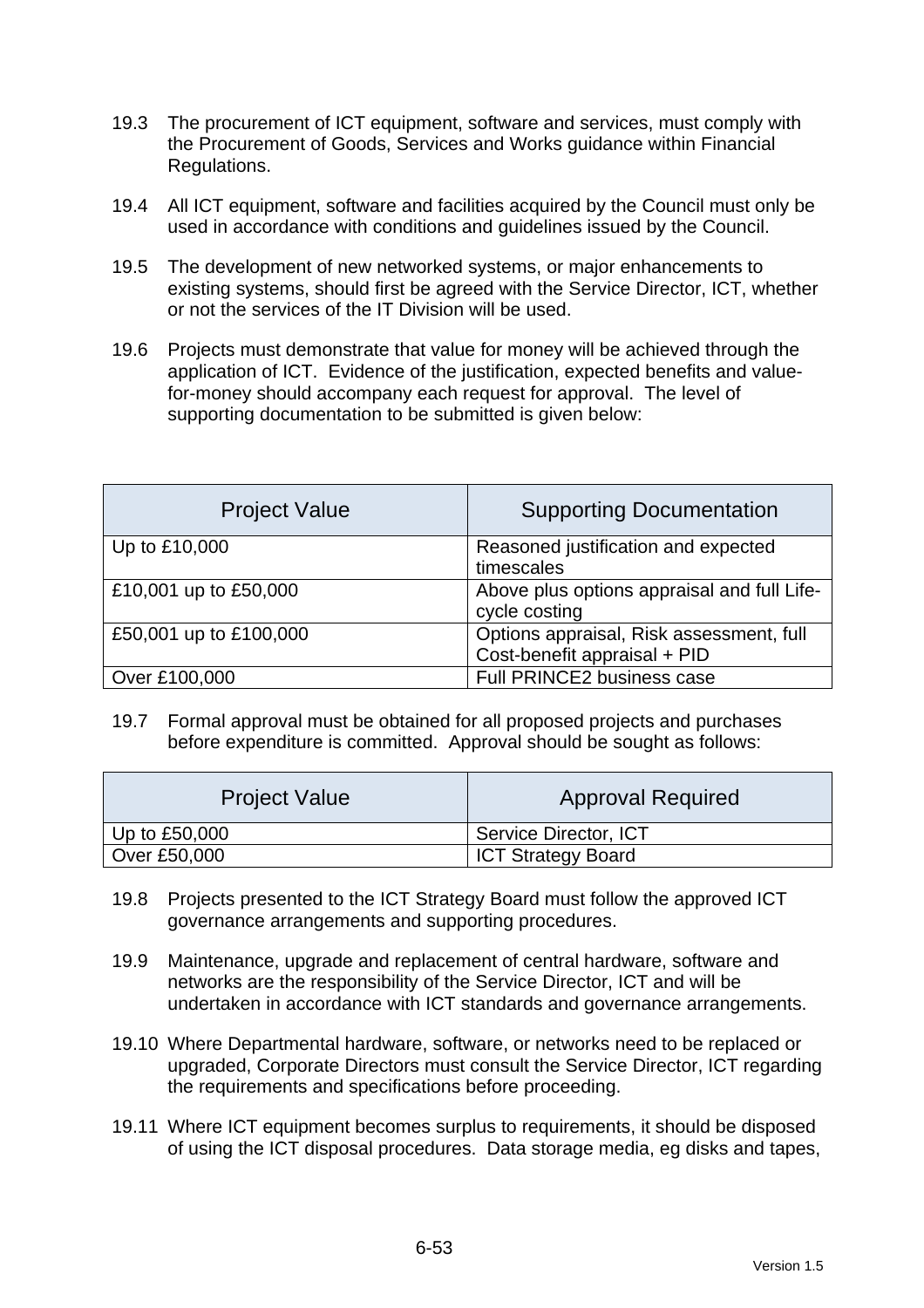should be disposed of in accordance with the procedures for disposal of storage media.

## **19.12 IT Security Policy**

- 19.12.1 The Service Director, ICT and, where appropriate, the Group Manager for Legal and Democratic Services, and the relevant Corporate Director, are responsible for maintaining proper security and privacy of data in accordance with current legislation eg Data Protection Act 1998, Computer Misuse Act 1990, Freedom of Information Act 2000.
- 19.12.2 All users of the Council's ICT systems must comply with published ICT standards and codes of practice, including:
	- 19.12.2.1 the Council's Information Security Policy which is approved by Council; and
	- 19.12.2.2 the Information Security Standards which are published and maintained by the Service Director, ICT. The Information Security Standards incorporate guidance on legal requirements such as the Computer Misuse Act 1990 and the Data Protection Act 1998, and on codes of best practice such as the International Standard on Information Security Management (ISO 17799).
	- 19.12.2.3 the internet policy and internet code of practice;
	- 19.12.2.4 the email policy and email code of practice.
- 19.12.3 Compliance with the key principles outlined in the ICT Security Policies and Framework is mandatory, including the following:
	- 19.12.3.1 employees must access only those ICT systems and data in the prescribed manner, to which they have been granted authorisation;
	- 19.12.3.2 passwords relating to a personal user identity must never be divulged to another person;
	- 19.12.3.3 attempts to obtain unauthorised access to an ICT system may constitute a criminal offence punishable by a fine or imprisonment or both;
	- 19.12.3.4 unauthorised copying of software is forbidden and may contravene copyright legislation;
	- 19.12.3.5 use of the Internet can incur potentially serious security risks, and all guidance must be strictly observed;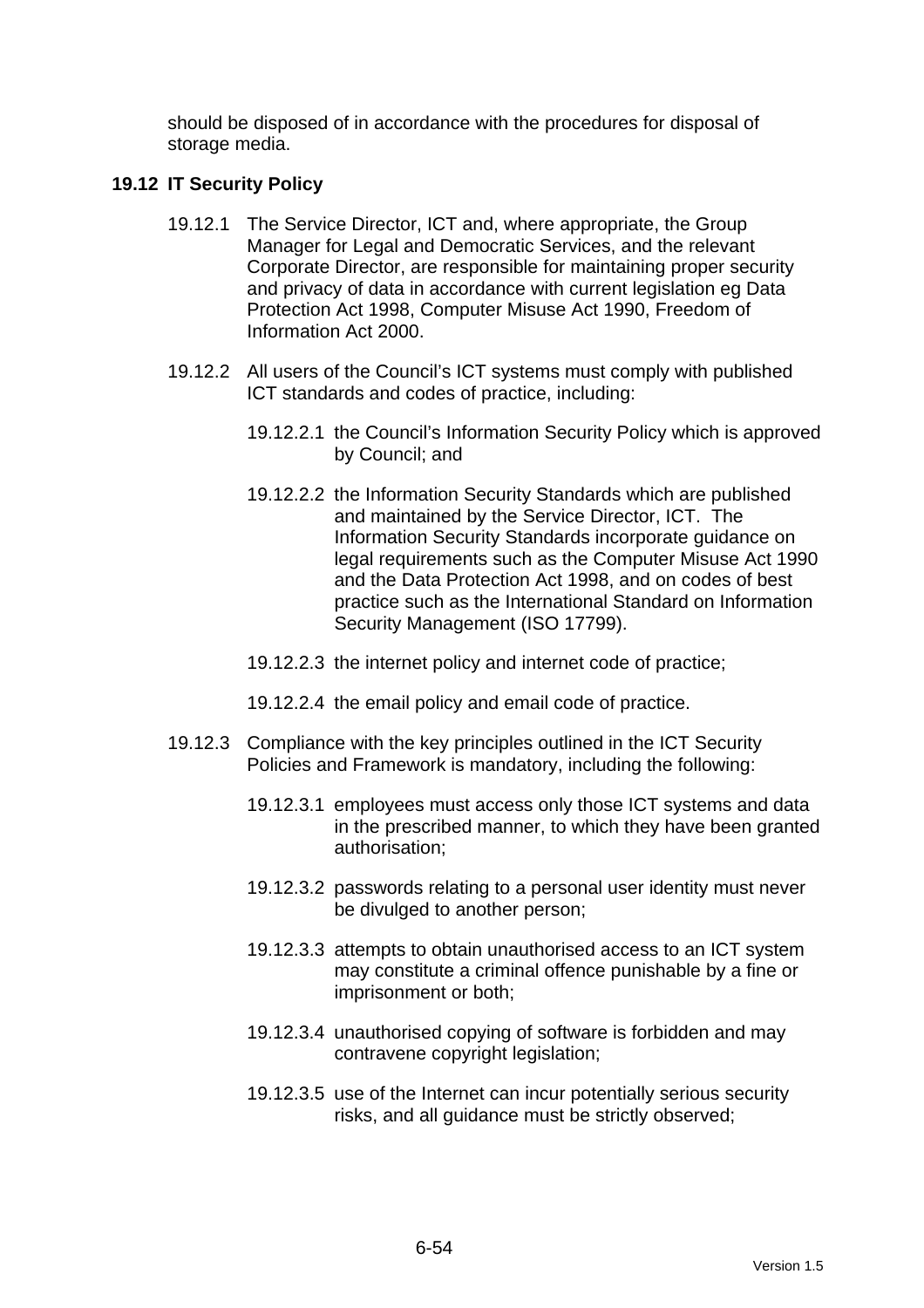- 19.12.3.6 the use of personal data relating to a living individual is regulated by the Data Protection Act 1998, contravention of which may lead to criminal prosecution.
- 19.12.4 Employees must report all suspected breaches of ICT security to the Service Director, ICT.

# **20. LAND AND BUILDINGS**

#### **20.1 INTRODUCTION**

- 20.1.1 The Finance and Property Committee is responsible for the acquisition and disposal of land and buildings. Where the proposed acquisition of land and buildings falls outside the capital programme, such acquisition may proceed only after the additional resources required have been identified and allocated.
- 20.1.2 The Service Director, Transport, Property and Environment must maintain the Corporate Asset Register for all land and buildings owned by the Council and a separate record of all leased property. If acquisition is by means of a lease of 10 years or more, then the best value implications of entering into the lease must be considered.
- 20.1.3 Details of all transfers of land and buildings must be notified to the Section 151 Officer in order that the transactions may be properly recorded in the financial records.

#### **20.2 GENERAL**

20.2.1 Councillors and officers who have any relevant interest in the acquisition or disposal of any Council land or buildings must ensure they comply, as appropriate, with the Code of Conduct for Councillors and Co-opted Members or Officer Code of Conduct, and shall not be supplied with or given access to any tender documents, contracts or other information relating thereto without the authority of the Group Manager for Legal and Democratic Services.

#### **20.3 DISPOSAL**

- 20.3.1 When disposing of its land the Council is required to obtain the best price reasonably obtainable on the open market. Every effort must therefore be made to maximise the consideration realised by the Council on the disposal of land and buildings, including any clawback, as appropriate. These efforts will include contacting major national and local purchasers and a list of such land purchasers will be maintained by the Service Director, Transport, Property and Environment. A suitable advertisement inviting interested parties to add their names to the list will be placed annually.
- 20.3.2 Where the Council provides public sector support to a third party in connection with any property transaction or project involving property, this could trigger the State Aid rules. In such circumstances the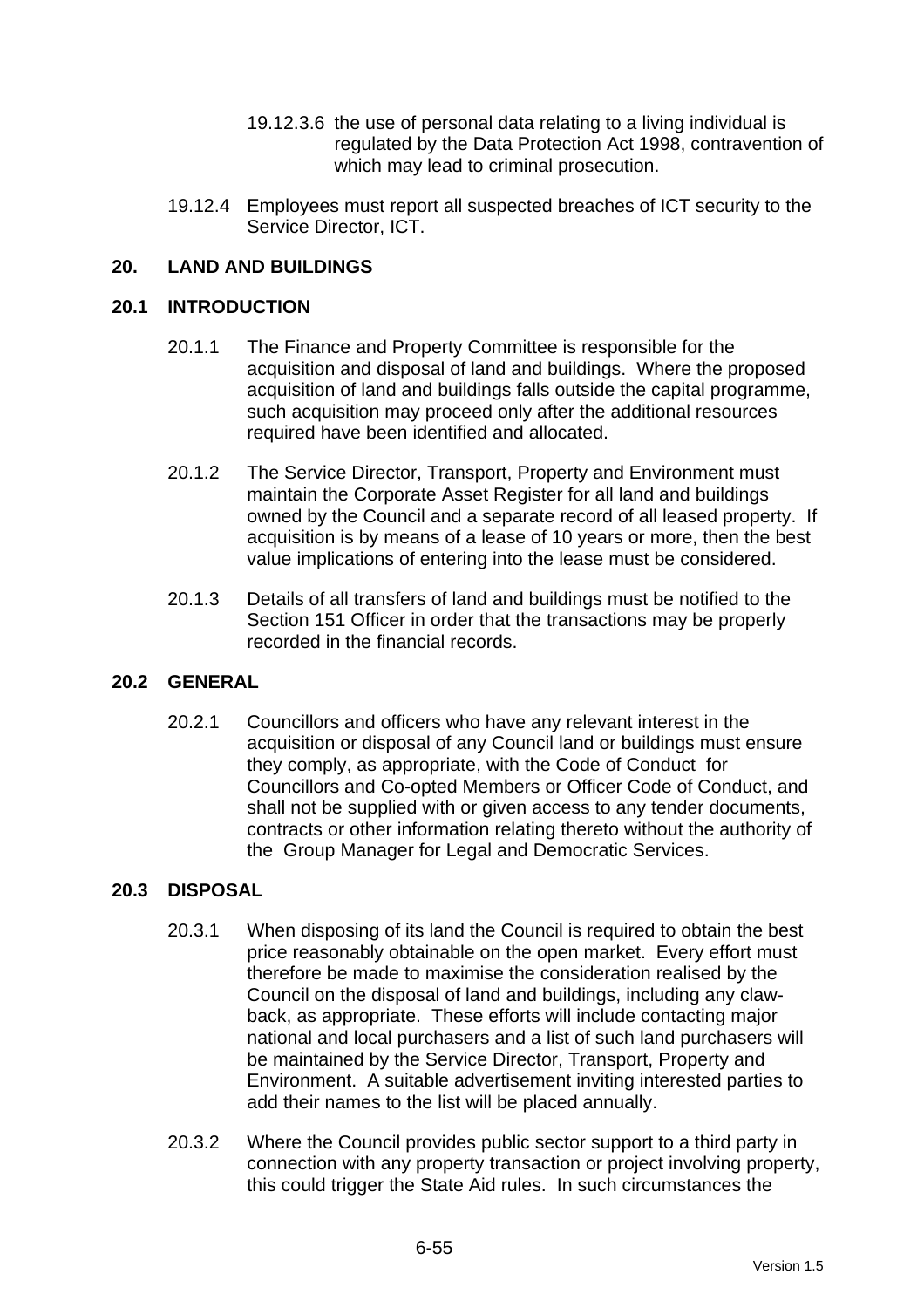guidance set out in the 'European Commission statement on State Aid elements in sales of land and buildings by public authorities' must be taken into account when disposing of land and buildings. Further advice should be sought from Legal and Democratic Services.

Disposal must be by one of the methods outlined below:

# **7. Open Binding Tender**

- 20.3.2.1 At least 28 days before the last date for the receipt of tenders, an initial public notice must be placed in one or more of the local newspapers and, dependent on the nature of the land or buildings to be sold, in national newspapers and in such other publications as the Service Director, Transport, Property and Environment considers desirable. The notice must describe the land to be sold, invite requests for tender documents and state the date and time by which tenders are to be returned.
- 20.3.2.2 The form of tender will be settled by the Service Director, Transport, Property and Environment after consultation with the Group Manager for Legal and Democratic Services and must be capable of acceptance as a binding contract.
- 20.3.2.3 The Service Director, Transport, Property and Environment, in consultation with the Chairman of Finance and Property Committee , will evaluate tenders and determine which, if any, is to be accepted.

#### **8. Limited Binding Tender**

- 20.3.2.4 At least 28 days before the last date for the receipt of tenders, selected tenderers will be issued with the appropriate form of tender.
- 20.3.2.5 The form of tender will be settled by the Service Director, Transport, Property and Environment after consultation with the Group Manager for Legal and Democratic Services and must be capable of acceptance as a binding contract.
- 20.3.2.6 The Service Director, Transport, Property and Environment, in consultation with the the Chairman of Finance and Property Committee will evaluate tenders and determine which, if any, is to be accepted.

#### **9. Public Auction**

20.3.2.7 The Service Director, Transport, Property and Environment, in consultation with the the Chairman of Finance and Property Committee, will decide which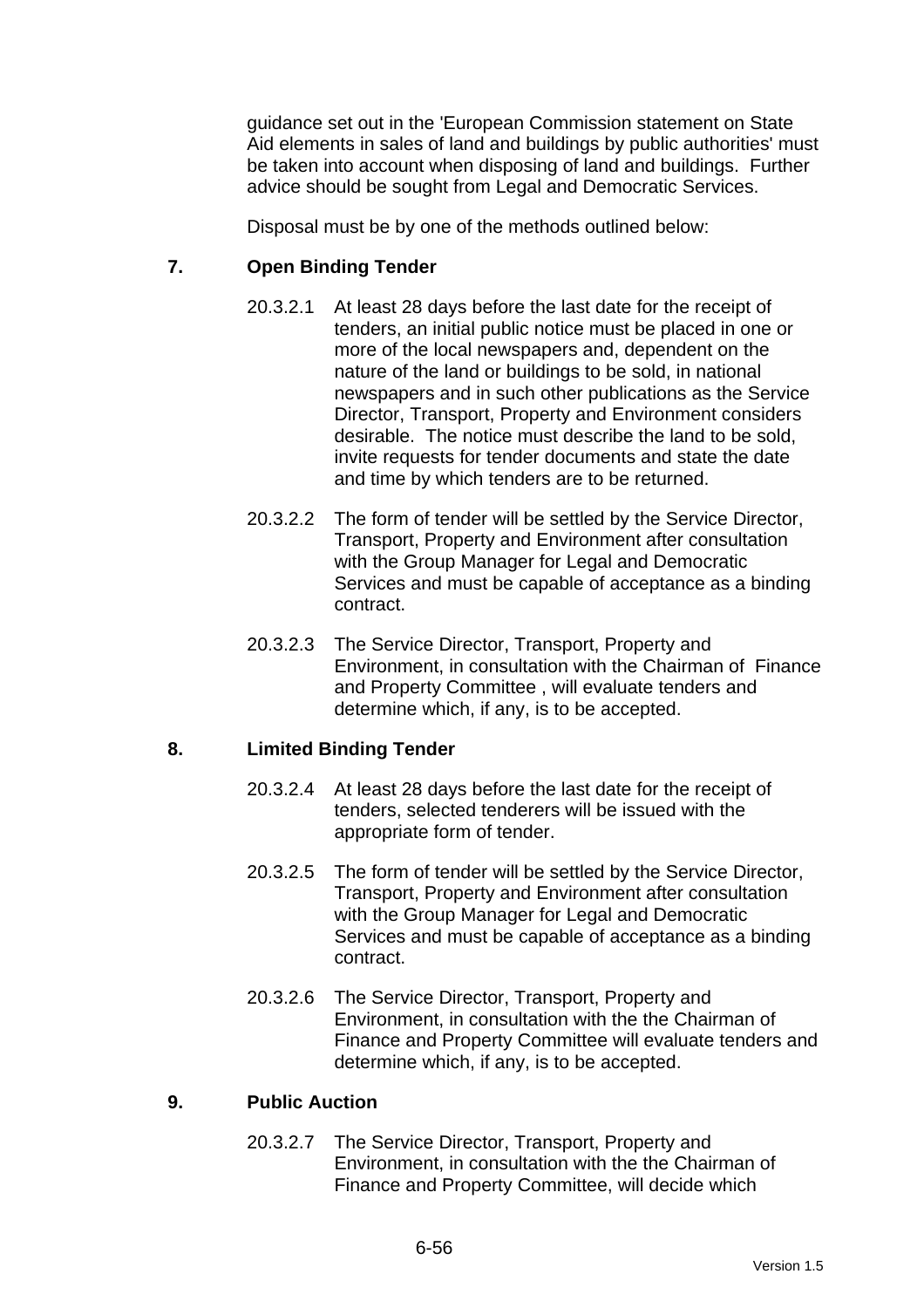auctioneers are to be used. The contract and conditions of sale should be prepared by the Group Manager for Legal and Democratic Services. Any reserve price will be agreed by the Service Director, Transport, Property and Environment, in consultation with the the Chairman of Finance and Property Committee and with the chosen auctioneers.

# **10. Private Treaty Sale to One Party**

20.3.2.8 Where only one party is interested or is to be invited to submit a signed contract, the Service Director, Transport, Property and Environment, in consultation with the the Chairman of Finance and Property Committee shall take a decision after discussing the circumstances with the Group Manager for Legal and Democratic Services and the Section 151 Officer.

# **11. Open Informal Tender**

20.3.2.9 The Service Director, Transport, Property and Environment, in consultation with the the Chairman of Finance and Property Committee, will make arrangements in appropriate cases for properties to be sold by Open Informal Tender which must be preceded by public advert subject to appropriate time limits.

# **20.4 TENDERS**

- 20.4.1 The invitation, receipt, opening and evaluation of tenders should be conducted in accordance with Financial Regulations Procurement of Goods, Services and Works section and the Contracts Manual.
- 20.4.2 The Service Director, Transport, Property and Environment will make available to the Group Manager for Legal and Democratic Services and the Section 151 Officer on request a copy of the register of accepted tenders, maintained in accordance with Procurement of Goods, Services and Works section and the Contracts Manual.
- 20.4.3 All parties submitting unsuccessful tenders must be notified promptly of the outcome to their offer.

#### **20.5 COMPLETION OF SALE**

20.5.1 Once a sale has been agreed a reasonable period (not exceeding six months) will be allowed for the completion, except where a longer period is agreed during the original negotiations. If completion has not taken place by the end of the agreed period the Service Director, Transport, Property and Environment should make a report to theFinance and Property Committee , recommending that either:

20.5.1.1 the period for completion be extended; or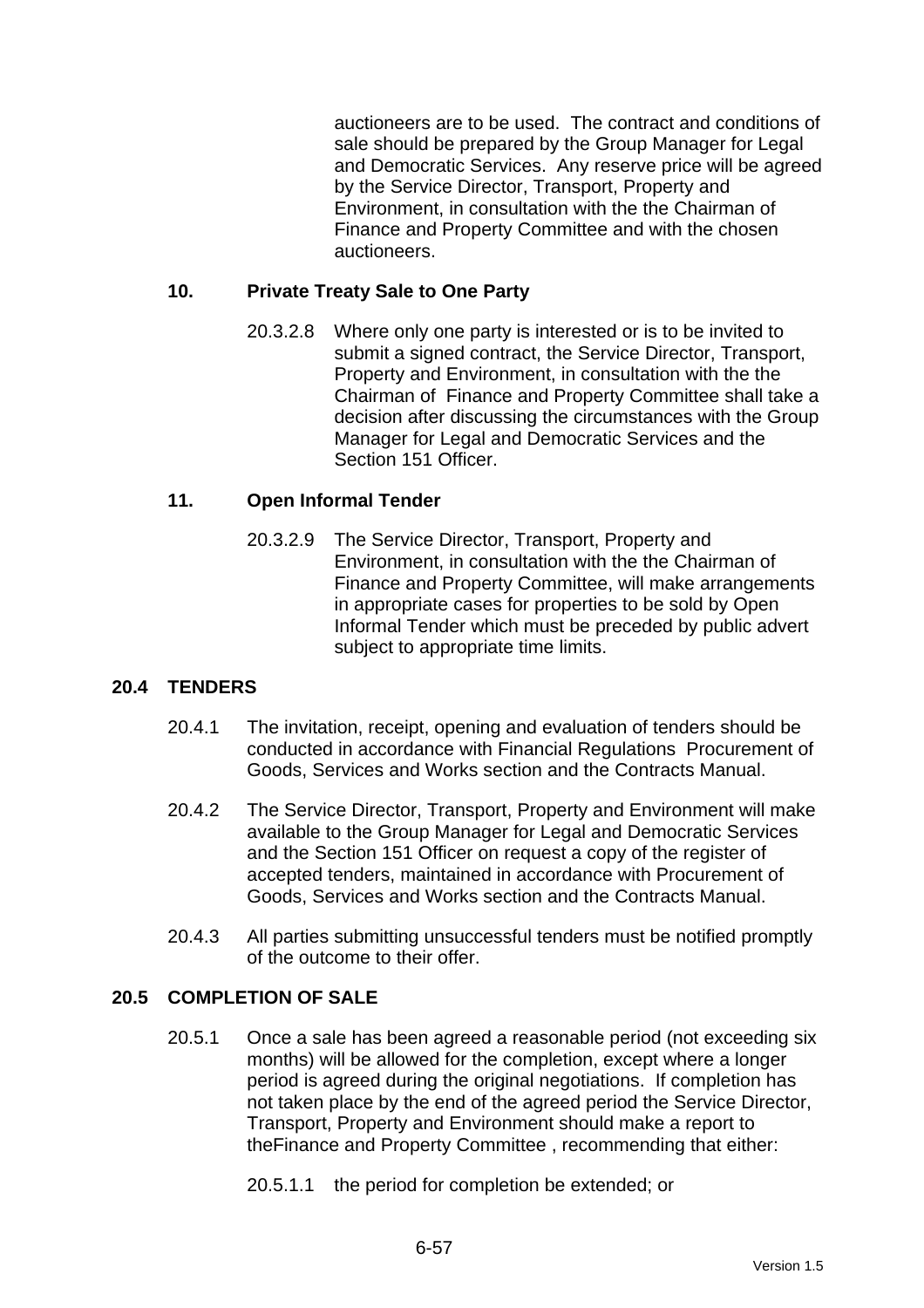- 20.5.1.2 sale proceedings should be started afresh.
- 20.5.2 The Group Manager for Legal and Democratic Services must be advised of all decisions to extend the completion date or to begin the sale proceedings afresh, so that they can inform all interested parties of the decision.

# **20.6 CANCELLATION**

- 20.6.1 Every contract for the disposal of land or property must include a clause to allow the Council to cancel the contract with the purchaser and to recover from them the amount of any loss resulting from the cancellation if:
	- 20.6.1.1 the person, firm or company has offered or given or agreed to give to any person a gift or consideration of any kind as an inducement or reward:
		- 20.6.1.1.1 for doing or refraining from doing or for having done or refrained from doing any action in relation to the contract or any other contract with the Council; or
		- 20.6.1.1.2 for showing or not showing favour or disfavour to any person in relation to the contract or any other contract with the Council; or
		- 20.6.1.1.3 such acts having been done by any person employed by them or acting on their behalf (whether with or without the knowledge of the purchaser).
	- 20.6.1.2 In relation to any contract with the Council the person, firm or company or any person employed by them or acting on their behalf shall have committed any offence under the Prevention of Corruption Acts 1889 to 1916, or any amendment of them, or shall have given any fee or reward the receipt of which is an offence under Section 117 of the Local Government Act 1972.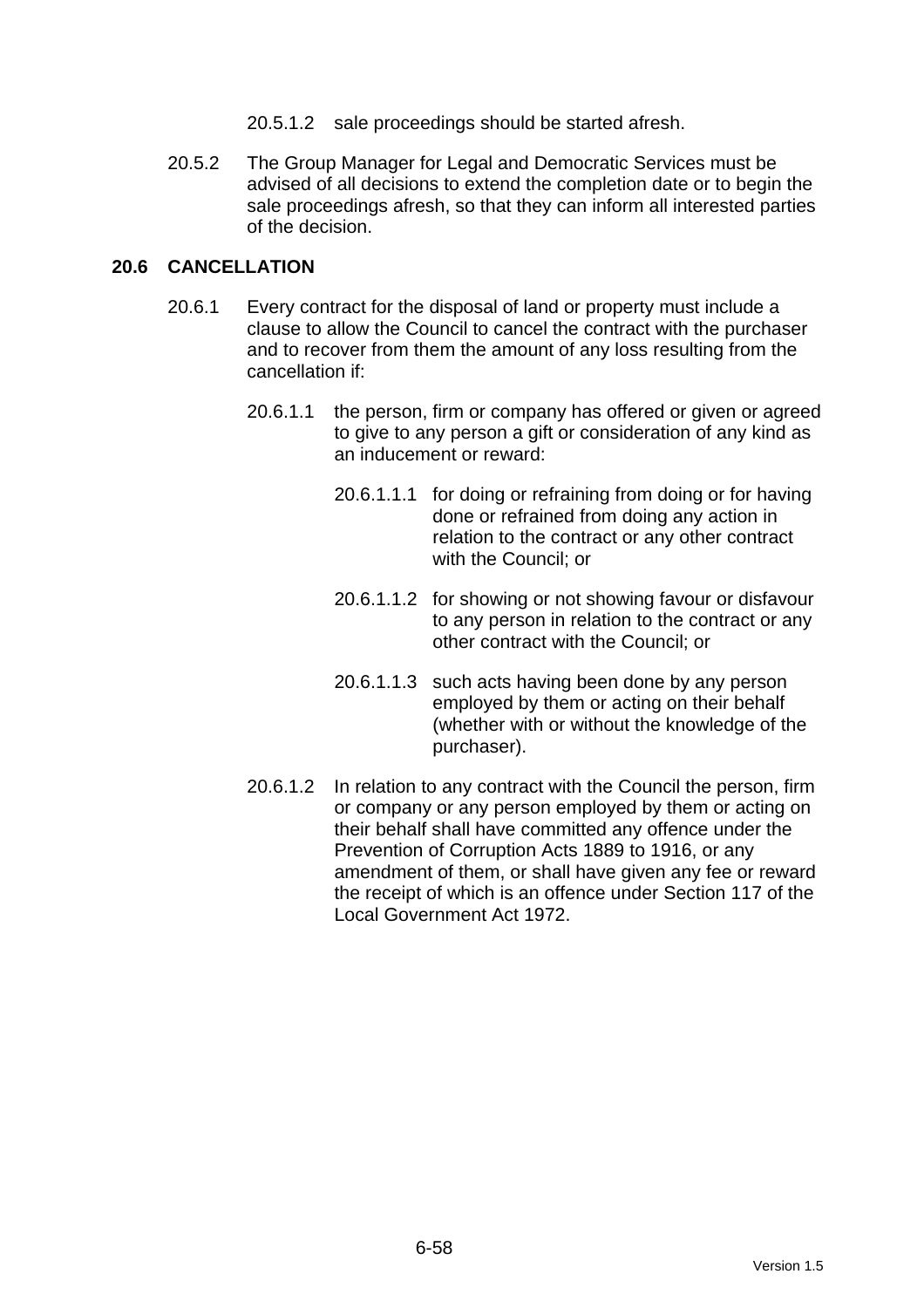#### **4.2.1 DECISION TREE - HOW TO GET A SCHEME INTO THE CAPITAL PROGRAMME**

All capital expenditure requires approval by the relevant approval body. All County Council projects requiring County Council funds should be appraised and prioritised by<br>CAMG. Proposed expenditure on land acquisitions an

#### **a. At the beginning of a Financial Year - The Annual Review Process.**

**LEC** = **L** atest **E** stimate **C** ost

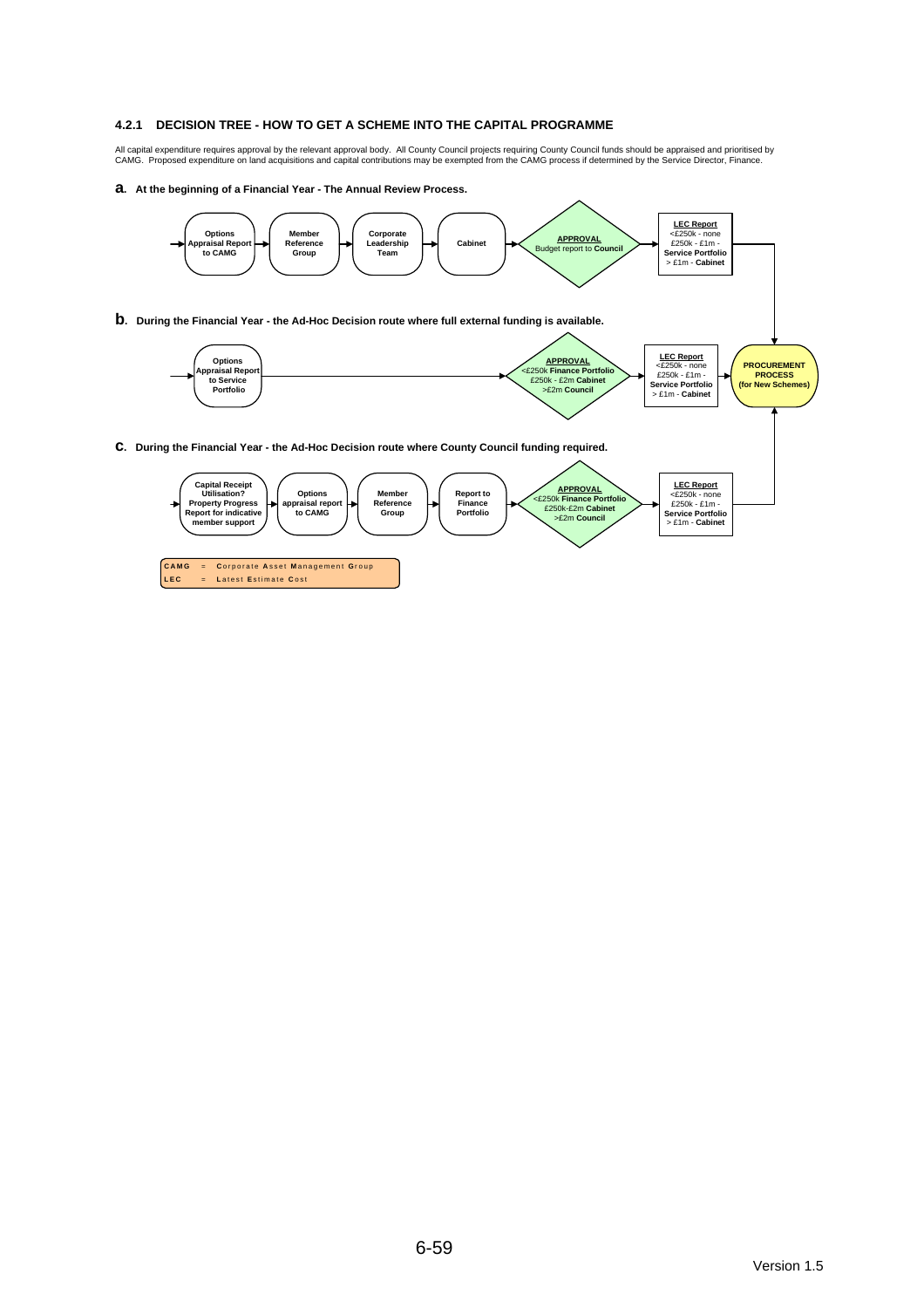# **COUNCILLOR'S ALLOWANCES SCHEME**

- 1. This scheme, which may be cited as the **Nottinghamshire County Council Members' Allowances Scheme**, was approved by Nottinghamshire County Council on 17 May 2012, in exercise of the powers conferred by the Local Authorities (Members' Allowances) (England) Regulations 2003 ("the Regulations").
- 2. This Scheme replaces all previous Members' Allowances Schemes.
- 3. The Allowances mentioned in this scheme:

be implemented with effect from 17 May 2012;

be uprated annually in line with the pay award for Local Authority staff. Each annual increase will be reported to the County Council for information at the earliest opportunity.

- 4. Any other amendments to the scheme will be determined solely by the County Council following receipt of recommendations from the Independent Remuneration Panel.
- 5. In this scheme:

"councillor" means a Member of Nottinghamshire County Council who is a councillor;

"Independent Person" means a person appointed by the Council to provide their views regarding complaints under the Code of Conduct for Councillors and Coopted Members;

"statutory Co-optee means a person (other than a councillor) who is statutorily appointed to membership of a Council committee;

"year" means the 12 months ending with 31 March.

- 6. The amounts of Basic, Special Responsibility and Statutory Co-optees' Allowances specified in this Scheme will be rounded to the nearest £3.00 in accordance with normal Local Government practice.
- 7. A Nottinghamshire county councillor who is in receipt of a Basic Allowance and/or Special Responsibility Allowance under this Scheme and who is under 70 years of age is eligible to join the Local Government Pension Scheme.

## **PART A – ALLOWANCES FOR COUNCILLORS**

#### **BASIC ALLOWANCE**

- 8. Subject to paragraphs 15, 16 and 21, for each year a Basic Allowance of £12,906.00 shall be paid to each councillor.
- 9. Basic Allowance shall be eligible for pensionable purposes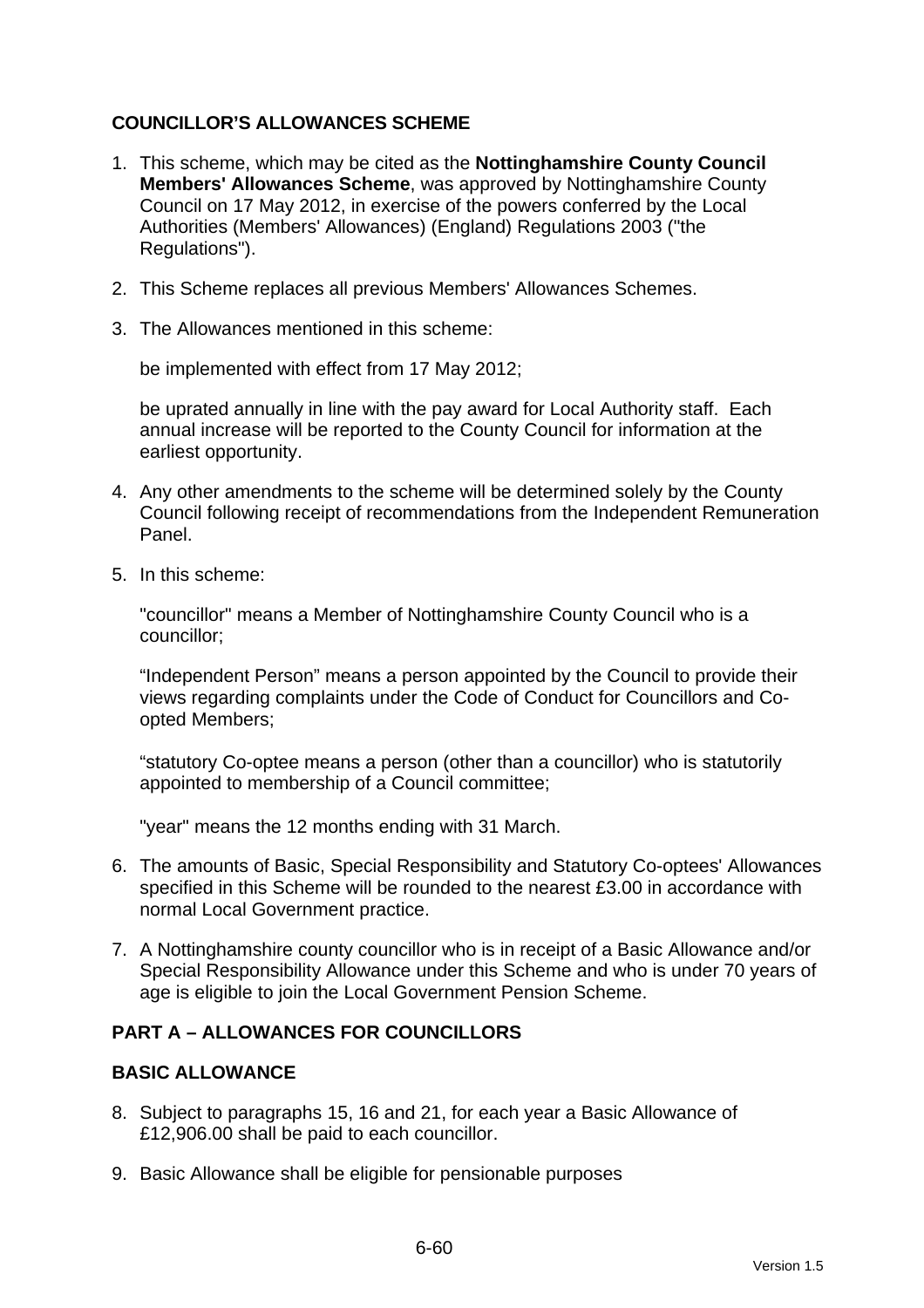# **SPECIAL RESPONSIBILITY ALLOWANCES**

- 10. Subject to paragraphs 15, 16 and 21, for each year a Special Responsibility Allowance shall be paid to those councillors who have been appointed or recognised by the Council or have been notified to the Chief Executive by their Group as holding the special responsibilities in relation to the authority that are specified in Schedule 1 to this scheme.
- 11. Subject to paragraphs 15, 16 and 21, the amount of each such allowance shall be the amount specified against that special responsibility in Schedule 1.
- 12. Special Responsibility Allowances shall be eligible for pensionable purposes.
- 13. No councillor may receive more than one Special Responsibility Allowance. In the event that a councillor holds more than one position for which a Special Responsibility Allowance is payable then s/he shall receive whichever of the applicable Allowances which s/he selects.

# **ATTENDANCE ALLOWANCE**

14. No attendance allowance shall be payable under this scheme, either for Council duties per se, or in respect of appointments to outside bodies.

# **RENUNCIATION**

15. A councillor may by notice in writing given to the Chief Executive elect to forego any part of his/her entitlement to an allowance under this scheme.

# **PART-YEAR ENTITLEMENTS**

- 16. In accordance with the requirements of the Regulations, pro-rata payments of Basic Allowance or Special Responsibility Allowances shall be payable to eligible councillors in any of the following circumstances:
	- a. if an amendment to this scheme changes the amount to which a councillor is entitled by way of a Basic Allowance or a Special Responsibility Allowance;
	- b. where the term of office of a councillor or their appointment to a role eligible for Special Responsibility Allowance begins or ends otherwise than at the beginning or end of a year.

# **LONG-TERM SICKNESS**

- 17. Nothing in this section overrides the provisions of the Local Government Act 1972 relating to vacation of office by failure to attend meetings throughout a period of six months.
- 18. In the event of long-term sickness absence full Special Responsibility Allowance shall be payable to eligible councillors, reducing to 50% after six months and ceasing after 12 months. The Council's Administration Committee may vary this in exceptional circumstances.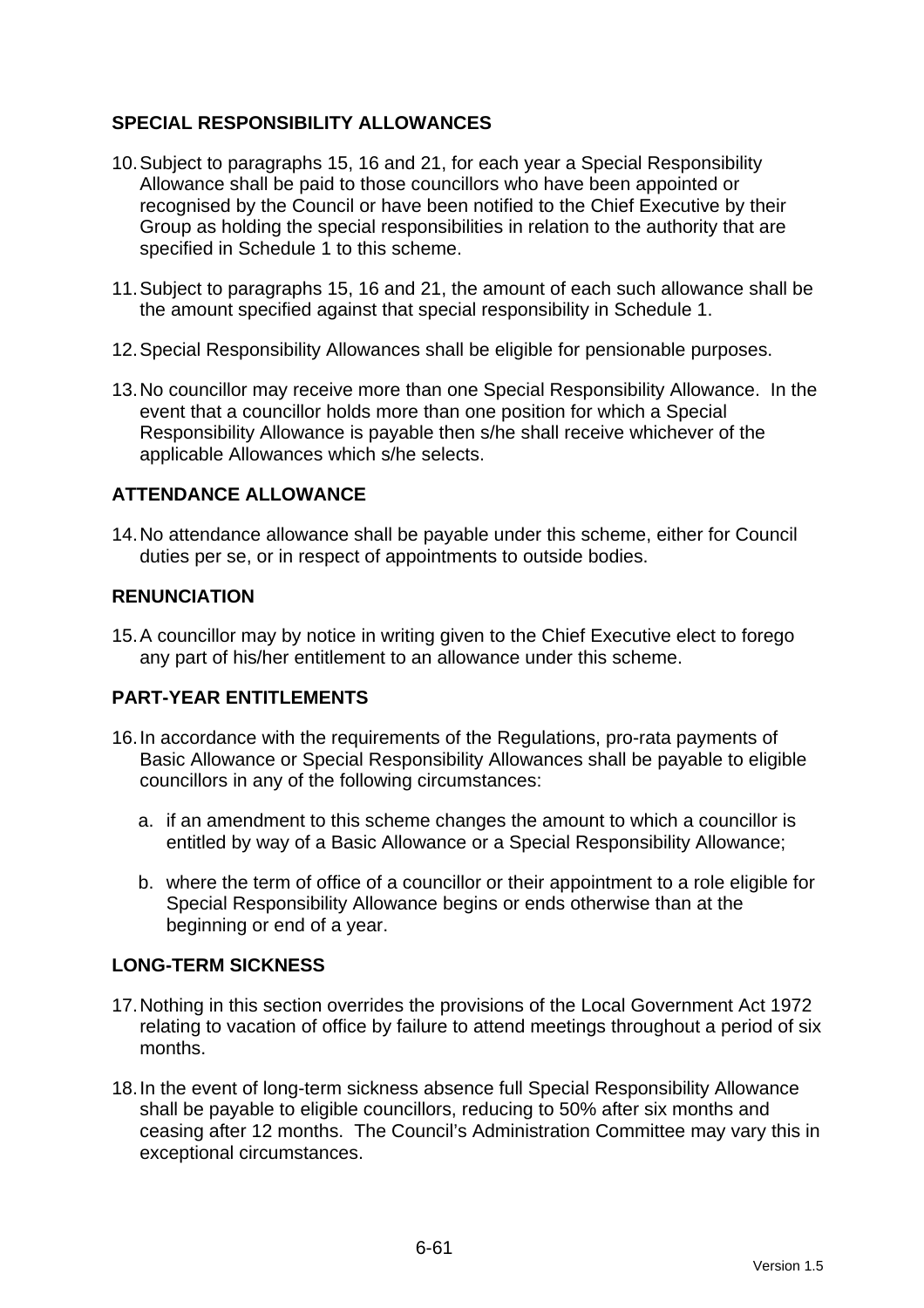19. If a councillor is appointed to deputise for a councillor on long-term sickness the Administration Committee may create a deputising allowance payable after the first three months.

# **MATERNITY LEAVE AND ADOPTION LEAVE**

20. In the event of absence for maternity or adoption full Special Responsibility Allowance shall be payable to eligible councillors for a period of up to three months.

# **PAYMENT**

21. Payment of Basic and Special Responsibility Allowances shall be made in equal instalments. The frequency of those instalments shall be monthly in arrears.

#### **TRAVEL AND SUBSISTENCE ALLOWANCES**

22. Travel and in some circumstances subsistence allowances may be claimed by councillors. The arrangements for these allowances are included in Part 4 of this scheme.

# **DEPENDANTS' CARERS' ALLOWANCES**

- 23. Councillors may claim up to £5.84 per hour per child for child care and up to £11.58 per hour per dependant for other dependants in respect of expenses for the care of their children or other dependants when attending meetings of the Council, its subordinate bodies or other approved duty as described in Schedule 2 to this scheme.
- 24. Only one payment of Dependants' Carers' Allowance may be claimed in respect of the household of each councillor.
- 25. Payments, which will not be payable to a member of the claimant's own household, will be made only when supported by a receipt.
- 26. In circumstances of particular difficulty the Administration Committee is authorised to increase the allowance payable.

# **PART B – ALLOWANCES FOR STATUTORY CO-OPTEES**

27. That any statutory co-optee receives an allowance of £582.

#### **Attendance Allowance**

28. No attendance allowance shall be payable under this scheme, either for Council duties per se, or in respect of appointments to outside bodies.

## **Renunciation**

29. A Statutory Co-optee may by notice in writing given to the Chief Executive elect to forego any part of their entitlement to an allowance under this scheme.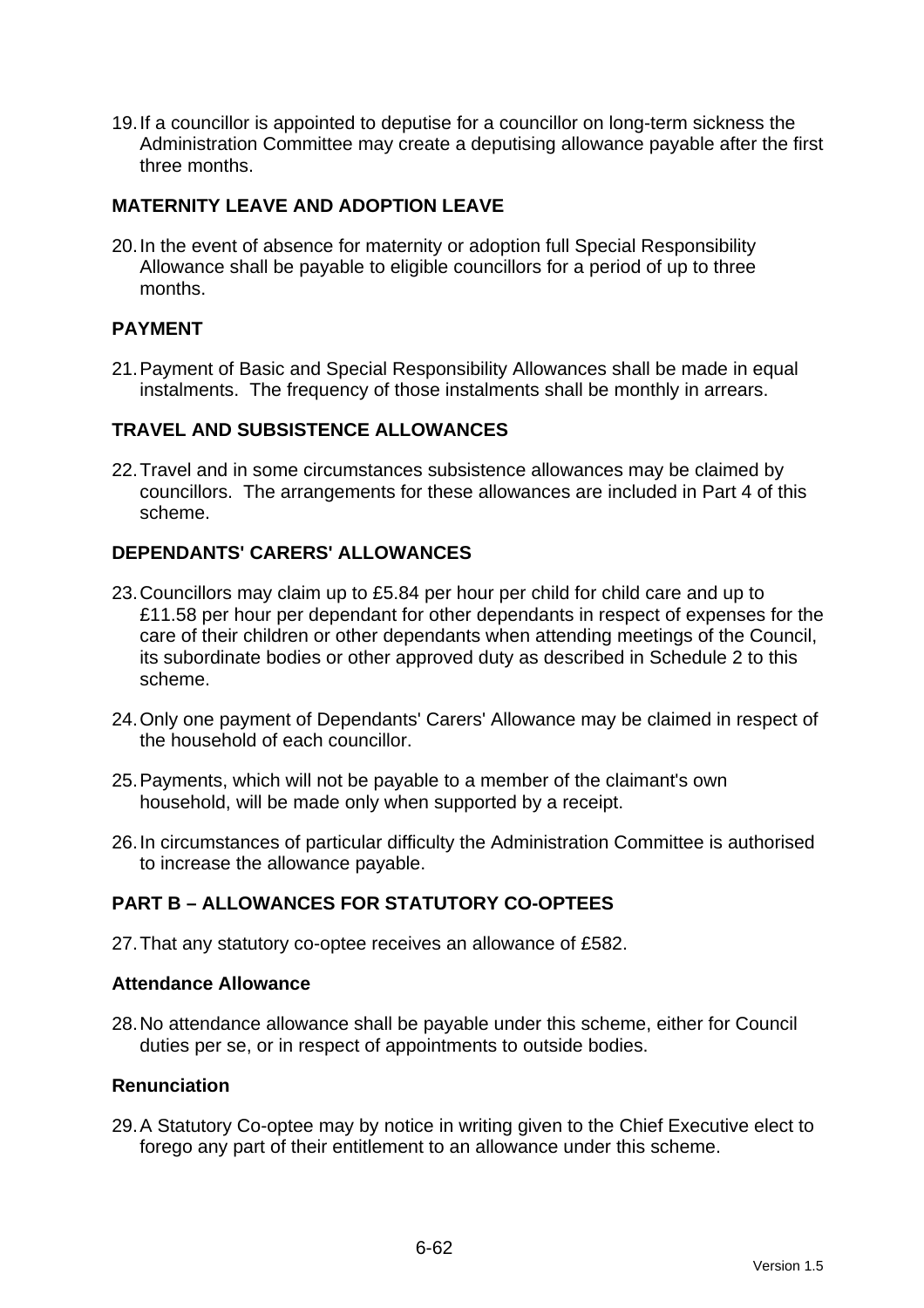# **Part-Year entitlements**

- 30. Pro-rata payments of the Statutory Co-optees Allowance shall be paid in any of the following circumstances:
	- a. if an amendment to this scheme changes the amount to which a Statutory Cooptee is entitled;
	- b. where the term of office of a Statutory Co-optee begins or ends otherwise than at the beginning or end of a year.

# **Payment**

31. Payment of the allowance described in paragraphs 28 to 30 shall be made in equal instalments. The frequency of those instalments shall be monthly in arrears.

#### **Travel and subsistence allowances**

32. Travel and in some circumstances subsistence allowances may be claimed by Statutory Co-optees. The arrangements for those allowances are included in Part 4 of this Scheme and a description of the duties for which they may be claimed is shown at **Error! Reference source not found.** to this scheme.

# **PART C – ALLOWANCES FOR EDUCATION APPEAL PANEL MEMBERS**

- 33. For the purposes of the payment of financial loss allowance under Section 173(4) of the Local Government Act 1972, members of Education Appeal Panels are to be treated as Members of the authority.
- 34. Subject to providing sufficient documentary evidence identifying actual financial loss, allowances up to a maximum of £226.00 per day may be claimed by Panel Members for attendance at Panel meetings.
- 35. Travel allowances may be claimed by Panel Members. The arrangements for those allowances are included at Part 4 of this scheme. Lunch will be provided by the Council at no charge for Panel meetings.

# **PART D – TRAVELLING AND SUBSISTENCE**

- 36. This part is in accordance with Sections 174-175 and Regulations made under the Local Government Act 1972. It applies to councillors, Statutory Co-optees, members of Education Appeals Panels, Independent Persons and other Co-opted members.
- 37. The provisions contained in this part are aligned with the terms and conditions for County Council employees and any future changes to employee terms and conditions will also be reflected by changes to this part.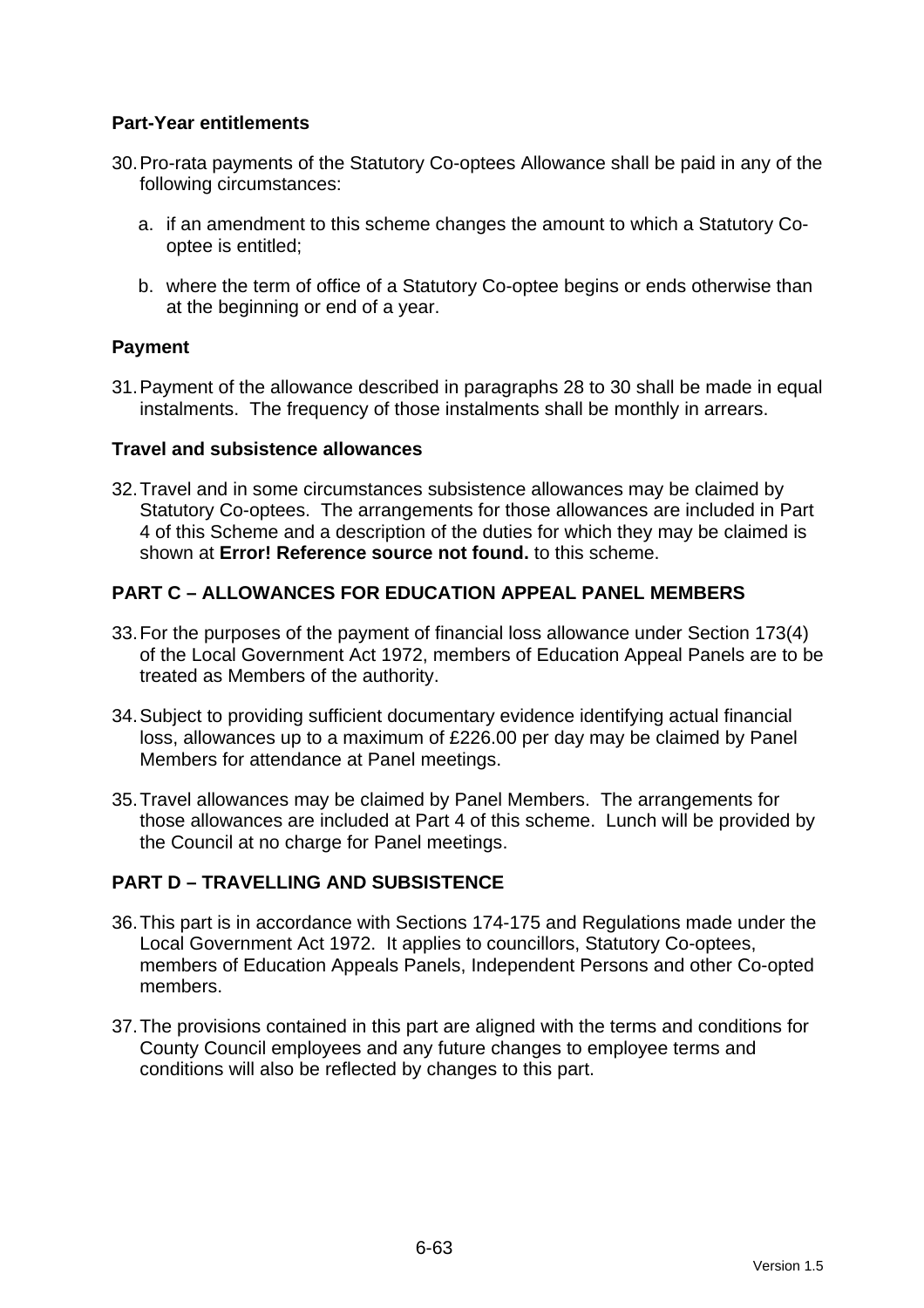# **TRAVELLING ALLOWANCE**

- 38. Travelling allowances may be claimed in respect of each occasion on which one of the persons described above carries out a duty as described in Schedule 2 to this Scheme.
- 39. All travel arrangements must be in accordance with the County Council's TRAVEL AND ACCOMMODATION POLICY, which is appended to this scheme.
- 40. If a claimant uses their own motor car or one belonging to a member of his/her family, or otherwise provided for their use and subject to the claimant having the appropriate insurance, the rate for travel, which is the same as for officers using their own vehicles on a casual basis, shall be as follows:

| up to 10,000<br>miles<br>45.0p | over 10,000<br>miles<br>25.0 <sub>p</sub> |                   |
|--------------------------------|-------------------------------------------|-------------------|
| <b>Motor Cycles</b>            |                                           | 24.0p             |
| Cycles                         |                                           | 20.0 <sub>p</sub> |
|                                | <b>Public Transport Rate</b>              | 22.6p             |

- 41. The distance claimed for mileage should be the shortest most reasonable journey by road from the point of departure to the point at which the duty is performed, and similarly from the duty point to the place of return.
- 42. If a claimant travels by taxi, the claim must not exceed:
	- a. in cases of urgency or where no public transport is reasonably available, the amount of the actual fare and any reasonable gratuity actually paid;
	- b. in any other case, the amount of the fare for travel by appropriate public transport.
	- c. Any claims by members for travel costs where the Council has provided shared transport will only be payable in exceptional circumstance and subject to the agreement of the Team Manager (Democratic Services).

## **SUBSISTENCE ALLOWANCES**

- 43. Subsistence allowances may be claimed only in exceptional circumstances such as overnight stays on occasions on which a person described in paragraph 63 above carries out a duty as specified in Schedule 2 to this scheme.
- 44. When carrying out approved duties within the UK and subsistence is payable due to exceptional circumstances, the amounts shown below may be claimed.
	- a. Breakfast where leave home before 7.00 am £4.48
	- b. Lunch where away from base for whole of lunch period (12.00 and 2.00 pm) - £6.17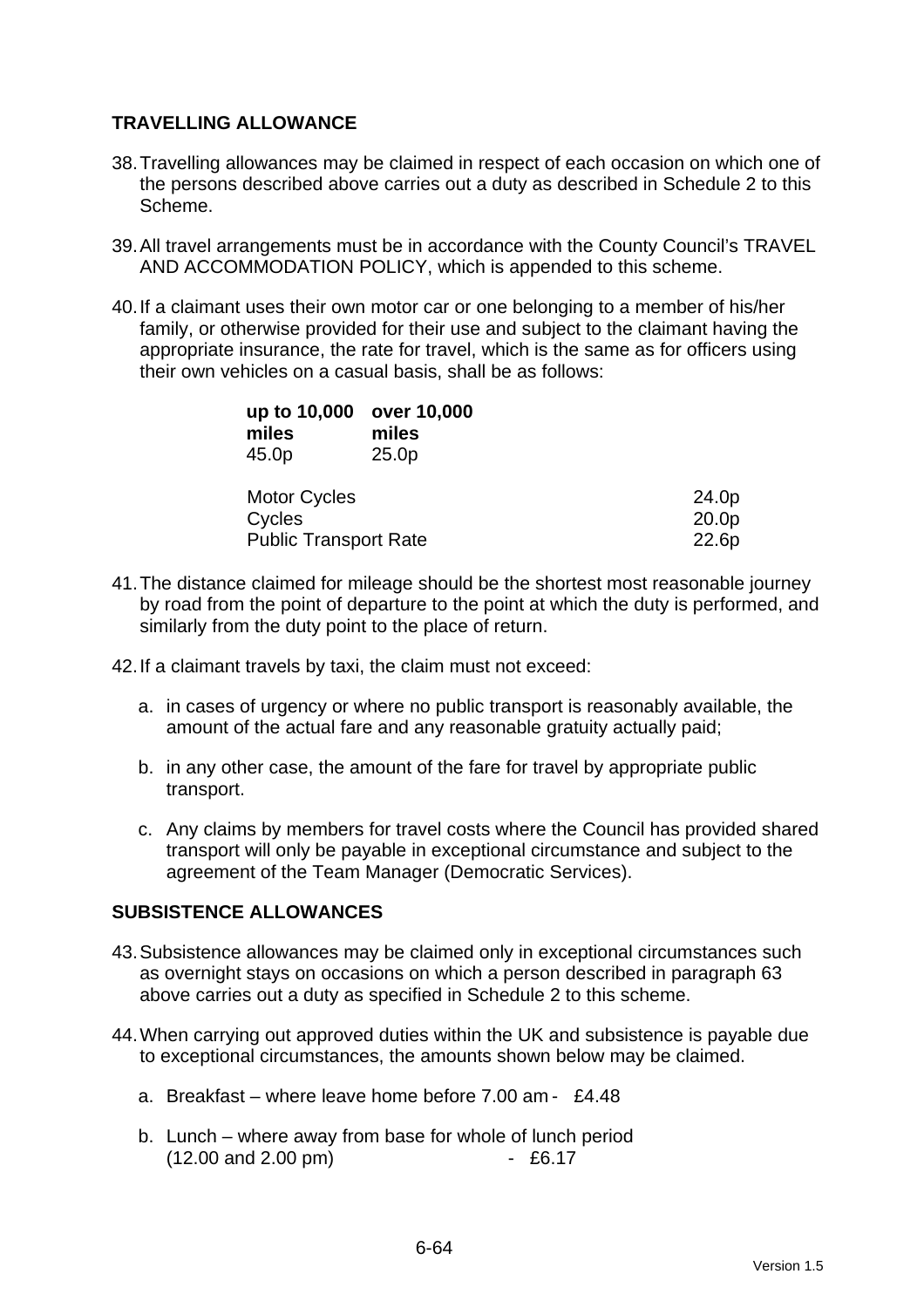- c. Tea if work continues after  $6.30 \text{ pm}$  £2.43
- d. Evening meal if work continues after 8.30 pm £7.64
- e. Tea and evening meal allowances are not normally payable on same day.
- f. Out of pocket expenses  $-$  single night  $-$  £3.63

 $-$  weekly rate  $-$  £14.55

- 45. Councillors, Statutory and other Co-optees may aggregate daily subsistence allowances.
- 46. Where a councillor, Statutory or other Co-optee attends a UK conference or other event which involves an overnight stay, hotel accommodation will be booked and paid for by Travel and Transport Services in accordance with the TRAVEL AND ACCOMMODATION POLICY. In exceptional circumstances where this has not been possible, the County Council will reimburse reasonable expenses, provided they are supported by receipts and subject to a maximum overnight expenditure on accommodation of £115.00 (including VAT).
- 47. Where a claimant attends a conference or other event which is held outside the UK, s/he may claim the amounts shown in the Council's TRAVEL AND ACCOMMODATION POLICY.

#### **SPECIAL PROVISIONS**

48. In respect of full County Council meetings, councillors will have the choice of paying for the meals provided by the Council. The exercise of this option will be on an annual basis rather than for each individual County Council meeting.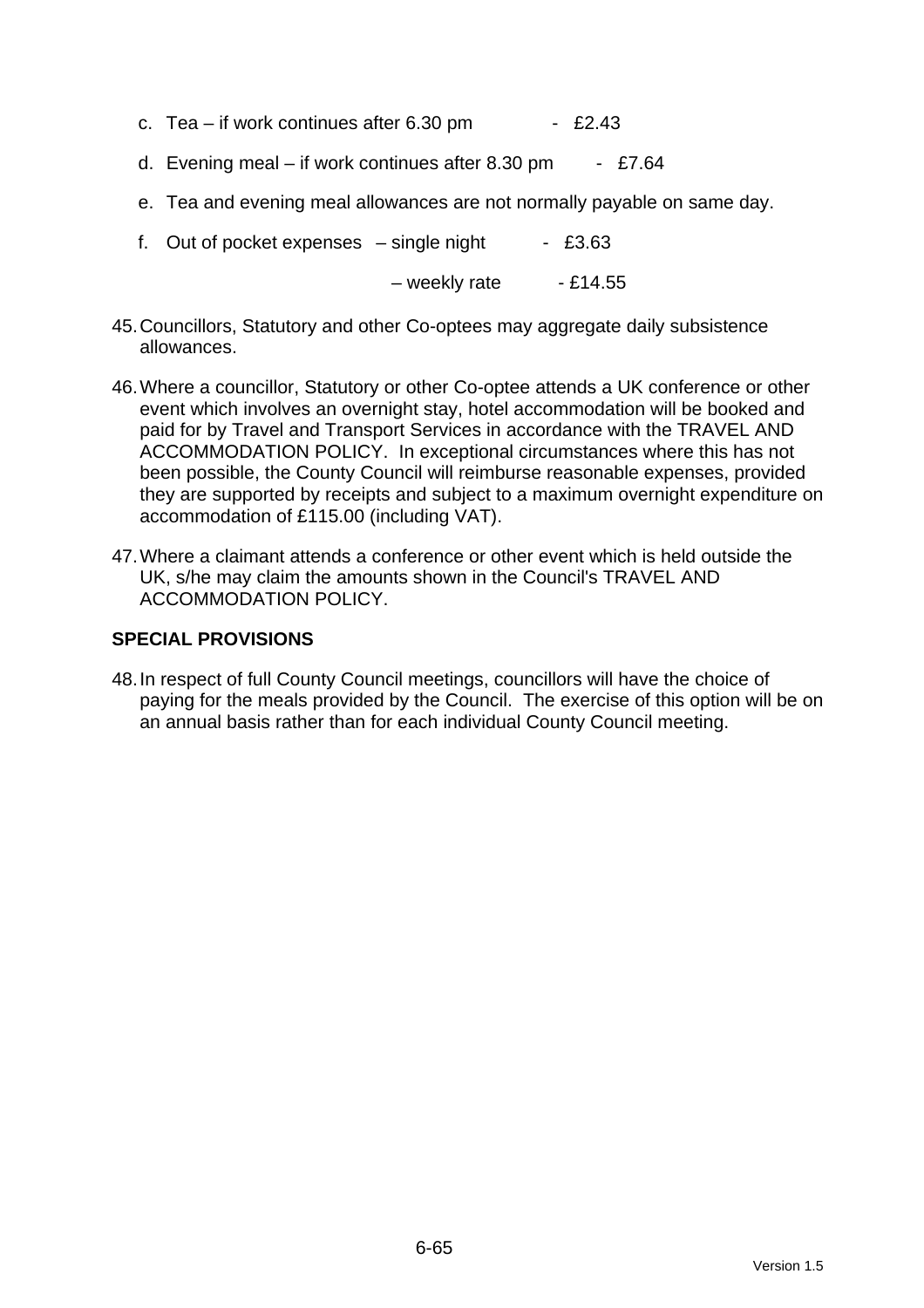# **SCHEDULE 1**

#### **SPECIAL RESPONSIBILITY ALLOWANCES**

| <b>Band</b>    | $%$ of                 | <b>Amount of</b>         | <b>Current role</b>                                        |  |
|----------------|------------------------|--------------------------|------------------------------------------------------------|--|
|                | Leader's<br><b>SRA</b> | <b>Allowance</b><br>(pa) |                                                            |  |
| $\mathbf{1}$   | 100                    | £31,906                  | Leader of the Council<br>$\bullet$                         |  |
| $\overline{2}$ | 70                     | £22,331                  | Deputy Leader of the Council<br>$\bullet$                  |  |
| $\overline{3}$ | 66                     | £21,271                  | <b>Chairmen of Band A Committees</b><br>$\bullet$          |  |
|                |                        |                          | <b>Business Manager of Majority Group</b><br>$\bullet$     |  |
|                |                        |                          | Leader of the main Minority Group                          |  |
| $\overline{4}$ | 50                     | £15,953                  | Chairman of County Council*<br>$\bullet$                   |  |
| 5              | 40                     | £12,762                  | Chairman of Joint Health Committee (when<br>$\bullet$      |  |
|                |                        |                          | chaired by a county councillor)                            |  |
|                |                        |                          | <b>Chairman of Pensions</b><br>$\bullet$                   |  |
| 6              | 33                     | £10,635                  | <b>Chairmen of Band B Committees:</b><br>$\bullet$         |  |
|                |                        |                          | Vice-Chairmen of Band A Committees                         |  |
|                |                        |                          | Leader of smaller Minority Groups on the<br>$\bullet$      |  |
|                |                        |                          | Council (provided the group has more than 10%              |  |
|                |                        |                          | of the Members of the Council)                             |  |
| $\overline{7}$ | 25                     | £7,975                   | Vice-Chairman of Joint Health Committee (when<br>$\bullet$ |  |
|                |                        |                          | this position is occupied by a county councillor)          |  |
| 8              | 24                     | £7,657                   | Vice-Chairman of the County Council*<br>$\bullet$          |  |
|                |                        |                          | Business Manager of the main Minority Group<br>$\bullet$   |  |
| 9              | 22                     | £7,021                   | Deputy Leader of the main Minority Group<br>$\bullet$      |  |
|                |                        |                          | Vice-Chairmen of Band B Committees<br>$\bullet$            |  |
|                |                        |                          | Main Minority Group Spokesmen on Band A                    |  |
|                |                        |                          | Committees                                                 |  |
| 10             | $\overline{4}$         | £1,276                   | <b>Business Manager of any Minority Group</b><br>$\bullet$ |  |
|                |                        |                          | consisting of more than 10% of the Members of              |  |
|                |                        |                          | the Council                                                |  |
|                |                        |                          | Ordinary Members of the Appeals Committee<br>$\bullet$     |  |
|                |                        |                          | when undertaking work of exceptional frequency             |  |

#### **Note**

\* These SRAs include an element for clothing. Sections 3(5) and 5(4) (as appropriate) of Part 1 of the Local Government Act 1972, enables the County Council to make a reasonable payment to the Chairman and Vice-Chairman to enable them to meet the expenses of their office.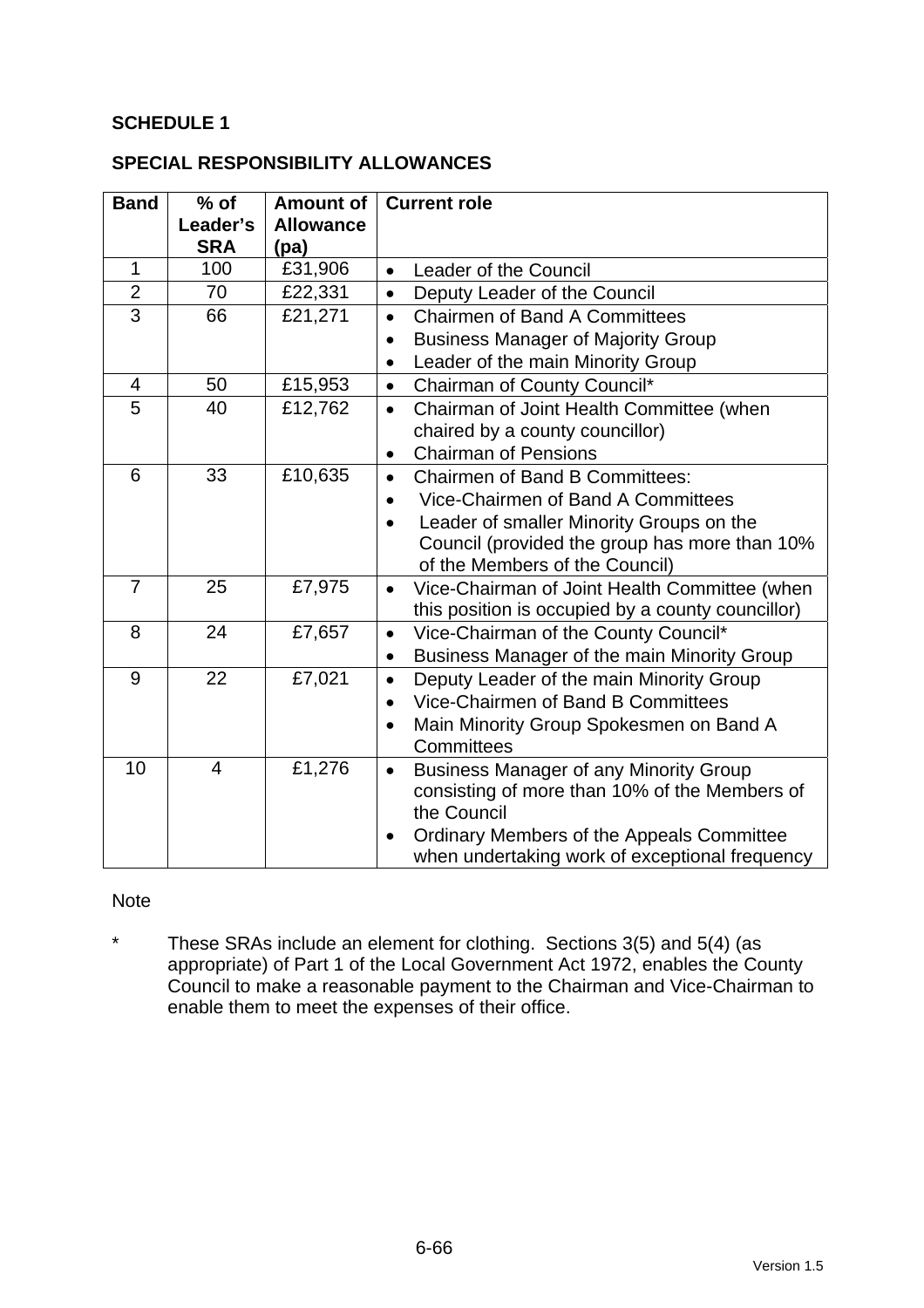# **BAND A COMMITTEES**

Children and Young People Finance and Property Community Safety **Personnel** Culture Culture **Transport and Highways** 

Adult Social Care and Health **Environment and Sustainability** 

The Health and Wellbeing Board is a Band A Committee but it is assumed that it will always be chaired by the holder of an existing SRA

## **BAND B COMMITTEES**

Appeals Appeals **Health Scrutiny (Northern)** Audit **Audit** Planning and Licensing Early Years and Youth Services Sub **Committee** Economic Development

Rights of Way

Corporate Parenting Sub-Committee is a Band B committee but it is assumed that the Vice-Chairman of the Children and Young People Committee will chair it

Grant Aid Sub-Committee is a Band B committee but it is assumed that the Deputy Leader of the Council will chair the sub-committee

It is assumed that the Administration Committee, Senior Staffing Committee, and Local Joint Resolutions Committee will always be chaired either by named members or by councillors already in receipt of a special responsibility allowance.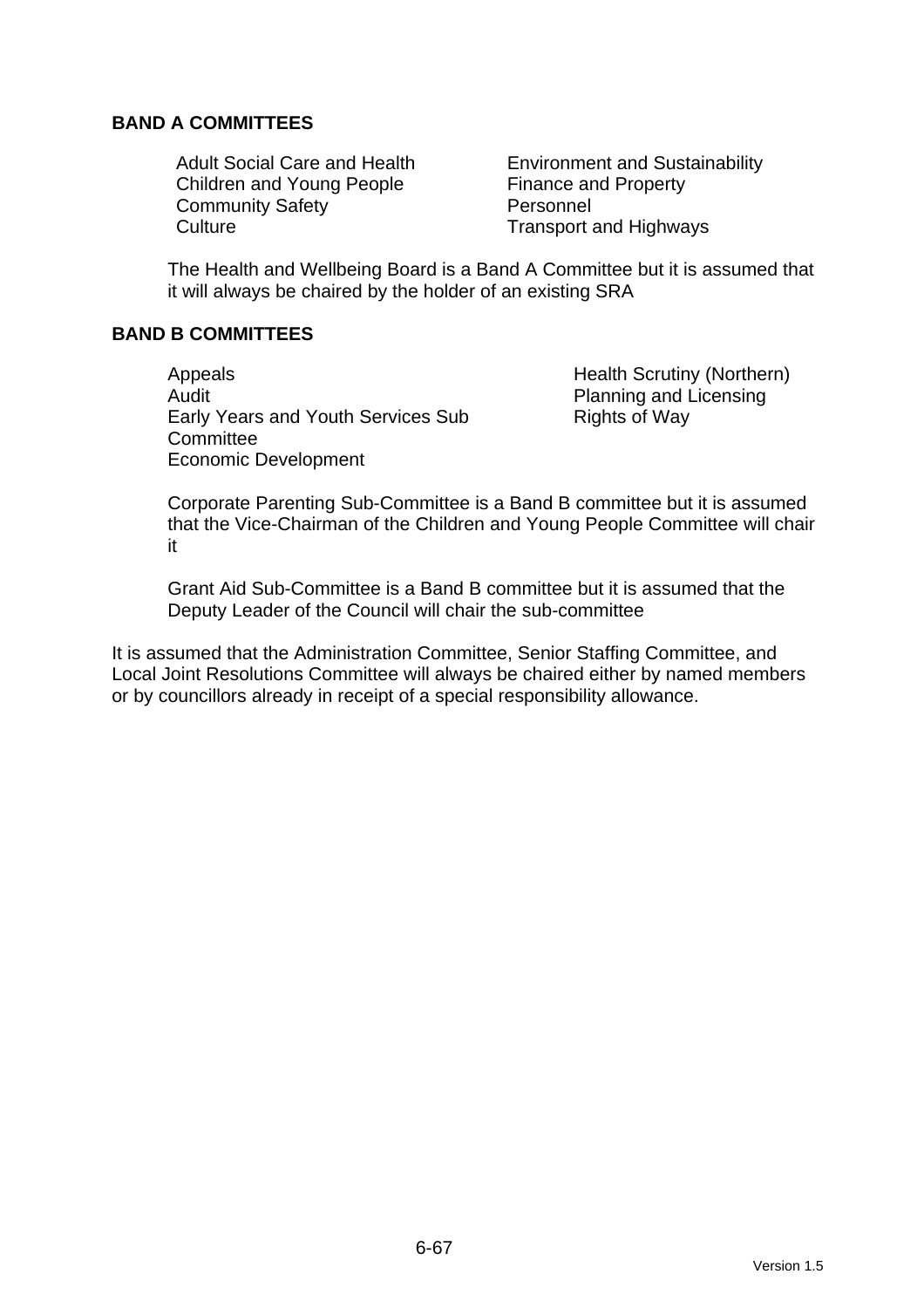# **SCHEDULE 2**

#### **APPROVED DUTIES (TRAVELLING AND SUBSISTENCE ALLOWANCES)**

#### **FOR COUNCILLORS**

- 1. Approved duties for the payment of travelling and/or subsistence allowances (the latter in exceptional circumstances only such as overnight stays) will include:
	- a. any attendance as a member or "observer" at meetings of the Council or its subordinate bodies (eg a committee, sub-committee, working party, panel, project steering group);
	- b. pre-agenda meetings of committees and sub-committees of the County Council or of any joint committee of local authorities covering the attendance of its Chair and Vice-Chair (and Opposition Spokesperson if appropriate, by invitation);
	- c. any attendance as a member of a joint committee of two or more local authorities or any sub-committee of that joint committee at a meeting of the joint committee or other body connected with the functions of that joint committee to which a Member is appointed by that joint committee;
	- d. any attendance at conferences, seminars and similar events, provided that attendance is approved in advance under the TRAVEL AND ACCOMMODATION POLICY;
	- e. rota visits to County Council establishments;
	- f. annual tour of inspection for any County Council service;
	- g. any attendance upon land or premises within the County area, for the purposes of, or in connection with, the discharge of any of the functions of the County Council, to include:
		- consultations with officers of the County Council;
		- visits to County Council premises to acquaint him/herself with conditions there;
		- visits to exhibitions relating to the functions of the County Council;
		- "surgeries" for constituents;
		- visits to sites and premises associated with actual or proposed projects of the Council;
		- visits to County Hall to deal with essential correspondence, paperwork, etc;
		- attendance by invitation at a Parish Council or Parish Meeting to participate in the discussion of a County Council function.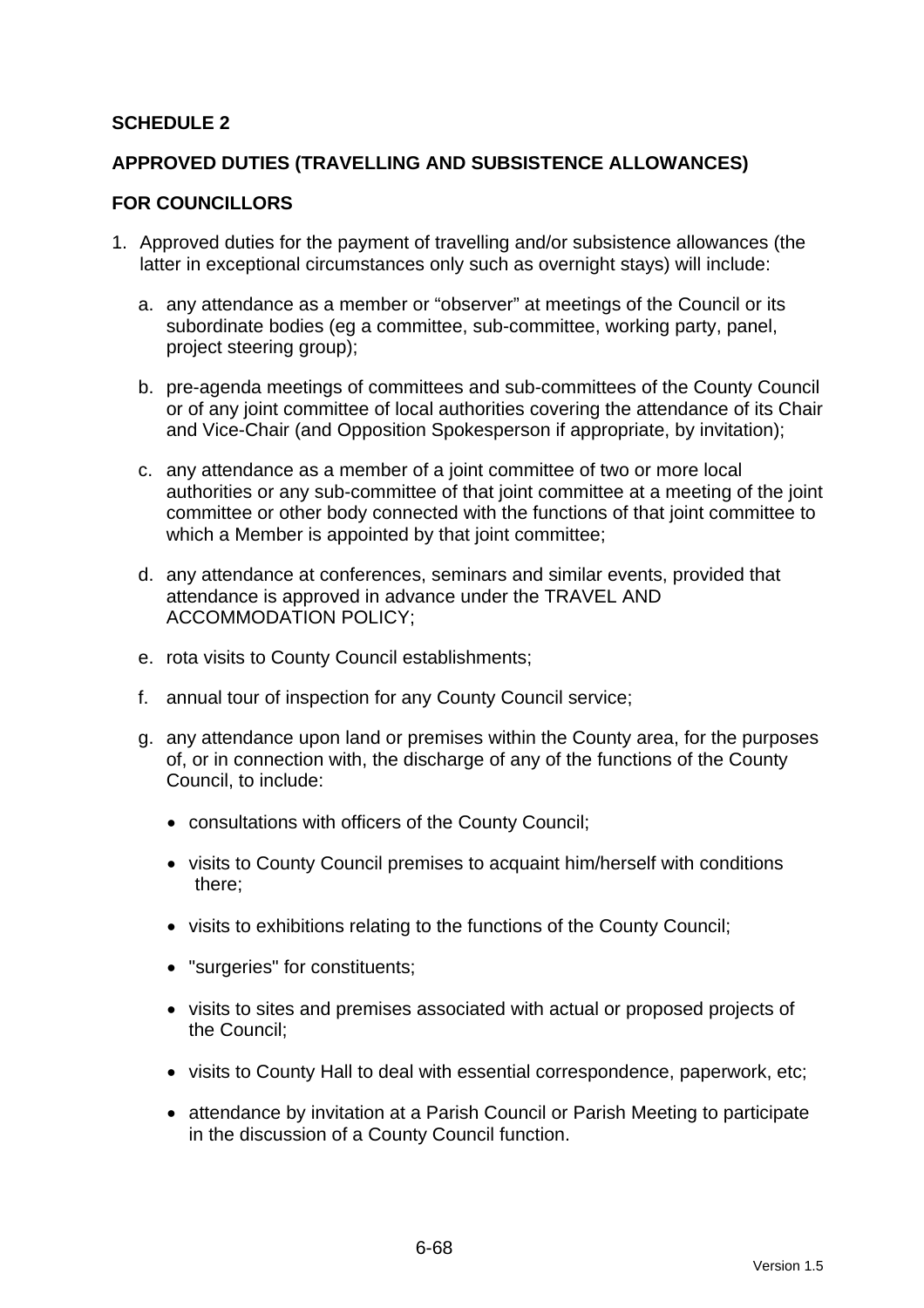- h. subject to (i.) below any attendance at a meeting of any outside body, external or partnership organisation to which the Councillor has been appointed by, or on the nomination of the Council or the Administration Committee;
- i. where an outside body has its own scheme for the payment of allowances, the Member should claim his/her travelling and subsistence allowances from the other body and not from the County Council.
- j. any attendance at a meeting of a Group (under Standing Orders) which is called by the Chief Executive for the sole purpose of discussing County Council business;
- k. Group Management meetings called for the sole purpose of discussing County Council business;
- l. visits and duties outside the County area but within Great Britain for a period not exceeding 72 hours in connection with the discharge of any the Council's functions made by committee Chairmen/Spokespersons of the main Minority Group/Group officers;
- m. attendance at seminars etc to address non-political bodies at national/regional level on subjects of which they have specialist knowledge by committee Chairmen/Spokespersons of the main Minority Group;
- n. any single Member duty undertaken on behalf of the County Council:
	- in pursuance of any Standing Order requiring an Elected Member(s) to be present while tender documents are opened;
	- in connection with the discharge of any function of the authority conferred by or under any enactment and empowering or requiring the authority to inspect or authorise the inspection of any premises; or
	- in connection with arrangements made by the authority for the attendance of pupils at a school approved for the purposes of Section 188 (Special Schools) of the Education Act 1993;
- o. attendance by formal invitation at a county hospitality function (eg Chairman's reception, county dinner);
- p. attendance as a representative of the County Council at a local function to present an award or cheque;

but shall not include:

- disciplinary matters within a Group;
- correspondence relating to a Group's policy:
- matters relating to the internal organisation of a Group;
- selection of candidates to stand at County Council elections;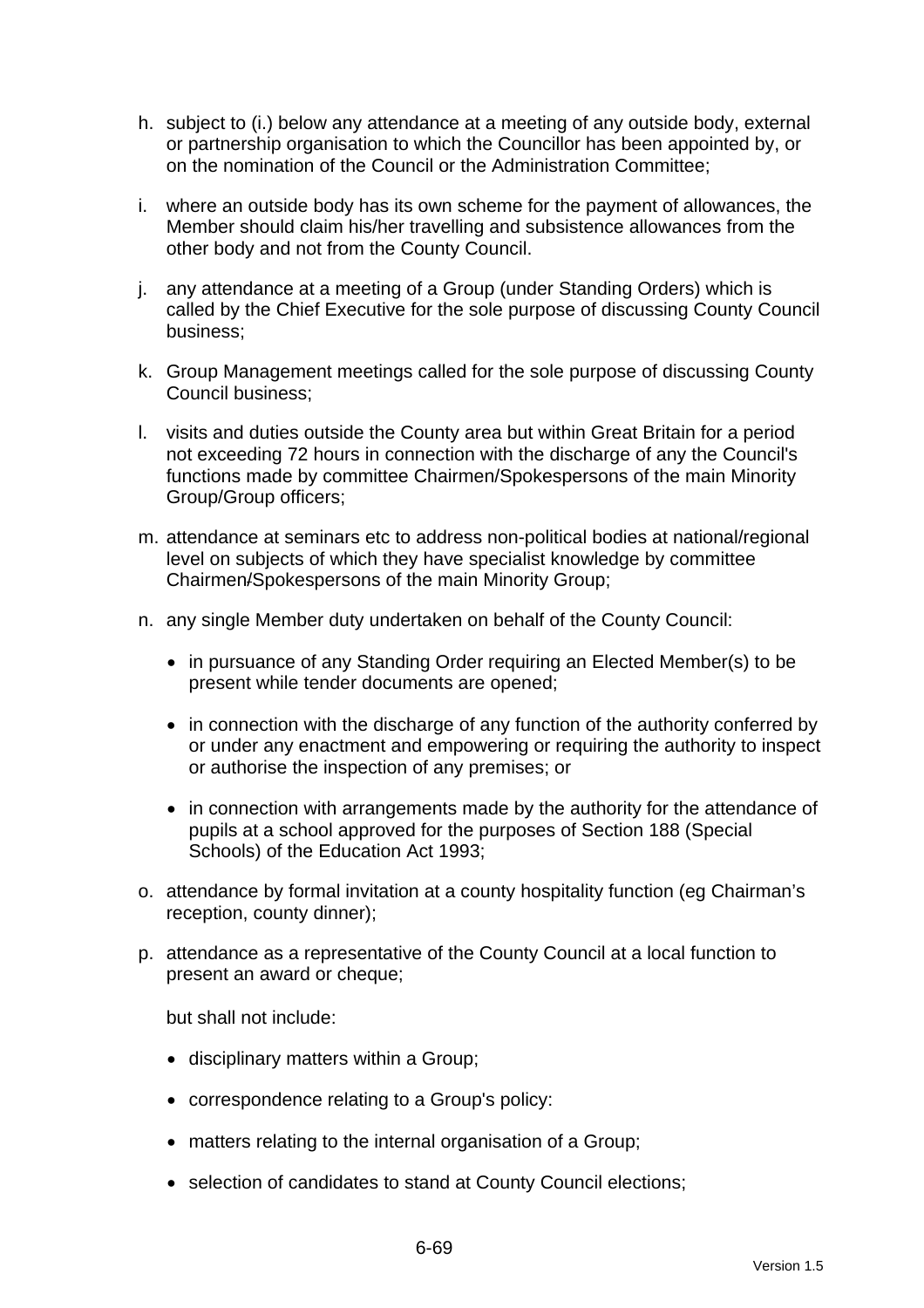- attendance at a Governing Body meeting of a school or college;
- taking up a constituent's grievance with anybody other than the County Council (eg following up a complaint against the services of a public body, private company or another council).

# **FOR STATUTORY CO-OPTEES AND OTHER CO-OPTED MEMBERS OF THE COUNCIL'S COMMITTEES AND SUB-COMMITTEES**

- 2. Approved duties for the payment of travelling and/or subsistence allowances (the latter in exceptional circumstances only such as overnight stays) are as follows:
	- a. any attendance at a meeting of committee or a sub-committee of which the claimant is a properly appointed member;
	- b. any visit arranged and approved in advance under the TRAVEL AND ACCOMMODATION POLICY in connection with the business of the bodies shown in a above (including conferences, seminars, training events, tours or inspection, rota visits).

# **FOR MEMBERS OF EDUCATION APPEALS PANELS**

3. Members of Education Appeals Panels may claim travelling in respect of meetings of Panels.

# **FOR INDEPENDENT PERSONS**

4. Independent Persons may claim travelling in respect of their duties.

# **FOREIGN TRAVEL**

- 5. Councillors and Statutory or other Co-opted Members of committees etc are normally allowed to travel abroad on County Council business only with express approval as required by the TRAVEL AND ACCOMMODATION POLICY.
- 6. All arrangements for travel and hotel accommodation will be made by Travel and Transport Services in accordance with the TRAVEL AND ACCOMMODATION POLICY.
- 7. Expenses will be reimbursed in accordance with the TRAVEL AND ACCOMMODATION POLICY.
- 8. Councillors and others are required to provide receipts of actual expenses and details of meals provided when they submit claims for reimbursement.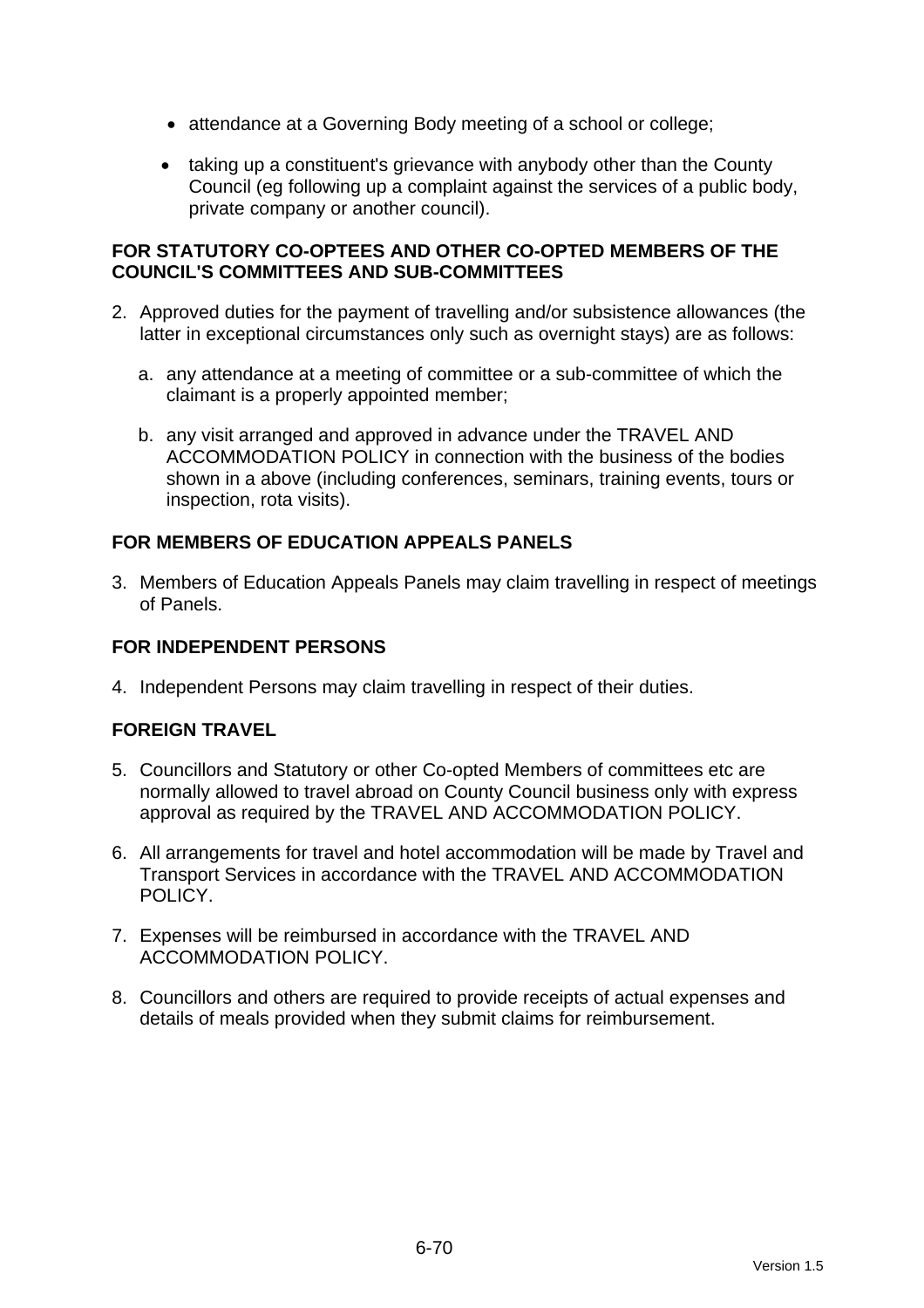# **APPENDIX**

#### **ADMINISTRATIVE MATTERS**

#### **SUBMISSION OF CLAIMS**

- 1. Claims are processed through Democratic Services and paid through the payroll system.
- 2. The following deductions will be applied to late claims:
	- a. up to 3 months' delay full payment
	- b.  $3 6$  months' delay  $-50\%$  reduction
	- c. after 6 months' delay no payment made, except in exceptional circumstance where the matter would be referred to the Administration Committee for determination.

## **INCOME TAX**

- 3. Tax will be deducted from payments of Basic Allowance and Special Responsibility Allowances. This will be at the standard rate of tax unless a Member makes arrangements with his Tax Inspector for a tax code to be allotted and notified to the County Council.
- 4. The County Council deals with:

HM Inspector of Taxes (Nottingham 1) Castle Meadow Castle Meadow Road Nottingham NG2 1AB

- 5. A return of tax deducted from allowances is made to the Inland Revenue at the end of each financial year and a P60 is provided to each councillor.
- 6. Arrangements have been made with the Inspector of Taxes (Nottingham 1) whereby Councillors on application can obtain, where appropriate, tax relief on their expenses of office. Further guidance is available from the Chief Finance Officer.

#### **SOCIAL SECURITY**

- 7. Contributions
	- a. National insurance contributions are payable on any payment of Basic Allowance and Special Responsibility Allowances provided the gross amount reaches a lower earnings limit in a certain period, unless a certificate of nonliability is produced (supplied by the Contributions Agency). The Chief Finance Officer will advise on the detailed operation of the scheme.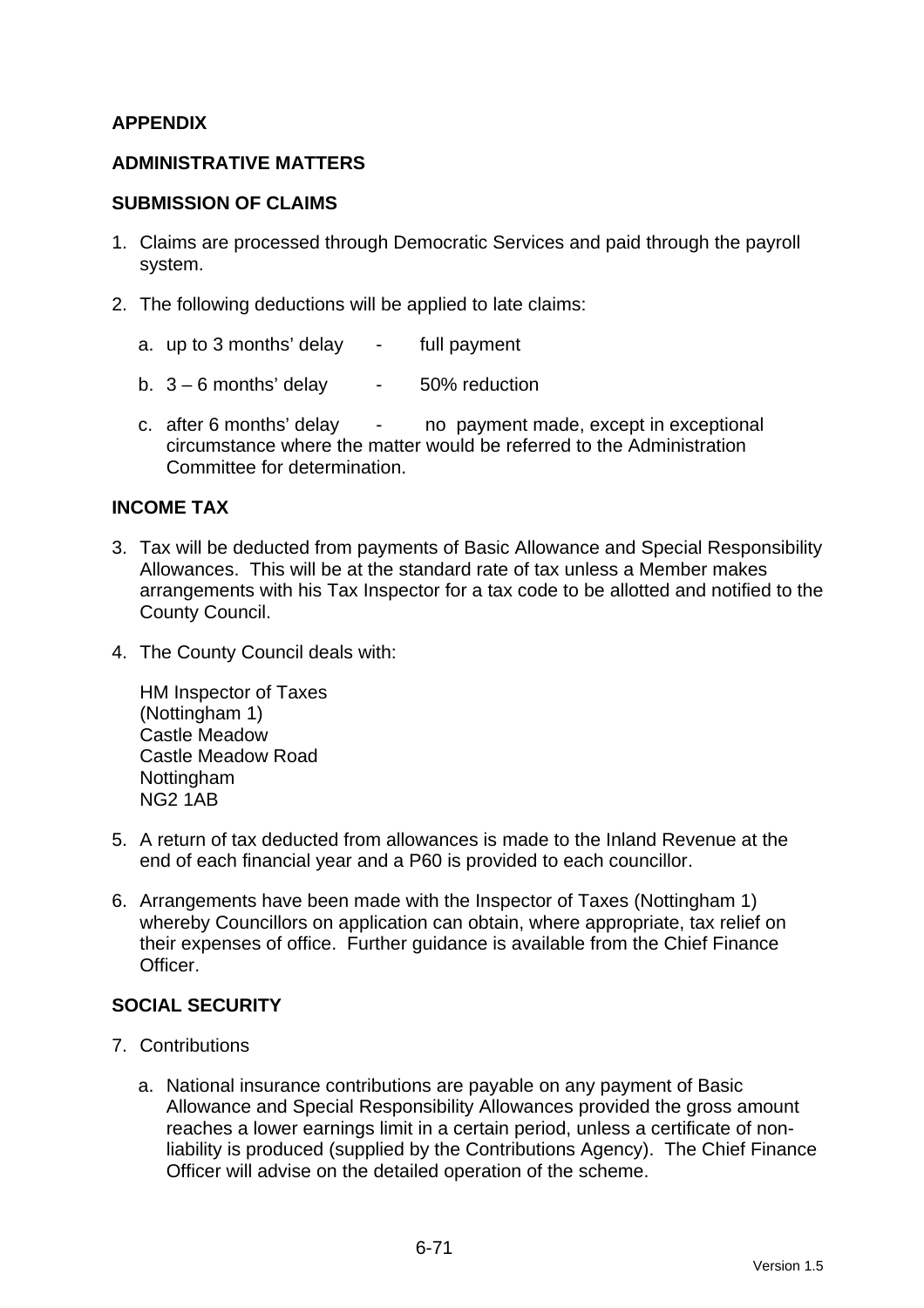# 8. Benefits

- a. The receipt of Basic and Special Responsibility Allowances affects benefits. Councillors should notify the Benefits Agency of amounts received.
- b. The contribution paid by Councillors counts toward the full range of contributory benefits.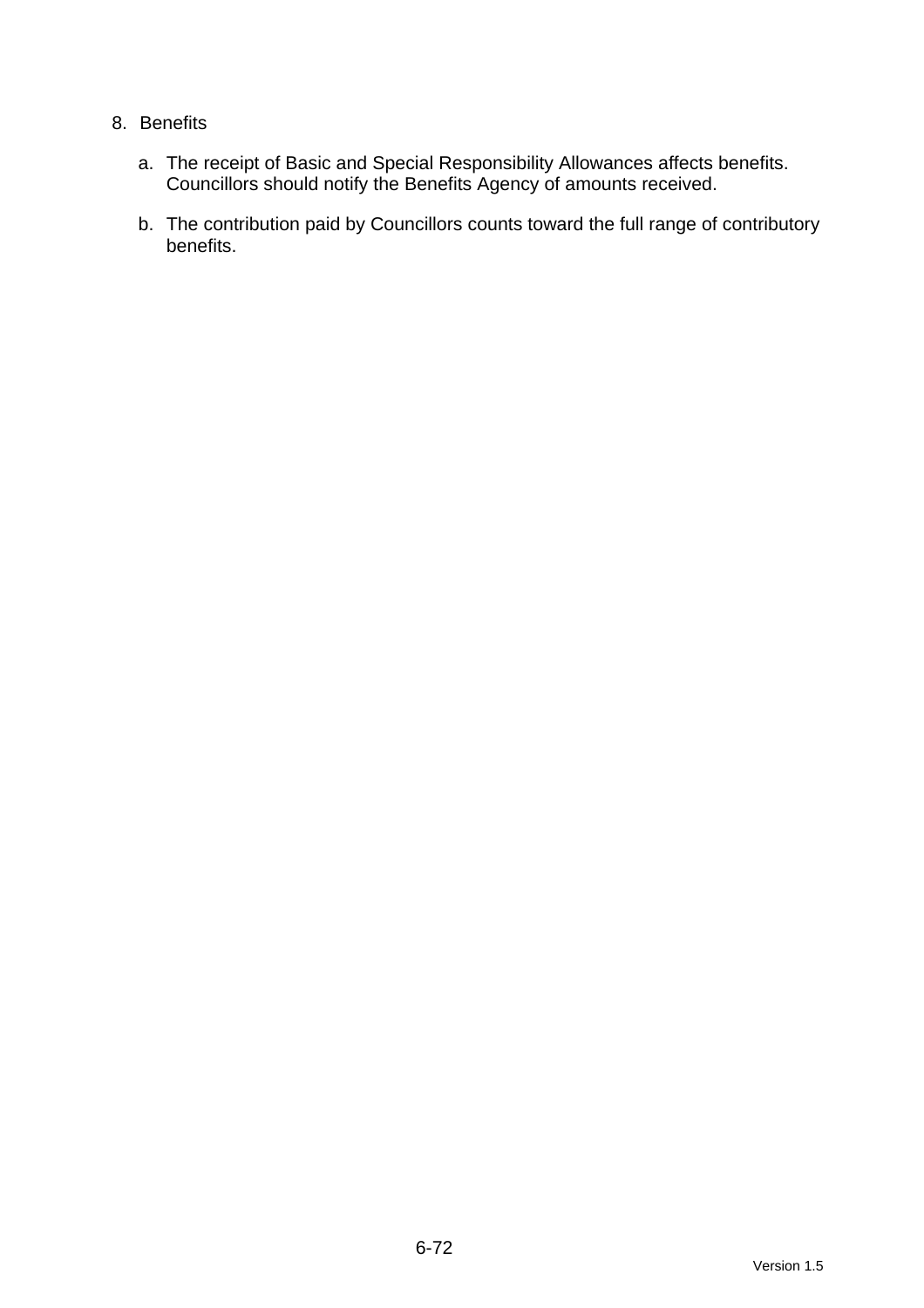# **TRAVEL AND ACCOMODATION POLICY**

- 1. This policy (the Nottinghamshire County Council Travel Policy) covers the approval and booking arrangements for travel and accommodation required in connection with the Council's business. It does not apply to travel and accommodation required in connection with direct service delivery e.g. school, trips, service users' outings, where the relevant Departments will have their own procedures.
- 2. This policy replaces all previous policies, decisions and/or precedents relating to travel undertaken in connection with the business of the Council.
- 3. The power to amend this policy is reserved to the full Council.
- 4. The practices in this policy shall, as far as possible, reflect the contents of the County Council's Members' Allowances Scheme and the Terms and Conditions of Service for Employees (see paragraph 9 of the Financial Regulations and D7 and D10 of the Personnel Handbook).
- 5. In the event that a conflict arises between this Policy and the Members' Allowances Scheme the Monitoring Officer and the Chief Executive will mediate and determine the matter following consultation with the Leader.

#### **GENERAL PRINCIPLES**

- 6. The policy is based on the following principles:
	- a. the proper conduct of business, and the overall efficiency of the Council;
	- b. transparency and accountability;
	- c. achieving Best Value in the use of the Council's resources, benefiting the community, the Council and councillors;
	- d. meeting the needs of those with disabilities and/or health problems.

#### **APPROVAL PROCESSES**

- 7. The following travel may be undertaken without prior approval:
	- a. day to day travel within Nottinghamshire in connection with Nottinghamshire County Council business;
	- b. travel in connection with training and development events within the East Midlands which have been authorised in accordance with relevant policies.
- 8. All other travel must be approved in advance in accordance with the following: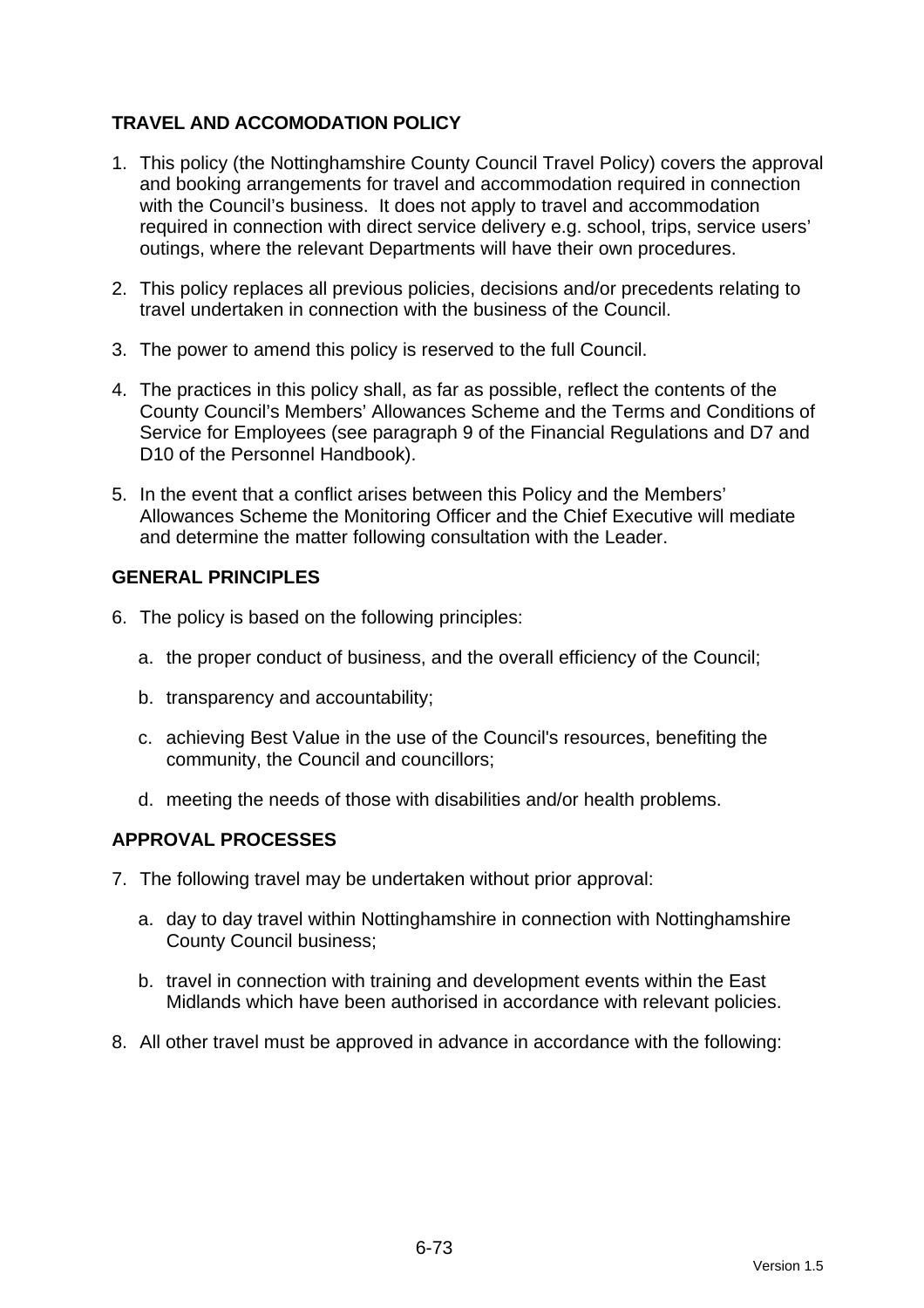| Participant                                             | <b>Description</b>                                                                                                     | Approval required from                                                           |
|---------------------------------------------------------|------------------------------------------------------------------------------------------------------------------------|----------------------------------------------------------------------------------|
| Councillors, Statutory<br>and other co-opted<br>members | All travel within mainland<br>(a)<br>UK not described in<br>Schedule 2 of the<br><b>Members' Allowances</b><br>Scheme. | <b>Administration Committee</b>                                                  |
|                                                         | Outside the UK<br>(b)                                                                                                  | <b>Administration Committee</b>                                                  |
| <b>Officers</b>                                         | Within the UK<br>(a)                                                                                                   | Relevant chief or other<br>officer in accordance with<br>departmental procedures |
|                                                         | Outside the UK<br>(b)                                                                                                  | <b>Administration Committee</b>                                                  |

9. The County Council recognises that, in cases of genuine urgency, it may not be possible to obtain formal approval from the Administration Committee prior to the expected date of travel. In these cases, the Urgency Procedure (Part Five of the Constitution) should be used.

# **BOOKING ARRANGEMENTS**

- 10. With the exception of travel by private car in connection with the day to day business of the Council, all arrangements and/or bookings for travel and accommodation approved under this policy must be made by Transport and Travel Services in the Environment and Resource Department.
- 11. Provisional bookings will not be made unless approval has been given in accordance with paragraph 73 of this policy.

#### **METHOD OF TRAVEL**

12. At all times, the chosen method of travel must be the most cost-effective method, taking into account the value of time saved, anticipated subsistence and other expenses and any other relevant matters.

#### **TRAVEL WITHIN THE UK (MAINLAND)**

- 13. Public transport should normally be used, unless the use of private/self-drive hire/civic cars is proved to be the most cost effective option, taking into account mileage charges, anticipated subsistence, other expenses and any other relevant consideration including but not limited to those at paragraph 74
- 14. The use of private cars to attend events out of the County area must be determined in relation to the following criteria:
	- a. cost in comparison to other options;
	- b. availability of public transport;
	- c. business requirements;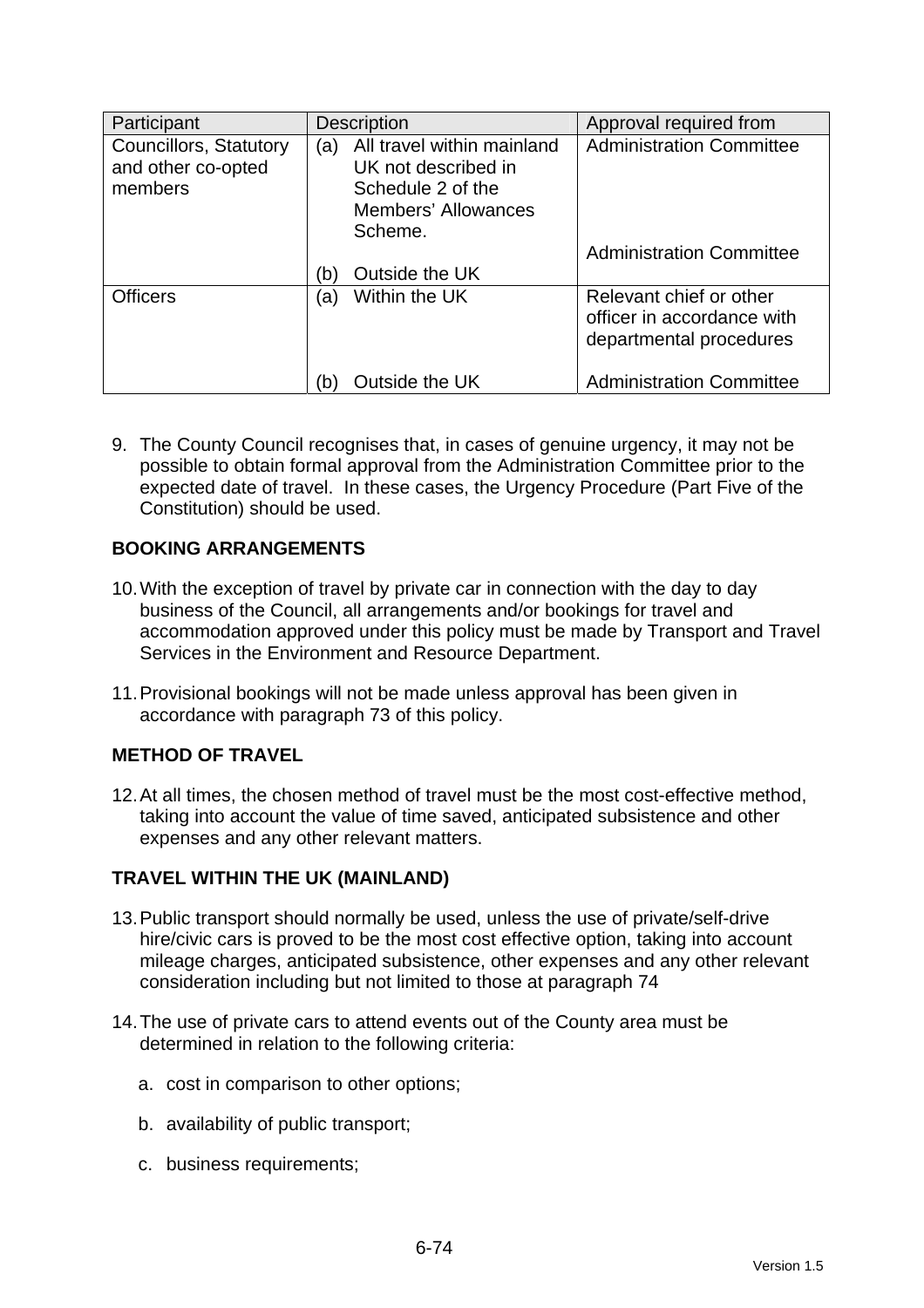- d. disability or health considerations.
- 15. Other options which must be considered prior to approving the use of private cars are:
	- a. car sharing;
	- b. use of hire cars/pool cars;
	- c. use of civic cars.
- 16. Any travel by train within mainland UK will usually be standard class fare unless travel by other classes of ticket is cheaper overall.
- 17. Any councillor or officer requesting first class rail travel must give reasons which shall be recorded in the register referred to the section below.
- 18. Councillors are encouraged to purchase appropriate railcards if eligible, in which case the Council will reimburse two-thirds of the cost. Councillors should advise Transport and Travel Services that they have a railcard at the time of booking, to ensure that a reduced price ticket is obtained.
- 19. Air travel within mainland UK will be permitted only where the cost/convenience brings benefits to the Council.

# **TRAVEL TO NORTHERN IRELAND/REPUBLIC OF IRELAND/OUTSIDE THE UK**

- 20. Where available, and subject as follows, economy class should be used for all air, sea or land (i.e. rail) travel where this the most cost effective.
- 21. The County Council recognises that there will be occasions where it is not appropriate to use economy class i.e. where there are health or disability issues to be considered. In these cases, a higher class of travel may be permitted, wherever possible, subject to prior approval being by Administration Committee.

# **ACCOMMODATION**

- 22. Mid range hotels of good standard with appropriate business facilities will be chosen within safe and reasonable access to where the business of the visit is to take place.
- 23. For conferences, the added value of all-inclusive packages will be evaluated against making separate hotel arrangements.

#### **SUBSISTENCE AND OTHER EXPENSES**

#### **WITHIN THE UK (INCLUDING NORTHERN IRELAND)**

- 24. All costs of the approved method of travel will be paid by the County Council.
- 25. Subsistence allowances may be claimed in exceptional circumstances. They will be the same for councillors, Statutory Co-optees, other co-opted Members and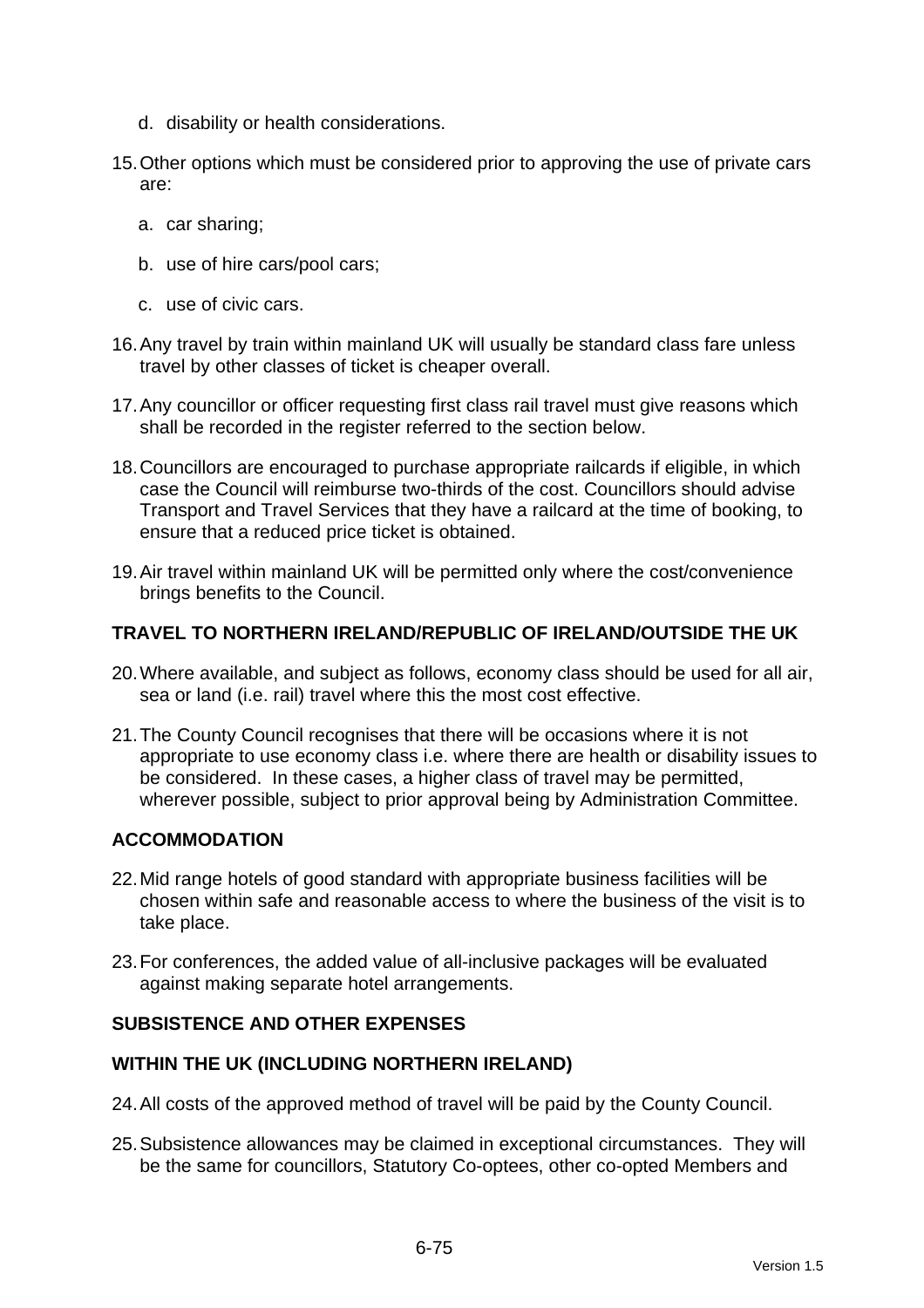officers. Details of the amounts which may be claimed are in the Members' Allowances Scheme.

- 26. Claims should be made on the forms provided as follows:
	- a. officers from their Department;
	- b. councillors and others covered by the Members' Allowances Scheme from Democratic Services.
- 27. Receipts should be obtained for all expenditure incurred.

# **OUTSIDE THE UK**

- 28. Accommodation will be booked and paid for by Transport and Travel Services in the Environment and Resource Department on behalf of the County Council.
- 29. Subsistence allowance may be claimed for actual reasonable expenses incurred on meals, beverages, transport within the foreign country, laundry, 'phone calls etc.
	- a. The current maximum amount for subsistence per 24 hours for countries within the European Union is £75.00 (plus £10 per day for unreceipted out of pocket expenses).
	- b. For travel to other destinations, Transport and Travel Services will calculate a maximum amount for subsistence per 24 hours. That amount will be notified to Administration Sub-Committee when approval is sought for the travel to be undertaken.
- 30. The above rates assume that all meals (excluding breakfast) will have to be paid for from the subsistence allowance. If meals are provided as part of the visit and at no personal cost to the Council's representative(s) the daily allowance will be reduced by 20% for each meal provided.
- 31. Receipts must be obtained wherever practicable for all claimable expenditure. Where this is not possible, a written statement will be required from the person claiming allowances.

#### **ADMINISTRATION OF THE POLICY**

- 32. All travel tickets and/or accommodation required under this policy must be booked through Transport and Travel Services in the Environment and Resource Department.
- 33. Before any bookings are made, Transport and Travel Services will require written confirmation of approval. Where the cost is to be met by a Department, the appropriate budget code(s) for the expenditure will also be required.
- 34. Subject to normal formalities, Transport and Travel Services can arrange advances of cash, foreign currency and travellers' cheques. Any unspent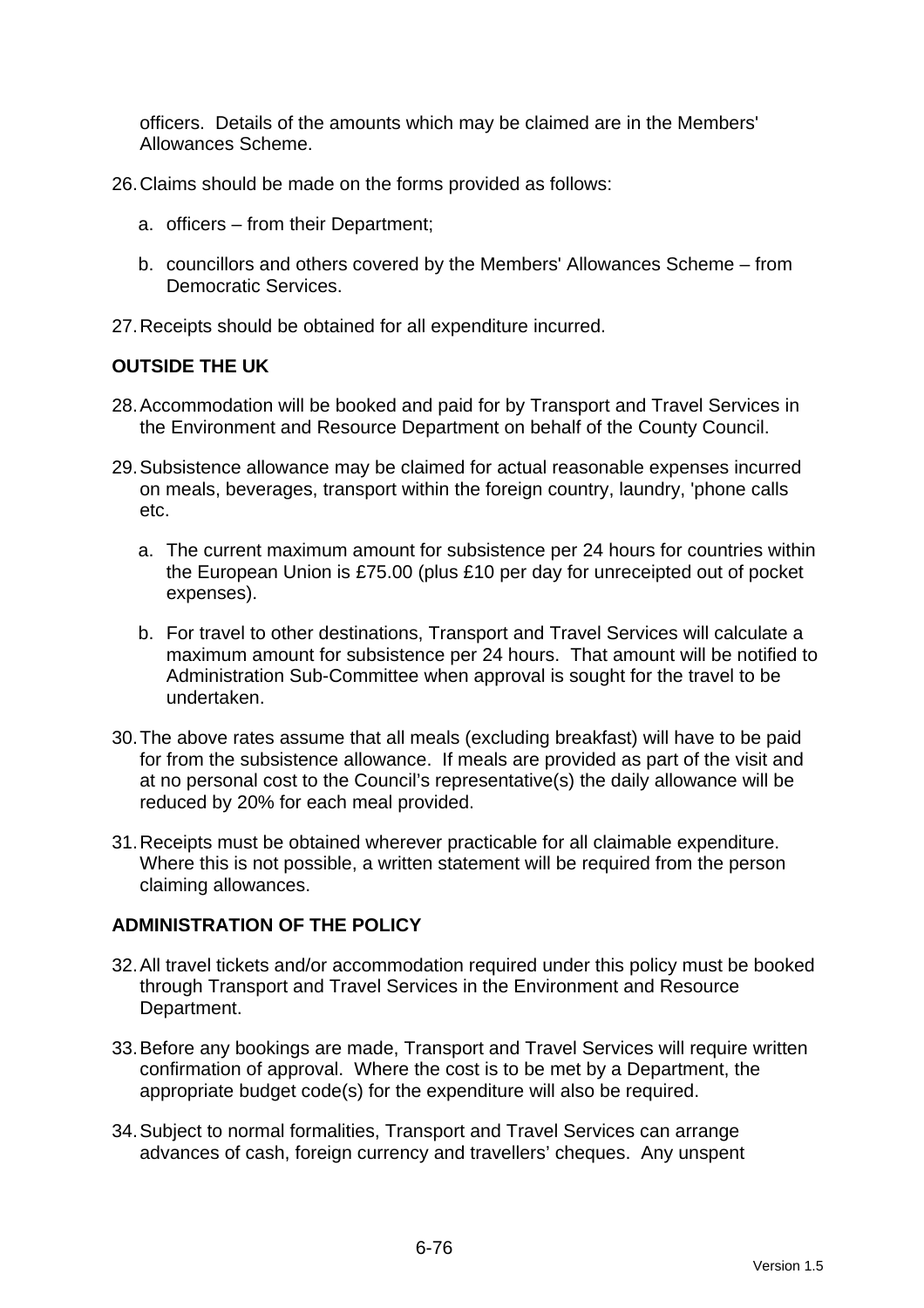cash/currency or travellers cheques must be returned to Transport and Travel Services within one month of return from the visit.

- 35. All claim forms, together with receipts and details of expenses incurred must be submitted within one month of return from the visit.
- 36. County Council credit cards must only be used for claimable expenses incurred in carrying out the County Council's business and all receipts/vouchers in respect of any expenditure met in this way must be passed to Financial Services within one month of return from the visit.
- 37. Where the Council's representative wishes, for personal reasons, to extend their stay at the destination to which they have travelled, this is permitted on the strict understanding that no additional cost falls to be met by the Council and that all expenses in connection with the extension of stay are reimbursed before the date of outward travel.
- 38. Where the Council's representative is accompanied by a partner, the Council must be reimbursed for all expenses to be incurred in respect of travel arrangements made by Transport and Travel Services in respect of the partner before the date of outward travel.

## **RECORD KEEPING**

- 39. Transport and Travel Services will maintain a public register of the following information in respect of each item or travel undertaken under this policy:
	- a. name of traveller/participant;
	- b. purpose of travel/visit;
	- c. dates of travel;
	- d. destination;
	- e. method/class/cost of travel and/or accommodation;
	- f. cost of insurance;
	- g. amount(s) of allowances paid;
	- h. details of the date approval was given and the identity of the decision maker (including details of specific additional approvals from time given in respect of, for instance, travel by other than standard class);
	- i. the date on which the Council's representative(s) submitted a report on the outcome/value of the visit, where appropriate.
- 40. The register shall be available for public inspection and shall be published on the Council's website.
- 41. Annual reports shall be made to the Administration Committee which shall give: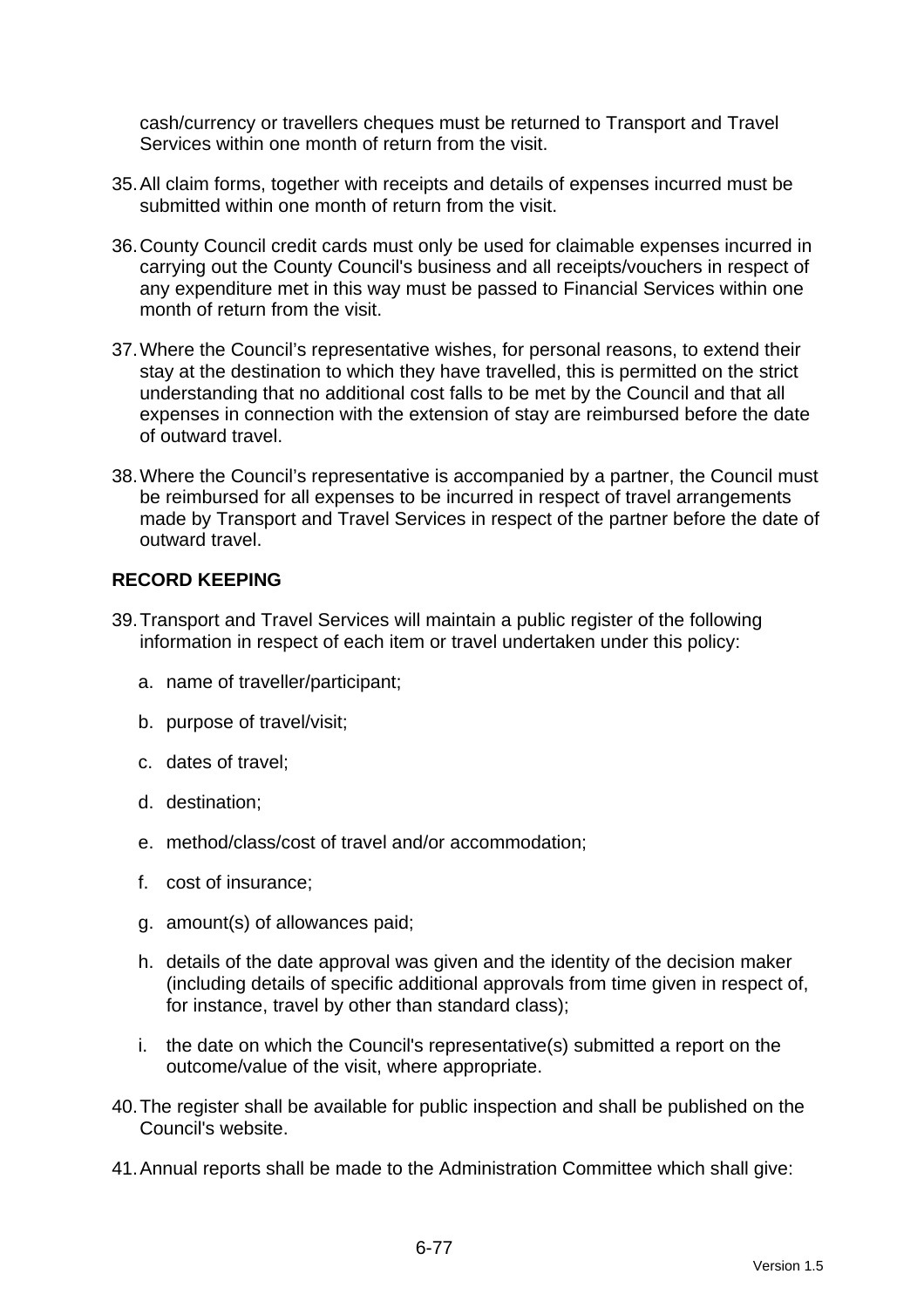- a. details of the totality of travel undertaken under this policy;
- b. information as to occasions upon which other than standard/economy class travel or its equivalent has been used.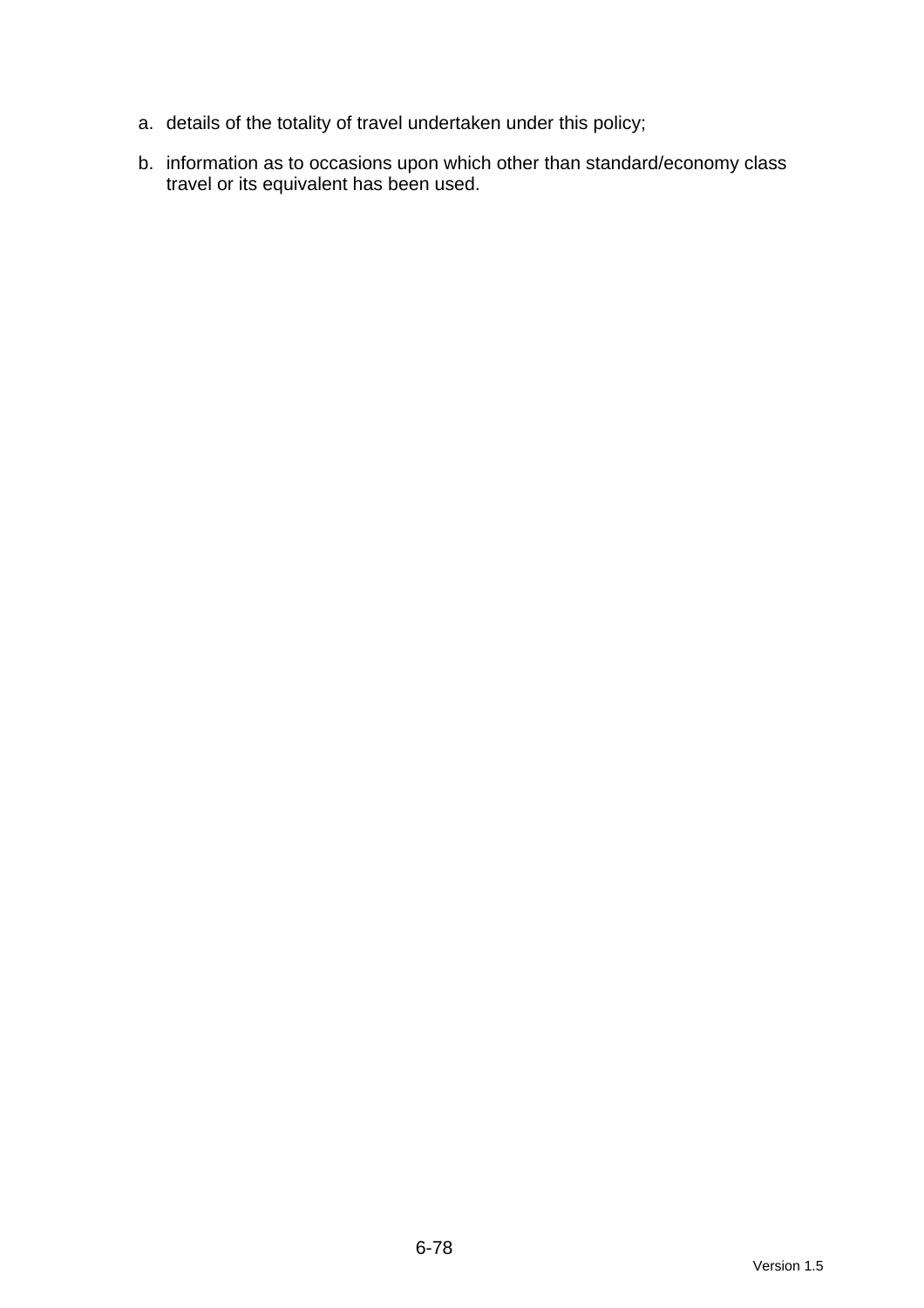### **PART B – CODES OF CONDUCT AND GUIDANCE FOR COUNCILLORS AND OFFICERS**

### **CODE OF CONDUCT FOR COUNCILLORS AND CO-OPTED MEMBERS**

### **INTRODUCTION**

- 1. The public is entitled to expect the highest standards of conduct from all Councillors and co-opted members of the County Council.
- 2. The Code sets out the standards of service that are expected from Councillors and co-opted members of the Council. In particular, Councillors and co-opted members should act in an open and transparent manner and should not do anything which would prejudice the reputation of the Council.
- 3. It is important Councillors and co-opted members understand their position as regards standards of conduct, and if in any doubt should seek guidance. This is because in some circumstances a breach of the Code could be a criminal offence and because any person could make a complaint to the Council if they believe a Councillor or co-opted member has breached the Code.
- 4. This Code is adopted in accordance with Section 27(2) of the Localism Act 2011.

### **UNDERLYING PRINCIPLES**

5. As a Councillor or co-opted member of the Council you must have regard to the following principles – selflessness, integrity, objectivity, accountability, openness, honesty and leadership.

## **GENERAL CONDUCT**

- 6. Accordingly, when acting in your capacity as a Councillor or co-opted member:
	- a. You must act solely in the public interest and should never improperly confer an advantage or disadvantage on any person or act to gain financial or other material benefits for yourself, your family, a friend or close associate;
	- b. You must not place yourself under a financial or other obligation to outside individuals or organisations that might seek to influence you in the performance of your official duties;
	- c. When carrying out your public duties you must make all choices, such as making public appointments, awarding contracts or recommending individuals for rewards or benefits, on merit;
	- d. You are accountable for your decisions to the public and you must cooperate fully with whatever scrutiny is appropriate to your office;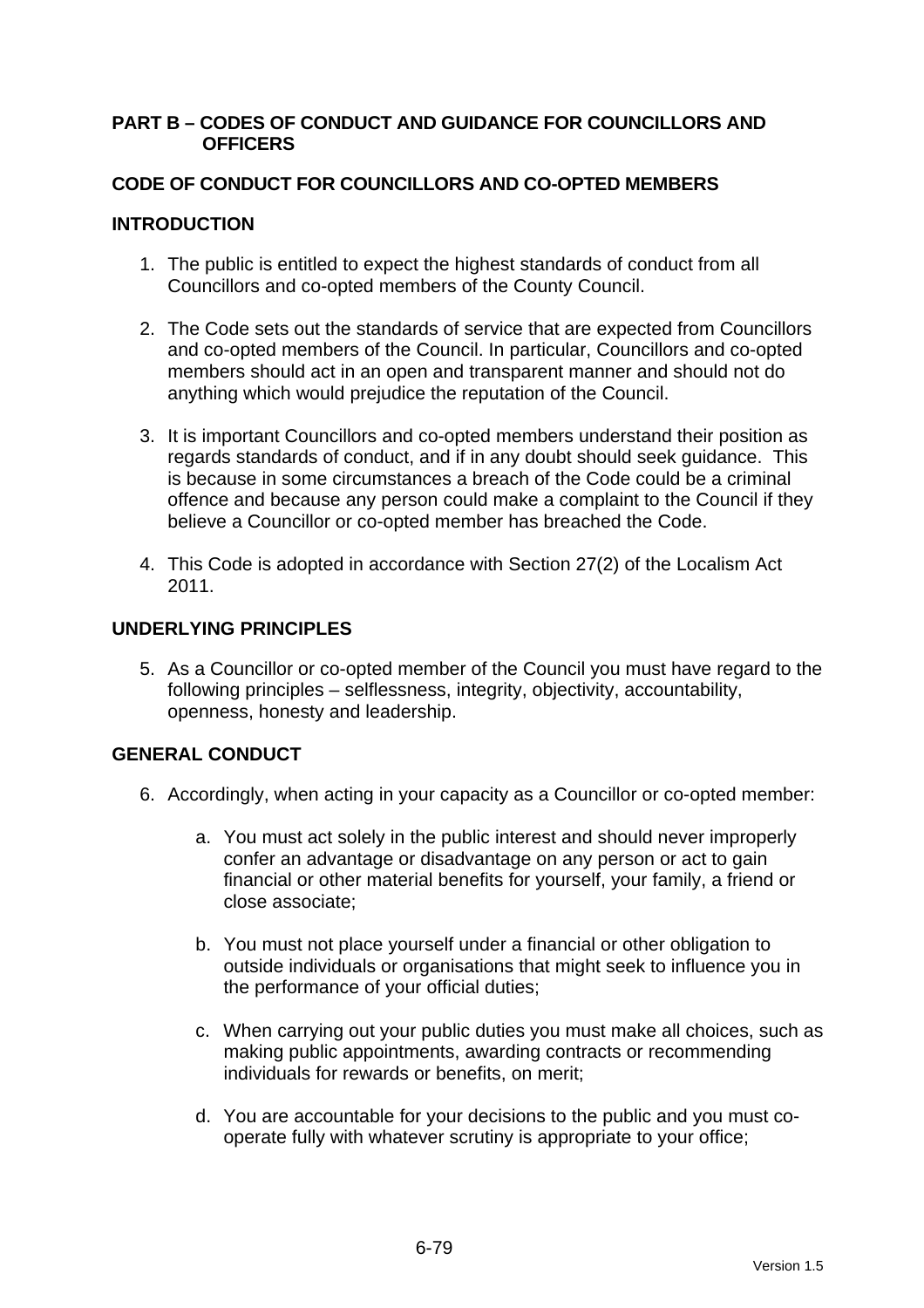- e. You must be as open as possible about your decisions and actions and the decisions and actions of the Council and should be prepared to give reasons for those decisions and actions;
- f. You must declare any private interests, both pecuniary and nonpecuniary, that relate to your public duties and must take steps to resolve any conflicts arising in a way that protects the public interest, including registering and declaring interests in a manner conforming with the procedures set out in the box below;
- g. You must, when using or authorising the use by others of the resources of the Council, ensure that such resources are not used improperly for political purposes (including party political purposes) and you must have regard to any applicable Local Authority Code of Publicity made under the Local Government Act 1986;
- h. You must promote and support high standards of conduct when serving in your public post, in particular as characterised by the above requirements, by leadership and example

### **REGISTERING AND DECLARING PECUNIARY AND NON-PECUNIARY INTERESTS**

- 7. You must, within 28 days of taking office as a Councillor or co-opted member, notify the Council's Monitoring Officer of any Disclosable Pecuniary Interest (we have set out the definition of a Disclosable Pecuniary Interest in the Appendix to this Code), where the pecuniary interest is yours, or that of your spouse, civil partner, or a person you are cohabiting with.
- 8. You must declare any Disclosable Pecuniary Interests and private interests, both pecuniary and non-pecuniary, to any meeting of the Council at which you are present and have an interest in any matter being considered.
- 9. If the interest being declared is a "sensitive interest" you only have to disclose the fact you have an interest but do not need to disclose the nature of the interest.
- 10. Following any disclosure of a Disclosable Pecuniary Interest not on the Council's register, you must notify the Monitoring Officer of the interest within 28 days of the date of disclosure.
- 11. Unless dispensation has been granted, you may not participate in any discussion of, vote on, or discharge any function related to any matter in which you have a Disclosable Pecuniary Interest.
- 12. Additionally, you are required to leave the room in which the meeting is being held whilst the matter is under consideration in accordance with the Council and Committee procedure rules, paragraphs 17 and 12 respectively.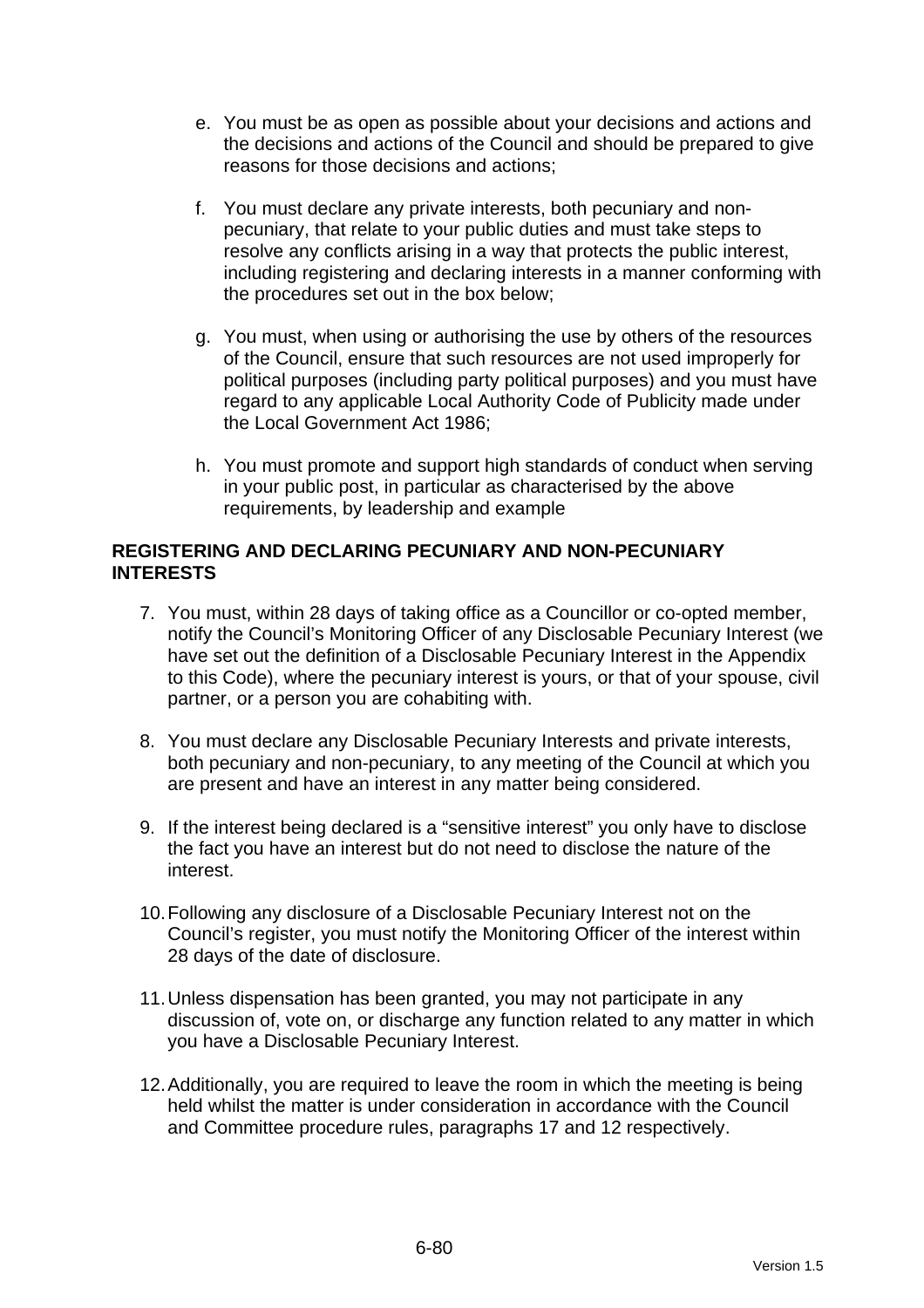## **SENSITIVE INTEREST**

- 13. Where you are concerned that the disclosure of an interest would lead to you or a person connected with you being subject to violence or intimidation, you may request the Monitoring Officer to agree that the interest is a "sensitive interest".
- 14. If the Monitoring Officer agrees, then you merely have to disclose the existence of the interest rather than the detail of it, at a meeting, and the Monitoring Officer can exclude the detail of the interest from the Council's publicly available version of the register.
- 15. You must, within 28 days of becoming aware of any change of circumstances which means that information excluded is no longer a "sensitive interest", notify the Council's Monitoring Officer in writing.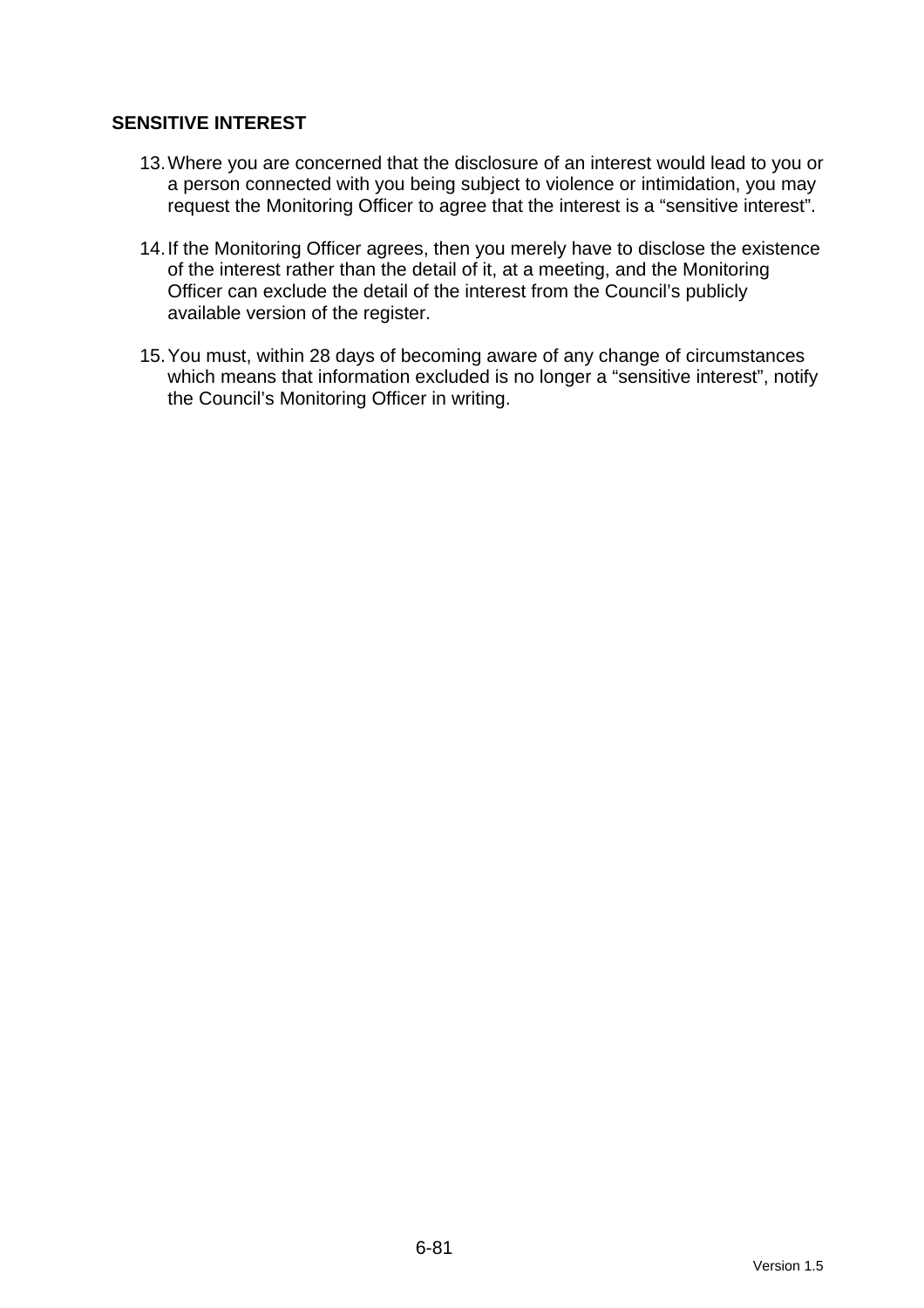# **APPENDIX**

## **DISCLOSABLE PECUNIARY INTERESTS**

| <b>Interest</b>                                      | <b>Prescribed description</b>                                                                                                                                                                                                                                                                                                                                                                               |
|------------------------------------------------------|-------------------------------------------------------------------------------------------------------------------------------------------------------------------------------------------------------------------------------------------------------------------------------------------------------------------------------------------------------------------------------------------------------------|
| Employment, office, trade, profession or<br>vocation | Any employment, office,<br>trade,<br>profession or vocation carried on for<br>profit or gain.                                                                                                                                                                                                                                                                                                               |
| Sponsorship                                          | Any payment or provision of any other<br>financial benefit (other than from the<br>Council) made or provided within the<br>previous 12 months (up to and including<br>the date of notification of the interest) in<br>respect of any expenses incurred by you<br>carrying out duties as a member, or<br>towards your election expenses.                                                                     |
|                                                      | This includes any payment or financial<br>benefit from a trade union within the<br>meaning of the Trade Union and Labour<br>Relations (Consolidation) Act 1992.                                                                                                                                                                                                                                             |
| Contracts                                            | Any contract which is made between<br>you, your spouse or civil partner or<br>person with whom you are living as a<br>spouse or civil partner (or a body in<br>which you or they have a beneficial<br>interest) and the Council<br>(a) under which goods or services are<br>to be provided or works are to be<br>executed; and<br>(b) which<br>fully<br>has<br>been<br>not<br>discharged                    |
| Land                                                 | Any beneficial interest in land which is<br>within the Council's area.<br>For this purpose "land" includes an<br>easement, servitude, interest or right in<br>or over land which does not carry with it<br>a right for you, your spouse, civil partner<br>or person with whom you are living as a<br>spouse or civil partner (alone or jointly<br>with another) to occupy the land or to<br>receive income. |
| Licences                                             | Any licence (alone or jointly with others)<br>to occupy land in the Council's area for a<br>month or longer.                                                                                                                                                                                                                                                                                                |
| Corporate tenancies                                  | Any tenancy where (to your knowledge)<br>(a) the landlord is the Council; and                                                                                                                                                                                                                                                                                                                               |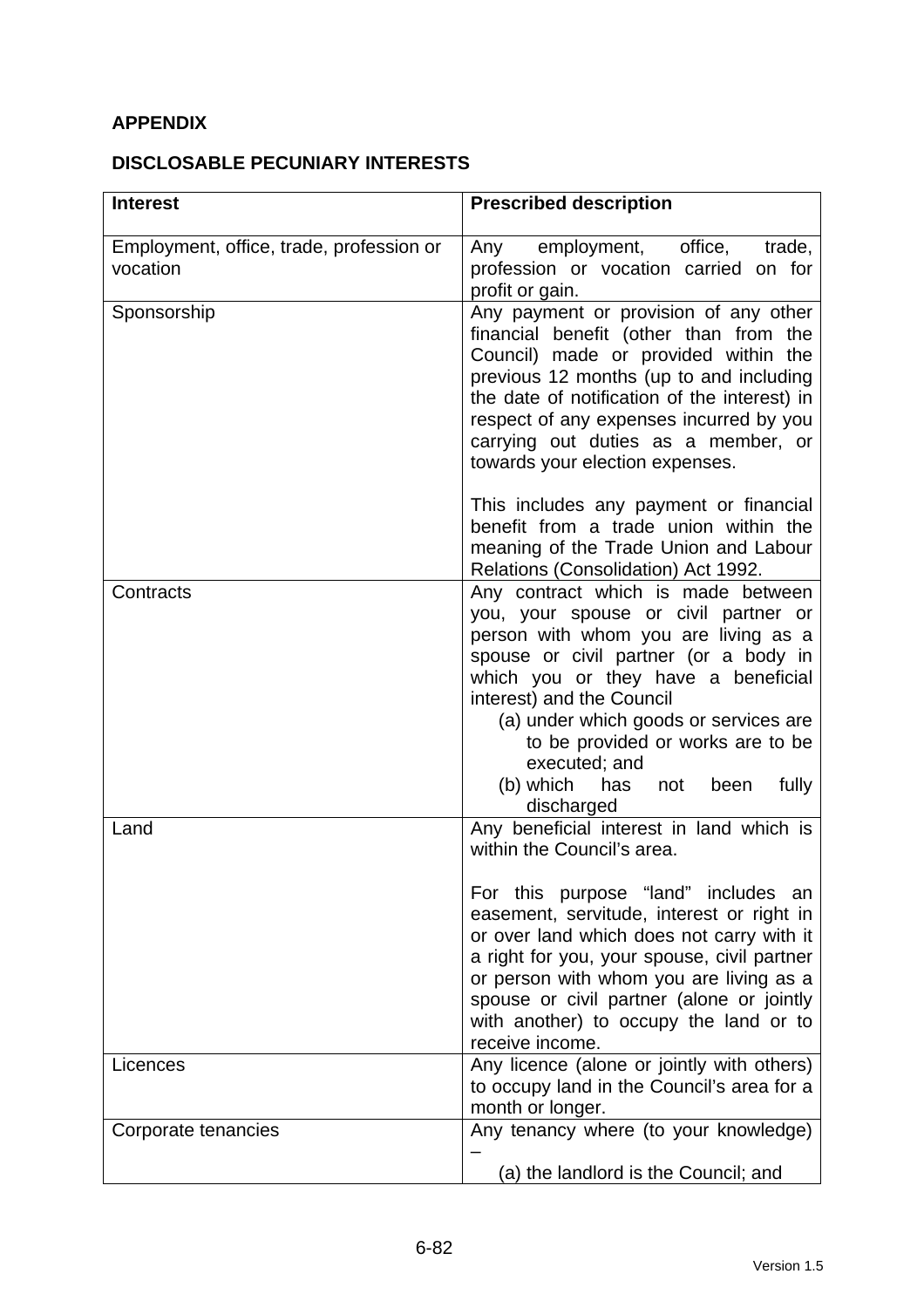| <b>Securities</b> | (b) the tenant is a body in which you,<br>your spouse or civil partner or a<br>person you are living with as a<br>spouse or civil partner has a<br>beneficial interest<br>Any beneficial interest in securities of a<br>body where -                                                                                                                                       |
|-------------------|----------------------------------------------------------------------------------------------------------------------------------------------------------------------------------------------------------------------------------------------------------------------------------------------------------------------------------------------------------------------------|
|                   | (a) that body (to your knowledge) has<br>a place of business or land in the<br>Council's area; and                                                                                                                                                                                                                                                                         |
|                   | (b) either $-$                                                                                                                                                                                                                                                                                                                                                             |
|                   | i.<br>The total nominal value of the<br>securities exceeds £25,000 or<br>one hundredth of the total<br>issued share capital of that<br>body; or                                                                                                                                                                                                                            |
|                   | ii.<br>If the share capital of that body<br>is of more than one class, the<br>nominal value<br>of the<br>total<br>shares of any one class in<br>which you, your spouse or civil<br>partner or person with whom<br>you are living as a spouse or<br>civil partner has a beneficial<br>interest exceeds one hundredth<br>of the total issued share capital<br>of that class. |
|                   | For this purpose, "securities"<br>means<br>shares, debentures, debenture stock,<br>loan stock, bonds, units of a collective<br>investment scheme within the meaning of<br>the Financial Services and Markets Act<br>2000<br>and other securities of<br>any<br>description, other than money deposited<br>with a building society.                                          |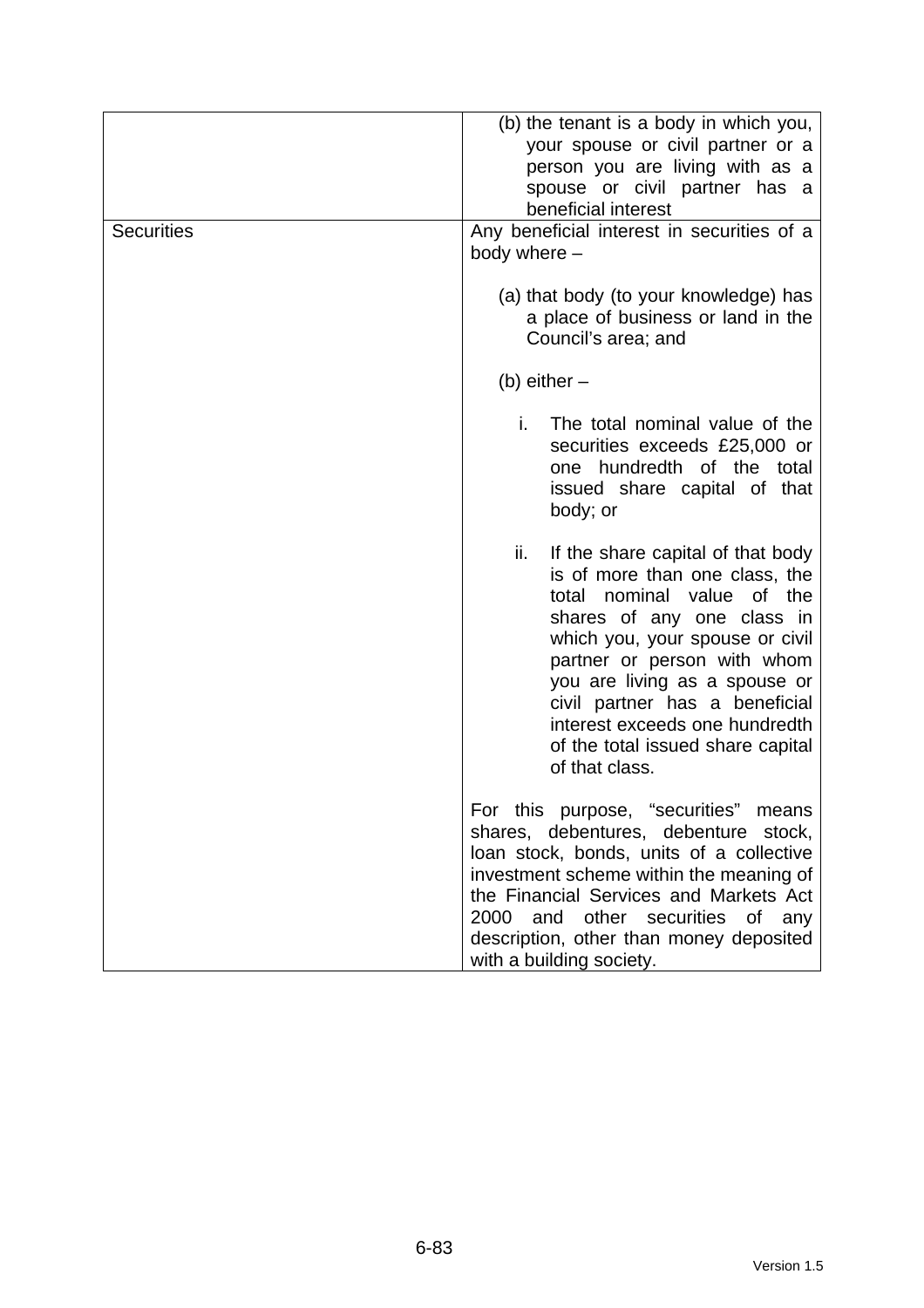## **OFFICER CODE OF CONDUCT**

### **INTRODUCTION**

- 1. The public is entitled to expect the highest standards of conduct from all officers of the County Council.
- 2. The Code sets out the standards of service that are expected from officers of the Council. In particular, officers should act in an open and transparent manner and should not do anything which would prejudice the reputation of the Council.
- 3. The Code should be read and operated in conjunction with the Council's Constitution and the Personnel Handbook. It is important officers understand their position as regards standards of conduct, and if in any doubt should seek guidance.

### **UNDERLYING PRINCIPLES**

- 4. All officers of the Council must at all times observe this Code. Failure to comply with the Code and the standards of service expected could result in disciplinary action.
- 5. All officers must act within the law whilst undertaking their official duties. Where an officer is a member of a professional body, the officer must also comply with any standards of conduct which are set by that body.
- 6. Officers are expected to:
	- a. Provide the highest possible standard of service to the public. Where officers are aware of any contraventions of this Code, illegality, misconduct or breach of procedure they should notify their line manager;
	- b. Provide appropriate advice to Councillors and other officers with impartiality.
- 7. Officers must consult the Monitoring Officer and the Chief Finance Officer if they have doubts about the legality of a decision, or suspect maladministration or financial impropriety.
- 8. The Code does not seek to address every possible circumstance, and simply because a particular action may not be addressed within the Code, this does not condone that action by omission.

#### **PERSONAL INTERESTS**

- 9. Officers must declare to their Corporate Director any financial interests or non-financial interests which could or could be perceived to conflict with their role with the Council.
- 10. A record of any such interests will be maintained by the relevant Corporate **Director**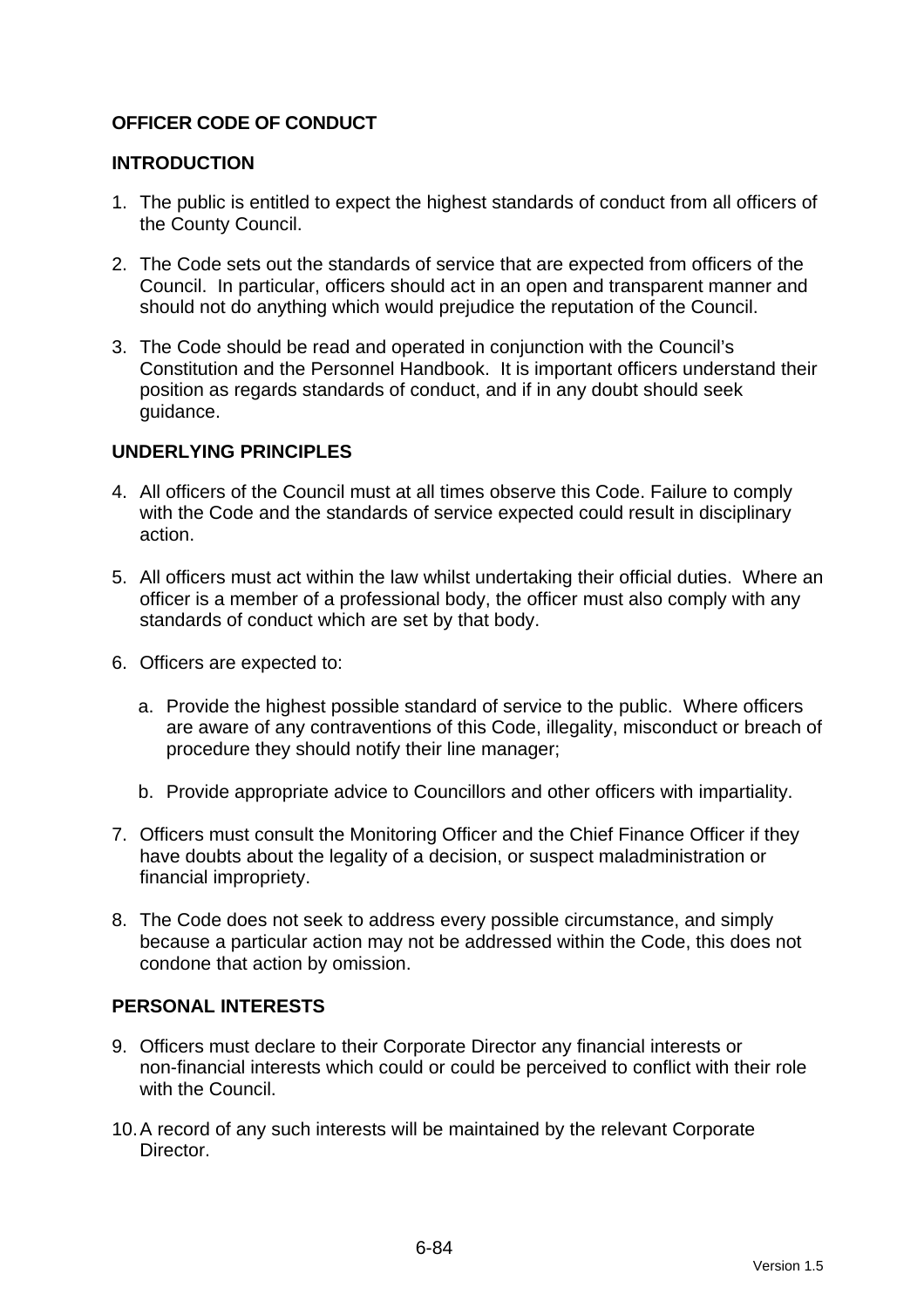- 11. Officers who have a direct or indirect financial interest in any contract must ensure that their Corporate Director is aware and should have no involvement with the award of or management of that contract.
- 12. If an officer is not sure about whether they have an interest, they should seek advice from the Monitoring Officer.

## **BRIBERY AND CORRUPTION**

- 13. Officers must be aware that it is a serious criminal offence for them to receive or give any gift, loan, fee, reward or advantage for doing or not doing anything or showing favour or disfavour to any person in their official capacity as a result of any such gift, etc.
- 14. It should be stressed that this covers all aspects of an officer's responsibilities. For example, showing favouritism to a client in the provision of a service in return for a favour or gift would be corrupt. As would awarding a contract to a contractor as a direct result of receiving a gift.
- 15. In particular:
	- a. Officers should not accept a gift or hospitality from a contractor or other person outside the Council if they know or suspect that it is offered or provided with the expectation that a commercial or contractual advantage will be provided in return;
	- b. Officers should not accept a payment from a contractor or other person outside the Council if they know or suspect that it is offered or provided with the expectation that they will obtain a commercial or contractual advantage in return;
	- c. Officers should not give, promise to give, or offer a payment, gift or hospitality with the expectation or hope that a commercial or contractual advantage will be received, or to reward a commercial or contractual advantage already given.

#### **WHAT TO DO IF YOU ARE OFFERED A GIFT**

- 16. It is reasonable to accept a modest gift of a promotional character given to a wide range of people, and not uniquely to the officer, such as calendars, diaries, pens and other articles of use in the office or job. Modest gifts at the conclusion of any courtesy visit to a factory or firm of the sort normally given by that firm may also be accepted.
- 17. From time to time, officers may be offered other higher value or personal gifts. You need to consider why you have been offered the gift. If you are in doubt as to the motive behind the gift, you should seek advice from your Corporate Director as to whether it is appropriate to accept it. No gift worth over £25 should be accepted under any circumstances. Any gift offered, whether accepted or refused, should be recorded in the departmental gift and hospitality register.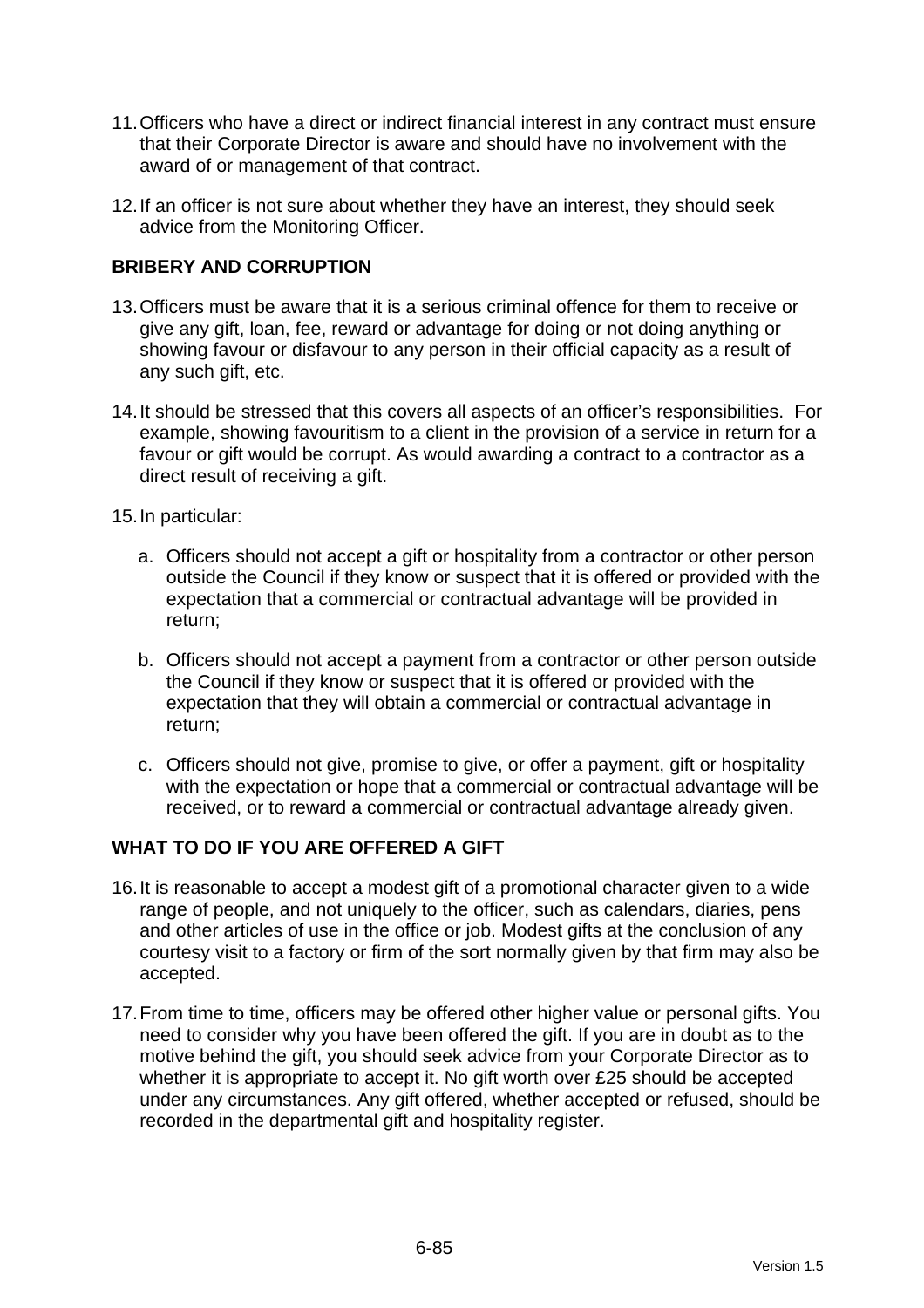## **WHAT TO DO IF YOU ARE OFFERED HOSPITALITY**

- 18. Officers of the Council should only accept offers of hospitality if they are invited in their role as a Council representative. Offers to attend purely social or sporting functions should be accepted only when these are significant for Nottinghamshire, or where the Council should be seen to be represented. Acceptance of such invitations should be cleared in advance with the relevant Corporate Director, and should be recorded in the departmental gift and hospitality register.
- 19. When hospitality has to be declined, the third party offering the hospitality should be courteously but firmly informed of the procedures and standards operating within the Council. When receiving hospitality, officers should be particularly sensitive as to its timing in relation to decisions which the Council may be taking affecting those providing the hospitality.
- 20. There may be circumstances where it will not always be possible, or even desirable, to reject offers of hospitality on a modest scale. Acceptable examples would include official hospitality at a function organised by a public authority; refreshments following a site visit; or a working lunch of a modest standard to enable the parties to continue to discuss business. The decision whether to accept or not must depend on the circumstances in each case. These circumstances will also determine whether the hospitality needs to be entered in the register of officers' interests. If in doubt officers should err on the side of caution and enter the appropriate details in the departmental register of officers' interests.

## **RECEIVING SPONSORSHIP OR GRANT AID**

21. Officers must provide details to their Corporate Director of any benefit they (or their partner, spouse or relative) may be likely to receive as a result of any proposed Council sponsorship or grant aid.

## **USE OF PUBLIC FUNDS**

22. Officers must ensure that they use public funds entrusted to them in a responsible and lawful manner. They should strive to ensure value for money to the local community and to avoid legal challenge to the Council.

## **POLITICAL NEUTRALITY**

- 23. Officers serve the Council as a whole. It follows they must serve all Councillors and not just those of the majority group, and must ensure that the individual rights of all Councillors are respected.
- 24. Officers may be required to advise political groups. They must do so in ways which do not compromise their political neutrality.
- 25. Officers must follow Council policies and must not allow their own personal or political opinions to interfere with their work.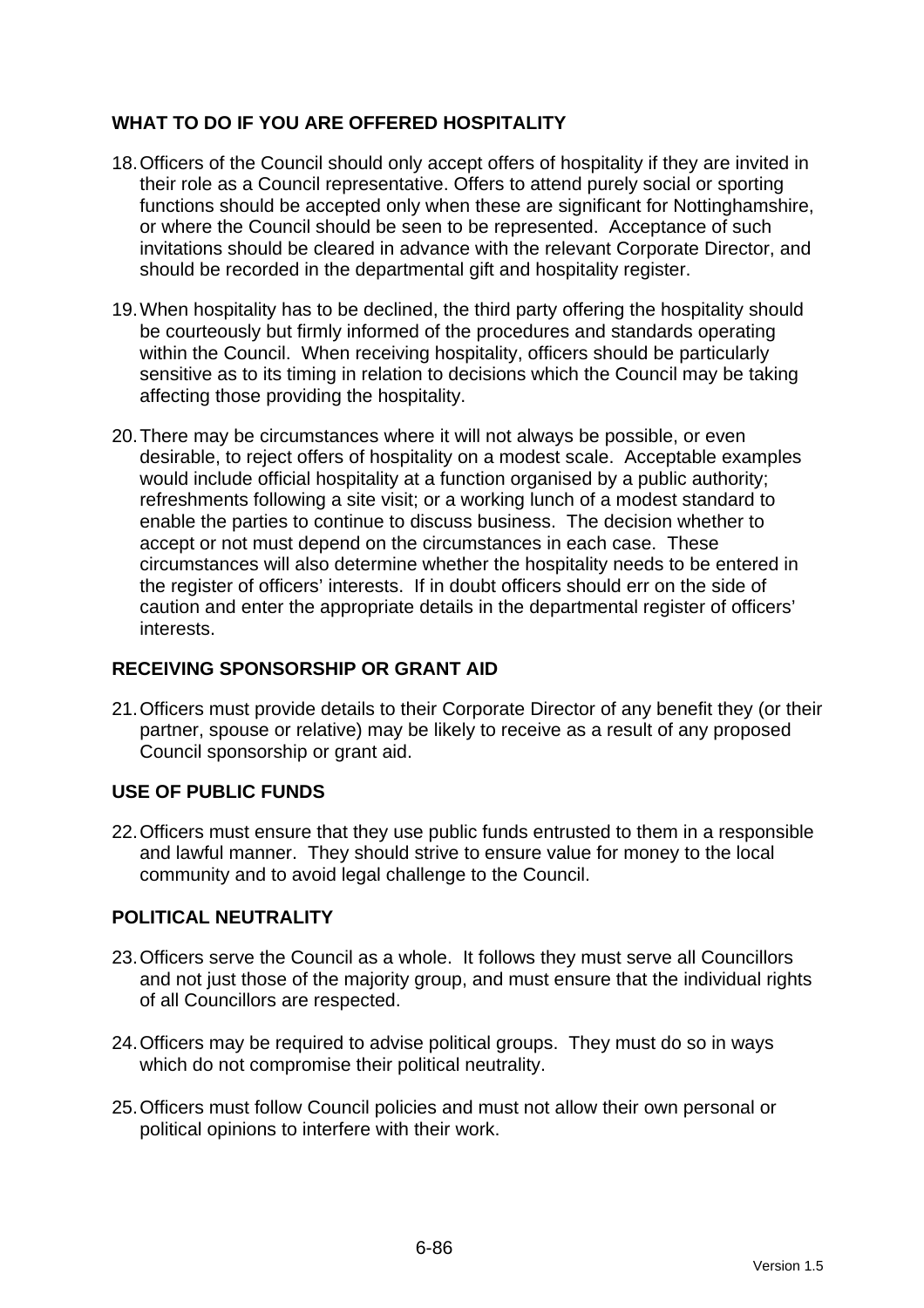## **EQUALITY ISSUES**

- 26. The Council believes in equality and will not tolerate any harassment, intimidation, unfair discrimination or victimisation, by officers.
- 27. The Council has a statutory duty to promote equality. Officers should not by their manner or speech be discriminatory with regards to a person's age, disability, gender reassignment, marriage and civil partnership, pregnancy and maternity, race, religion or belief, sex or sexual orientation.
- 28. Each officer has a duty to ensure that the appropriate standards of conduct are upheld both by themselves and by colleagues at all times.

### **THE RELATIONSHIP BETWEEN OFFICERS AND COUNCILLORS**

29. Officers should refer to the Protocol for Councillor/Officer Working Relations in Part Six of this Constitution.

### **THE RELATIONSHIP BETWEEN OFFICERS AND THE PUBLIC**

- 30. Officers should always remember their responsibilities to the community of Nottinghamshire and ensure courteous, efficient and impartial service delivery to all groups and individuals they have dealings with.
- 31. Officers should be cautious when blogging or using social networking sites outside of work and avoid publishing, or allowing to be published, any material, including comments or images, which could damage their professional reputation and/or bring the Council into disrepute.

### **THE RELATIONSHIP BETWEEN OFFICERS AND CONTRACTORS**

- 32. All relationships of a business or private nature with external contractors, or potential contractors, should be made known to an appropriate senior manager.
- 33. Officers must exercise fairness and impartiality when dealing with all customers, suppliers, other contractors and sub-contractors.
- 34. Officers who are privy to confidential information on tenders or costs for either internal or external contractors should not disclose that information to any unauthorised party or organisation.
- 35. Further guidance on the procedures to follow during the tendering process is contained in the Financial Regualtions in Part Six of this Constitution.

#### **APPOINTMENT AND OTHER EMPLOYMENT MATTERS**

- 36. Officers involved in appointments should ensure that these are made on the basis of merit.
- 37. In order to avoid any possible accusation of bias, officers wherever possible should not be involved in an appointment where they are related to an applicant, or have a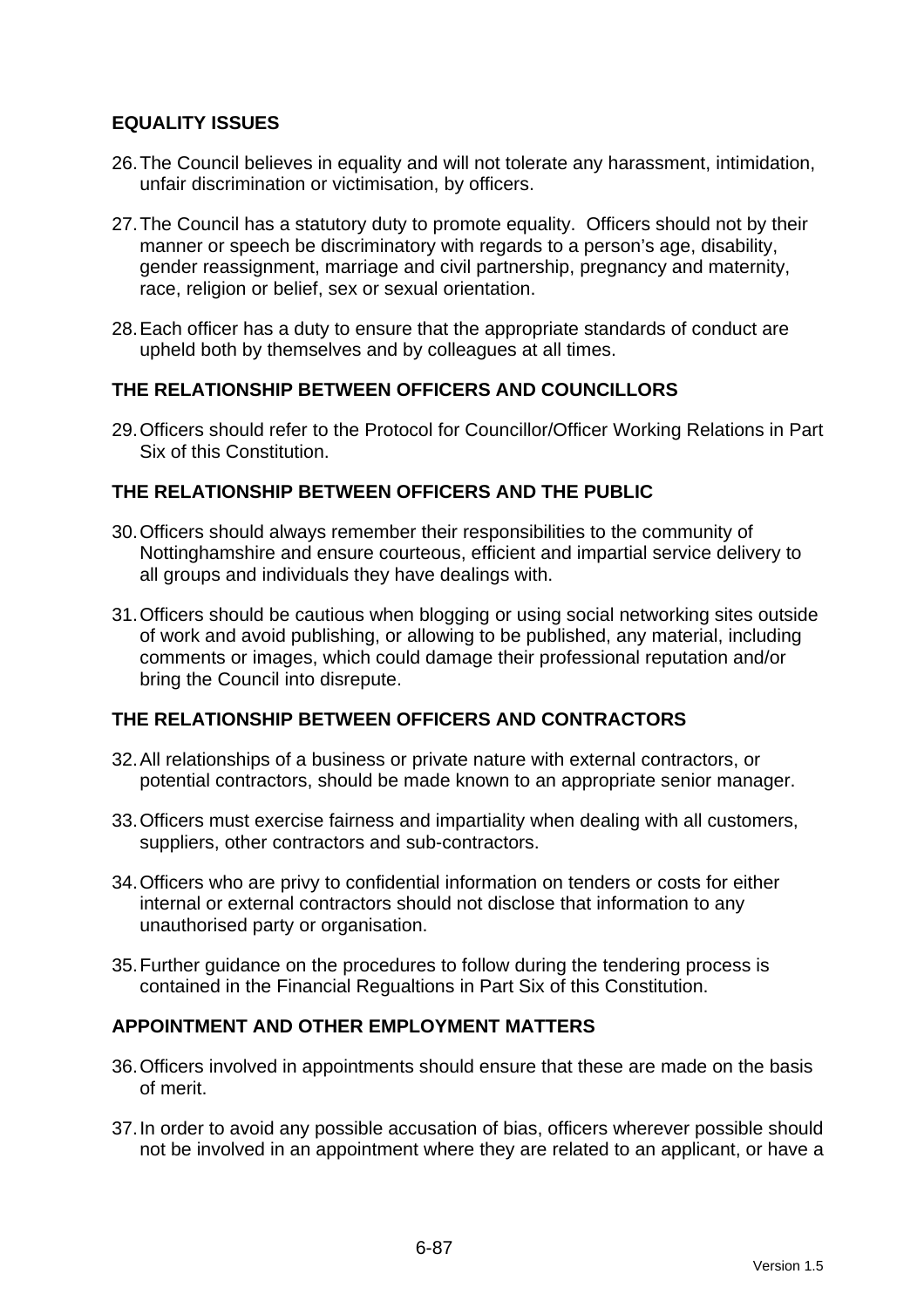close personal relationship outside work with him or her. If they must be involved, then the relationship must be disclosed to all the parties.

38. Similarly, officers should not be involved in decisions relating to discipline, promotion or pay adjustments for any officer who is a relative, partner etc.

### **WORKING FOR OUTSIDE ORGANISATIONS**

39. Officers working for outside organisations should refer to the Protocol for Involvement in Outside Bodies.

### **USE OF COUNCIL PREMISES OR FACILITIES FOR WORK NOT CONNECTED WITH THE COUNCIL**

40. Officers must not use the Council's premises or facilities for activities which are not connected with their employment with the Council, for instance the use of email, telephones, computers, photocopiers, typists, etc. A small amount of personal use may be acceptable.

### **PUBLIC SPEAKING**

- 41. Where officers are invited to address public meetings, undertake radio or television interviews etc, they will be acting as the representative of the Council, and as such should communicate the policies and procedures of the County Council in a factual and unbiased way. Officers must not express personal views in such situations.
- 42. If in a private capacity an officer is invited to comment publicly on Council policies, they should reflect upon the impact of this on the County Council's reputation and consider whether it is appropriate to comment.

### **OFFICERS FACING CRIMINAL CHARGES**

43. Any officer facing criminal charges must inform their line manager without delay.

#### **HEALTH AND SAFETY**

44. It is the responsibility of all officers to take reasonable care for the health and safety of themselves and others.

#### **DISCLOSURE OF INFORMATION**

- 45. Officers must not disclose information given to them in confidence without consent, unless the circumstances are exceptional. In this situation, advice should be sought from their line manager.
- 46. Officers disclosing personal information must comply with the Data Protection Act.
- 47. Officers should not use confidential information obtained in the course of their employment with the Council for personal use, nor should they pass it on to others who might use it for unauthorised purposes.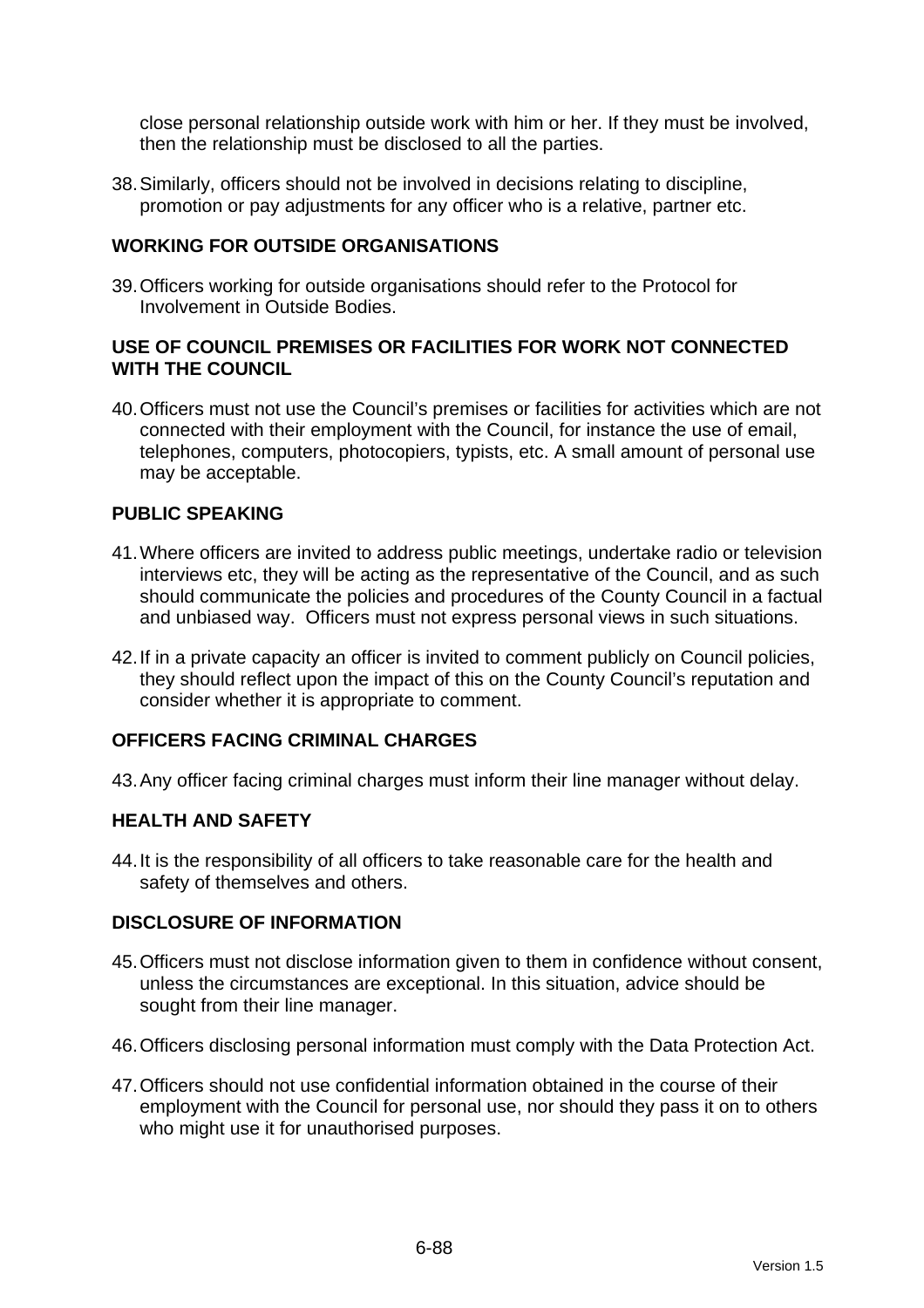48. Guidance about the information which Councillors and the public are entitled to is contained in Part Three of this Constitution.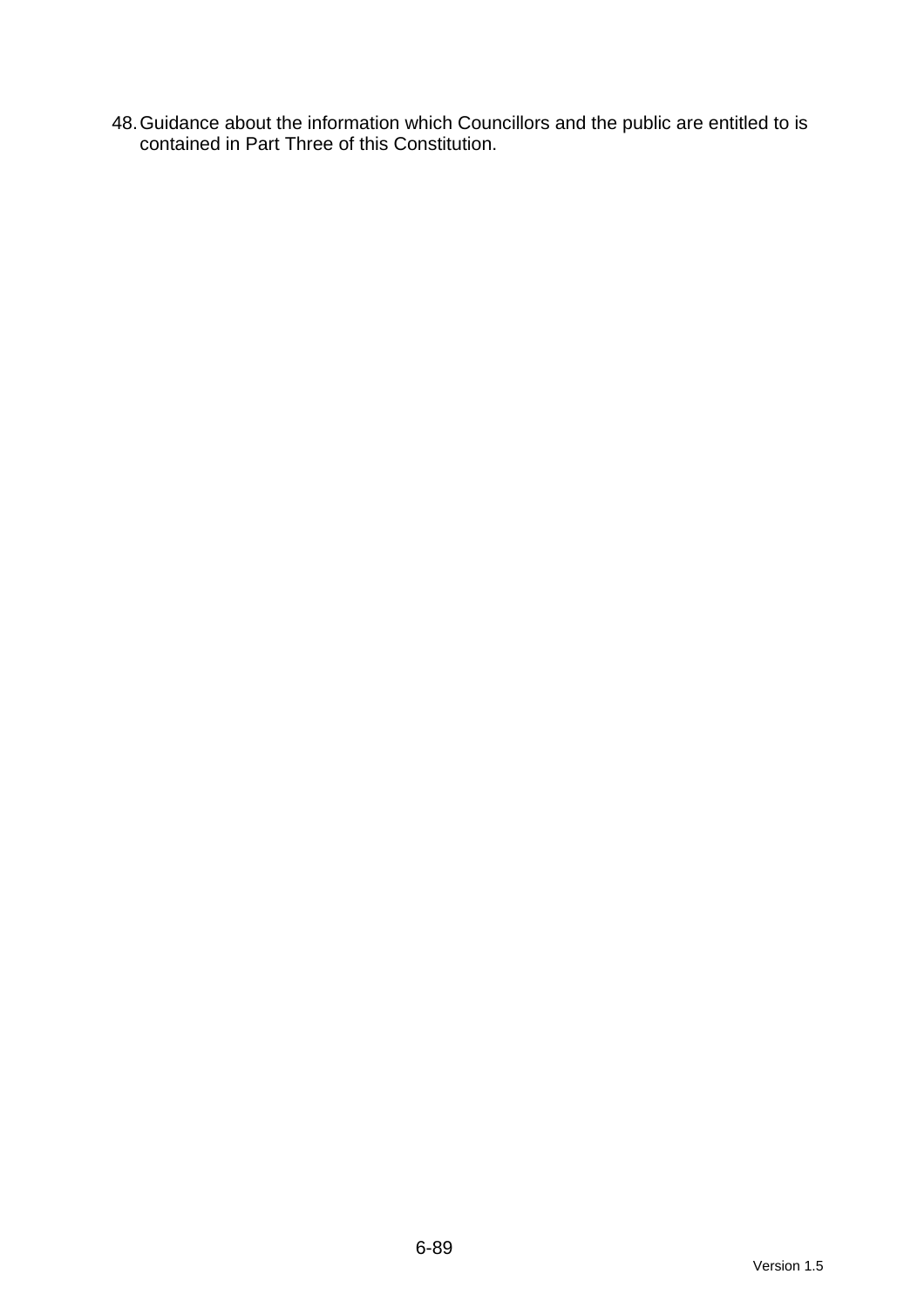## **PROTOCOL FOR COUNCILLOR AND OFFICER RELATIONSHIPS**

### **INTRODUCTION**

- 1. Mutual trust and respect between Councillors and employees is at the heart of good governance for councils. They are essential elements of the partnership necessary for the effective running of a local authority.
- 2. This protocol is a written guide to the basic elements of the relationships between Councillors and employees and seeks to:
	- a. promote trust, openness, fairness and honesty;
	- b. define roles to clarify responsibilities, avoid conflict, prevent duplication and secure compliance with the law and codes of conduct;
	- c. maintain and enhance the integrity of local government which demands the highest standards of personal conduct.
- 3. This protocol should be read and operated in conjunction with the Council's constitution, codes of conduct relating to Councillors and employees and relevant legislative requirements.
- 4. Unless the context otherwise requires, reference to a Councillor will include reference to a co-opted member.

#### **UNDERLYING PRINCIPLES**

- 5. Councillors and employees must at all times observe this protocol.
- 6. Councillors and employees must always respect the roles and duties of each other as set out below.

#### **THE ROLE OF MEMBERS**

- 7. It is the role of Councillors:
	- a. To represent the people within their communities and bring their views into the Council's decision making process through working individually or in partnership
	- b. To promote the interests of the people of Nottinghamshire when acting collectively as the Council's decision-makers
	- c. To promote the social, economic and environmental well being of the community.
	- d. Collectively to agree the policy of the County Council
	- e. To deal with individual casework and act as an advocate for constituents in resolving concerns or complaints.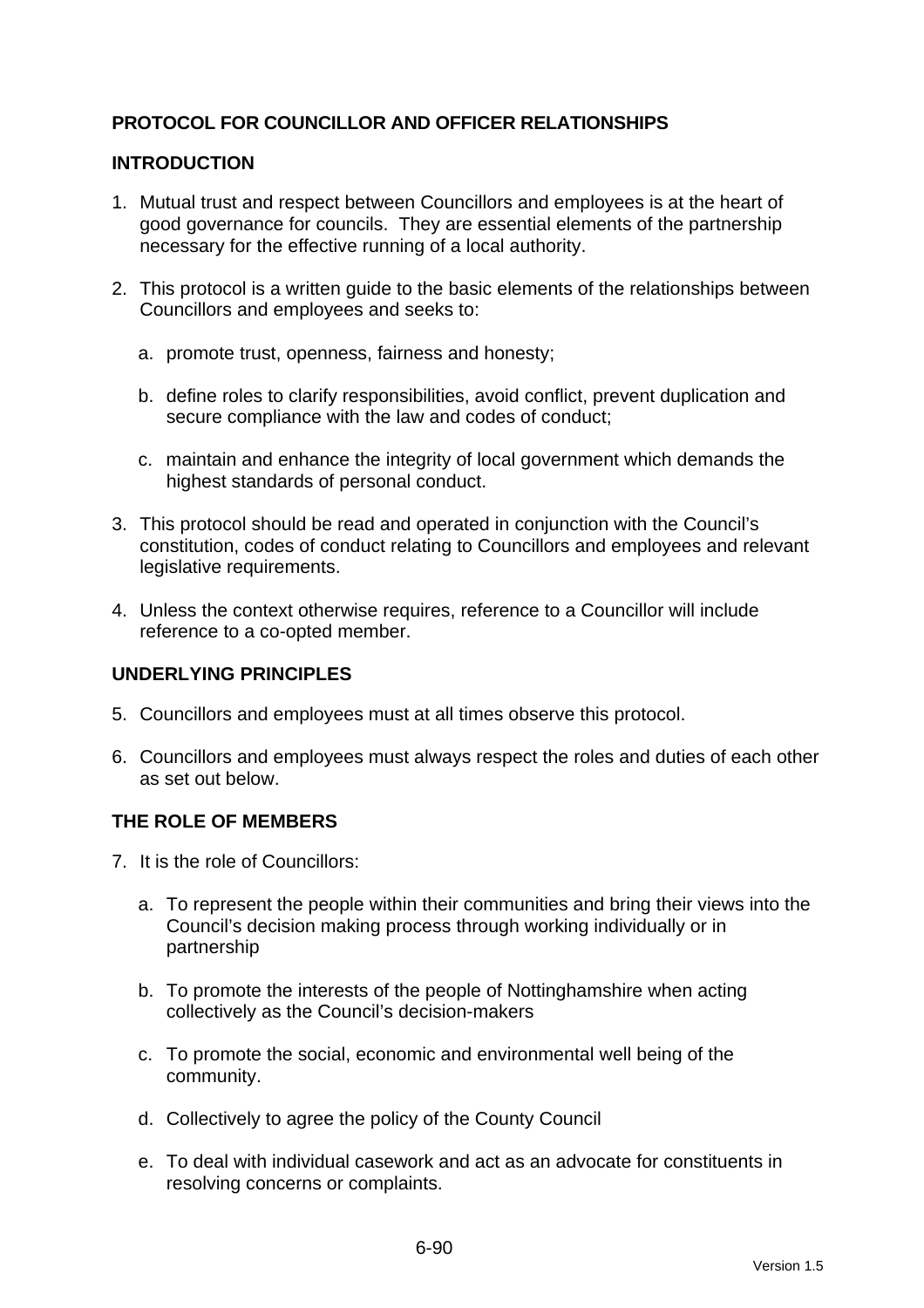- f. To balance different interests within their electoral division and represent the division as a whole.
- g. To represent the Council on external bodies as required.
- h. To promote the highest standards of conduct and ethics.

## **THE ROLE OF OFFICERS**

- 8. It is the role of officers:
	- a. To serve the community of Nottinghamshire and to deliver the highest standards of service in the most cost effective, efficient and professional manner.
	- b. To implement the policies and decisions made by Councillors.
	- c. To provide professional and technical advice.
	- d. To carry out the functions delegated to them, including the management of staff.
	- e. To provide help, support and advice to Councillors in respect of their duties and responsibilities
	- f. To report to Government departments, as required.
	- g. To represent the Council on external bodies as required.

## **THE RELATIONSHIP BETWEEN EMPLOYEES AND COUNCILLORS**

- 9. The relationship between employees and Councillors should be characterised by mutual respect and courtesy and recognition of each others roles and responsibilities.
- 10. Collaborative working between Councillors and employees is essential but close personal familiarity can lead to damaging assumptions by others. Councillors and employees should inform the Monitoring Officer of any relationship either personal or family, or business connection which might be seen as unduly influencing their work in their respective roles. The Monitoring Officer will consider what action, if any, should be taken.
- 11. With the exception of staff specially appointed to support political groups, employees work to the instructions of their managers not individual Councillors.
- 12. Councillors must not require employees to change their professional advice or take any action which the employee considers unlawful or illegal or which would amount to maladministration or breach of a statutory duty.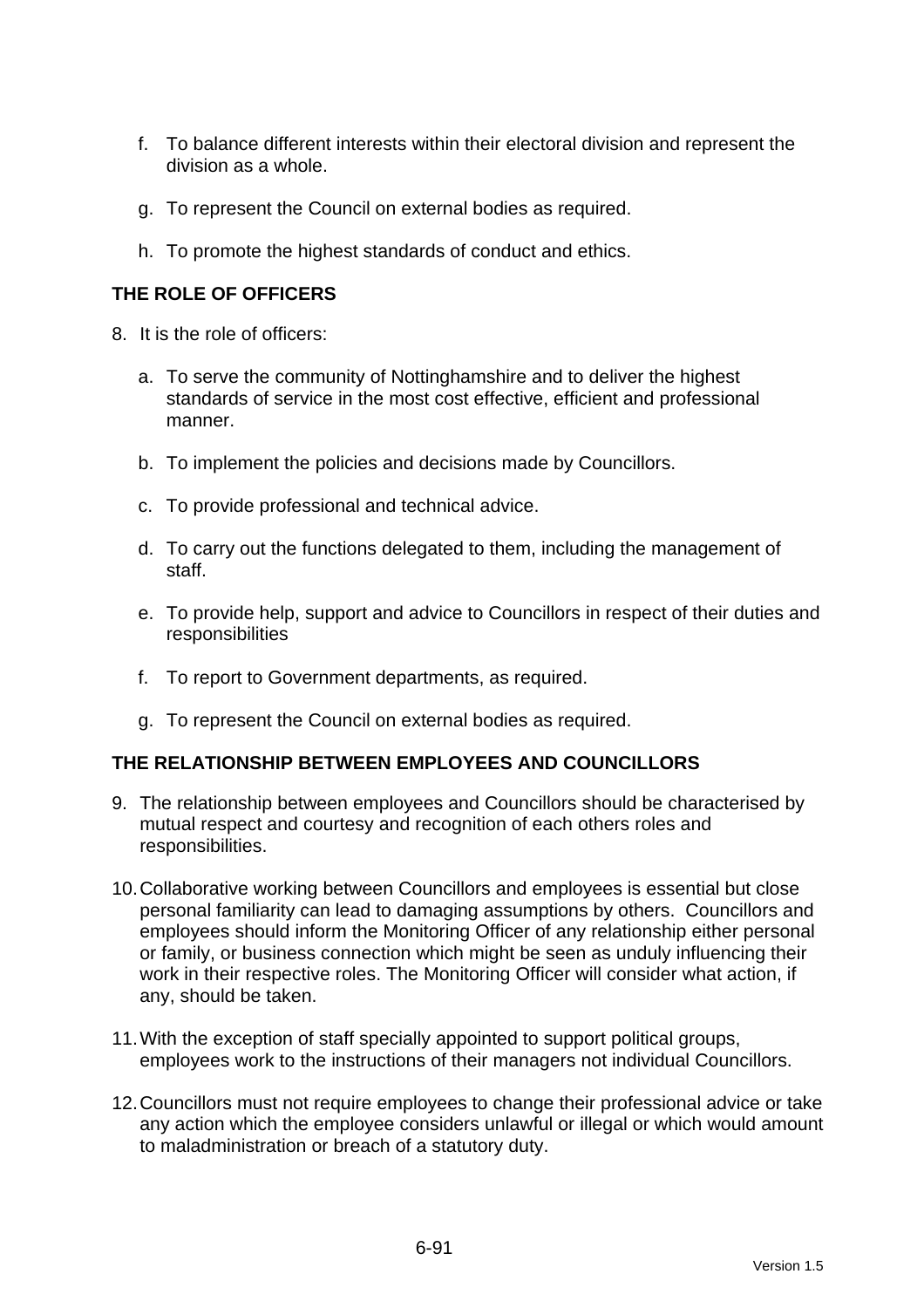- 13. Councillors should not raise matters relating to the conduct or capability of a Council employee or of employees collectively at meetings held in public or in the press. Any concerns should be raised using the procedure set out at paragraph 25 below.
- 14. The advice provided and actions taken by employees should be sensitive to the political nature of the organisation, but their advice should always be independent and unbiased.
- 15. Members must consult with the Monitoring Officer and the Chief Finance Officer about legality, maladministration and financial impropriety and if they have doubts as to whether a particular decision is or is likely to be contrary to the policy framework or budget.
- 16. The Council has a statutory duty to positively promote equality. Councillors and employees should not by their manner, speech, or in any written communication, be discriminatory with regards to a person's age, disability, gender reassignment, marriage and civil partnership, pregnancy and maternity, race, religion or belief, sex or sexual orientation.

## **OFFICER RELATIONSHIPS WITH PARTY GROUPS**

- 17. It must be recognised by all employees and Councillors that in discharging their duties employees serve the Council as a whole and not exclusively any political group, combination of groups or individual Councillors.
- 18. Employees may properly be called upon to provide advice and information to political groups but must at all times maintain political neutrality. All employees must, in their dealings with political groups and individual Councillors, treat them in a fair and even handed manner.
- 19. Employees must respect the confidentiality of any party group discussions at which they are present and unless they are requested to do so by that party group, must not relay the content of such discussions to another party group or to any other Councillor.
- 20. The only basis on which the Council can lawfully provide support services (eg stationery, typing, printing, photocopying) to Councillors is to assist them in discharging their role in their official capacity as Councillor. Such support services must therefore only be used for Council business. They must never be used for party political or campaigning activity or for private purposes.

## **EMPLOYEES TO KEEP COUNCILLORS INFORMED ABOUT LOCAL ISSUES**

21. To enable them to carry out their divisional role effectively, Councillors need to be fully informed about matters affecting their division. Corporate Directors must ensure that their staff are aware of the requirement to keep local Councillors informed.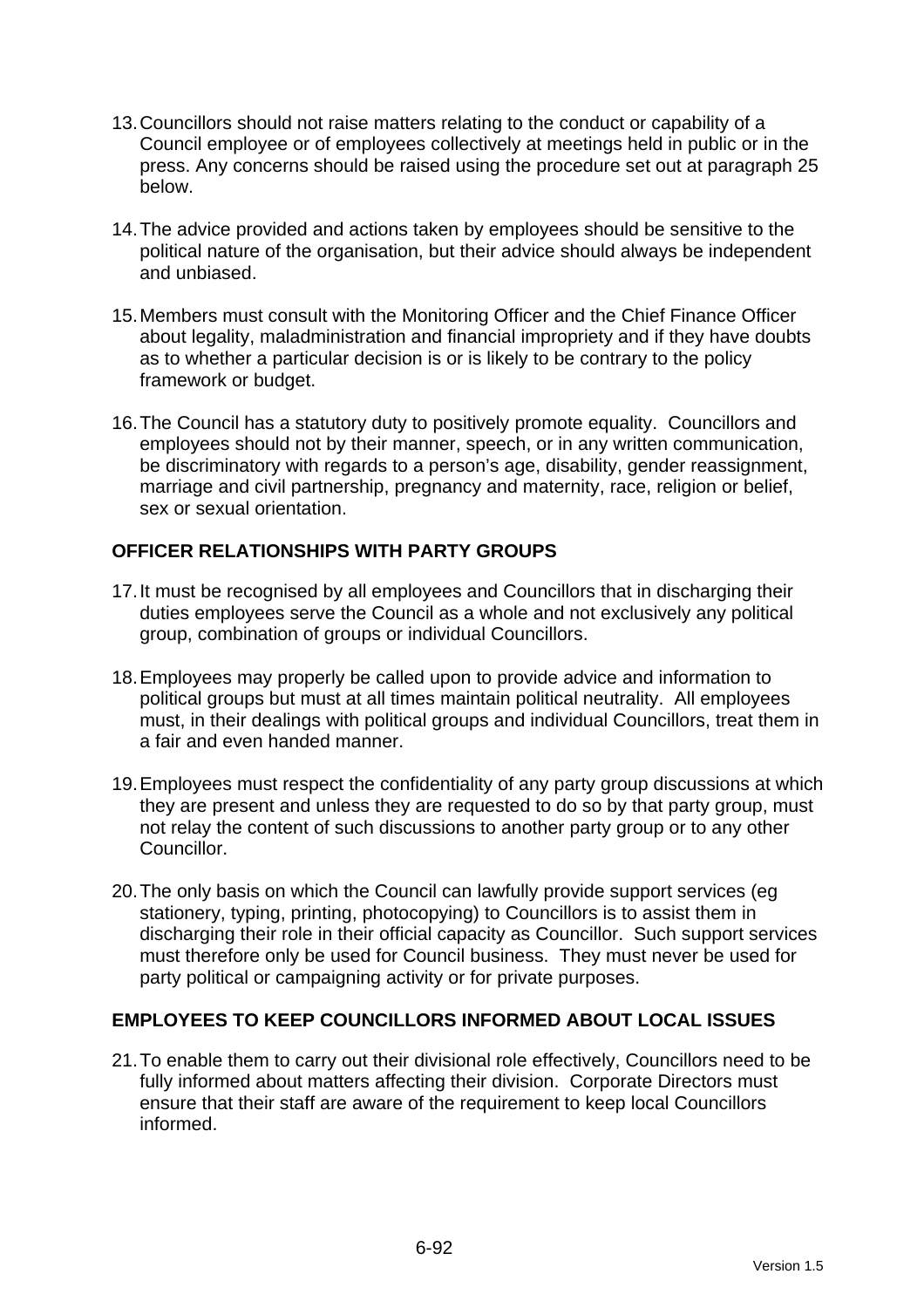22. Whenever a public meeting is organised by the Council to consider a local issue it is recommended that all Councillors representing the divisions affected should be invited to attend the meeting.

### **MEDIA RELATIONS**

- 23. All relations with the media must be conducted in accordance with the Council's agreed procedures and the law on Local Authority publicity.
- 24. Employees will make every effort to keep Councillors informed of media interest in Council activities relevant to their responsibilities and the electoral divisions they represent, especially regarding strategic or contentious matters.

#### **COMPLAINTS/CONCERNS**

#### **PROCEDURE FOR COUNCILLORS**

25. If a Councillor is dissatisfied with the conduct, behaviour or performance of an officer they should raise the matter privately with the relevant Corporate Director. If their concerns relate to a Corporate Director the concern should be raised with the Chief Executive. If the concerns relates to the Chief Executive then the concern should be raised with the Monitoring Officer and Service Director responsible for Human Resources.

### **PROCEDURE FOR EMPLOYEES**

- 26. If an employee is unhappy with the conduct or behaviour of a Councillor they should seek to resolve the matter by appropriate discussion and involvement of their Corporate Director.
- 27. In the event that matters remain unresolved they should inform the Monitoring Officer who will consider what action should be taken.

#### **SUMMARY**

28. Councillors and employees can expect the following from each other:

- a. Respect and courtesy
- b. The highest standards of integrity
- c. A working partnership
- d. An understanding of and support for respective roles, work loads and pressures
- e. Confidentiality
- f. A commitment to the Council as a whole
- 29. In addition Councillors can expect from employees:
	- a. Timely responses to enquiries
	- b. Professional advice
	- c. Regular up to date information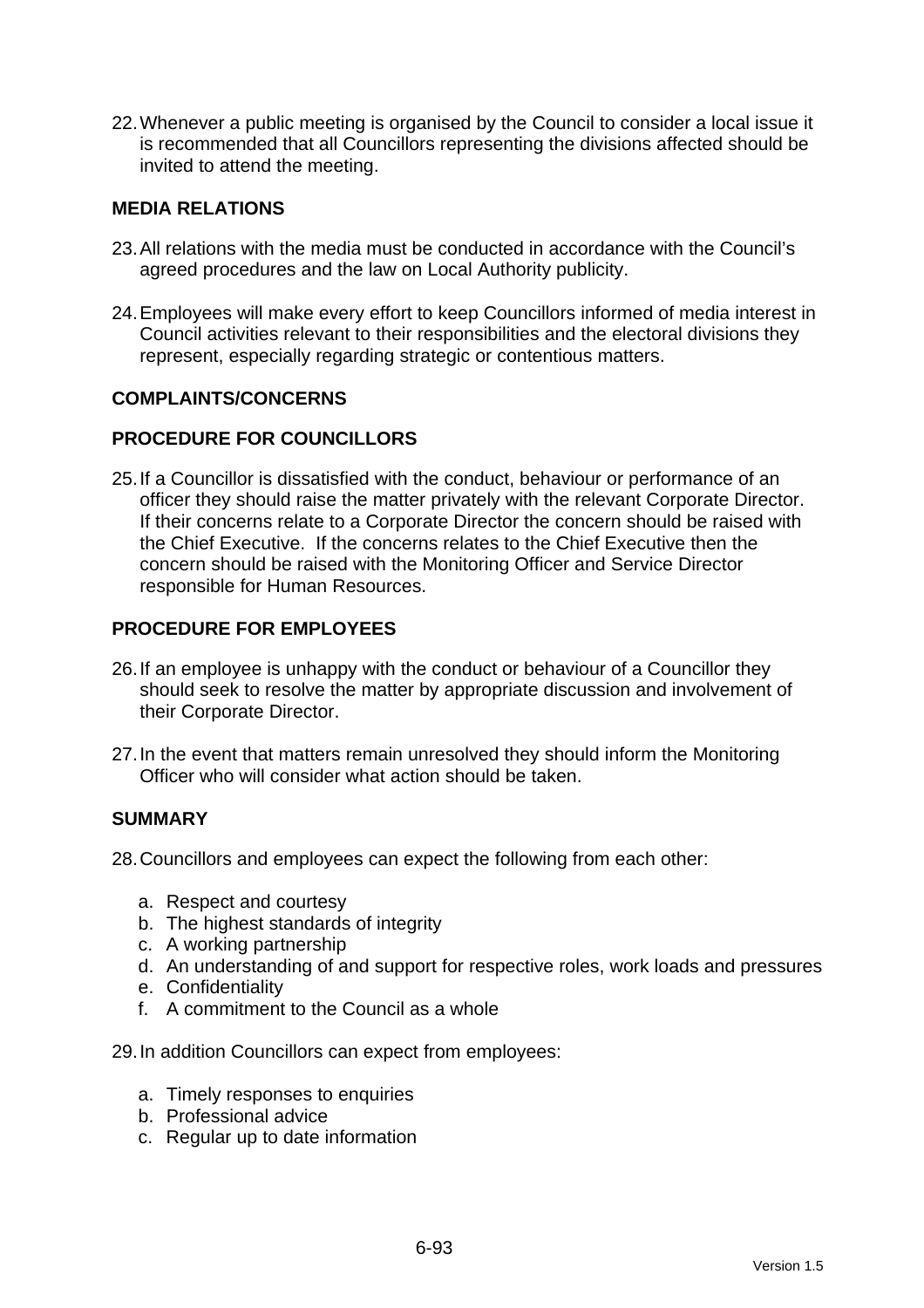## **PROTOCOL FOR INVOLVEMENT IN OUTSIDE BODIES**

1. The Council is committed to working with other local authorities, the private, voluntary and community sectors to deliver services in the most effective way. As a result Councillors and officers are often required to act as representatives on outside bodies. This document provides guidance for those acting as representatives.

#### **APPOINTMENTS TO OUTSIDE BODIES**

2. The Council's Administration Committee is responsible for approving appointments to outside bodies and for determining which committee should receive regular updates from those bodies.

#### **SUPPORT FOR REPRESENTATIVES ON OUTSIDE BODIES**

- 3. The Council will provide indemnity insurance in appropriate circumstances.
- 4. The Council will make every effort to maintain a fact sheet on each outside body, stating the purpose of representation, the responsibilities of Council representatives on those bodies, and the insurance position.
- 5. The Council has produced guidance regarding representatives' specific responsibilities when sitting on different types of bodies, such as limited and local authority companies, statutory bodies and charities. Further support is available from Democratic Services.

#### **RESPONSIBILITIES OF COUNTY COUNCIL REPRESENTATIVES ON OUTSIDE BODIES**

- 6. Representatives must ensure they understand the capacity in which they are appointed to the outside body. This is important for two reasons:
	- a. The terms of appointment could mean that the individual takes on formal responsibilities, such as those of a company director or charitable trustee, and in some cases, personal liability. Representatives need to understand the extent of their role and be satisfied that appropriate indemnity insurance cover is provided either by the Council or the outside body.
	- b. In some instances the primary purpose is to represent the interests of the County Council, and in some the main duty is to the outside body. This may affect the considerations that are taken into account when contributing to the outside body's decision-making. Also, it is possible that a conflict of interest will arise between the Council and the outside body, for example where there is a disagreement over a funding issue. In the event this happens the representative must be clear in whose interests they are acting. If a conflict does arise the representative must seek advice from the Council's Monitoring Officer.
- 7. Representatives must follow the Council's Code of Conduct for Councillors and Co-opted Members or the Code of Conduct for Officers when they are acting in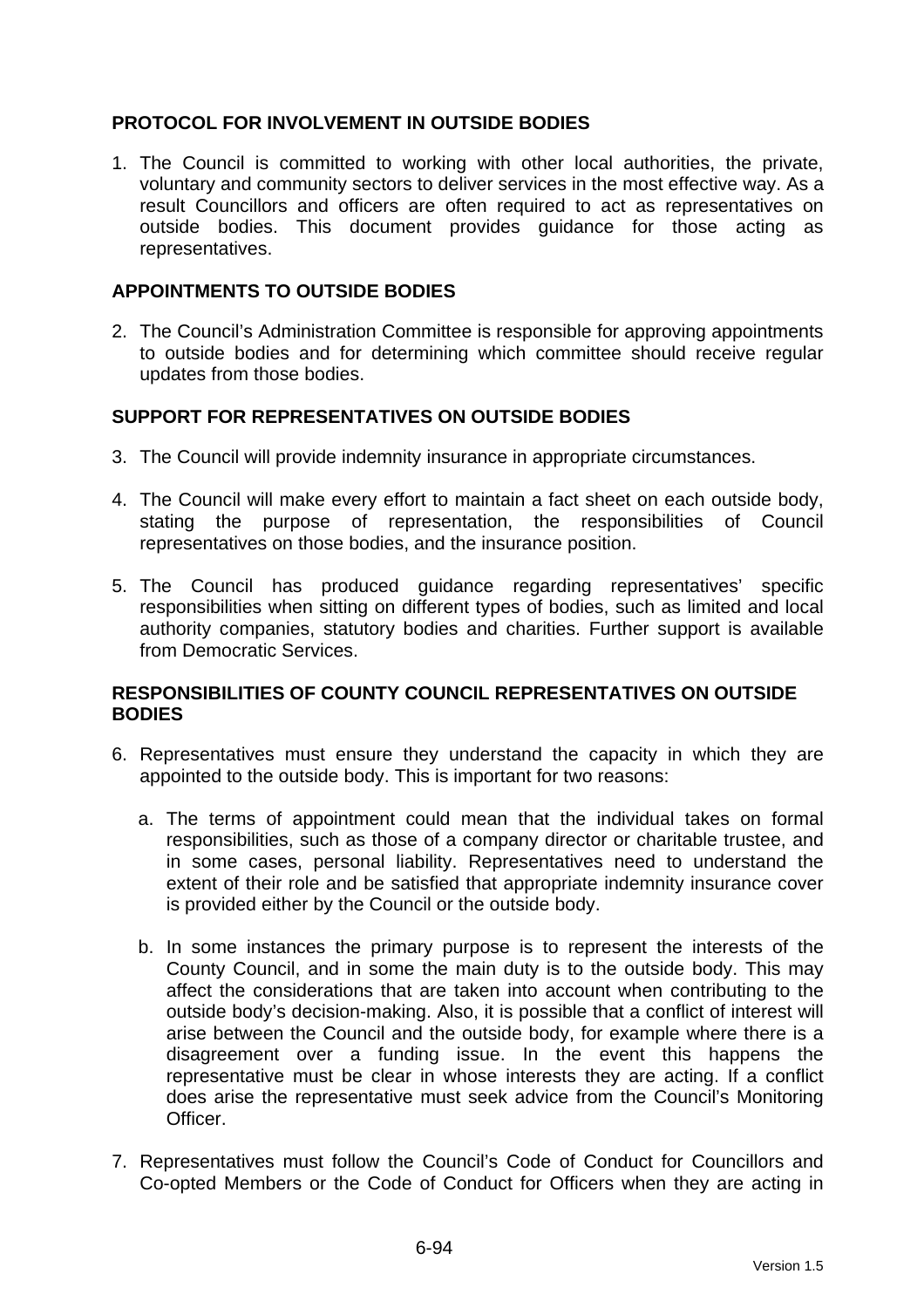that capacity, including where they are representing the Council on an outside body. They must also ensure they follow any separate code of conduct that applies to the outside body. In the unlikely event there is a conflict they must seek advice from the Council's Monitoring Officer.

- 8. Representatives should always consider their duty of confidentiality to the Council, and where appropriate, to the outside body.
- 9. Representatives must report back to the relevant County Council committee as required.
- 10. It is good practice to check when first appointed whether expenses for travel and/or subsistence should be claimed from the County Council or the outside body.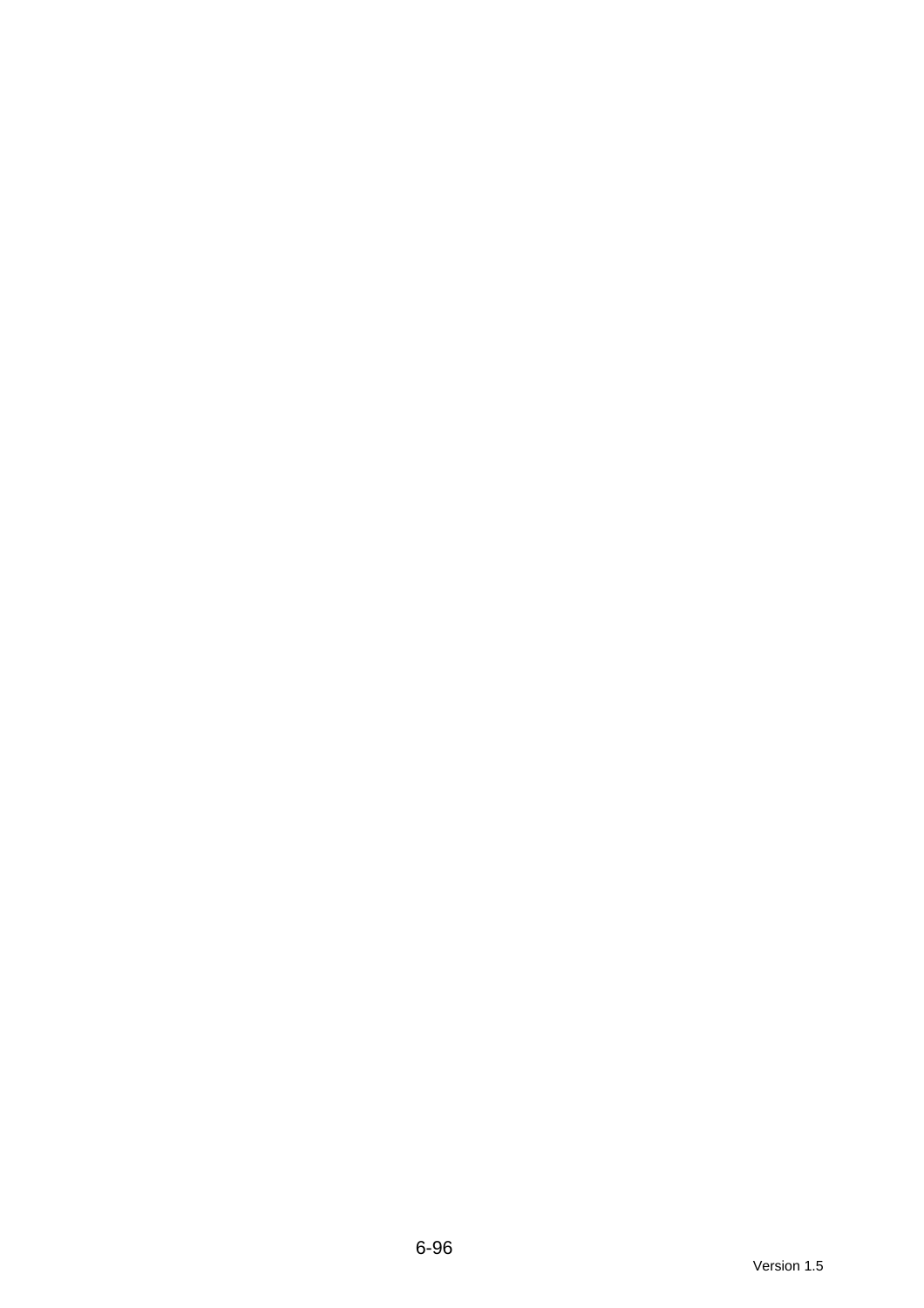## **PART C – EMPLOYMENT PROCEDURE RULES**

### **INTRODUCTION**

- 1. The Council has developed these regulations in order to outline the process to be followed when appointing or dismissing employees or taking disciplinary action against employees.
- 2. These regulations also deal with who has responsibility for changes to staffing structures. Staffing structures specify the number and types of posts that exist in each department.

### **APPOINTMENT AND DISMISSAL - SENIOR EMPLOYEES**

- 3. The Senior Staffing Sub-Committee is responsible for the appointment and dismissal of, and the taking of disciplinary action against, the following employees (who will be know as "Senior Employees" for the purposes of these regulations):
	- a. Chief Executive;
	- b. Corporate Directors;
	- c. Service Directors;
	- d. where the statutory role of the Head of Paid Service, Chief Finance Officer or Monitoring Officer is held by another post holder, that post holder.
- 4. The Senior Staffing Sub-Committee will meet as and when required.
- 5. The appropriate committee Chairman for the post being considered will always be present as a member of the Senior Staffing Sub-Committee. Where the issue being considered relates to the Chief Executive or a Corporate Director, the Senior Staffing Sub-Committee will have a membership of nine; otherwise the Senior Staffing Sub-Committee will have a membership of five.
- 6. The Senior Staffing Sub-Committee will be required to follow the Council's Recruitment and Selection Policy.

#### **APPOINTMENTS**

- 7. The Council may choose to appoint any of the Senior Employees from an internal pool of candidates or by externally advertising.
- 8. The Council will draw up a job description and person specification which will be sent to any person on request.
- 9. The Senior Staffing Sub-Committee will draw up a shortlist of candidates for interview and assessment and will interview all short-listed candidates in accordance with:
	- a. the Recruitment and Selection Policy; and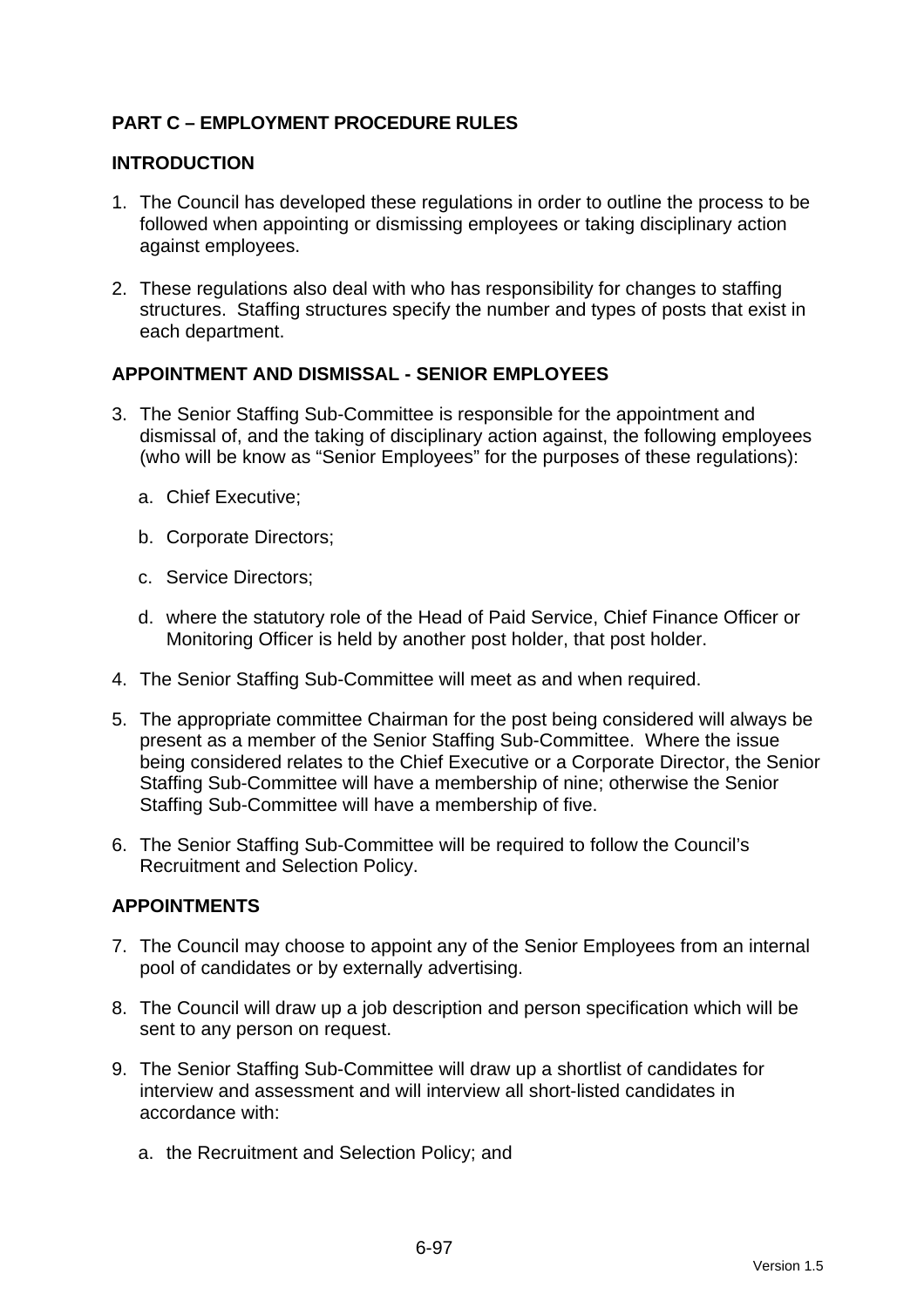- b. the advice of an appropriate HR advisor.
- 10. The preferred candidate will be offered the post subject to satisfactory references and pre-employment checks.
- 11. A final decision in respect of the appointment of the Head of Paid Service, Chief Finance Officer and Monitoring Officer rests with Full Council.
- 12. Where a reorganisation affects the structure/numbers of Senior Employee posts, posts in the new structure will be filled in line with the enabling process agreed at the time. Any competitive interviews will be carried out by the Senior Staffing Sub-Committee in accordance with the enabling process.

#### **DISMISSALS AND DISCIPLINARY ACTION**

- 13. In the case of dismissals, the Senior Staffing Sub-Committee will hear the case against the Senior Employee concerned and the hearing will be conducted in accordance with the Council's Disciplinary Procedure.
- 14. A final decision in respect of the dismissal of the Head of Paid Service, the Chief Finance Officer and the Monitoring Officer rests with full Council. Full Council will approve such dismissal before the notice of dismissal is issued.
- 15. The Senior Employee (unless the employee is the Head of Paid Service, the Chief Finance Officer or the Monitoring Officer) will have a right of appeal to the Appeals Sub-Committee in accordance with the appeals process set out in the Personnel Handbook. The Appeals Sub-Committee will be advised by an appropriate HR adviser who has had no previous dealings with the matter.
- 16. In the case of the Head of Paid Service, the Chief Finance Officer and the Monitoring Officer, no disciplinary action may be taken until a recommendation has been made following an investigation by a designated independent person. The neutral act of suspension for the purpose of investigating the alleged misconduct can be made by:
	- a. the Monitoring Officer in relation to the Head of Paid Service; or
	- b. the Head of Paid Service in relation to the Chief Finance Officer or the Monitoring Officer,

in consultation with the Council Leader and Chairman of the Personnel Committee and any suspension will be on full pay and for a period of no longer than two months.

### **APPOINTMENT OF ASSISTANTS TO POLITICAL GROUPS**

17. The appointment of any person as a political assistant must be done in accordance with legislative requirements.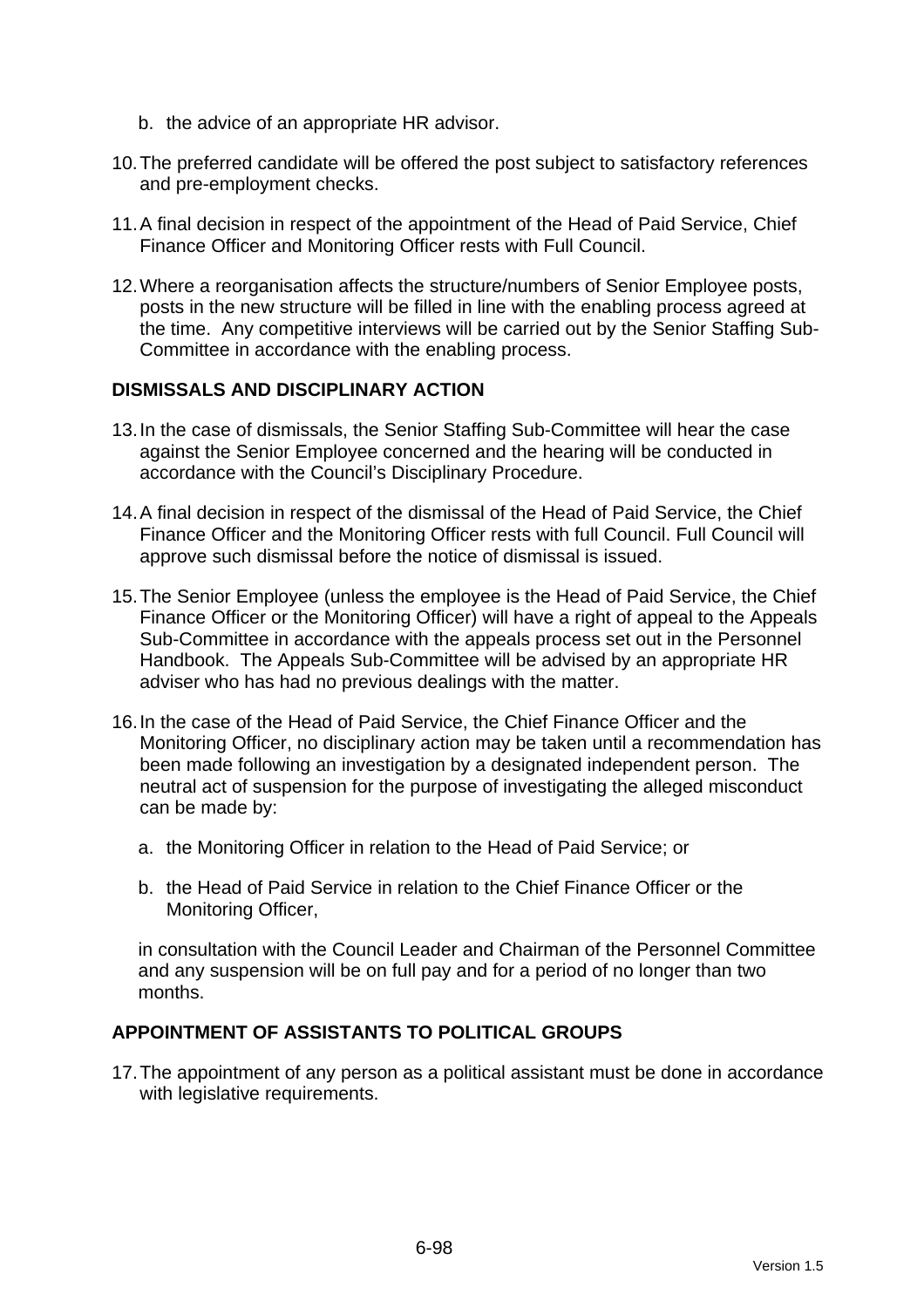## **APPOINTMENT, DISMISSAL AND MANAGEMENT OF ALL OTHER EMPLOYEES**

18. The appointment, dismissal and management of employees (except Senior Employees) including disciplinary action will be carried out by properly authorised officers of the Council in line with the Recruitment and Selection Policy, other employment policy and procedures agreed by the Council and in compliance with statutory obligations.

### **EMPLOYMENT POLICIES AND PROCEDURES**

- 19. The Council recognises national collective bargaining and acknowledges the role of national negotiating bodies in agreeing a framework of terms and conditions for local government employees.
- 20. Regular information will be provided to committees as and when required and requested regarding staffing.
- 21. The Council will develop and amend employment policies as required.
- 22. Proposals for new initiatives, for changes to existing employment policies and the development of management guidance will be developed by Personnel Committee.
- 23. Proposals for new employment policies or changes to existing policies will be subject to consultation and negotiation with the recognised trade unions through the agreed mechanisms as set out in the Employment Relations Agreement as amended from time to time. Following consultation changes to existing employment policies and new policy matters will be considered by Personnel Committee and recommended to Policy Committee for approval.
- 24. Details of approved employment policies and procedures and any changes will be set out in the Personnel Handbook, policy documents or guidelines as appropriate.
- 25. The Council will recommend that community schools adopt the Council's approved employment policies and procedures; however the adoption or otherwise of such policies will be a matter for the school governing body, if such responsibility rests with them.

## **CHANGES TO STAFFING STRUCTURES**

- 26. Changes to staffing structures must be made by the relevant committees unless the post is temporary for less than 3 months. In such cases, the relevant Corporate Director can authorise the appointment (provided that, if the requirement for the temporary appointment continues after this time, the relevant committee's approval will be required).
- 27. A formal report will need to be presented to the relevant committee and will include the required advice and HR comments.
- 28. The recognised trade unions will be consulted on all proposed changes to staffing structures and any views given should be fully considered prior to a decision being made.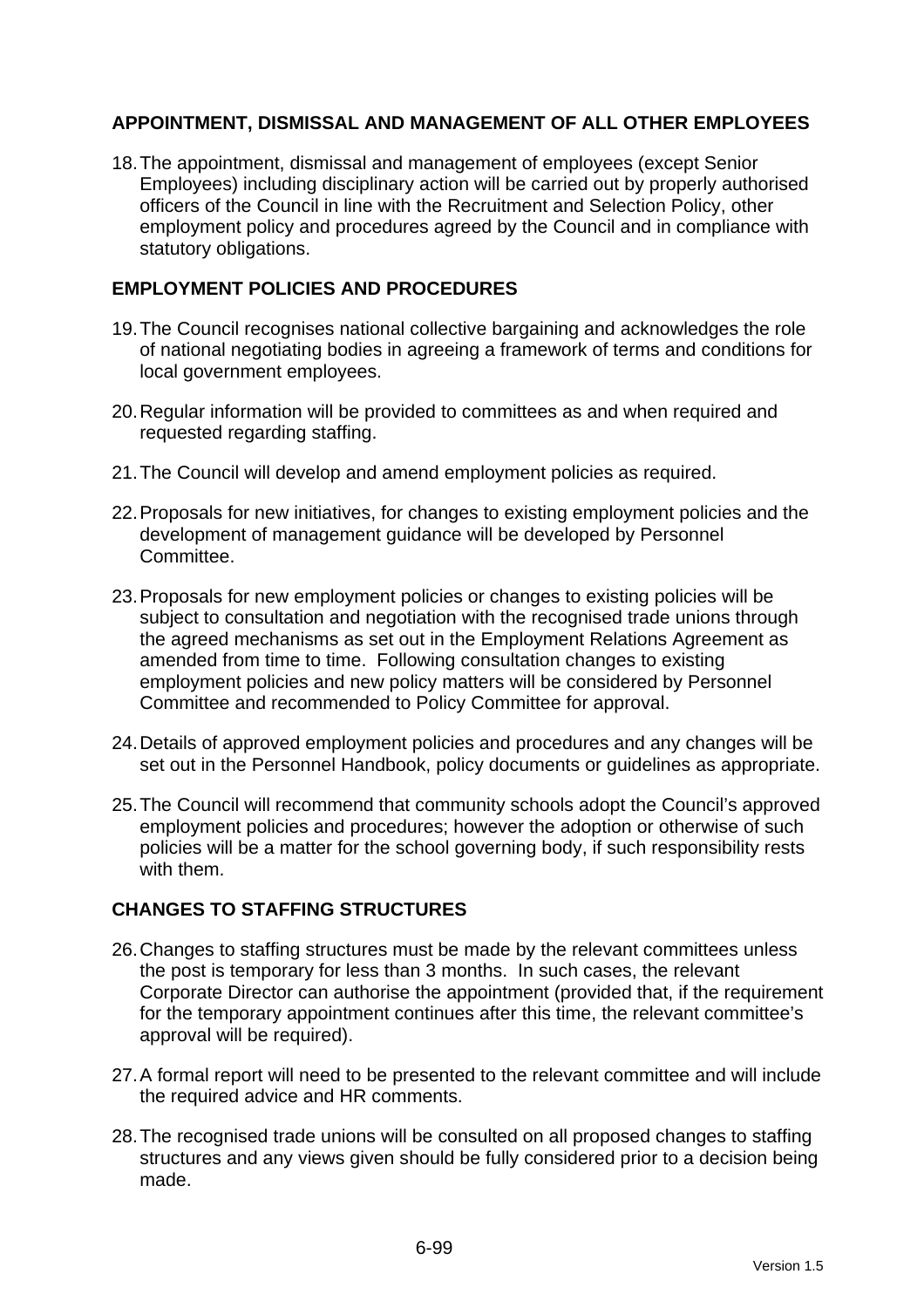## **CHANGES TO STAFFING AND STRUCTURE RECORDS**

29. The Business Services Centre (BSC) will maintain staffing and structure records. The Chief Executive and his/her nominees must ensure that any changes to the staffing structures within their departments are notified to the BSC immediately after authorisation via the established procedures.

## **PAY AND GRADINGS**

- 30. Full Council will approve the Council's annual Pay Policy Statement.
- 31. For posts occupied by staff employed under the NJC for Local Government Services Agreement, the initial grading and any subsequent re-grading will be determined by the application of either the NJC or Hay Job Evaluation Schemes.
- 32. The re-grading of existing posts following evaluation using the Hay or National Job Evaluation Schemes will be automatically incorporated into contracts of employment.
- 33. The grading of new posts needs to be detailed in the reports to the relevant Committee regarding establishing those posts.
- 34. The re-grading of posts for those employee groups where job evaluation is not applied will require authorisation by the relevant Corporate Director (or their nominee) and will be reported back periodically to the relevant Committee for information.
- 35. With the exception of honoraria and market factor supplement payments that have been considered through the approved process set out in the Personnel Handbook, there is no discretion to apply extensions of pay above or outside of authorised pay bands. All honoraria and market supplement payments will be reported back to the relevant Committee periodically.
- 36. As a result of national collective bargaining, the Council will implement national pay awards as agreed by the various national joint negotiating bodies from time to time. The Council will determine a local pay structure comprising a number of salary bands, based on the National Pay Spine, extended as appropriate.

## **RESOLUTION OF DISPUTES UNDER THE EMPLOYMENT RELATIONS AGREEMENT**

- 37. Arrangements for the conduct of relationships with the recognised trade unions will be set out in the Employment Relations Agreement which is agreed between the parties.
- 38. The Employment Relations Agreement will incorporate the structure and mechanisms for dialogue, consultation and negotiation with recognised trade unions at both corporate and departmental level and will include joint arrangements for the resolution of disputes including the establishment of a Local Joint Resolutions Committee.